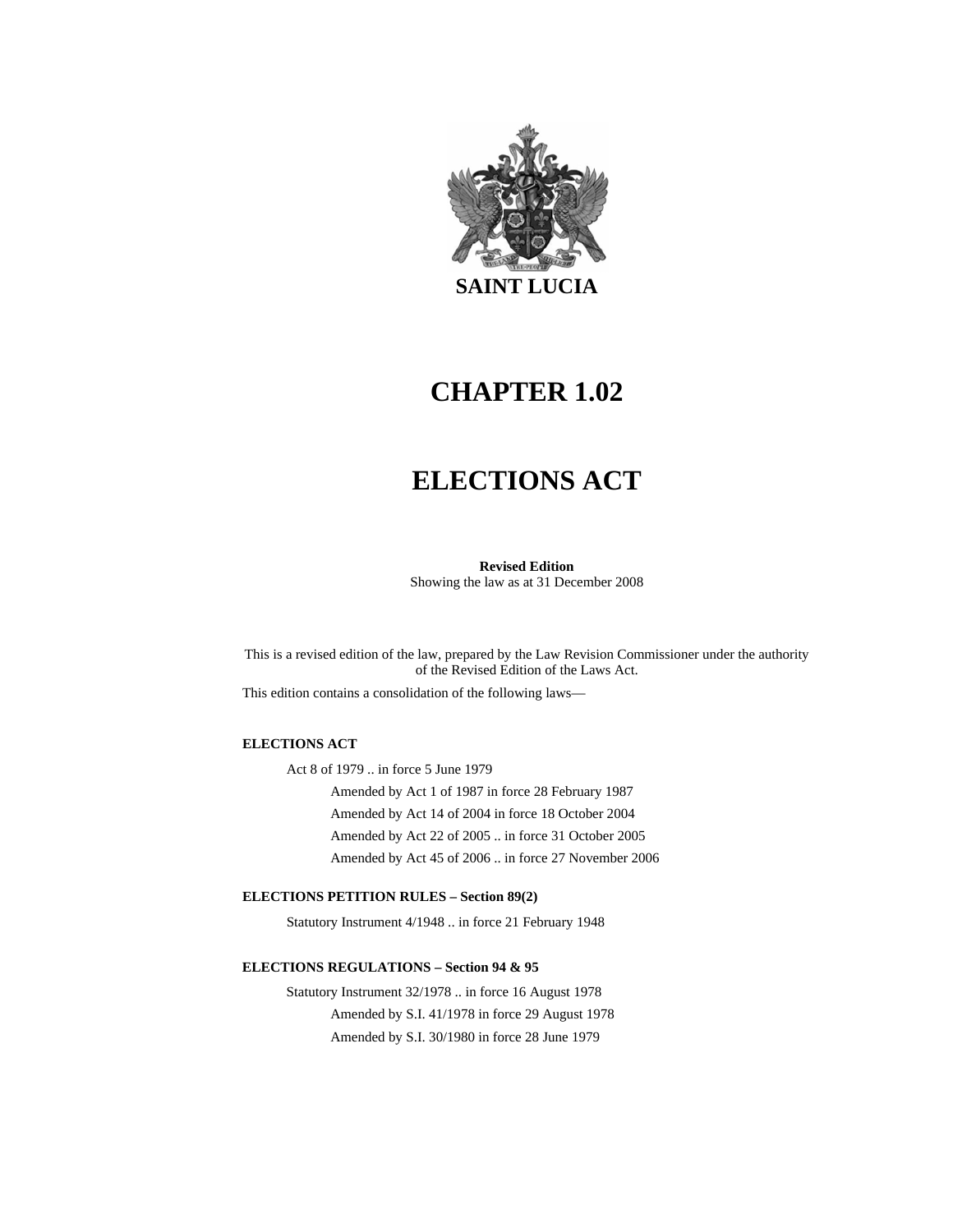Amended by S.I. 15/1982 in force 1 August 1981 Amended by S.I. 87/1995 in force 30 December 1995 Amended by S.I. 135/2001 in force ?? Amended by Act 5 of 2004 in force 24 May 2004 Amended by S.I. 156/2005 in force 14 November 2005 Amended by S.I. 155/2006 in force 4 September 2006 Amended by S.I. 173/2006 in force 27 November 2006

#### **ELECTIONS (FEES) REGULATIONS – Sections 11 and 94**

Statutory Instrument 8/2004 .. in force 23 February 2004 Amended by S.I.11/2005in force 28th February, 2005

#### **ELECTIONS (ENUMERATION AND SCRUTINEER) REGULATIONS – 94**

Statutory Instrument 157/2005 .. in force 14 November 2005

#### **ELECTIONS (IDENTIFICATION CARDS) REGULATIONS – 94**

Statutory Instrument 36/2006 .. in force 15 May 2006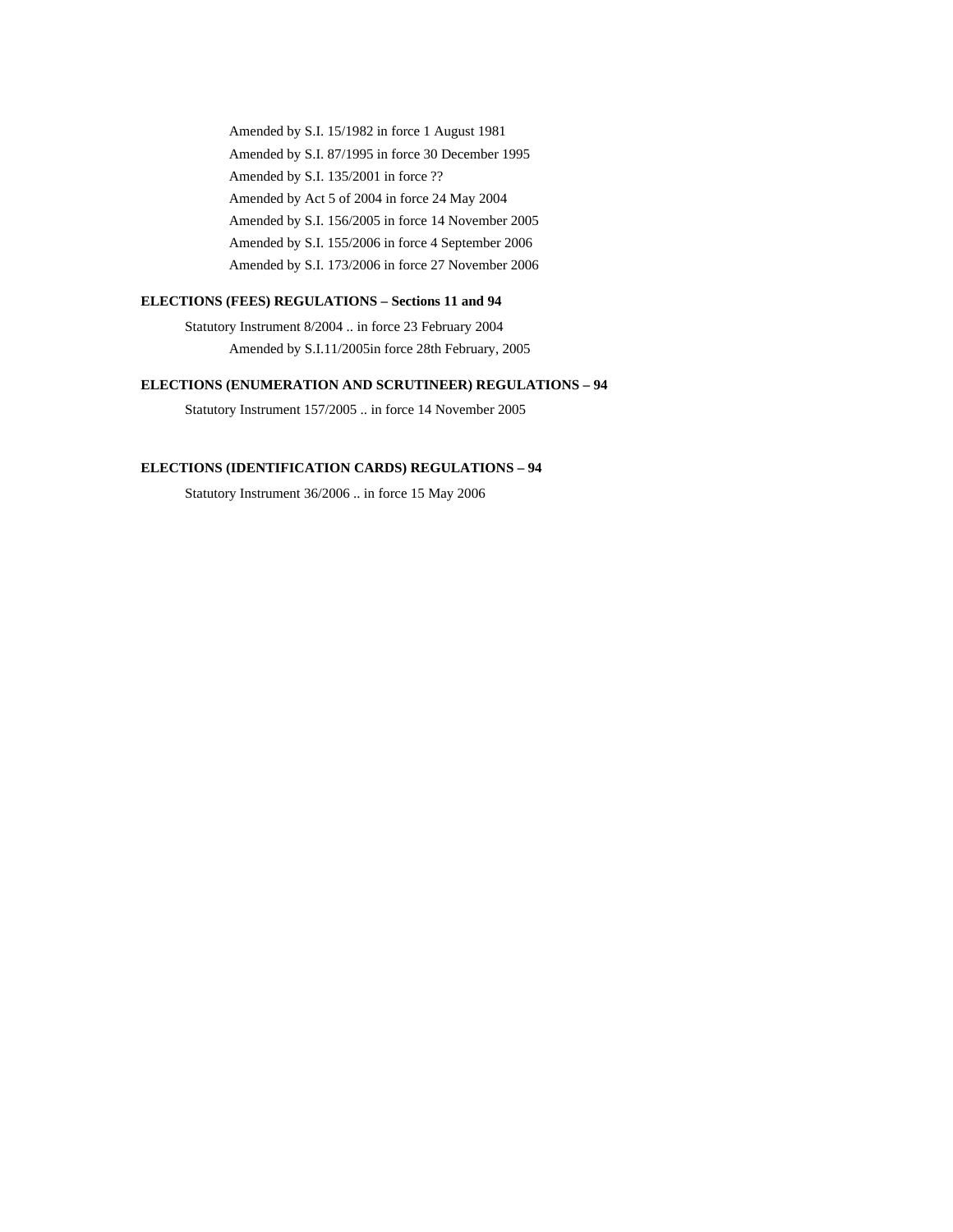# **CHAPTER 1.02**

# **ELECTIONS ACT**

# **ARRANGEMENT OF SECTIONS**

**Section** 

| <b>PART1</b>    | <b>PRELIMINARY</b>                            | $\overline{7}$<br>7 |
|-----------------|-----------------------------------------------|---------------------|
|                 |                                               |                     |
| $\mathbf 1$ .   |                                               |                     |
| 2.              |                                               |                     |
| 3.              |                                               |                     |
| <b>PART 2</b>   |                                               | 11                  |
|                 | <b>FRANCHISE AND REGISTRATION OF ELECTORS</b> | 11                  |
| 4.              |                                               |                     |
| 5.              |                                               |                     |
| 6.              |                                               |                     |
| 7.              |                                               |                     |
| 8.              |                                               |                     |
| 9.              |                                               |                     |
| 10.             |                                               |                     |
| 11.             |                                               |                     |
| 12.             |                                               |                     |
| 13.             |                                               |                     |
| 14.             |                                               |                     |
| 15.             |                                               |                     |
| 16.             |                                               |                     |
| 17 <sub>1</sub> |                                               |                     |
| 18.             |                                               |                     |
| 19.             |                                               |                     |
| 20.             |                                               |                     |
| 21.             |                                               |                     |
| 22.             |                                               |                     |
| 23.             |                                               |                     |
| 24.             |                                               |                     |
| 25.             |                                               |                     |
| 26.             |                                               |                     |
| 27.             |                                               |                     |
| 28.             |                                               |                     |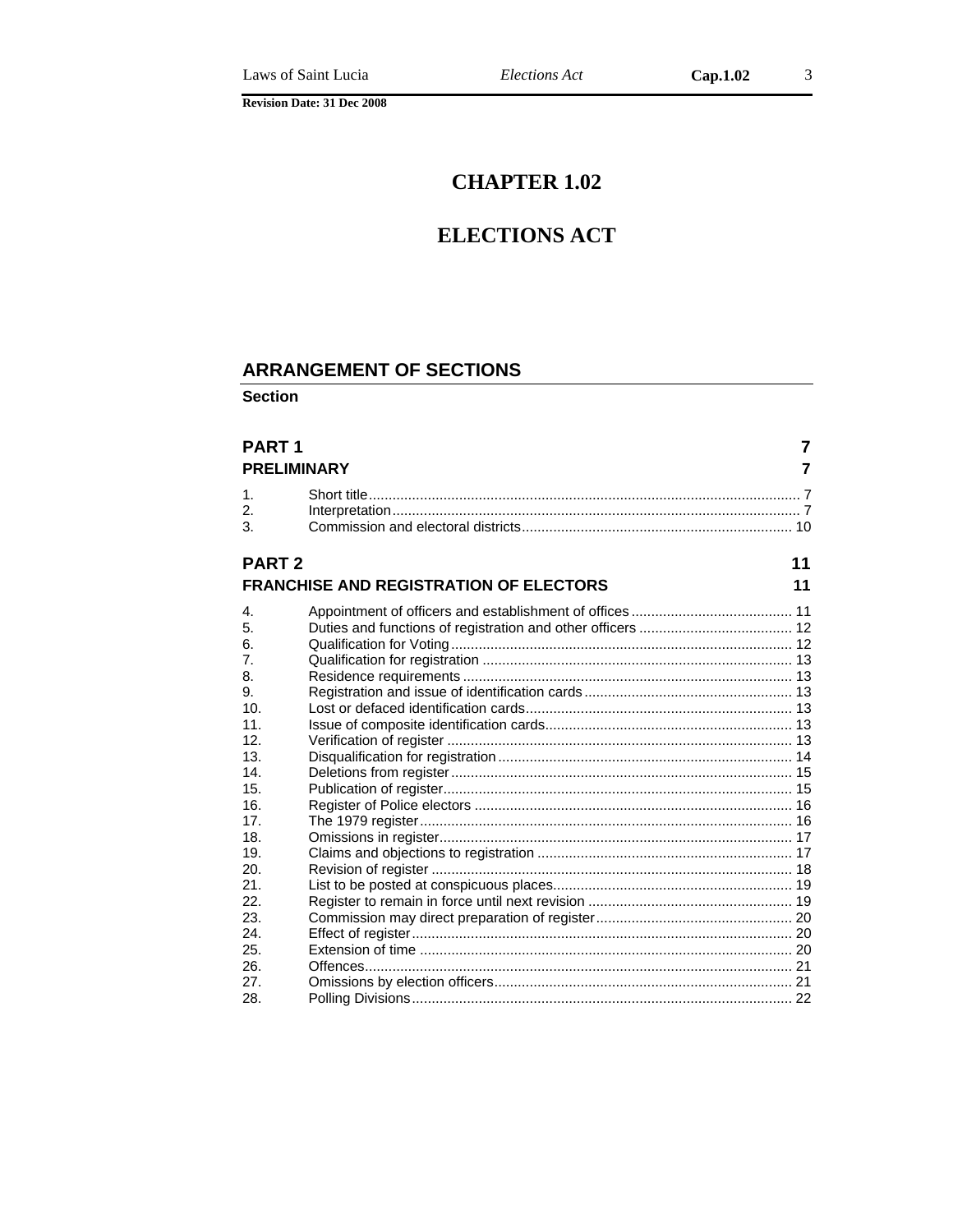| Cap.1.02 | Elections Act | Laws of Saint Lucia |
|----------|---------------|---------------------|
|          |               |                     |

| <b>PART3</b>                                                  |                                                                       | 23 |
|---------------------------------------------------------------|-----------------------------------------------------------------------|----|
|                                                               | <b>ADMINISTRATION</b>                                                 | 23 |
| 29.<br>30.<br>30A.<br>31.<br>32.<br>33.<br>33A.<br>34.<br>35. |                                                                       |    |
| <b>PART4</b>                                                  |                                                                       | 26 |
|                                                               |                                                                       |    |
| <b>ELECTIONS</b>                                              |                                                                       | 26 |
|                                                               |                                                                       |    |
| 36.                                                           |                                                                       |    |
| 37.                                                           |                                                                       |    |
| 38.                                                           |                                                                       |    |
|                                                               |                                                                       |    |
| <b>PART 5</b>                                                 |                                                                       | 27 |
|                                                               | <b>PROCEDURE AT ELECTIONS</b>                                         | 27 |
| 39.                                                           |                                                                       |    |
| 40.                                                           |                                                                       |    |
| 41.                                                           |                                                                       |    |
| 42.                                                           |                                                                       |    |
| 43.                                                           |                                                                       |    |
| 44.                                                           |                                                                       |    |
| 45.                                                           |                                                                       |    |
| 46.                                                           |                                                                       |    |
| 47.<br>48.                                                    |                                                                       |    |
| 49.                                                           |                                                                       |    |
| 50.                                                           |                                                                       |    |
| 51.                                                           | Electors to vote only in polling division where their names appear 33 |    |
| 52.                                                           |                                                                       |    |
| 53.                                                           |                                                                       |    |
| 54.                                                           |                                                                       |    |
| 55.                                                           |                                                                       |    |
| 56.                                                           |                                                                       | 35 |
| 57.                                                           |                                                                       |    |
| 58.                                                           |                                                                       |    |
| 59.<br>60.                                                    |                                                                       |    |
| 61.                                                           |                                                                       |    |
| 62.                                                           |                                                                       |    |
| 63.                                                           |                                                                       |    |
| 64.                                                           |                                                                       |    |
| 65.                                                           |                                                                       |    |
| 66.                                                           |                                                                       |    |
| 67.                                                           |                                                                       |    |
| 68.                                                           |                                                                       |    |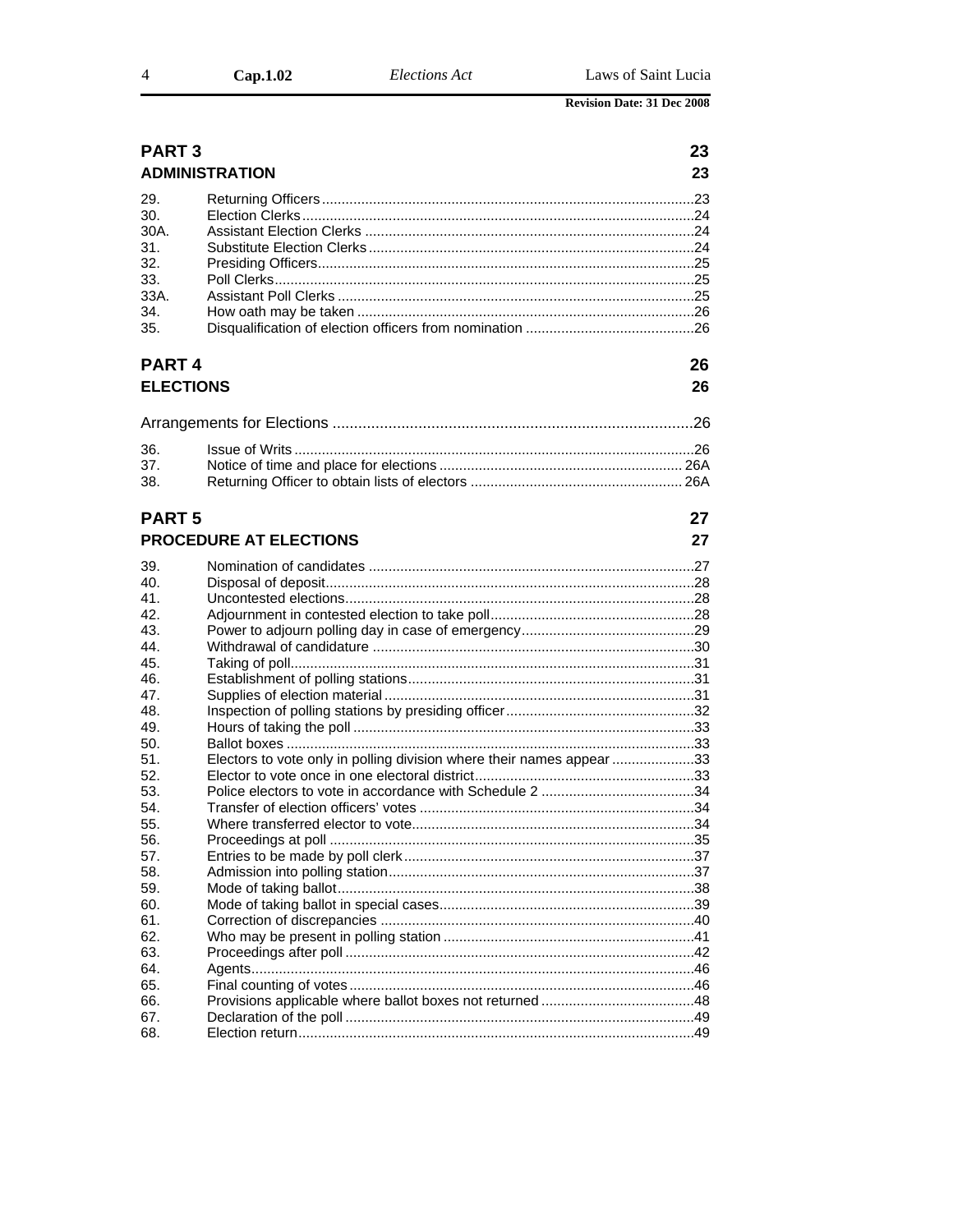| 69.               | Penalty for delay, neglect or refusal of returning officer to return elected |     |
|-------------------|------------------------------------------------------------------------------|-----|
| 70.               |                                                                              |     |
| 71.               |                                                                              |     |
| PART <sub>6</sub> |                                                                              | 53  |
|                   | <b>ELECTION OFFENCES</b>                                                     | 53  |
| 72.               | Intoxicating liquor not to be sold supplied or given on polling day 53       |     |
| 73.               |                                                                              |     |
| 74.               |                                                                              |     |
| 75.               | Loudspeakers, ensigns, banners etc. prohibited on polling day 54             |     |
| 76.               |                                                                              |     |
| 77.               |                                                                              |     |
| 78.               |                                                                              |     |
| 79.               |                                                                              |     |
| 80.<br>81.        |                                                                              |     |
| 82.               |                                                                              |     |
| 83.               |                                                                              |     |
| 84.               |                                                                              |     |
| 85.               |                                                                              |     |
| 86.               |                                                                              |     |
| 87.               |                                                                              |     |
| PART <sub>7</sub> |                                                                              | 64  |
|                   | <b>ELECTION PETITIONS</b>                                                    | 64  |
|                   |                                                                              |     |
| 88.               |                                                                              |     |
| 89.               |                                                                              |     |
| 90.               |                                                                              |     |
| 91.               |                                                                              |     |
| 92.               | Non-compliance with rules etc. when not to invalidate election  66           |     |
| PART <sub>8</sub> |                                                                              | 66  |
|                   | <b>MISCELLANEOUS</b>                                                         | 66  |
| 93.               |                                                                              |     |
| 94.               |                                                                              |     |
| 95.               |                                                                              |     |
|                   | <b>SCHEDULE 1</b>                                                            | 69  |
|                   | <b>SCHEDULE 2</b>                                                            | 77  |
|                   | <b>SCHEDULE 3</b>                                                            | 80  |
|                   | <b>SCHEDULE 4</b>                                                            | 105 |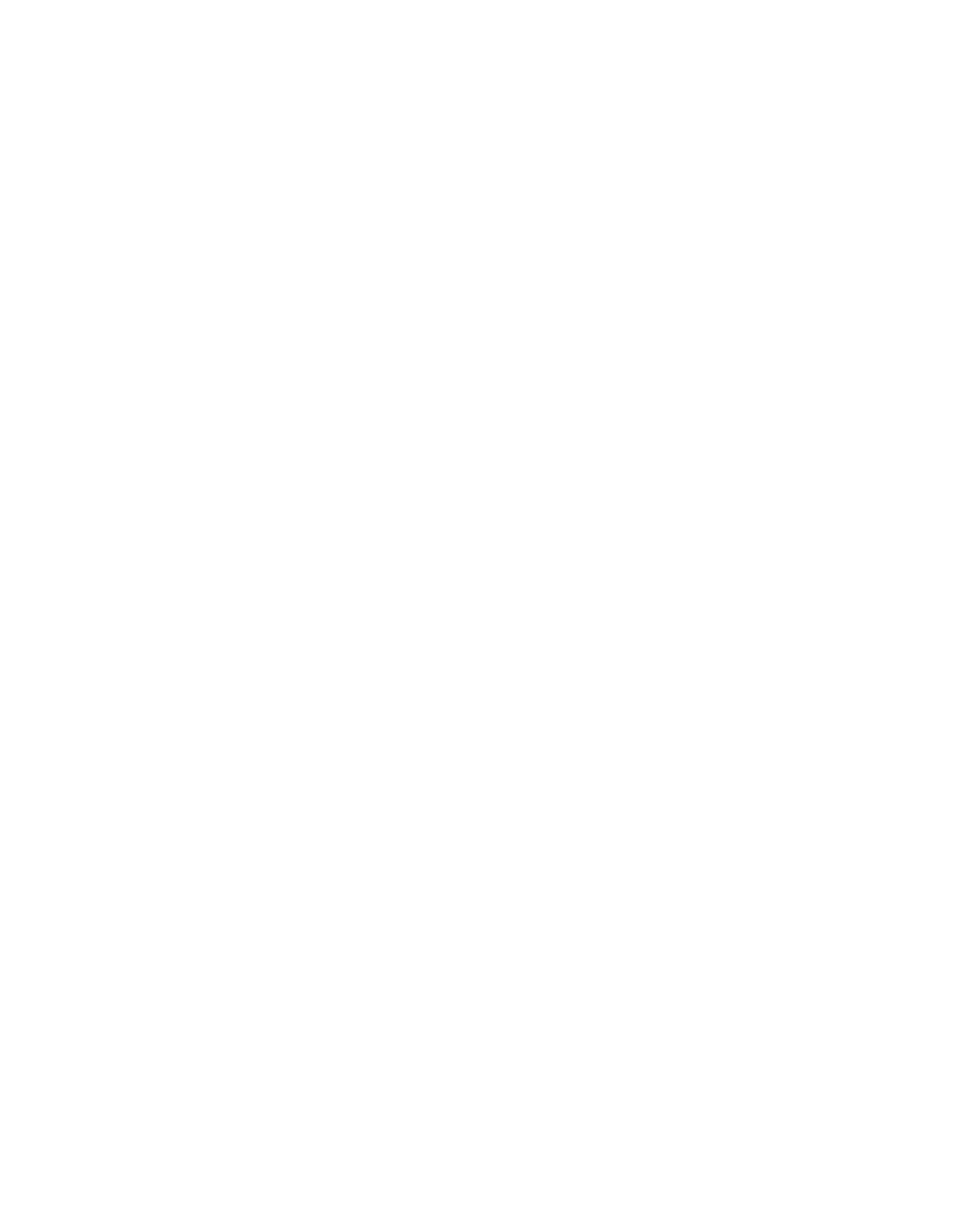# **CHAPTER 1.02**

# **ELECTIONS ACT**

#### **(Acts 8 of 1979, 1 of 1987, 14 of 2004, 22 of 2005 and 45 of 2006)**

AN ACT to make better provisions for the registration of electors and for the conduct of elections and for connected purposes.

#### Commencement [5 June 1979]

# **PART 1 PRELIMINARY**

#### **1. SHORT TITLE**

This Act may be cited as the Elections Act.

#### **2. INTERPRETATION**

In this Act unless the context otherwise requires—

- "**Act**" means this Act and all rules, regulations and statutory instruments made or continued in force by this Act;
- "**appointed**" in relation to any date means the date fixed by the Minister by order;
- "**ballot**" means the taking of the vote of an elector as provided under this Act;
- "**ballot paper**" means the ballot paper described under section  $45(2);$
- "**Chief Elections Officer**" means the person appointed under section  $4(1)(a)$  or any person acting in that office;
- "**Commission**" means the Electoral Commission appointed under section 57(3) of the Constitution;
- "**Constitution**" means the Constitution of Saint Lucia;
- "**election**" means the election of a member or members to serve in the House;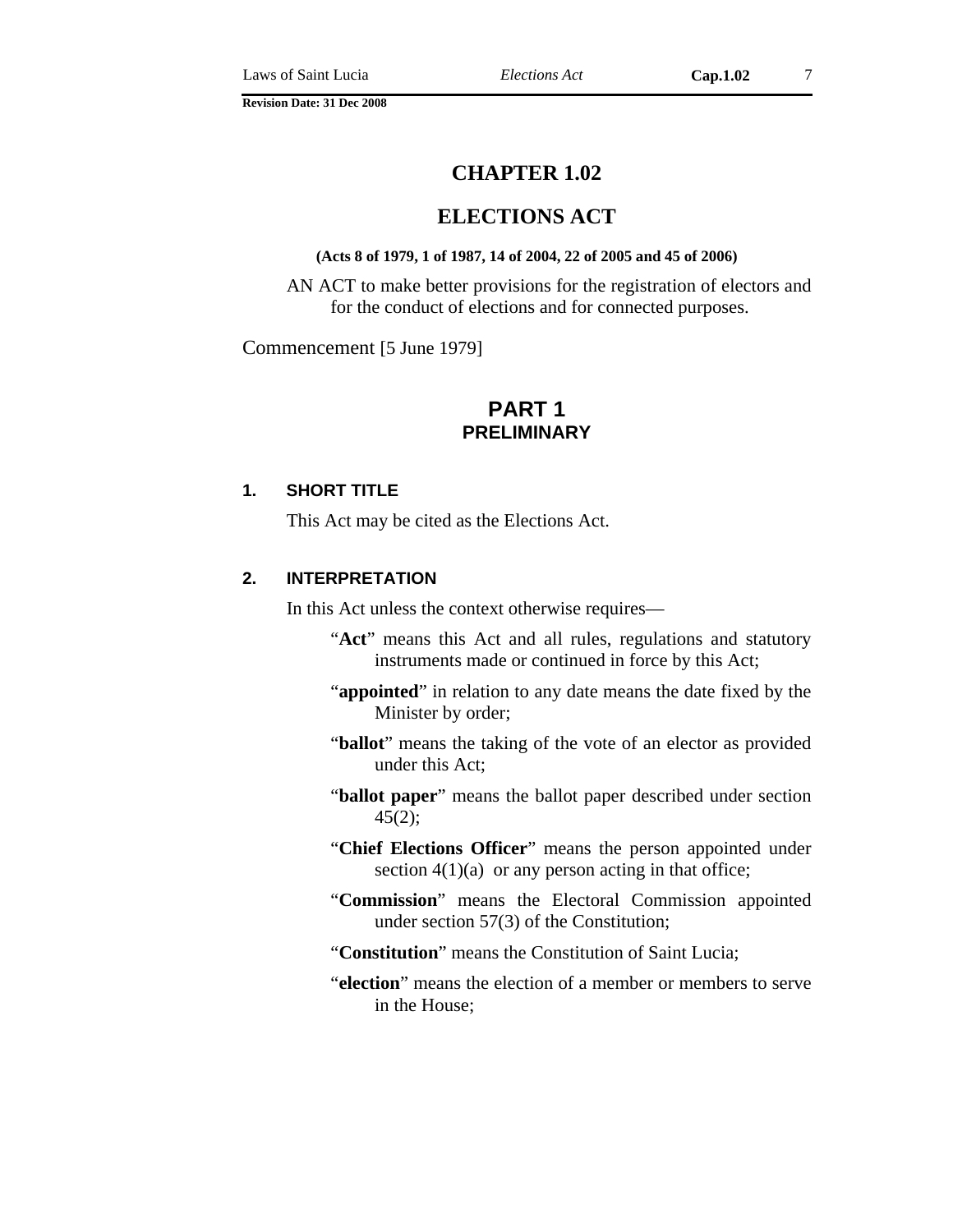- "**election documents**" means the documents which the returning officer is required to transmit to the Chief Elections Officer after an election;
- "**election officer**" includes the Chief Elections Officer, a registration officer, returning officer, election clerk, presiding officer, poll clerk, enumerator or other person having any duty to perform under this Act, to the faithful performance of which duty he or she may be sworn;
- "**elector**" means any person whose name is on the register or on any supplementary list subsequent thereto;
- "**electoral district**" means a constituency established in accordance with section 58 of the Constitution;
- "**enumeration**" means the conduct of verification or registration exercises in an electoral district for the purpose of verifying and registering eligible voters;
- "**enumerator**" means a person appointed to conduct verification and registration of eligible voters during an enumeration;
- "**House**" means the House of Assembly;
- "**identification card**" means the identification card issued to an elector in the manner and form prescribed;
- "**identity card**" means a card other than an identification card issued to a person by any government or statutory body;
- "intoxicating liquor" means spirit, wine, beer, cider, stout of every description and any fermented, distilled or spirituous liquor;
- "**last register**" means the register for an electoral district last prepared and published under this Act;
- "**Minister**" means the Minister to whom matters relating to the registration of voters and the election of members of the House have been assigned, due regard being had to sections 37 and 52 of the Constitution;
- "**oath**" includes affirmation and statutory declaration;
- "**official list**" means the list of electors for a polling division;
- "**poll book**" means the book in the form set out as Form 14 in Schedule 3 in which the name and other particulars of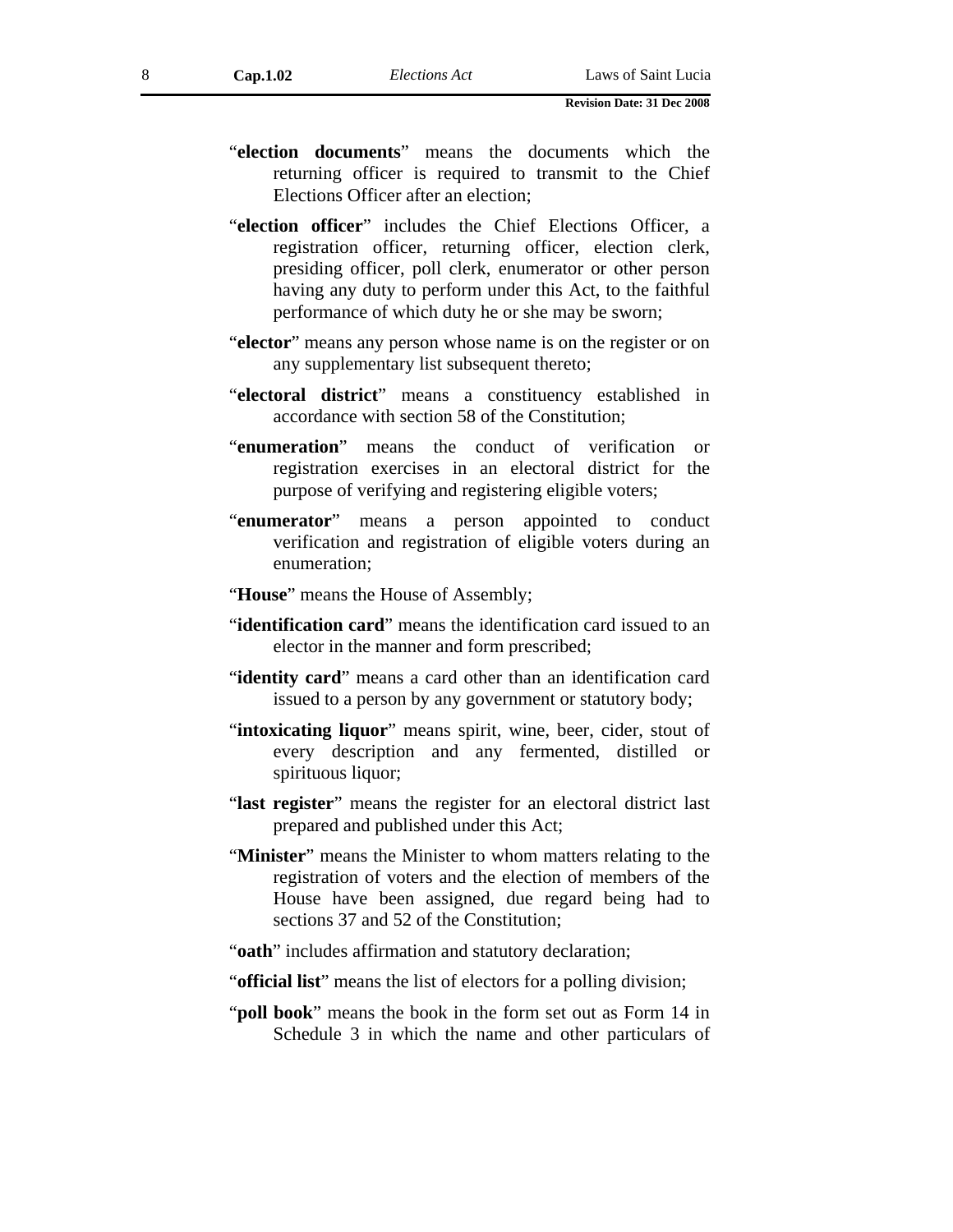every person applying to vote are consecutively entered by the poll clerk as soon as the applicant's right to vote at the polling station has been ascertained and before any such applicant is allowed to vote;

- "**polling day**" means the day fixed for holding the poll at an election;
- "**polling division**" means any polling division constituted in accordance with section 28;
- "**polling station**" means any premises situated within a polling division secured by the returning officer for the taking of the votes of the electors on polling day;
- "**prescribed**" means as provided for or contained in a statutory instrument made under this Act;
- "**qualifying date**" means the date for the determination of the qualification of an elector under this Act which date in respect of the second half of the year 1979 and of every succeeding half year shall be the 15 July and in respect of the first half of each year subsequent to the year 1979 shall be 15 February;
- "**qualified person**" means a person who is qualified to be registered as an elector in accordance with the provisions of this Act;
- "**register**" means the register of electors for an electoral district prepared and published under this Act;
- "**registration officer**" means an officer appointed as such for any electoral district or any person acting in that capacity;
- "**rejected ballot paper**" means a ballot paper which has been handed by the presiding officer to an elector to cast his or her vote but which at the close of the poll has been found in the ballot box unmarked or so improperly marked that in the opinion of the presiding officer or returning officer it cannot be counted;
- "**Schedule**" means a Schedule to this Act;
- "**scrutineer**" means a person appointed as a scrutineer under section 4 to observe the enumeration and registration of electors;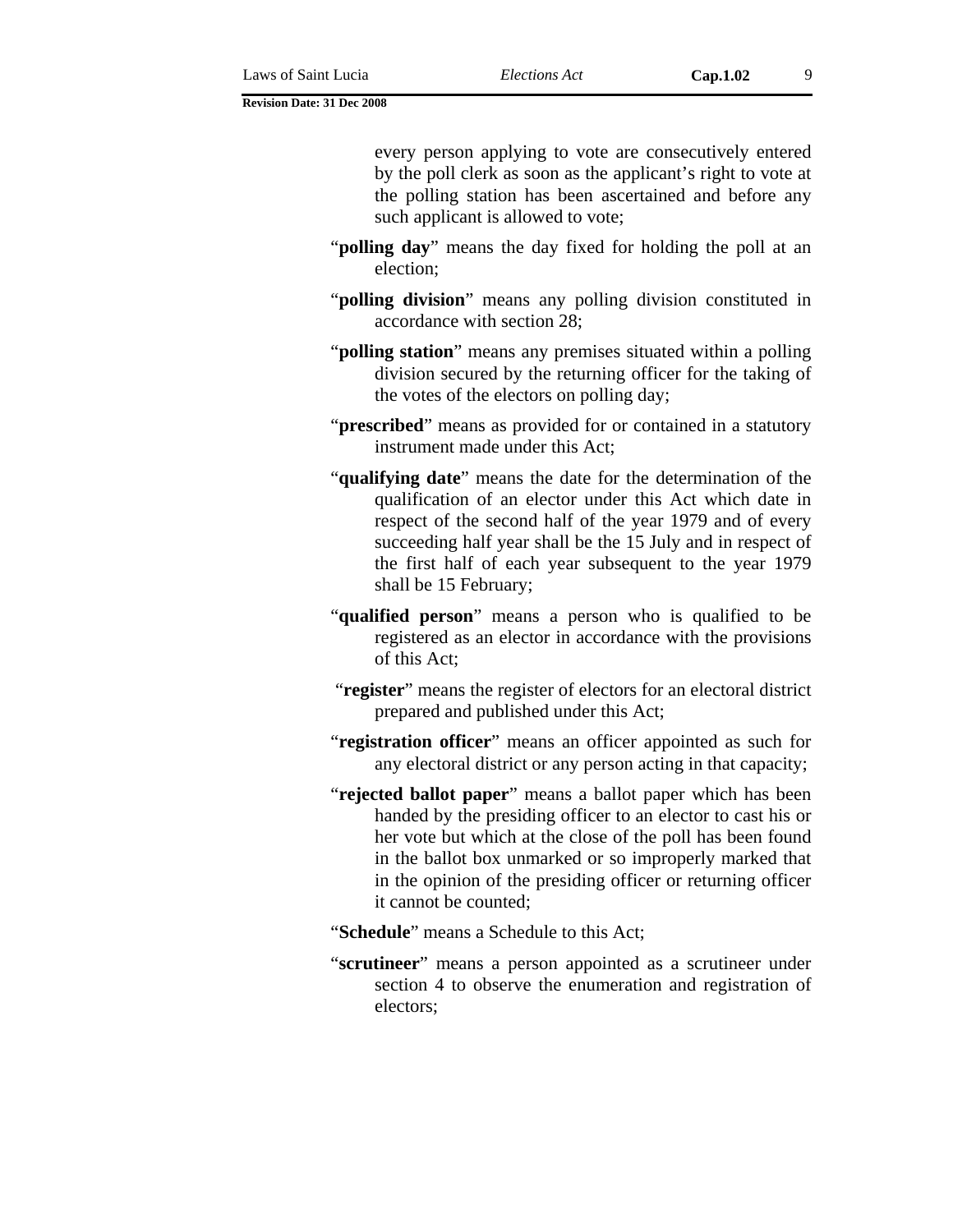- "**spoiled ballot paper**" means a ballot paper which on polling day, has not been deposited in the ballot box but has been found by the presiding officer to be soiled or improperly printed, or which has been handed by the presiding officer to an elector to cast his or her vote, and—
	- (a) has been spoiled in marking by the elector; and
	- (b) has been handed back to the presiding officer and exchanged for another;
- "**supplementary list**" means a supplementary list prepared under section 20;

"**voter**" means any person who votes at an election;

"**writ**" means the writ for an election.

*(Amended by Act 22 of 2005)* 

#### **3. COMMISSION AND ELECTORAL DISTRICTS**

- (1) There shall be a Commission appointed in accordance with section 57(3) of the Constitution who shall be responsible for the registration of electors for the purpose of electing members of the House and for the conduct of election of members to the House.
- (2) Subject to section 37 of the Constitution, in the performance of its functions under the Constitution, the Commission shall exercise general direction and supervision over the administrative conduct of all elections and enforce on the part of all election officers fairness, impartiality and compliance with this Act.
- (3) The Commission shall, after consultation with the Chief Elections Officer make every appointment required to be made under this Act.
- (4) For the purposes of the election of members to the House, Saint Lucia shall be divided into 17 electoral districts or such number of electoral districts as may be determined under section 58 of the Constitution. The names and boundaries of the 17 electoral districts shall be as set out in Schedule 1.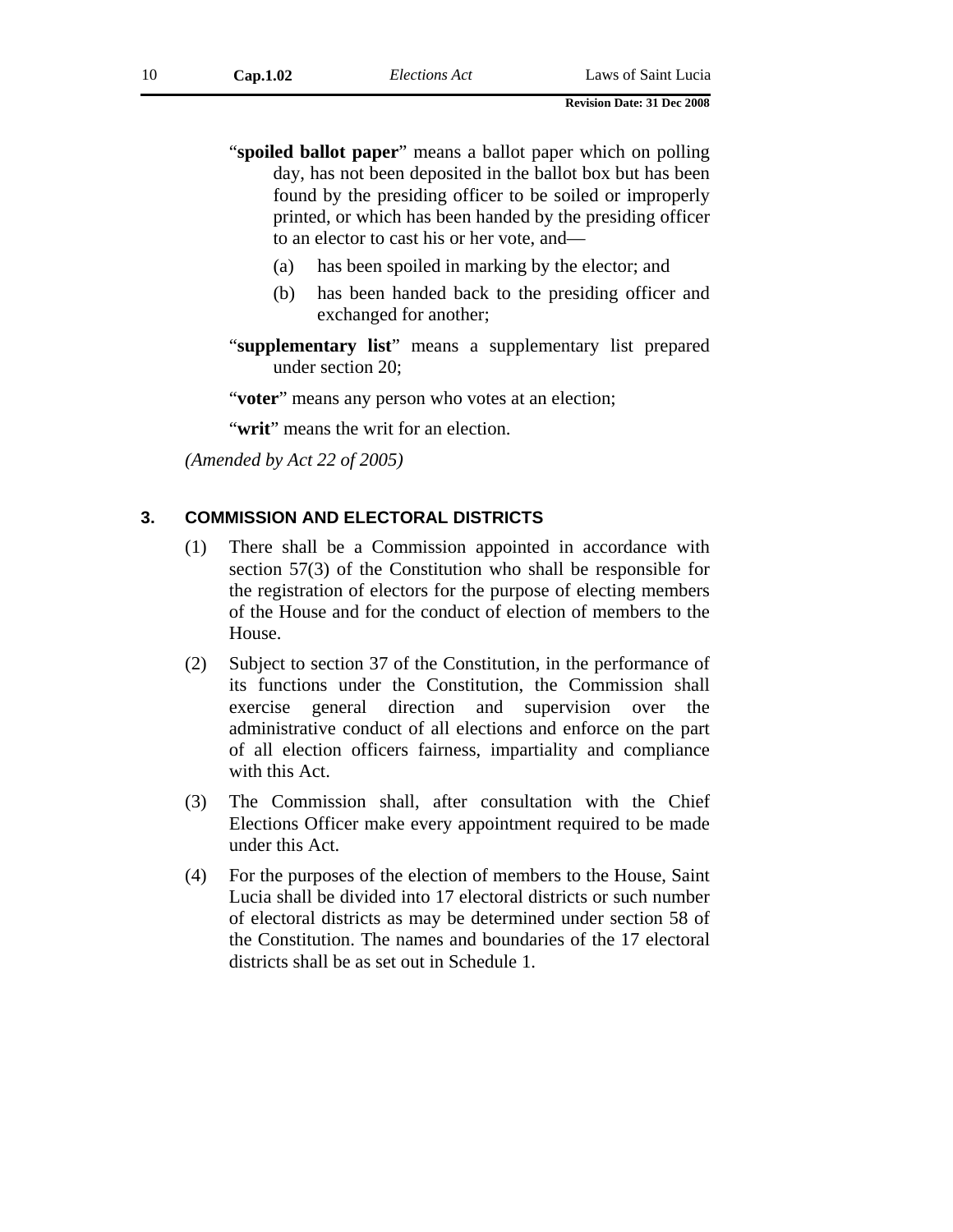# **PART 2 FRANCHISE AND REGISTRATION OF ELECTORS**

#### **4. APPOINTMENT OF OFFICERS AND ESTABLISHMENT OF OFFICES**

- (1) For the purpose of the registration of electors there shall be—
	- (a) a Chief Elections Officer who shall be appointed in accordance with section 88(1) and of the Constitution;
	- (b) the following officers appointed by the Electoral Commission from among eligible persons:
		- (i) a Registration Officer for each electoral district,
		- (ii) such number of enumerators, enumerator coordinators, photographers and other persons as may be deemed necessary,
		- (iii) such number of scrutineers as determined by the Electoral Commission to be nominated by the Prime Minister and appointed by the Electoral Commission,

 (iv) such number of scrutineers, in equal numbers as appointed under sub-paragraph (iii), to be nominated by the Leader of the Opposition and appointed by the Electoral Commission to represent the official Opposition in Parliament;

- (c) such number of registration offices or centres for the electoral districts as the Commission considers necessary.
- (2) For the purposes of section 88(5) and 88(10) of the Constitution the prescribed age is the age of 65 years and a person is not qualified to be appointed Chief Elections Officer under this section if he or she exceeds the age of 65 years.
- (3) Without prejudice to section 37 of the Constitution, the Chief Elections Officer shall take all appropriate measures in accordance with this Act for the registration of electors in each electoral district and for the conduct of the election of members to the House.
- (4) Every person appointed under this section shall take the prescribed oath.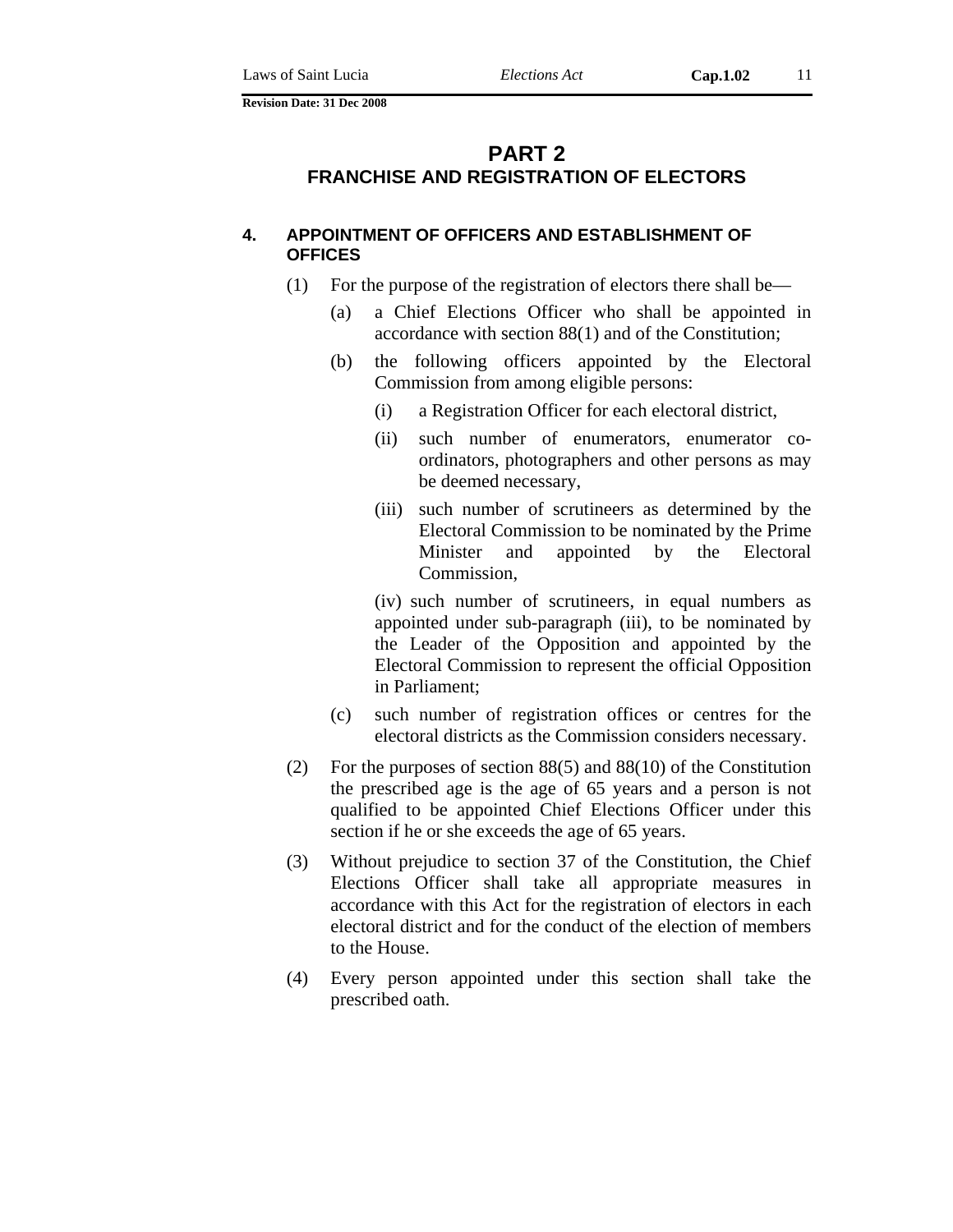- (i) is not less than 18 years of age,
- (ii) is not declared to be a bankrupt,
- (iii) has not been convicted of a criminal offence except where the offence is a minor traffic offence or has been spent in accordance with the Criminal Records (Rehabilitation of Offenders) Act.

*(Amended by Act 22 of 2005)* 

#### **5. DUTIES AND FUNCTIONS OF REGISTRATION AND OTHER OFFICERS**

- (1) An officer appointed under section 4(1)(b) shall perform the duties that are assigned to him or her under this Act by the Chief Elections Officer for the faithful performance of which he or she shall be paid the prescribed remuneration.
- (2) A registration officer may be appointed for more than one electoral district.
- (3) A registration officer or enumerator may administer any oath to be taken under this Part of this Act and may require any evidence, particulars or matter under this Part to be given on oath before him or her.
- (4) A registration officer shall maintain his or her office at the registration office designated for a specified electoral district and shall supervise any registration centres established within the electoral district for which he or she is appointed.

# **6. QUALIFICATION FOR VOTING**

- (1) Subject to this Act, a person is entitled to vote as an elector at an election in an electoral district only if on polling day he or she is registered in the register to be used at that election in that electoral district.
- (2) Despite section 56, after such date as shall be appointed being in any case not earlier than 31 December 1980, an elector shall not be permitted to vote at any election without first producing his or her identification card.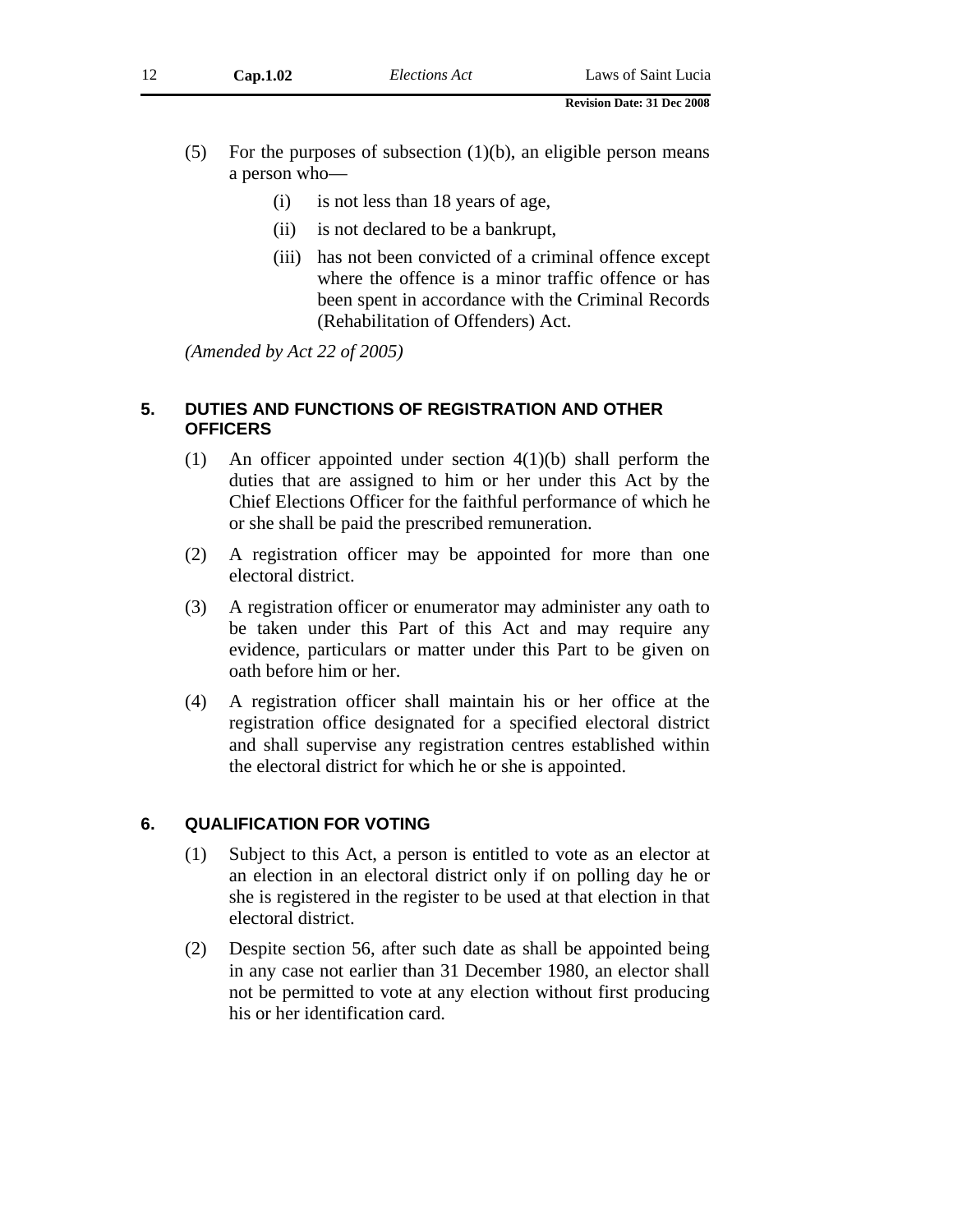# **7. QUALIFICATION FOR REGISTRATION**

Subject to this Act, a person shall be qualified to be registered as an elector for an electoral district only if, on the qualifying date he or she—

- (a) is a person who is—
	- (i) a citizen of Saint Lucia, or
	- (ii) a Commonwealth citizen who has resided continuously in Saint Lucia for not less than 7 years immediately preceding the qualifying date;
- (b) has attained the age of 18 years; and
- (c) has resided continuously in that electoral district for a period of at least 2 months preceding the qualifying date.

#### **8. RESIDENCE REQUIREMENTS**

- (1) A person is qualified to be registered as an elector for one electoral district only.
- (2) Where a person who is registered as an elector for an electoral district has ceased to reside in that electoral district he or she shall not, on that account cease to be qualified to be registered as an elector for that electoral district until he or she has become registered as an elector for another electoral district.
- (3) In reckoning the period of residence of an elector in an electoral district, the period between the qualifying date and polling day in that district shall not be reckoned as a period of residence.

#### **9. REGISTRATION AND ISSUE OF IDENTIFICATION CARDS**

- (1) Subject to this Act, a person who is qualified to be registered as an elector for an electoral district shall be registered in the register for that electoral district if—
	- (a) he or she is duly registered in the prescribed form at a registration office or centre within the electoral district where he or she resides, or at such other office or centre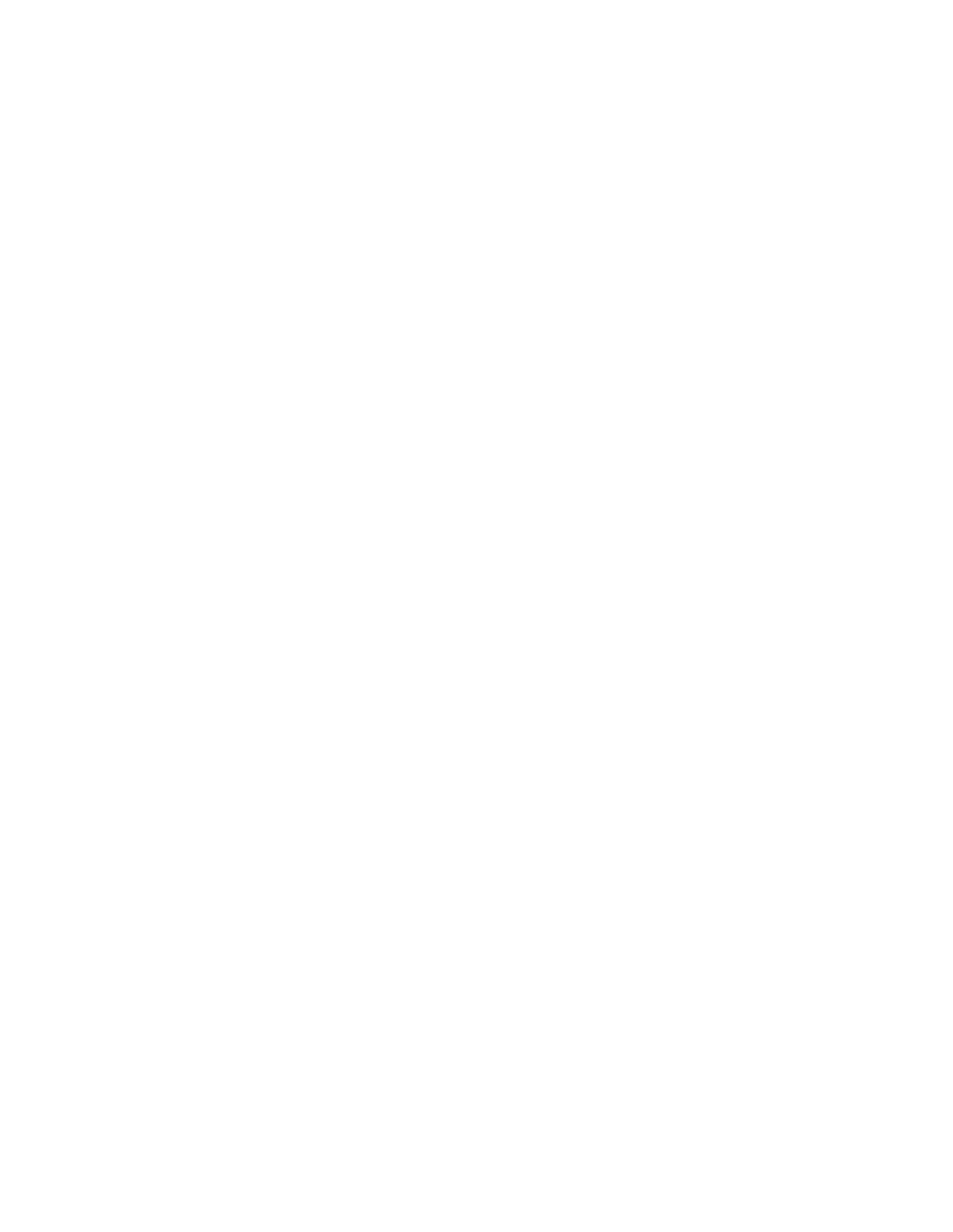designated for the registration of electors under this Act; or

- (b) he or she is duly registered by an enumerator in a house to house enumeration conducted in the electoral district in which he or she resides.
- (2) A person who is qualified to be registered as an elector shall be issued at the time of his or her registration or as soon thereafter as may be practicable, an identification card in the prescribed form.
- (3) A person to whom an identification card has been issued shall be the person entitled to the custody and possession thereof.

# **10. LOST OR DEFACED IDENTIFICATION CARDS**

- (1) An elector whose identification card has been lost, defaced or destroyed shall be issued with another identification card upon application in the prescribed form to the Chief Elections Officer and upon payment of such fees as may be prescribed.
- (2) Where the Chief Elections Officer is satisfied that an identification card is so defaced or faded as to be no longer distinguishable he or she may at any time issue to an elector registered under this Act a new identification card.

# **11. ISSUE OF COMPOSITE IDENTIFICATION CARDS**

- (1) For the purpose of effecting savings in costs and for the avoidance of duplication of identity cards, the Chief Elections Officer may with the approval of the Minister collaborate with any government department or public or statutory authority in the issue of identification cards.
- (2) An identification card issued under subsection (1) may contain thereon in addition to the prescribed particulars, such other particulars as are required by the government department or public or statutory authority concerned.

# **12. VERIFICATION OF REGISTER**

(1) It is lawful for the Chief Elections Officer—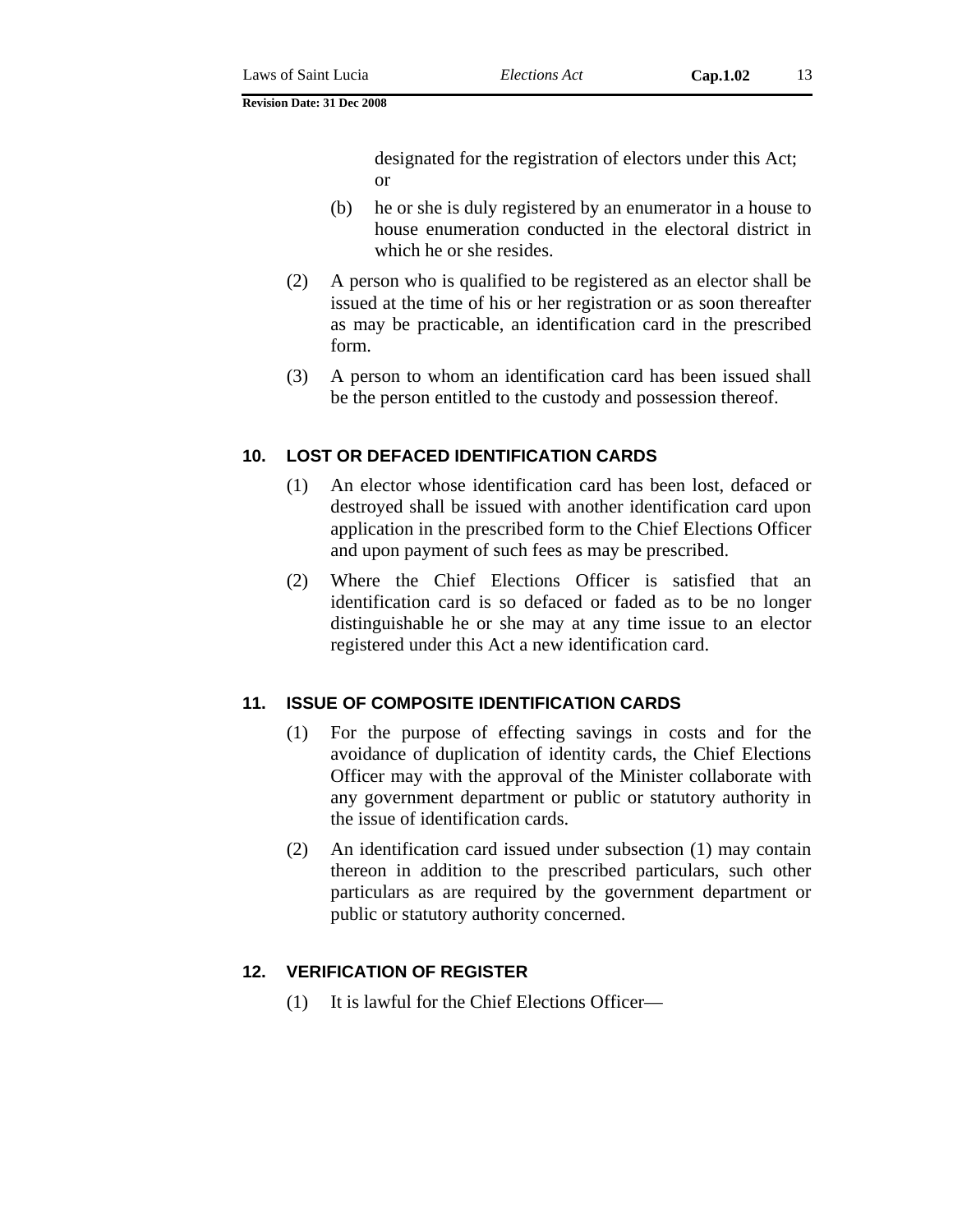- (a) to carry out by means of a house to house enumeration such verification as he or she considers necessary for the purpose of ensuring that a person registered at a registration office or centre has been duly registered in regard to his or her place of residence within an electoral district; and
- (b) upon reasonable grounds to require any person to produce a birth certificate or other document for the purpose of determining his or her qualification for registration as an elector and the particulars of the registration.
- (2) Where it is observed as a result of a house to house enumeration that an elector registered at a registration office or centre does not reside at the place of residence which he or she submitted at the registration office or centre where he or she was registered, the Chief Elections Officer shall by notice published in the Gazette and in a local newspaper so notify the elector and shall after giving him or her an opportunity to be heard, make such correction in the register or supplementary list as may be necessary for the proper registration of that elector.
- (3) Where an elector to whom notice has been given under the preceding subsection has failed to appear before the Chief Elections Officer it shall be lawful for the Chief Elections Officer to delete the name of the elector from the register of electors.
- (4) Where the Chief Elections Officer is satisfied that the failure of an elector to appear as required under subsection (2) was not due to malice or negligence on the elector's part, he or she shall on being satisfied as to the correctness of the elector's place of residence register him or her as an elector at any time before publication of the Register.

#### **13. DISQUALIFICATION FOR REGISTRATION**

A person is disqualified from being registered as an elector who—

- (a) is a person certified to be insane or otherwise adjudged to be of unsound mind under any enactment in force in Saint Lucia;
- (b) is undergoing any sentence of imprisonment in Saint Lucia or any other part of the Commonwealth;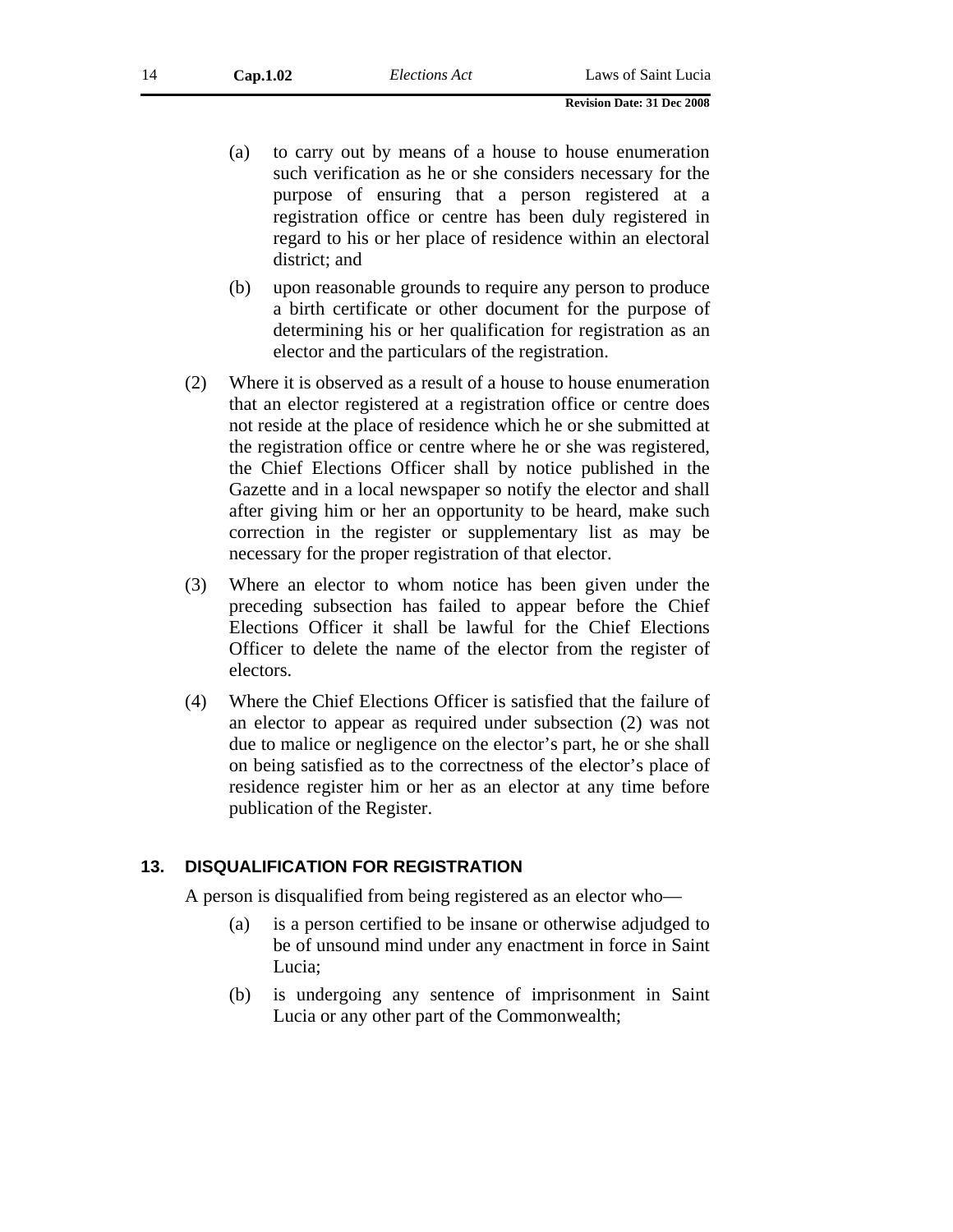- (c) is under sentence of death imposed on him or her by a court, in any part of the Commonwealth;
- (d) is disqualified for registration as an elector by virtue of any enactment in force in Saint Lucia by reason of his or her having been convicted of any offence relating to elections; or
- (e) is disqualified therefrom by any other law.

# **14. DELETIONS FROM REGISTER**

A person registered under this Act shall remain registered unless and until his or her name is deleted from the register by or under the authority of the Chief Elections Officer because—

- (a) he or she has died;
- (b) he or she, being a person otherwise qualified as an elector, has been absent from Saint Lucia for a continuous period of 5 years or more; or
- (c) he or she has become disqualified for registration under this Act or of any other enactment.

#### **15. PUBLICATION OF REGISTER**

- (1) Without prejudice to section 17, there shall be prepared, revised and published for each electoral district in accordance with this Act, a register of electors qualified to vote at any election in that electoral district.
- (2) After the publication of the register no elector shall be entitled to vote at any election in an electoral district unless his or her name is registered therein.
- (3) Where the name of an elector which appeared in any supplementary list has, through inadvertence, been omitted from the register or, where a name should have been deleted from the register in consequence of a successful objection thereto, the Chief Elections Officer shall make the necessary additions to or deletions from the register and shall sign and stamp the same.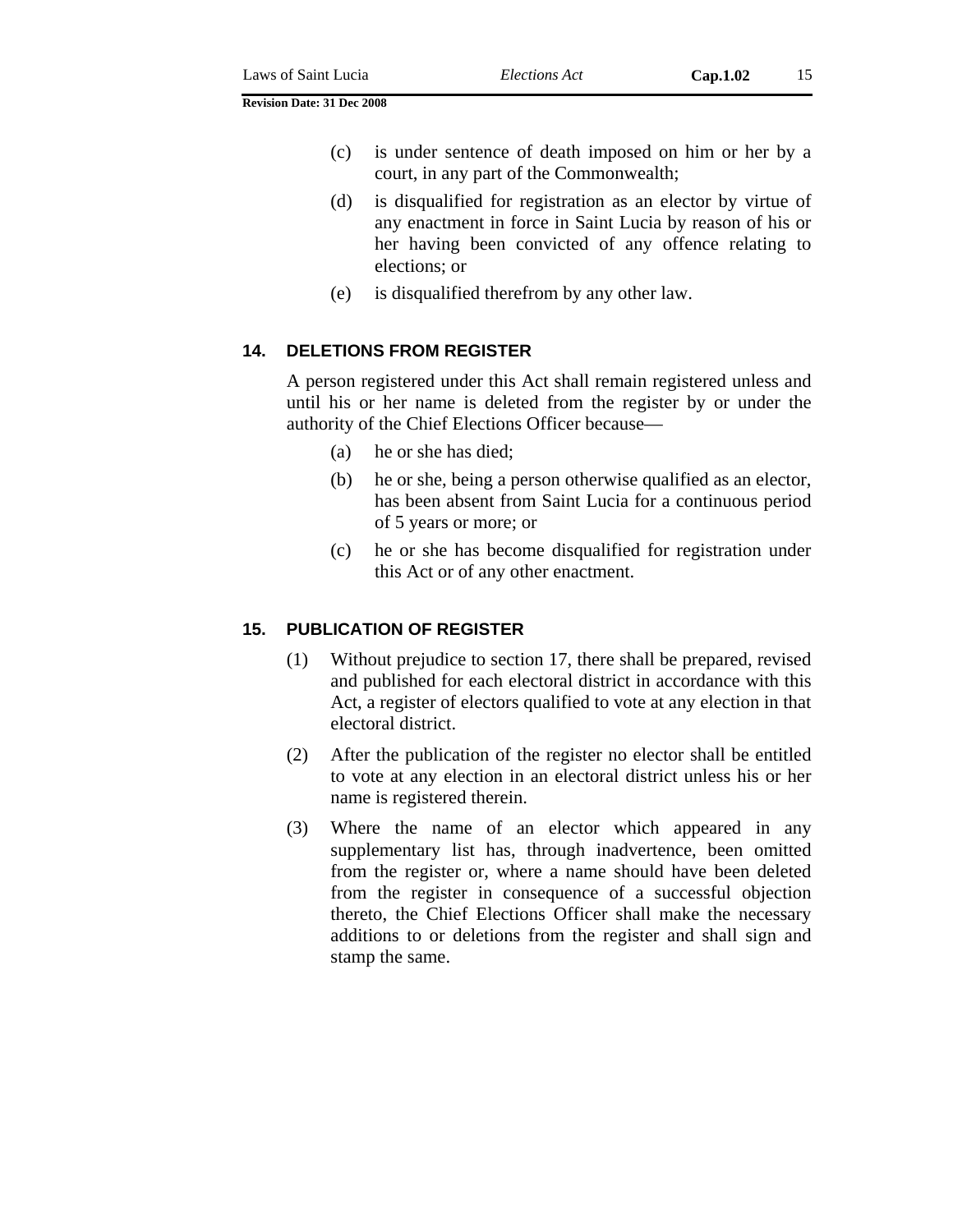#### **16. REGISTER OF POLICE ELECTORS**

- (1) Without prejudice to section 17, there shall be in relation to each electoral district a register of police electors.
- (2) There shall be included in the register of police electors every person serving in the Royal Saint Lucia Police Force on the qualifying date whom the registration officer is satisfied is not disqualified from being registered under this Act or any other enactment in force.
- (3) The Chief Elections Officer shall cause the name of any person whose name appears upon the register of police electors in any electoral district to be deleted from the official list of electors for any polling division.
- (4) The register of police electors shall be deemed to form part of the official list of electors for the polling station nearest to the office of the returning officer.

#### **17. THE 1979 REGISTER**

- (1) Upon the adoption by the Commission of the existing lists in the manner provided by subsection (2)—
	- (a) the existing lists (with corrections) shall be deemed to have been duly prepared, revised and published in accordance with the laws in force immediately before the commencement of the Constitution;
	- (b) the existing lists (with corrections) shall be deemed to be the register of electors for each electoral district and shall be a permanent registration of the electors named therein subject only to such revision and corrections thereof as are authorised by this Act;
	- (c) the existing lists (with corrections) being then the Register shall be used for all elections held during the year 1979 in the several electoral districts.
- (2) The Commission may adopt the existing lists (with corrections) by publication of a notice to that effect in the Gazette.
- (3) In this section—
	- "**the existing lists**" means the lists of electors for the several electoral districts entitled "Register of Electors" and "Register of Police Electors" which were prepared and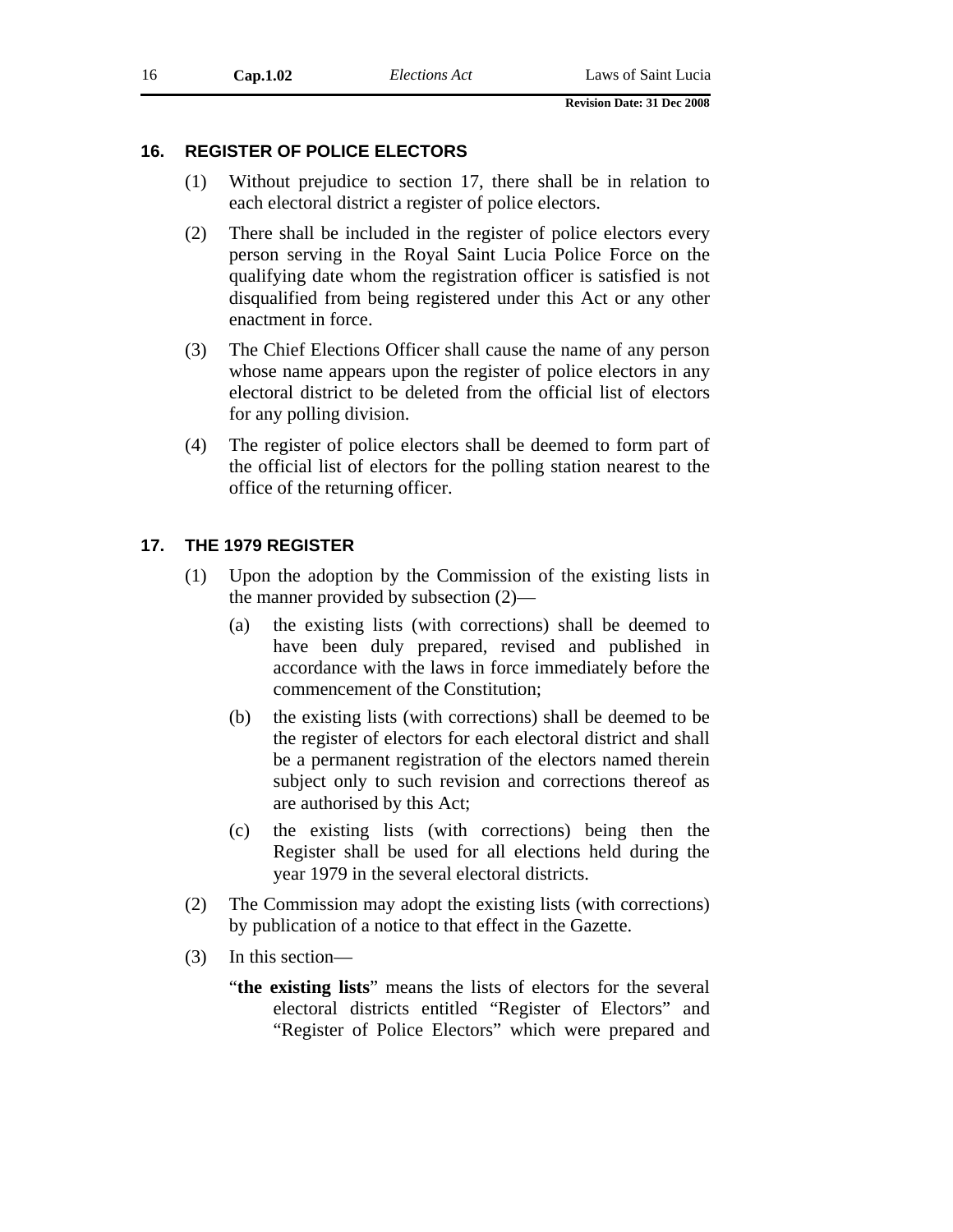revised by the person who was the Chief Registration Officer under the laws in force immediately before the commencement of the Constitution, and which was signed by that person (however designated) and dated and published on the 15 May 1979 by copies thereof being made available for inspection at the electoral office and at specified public places in the electoral districts to which they relate.

"**corrections**" means such additions to the existing lists as are authorised under section 18.

(4) For the purposes of section 18 the register for the year 1979 shall be deemed to have been published on the date of the notice referred to in subsection (2).

#### **18. OMISSIONS IN REGISTER**

- (1) Where a person is lawfully in possession of an identification card and his or her name does not appear on the register for the electoral district in which he or she resides, such person may not later than 7 days after the publication of the register, apply in the prescribed form and at the appropriate registration office for the inclusion of his or her name in such register.
- (2) The Chief Elections Officer shall promptly cause to be published the name, address, occupation and identification number of such applicant and all objections to the inclusion of the name of the applicant in the register shall be made in the prescribed form not later than 7 days after such publication.
- (3) On a date fixed and published by the Chief Elections Officer, (being a date not less than 3 days after the expiration of the period of publication of objections) the Chief Elections Officer shall determine such objections as may have been made and if he or she decides in favour of the applicant, shall add the name of the applicant to the register, shall sign and seal the same, and shall cause the same to be published.

#### **19. CLAIMS AND OBJECTIONS TO REGISTRATION**

(1) A person who is qualified to be registered as an elector for an electoral district but whose name does not appear on the register or supplementary list shall be entitled to be registered upon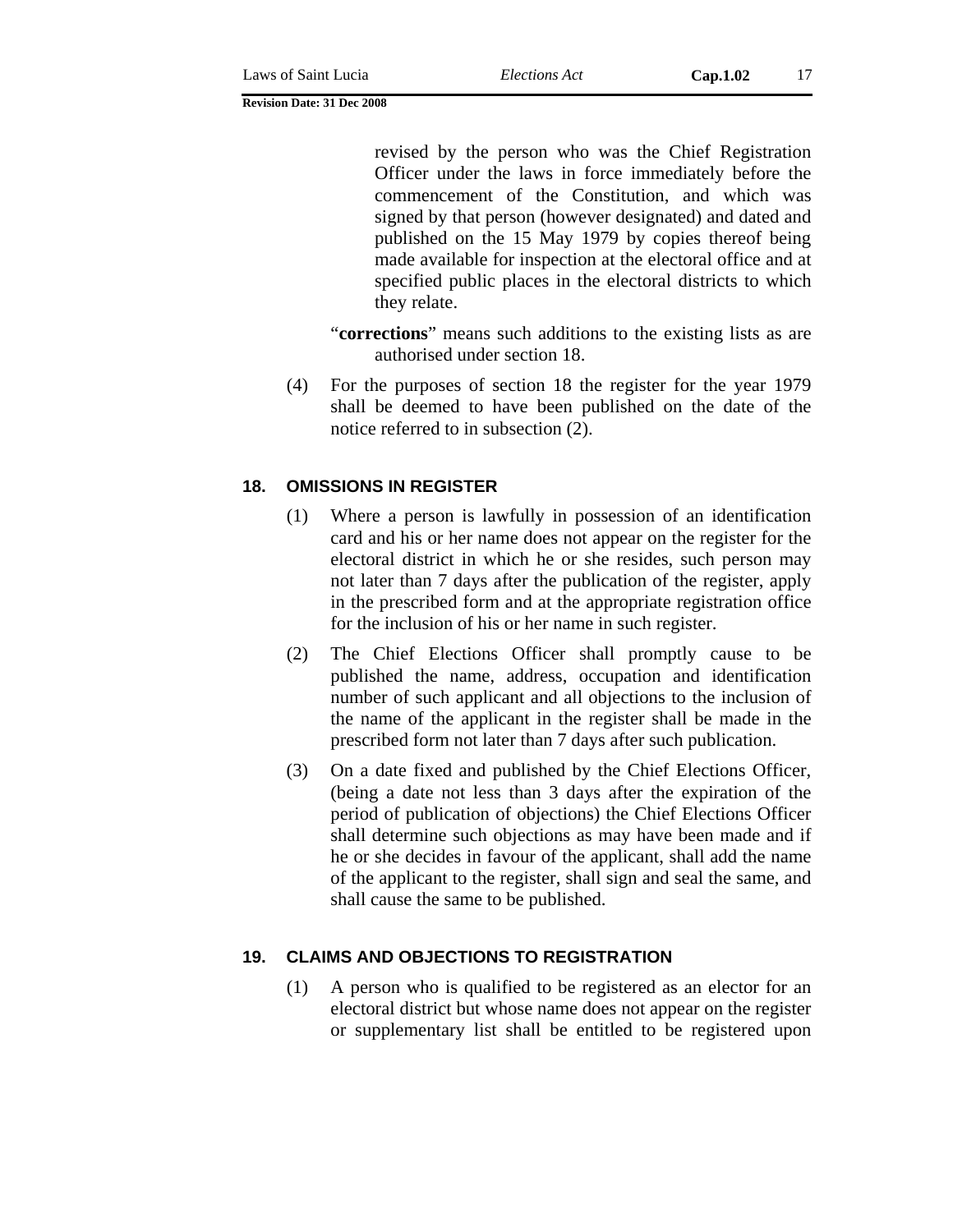making application in the prescribed form and during the prescribed period, at a registration office or centre designated for the registration of electors for that particular electoral district.

- (2) Any person whose name appears on any register or supplementary list may object in the prescribed form and during the prescribed period to the inclusion of any other name on such list.
- (3) All claims for registration made by persons whose names do not appear on the register or supplementary list and all objections to the registration of any persons whose names appear on any supplementary list duly made in the prescribed form and during the prescribed period shall be determined in accordance with this Act by the Registration Officer for the electoral district to which the register or supplementary list in question relates.
- (4) Where under this section any claim or objection has been disallowed a Registration Officer or claimant or objector may refer the matter in the prescribed form to the Commission whose decision shall be final.
- (5) Where a successful objection has been made to the registration of an elector, his or her name shall be deleted from the list of electors and he or she shall not use the identification card issued to him or her for any electoral purposes.

#### **20. REVISION OF REGISTER**

- (1) The Chief Elections Officer shall at intervals of not more than 6 months commencing from the latter half of the year 1979, publish for each electoral district a supplementary list containing—
	- (a) the names of all persons who have been registered as electors in each electoral district under this Act, since the publication of the last register of electors;
	- (b) the names of all electors who because of a change of address have applied in the prescribed form for an alteration in registration either from one electoral district to another or within an electoral district.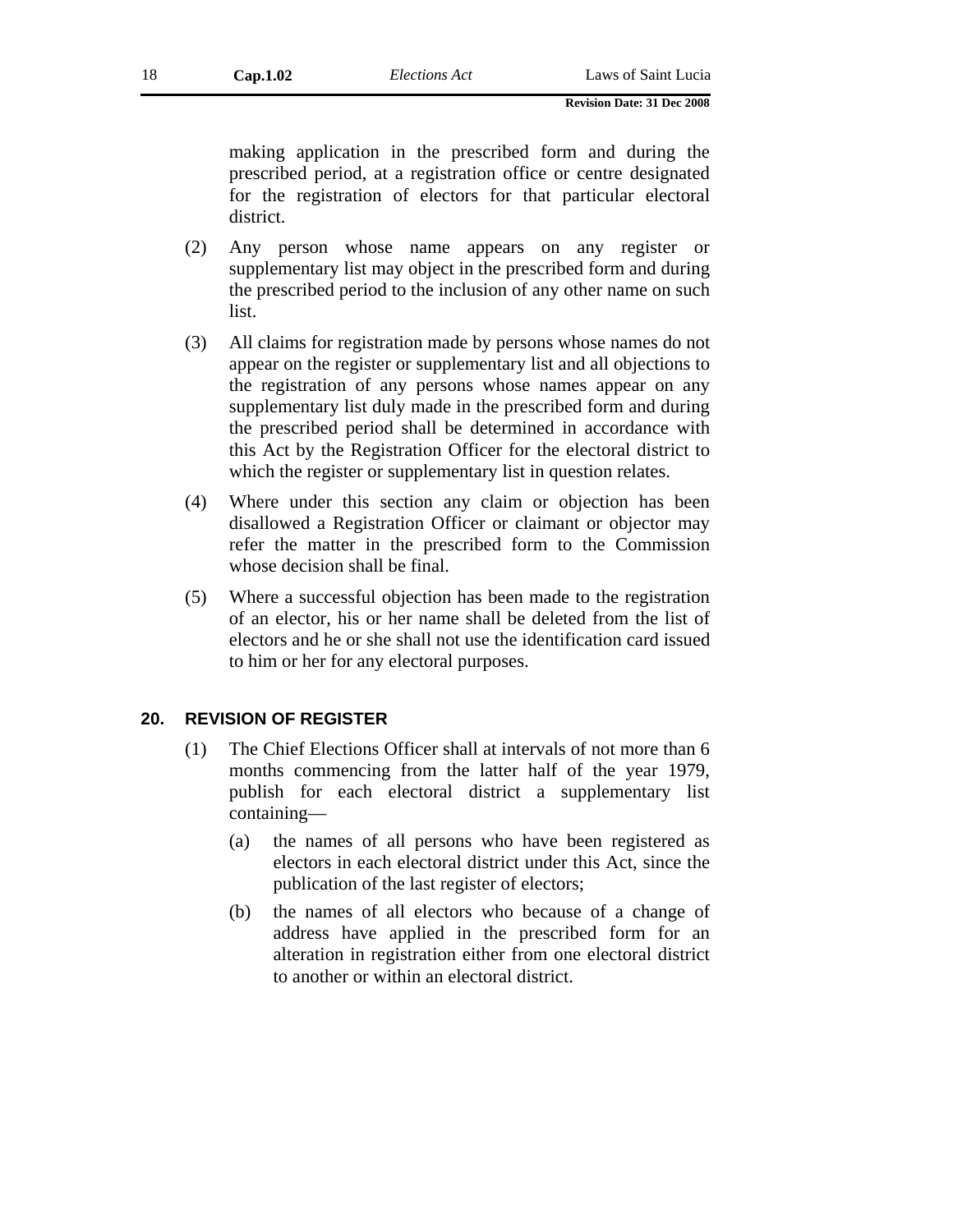- (2) Not later than 31 January in each year subsequent to the year 1979, the Chief Elections Officer shall cause to be revised the register of electors for each electoral district by—
	- (a) adding therein the names of all persons who have been registered as electors during the preceding year;
	- (b) deleting therefrom the names of all persons who have ceased to be entitled to registration as electors under this Act;
	- (c) making such other alterations in the Register as are provided under this Act.
- (3) Not later than 31 March in each subsequent year, the Chief Elections Officer shall publish the register of electors for each electoral district as revised under this section.
- (4) The register of electors for each electoral district as revised under this section shall remain in force until the next revision of the register as herein provided.
- (5) An elector whose name has been published under this section shall in case of an election in the electoral district in which he or she is registered be entitled to vote thereat although his or her name does not appear on the register of electors for that electoral district.

# **21. LIST TO BE POSTED AT CONSPICUOUS PLACES**

Where under this Act any list or matter is required to be published, such publication shall be effected by the posting of such list or matter in a conspicuous place at the office of the Chief Elections Officer, all public libraries, appropriate registration centres and such other places as the Commission may direct by Notice in the Gazette.

#### **22. REGISTER TO REMAIN IN FORCE UNTIL NEXT REVISION**

- (1) The register as prepared or revised under this Act shall be the register for the electoral district to which it relates and shall be used for any election in that electoral district until the register is next revised under section 20.
- (2) If a register for an electoral district is not published within the time required by this Act then, until the date following the day on which it is published, the previous register for that electoral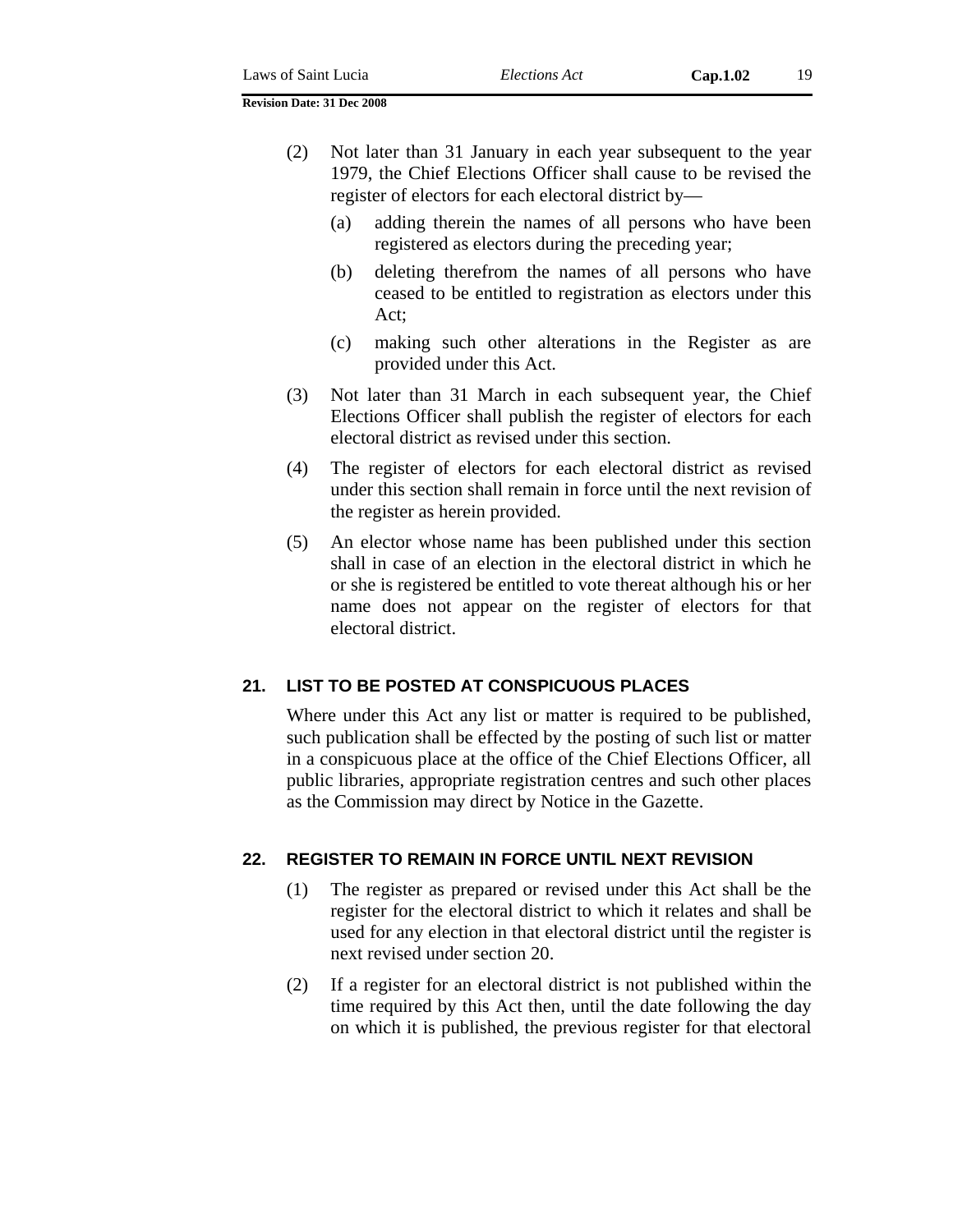district shall continue in force, and where any register used at an election is a register continued in force by this subsection, this Act shall have effect in relation to that register as if it were the register revised under section 20.

# **23. COMMISSION MAY DIRECT PREPARATION OF REGISTER**

If as a result of any fire, disaster, calamity or otherwise the register for an electoral district has been destroyed or is unavailable, the Electoral Commission may direct that a register for that electoral district shall be prepared and published by the Chief Elections Officer in accordance with this Act and that such preparation shall commence on the day so directed.

# **24. EFFECT OF REGISTER**

- (1) The register prepared or revised under this Act shall be conclusive of the following questions—
	- (a) whether or not any person registered therein was on the date of publication of the register resident at the address shown;
	- (b) whether or not an address is in any electoral district or any particular part of an electoral district.
- (2) No misnomer or inaccurate description of any person or place named in any list or register of electors, or any record or nomination paper, ballot paper, notice or other document required for the purposes of this Act shall affect the full operation of the document with respect to that person or place in any case where the description of the person or place is such as to be understood.

# **25. EXTENSION OF TIME**

Where any matter in connection with the preparation or publication of a supplementary list, a revised list or any list or register of electors under this Part is omitted or not done or cannot be done at the time required by or under this Part or is done before or after that time or is otherwise irregularly done in manner or form, the Minister may by order at any time before or after the time within which such matter is required to be done, extend that time or validate any matter so done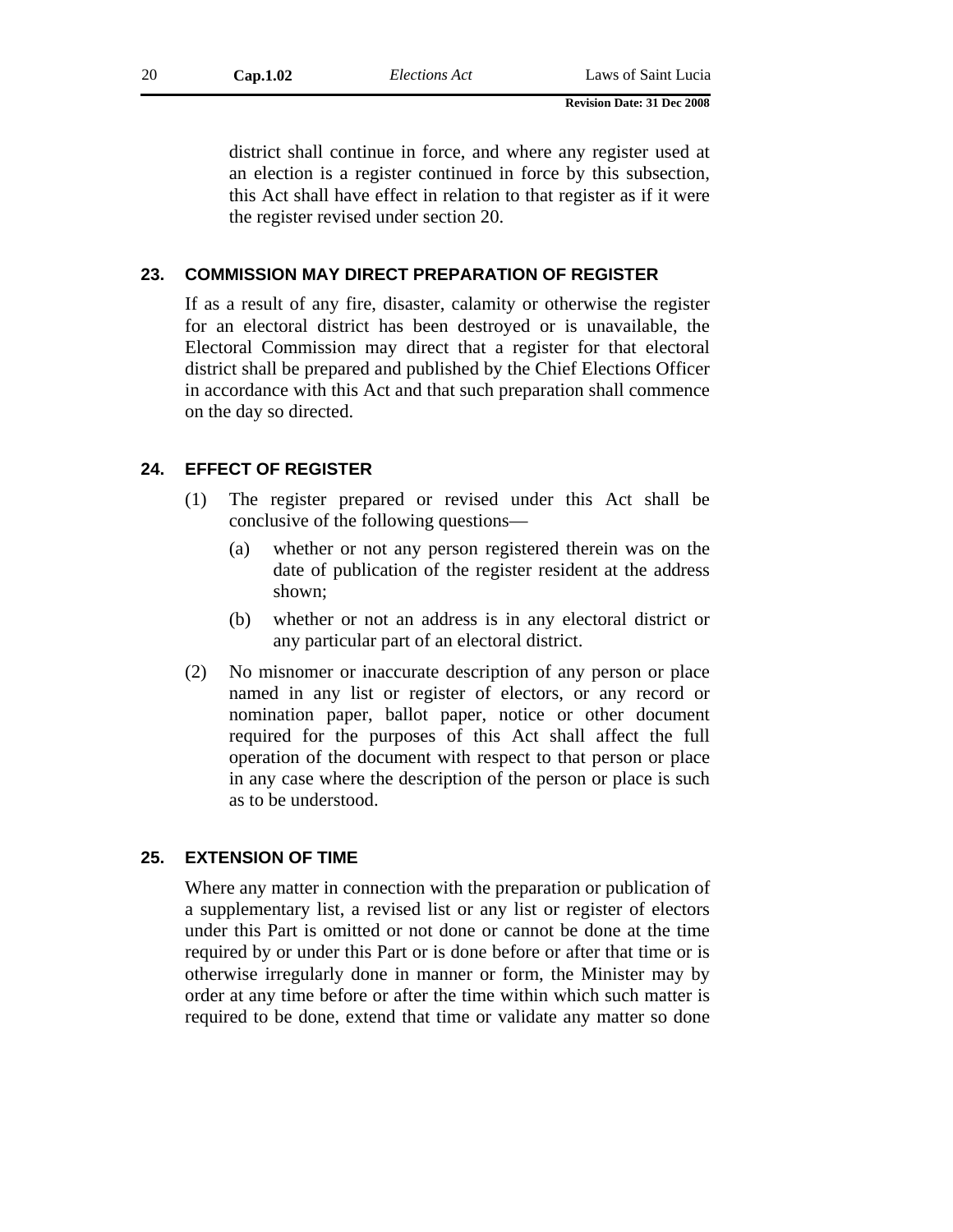before or after the time required or so irregularly done in manner or form.

#### **26. OFFENCES**

- (1) Every person who knowing or having reasonable cause to believe that he or she—
	- (a) is not a citizen of Saint Lucia; or
	- (b) is not a Commonwealth citizen continuously resident in Saint Lucia for not less than 7 years; or
	- (c) has not or will not have attained the age of 18 years on or before the qualifying date;
	- (d) does not have on the qualifying date the requisite residence qualifications;
	- (e) is subject to any legal incapacity as is mentioned in section 13,

makes any claim to be included in any list or register is liable on summary conviction to the fine of \$250 or to imprisonment for 6 months.

- (2) Every person who objects to the inclusion of any other person in any list or register of electors prepared in pursuance of this Act upon any grounds which he or she knows or has reasonable cause to believe to be false is liable on summary conviction to a fine of \$250 or to imprisonment for 6 months.
- (3) Every person who knowingly makes a false statement for the purpose of being registered as an elector is liable on summary conviction to a fine of \$250 or to imprisonment for 6 months.
- (4) Every person who in the course of the preparation or revision of any list or register of electors makes before the Chief Elections Officer or any registration officer or enumerator any statement on oath or any sworn affirmation which he or she knows to be false or does not believe to be true is liable on summary conviction to a fine of \$250 or to imprisonment for 6 months.

#### **27. OMISSIONS BY ELECTION OFFICERS**

A registration officer or enumerator who wilfully and without reasonable excuse, omits to register the name of any person entitled to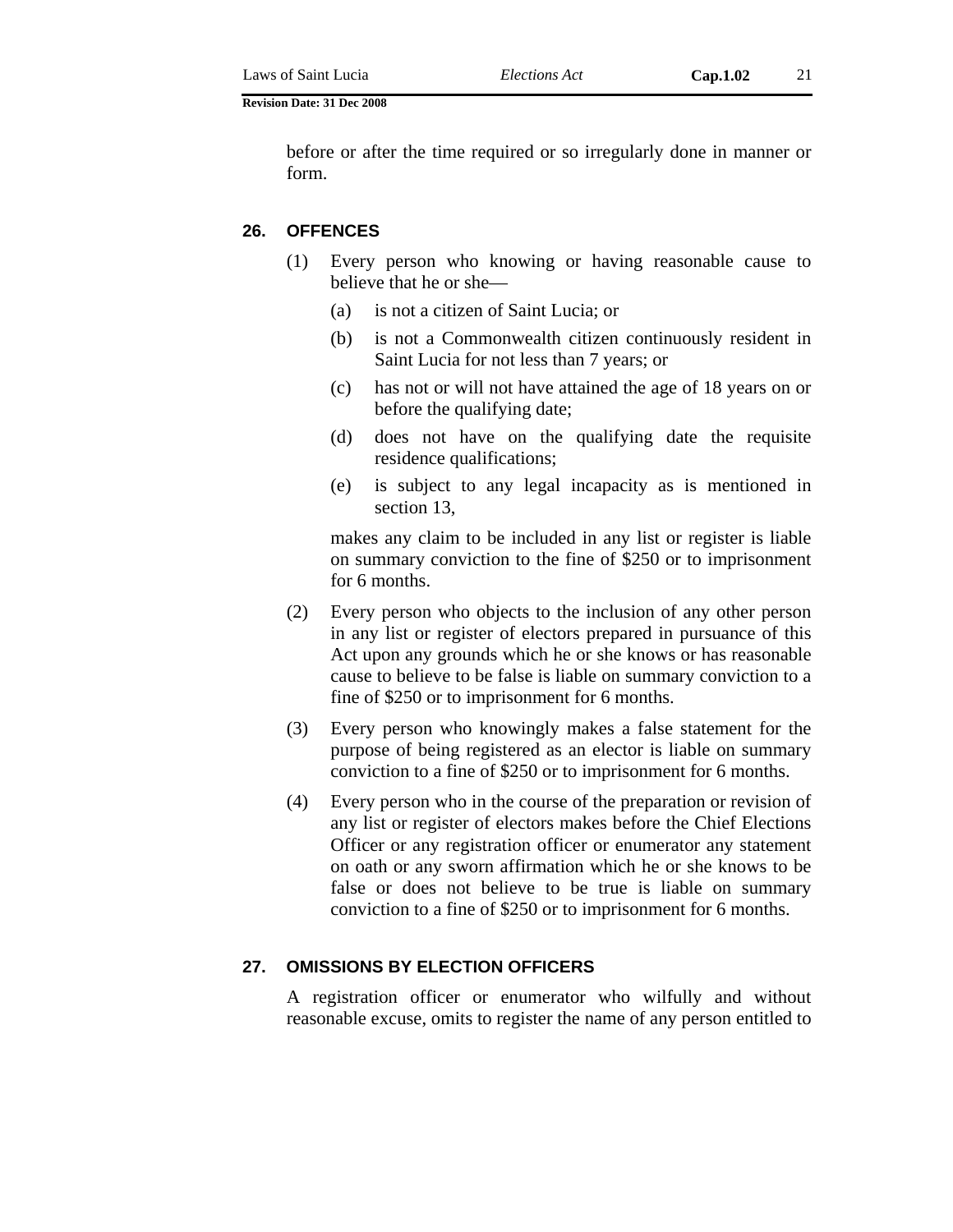be registered commits an offence and is liable on summary conviction to a fine of \$500 or to imprisonment for 12 months or to both such fine and imprisonment, and in addition shall forfeit his or her right to payment for his or her services as a registration officer or enumerator, as the case may be, and shall be incapable during a period of 7 years from the date of his or her conviction—

- (a) of being qualified as an elector;
- (b) of being elected a member of the House and in the event of an appeal the incapacity shall continue until the appeal is determined and thereafter, unless the conviction is quashed, remain in force for a period of 7 years from the determination of the appeal unless the court hearing the appeal shall direct that the period of 7 years shall run from the date of conviction.

#### **28. POLLING DIVISIONS**

- (1) Subject to this section, each electoral district shall be divided into polling divisions.
- (2) Each polling division shall so far as practicable contain approximately 600 electors taken from the register for that electoral district which shall form the official list of electors for that polling division.
- (3) Where the Commission is satisfied that by reason of congestion or the scarcity of the population or other special circumstances it is more convenient so to do, they may despite anything contained in subsection (2), constitute a polling division containing more or less than 600 electors.
- (4) In determining the boundaries of any polling division the Commission shall have regard to geographical considerations and such other factors as may affect the facilities of communication between various places within the polling division.
- (5) It shall be the duty of the Commission to keep the polling divisions of each electoral district under review and to make such alterations in such districts including the abolition or establishment of any polling division as they may consider proper having regard to subsections (2), (3) and (4), and by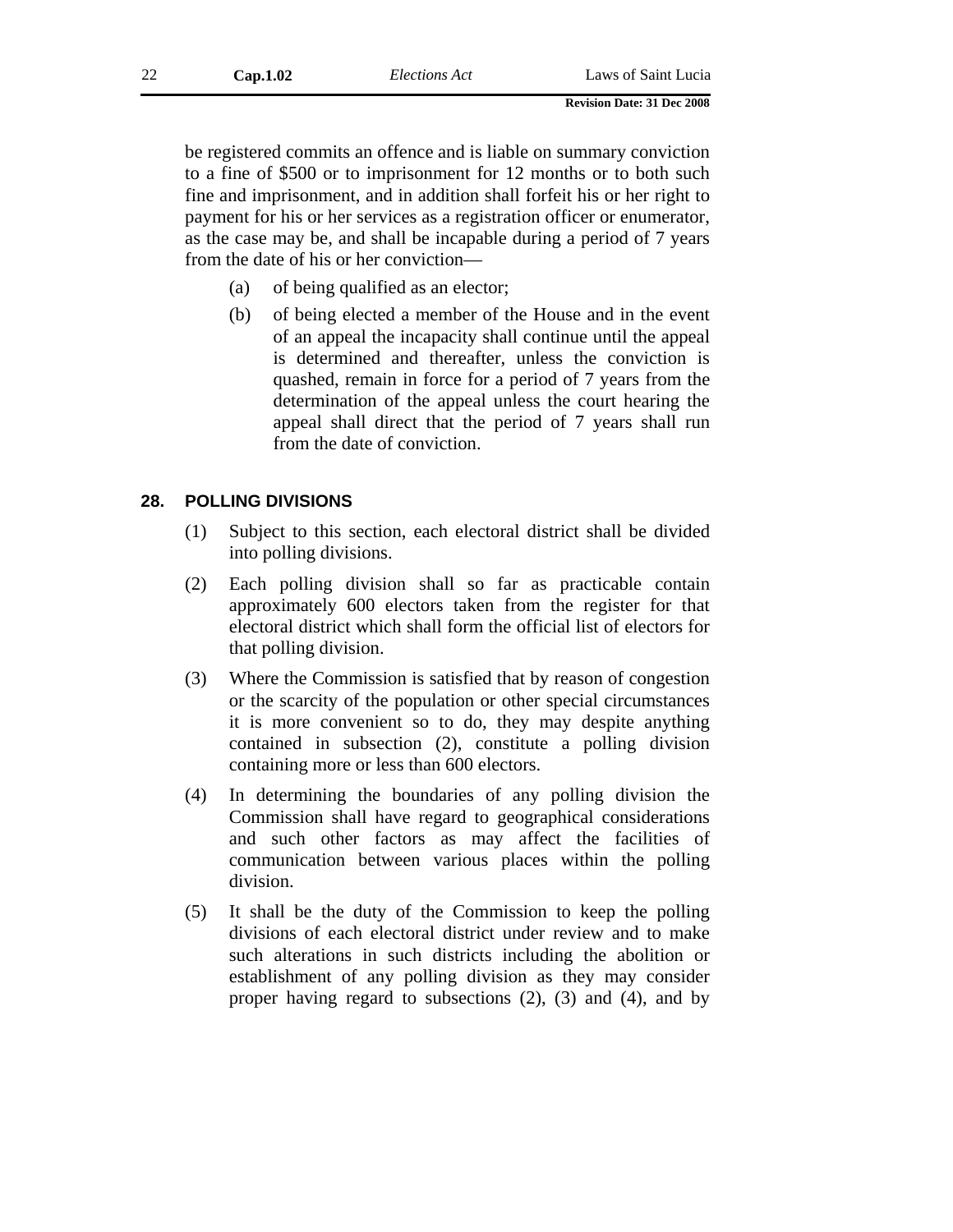notice in the Gazette and such other manner as he or she sees fit publish any alterations made under this section.4

- (6) The Minister may make regulations providing for the adaptation of any list of electors to any alteration of polling divisions and may make in such regulations special provision for cases where any alteration of polling divisions is made between the publication of any list and the coming into force of any register of electors; but except in cases for which such provision is made by regulations, an alteration of polling divisions made under this section shall not be effective until the revision of the register under section 20 after the alteration is made.
- (7) Any decision taken or act done under the foregoing provisions of this section shall be effective as from the date it is approved by the Minister.

# **PART 3 ADMINISTRATION**

#### **29. RETURNING OFFICERS**

- (1) The Commission shall appoint for each electoral district a returning officer who shall receive the prescribed remuneration.
- (2) Upon his or her appointment each returning officer shall take and subscribe an oath in the form set out as Form 2 in Schedule 3 and shall transmit such oath to the Commission.
- (3) Upon taking the oath referred to in the last preceding subsection, the returning officer shall establish an office in his or her electoral district or, where any person has been appointed returning officer for more than one electoral district, in one of these districts or with the approval of the Commission at some convenient place outside of either of these districts and shall cause an advertisement to be inserted in the Gazette and in a local newspaper specifying the place at which he or she has established his or her office.

 $\overline{a}$ <sup>4</sup> *Editor's note: The polling divisions were altered in 2001 by S.I.117/2001*.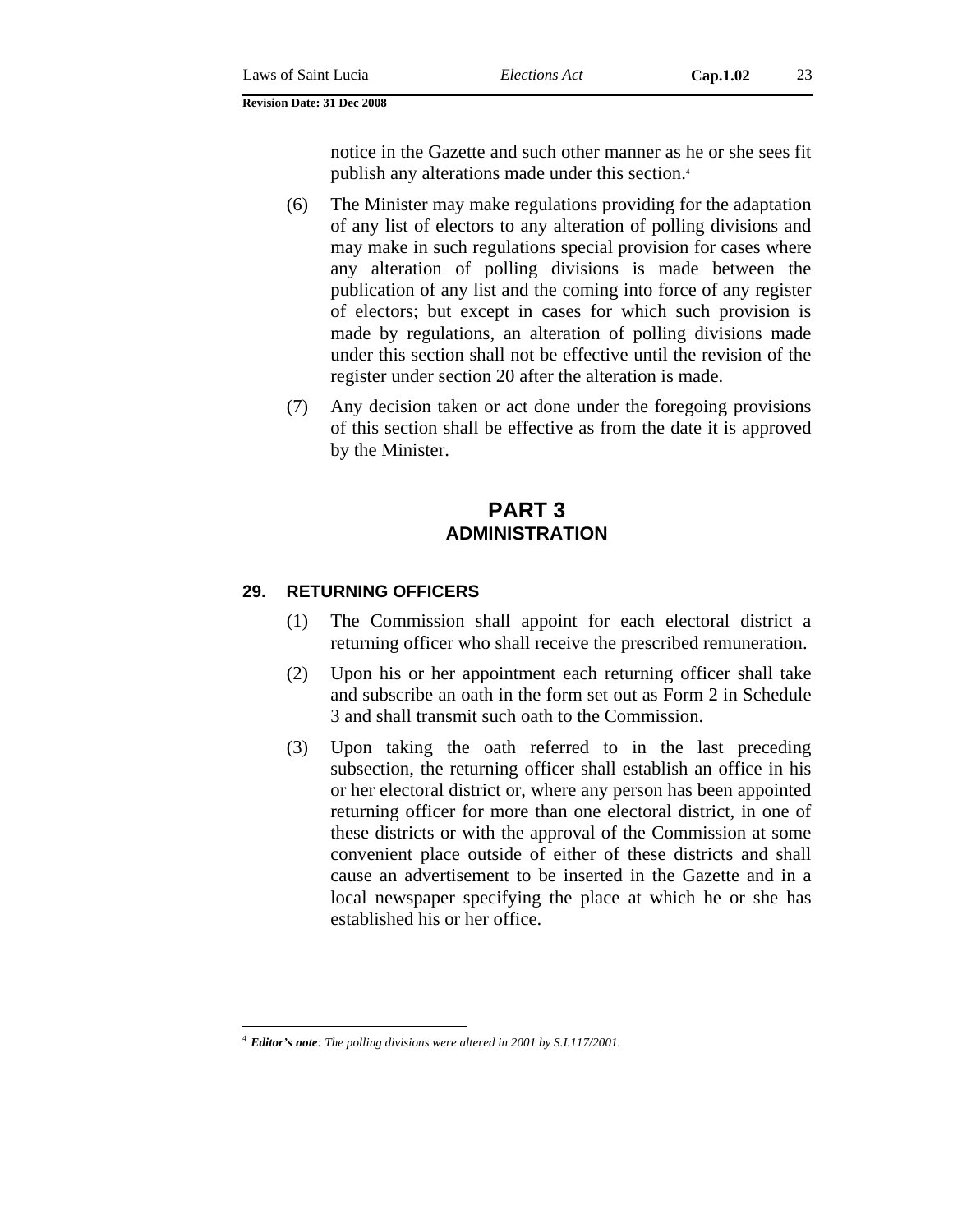#### **30. ELECTION CLERKS**

- (1) The Commission shall appoint an election clerk for each electoral district who shall receive such fee as may be prescribed for each election in that district.
- (2) Upon his or her appointment, the election clerk shall take an oath in the form set out as Form 3 in Schedule 3 and shall transmit such oath to the returning officer.
- (3) If at any time between the issue of a writ for an election and the declaration of the result of that election the returning officer dies or becomes incapable of performing his or her duties as such, the election clerk shall report the fact to the Commission and shall discharge all the duties and exercise all the powers of the returning officer until some other returning officer is appointed or the returning officer ceases to be incapable of performing his or her duties, as the case may be.

#### **30A. ASSISTANT ELECTION CLERKS**

- (1) The Commission shall appoint an assistant election clerk for each electoral district who shall receive such fee as may be prescribed for each election in that district.
- (2) Upon his or her appointment, an assistant election clerk shall take an oath in the form set out as Form 3 in Schedule 3 and shall transmit such oath to the returning officer.
- (3) An assistant election clerk shall assist the election clerk in performing his or her duties under this Act.
- (4) If at any time the election clerk becomes incapable of performing his or her duties as such, the assistant election clerk shall discharge all the duties and exercise all the powers of the election clerk until another election clerk is appointed.

*(Inserted by Act 45 of 2006)* 

#### **31. SUBSTITUTE ELECTION CLERKS**

(1) Upon commencing to discharge the duties of the returning officer in accordance with the last preceding section, the Commission shall appoint a substitute election clerk who shall perform all the duties and exercise all the powers of the election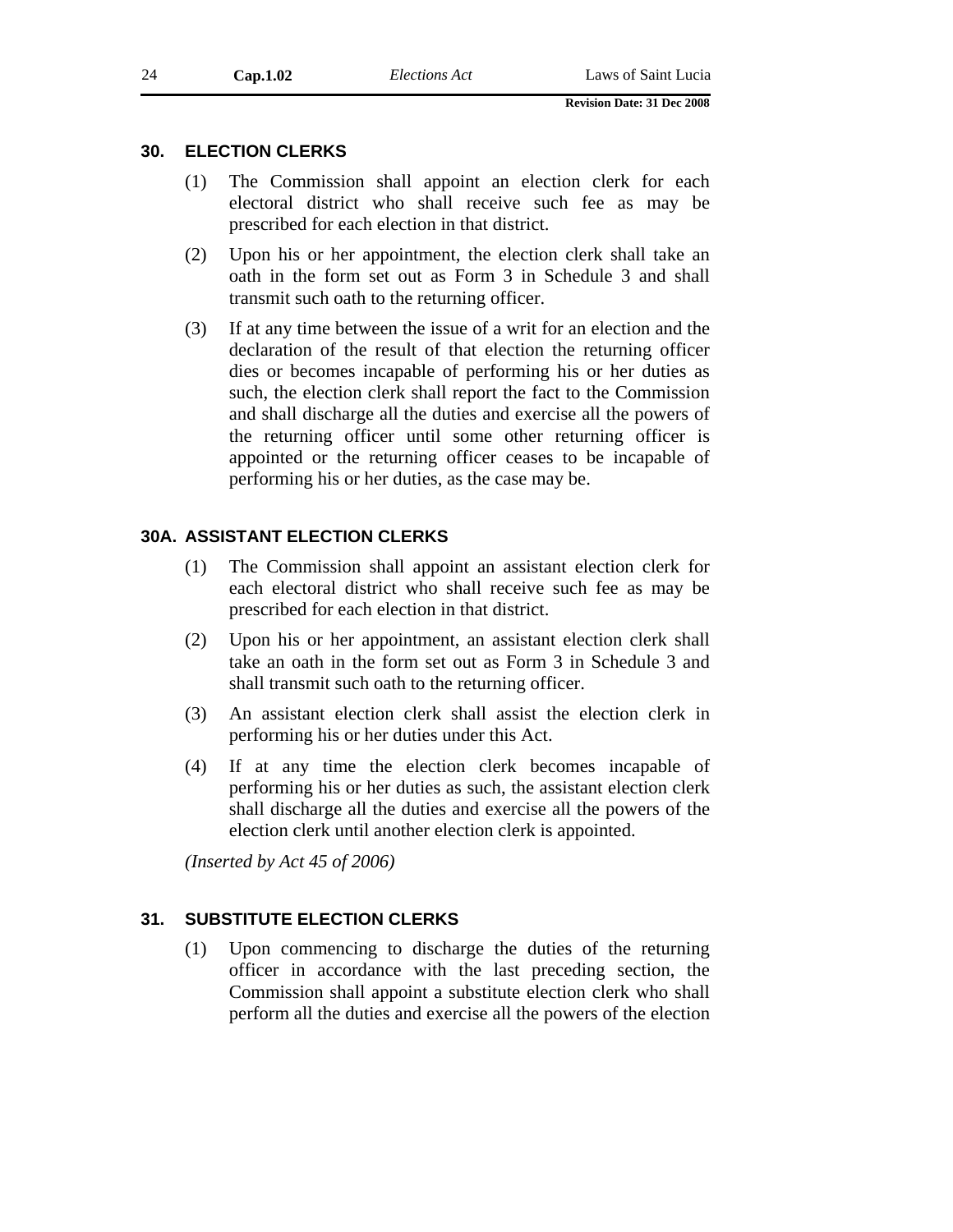clerk until such time as the election clerk ceases to perform the duties and to exercise the powers of the returning officer.

- (2) Upon commencing to discharge the duties of the election clerk, the substitute election clerk shall take the oath required by the last preceding section to be taken by the election clerk.
- (3) The substitute election clerk shall receive, in respect of his or her services, such sum as may be prescribed.

#### **32. PRESIDING OFFICERS**

- (1) The Commission shall appoint a presiding officer for each polling station who shall receive such fee as may be prescribed.
- (2) Upon his or her appointment each presiding officer shall take and subscribe an oath in the form set out as Form 4 in Schedule 3 and shall transmit such oath to the returning officer.

# **33. POLL CLERKS**

- (1) The Commission shall appoint a poll clerk for each polling station who shall receive such fee as may be prescribed.
- (2) Upon his or her appointment every poll clerk shall take and subscribe an oath in the form set out as Form 5 in Schedule 3 and shall transmit such oath to the returning officer.
- (3) If any presiding officer dies or becomes incapable of performing his or her duties during the taking of the poll, the poll clerk shall assume the office of the presiding officer and shall appoint some other person to act as poll clerk.
- (4) Every person appointed to act as poll clerk under the last subsection shall take and subscribe the oath of a poll clerk.

#### **33A. ASSISTANT POLL CLERKS**

- (1) The Commission shall appoint an assistant poll clerk for each polling station who shall receive such fee as may be prescribed.
- (2) Upon his or her appointment an assistant poll clerk shall take and subscribe an oath in the form set out as Form 5 in Schedule 3 and shall transmit such oath to the returning officer.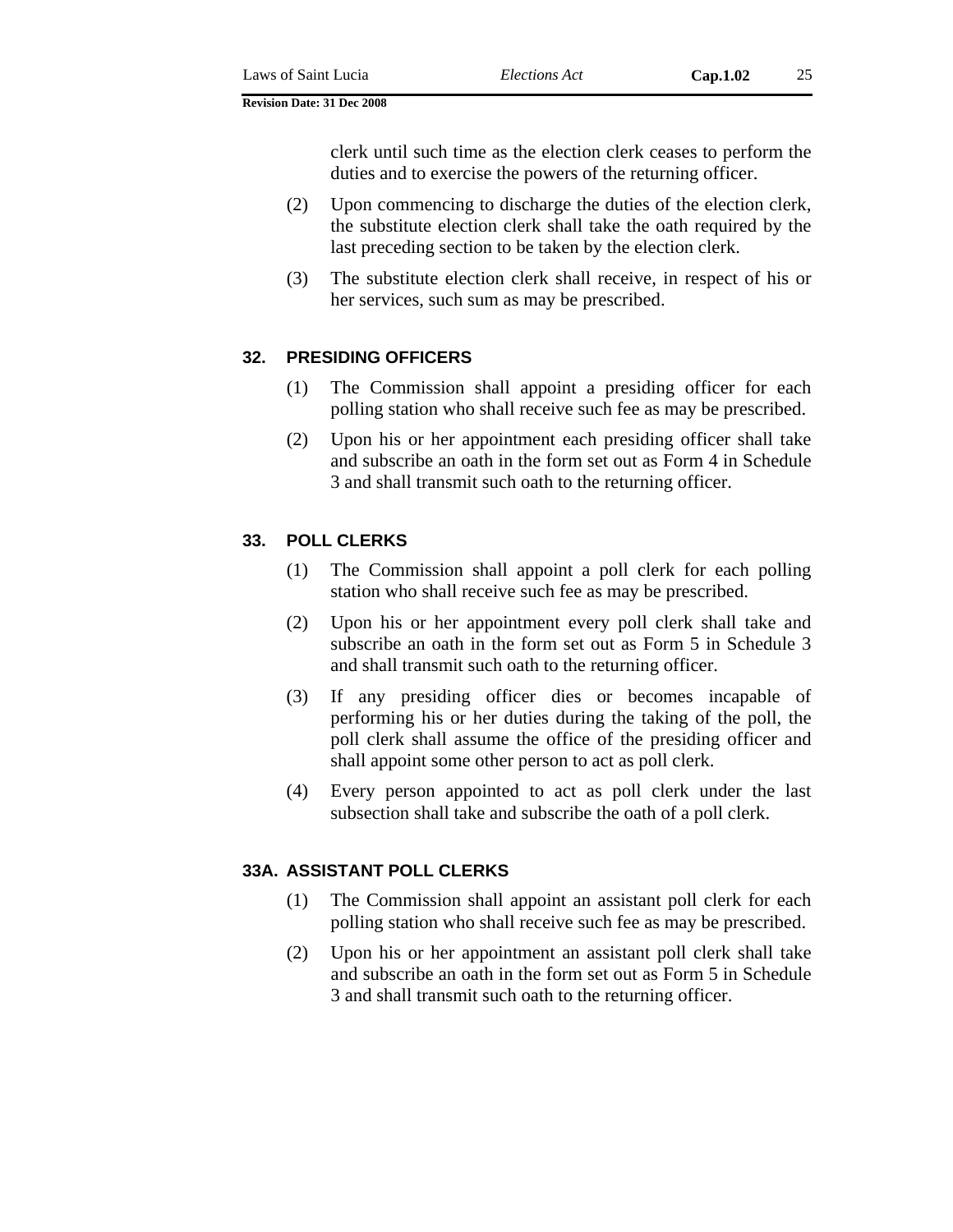- (3) An assistant poll clerk shall assist the poll clerk in performing his or her duties under this Act.
- (4) If at any time the poll clerk becomes incapable of performing his or her duties as such, the assistant poll clerk shall discharge all the duties and exercise all the powers of the poll clerk until another poll clerk is appointed.

*(Inserted by Act 45 of 2006)* 

#### **34. HOW OATH MAY BE TAKEN**

Every election officer and every person who is required by this Act to take an oath may take such oath either before a justice of the peace or before any registration officer, returning officer or presiding officer or poll clerk appointed in accordance with this Act and every such registration officer, returning officer, presiding officer and poll clerk is hereby authorised and empowered to administer any oaths required by this Act to be made by any election officer or other person.

#### **35. DISQUALIFICATION OF ELECTION OFFICERS FROM NOMINATION**

No election officer shall be entitled to nomination as a candidate for election at an election for which he or she is an election officer.

#### **PART 4 ELECTIONS**

#### *Arrangements for Elections*

#### **36. ISSUE OF WRITS**

(1) For the purposes of every general election of members of the House, and for the purposes of the election of members to fill vacancies in the House caused by death, resignation, or otherwise, the Governor General shall issue writs under the Public Seal of the State, addressed to the returning officers of the respective electoral districts for which members are to be returned. Such writs shall be forwarded to the Commission for transmission to the several returning officers.

[*The next page is page 26A*]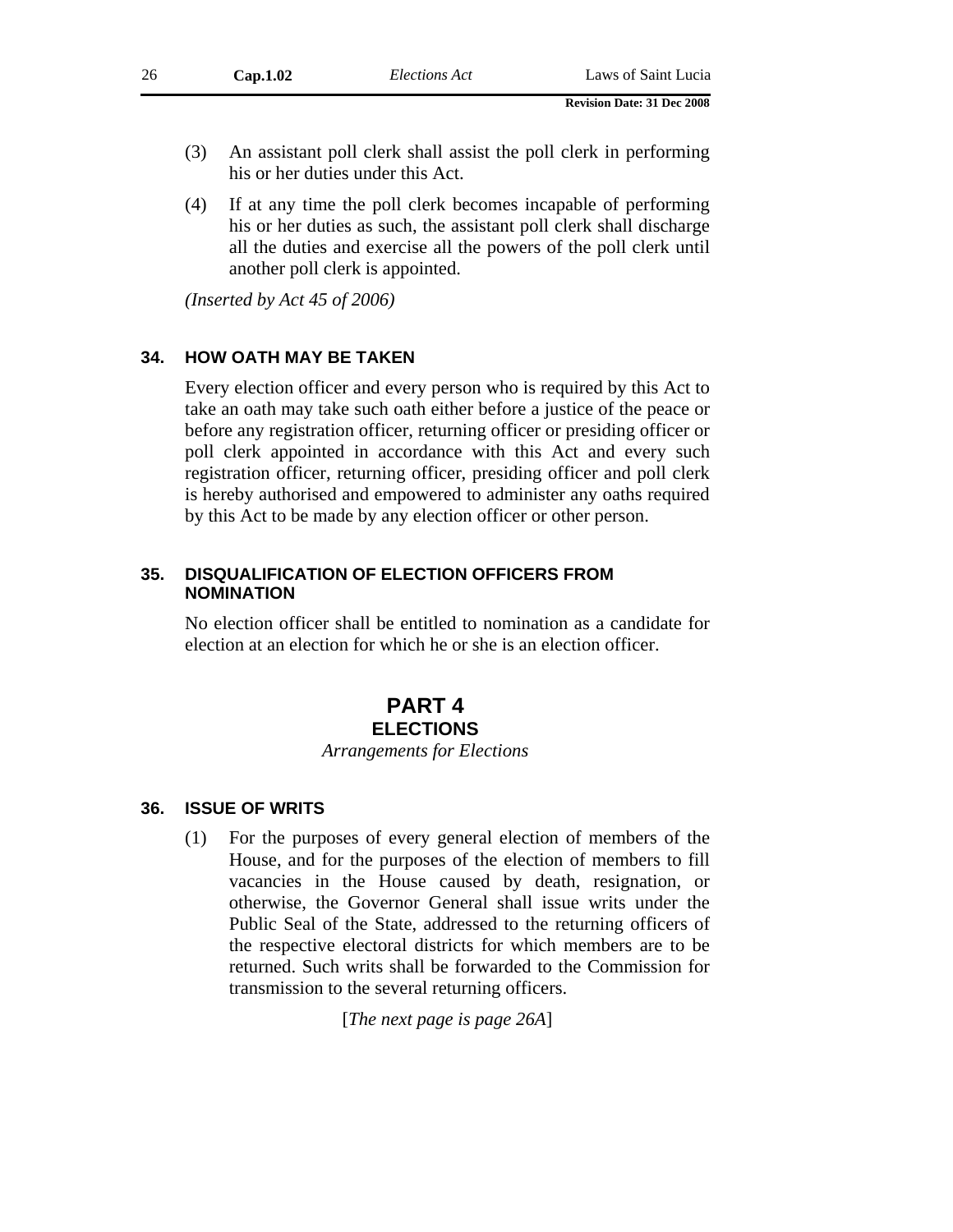- (2) Every writ shall be in the form set out as Form I in Schedule 3 and shall specify—
	- (a) the day of the nomination of candidates being not less than 7 and not more than 14 days after the day of issue of the writ;
	- (b) the day upon which, if necessary, the poll shall be taken, being not less than 7 days and not more than 14 days after the day of the nomination of candidates;
	- (c) the day the writ is returnable to the Governor General being not more than 7 days after the polling day.
- (3) Upon receipt of such writ every returning officer shall proceed to hold the election in the manner hereinafter provided.

#### **37. NOTICE OF TIME AND PLACE FOR ELECTIONS**

Upon the issue by the Governor General of a writ the Chief Elections Officer shall give notice thereof, and of the day and place fixed for the nomination of candidates, by publication in the Gazette and one or more local newspapers at least 7 days before the day fixed for such nomination; and the returning officer shall give further notice of the issue of such writ and of the time and place for the nomination of candidates by causing notices in the form set out as Form 6 in Schedule 3 to be posted or affixed in some conspicuous place near the principal door of every court house, police station and Revenue Office, and in any other place he or she may deem necessary.

#### **38. RETURNING OFFICER TO OBTAIN LISTS OF ELECTORS**

Before the day fixed for the nomination of candidates, the Chief Elections Officer shall supply the returning officer with the prescribed number of copies of the register in force by virtue of this Act.

[*The next page is page 27*]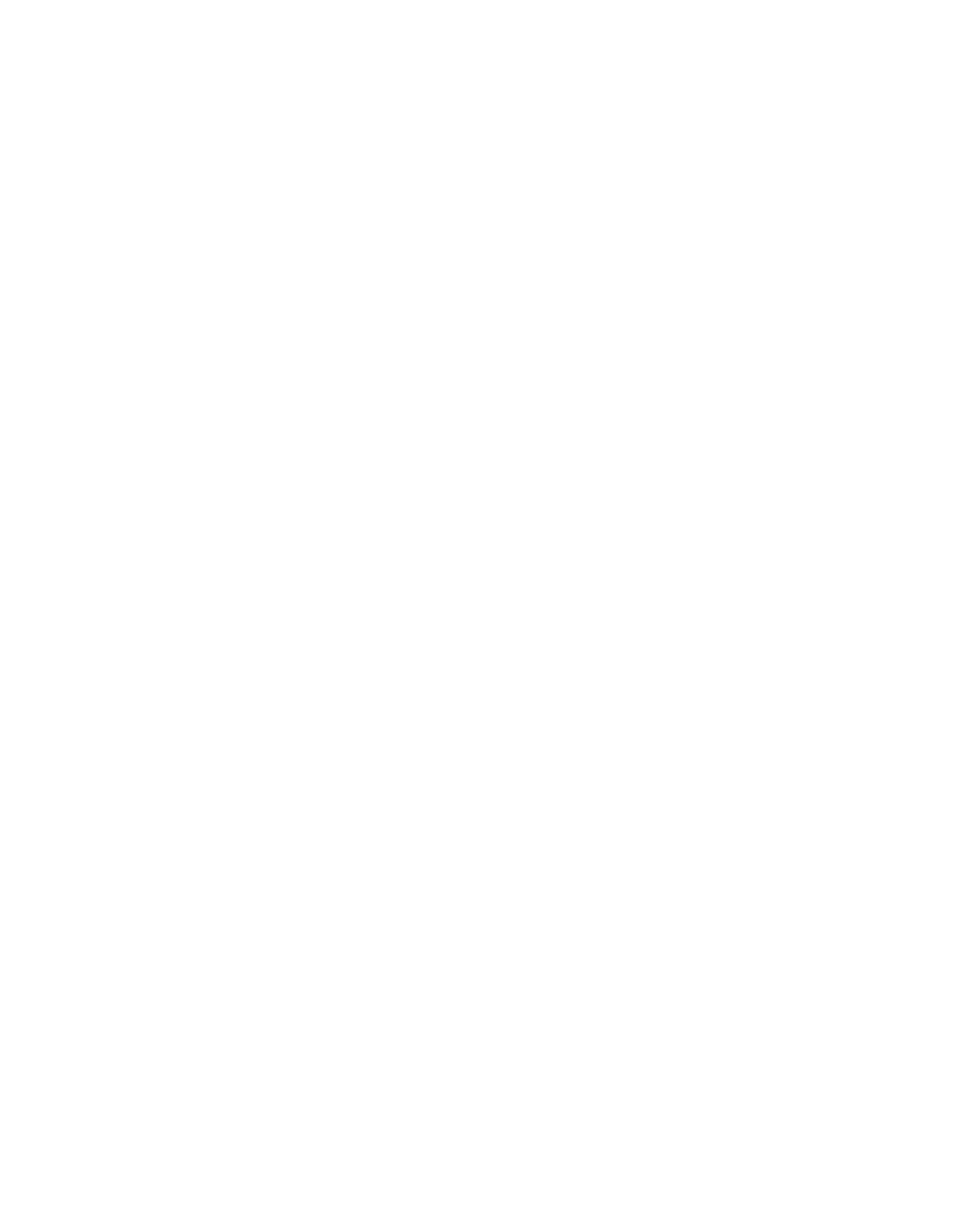# **PART 5 PROCEDURE AT ELECTIONS**

#### **39. NOMINATION OF CANDIDATES**

- (1) On the day and at the place fixed for the nomination of candidates, the returning officer shall attend at 9:00 in the morning to receive the nomination of candidates for the seat to be filled.
- (2) Every candidate for election—
	- (a) must be nominated in writing by not fewer than 6 registered electors of the electoral district for which he or she seeks to be elected; and
	- (b) must consent in writing to such nomination, in the form set out as Form 7 in Schedule 3.
- (3) The nomination of a candidate shall not be deemed to be void for the reason only that subsequent to nomination day, any person by whom his or her nomination paper was signed, is struck off the list of electors for the relevant electoral district.
- (4) The returning officer shall at the place and time fixed in subsection (1) and within 3 hours thereafter, receive such nomination papers prepared in accordance with this Act as may be tendered to him or her.
- (5) Every candidate shall at the time of his or her nomination deliver or cause to be delivered to the returning officer a statutory declaration of his or her qualification made and subscribed by such candidate or, if the candidate is absent from Saint Lucia on nomination day, by his or her duly authorised agent, in the form set out as Form 8 or Form 8A, as the case may be, in Schedule 3. If such statutory declaration is not delivered as aforesaid the nomination of such candidate shall be void.
- (6) Every candidate shall at the time of his or her nomination deposit, or cause to be deposited, with the returning officer, the sum of \$250 in cash, and if he or she fails to do so, the nomination of such candidate shall be void.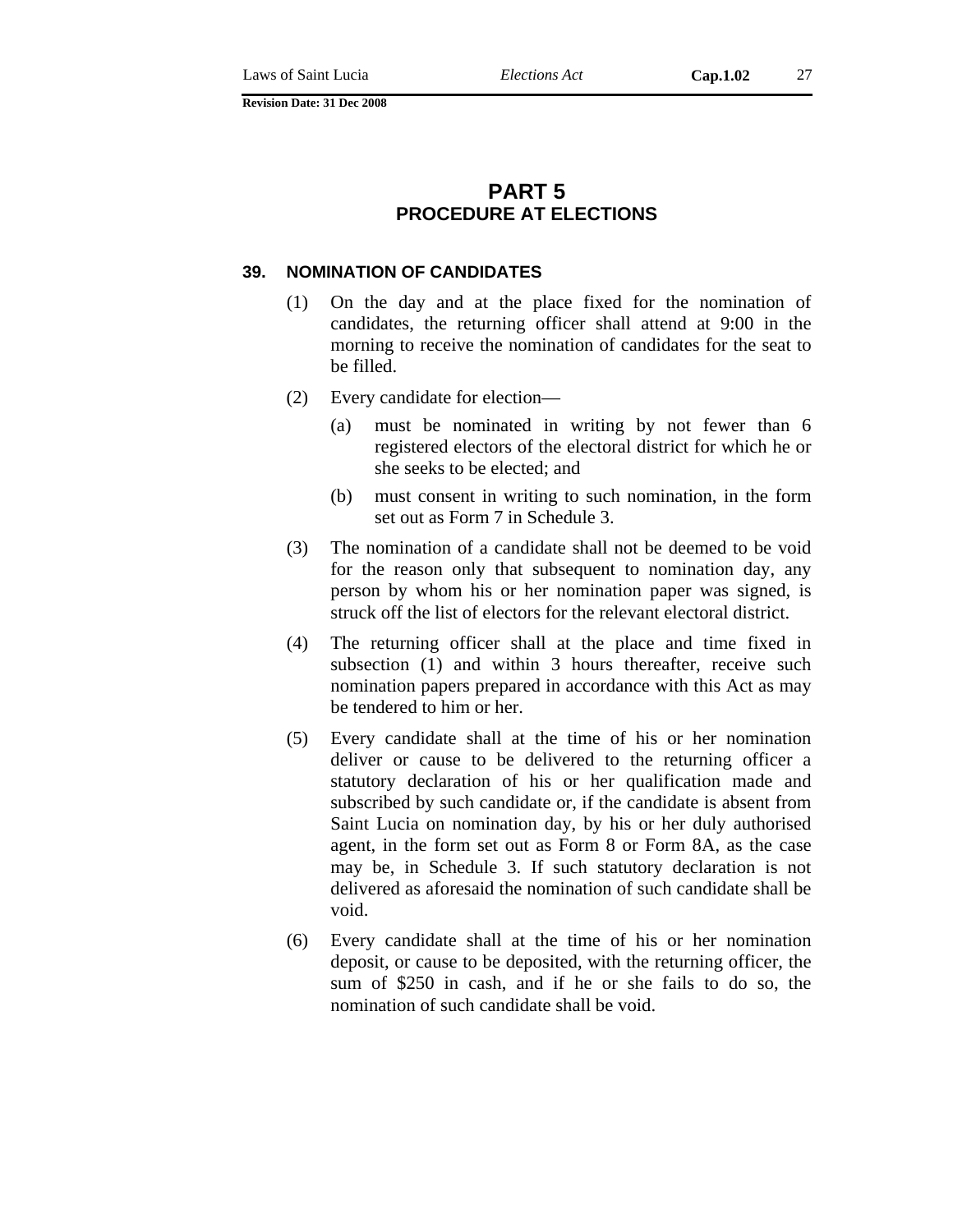#### **40. DISPOSAL OF DEPOSIT**

- (1) The full amount of every deposit made under section 39(8) shall after its receipt be transmitted by the returning officer to the Accountant General.
- (2) The full amount of every such deposit shall be returned by the Accountant General to the person who made such deposit upon the production by him or her, within one month of the conclusion of the election in respect of which the deposit was made, of a certificate from the Chief Elections Officer that the candidate was elected or polled not less than  $\frac{1}{8}$  of the total number of votes counted at the election, or died before the close of the poll on polling day.
- (3) For the purposes of this section the number of votes polled shall be deemed to be the number of ballot papers (other than rejected ballot papers and spoiled ballot papers) counted.
- (4) Except as otherwise provided in this section, every such deposit shall, at the expiration of one month from the conclusion of the election in respect of which it was made, be credited to general revenue.

# **41. UNCONTESTED ELECTIONS**

If at the expiration of 3 hours from the time appointed there shall be only one candidate duly nominated, the returning officer shall publicly declare such candidate to be elected, and shall immediately thereafter certify by endorsement on the writ of election in the form set out as Form 9 in Schedule 3 the return of such candidate and shall return the writ so endorsed to the Commission for transmission to the Governor General within the time specified therein.

# **42. ADJOURNMENT IN CONTESTED ELECTION TO TAKE POLL**

- (1) If there shall be more than one candidate duly nominated a poll of electors shall be taken, and in such case the returning officer shall adjourn the election to the day specified in the writ, and a poll shall be taken on such day in the manner hereinafter provided.
- (2) The returning officer shall, as soon as practicable after adjourning the election, give notice of the day and time on which and the addresses of the polling stations within each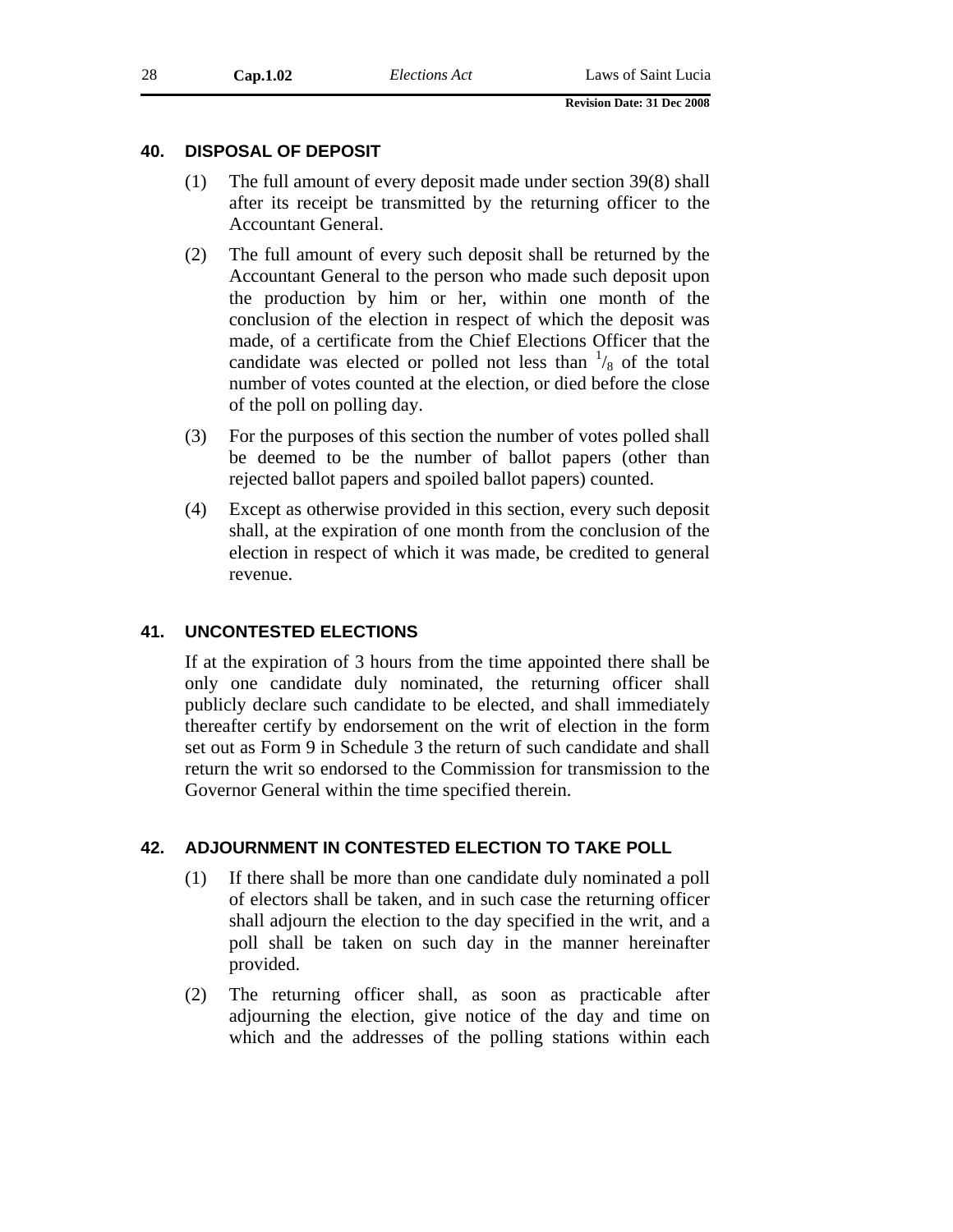polling division at which the poll will be taken and the names of the candidates nominated for election and of the place where and day and time when the number of votes given to the several candidates will be finally counted, by publication thereof in the Gazette and one local newspaper; and by causing notices to be posted in such places in the district as he or she may deem necessary in the form set out as Form 10 in Schedule 3.

#### **43. POWER TO ADJOURN POLLING DAY IN CASE OF EMERGENCY**

- (1) Subject to sections 55 and 56 of the Constitution, where at any time between the issue of a writ under section 36(1) of this Act and the day appointed by the writ for the taking of the poll at any election the Governor General is satisfied that it is expedient so to do by reason of—
	- (a) the threat or existence of a state of war between Saint Lucia and any foreign state; or
	- (b) the occurrence of any riot or the existence or threatened existence of any unlawful or tumultuous assembly; or
	- (c) the occurrence of any earthquake, hurricane, flood, fire, outbreak of pestilence or outbreak of infectious disease or other calamity whether similar to the foregoing or not; or
	- (d) the likelihood that the register for all electoral districts or for any particular electoral district will not be printed before the day appointed for the taking of the poll or that any essential electoral supplies or materials will not be available in adequate quantities upon such polling day,

he or she may by Proclamation adjourn the taking of the poll to some other day specified in such Proclamation not being more than 30 days after the day specified in the writ issued under section 36(1) of this Act.

- (2) Any Proclamation under subsection (1) made under paragraph (c) or (d) thereof may be expressed to apply only to such electoral districts as are specified in such Proclamation in which event the poll shall be taken in any electoral districts not so specified upon the day appointed for the taking of the poll under section  $36(2)$ .
- (3) Where any Proclamation is made under this section the writs for all electoral districts to which such Proclamation applies shall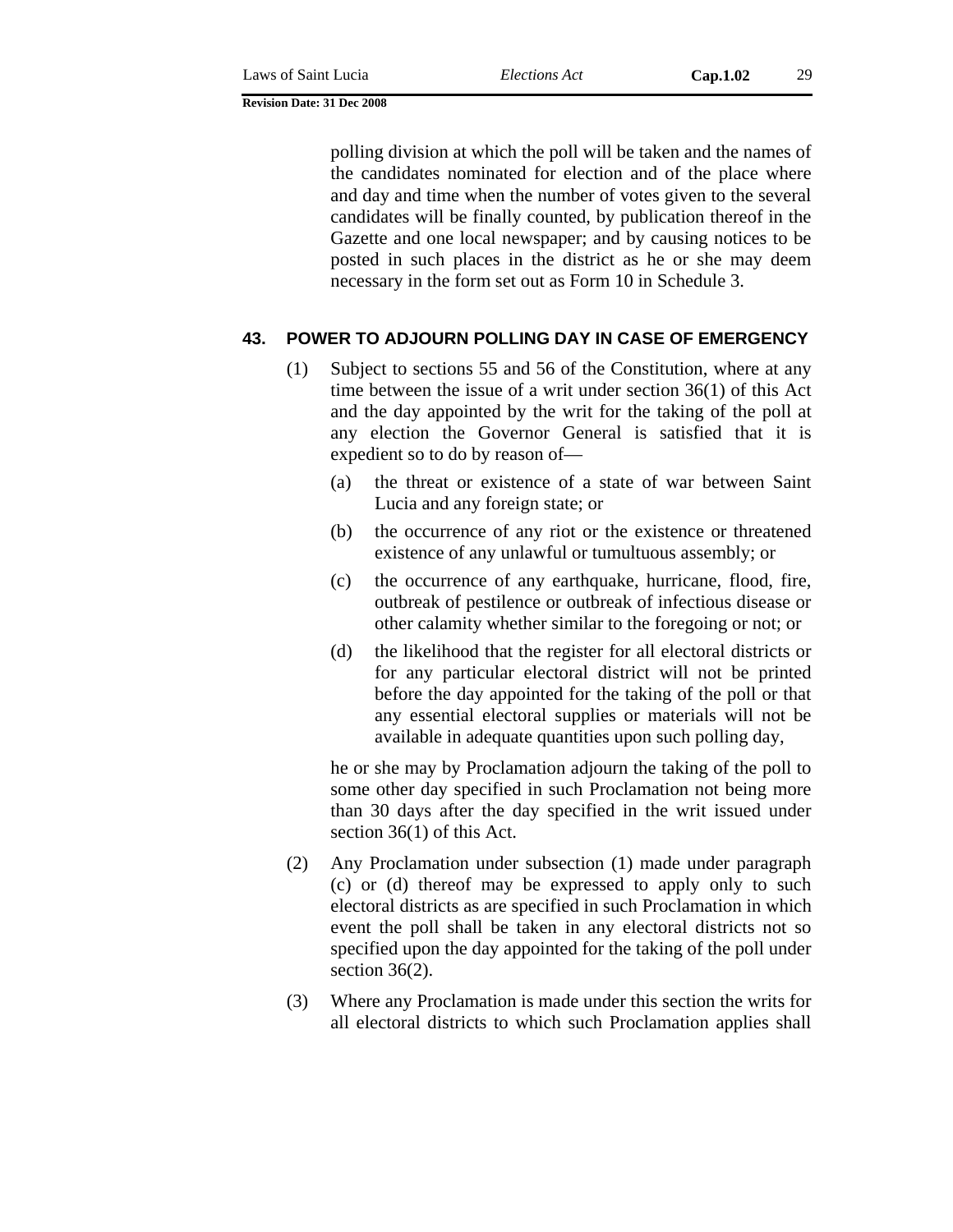be deemed to have been amended by the substitution for the day specified in such writs as being the day for the taking of the poll, of the day so specified in such Proclamation.

(4) Where any Proclamation under this section is made before the day which would have been nomination day if such Proclamation had not been made, nomination day shall be deemed to have been adjourned to the fifteenth day next before the day by which the taking of the poll is adjourned by such Proclamation.

However, if such fifteenth day is a Sunday or a public holiday nomination day shall be deemed to be adjourned to the first day not being a Sunday or a public holiday after such fifteenth day.

(5) Where any Proclamation is made under this section after nomination day the adjournment by such Proclamation of the day upon which the poll is taken shall in no way affect the validity of any nomination validly made upon nomination day and no other nomination shall be made.

#### **44. WITHDRAWAL OF CANDIDATURE**

- (1) Any candidate duly nominated may, not less than 4 clear days before the day fixed for taking the poll, withdraw from his or her candidature by giving notice to the effect, signed by him or her, to the returning officer, provided that on such withdrawal there remains not less than one duly nominated candidate.
- (2) If any such candidate withdraws from his or her candidature in accordance with subsection (1), or dies before the day fixed for taking the poll, the returning officer shall give public notice of such withdrawal or death in the Gazette and in one local newspaper; and if on such withdrawal or death there remains only one duly nominated candidate, the returning officer shall declare such candidate to have been elected, and shall immediately thereafter certify by endorsement on the writ of election the return of such candidate in the form set out as Form 11 in Schedule 3, and shall return the writ so endorsed to the Commission for transmission to the Governor General within the time specified therein.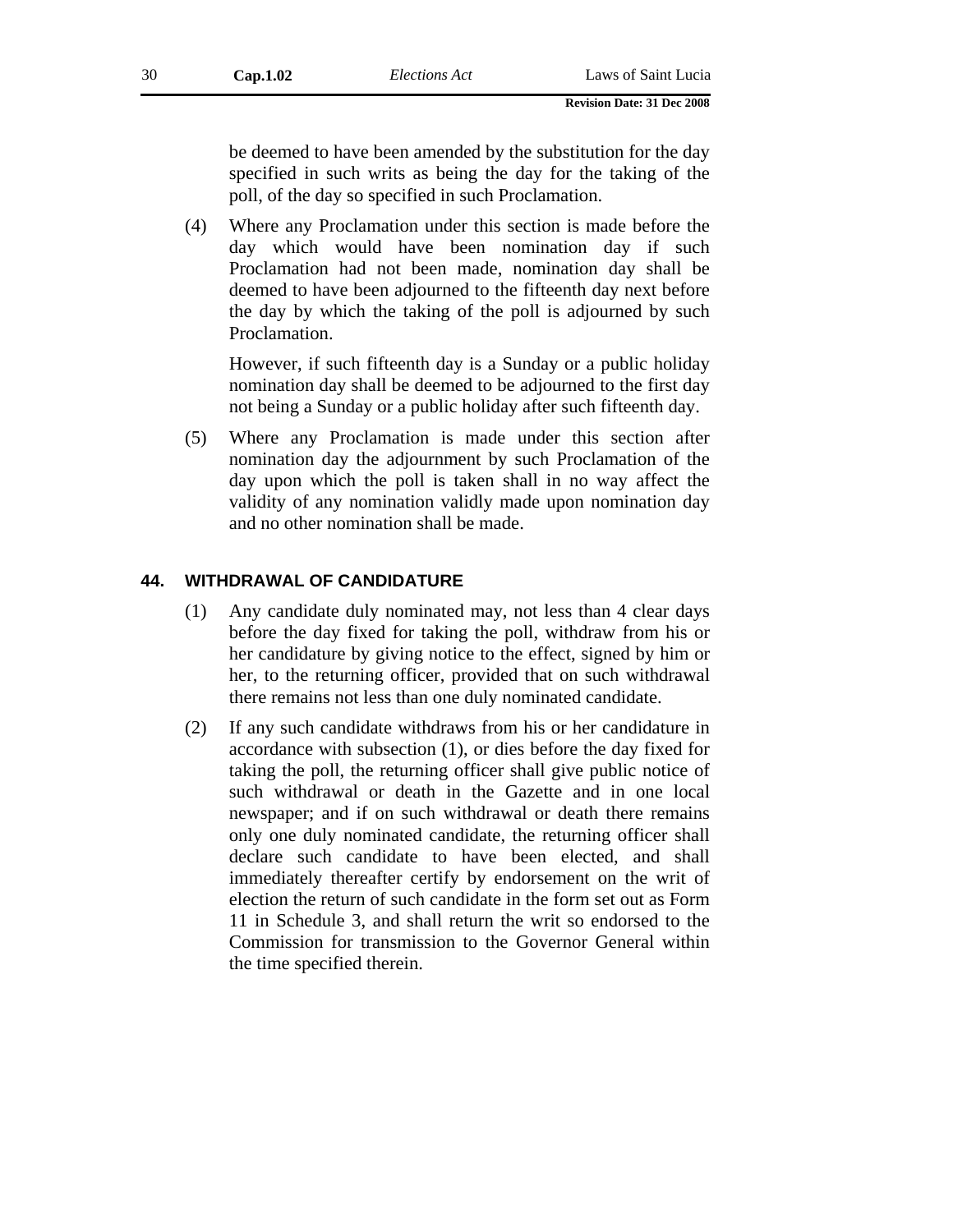# **45. TAKING OF POLL**

- (1) The poll shall be taken in each polling station by secret ballot in accordance with this Act.
- (2) The ballot paper of each voter shall be a printed paper on which the names, addresses and occupations of the candidates alphabetically arranged in the order of their surnames and numbered accordingly shall be printed exactly as they are set out in their respective nomination papers. Opposite the name of each candidate there shall be a prescribed symbol. The ballot paper shall have a counterfoil and a stub, and there shall be a line of perforation between the ballot paper and the counterfoil and between the counterfoil and the stub, the whole as in the form set out as Form 12 in Schedule 3.
- (3) The ballot papers shall be numbered on the top of the stub and the counterfoil, the same number being printed or written on the stub as on the counterfoil. The ballot papers shall be bound or stitched in books containing 10, 25, 50 or 100 ballots.
- (4) The symbols to be used by a political party or candidate at an election shall be one of the symbols shown in Schedule 4.
- (5) Where a political party has in the preceding election used a particular symbol the Chief Elections Officer shall, at the request in writing of the secretary of such political party, assign the same symbol to that party.

# **46. ESTABLISHMENT OF POLLING STATIONS**

The returning officer shall establish for each polling division such number of polling stations as the Chief Elections Officer shall determine, each polling station being in premises of convenient access, with an outside door for the admission of electors, and, where possible, with another door through which electors may leave after they have voted, and each presiding officer shall take care beforehand that his or her polling station is provided with proper doors, barriers, tables, chairs and other conveniences, and that the same are properly arranged for carrying out this Act with respect to the taking of the poll.

# **47. SUPPLIES OF ELECTION MATERIAL**

(1) The returning officer shall furnish—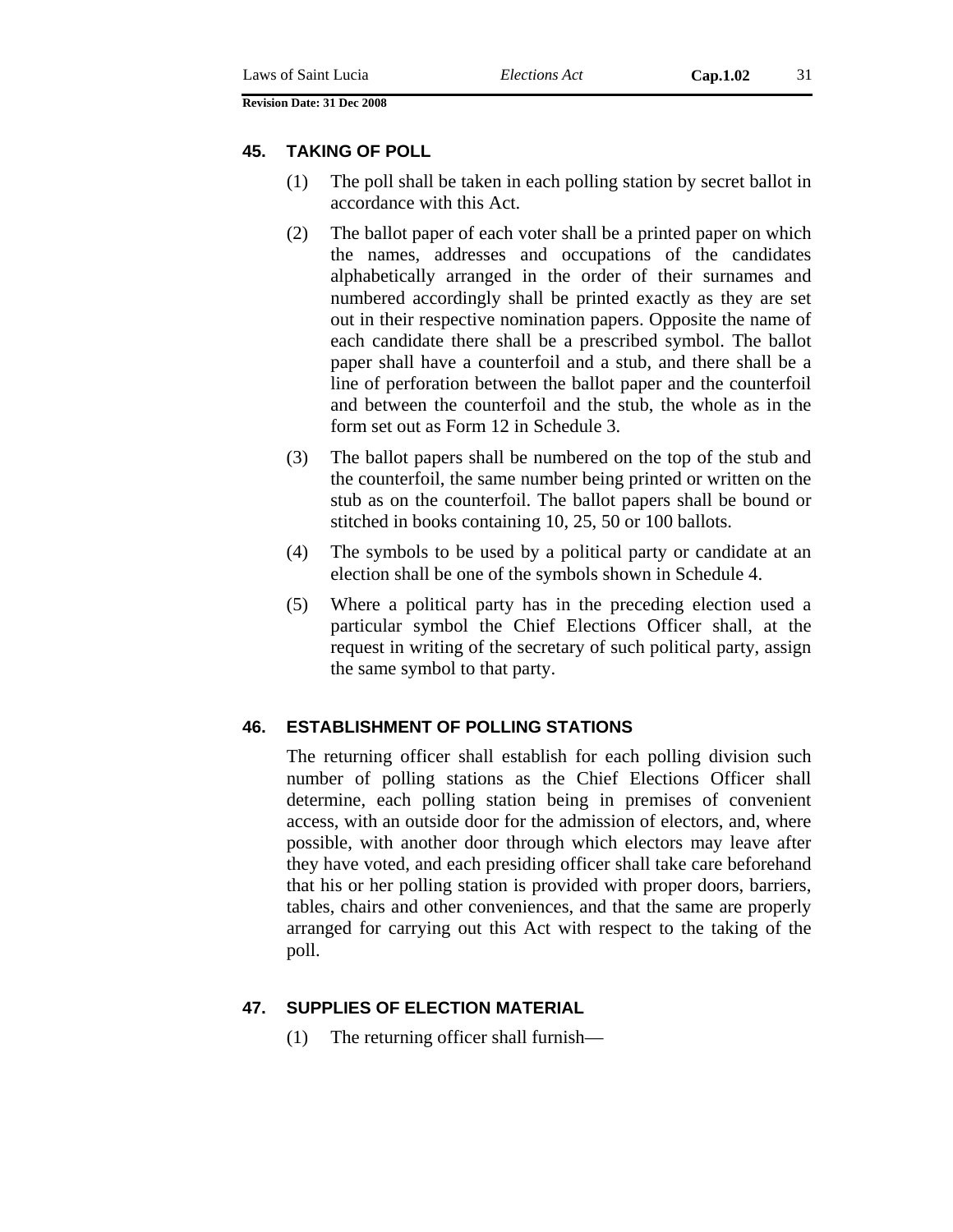- (a) to each presiding officer at least 2 clear days before polling day—
	- (i) a sufficient number of ballot papers for at least the number of electors on the official list of electors of such presiding officer's polling station,
	- (ii) a statement showing the number of ballot papers so supplied, with their serial numbers,
	- (iii) the necessary materials for electors to mark their ballot papers,
	- (iv) at least 3 copies of printed directions in the form set out as Form 13 in Schedule 3 for the guidance of electors in voting,
	- (v) a copy of this Act,
	- (vi) three copies of the official list of electors for use at his or her polling station,
	- (vii) a ballot box,
	- (viii) a blank poll book,
	- (ix) the several forms of oaths to be administered to electors printed together on a card,
	- (x) the necessary polling station cards, and
	- (xi) the necessary envelopes and such other forms and supplies as may be authorised or furnished by the Chief Elections Officer;
- (b) to each candidate in an election in his or her electoral district a copy of the register of police electors.
- (2) Until the opening of the poll the presiding officer shall keep the blank poll book, official lists of electors, forms of oaths, envelopes, ballot papers and other election supplies carefully locked up in the ballot box, and shall take every precaution for their safe keeping and to prevent any person from having unlawful access to them.

#### **48. INSPECTION OF POLLING STATIONS BY PRESIDING OFFICER**

(1) Each presiding officer shall, on or before the day fixed for taking the poll, visit his or her polling station and see that it is provided with proper conveniences as aforesaid for taking the poll.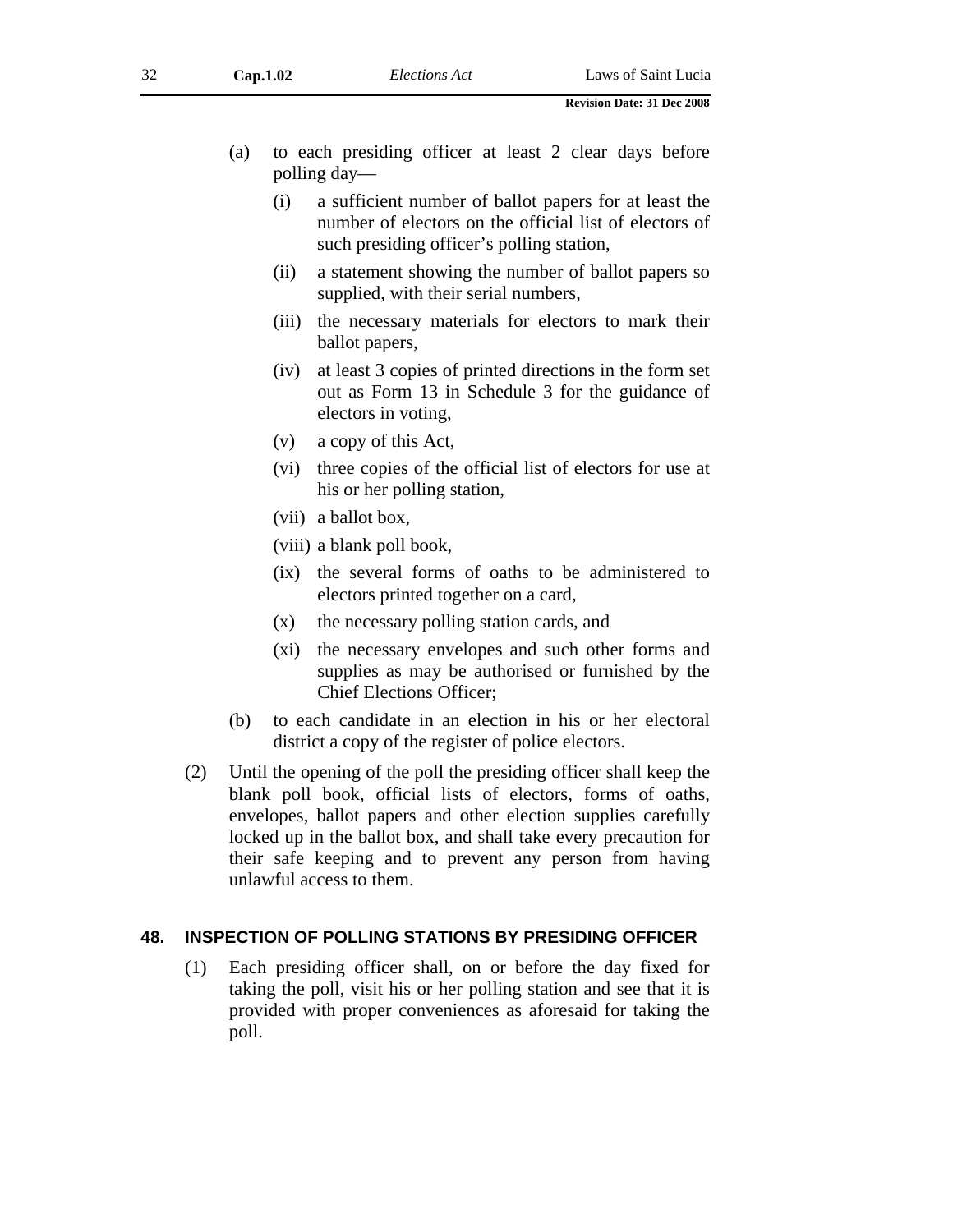(2) Before the hour fixed for the opening of the poll the presiding officer shall post up in each compartment of the polling station and in a conspicuous place outside of the polling station one copy of the directions referred to in section  $47(1)(iv)$ .

## **49. HOURS OF TAKING THE POLL**

The taking of the poll at each polling station shall be between 6:30 in the morning and 6:00 in the afternoon of the same day.

## **50. BALLOT BOXES**

- (1) The Chief Elections Officer shall supply to each returning officer a number of ballot boxes equal to the number of polling stations in his or her electoral district.
- (2) Every ballot box shall be made of some durable material, with one lock and key and a slit or narrow opening in the top, and so constructed that the ballot papers may be introduced therein but cannot be withdrawn therefrom unless the box is unlocked.
- (3) The ballot boxes shall be of such size as to accommodate therein all the election documents which the presiding officer is required by section 63(10) of this Act, to transmit or deliver to the returning officer and all other election supplies except ink and pencil.

## **51. ELECTORS TO VOTE ONLY IN POLLING DIVISION WHERE THEIR NAMES APPEAR**

- (1) A person shall not be entitled to vote in any polling division unless his or her name appears on the official list of electors for that polling division.
- (2) A person registered as an elector shall not be prevented from voting; but this provision shall not prevent the rejection of his or her vote on a scrutiny or affect his or her liability to any penalty for voting.

## **52. ELECTOR TO VOTE ONCE IN ONE ELECTORAL DISTRICT**

(1) A person shall not at an election, vote as an elector—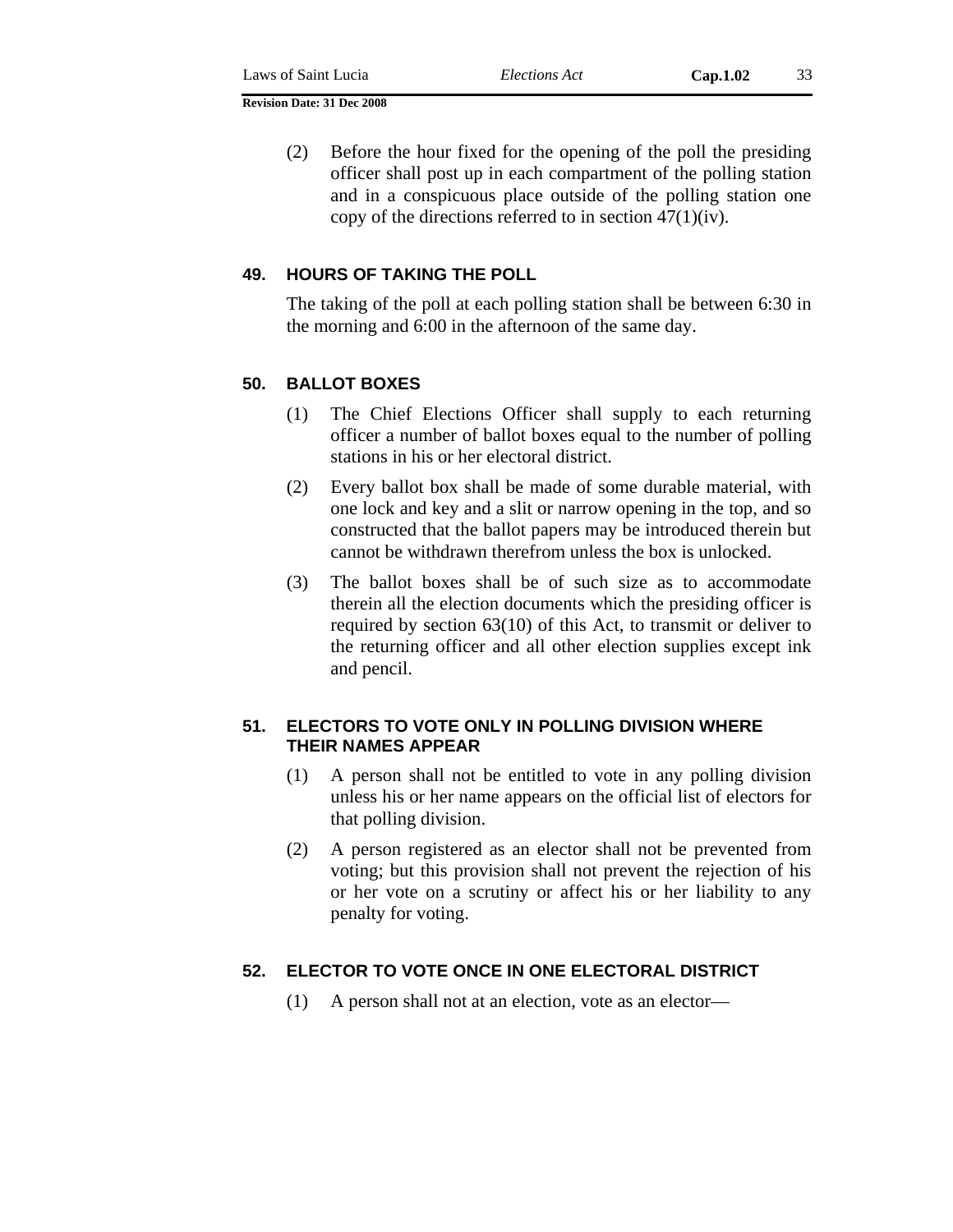- (a) in more than one electoral district or more than once in the same electoral district; or
- (b) knowing that he or she is not qualified so to do.
- (2) Any person who contravenes subsection (1) is liable summarily to imprisonment for 3 months.

## **53. POLICE ELECTORS TO VOTE IN ACCORDANCE WITH SCHEDULE 2**

A person whose name appears upon the Register of Police Electors for any electoral district shall vote if he or she votes at all, in accordance with Schedule 2 to this Act.

### **54. TRANSFER OF ELECTION OFFICERS' VOTES**

- (1) Where a person whose name appears upon the official list for a polling station is appointed as presiding officer or poll clerk for some other polling station in the same electoral district, the returning officer shall transfer the name of the presiding officer or poll clerk, as the case may be, to the list for the polling station of which such person is appointed presiding officer or poll clerk.
- (2) The returning officer shall give notice in writing to every candidate in his or her electoral district of any transfer made under the last preceding subsection and to the presiding officer of the polling station at which the person whose name is so transferred would have been entitled to vote but for the provisions of section 55.

### **55. WHERE TRANSFERRED ELECTOR TO VOTE**

- (1) A person whose name is transferred, in accordance with the provisions of the last preceding section, from any official list for any polling station to any other such official list shall vote, if he or she votes at all, in the polling station of which he or she is appointed presiding officer or poll clerk, as the case may be.
- (2) A presiding officer who issues to any person whose name has been transferred from an official list to an other official list an ballot paper at an polling station other than the polling station of the polling division to which such person's name has been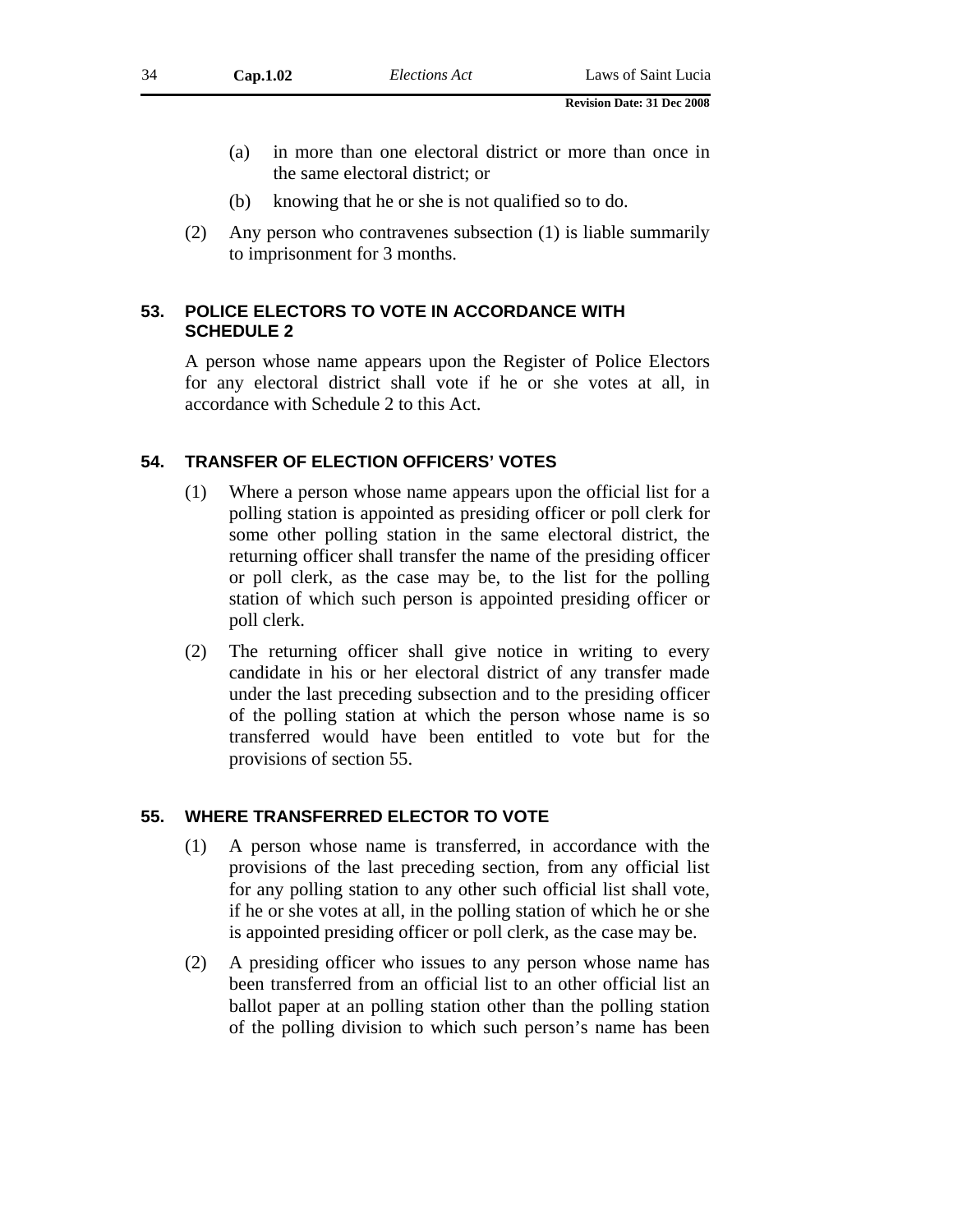transferred, is liable on summary conviction to a fine of \$250 or to imprisonment for 3 months.

### **56. PROCEEDINGS AT POLL**

- (1) At the hour fixed for opening the poll the presiding officer and the poll clerk shall, in the presence of the candidates, their agents, and such of the electors as are present, open the ballot box and satisfy themselves and all present that there are no ballot papers or other papers therein, after which the box shall be locked, and the presiding officer shall keep the key; the box shall be placed on a table in full view of all present and shall be maintained there until the close of the poll.
- (2) Immediately after the ballot box is so locked, the presiding officer shall call upon the electors to vote.
- (3) The presiding officer shall secure the admittance of every elector into the polling station, and shall see that they are not impeded or molested at or about the polling station.
- (4) An elector upon entering a polling station shall declare his or her name. The poll clerk shall ascertain whether the name of the elector appears on the official list of electors for the polling station and if it so appears he or she shall call out the name, address, occupation and number of the elector as stated in the official list. When this has been done, the presiding officer shall require the elector to identify himself or herself, which the elector shall do by producing any one of the following—
	- (a) his or her identification card issued under this Act;
	- (b) the duplicate of his or her registration record card issued in the form set out as Form 5 under the Elections Regulations;
	- (c) a photo application form issued to him or her in the form set out as Form 15 under the Elections Regulations;
	- (d) his or her passport;
	- (e) a driver's licence containing the elector's photograph;
	- (f) his or her membership card issued under the National Provident Regulations, 1972, or any enactment replacing the same.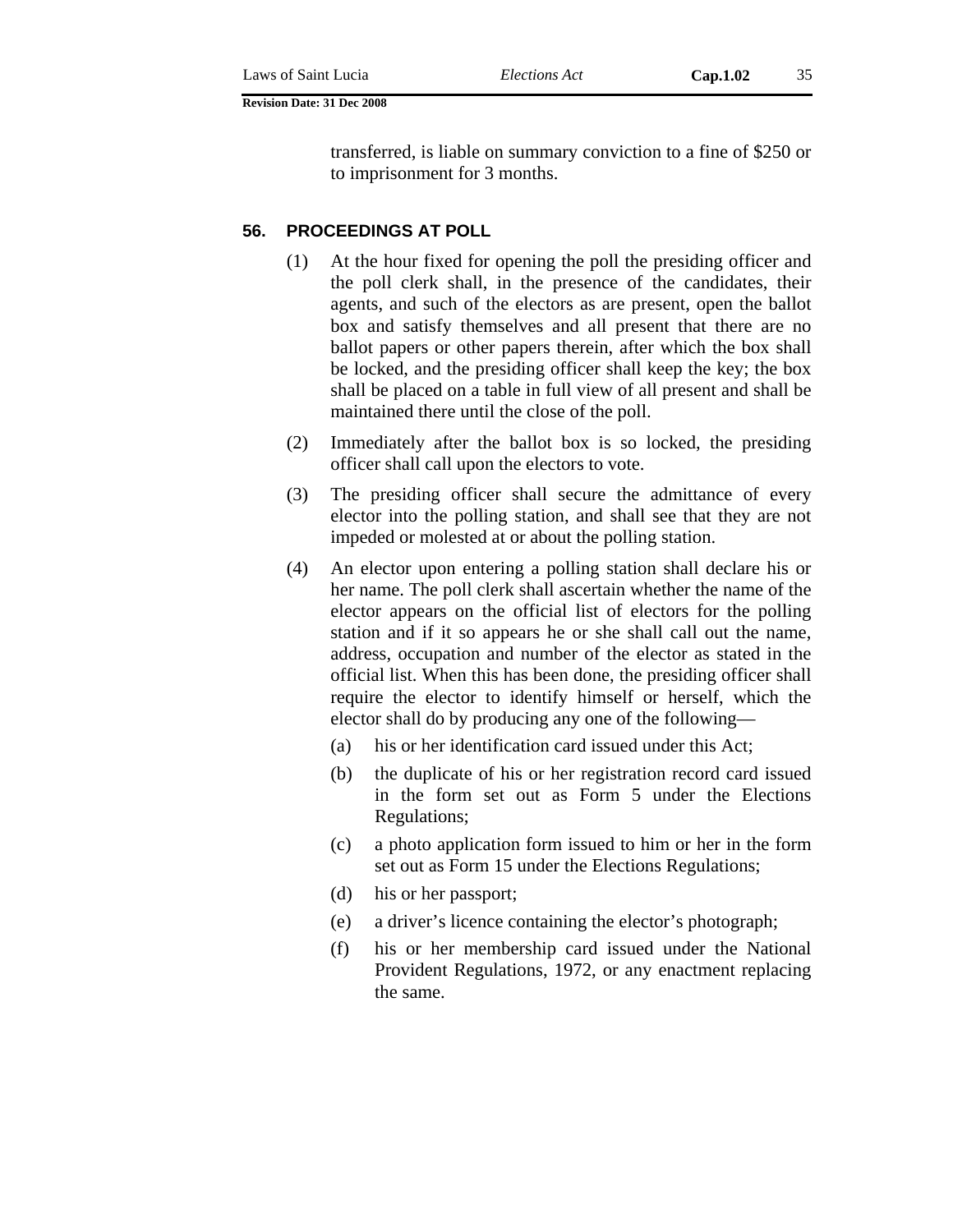- (g) any other means of identification that the presiding officer may consider adequate.
- (5) Where the provisions of the preceding subsection have been complied with, the elector's name, address and occupation shall be entered in the poll book to be kept by the poll clerk in the form set out as Form 14 in Schedule 3, a number corresponding to the registration number allotted to the elector on the official list of electors being prefixed to the elector's name in the appropriate column of the poll book.
- (6) It is lawful for the presiding officer to put to an elector such questions as he or she considers necessary in order to ascertain the elector's identity and whether the elector has already voted; but save as is permitted under this Act, no inquiry shall be made as to the right of an elector to vote.
- (7) Before the presiding officer issues the elector a ballot paper, he or she shall, in order to ascertain whether the elector has not previously voted proceed to examine the hands and fingers of the elector and shall either—
	- (a) mark every elector with electoral ink to his or her satisfaction on the outer palmar surface of the right hand, or where the elector has no right hand, the presiding officer shall mark the elector with electoral ink to his or her satisfaction on the outer palmar surface of the left hand, or where there is no palmar surface in such place as the presiding officer may think fit; or
	- (b) require the elector to immerse his or her right index finger in electoral ink and where the elector has no right index finger the presiding officer shall require the elector to immerse such other finger as he or she, the presiding officer may determine; but the presiding officer shall not require an elector to immerse a finger in electoral ink if he or she is satisfied that the elector has suffered such injury to one of his or her fingers which is of such a nature as to make it undesirable for him or her to immerse any finger in such electoral ink or where there is on the fingers of such elector any substance which in the opinion of the presiding officer, is likely to prevent the adhesion of the electoral ink and which has not been removed to his or her satisfaction.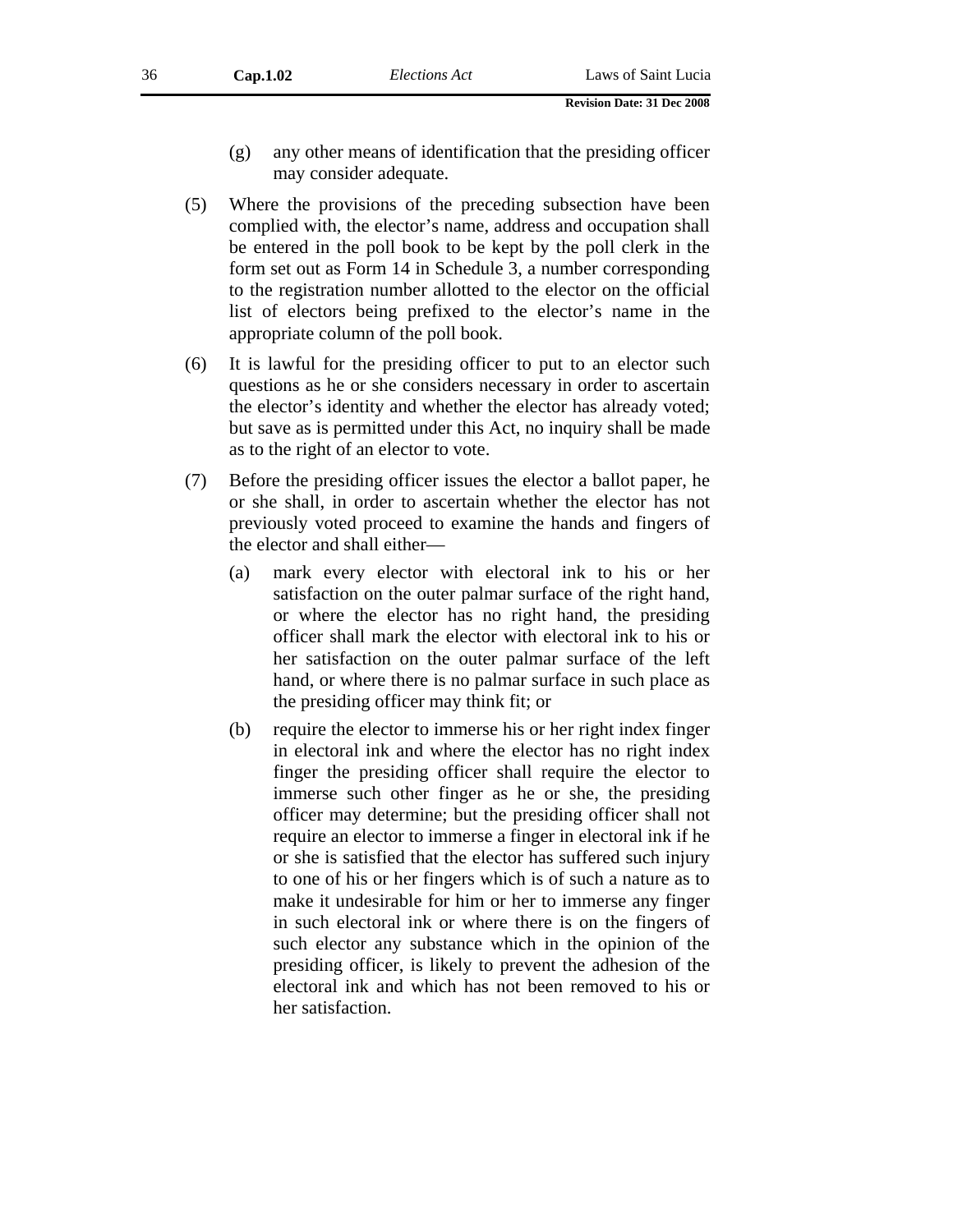(8) Where the requirements of the foregoing subsection of this section have been fulfilled, the presiding officer shall, hand such elector a ballot paper. Where an elector refuses to comply with the foregoing provisions of this section or the presiding officer is satisfied that the elector has already been marked in accordance with the foregoing provisions of this section he or she shall refuse to issue to him or her a ballot paper.

## **57. ENTRIES TO BE MADE BY POLL CLERK**

The poll clerk shall—

- (a) make the entries in the poll book that the presiding officer under any provision of this Act directs; and
- (b) enter in the poll book opposite the name of each voter as soon as the voter's ballot paper has been deposited in the ballot box, the word "Voted"; and
- (c) enter in the poll book the word "Sworn" or "Affirmed" opposite the name of each elector to whom any oath or affirmation has been administered indicating the nature of the oath or affirmation; and
- (d) enter in the poll book the words "Refused to be sworn" or "Refused to affirm" or "Refused to answer", opposite the name of each elector who has refused to take an oath or to affirm, when he or she has been legally required so to do, or has refused to answer questions which he or she has been legally required to answer; and
- (e) enter in the poll book any objection made on behalf of any candidate.

### **58. ADMISSION INTO POLLING STATION**

- (1) The presiding officer shall for the purpose of maintaining order at the polling station—
	- (a) regulate the admission of electors;
	- (b) exclude all other persons except:
		- (i) his or her assistants,
		- (ii) the candidates,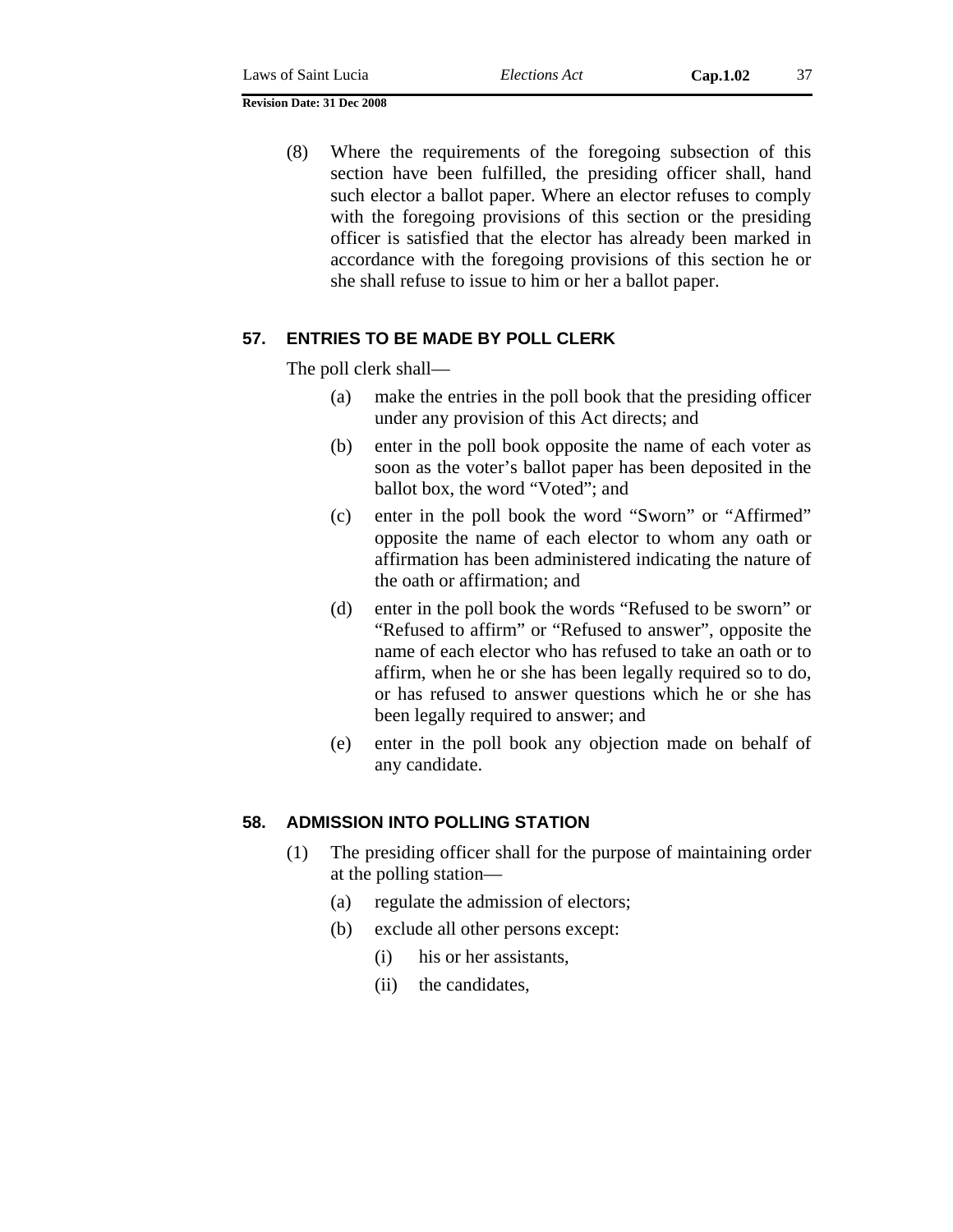- (iii) not more than 2 agents for each candidate appointed by such candidate in writing in the form set as Form No.15 in Schedule 3,
- (iv) any police officer or constable on duty,
- (vi) members of the Commission,
- (vii) the chief elections officer, and
- (viii) any election observer authorized by the Commission or the Chief Elections Officer to observe the polling process.
- (2) The agents aforesaid shall be posted in such a place that they can see each person who presents himself or herself as an elector, hear his or her name as given in by him or her and witness the proceedings, but so that they cannot see how any elector votes. They shall not intervene in the proceedings save in so far as may be allowed by this Act.
- (3) If any person persists, after being warned, in disobeying the directions of the presiding officer or in acting in contravention of this section it shall be lawful for the presiding officer to cause him or her to be removed from the polling station.

*(Amended by Act 45 of 2006)* 

## **59. MODE OF TAKING BALLOT**

- (1) Each elector shall receive from the presiding officer a ballot paper on which such officer has previously put his or her initials so placed as indicated in the form set out as Form 12 in Schedule 3 that when the ballot paper is folded they can be seen without opening it, and on the counterfoil of which he or she has placed a number corresponding to the registration number on the official list of electors allotted to the elector and entered in the poll book opposite the name of such elector.
- (2)
- (a) The presiding officer shall instruct the elector how to make his or her mark, and shall properly fold the elector's ballot paper keeping the counterfoil, directing him or her to return with the ballot paper when marked, folded as shown, but shall not inquire or see for whom the elector

[*The next page is page 38A*]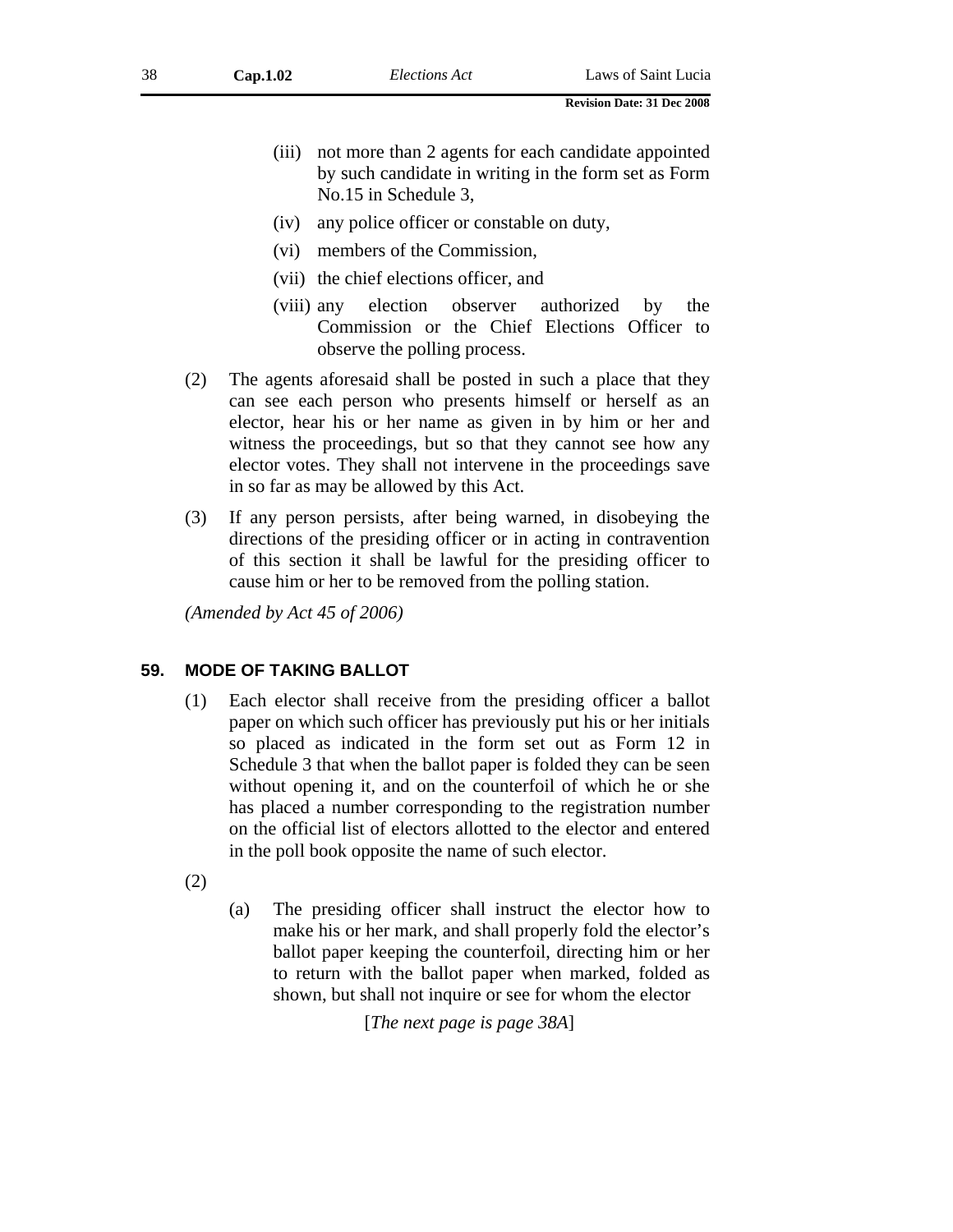intends to vote except when the elector is unable to vote in the manner provided by this Act on account of blindness or other physical incapacity;

- (b) In instructing the elector how to make his or her mark the presiding officer shall only inform him or her to mark his or her ballot paper by marking with a black lead pencil which he or she will find in the polling compartment a cross within the space containing the name and symbol of the candidate for whom he or she intends to vote. For the purposes of this subsection the presiding officer shall not use a ballot paper or any other similar paper.
- (3) The elector on receiving the ballot paper shall enter one of the polling compartments and there mark his or her ballot paper by making with a black lead pencil and not otherwise a cross within the space containing the name and symbol of the candidate for whom he or she intends to vote, and he or she

[*The next page is page 39*]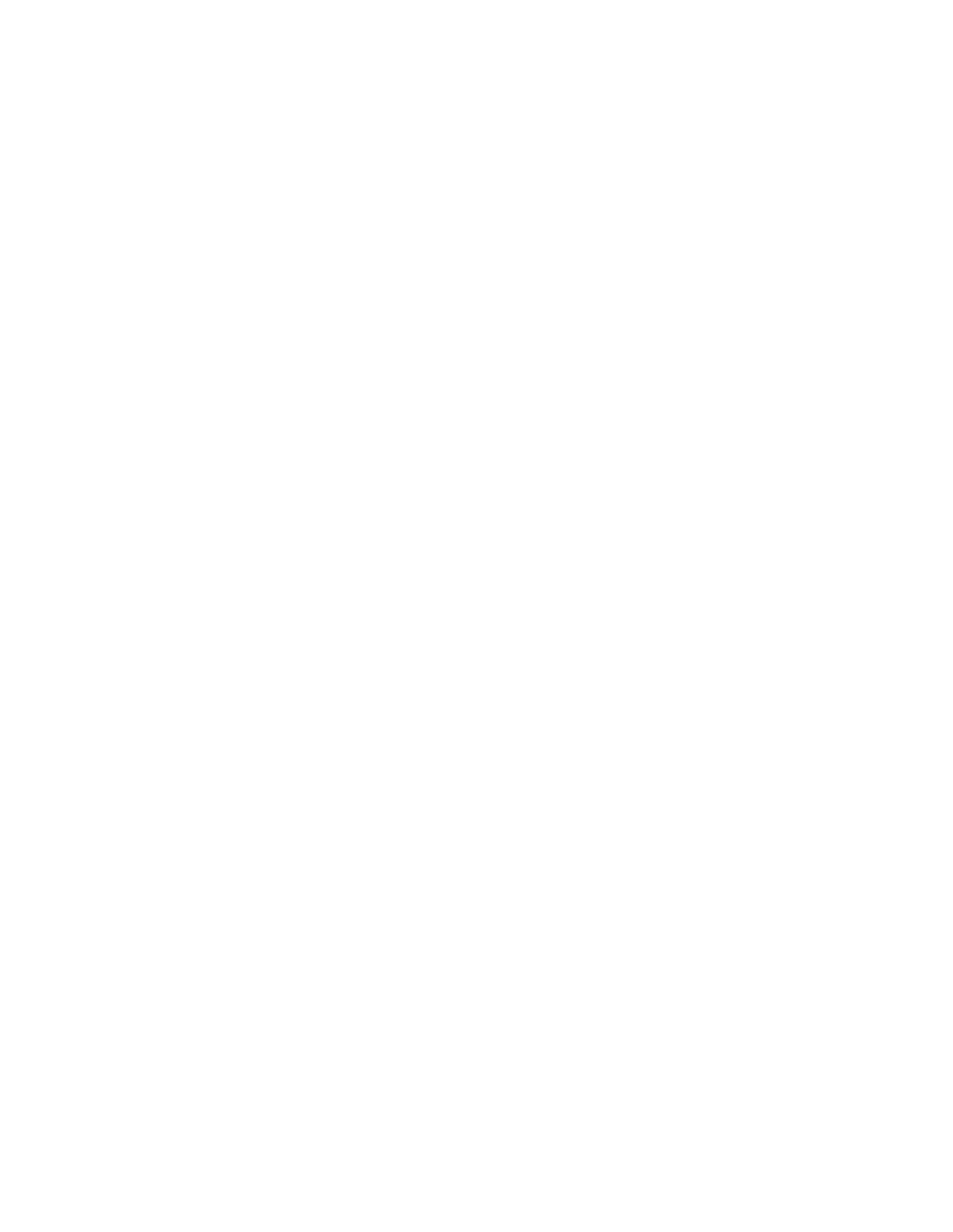shall then fold the ballot paper as directed so that the initials can be seen without opening it, and having shown the initials to the presiding officer shall without unfolding the ballot paper place it in the ballot box in the presence of the presiding officer.

- (4) An elector who has inadvertently so dealt with the ballot paper delivered to him or her that it cannot conveniently be used shall restore it to the presiding officer who shall cancel it by writing the word "Spoiled" across the face of the same. The presiding officer shall then deliver another ballot paper to the elector.
- (5) Every elector shall vote without undue delay and shall leave the polling station as soon as his or her ballot paper has been put into the ballot box.
- (6) If at the hour of closing of the poll there are any electors inside the polling station who are qualified to vote and have not been able to do so since their arrival at the polling station, the poll shall be kept open a sufficient time to enable them to vote, but no one not actually present within the polling station at the hour of closing shall be allowed to vote.

## **60. MODE OF TAKING BALLOT IN SPECIAL CASES**

- (1) Subject to this Act as to proof of qualification as an elector and as to the administration of oaths, if a person representing himself or herself to be a particular elector applies for a ballot paper after another person has voted as such elector, he or she shall be entitled to receive a ballot paper and to vote after taking the oath of identity, in the form set out as Form 16 in Schedule 3, and otherwise establishing his or her identity to the satisfaction of the presiding officer.
- (2) In such case, the presiding officer shall put on the ballot paper his or her initials together with a number corresponding to the registration number on the official list of electors allotted to the voter and entered in the poll book opposite the name of such voter, and the poll clerk shall enter in the poll book—
	- (a) the name of such voter;
	- (b) a note of his or her having voted on a second ballot paper issued under the same name;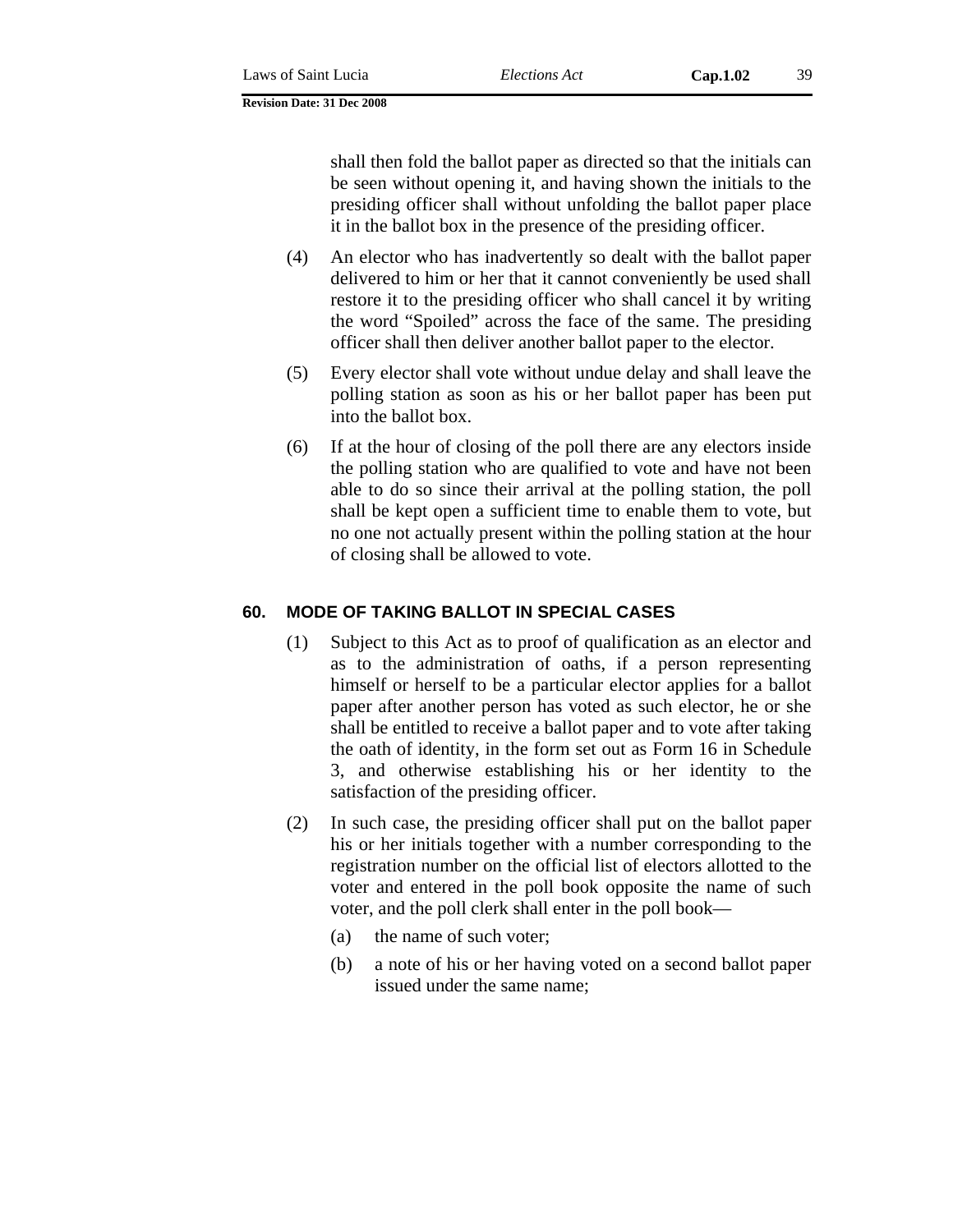- (c) the fact of the oath of identity having been required and taken, and the fact of any other oaths being so required or taken; and
- (d) any objections made on behalf of any and of which of the candidates.
- (3) The presiding officer, on the application of any elector who is incapacitated, from any physical cause other than blindness, from voting in the manner provided by this Act, shall require the elector making such application to make oath in the form set out as Form 17 in Schedule 3 of his or her incapacity to vote without assistance, and shall thereafter assist such elector by marking his or her ballot paper in the manner directed by such elector in the presence of the poll clerk and of the sworn agents of the candidates and of no other person, and shall place such ballot in the ballot box.
- (4) The presiding officer shall either deal with a blind elector in the same manner as with an otherwise incapacitated elector, or, at the request of any blind elector who has taken the oath in the form set out as Form 18 in Schedule 3, and is accompanied by a friend who is an elector in the polling division, shall permit such friend to accompany the blind elector into the voting compartment and mark the elector's ballot paper for him or her. A person shall not at any election be allowed to act as the friend of more than one blind elector.
- (5) Any friend who is permitted to mark the ballot paper of a blind elector as aforesaid shall first be required to take an oath in the form set out as Form 19 in Schedule 3.
- (6) Whenever any elector has had his or her ballot paper marked as provided in subsection (3) or (4), the poll clerk shall enter in the poll book opposite the elector's name, in addition to any other requisite entry, the reason why such ballot paper was so marked.

## **61. CORRECTION OF DISCREPANCIES**

(1) Where there is contained in the official list of electors the particulars of an elector which correspond so closely with those on an elector's identification card or his or her registration card or photo application form by whom a ballot paper is demanded as to suggest that the entry in such official list of electors was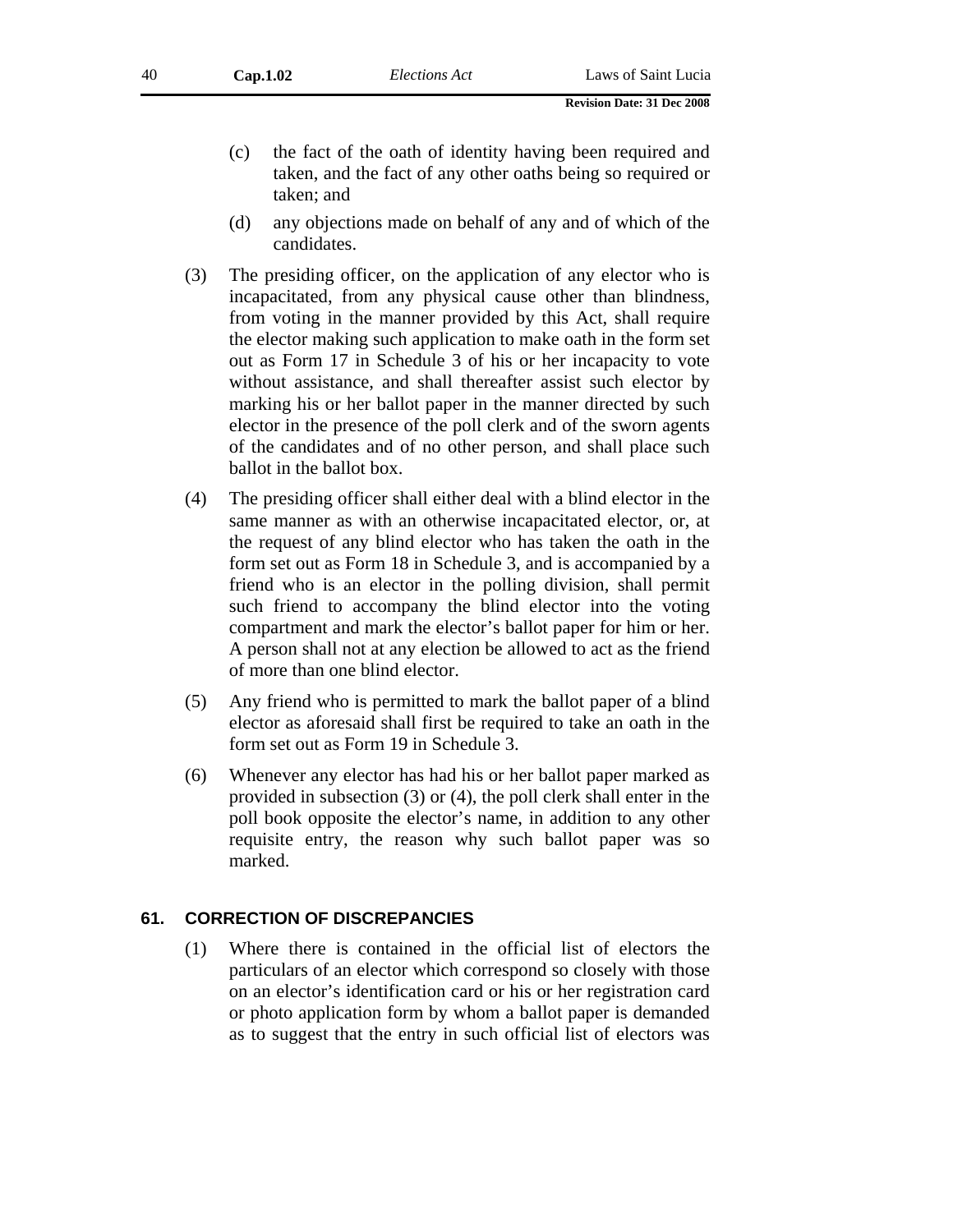intended to refer to him or her, such person shall, upon taking the oath in the form set out as Form 20 in Schedule 3 and complying in all other respects with this Act be entitled to receive a ballot paper and to vote. In any such case the name, address and if necessary the number shall be correctly entered in the poll book and the fact that the oath has been taken shall be entered in the proper column of the poll book.

- (2) An elector, if required by the presiding officer or the poll clerk shall, before receiving his or her ballot paper, take an oath in the form set out as Form 21 in Schedule 3, and if he or she refuses to take the same, erasing lines shall be drawn through his or her name on the official list of electors and in the poll book, if such name has been entered in the said book, and the words "refused to be sworn" shall be written thereafter.
- (3) An elector who has refused to take any oath or affirmation or answer any question as required under this Act, shall not be given a ballot paper or be permitted to remain in a polling station.
- (4) Whenever the presiding officer does not understand the language spoken by an elector, he or she shall appoint and swear an interpreter who shall be the means of communication between him or her and the elector with reference to all matters required to enable such elector to vote and in case no interpreter is found, such elector shall not be allowed to vote.

## **62. WHO MAY BE PRESENT IN POLLING STATION**

- (1) The presiding officer, the poll clerk, the candidates, not more than 2 agents for each candidate and the constables on duty, shall be the only persons permitted to remain in the polling station during the time the poll remains open.
- (2) The agent of each candidate, on being admitted to the polling station, shall take an oath in the form set out as Form 22 in Schedule 3.
- (3) Agents of candidates may, with the permission of the presiding officer, absent themselves from and return to the polling station at any time before one hour previous to the close of the poll.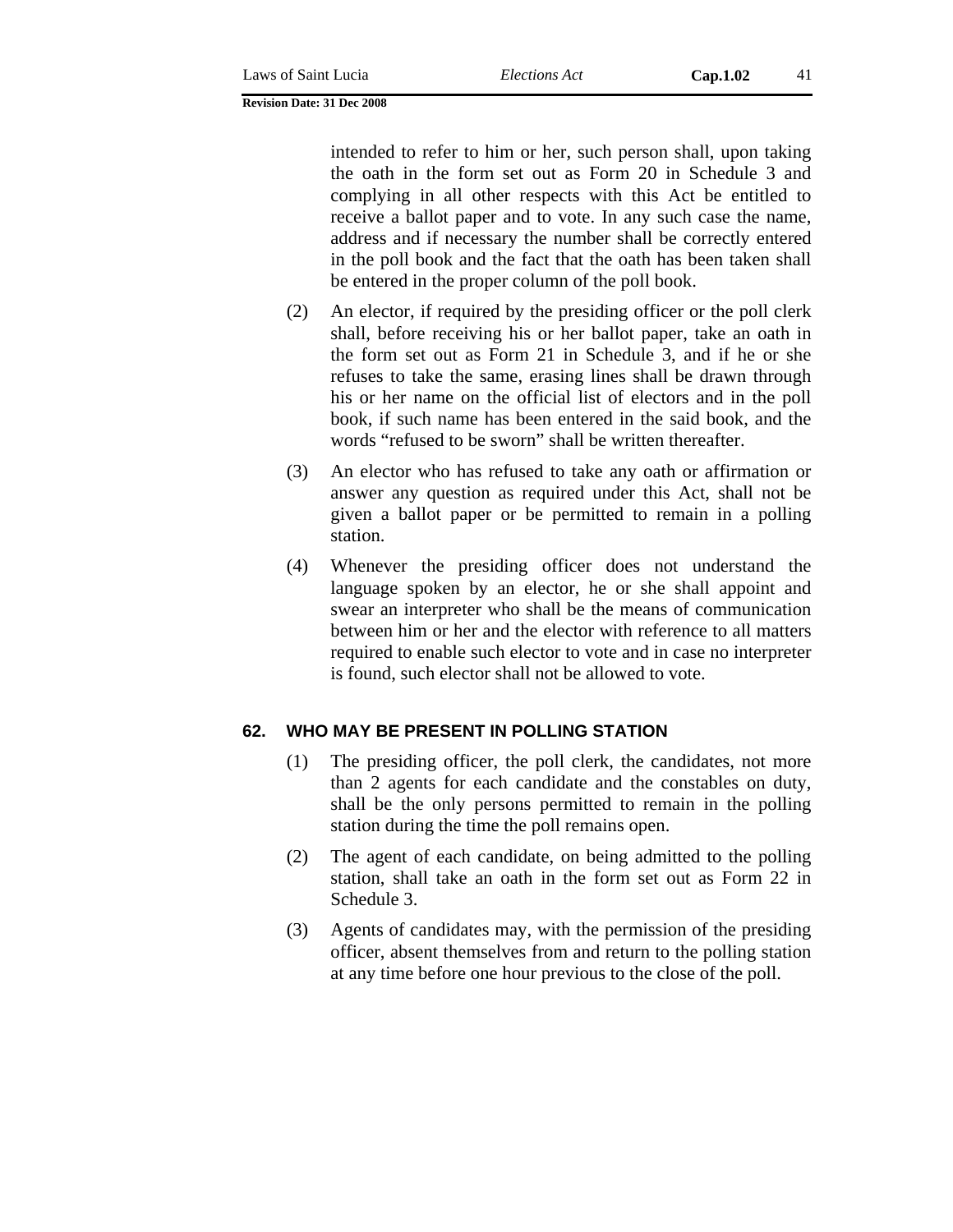### **63. PROCEEDINGS AFTER POLL**

- (1) Upon the close of the poll, in the presence and in full view of the poll clerk and the candidates or their agents, and if the candidates or any of them are absent, then in the presence of such as are present, and of at least 2 electors if none of the candidates is represented, the presiding officer shall—
	- (a) count the number of voters whose names appear in the poll book as having voted and make an entry thereof on the line immediately below the name of the voter who voted last, thus;

"the number of voters who voted at this election in this polling station is...."

(stating the number), and sign his or her name thereto;

- (b) count the spoiled ballot papers, if any, place them in the special envelope supplied for that purpose and indicate thereon the number of such spoiled ballot papers and seal it up;
- (c) count the unused ballot papers, place them with all the stubs of all used ballot papers in the special envelope supplied for that purpose and indicate thereon the number of such unused ballot papers;
- (d) check the number of ballot papers supplied by the returning officer against the number of unused ballot papers and the number of voters whose names appear in the poll book as having voted, in order to ascertain that all ballot papers are accounted for;
- (e) open the ballot box, record and count the number of votes given to each candidate on the tally sheets supplied, giving full opportunity to those present to examine each ballot paper. The poll clerk and not less than 2 witnesses shall be supplied with tally sheets upon which they may keep their own score as each vote is called out by the presiding officer;
- (f) exhibit the ballot box empty to such persons as may be present in the polling station immediately after the counting of the votes.
- (2) In counting the votes, the presiding officer shall reject all ballot papers—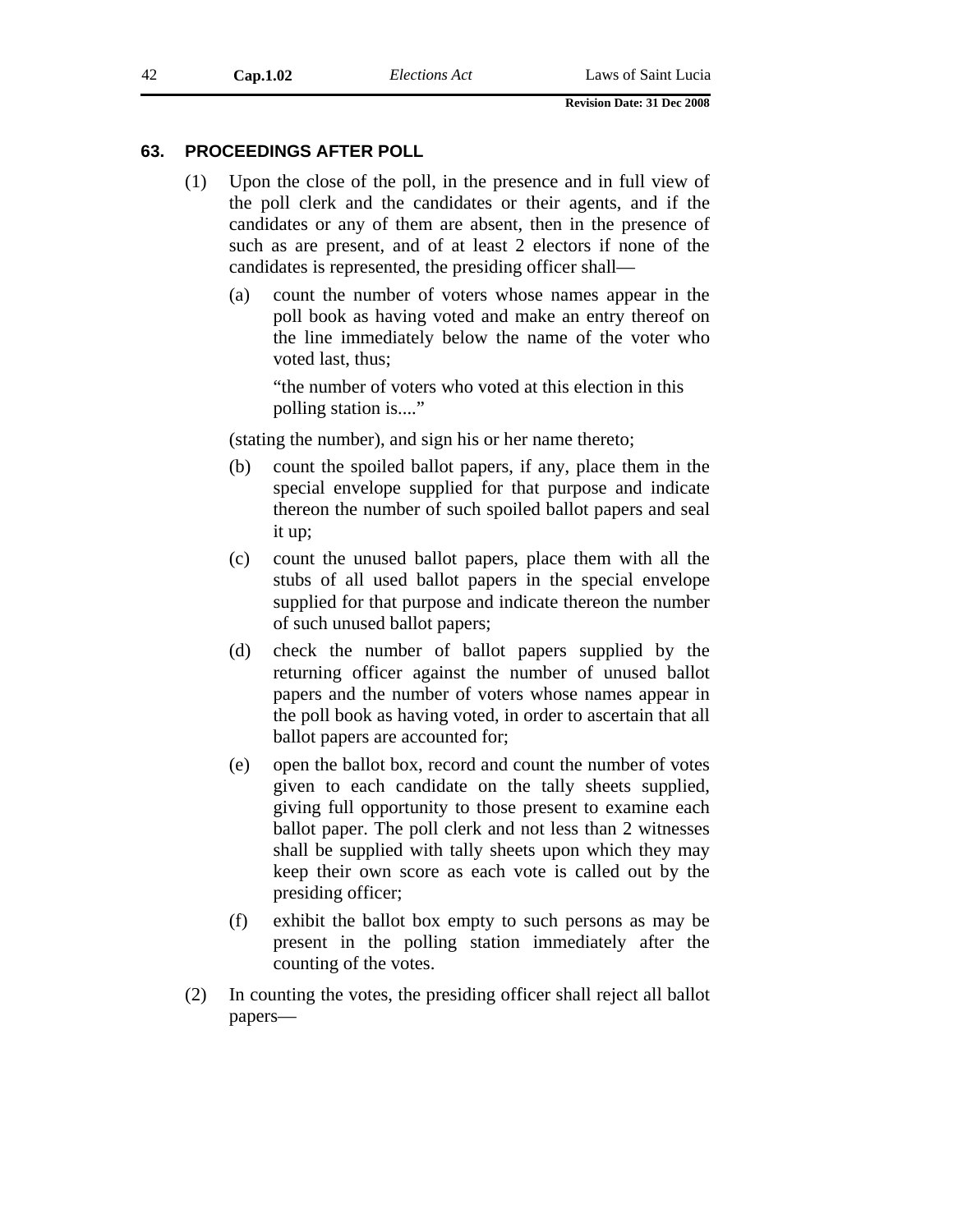- (a) which have not been supplied by him or her;
- (b) which have not been marked for any candidate;
- (c) on which votes have been given for more than one candidate; or
- (d) upon which there is any writing or mark by which the voter could be identified, but no ballot paper shall be rejected on account of any writing, number or mark placed thereon by any presiding officer.
- (3) If, in the course of counting the votes any ballot paper is found with the counterfoil still attached thereto, the presiding officer shall (carefully concealing the numbers thereon from all persons present and without examining them himself or herself) remove such counterfoil. He or she shall not reject the ballot paper merely by reason of his or her former failure to remove the counterfoil.
- (4) If, in the course of counting the votes the presiding officer discovers that he or she has omitted to affix his or her initials to any ballot paper, as provided by section 59(1) of this Act, and as indicated in the form set out as Form 12 in Schedule 3 to this Act, he or she shall, in the presence of the poll clerk and the agents of the candidates, affix his or her initials to such ballot paper, and shall count such ballot paper as if it had been initialled by him or her in the first place, provided that he or she is satisfied that the ballot paper is one that has been supplied by him or her and that such an omission has really been made, and also that every ballot paper supplied to him or her by the returning officer has been accounted for, as provided by subsection  $(1)(d)$ .
- (5) Nothing in subsections (2), (3) or (4) shall relieve the presiding officer from any penalty to which he or she may have become liable by reason of his or her having placed any writing, number or mark, other than his or her initials, on any ballot paper, or for his or her failure to remove the counterfoil at the time of the casting of the vote to which it relates or to affix his or her initials to any ballot paper before handing it to any elector.
- (6) The presiding officer shall keep a record on the special form printed in the poll book of every objection made by any candidate, or his or her agent, to any ballot paper found in the ballot box, and shall decide every question arising out of the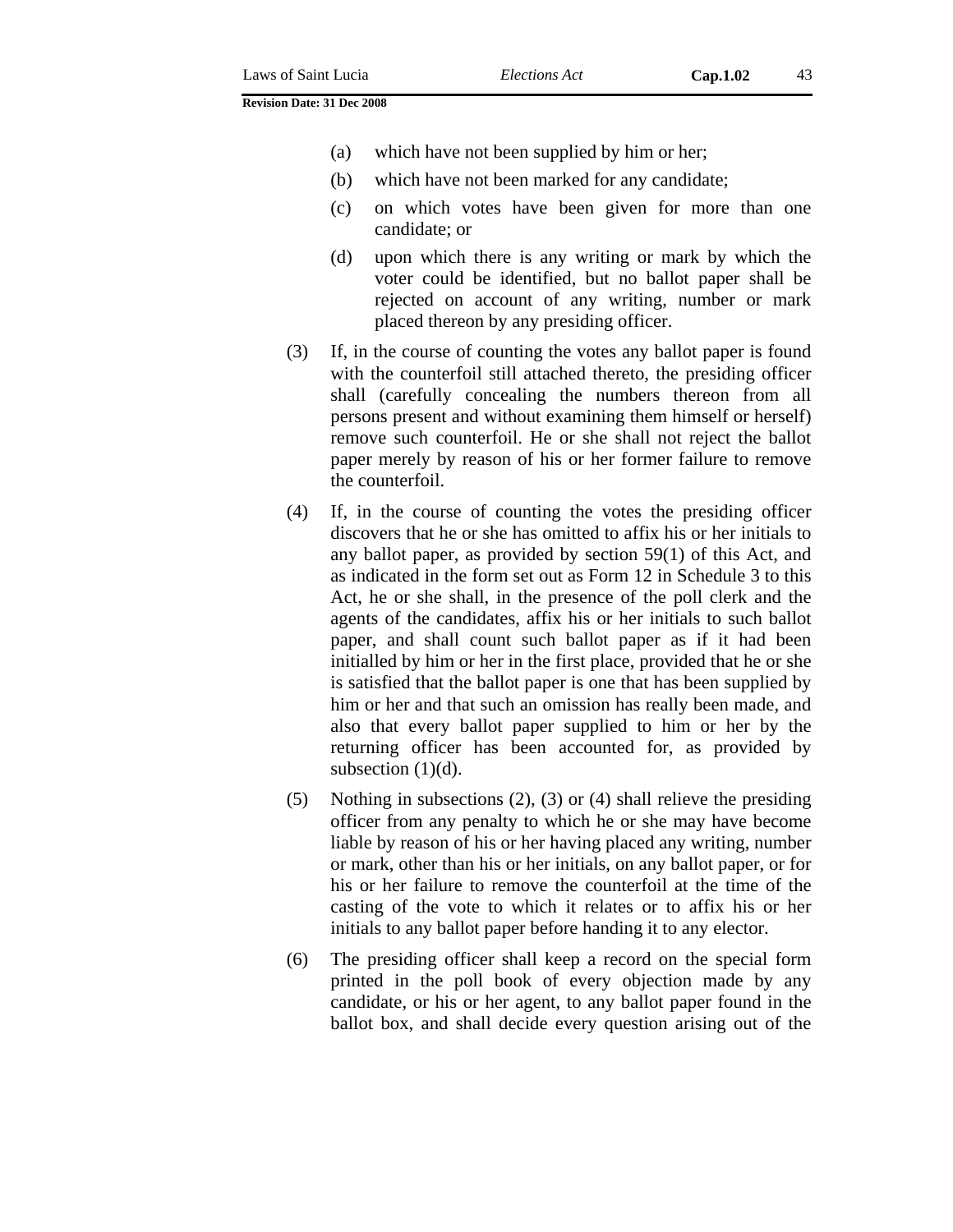objection. The decision of the presiding officer shall be final, subject to reversal on the final count by the returning officer or on petition questioning the election or return; and every such objection shall be numbered, and a corresponding number placed on the back of the ballot paper and initialled by the presiding officer.

- (7) All the ballot papers not rejected by the presiding officer shall be counted and a list kept of the number of votes given to each candidate and or the number of rejected ballot papers. The ballot papers which respectively indicate the votes given for each candidate shall be put into separate envelopes; all rejected ballot papers shall be put into a special envelope and all such envelopes shall be endorsed so as to indicate their contents, and shall be sealed and signed by the presiding officer, and by such agents or witnesses present as may desire to sign their names thereon.
- (8) The presiding officer and the poll clerk, immediately after the completion of the counting of the votes shall take and subscribe respectively the oaths in the forms set out as Form 23 and 24 in Schedule 3 which shall remain attached to the poll book.
- (9) The presiding officer shall make the necessary number of copies of the statement of the poll in the form set out as Form 25 in Schedule 3, one copy to remain attached to the poll book, one copy to be retained by the presiding officer and one copy for the returning officer which shall be enclosed in a special envelope supplied for the purpose, which envelope he or she shall seal and deliver personally or transmit to the returning officer.
- (10) The poll book, the several envelopes containing the ballot papers — unused, spoiled, rejected or counted for each candidate — each lot in its proper envelope, the envelope containing the official list of electors and other documents used at the poll shall then be placed in the large envelope supplied for the purpose, and this envelope shall then be sealed and placed in the ballot box. The ballot box shall then be locked and sealed with the seal of the presiding officer and conveyed or delivered to the returning officer. The returning officer may specially appoint one or more persons for the purpose of collecting the ballot boxes from a given number of polling stations and such person or persons shall, on delivering the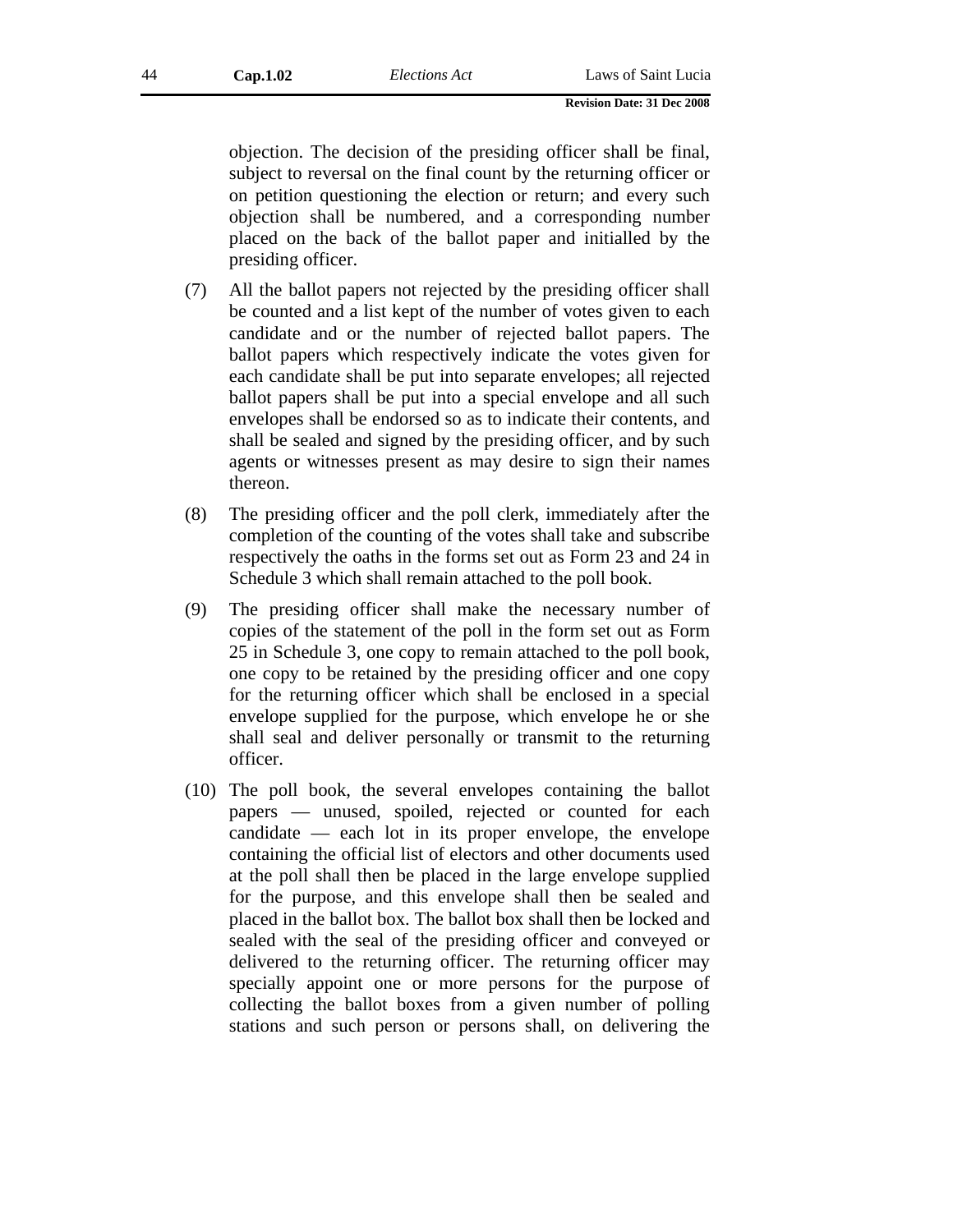ballot boxes to the returning officer, take the oath in the form set out as Form 26 in Schedule 3.

- (11) The presiding officer shall, with the ballot box, convey and deliver to the returning officer, in the envelope provided for that purpose, the key of such ballot box, the preliminary statement of the poll in the form set out as Form 25 in Schedule 3 and the polling station account furnished him or her in blank by the returning officer, having first caused it to be filled in and signed by the officials of his or her polling station entitled to fees, and by the landlord thereof, if any.
- (12) Not more than one agent for each candidate concerned shall be permitted to witness the acts of conveyance and delivery provided for in subsections (10) and (11) above.
- (13) The presiding officer shall transmit to the returning officer—
	- (a) the ballot box;
	- (b) the envelope containing the key thereof;
	- (c) the preliminary statement of the poll; and
	- (d) the polling station account,

in such manner as the Chief Elections Officer shall direct.

- (14) If any presiding officer shall omit to enclose within the ballot box, and in the proper envelopes provided for that purpose, any of the documents mentioned in this section, he or she shall, in addition to any other punishment to which he or she may be liable, forfeit all right to payment for his or her services as such officer.
- (15) The returning officer upon receipt by him or her of a ballot box shall take every precaution for its safe-keeping and for preventing any person other than himself or herself and his or her election clerk from having access thereto, and in particular—
	- (a) shall seal it under his or her own seal so that it cannot be opened without the seal being broken but without effacing or covering any other seals affixed thereto;
	- (b) shall deposit it in an unoccupied cell at the nearest police station and having locked such cell keep the key in his or her custody.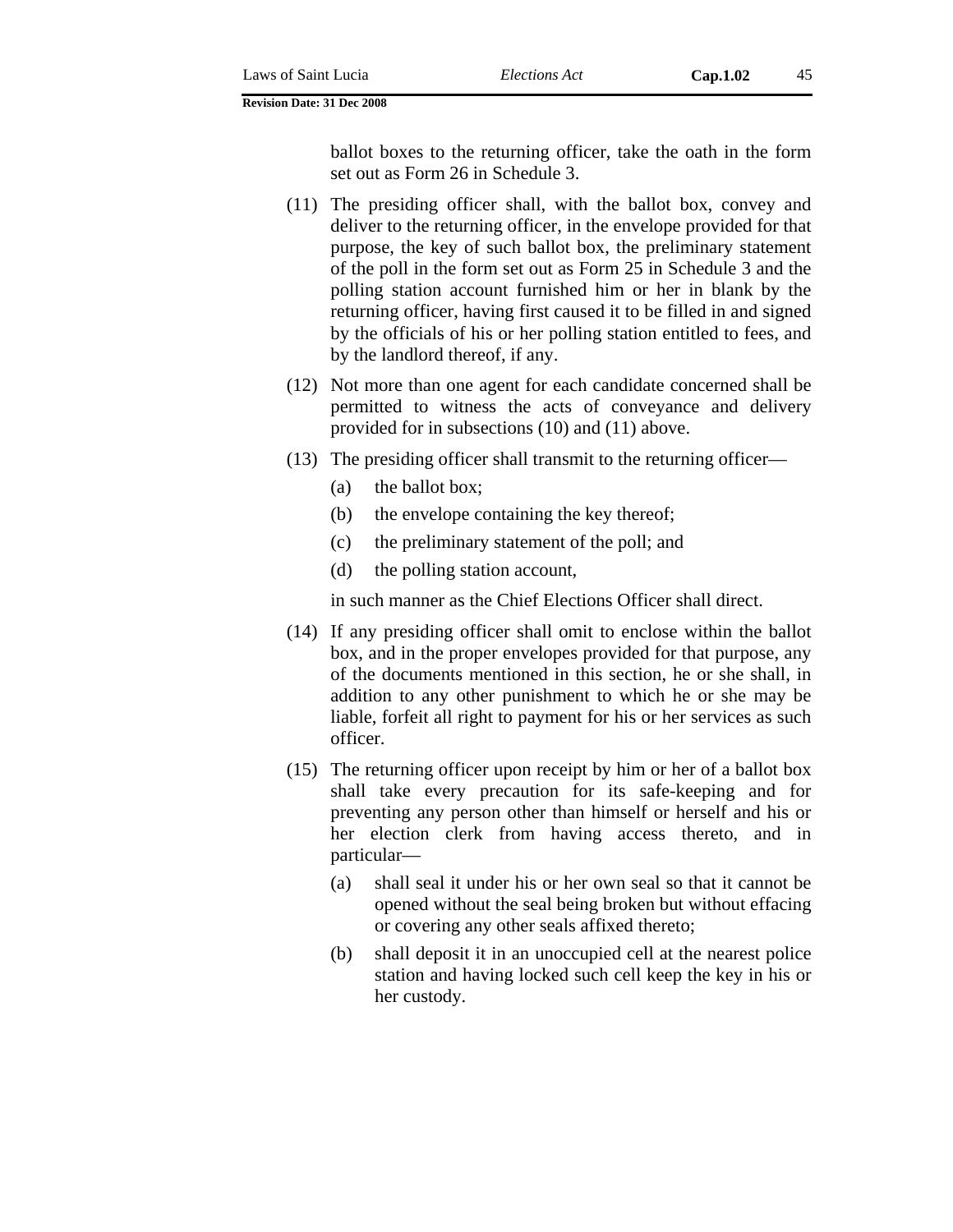### **64. AGENTS**

- (1) Each candidate may appoint not more than 2 agents to attend the preliminary and final counting of the votes by the presiding officer and the returning officer. Such appointment shall be in writing in the form set out as Form 15 in Schedule 3.
- (2) The names and addresses of the agents of a candidate appointed to attend the final counting of the votes shall be transmitted to the returning officer at least one clear day before the opening of the poll, and the returning officer may refuse to admit to the place where the votes are counted any agent whose name and address have not been so transmitted although his or her appointment be otherwise valid.
- (3) Where in this Act any expressions are used requiring or authorising or inferring that any act or thing is to be done in the presence of the agents of the candidates, such expressions shall be deemed to refer to the presence of such agents of the candidates as may be authorised to attend at the time and place where such act or thing is being done and the non-attendance of any agent at such time and place shall not if such act or thing be otherwise duly done, in any way invalidate the act or thing done. A candidate may himself or herself undertake the duties which any duly appointed agent of his or her might have undertaken or may assist his or her agent in the performance of such duties and may, subject to this Act, be present at any place at which his or her agent may, in accordance with this Act, attend.

### **65. FINAL COUNTING OF VOTES**

- (1) At or about 8:30 on the morning of the final count the returning officer in the presence of not more than one agent of each candidate present and so desiring shall collect and convey the ballot boxes from the police station where they were deposited, to the place specified in the Notice referred to in section 42(2).
- (2) The ballot boxes shall be opened by the returning officer at the place, date and time specified in the notice referred to in section 42(2) for the final count of votes, and in the presence of such candidates or their agents as are present by the returning officer, or, where the same person is returning officer for more than one electoral district, by him or her or the election clerk for the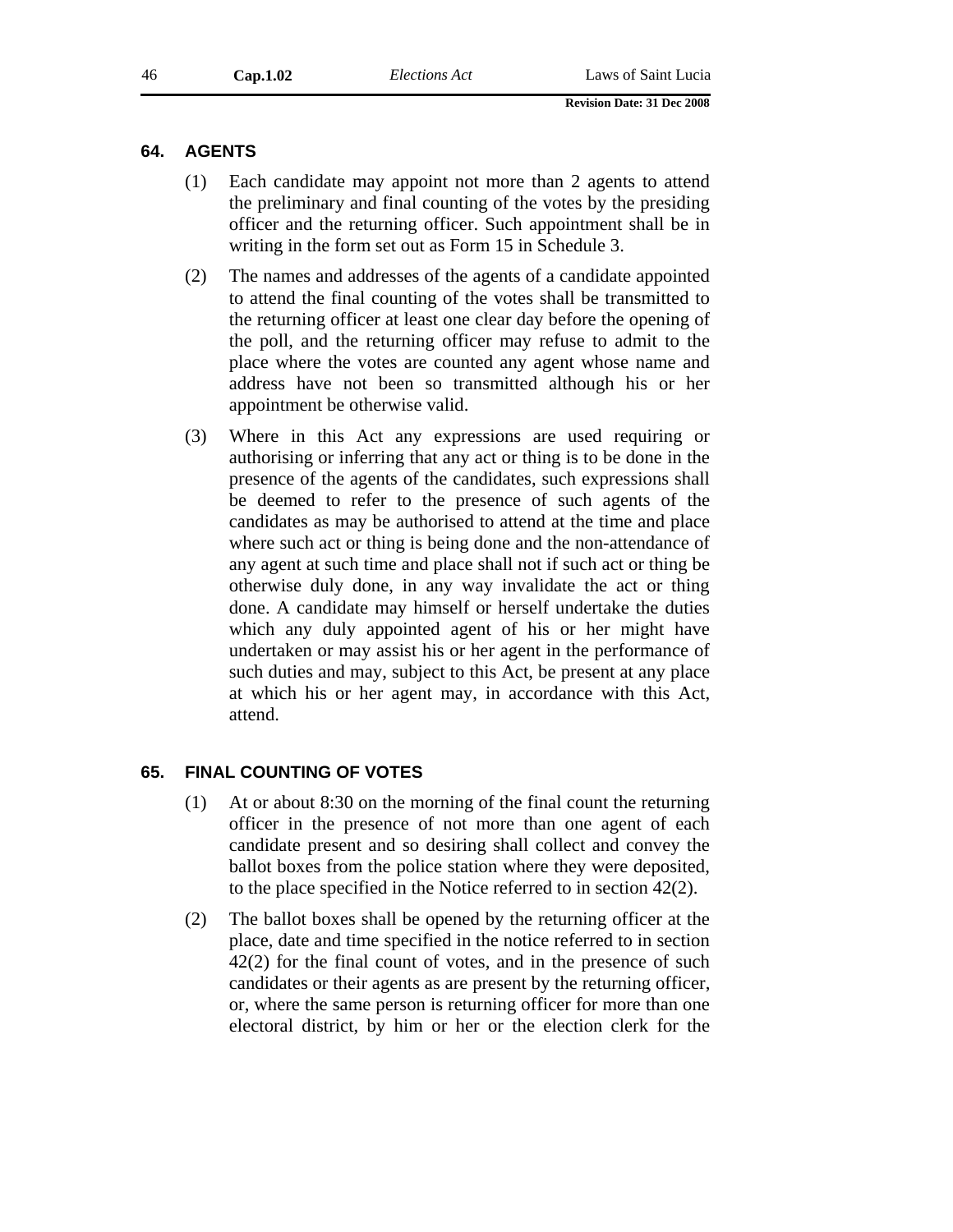electoral district concerned, and the returning officer or such election clerk, as the case may be shall—

- (a) count the votes contained therein cast for each candidate (allowing the candidates and their agents to see such votes) and determine whether any of the votes so cast should be rejected;
- (b) count the votes rejected by the presiding officer (allowing the candidates and their agents to see such votes) and determine whether any of such votes should be regarded as having been validly cast for any, and if so for which candidate;
- (c) add up the total number of votes (including any votes rejected by the presiding officer but which he or she thinks should not have been so rejected) cast for each candidate;
- (d) make and sign any necessary amendments to the statement of the poll.
- (3) The provisions of section 63(2) shall apply to the returning officer or election clerk as the case may be as they apply to the presiding officer except that section  $63(2)(a)$  shall take effect as if there were substituted for the word "him or her" the words "the presiding officer".
- (4) The provisions of section 63(6) shall apply to the returning officer or election clerk as the case may be as they apply to the presiding officer except that for references in the subsection to the presiding officer there shall be substituted references to the returning officer or election clerk as the case may be and that the words "the final count by the returning officer or on" shall be deemed to be omitted from the subsection.
- (5) The provisions of section 63(7) shall apply to the returning officer or election clerk as the case may be as they apply to the presiding officer except—
	- (a) that the words "returning officer" shall be deemed to be substituted for the words "presiding officer"; and
	- (b) that the documents referred to in that subsection shall be replaced in the envelopes from which they were removed by the returning officer and such envelopes shall be fastened by a sheet of paper being pasted over the opening thereof.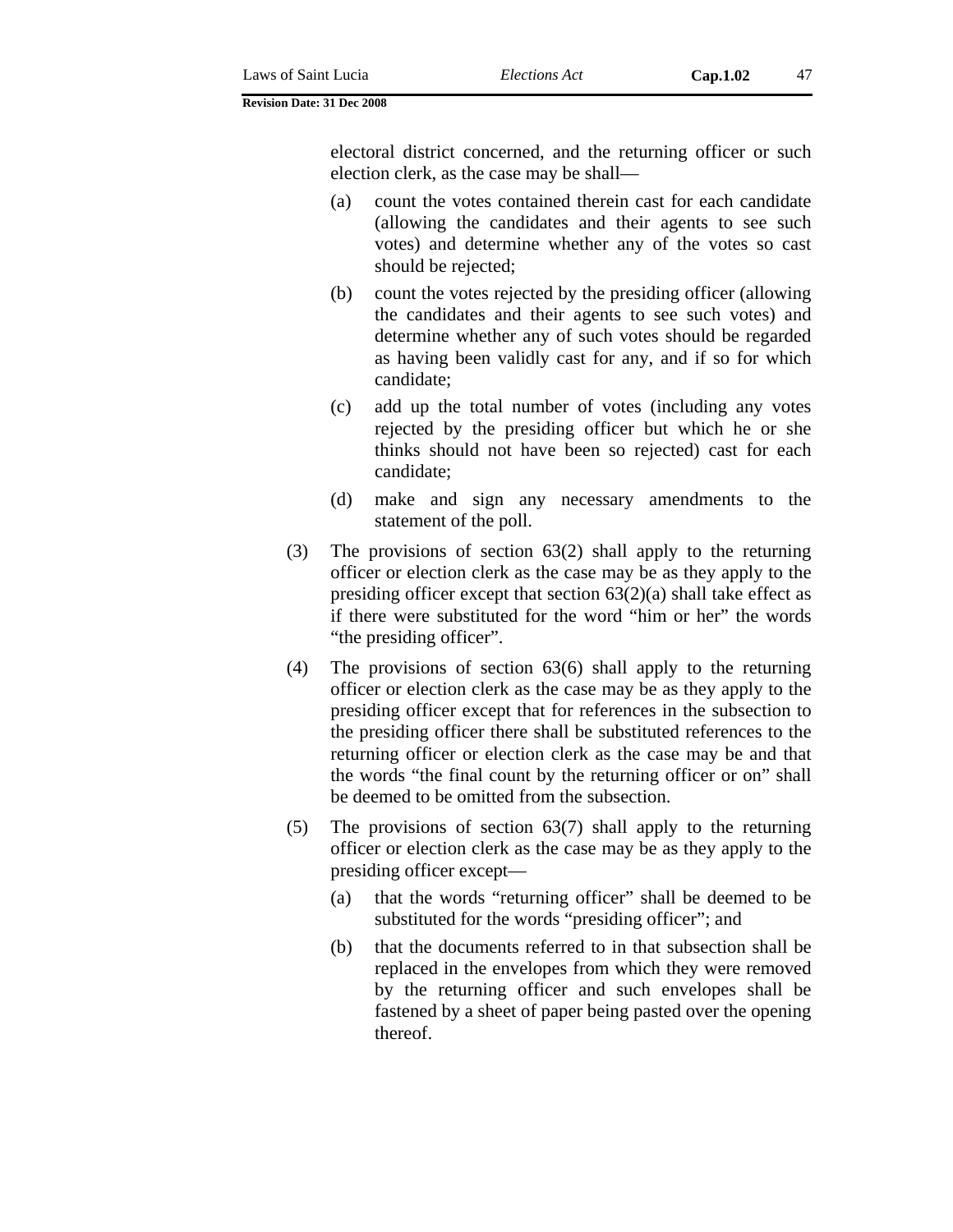- (6) If at the final count of the votes none of the candidates or their agents are present, it shall be the duty of the returning officer or election clerk to secure the presence of at least 2 electors who shall remain in attendance until such final count of the votes has been completed.
- (7) The candidate who, on such final count of the votes, is found to have the largest number of votes, shall then be declared elected in writing and a copy of such declaration shall be delivered to each candidate or his or her agent, if present at the final count of the votes, or, if any candidate is neither present nor represented thereat, shall be transmitted to such candidate by registered post.
- (8) Whenever on such final count of votes, an equality of votes is found to exist between any 2 or more candidates with the largest number of votes in an electoral district the poll shall be taken afresh in accordance with this Act on the seventh day thereafter between those candidates.

### **66. PROVISIONS APPLICABLE WHERE BALLOT BOXES NOT RETURNED**

- (1) If the ballot boxes are not returned to the returning officer by the time specified in the notice referred to in section 42(2), the returning officer shall adjourn the proceedings to a subsequent day, which shall not be more than a week later than polling day.
- (2) In case the statement of the poll cannot be found and the number of votes polled for the several candidates cannot be ascertained, or if, for any other cause the returning officer cannot, at the day and hour appointed by him or her for that purpose, ascertain the exact number of votes given for each candidate, he or she may thereupon adjourn to a future day and hour for the final count of the votes given for each candidate, not being more than 72 hours after the time specified in the notice referred to in section 42(2).
- (3) At the time to which the proceedings are adjourned in accordance with subsection (2), the returning officer shall ascertain by such evidence as he or she is able to obtain the total number of votes cast for each candidate and shall declare elected the candidate appearing to him or her to have the largest number of votes.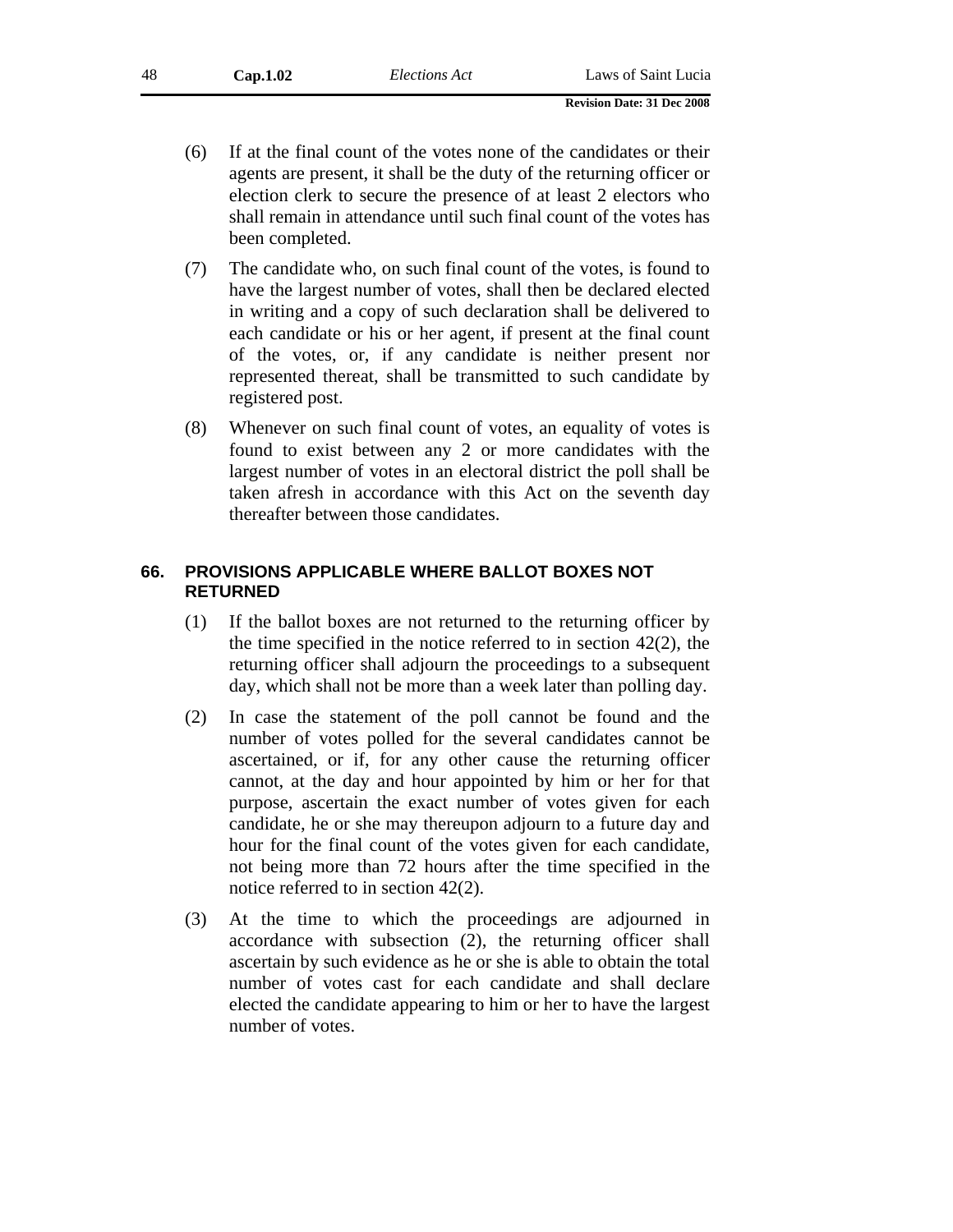(4) For the purposes of this section, the returning officer shall have all the powers of and be deemed to be a commissioner appointed under the Commissions of Inquiry Act and section 10 of the said Act shall apply to all persons required by the returning officer to give evidence or to produce any documents before him or her as they apply to persons summoned to attend and give evidence or to produce documents before a commission of inquiry under the said Act.

### **67. DECLARATION OF THE POLL**

The returning officer shall, as soon as he or she shall have ascertained the result of the poll, publicly declare the same and announce the candidate to whom most votes have been given to be elected as the member for the electoral district.

## **68. ELECTION RETURN**

- (1) The returning officer upon the fourth day next following that upon which he or she has made the final count of or ascertained the number of votes given for each candidate, shall deliver personally or by some person specially appointed by him or her to the Chief Elections Officer for transmission to the Commission—
	- (a) the writ with his or her return in the form set out as Form 27 in Schedule 3 endorsed thereon that the candidate having the majority of votes has been elected;
	- (b) a report of his or her proceedings in the form directed by the Chief Elections Officer;
	- (c) the recapitulation sheets in the form directed by the Chief Elections Officer, showing the number of votes cast for each candidate at each polling station, and making such observations as the returning officer may think proper as to the state of the election papers as received from his or her presiding officers;
	- (d) the statements of the polls;
	- (e) the reserve supply of undistributed blank ballot papers;
	- (f) the returns from the various polling stations enclosed in sealed envelopes, as required by this Act, and containing the poll book used at the poll, a packet containing the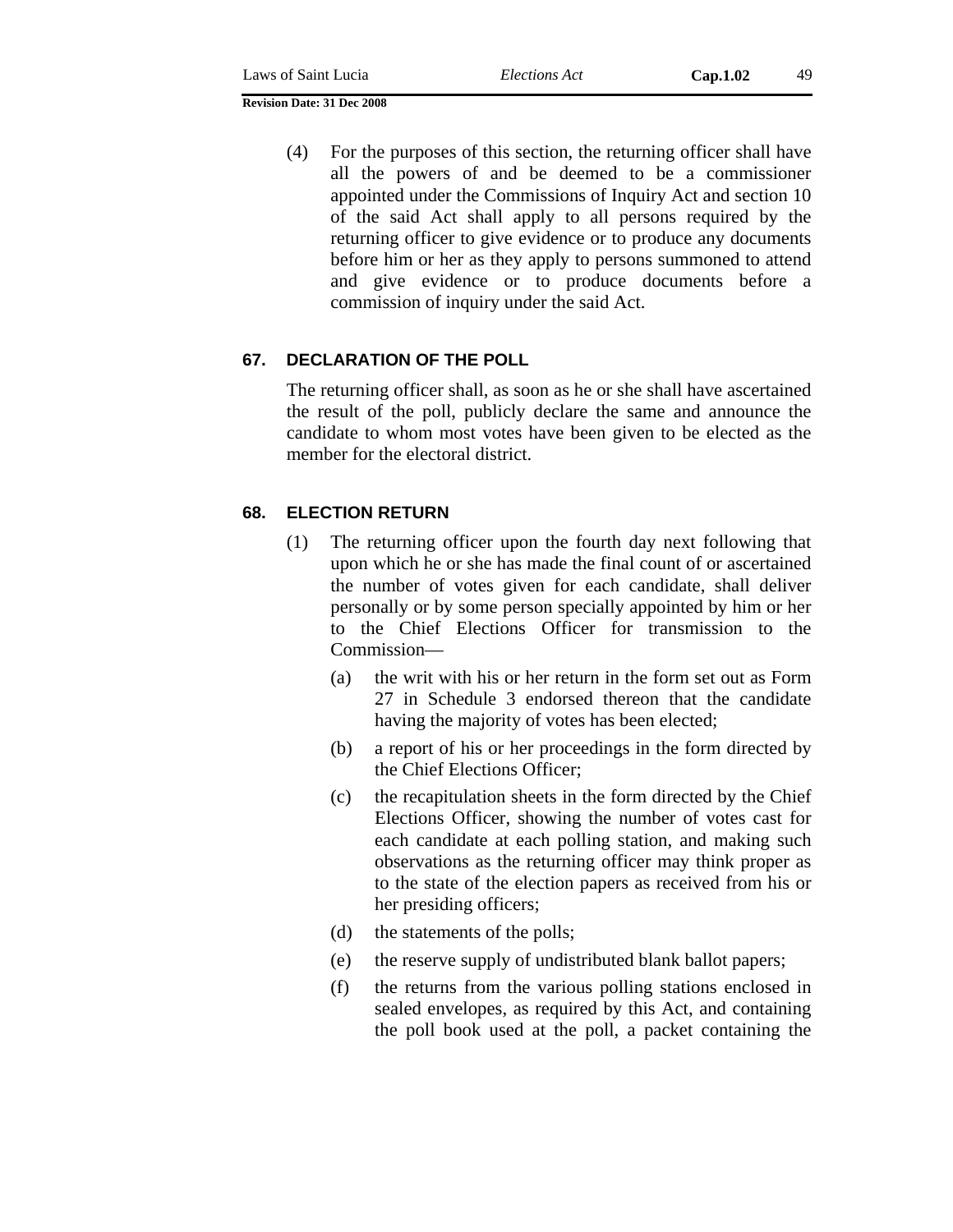stubs and unused ballot papers, packets containing the ballot papers cast for the several candidates, a packet containing the spoiled ballot papers, a packet containing the rejected ballot papers and a packet containing the official list used at the poll, and the written appointments of candidates' agents;

- (g) all other documents used for the election; and
- (h) an oath in the form set out as Form 28 in Schedule 3.
- (2) The returning officer shall forward to each of the candidates a duplicate or copy of the return to the writ made by him or her.
- (3) A premature return shall be deemed not to have reached the Commission until the same should have reached them in due course, and they shall, if circumstances so require, send back such return and any or all election documents connected therewith to the returning officer for completion or correction.
- (4) The Commission shall, on receiving the return of any member elected to serve in the House transmit the writ with the return endorsed thereon to the Governor General within the time specified therein.
- (5) The Commission shall on receiving the return of any member elected to serve in the House cause it to be entered in the order in which such return is received by them in a book kept for such purpose and shall thereupon give notice in the Gazette of the name of the candidate so elected in the order in which it was received.
- (6) The Chief Elections Officer shall, immediately after each general election, cause to be printed a report giving, by polling divisions, the number of votes polled for each candidate, the number of rejected ballots, the number of names on the lists of electors, together with any other information that he or she may deem fit to include; and shall also, at the end of each year, cause to be printed a similar report on the by-elections held during the year.

## **69. PENALTY FOR DELAY, NEGLECT OR REFUSAL OF RETURNING OFFICER TO RETURN ELECTED CANDIDATE**

If any returning officer wilfully delays, neglects or refuses duly to return any person who ought to be returned to serve in the House of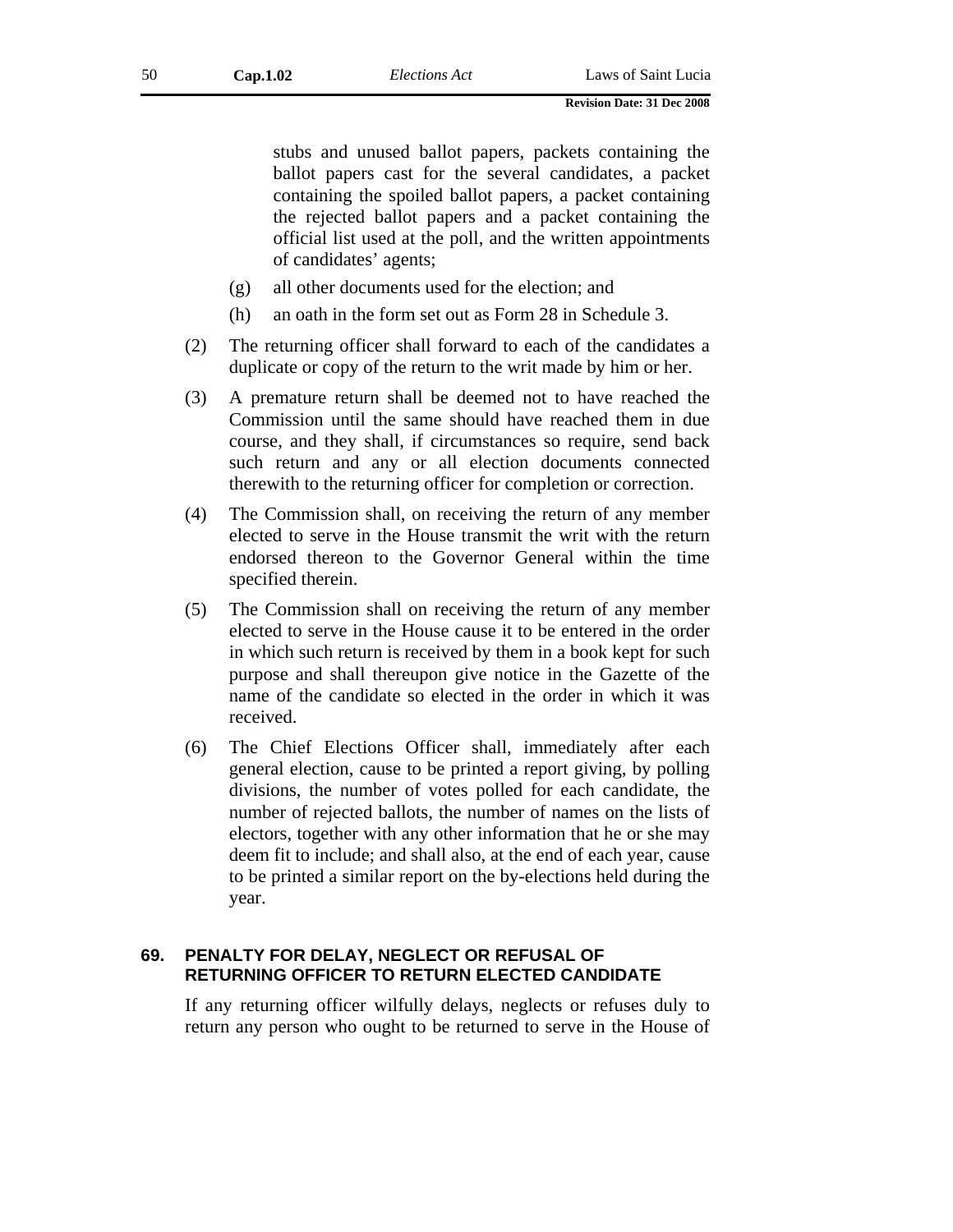Assembly for any electoral district, and if it has been determined on the hearing of an election petition respecting the election for such district that such person was entitled to have been returned, the returning officer who has so wilfully delayed, neglected or refused duly to make such return of his or her election shall forfeit to the person aggrieved the sum of \$2,500 and costs in addition to all damages sustained.

## **70. ELECTION DOCUMENTS TO BE SENT TO CLERK OF THE HOUSE**

- (1) The Commission shall, as soon as possible after they have received the election documents referred to in section 68(1), make up into one parcel the different documents referred to in that subsection and seal up the same so that such parcel cannot be opened without breaking the seal, and send the same to the Clerk of the House of Assembly who shall keep the same in safe custody and shall not allow any person to have access to the same—
	- (a) provided that if an election petition has been presented questioning the validity of any election or return, the said clerk shall, on the order of a judge of the Supreme Court, deliver to the Registrar of the Supreme Court the documents relating to the election that is in dispute;
	- (b) provided also that after the expiration of 12 months from the day of any election and if no petition in respect of such election is then pending it is lawful for the Clerk of the House of Assembly to cause the said documents, used at such election, to be disposed of in a manner approved by him or her.
- (2) No such election documents in the custody of the Clerk of the House of Assembly shall be inspected or produced except under the order of a judge of the High Court; and an order under this subsection may be made by any such judge on his or her being satisfied by evidence on oath that the inspection or production of such election documents is required for the purpose of instituting or maintaining a prosecution for an offence in relation to an election or for the purpose of a petition which has been filed questioning an election or return.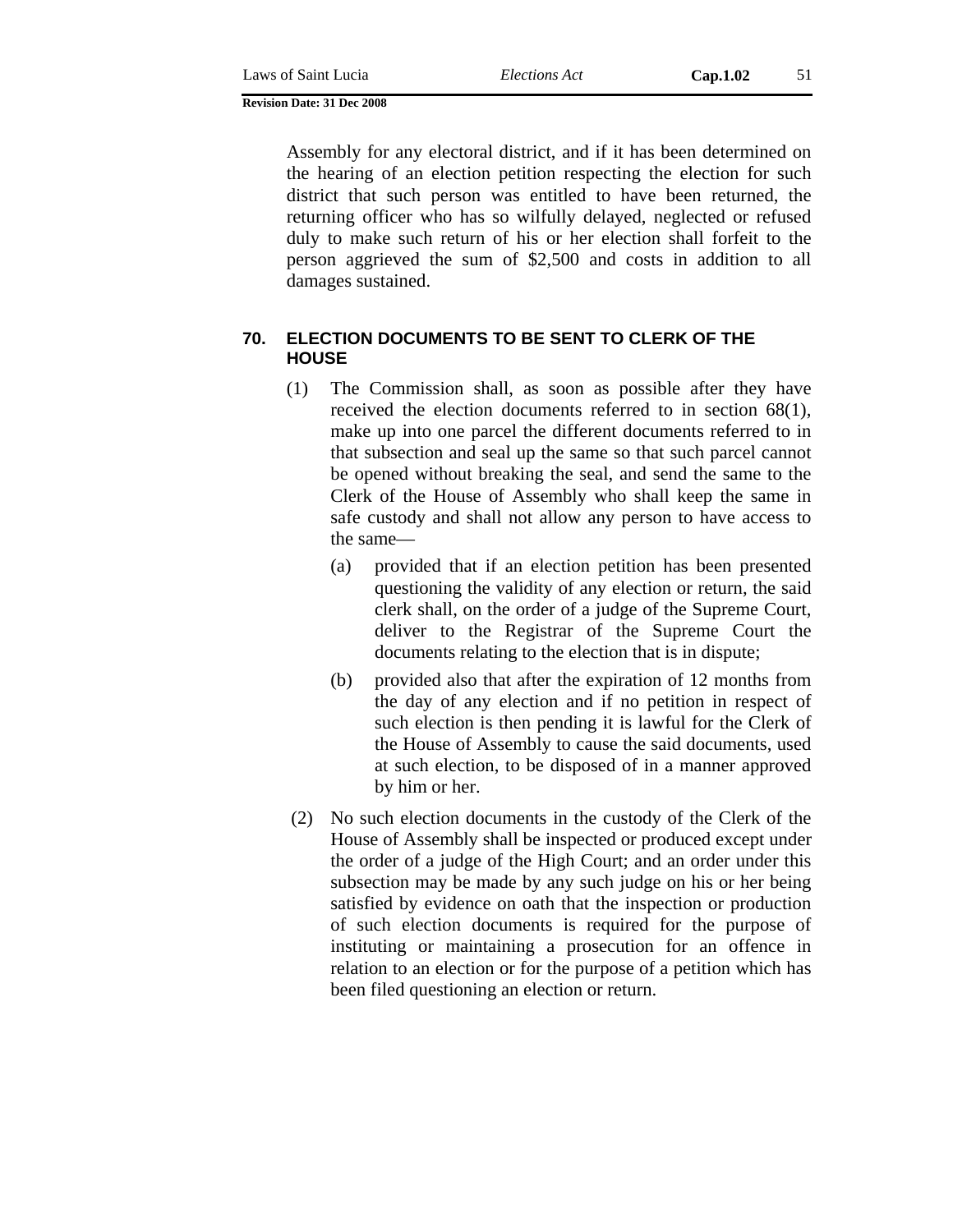- (3) Any such order for the inspection or production of election documents may be made subject to such conditions as to persons, time, place and mode of inspection or production as the judge deems expedient.
- (4) All other reports or statements received from election officers, all instructions issued by the Chief Elections Officer under this Act, all decisions or rulings by him or her upon points arising thereunder, and all correspondence with election officers or others in relation to any election shall be public records, and may be inspected by any person upon request during business hours.
- (5) Any person may take extracts therefrom and shall be entitled to certified copies of the papers relating to any subject upon payment for the preparation of such certified copies at the prescribed rate.
- (6) Any such copies purporting to be certified by the Chief Elections Officer under his or her hand shall be receivable in evidence without further proof thereof.

(*Amended by Act 14 of 2004*)

# **71. CUSTODY OF BALLOT BOXES**

- (1) Upon making the return to the writ in accordance with section 68, the returning officer shall cause the ballot boxes used thereat, with their locks and keys, to be deposited in the custody of the police officer in charge of a police station in the electoral district.
- (2) Upon delivery to him or her of such ballot boxes, locks and keys, the custodian shall issue his or her receipt and shall deliver the same upon the instructions of the Chief Elections Officer or at the next ensuing election, upon request, of the returning officer for the electoral district, issuing or taking in each case a proper receipt for the custody or delivery of the said ballot boxes, locks and keys.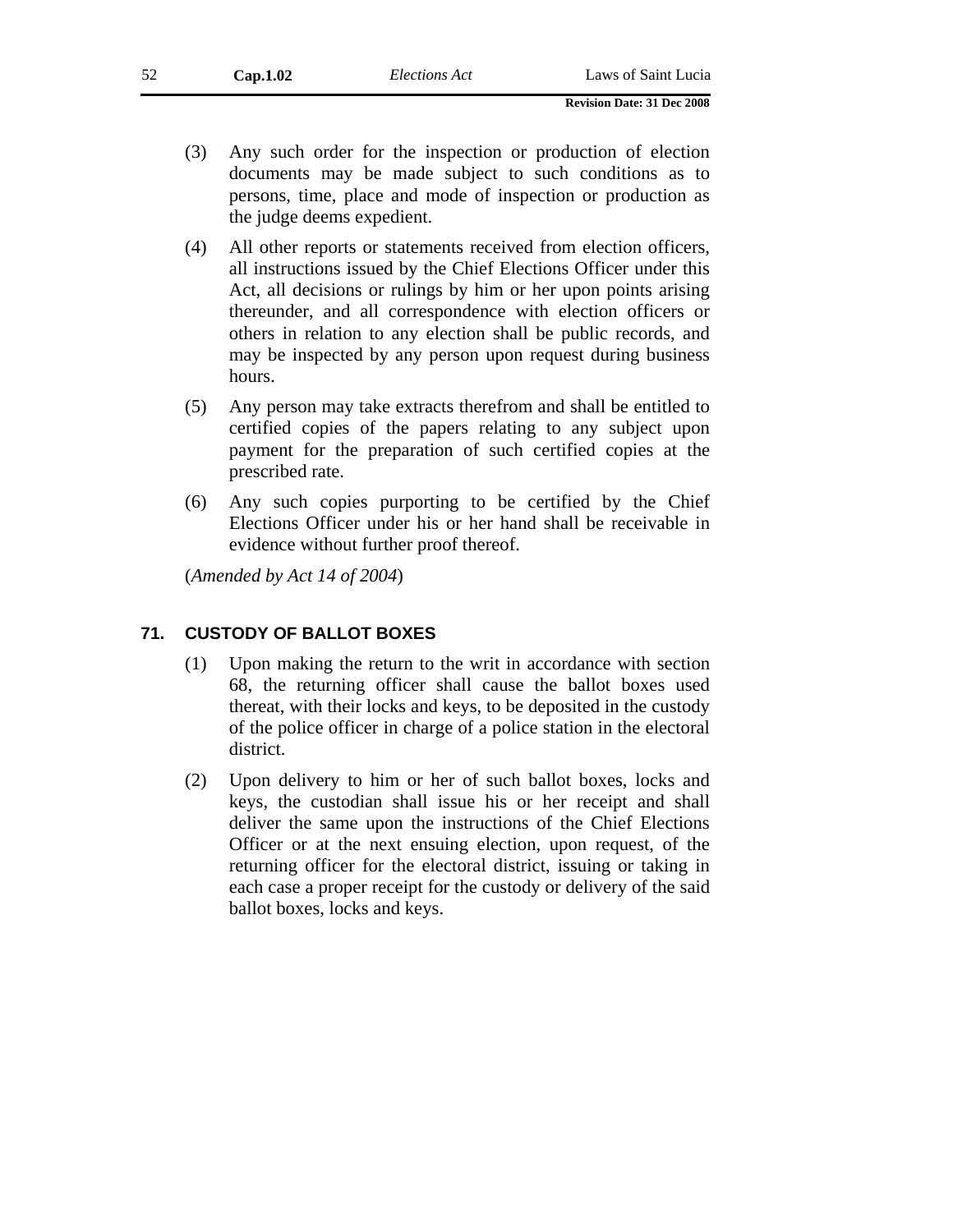# **PART 6 ELECTION OFFENCES**

### **72. INTOXICATING LIQUOR NOT TO BE SOLD SUPPLIED OR GIVEN ON POLLING DAY**

(1) No intoxicating liquor shall be sold, offered for sale, supplied or given away, at any premises situate in any electoral district in which an election is being held, to which a licence issued under the Liquor Licence Act, or under the Registration of Proprietary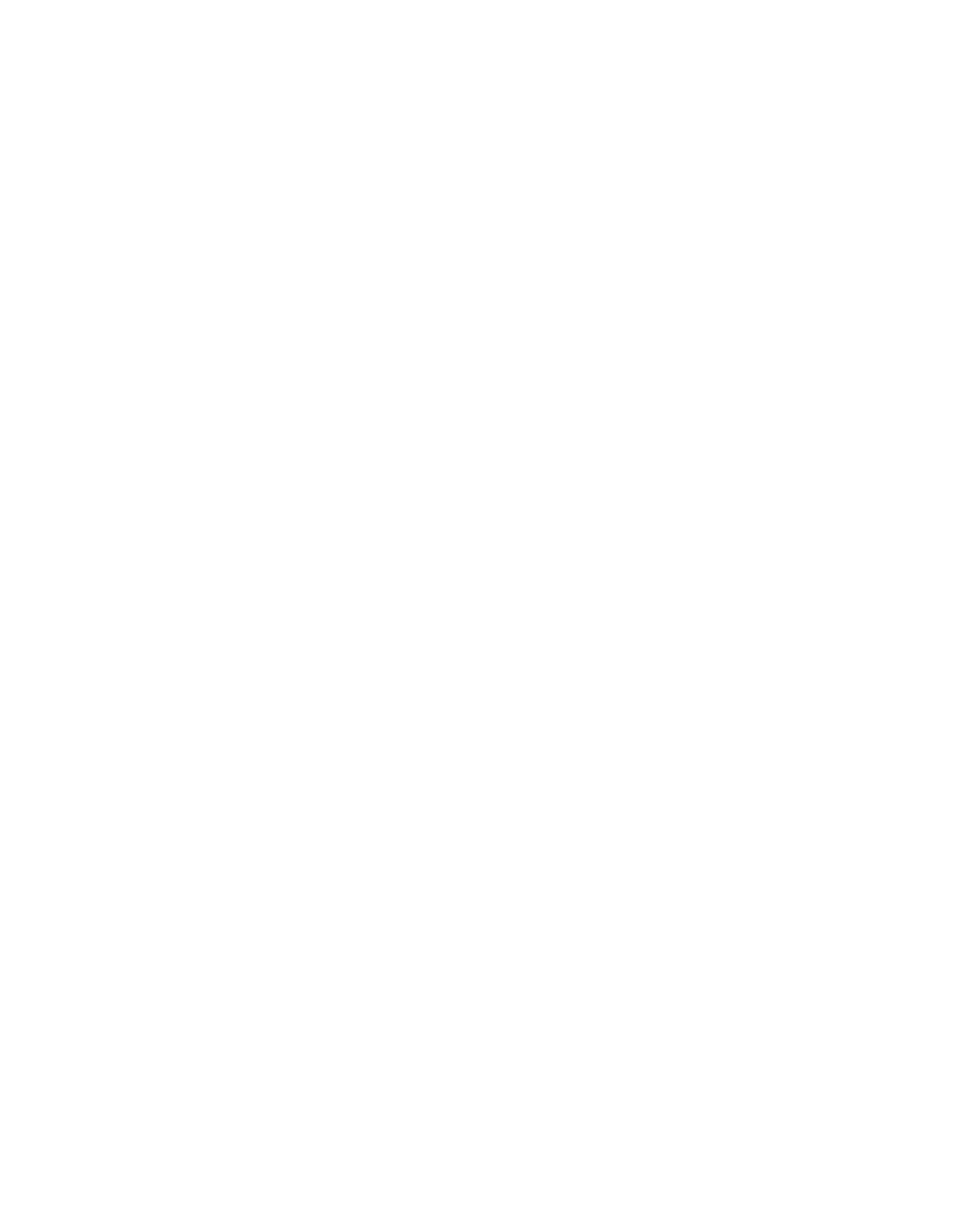Clubs Act or under any other enactment applies, at any time between the opening and the closing of the poll on polling day.

- (2) Any person who contravenes subsection (1) is liable on summary conviction to a fine of \$500 or to imprisonment for 6 months.
- (3) This section does not apply to any port or airport wherein liquor is sold under concession to persons therein who are about to leave Saint Lucia.

## **73. EMPLOYERS TO ALLOW EMPLOYEES PRESCRIBED PERIOD FOR VOTING**

- (1) An employer shall, on polling day, allow every elector in his or her employ a reasonable period being not less than 2 hours or such other period as may be prescribed for voting, and no employer shall make any deduction from the pay or other remuneration of any such elector or impose upon or exact from him or her any penalty by reason of his or her absence during such period.
- (2) Any employer who, directly or indirectly, refuses, or by intimidation, undue influence, or in any other way, interferes with the granting to any elector in his or her employ, of the period for voting as provided in subsection (1), is liable on summary conviction to a fine of \$500 or to imprisonment for 6 months.

## **74. OFFENCES BY ELECTION OFFICERS**

- (1) Every election officer who—
	- (a) makes, in any record, return or other document which he or she is required to keep or make under this Act, any entry which he or she knows or has reasonable cause to believe to be false, or does not believe to be true;
	- (b) permits a person whom he or she knows or has reasonable cause to believe not to be a blind person or an incapacitated person to vote in the manner provided for blind persons or incapacitated persons, as the case may be;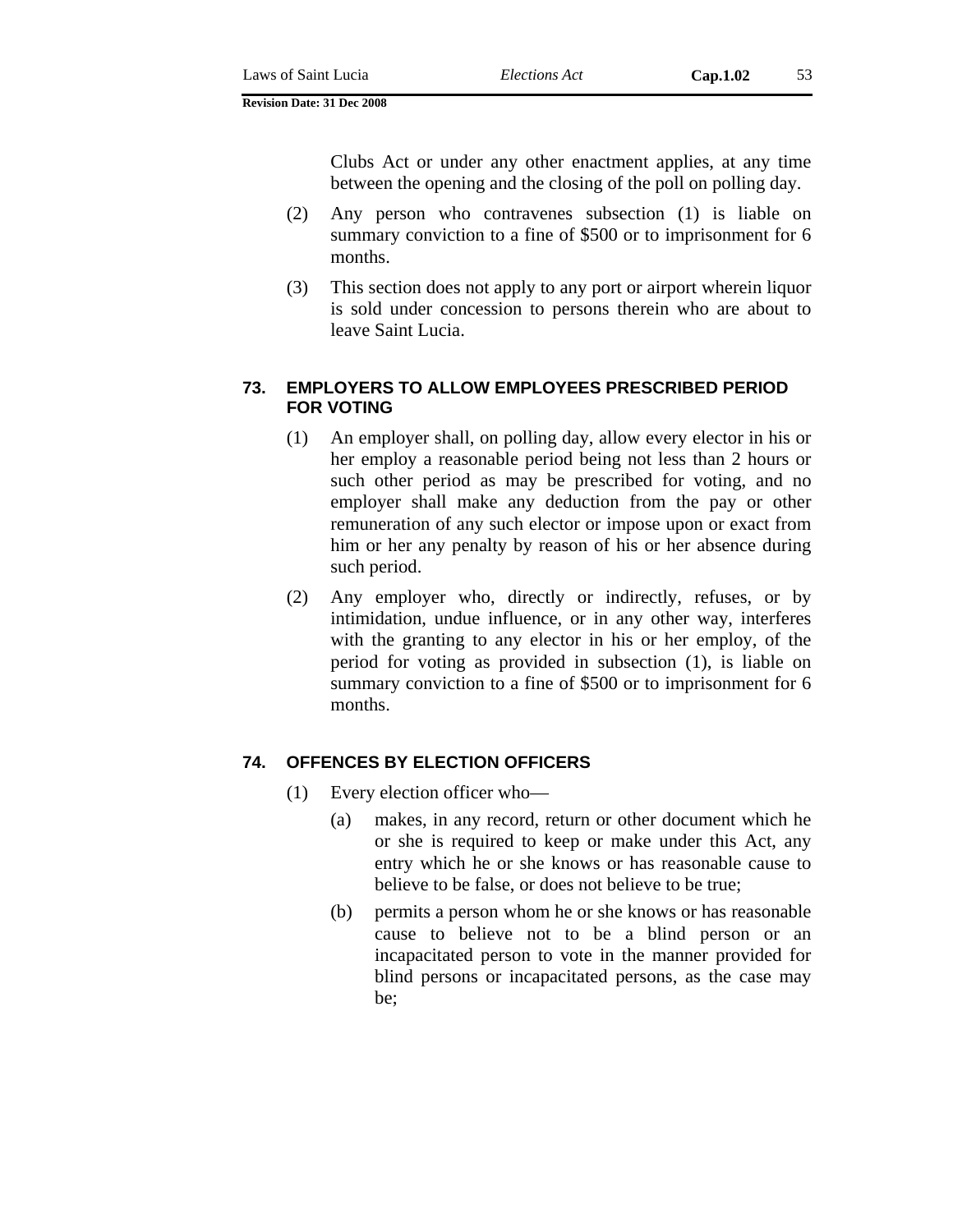- (c) refuses to permit any person whom he or she knows or has reasonable cause to believe to be a blind person or an incapacitated person to vote in the manner provided for blind persons or incapacitated persons, as the case may be;
- (d) wilfully prevents any person from voting at the polling station at which he or she knows or has reasonable cause to believe such person is entitled to vote;
- (e) wilfully rejects or refuses to count any ballot paper which he or she knows or has reasonable cause to believe is validly cast for any candidate in accordance with this Act; or
- (f) wilfully counts any ballot paper as being cast for any candidate, which he or she knows or has reasonable cause to believe was not validly cast for such candidate,

commits an offence against this section and, on conviction on indictment, is liable to imprisonment for 2 years.

- (2) An election officer who whilst having any duty to perform under this Act—
	- (a) attempts to persuade any person to vote for or support or to refrain from voting for or from supporting any person as a candidate for any election or as a candidate for nomination on behalf of any political party for such election, or to support any political party, or attempts to ascertain for what candidate or party any person intends to vote; or
	- (b) canvasses voters for any candidate or political party, wears any emblem or garment signifying support for or opposition to any candidate or political party,

is liable on summary conviction to a fine of \$1,000 or to imprisonment for 6 months of 12 months or to both such fine and such imprisonment.

## **75. LOUDSPEAKERS, ENSIGNS, BANNERS ETC. PROHIBITED ON POLLING DAY**

(1) A person shall not furnish or supply any loudspeaker, bunting, ensign, banner, standard, set of colours, or flag, to any person with intent that it shall be carried, worn or used on motor cars,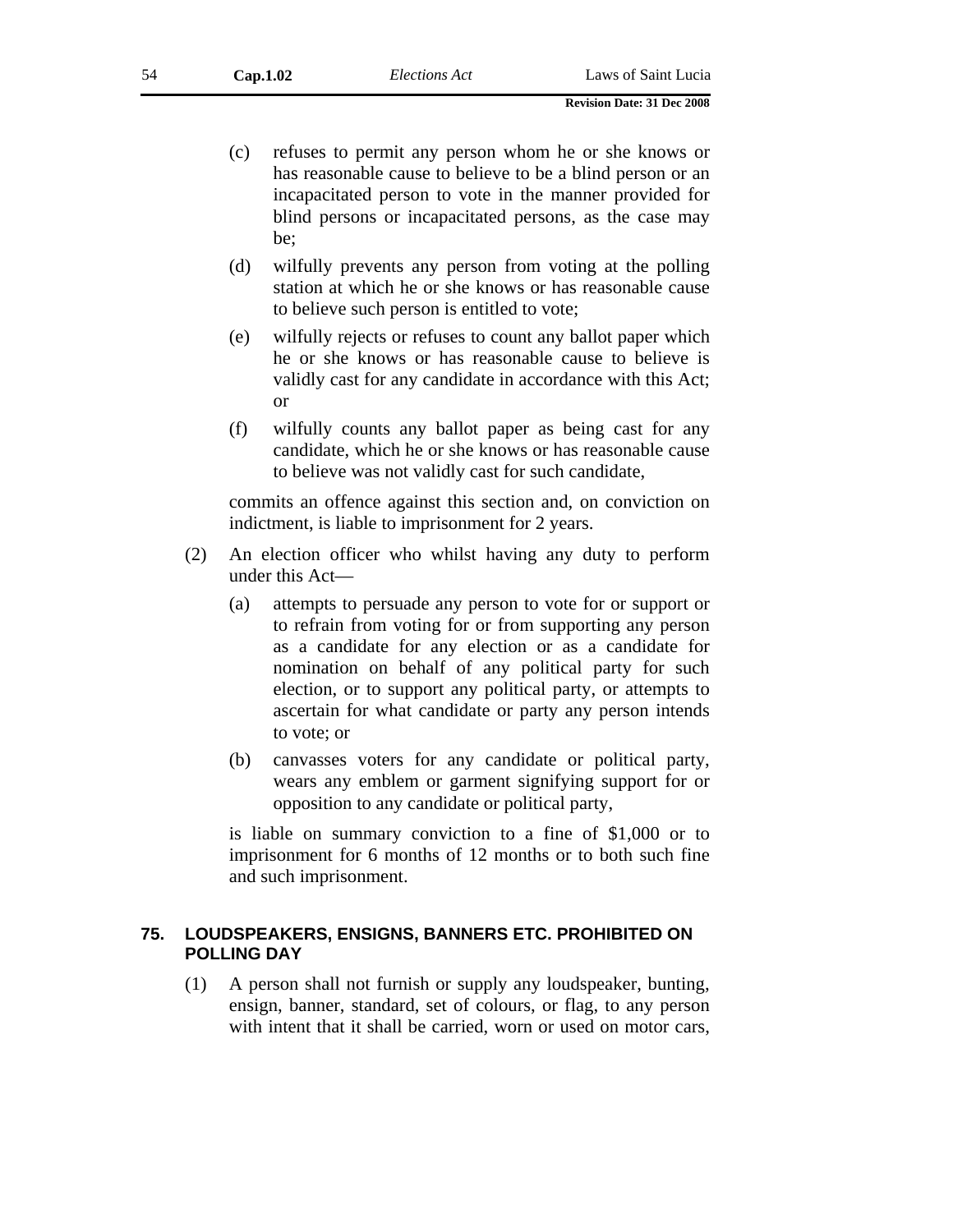trucks or other vehicles, as political propaganda, on polling day, and a person shall not with any such intent, carry, wear or use, on motor cars, trucks or other vehicles, any such loudspeaker, bunting, ensign, banner, standard, or set of colours, or flag, on polling day.

- (2) A person shall not furnish or supply any flag, ribbon or label to any person with intent that it be worn or used by any person within any electoral district on polling day, as a party badge to distinguish the wearer as the supporter of any candidate, or of the political or other opinions entertained or supposed to be entertained by such candidate; and no person shall use or wear any flag, ribbon or label as such badge, within any electoral district on polling day.
- (3) Nothing contained in either of the preceding subsections of this section shall be deemed to extend to the furnishing or supplying or using of any banner, flag, badge or rosette bearing only the name of any candidate or only such name with or without the symbol allotted to such candidate, preceded by the words "Vote for".
- (4) Any person who contravenes this section is liable on summary conviction to a fine of \$1,000 or to imprisonment for 12 months.

# **76. ORDER AT POLLING STATIONS**

- (1) Subject to subsection (2) during the hours when the poll is open upon election day no persons shall assemble or congregate within 100 yards of any building in which is situate any polling station.
- (2) This section shall not apply—
	- (a) to any electors who are waiting to poll their votes at such polling station and who obey any instructions which may be given by the presiding officer or any constable for the purpose of forming a queue with other electors also so waiting; or
	- (b) to any person who may under this Act lawfully enter or remain in such polling station.
- (3) Every person who contravenes or fails to comply with this section commits an offence against this section and is liable on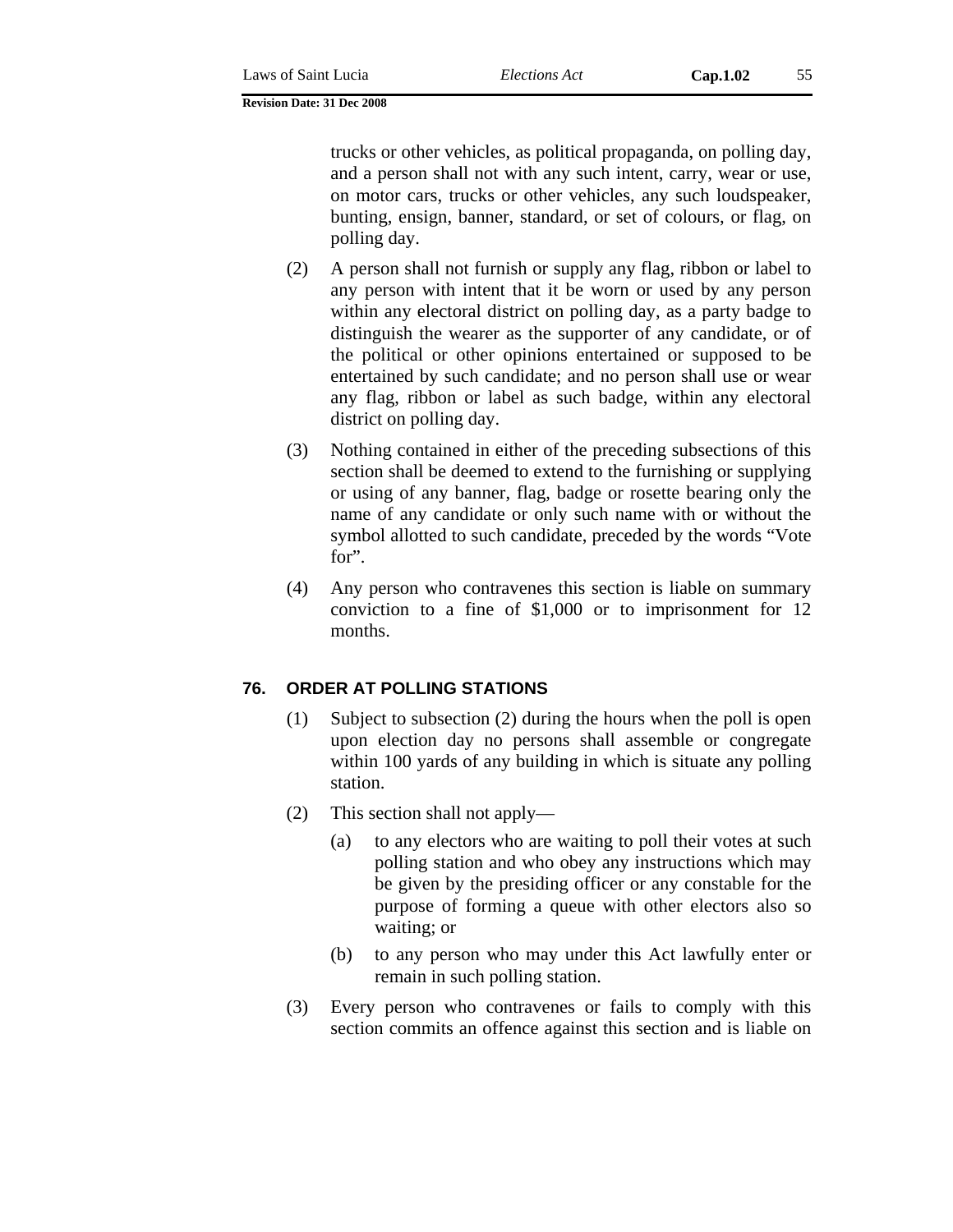summary conviction to a fine of \$250 or to imprisonment for 3 months or to both such fine and imprisonment.

# **77. INFLUENCING ELECTORS TO VOTE**

- (1) During the hours that the poll is open upon polling day a person shall not upon any public road or in any public place within 100 yards of any building in which a polling station is situate seek to influence any elector to vote for any candidate or to ascertain for what candidate any elector intends to vote or has voted.
- (2) A person who contravenes subsection (1) commits an offence and is liable on summary conviction to a fine of \$250 or to imprisonment for 3 months or to both such fine and imprisonment.

# **78. BRIBERY**

The following persons shall be deemed guilty of bribery within the meaning of this Act—

- (a) Every person who, directly or indirectly, by himself or herself or by any other person on his or her behalf, gives, lends, or agrees to give or lend, or offers, promises, or promises to procure or to endeavour to procure any money or valuable consideration to or for any elector, or to or for any other person in order to induce any elector to vote or refrain from voting, or corruptly does any such act aforesaid on account of any elector having voted or refrained from voting at any election.
- (b) Every person who, directly or indirectly, by himself or herself or by any other person on his or her behalf, gives or procures, or agrees to give or procure, or offers, promises, or promises to procure or to endeavour to procure any office, place or employment to or for any elector, or to or for any person on behalf of any elector, or to or for any other person in order to induce such elector to vote or refrain from voting, or corruptly does any such act as aforesaid on account of any elector having voted or refrained from voting at any election.
- (c) Every person who, directly or indirectly, by himself or herself or by any other person on his or her behalf, makes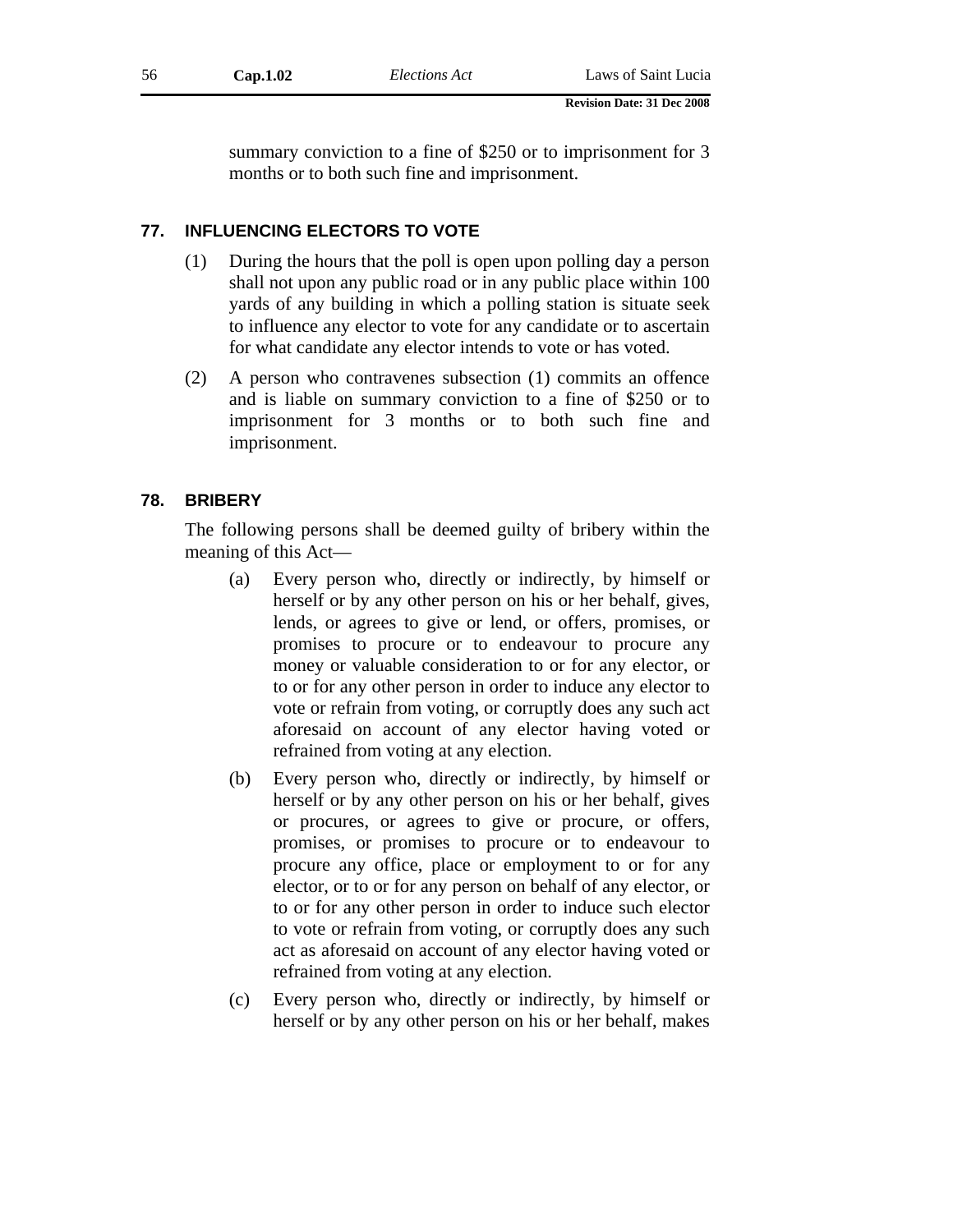any gift, loan, offer, promise, procurement to or agreement with any person, in order to induce such person to procure, or endeavour to procure, the return of any person as an elected member of the House or the vote of any elector at any election.

- (d) Every person who, upon or in consequence of any gift, loan, offer, promise, procurement, or agreement, procures or engages, promises or endeavours to procure the return of any person as an elected member of the House or the vote of any elector at any election.
- (e) Every person who advances or pays, or causes to be paid, any money to or to the use of any other person, with the intent that such money, or any part thereof, shall be expended in bribery at any election, or who knowingly pays or causes to be paid, any money to any person in discharge or repayment of any money wholly or in part expended in bribery at any such election.
- (f) Every elector who, before or during any election, directly or indirectly, by himself or herself or by any other person on his or her behalf, receives, agrees, or contracts for any money, gift, loan or valuable consideration, office, place, or employment for himself or herself or for any other person, for voting or agreeing to vote, or for refraining or agreeing to refrain from voting at any such election.
- (g) Every person who, after any election, directly or indirectly, by himself or herself or by any other person on his or her behalf, receives any money or valuable consideration on account of any person having voted or refrained from voting, or having induced any other person to vote or refrain from voting at any such election.
- (h) The foregoing provisions of this section shall not extend or be construed to extend to any money paid or agreed to be paid for or on account of any lawful expenses incurred in good faith at or concerning an election.
- (i) For the purpose of this section "lawful expenses" include—
	- (i) the payment of the agents, clerks, canvassers and messengers of candidates,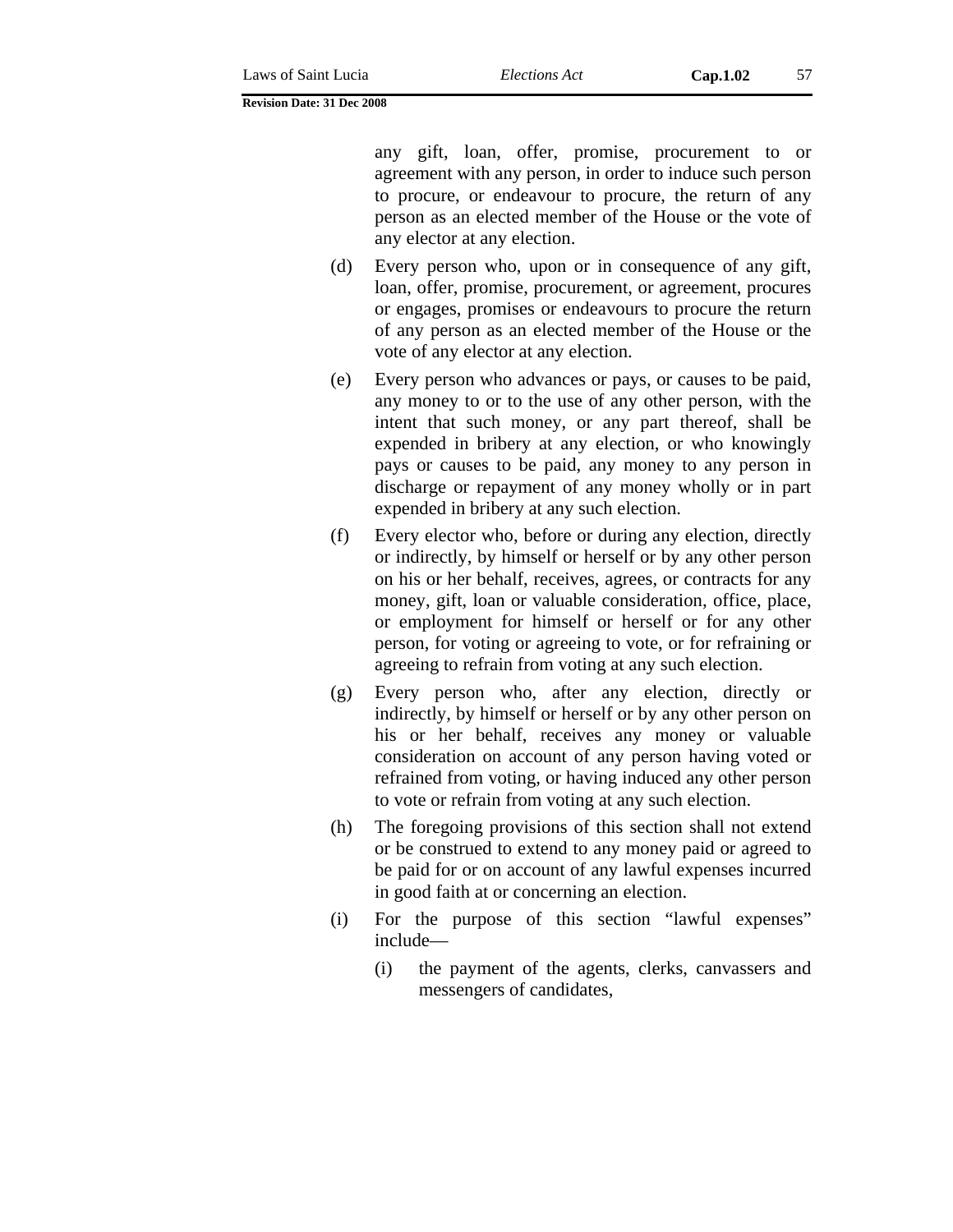- (ii) payments made for the purpose of hiring vehicles for the conveyance of electors to or from a polling station,
- (iii) payments made for the use of any premises for a public meeting in furtherance of the candidature of any person or for the use of any committee room or office for the purpose of promoting or procuring the election of candidate,
- (iv) payments made in respect of postage, stationery, printing, advertising, the distribution of advertising material and the use of any public address system.

### **79. TREATING**

The following persons shall be deemed guilty of treating within the meaning of this Act—

- (a) every person who corruptly, by himself or herself or by any other person, either before, during or after an election, directly or indirectly, gives, or provides or pays wholly or in part the expenses of giving or providing any food, drink, entertainment, or provision to or for any person for the purpose of corruptly influencing that person, or any other person, to vote or to refrain from voting at such election, or on account of such person or any other person having voted or refrained from voting at such election.
- (b) every voter who corruptly accepts or takes any such food, drink, entertainment, or provision.

### **80. UNDUE INFLUENCE**

A person who, directly or indirectly, by himself or herself or by any other person on his or her behalf, makes use of or threatens to make use of, any force, violence, or restraint, or inflicts or threatens to inflict, by himself or herself or by any other person, any injury, damage, harm, or loss upon or against any person, in order to induce or compel such person to vote or refrain from voting or on account of such person having voted or refrained from voting at any election, or who by abduction, duress, or any fraudulent contrivance, impedes or prevents the free exercise of the franchise of any elector, or thereby compels, induces, or prevails upon any elector either to give or refrain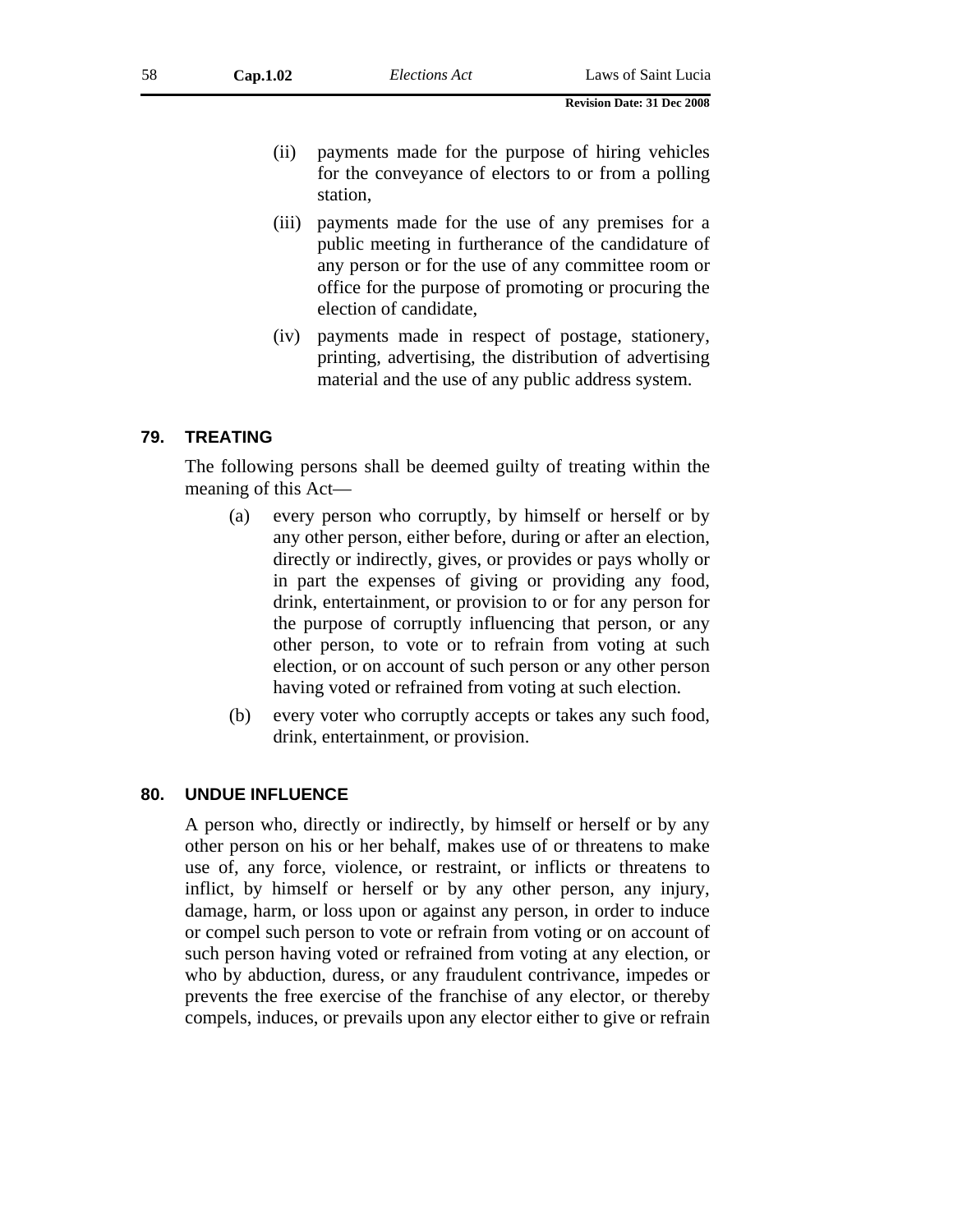from giving his or her vote at any election, commits undue influence within the meaning of this Act.

### **81. PERSONATION**

A person who at an election applies for a ballot paper in the name of another person, whether that name be the name of a person living or dead or of a fictitious person, or who, having voted once at any election, applies at the same election for a ballot paper in his or her own name, commits personation within the meaning of this Act.

## **82. PENALTY FOR BRIBERY, TREATING, UNDER INFLUENCE, PERSONATION**

- (1) Every person who commits—
	- (a) bribery;
	- (b) treating;
	- (c) undue influence;
	- (d) personation;
	- (e) aiding, abetting counselling or procuring the commission of any one of the foregoing offences,

is liable on summary conviction to a fine of \$500 or to imprisonment for 6 months.

- (2) Every person who is convicted of any offence under subsection (1) hereof, shall (in addition to any other punishment) be incapable during a period of 7 years from the date of conviction—
	- (a) of being registered as an elector, or voting at any election of a member of the House;
	- (b) of being elected a member of the House or if elected before his or her conviction, of retaining his or her seat as such member.

### **83. PENALTY FOR CERTAIN ILLEGAL PRACTICES**

(1) Every person who—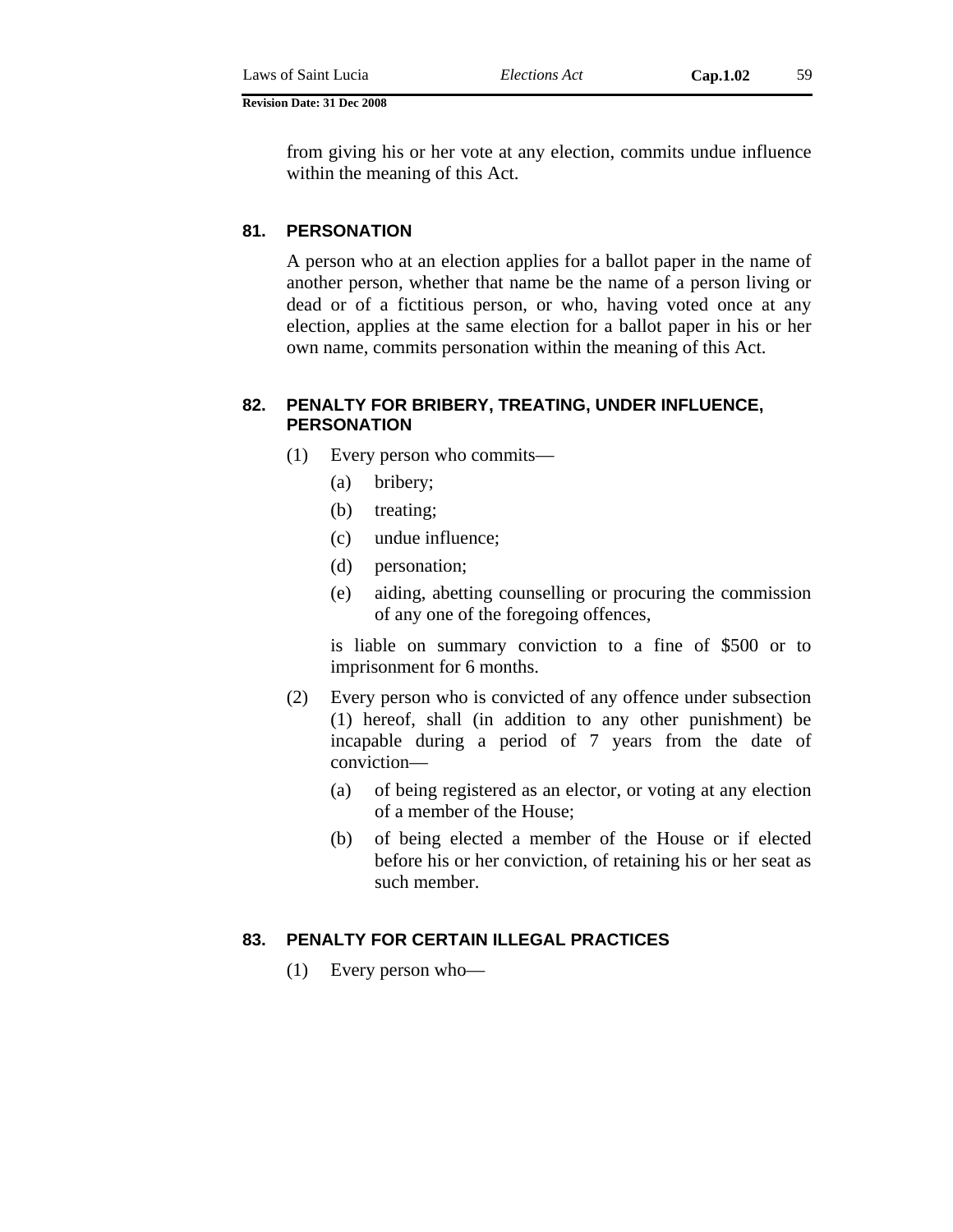- (a) votes, or induces or procures any person to vote, at any election, knowing that he or she or such other person is prohibited by any law, from voting at such election;
- (b) before or during an election knowingly publishes a false statement of the withdrawal of a candidate at such election for the purpose of promoting or procuring the election of another candidate;
- (c) between the date of notification by the Supervisor of Elections of the issue by the Governor General of a writ for purposes of an election and the day before polling at such election, whether in a general election or in a byelection, acts in a disorderly manner, with intent to prevent the transaction of the business of a public meeting called for the purpose of promoting the election of a candidate or prospective candidate as a member to serve in the House,

commits an illegal practice, and is liable on summary conviction to a fine of \$500 or to imprisonment for 6 months.

- (2) Every person who, between the date of notification by the Chief Elections Officer of the issue by the Governor General of a writ for purposes of an election and the day before polling at such election, whether in a general election or in a by-election, incites, combines or conspires with others to act in a disorderly manner with intent to prevent the transaction of the business of a public meeting called for the purpose of promoting the election of a candidate or prospective candidate as a member of the House of Assembly, commits an illegal practice and, on summary conviction thereof is liable to imprisonment for 6 months.
- (3) Any person who, before or during an election for the purpose of affecting the return of any candidate or prospective candidate at such election, makes or publishes any false statement of fact in relation to the personal character or conduct of such candidate or prospective candidate commits an illegal practice and is liable on summary conviction to a fine of \$500 or to imprisonment for 6 months or to both such fine and imprisonment.
- (4) Any person who during the period of 14 days ending with the day after polling day wilfully detains an identification card issued to another person commits an illegal practice and is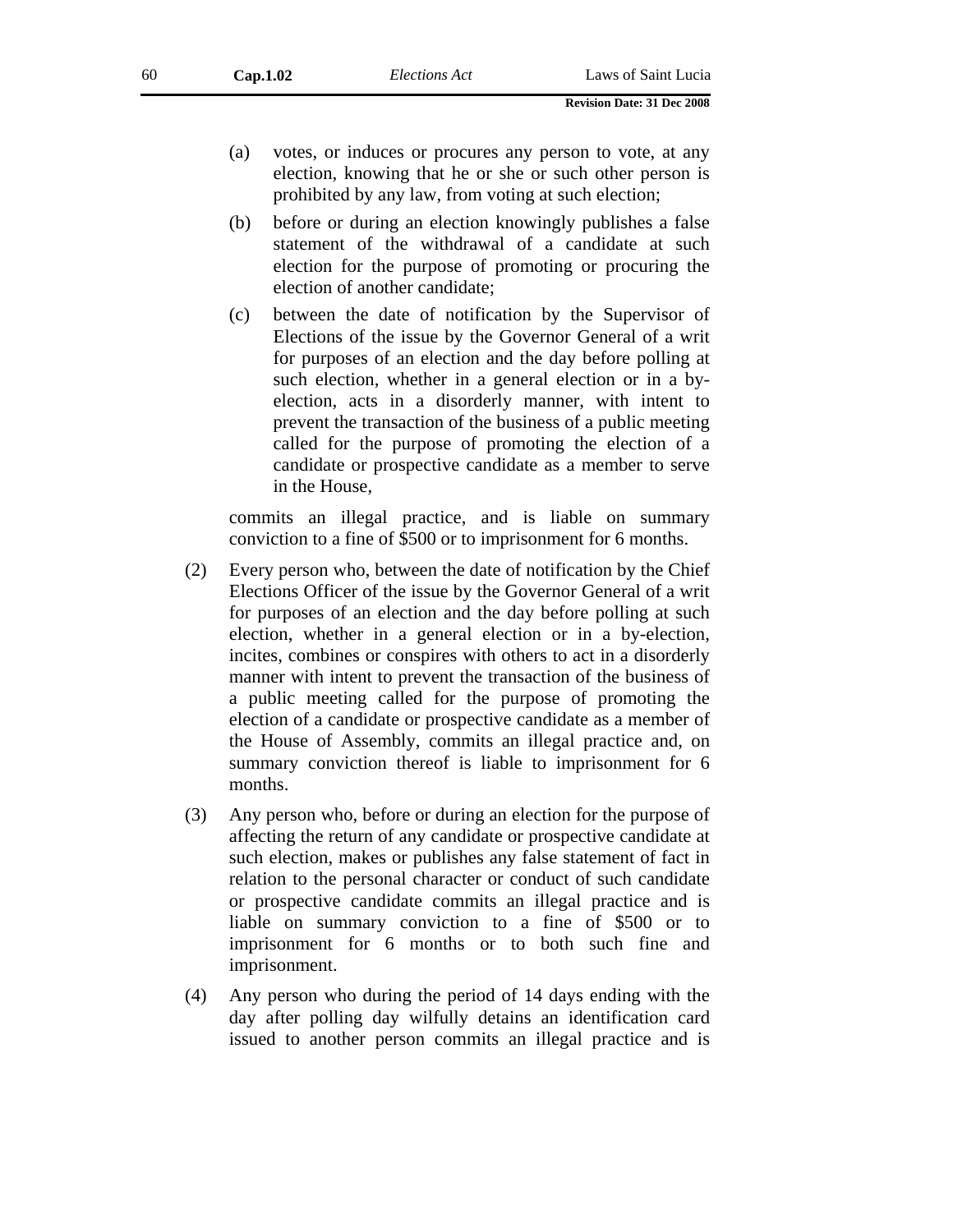liable on summary conviction to a fine of \$500 or to imprisonment for 6 months.

- (5) Any person who sells or attempts to sell or purchase or attempts to purchase, or pledges or attempts to pledge, or receives by way of pledge in any manner whatsoever an identification card of an elector or a poll card issued to an elector or any document or thing purporting to be an identification card of an elector or a poll card issued to an elector commits an illegal practice and is liable on summary conviction to a fine of \$500 or to imprisonment for 6 months.
- (6) Any person who is convicted of any offence declared to be an illegal practice under this Act shall, in addition to any other penalty for such offences, be incapable during a period of 5 years from the date of his or her conviction—
	- (a) of being registered as an elector or voting at any election; and
	- (b) of being elected a member of the House of Assembly or, if elected before his or her conviction, of retaining his or her seat as such member,

However, in the event of any appeal the incapacity shall continue until the appeal is determined and thereafter unless the conviction is quashed remain in force for a period of 5 years from the determination of the appeal except the court hearing the appeal shall direct that the period of 5 years shall run from the date of conviction.

## **84. OFFENCES IN RESPECT OF BALLOT PAPERS**

- (1) A person who—
	- (a) forges or counterfeits, or fraudulently defaces or destroys, any ballot paper;
	- (b) without due authority supplies a ballot paper to any person;
	- (c) fraudulently puts into any ballot box any paper other than the ballot paper which he or she is authorised by law to put in;
	- (d) fraudulently takes out of the polling station any ballot paper;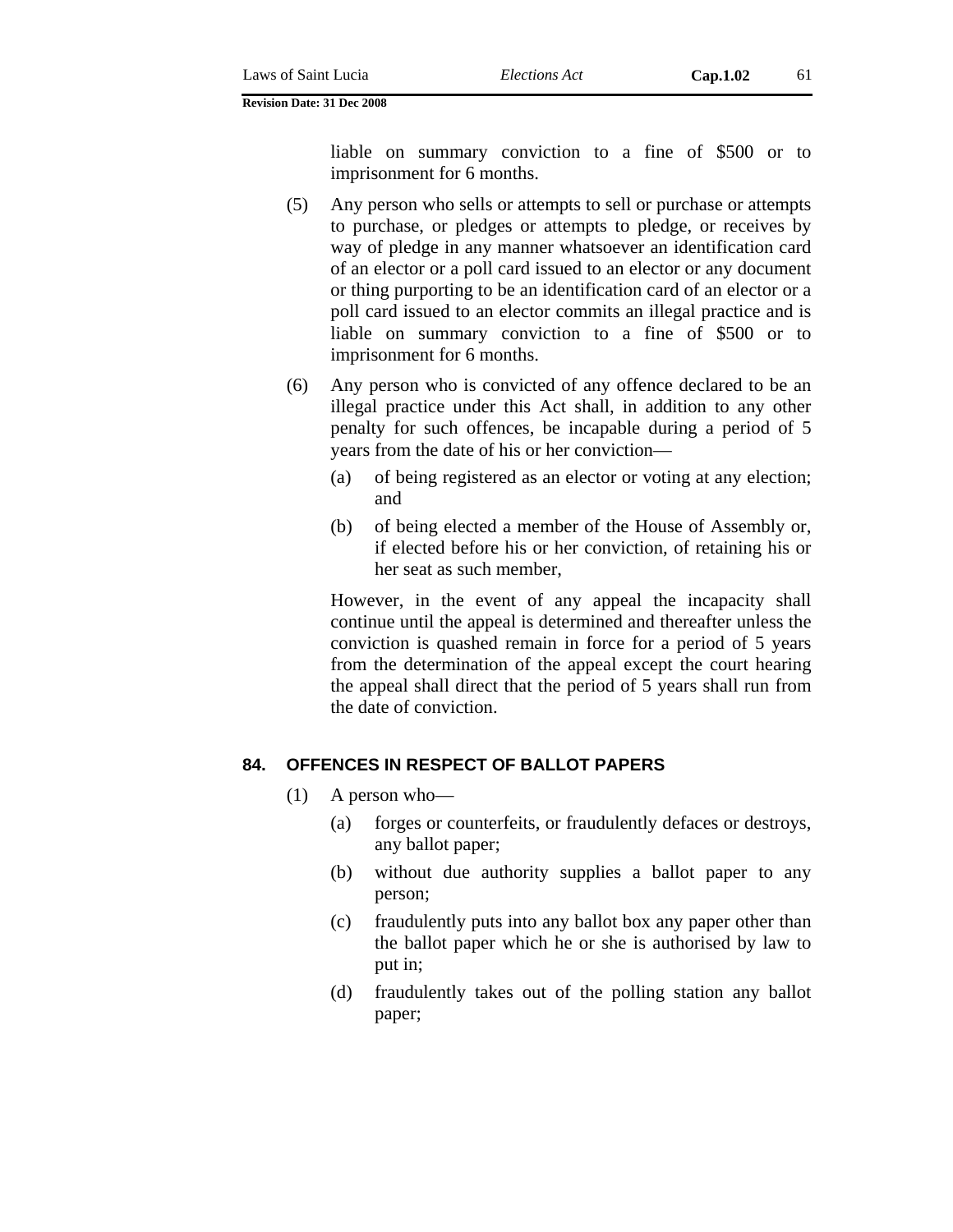- (e) without due authority destroys, takes, opens, or otherwise interferes with any ballot box or packet of ballot papers then in use for the purpose of any election; or
- (f) not being duly registered as an elector, votes at an election,

is liable, on summary conviction, if he or she is the returning officer or presiding officer, or clerk employed at a polling station, to a fine of \$1,000 or to imprisonment for 12 months and, if he or she is any other person, to a fine of \$500 or to imprisonment for 6 months.

(2) In any information or prosecution for an offence in relation to the ballot boxes, ballot papers, and other things, in use at an election, the property in such ballot boxes, ballot papers, or things may be stated to be that of the returning officer at such election or of the Chief Elections Officer.

### **85. SECRECY**

- (1) Every election officer, candidate or agent, in attendance at a polling station shall maintain and aid in maintaining the secrecy of the voting in such station, and shall not communicate except for some purpose authorised by law, to any person any information as to the name or number on any list of electors, of any elector who has or has not applied for a ballot paper or voted at that station and no person shall interfere with or attempt to interfere with an elector when marking his or her vote or otherwise attempt to obtain in the polling station any information as to the candidate for whom any elector in such station is about to vote or has voted.
- (2) Every election officer, candidate or agent in attendance at the counting of the votes shall maintain and aid in maintaining the secrecy of the voting and shall not communicate or attempt to communicate any information obtained at such counting as to the candidate or candidates for whom any vote is given in any particular ballot paper.
- (3) A person shall not, directly or indirectly, induce any voter to display his or her ballot paper after he or she has marked it so as to make known to any person the name of the candidate for whom or against whose name he or she has marked his or her vote.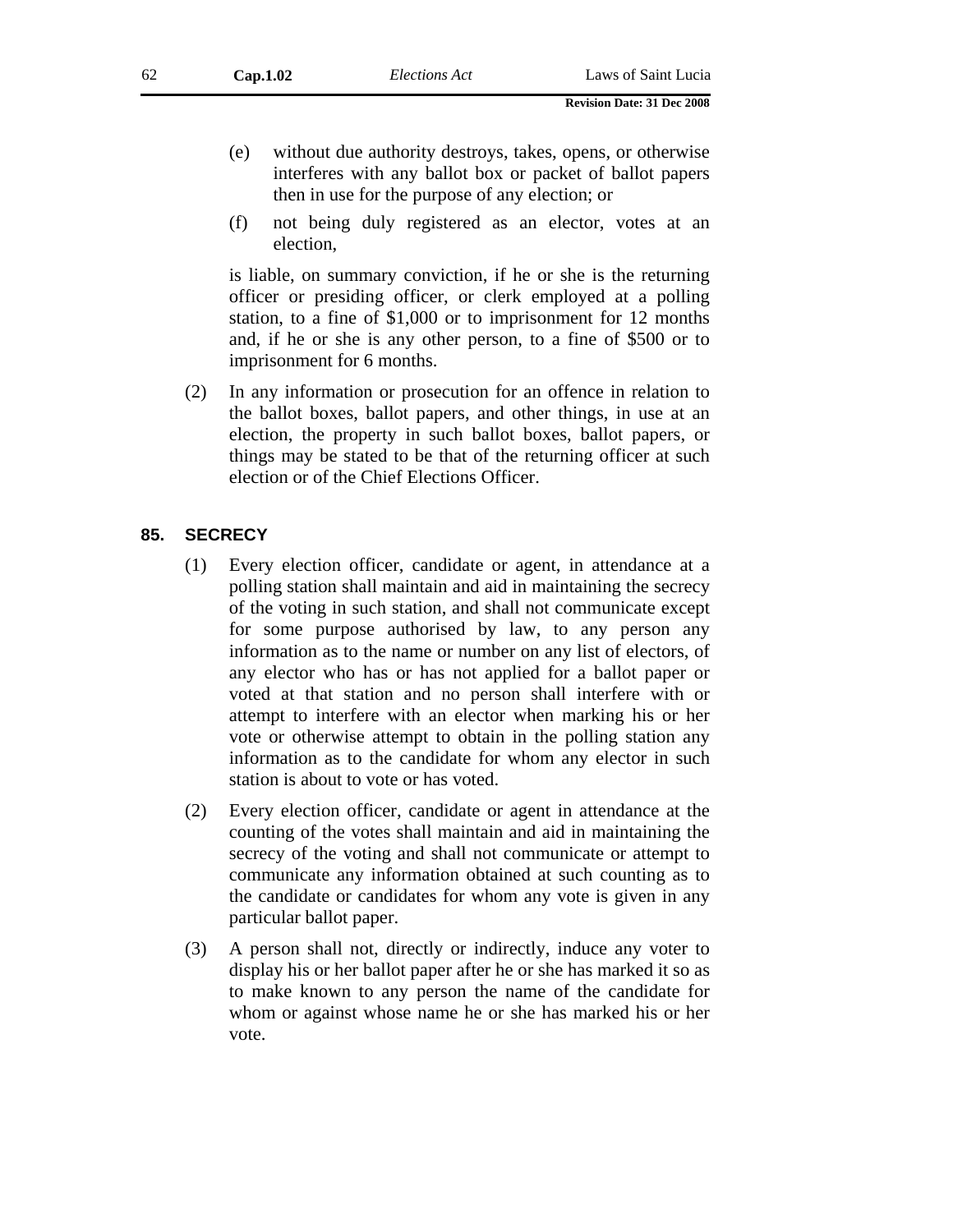(4) A person who acts in contravention of this section is liable on summary conviction to a fine of \$500 or to imprisonment for 6 months.

### **86. OFFENCES RE VOTING BY POLICE ELECTORS**

- (1) A person who fraudulently contravenes Schedule 2 to this Act commits an offence and, is liable on summary conviction to a fine of \$250 or to imprisonment for 6 months.
- (2) Any presiding officer who wilfully supplies any ballot paper to any person claiming to be a person whose name appears upon the Register of Police electors for the electoral district in which is comprised the polling station of such presiding officer commits an offence and, is liable on summary conviction to a fine of \$250 or to imprisonment for 3 months.

## **87. NAME AND ADDRESS OF PRINTER ON ELECTION PUBLICATIONS**

- (1) A person shall not—
	- (a) print, or publish, or cause to be printed or published, any bill, placard or poster having reference to an election or any printed document distributed for the purpose of promoting or procuring the election of a candidate;
	- (b) post or cause to be posted any such bill, placard or poster as aforesaid; or
	- (c) distribute or cause to be distributed any printed document for the said purpose,

unless the bill, placard, poster or document bears upon its face the name and address of the printer and publisher.

- (2) For the purpose of this section, any process for multiplying copies of a document, shall be deemed to be printing, and the expression "printer" shall be construed accordingly.
- (3) Any person who contravenes this section is liable on summary conviction to a fine of \$500 or to imprisonment for 6 months and if a candidate or agent of a candidate shall in addition to a fine or imprisonment as aforesaid commits an illegal practice.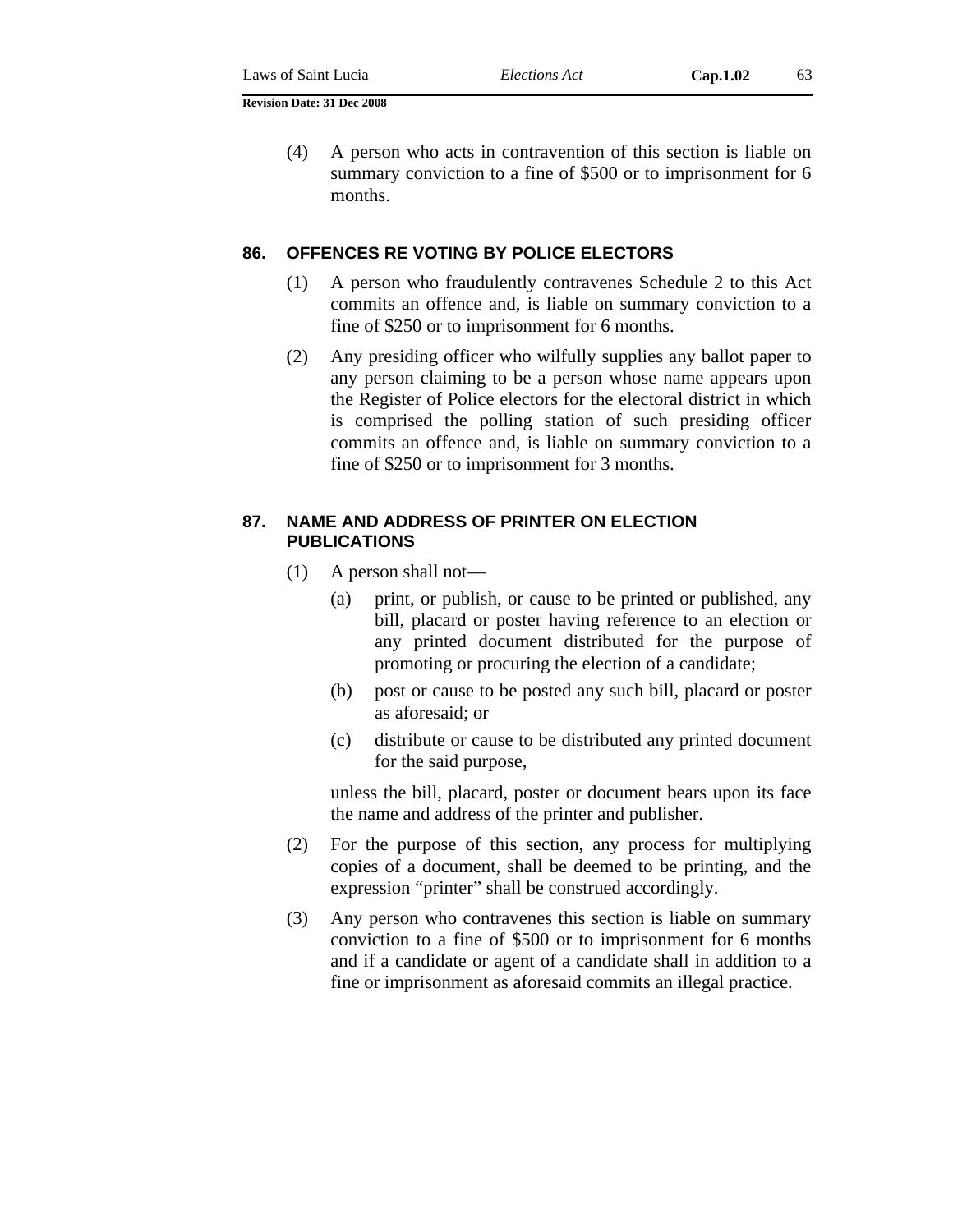# **PART 7 ELECTION PETITIONS**

### **88. PETITION AGAINST DISPUTED ELECTION**

A petition complaining of an undue return or undue election of a member of the House in this Act called an election petition, may be presented to the High Court by any one or more of the following persons, that is to say—

- (a) a person who voted or had a right to vote at the election to which the petition relates;
- (b) a person claiming to have had a right to be returned at such election;
- (c) a person alleging himself or herself to have been a candidate at such election.

### **89. PRESENTATION OF PETITION AND SECURITY FOR COSTS**

- (1) The following provisions apply with respect to the presentation of an election petition—
	- (a) the petition shall be presented within 21 days after the return made by the returning officer of the member to whose election the petition relates, unless it concerns an allegation of corrupt practices upon the making of the return of election and specifically alleges a payment of money or other reward to have been made by any member, or on his or her account, or with his or her privity, since the time of such return, under or in furtherance of such corrupt practices, in which case the petition may be presented at any time within 28 days after the date of such payment;
	- (b) at the time of the presentation of the petition, or within 3 days afterwards security for the payment of all costs, charges, and expenses that may become payable by the petitioner—
		- (i) to any person summoned as a witness on his or her behalf, or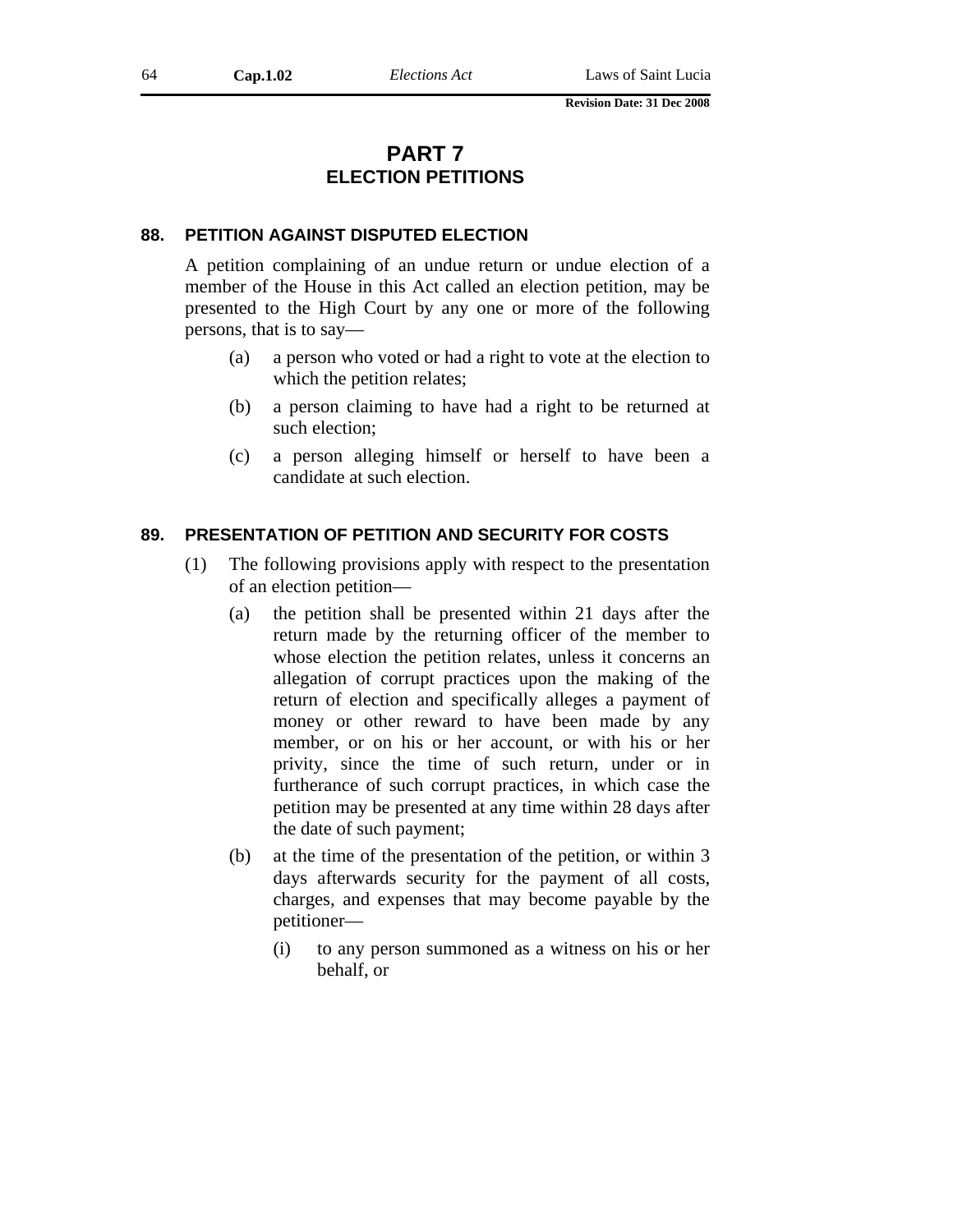(ii) to the member whose election or return is complained of, or to any other person named as a respondent in the petition,

shall be given on behalf of the petitioner;

- (c) the security shall be an amount not exceeding \$1,200 and shall be given by recognizance to be entered into by any number of sureties not exceeding 4 approved by the Registrar of the High Court, or by deposit of money in the High Court, or partly in one way and partly in the other.
- (2) Rules, as to the deposit of security and the practice and procedure for the service and hearing of election petitions and matters incidental thereto may be made by the Chief Justice.

## **90. TRIAL OF ELECTION PETITION**

- (1) An election petition shall be tried before the High Court in the same manner as a suit commenced by a writ of summons. At the conclusion of the trial, the judge shall determine whether the member of the House whose return or election is complained of or any and what other person was duly returned or elected, or whether the election was void, and shall certify such determination to the Governor General and upon such certificate being given such determination shall subject to section 39(7) of the Constitution be final and the return shall be confirmed or altered or a writ for a new election shall be issued as the case may require in accordance with such determination.
- (2) At the trial of an election petition the judge shall have the same powers, jurisdiction and authority, and witnesses shall be subpoenaed and sworn in the same manner, as nearly as circumstances will admit, as in a trial of a civil action in the High Court, and shall be subject to the same penalties for perjury.

## **91. VOTER NOT TO DISCLOSE HOW HE OR SHE VOTED**

A person who has voted in an election shall not in any legal proceedings whatsoever relating to such election, be required to state for whom he or she voted.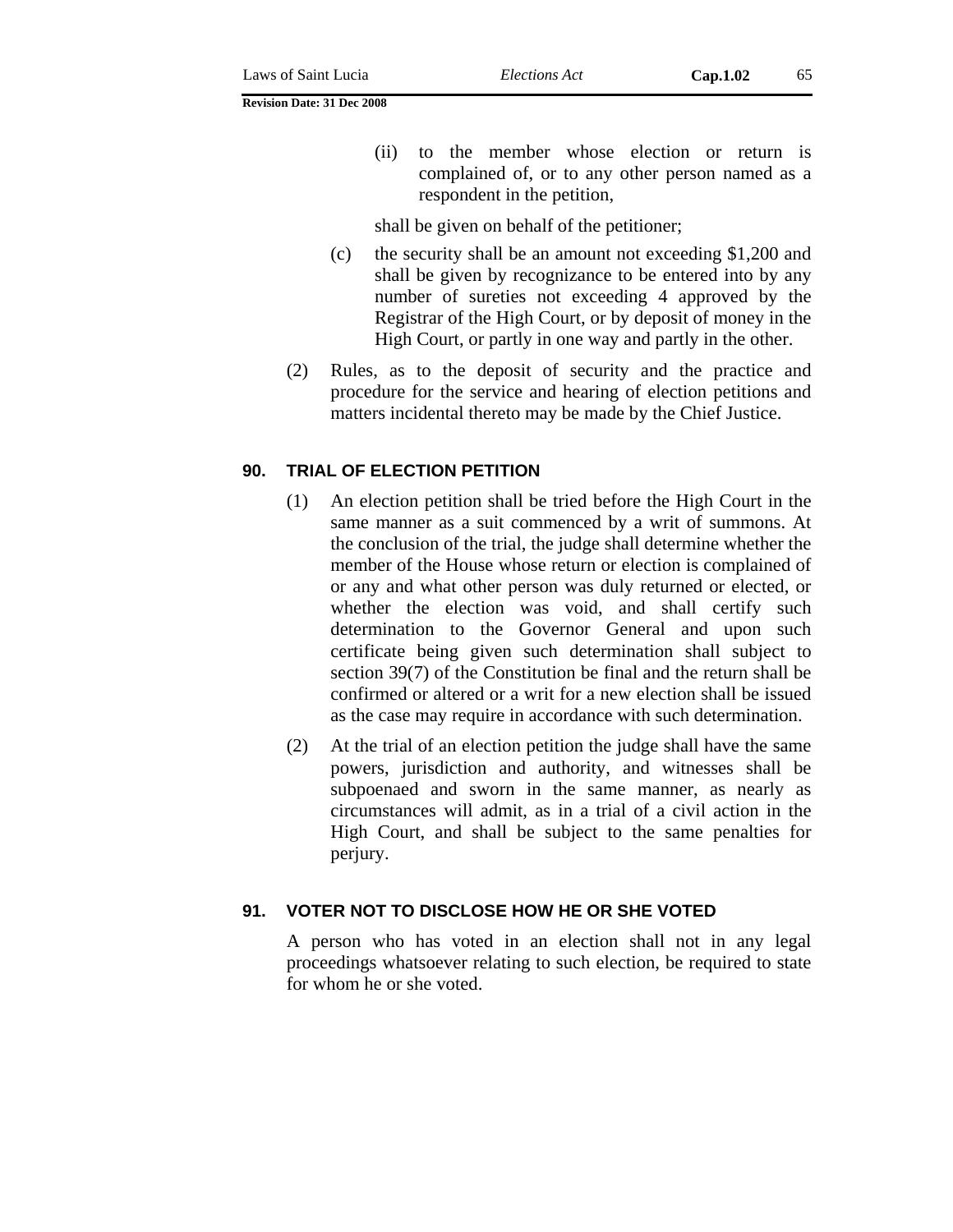## **92. NON-COMPLIANCE WITH RULES ETC. WHEN NOT TO INVALIDATE ELECTION**

Despite anything contained in this Act an election shall not be declared invalid by reason of non-compliance with this Act, or any mistake in the use of the prescribed forms if it appears to the Court having cognizance of the question that the election was conducted in accordance with the principles laid down in this Act, and that such non-compliance or mistake did not affect the result of the election.

# **PART 8 MISCELLANEOUS**

## **93. EXPENSES TO BE PAID OUT OF CONSOLIDATED FUND**

All expenses properly incurred under this Act, and all remuneration and travelling allowances payable to election officers shall be defrayed out of the Consolidated Fund.

## **94. STATUTORY INSTRUMENTS**

- (1) The Minister may make statutory instruments with respect to—
	- (a) the form of the registers of electors and of the preliminary, supplementary and revised list of electors or any other lists required under or in pursuance of this Act in connection with the registration of electors or with any election;
	- (b) the procedure to be followed in the preparation and the revision of the register of electors and the preparation of the preliminary, supplementary and revised list of electors; the registration of electors employed in any diplomatic service;
	- (c) the determination for the purpose of the registration of electors of the place of ordinary residence of any person;
	- (d) the form of identification cards, and the replacement of any of those which are lost, defaced or destroyed and the fees (if any) to be paid for any such replacement;
	- (e) any matters incidental to this Act relating to the registration of electors;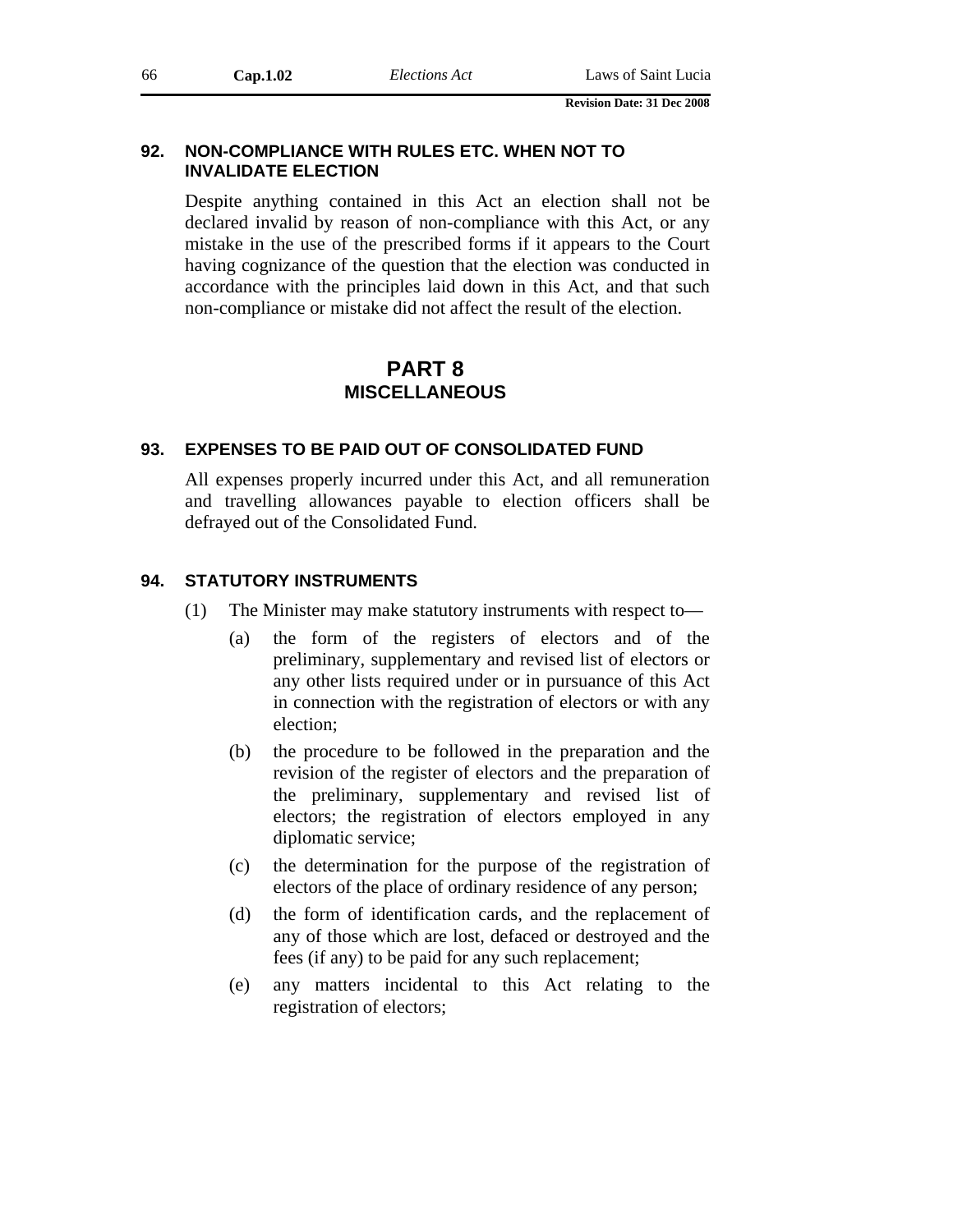- (f) the remuneration and travelling allowances to be paid to election officers and other persons employed in connection with the registration of electors, and the preparation of any lists of electors;
- (g) the duties of and records to be kept by election officers;
- (h) the symbols to be used on ballot papers and the mode of assigning them to candidates;
- (i) prescribing any matter to be prescribed under this Act;
- (j) the variation of the forms set out in this Act and the prescribing of additional forms,

and generally for giving effect to this Act.

- (2) The incidental matters referred to in subsection (1)(e) may include the time and manner of preparation and publication of any list or register of electors and the form of and the making and determination of claims and objections.
- (3) Without prejudice to the generality of subsection  $(1)(a)$  to  $(1)(d)$ and subsection (2) statutory instruments made with respect to the matters therein mentioned may contain provisions—
	- (a) authorising a registration officer to require any person to give information required for the purpose of his or her registration duties;
	- (b) laying down a timetable for the preparation of any lists or registers of electors and other matters and providing that notices and other documents received by the registration officer out of time may be or shall be disregarded either altogether or for the purpose of a particular register or election;
	- (c) as to the evidence of age, residence or nationality which may be required in connection with the registration of any person;
	- (d) as to the evidence which shall or may be required or deemed sufficient or conclusive evidence of a person being subject to any physical incapacity and as to its probable duration;
	- (e) as to the cases in which a claim or objection may be determined by the registration officer without reference to the Chief Elections Officer and as to the right of any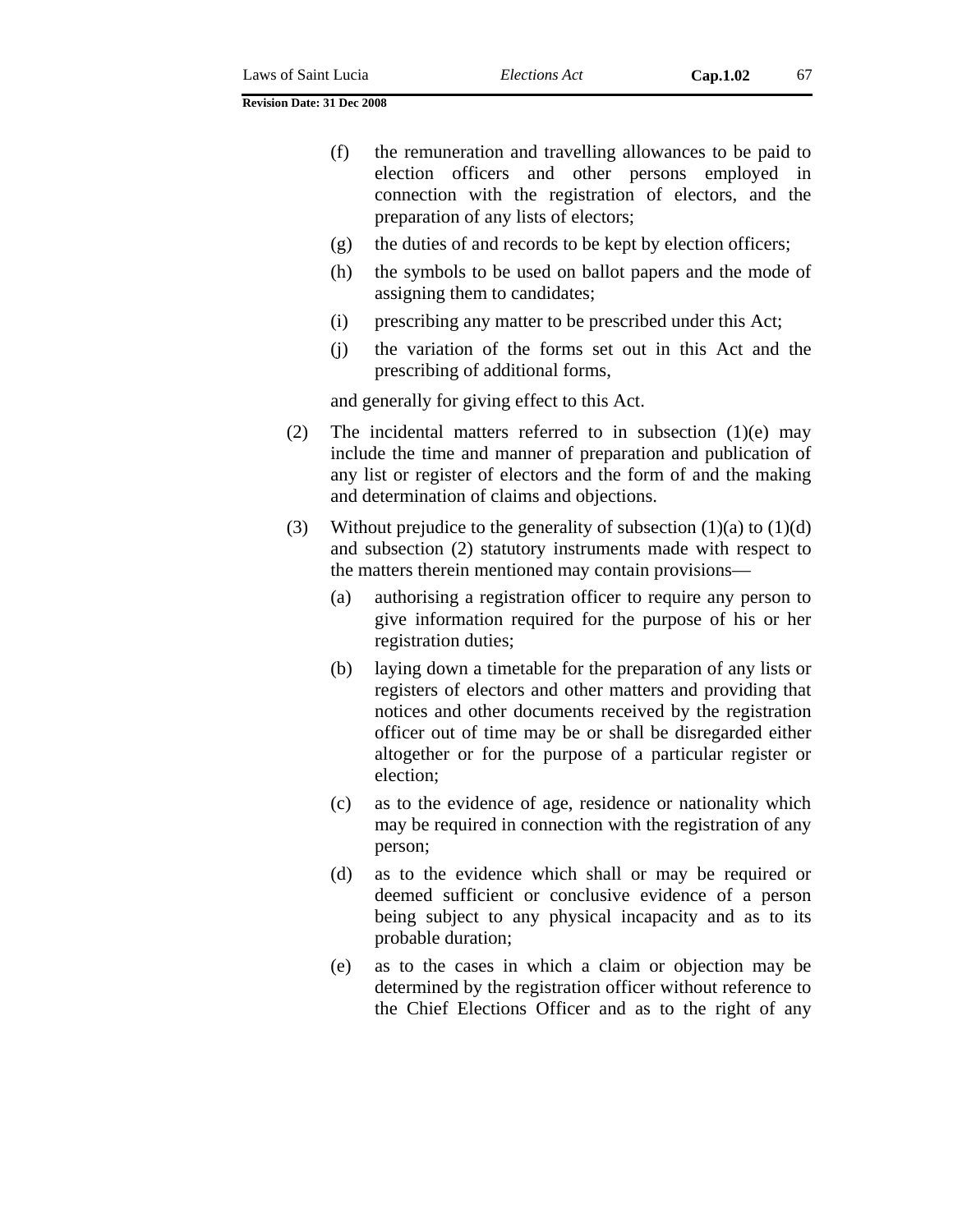person in any such cases to make written representation to him or her;

- (f) authorising the Chief Elections Officer, a registration officer or an enumerator to require the evidence of any person at a hearing before him or her to be given on oath and to administer oaths for the purpose;
- (g) requiring copies of the preliminary, supplementary or revised lists of electors or registers of electors and other documents or prescribed parts thereof to be available for inspection by the public at such place as may be prescribed;
- (h) authorising or requiring a registration officer to supply to such persons as may be prescribed copies of the preliminary, supplementary or revised lists or registers of electors or other documents or prescribed parts thereof, whether free of charge or on payment of a prescribed fee;
- (i) incidental or supplementary to those mentioned in paragraphs (a) to (h).
- (4) Statutory instruments made under this section may provide that a person who commits any breach of such statutory instruments commits an offence and upon summary conviction for such offence is liable to—
	- (a) a fine not exceeding \$100;
	- (b) a term of imprisonment of 3 months; or
	- (c) both such fine and imprisonment.

## **95. SAVINGS**

All statutory instruments existing prior to the coming into operation of this Act shall continue to have effect until revoked by a statutory instrument made under this Act.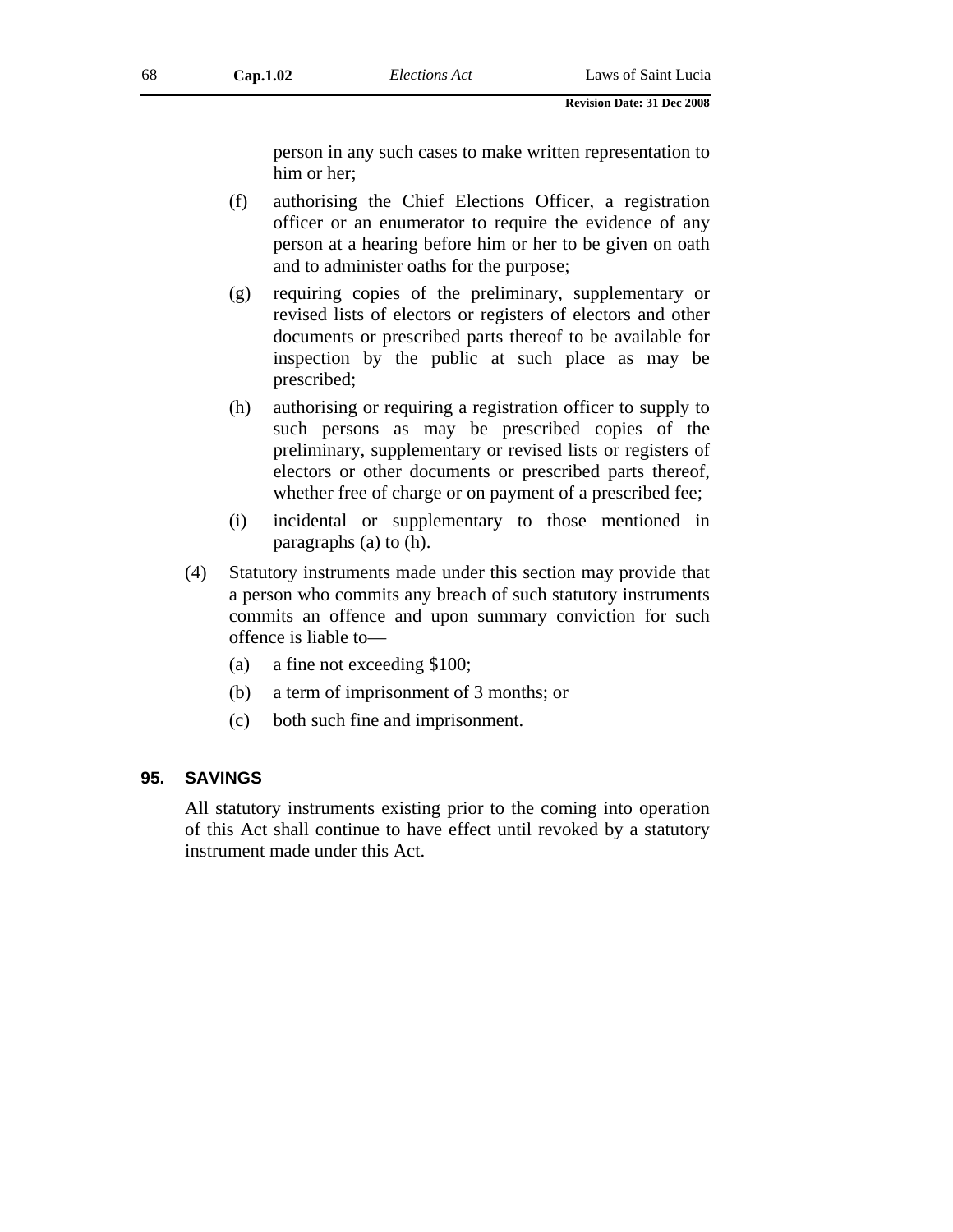# **SCHEDULE 1**

(Section 3)

## ELECTORAL DISTRICTS

## GROS-ISLET

- EAST Commencing at Casimi Point and thence in a northerly and westerly direction along the east coast to point Hardy.
- NORTH Thence in a westerly direction along the coast to Cap point.
- WEST Thence in a southerly direction along the coast and including "Pigeon Point" to a point on Choc Beach.
- SOUTH Thence in an easterly direction along the Castries—Gros-Islet Highway to its junction with the Union Road thence along the Union Road to the Union Bridge, thence along the Grand Riviere Road to the eastern end of the straight and thence by a straight line to the most western bend of Mornier Road. Thence in an easterly direction along the Mornier Road to its most easterly bend and thence by a straight line to the point of commencement.

## CASTRIES NORTH WEST—BABONNEAU

- NORTH Commencing at Casimi Point thence by a straight line to the most eastern bend of Monier Road. Thence in a westerly direction along Monier road to its most western bend, and thence by a straight line to the eastern end of the straight of the Grand Riviere Road thence to the Union Bridge and thence along the Union Road to its junction with the Castries—Gros-Islet Highway and thence in a westerly direction along the Castries—Gros-Islet Highway to Choc Beach.
- WEST Thence in a southerly direction along Choc Beach and Vigie Beach to the mouth of La Clery Ravine.
- SOUTH Thence along Ravine La Clery to its source, thence by a straight line to the junction of the Morne Dudon—Balata and Bocage— Morne Dudon Roads, thence along the Morne Dudon—Balata Roads to the Girard River Bridge, thence in a south-easterly direction along the Girard River and Ravine Fontellio to the junction of Girard, Fond Cannie and Fond Assor Roads, thence by a straight line on a south easterly direction to Piton Flore, thence in an easterly direction along the Dauphin—Dennery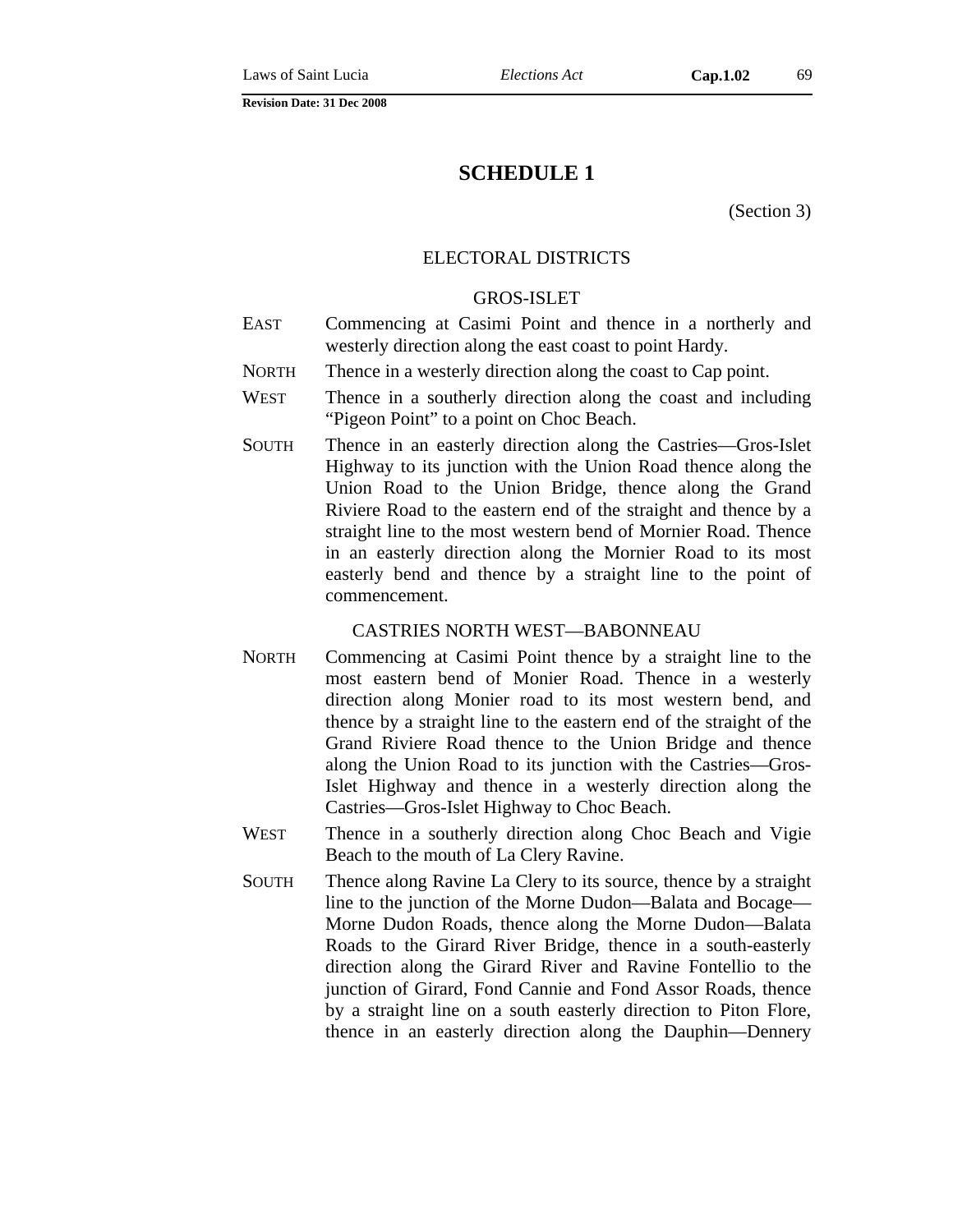quarter boundry to the mouth of Louvet River.

EAST Thence in a northerly direction along the coast to the point of commencement.

## CASTRIES NORTH EAST

- NORTH Commencing at the mouth of Ravine La Clery thence in a westerly direction along the coast to point 51 on Vigie Peninsular.
- WEST Thence in a southerly direction to D'Estress Point.
- SOUTH Thence in a south-easterly direction along the said Vigie Peninsular and Trou Garnier to a point at the seashore and on the western prolongation of the southern boundary of "Sans Soucis Development", thence in an easterly direction along the said boundary and its prolongation to a point at the western edge of Calvary Road, thence in a southerly direction along the said road to the bridge and thence in an easterly direction along Canal de la Pensee to a point on the right bank of the said Canal and at a distance of 160 French feet from the Chaussee.
- WEST Thence in a south-westerly direction along a line running parallel to the Chaussee and at a distance of 160 French feet from the said Chaussee to a point on Leslie Land Road.
- SOUTH Thence in a south-easterly direction along the said Leslie Land Road and Girard Road to the Bocage—Morne Dudon Road.
- EAST Thence along the said Bocage—Morne Dudon Road to its junction with the Morne Dudon—Balata Road, thence by a straight line to the source of Ravine La Clery and thence along the said Ravine La Clery to the point of commencement.

### CASTRIES EAST

- WEST Commencing at a point on the southern side of the Bridge over the Castries River at the prolongation of Manoel Street thence in a southerly direction along the eastern side of the link road leading from Morne Road, thence in a southerly and westerly direction along the eastern side of the said Morne Road to Combomere Road and thence in a south-westerly direction along the said Combomere Road to Red Tape Lane.
- SOUTH Thence in an easterly direction along the northern side of the said Red Tape Lane to the eastern side of Roberts Roads thence in a south-easterly direction along the said road to Victoria Road thence in an easterly direction along the northern side of the said Victoria Road and Guesneau Road to the Fond Cannie Road and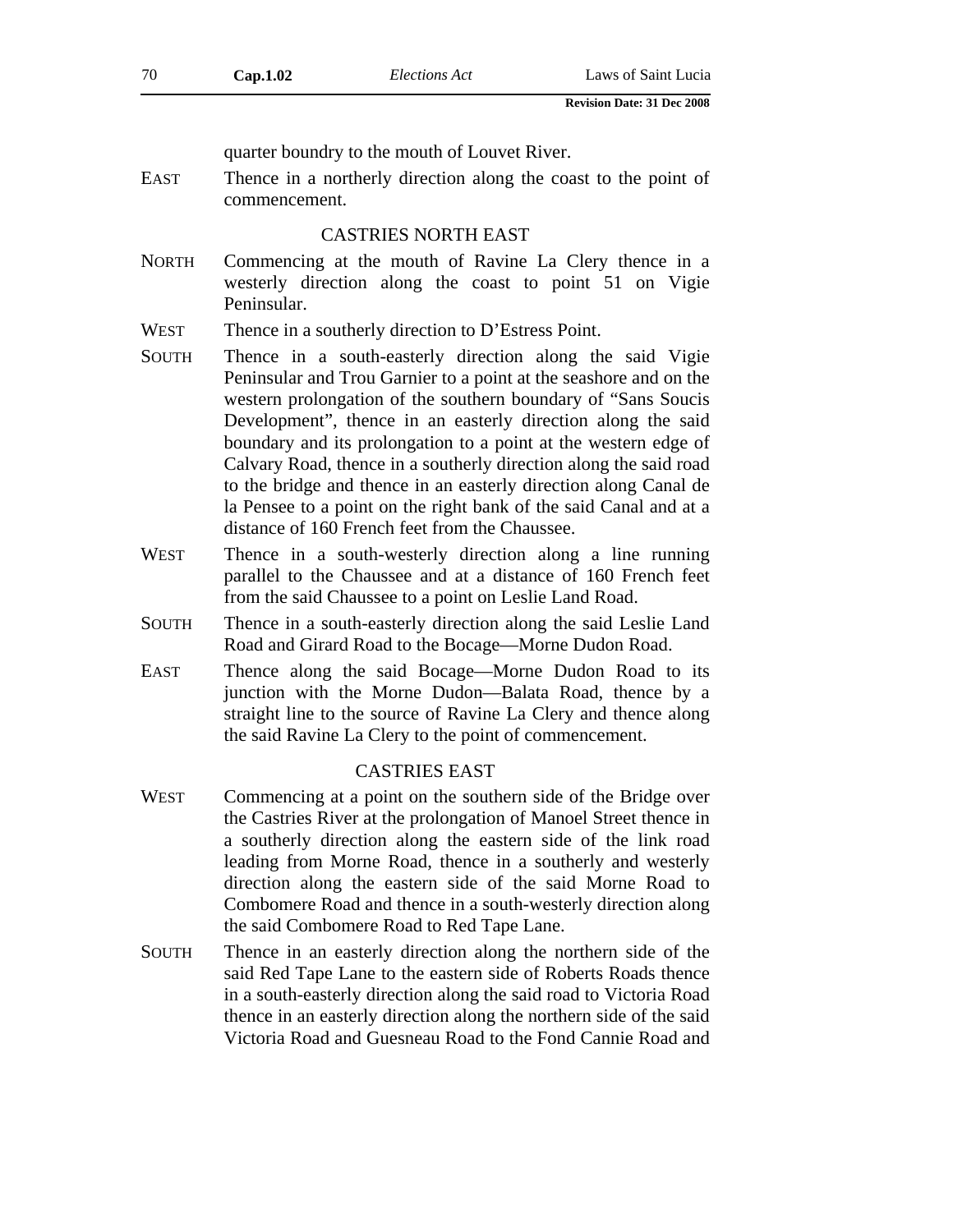thence in a north-easterly direction along the western side of the Fond Cannie Road to the junction of the Fond Cannie, Fond Assor and Babonneau Road.

- EAST Thence by a straight line in a north-westerly direction to the source of Ravine Fontellio, thence along the said Ravine and the Girard River to the bridge on the Morne Dudon—Balata Road.
- NORTH Thence in a westerly direction along the said Road to the Morne Dudon—Bocage Road.
- WEST Thence along the said road to Girard Road.
- NORTH Thence in a north-westerly direction along the Girard and Leslie Land Roads to a point lying on a line running parallel to the Chaussee and 160 French feet therefrom.
- WEST Thence in a south-westerly direction along the said line to the Marchand Bridge.
- NORTH Thence along the northern side of the Castries River to the point of commencement.

## CASTRIES CENTRAL

- NORTH Commencing at a point on the right bank of Canal de La Pensee and at a distance of 160 French feet from the Chaussee thence in a westerly direction along the said Canal to the bridge, thence in a north-westerly direction along the western edge of Calvary Road to a point on the eastern prolongation of the southern boundary of "Sans Soucis Development" and thence along the said prolongation and the southern boundary of "Sans Soucis Development" to a point at the seashore.
- WEST Thence along the Reclamation Wharf to the mouth of the Parris Drain and thence along the shore and the public Wharves to the mouth of the Castries River.
- SOUTH Thence along the said River to the Marchand Bridge.
- EAST Thence in a north-easterly direction along a line running parallel to the Chaussee and at a distance of 160 French feet therefrom to the point of commencement.

## CASTRIES SOUTH

- NORTH Commencing at the Bridge over the Castries River on the prolongation of Manoel Street then westerly along the Castries River to the river mouth thence north-westerly along the coast to Tapion Point.
- WEST Thence southerly along the coast to the mouth of the Roseau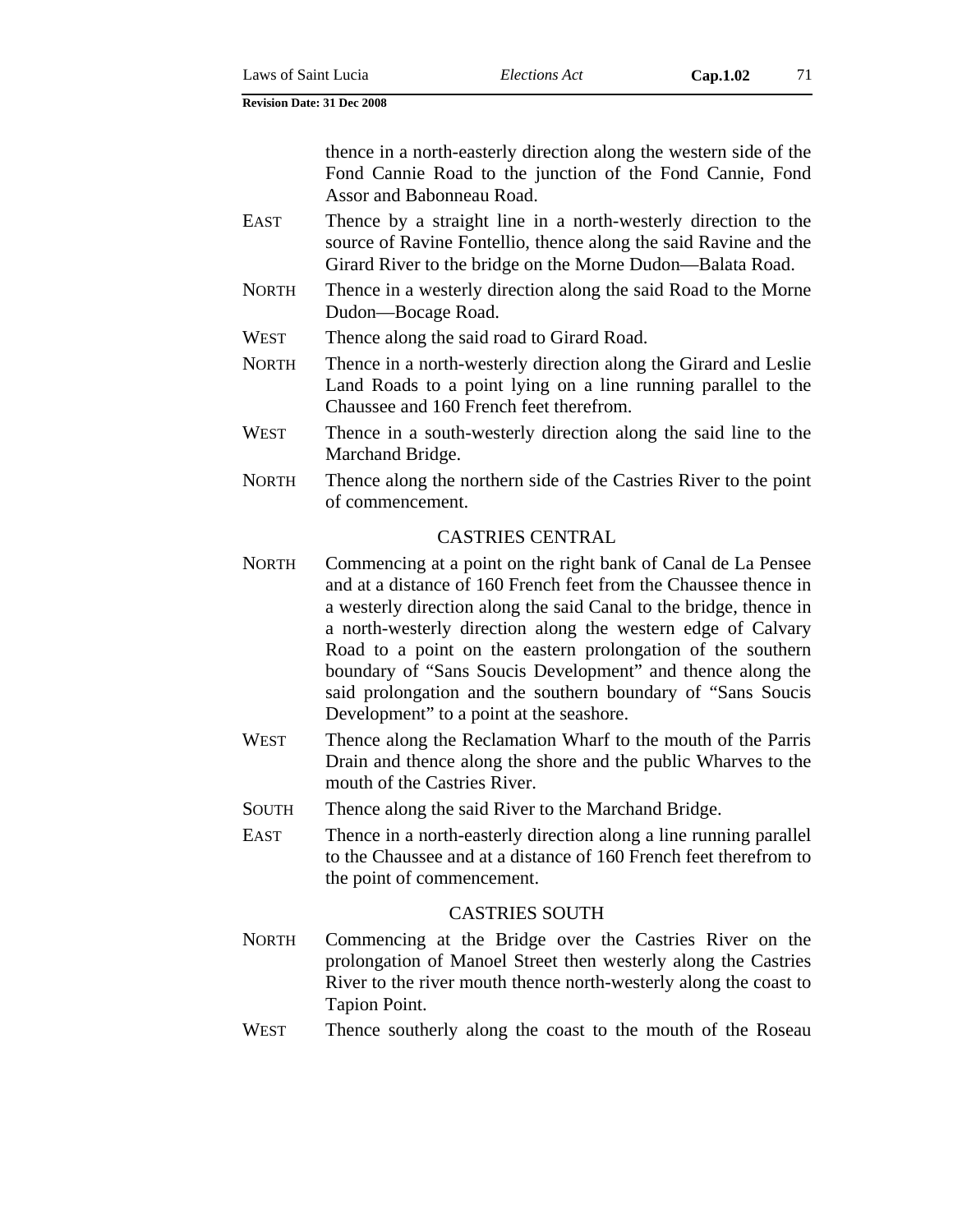|       | River.                                                                                                                                                                                                                                                                                                        |  |  |
|-------|---------------------------------------------------------------------------------------------------------------------------------------------------------------------------------------------------------------------------------------------------------------------------------------------------------------|--|--|
| South | Thence easterly along the Roseau River to Roseau Bridge.                                                                                                                                                                                                                                                      |  |  |
| EAST  | Thence north-easterly along the main road from Roseau to<br>Castries back to the point of commencement.                                                                                                                                                                                                       |  |  |
|       | ANSE-LA-RAYE/CANARIES                                                                                                                                                                                                                                                                                         |  |  |
| WEST  | Commencing at the mouth of Roseau River thence in a south<br>westerly direction along the coast to the mouth of the Mahaut<br>River.                                                                                                                                                                          |  |  |
| SOUTH | Thence in an easterly direction along the Mahaut River, thence<br>by a straight line in a north-easterly direction to the Canaries<br>River, thence along the said river to Piton Canaries thence along<br>the Anse-la-Raye quarter boundary to the junction of the<br>Soufriere — Castries quarter boundary. |  |  |
| EAST  | Thence along the Anse-la-Raye — Castries quarter boundary to<br>Vanard.                                                                                                                                                                                                                                       |  |  |
| NORTH | Thence along the said quarter boundary to the point of<br>commencement.                                                                                                                                                                                                                                       |  |  |
|       |                                                                                                                                                                                                                                                                                                               |  |  |

#### SOUFRIERE

- West Commencing at the mouth of the Mahaut River thence along the coast in a southerly direction to the mouth of the L'Ivronge River.
- South Thence in a north-easterly direction along the said river to its intersection with the Union Vale — St. Remy Road, thence along the said road to its junction with the Choiseul — Soufriere main road and thence along the said main road to the Etangs — Fond St. Jacques Road.
- East Thence north-easterly and south-easterly along the Etangs Beausejour Road to its intersection with the Soufriere — Choiseul quarter boundary, thence in a north-easterly direction along the said Soufriere — Choiseul quarter boundary to its intersection with the Choiseul — Vieux-Fort quarter boundary, thence south-easterly along the Soufriere — Vieux-Fort quarter boundary to its intersection with the Soufriere — Micoud quarter boundary thence north-easterly and north-westerly along the said Micoud — Soufriere quarter boundary to its intersection with the Roseau River.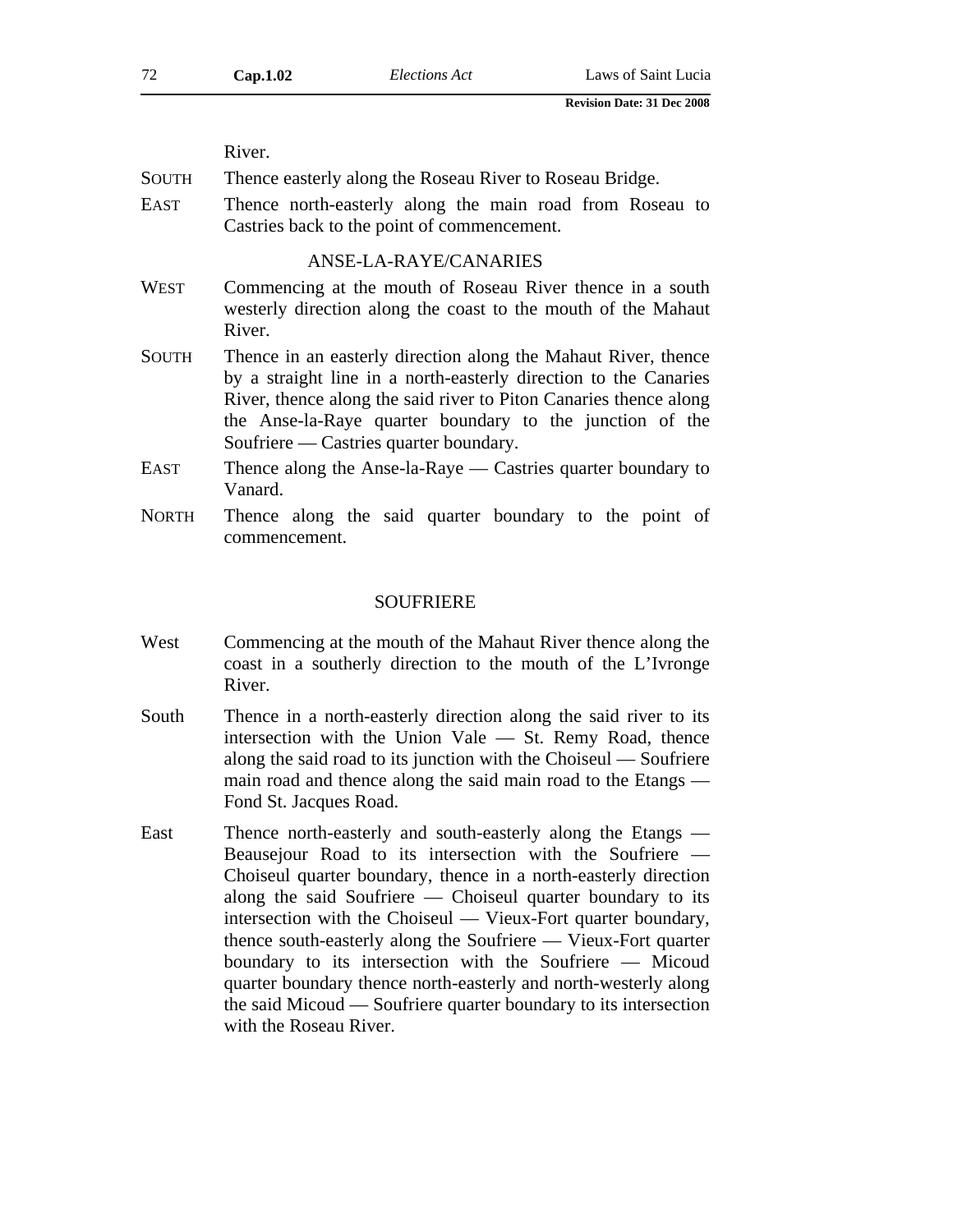North Thence north-westerly and westerly along the said quarter boundary to the intersection of Ravine Claire with the Canaries River, thence westerly across the Ravine Duval and the Canaries — Soufriere main road to the Mahaut River thence westerly along the Mahaut River to the point of commencement. *(Substituted by Act 1 of 1987)*

### **CHOISEUL**

- South Commencing at the mouth of the L'Ivronge River, thence in a south-easterly direction along the coast to the mouth of the Piaye River.
- East Thence in a north-easterly direction along the Piaye River to a point where it intersects the Daban — Warick Road, thence along the said road to its intersection with the Vieux-Fort — Laborie quarter boundary, thence north-easterly along the said quarter boundary to its intersection with the Choiseul — Vieux-Fort quarter boundary, thence north-easterly and north-westerly along the said Choiseul—Vieux-Fort quarter boundary to its intersection with Choiseul — Soufriere quarter boundary.
- North Thence north-westerly along the Choiseul Soufriere quarter boundary to its intersection with the Motet — Beausejour Road, thence in a south-westerly direction along the Etangs — Beausejour Road to its intersection with the St. Remy Road.
- West Thence along the St. Remy Union Vale Road to its intersection with the L'Ivronge River and thence in a southwesterly direction along the said L'Ivronge River to the point of commencement. *(Substituted by Act 1 of 1987)*

### LABORIE

- North Commencing at the junction of the Micoud—Vieux-Fort quarter boundary, thence north-westerly along the Soufriere — Vieux-Fort quarter boundary to the junction of the Choiseul — Vieux-Fort quarter boundary.
- West Thence south-easterly along the Choiseul Vieux-Fort quarter boundary to the point where it intersects the Laborie — Vieux-Fort quarter boundary, thence along the said Laborie — Vieux-Fort quarter boundary to its intersection with the Warick — Daban Road, thence south-westerly along the said Warick— Daban Road to its intersection with the Piaye River, thence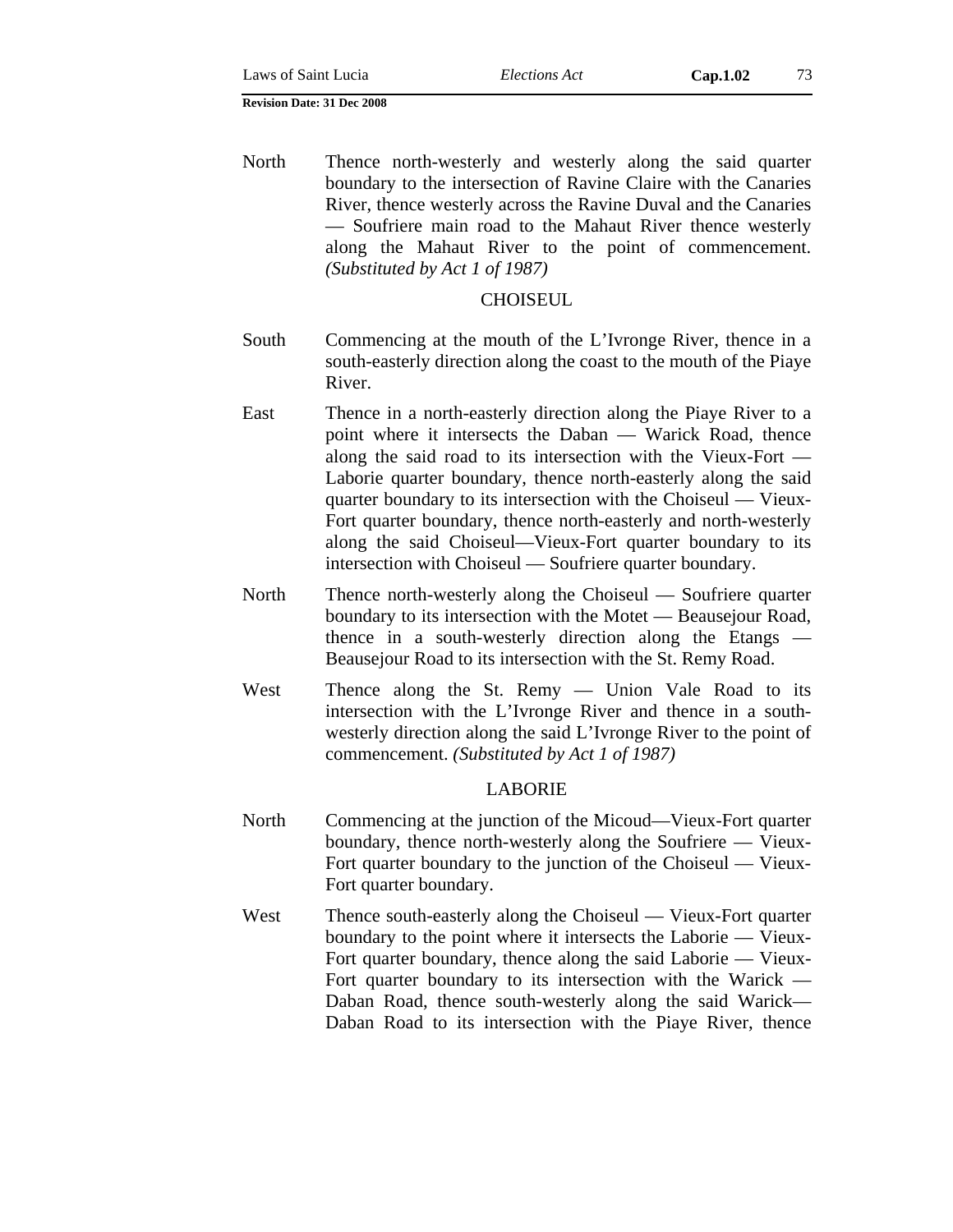southerly along the Piaye River to the mouth of the said Piaye River.

South Thence south-easterly along the coast to the mouth of the Black Bay River. *(Substituted by Act 1 of 1987)*

## VIEUX-FORT SOUTH

- NORTH Commencing at the mouth of Ravine St. Urbain thence along the said Ravine to the St. Urbain bridge, thence along the Micoud — Vieux-Fort Highroad to the junction of the old Micoud — Vieux-Fort Highroad and the Beane Field Road, thence in a westerly direction by a straight line to the intersection of Ravine Rozette and Resource Road, thence northward along Ravine Rozette to the second bend of the Ravine north of St. Jude's Hospital, thence in a south-westerly direction by a straight line to the source of Ravine Languedoc.
- WEST Thence southward along Ravine Languedoc to the mouth.
- SOUTH & EAST Thence along the coast to the point of commencement.

## VIEUX-FORT NORTH

- NORTH Commencing at the mouth of the Canelles River thence along the said River to its intersection with the Vieux-Fort—Micoud quarter boundary, thence in a north-westerly direction along the said quarter boundary to the junction of Soufriere — Micoud quarter boundary.
- WEST Thence southward by a straight line to the source of the Grande Riviere Du Vieux-Fort, thence along the said River to Woodlands thence south and along the Grace — Woodlands Road in a southerly direction to the road junction at Grace, thence south-westerly by a straight line to the source of Ravine Rozette, thence along the said Ravine Rozette to its intersection with the Resource Road.
- SOUTH Thence easterly by a straight line to the junction of the Beane Field Road and the old Micoud — Vieux-Fort Road, thence along the Micoud—Vieux-Fort Road in a north-easterly direction to the St. Urbain Bridge and thence in a south-easterly direction along Ravine St. Urbain to its mouth.
- EAST Thence in a northerly direction along the coast to the point of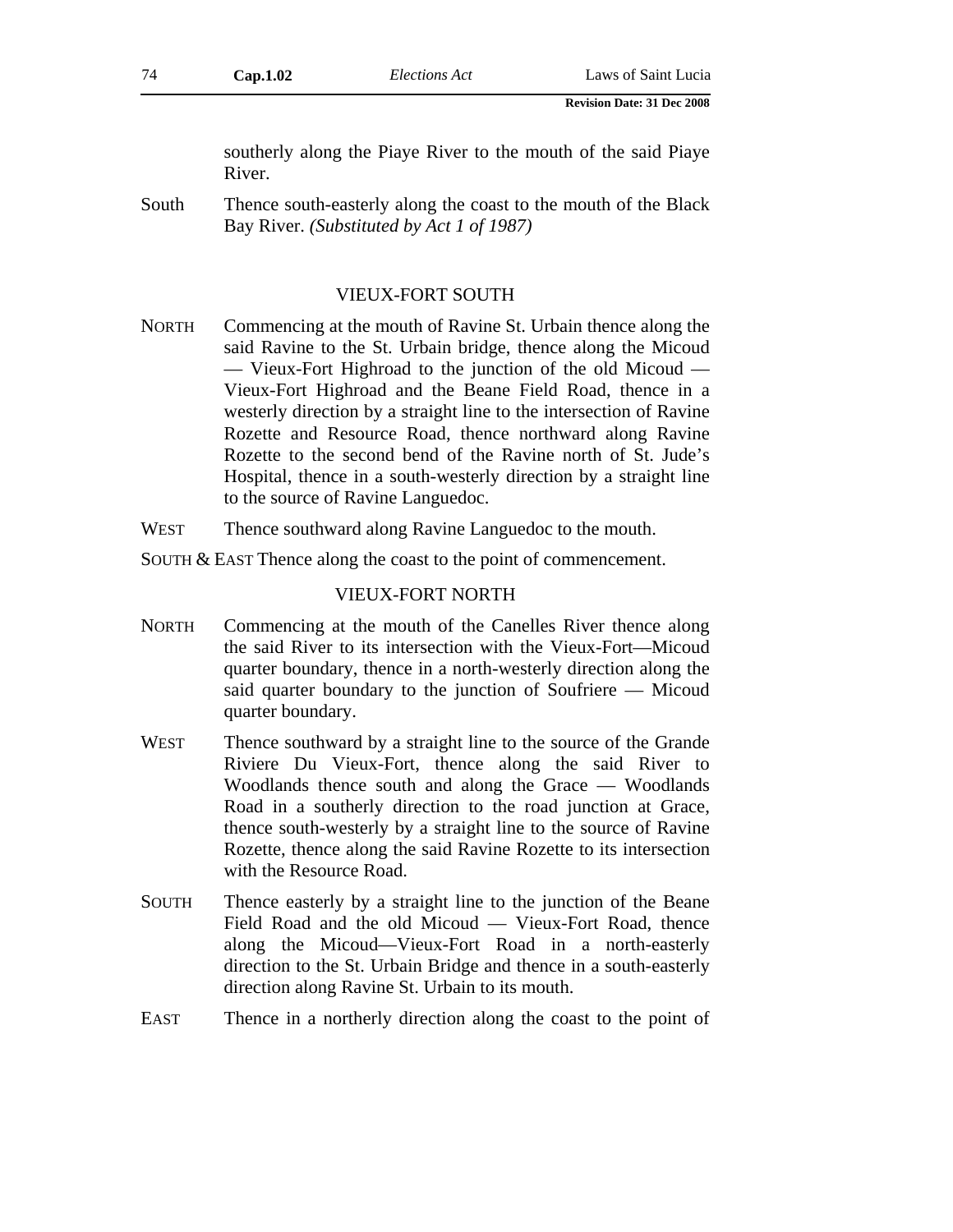commencement.

## MICOUD SOUTH

- NORTH Commencing at the mouth of Troumassee River thence along the said river to its intersection with the Soufriere quarter boundary.
- WEST Thence southerly along the said Soufriere quarter boundary to Vieux-Fort quarter boundary.
- SOUTH Thence easterly along the said Vieux-Fort quarter boundary to its intersection with the Canelles River, thence along the said Canelles River to its mouth.
- EAST Thence northerly along the coast to the point of commencement.

### MICOUD NORTH

- NORTH Commencing at the mouth of the Riviere Des Trois Islets thence along the said river to its source, thence by a straight line to the junction of the second tributary of Praslin river (counting from its source), thence along the said Praslin river to its source, thence in a south-westerly direction along the Dennery — Praslin quarter boundary to its junction with the Castries — Praslin quarter boundary.
- WEST Thence in a southerly direction along the said Castries Praslin quarter boundary to the Soufriere — Micoud quarter boundary.
- SOUTH Thence in a south-easterly direction along the said Soufriere Micoud quarter boundary to its intersection with the Troumassee River, thence along the said Troumassee River to its mouth.
- EAST Thence northerly along the coast to the point of commencement.

#### DENNERY SOUTH

NORTH Commencing at the mouth of the Grande Riviere DuMabouya thence along the said River to its second tributary, (counting westward from the sea), thence along the said tributary to its source, thence in a southerly direction by a straight line to Glavier, thence in a westerly direction along the Bois Jolly Road to its terminus, thence by a straight line to the most eastern bend of the St. Joseph Road, thence in a south-westerly direction along the said St. Joseph Road to the next prominent bend and thence by a straight line in a westerly direction to Mount La Combe.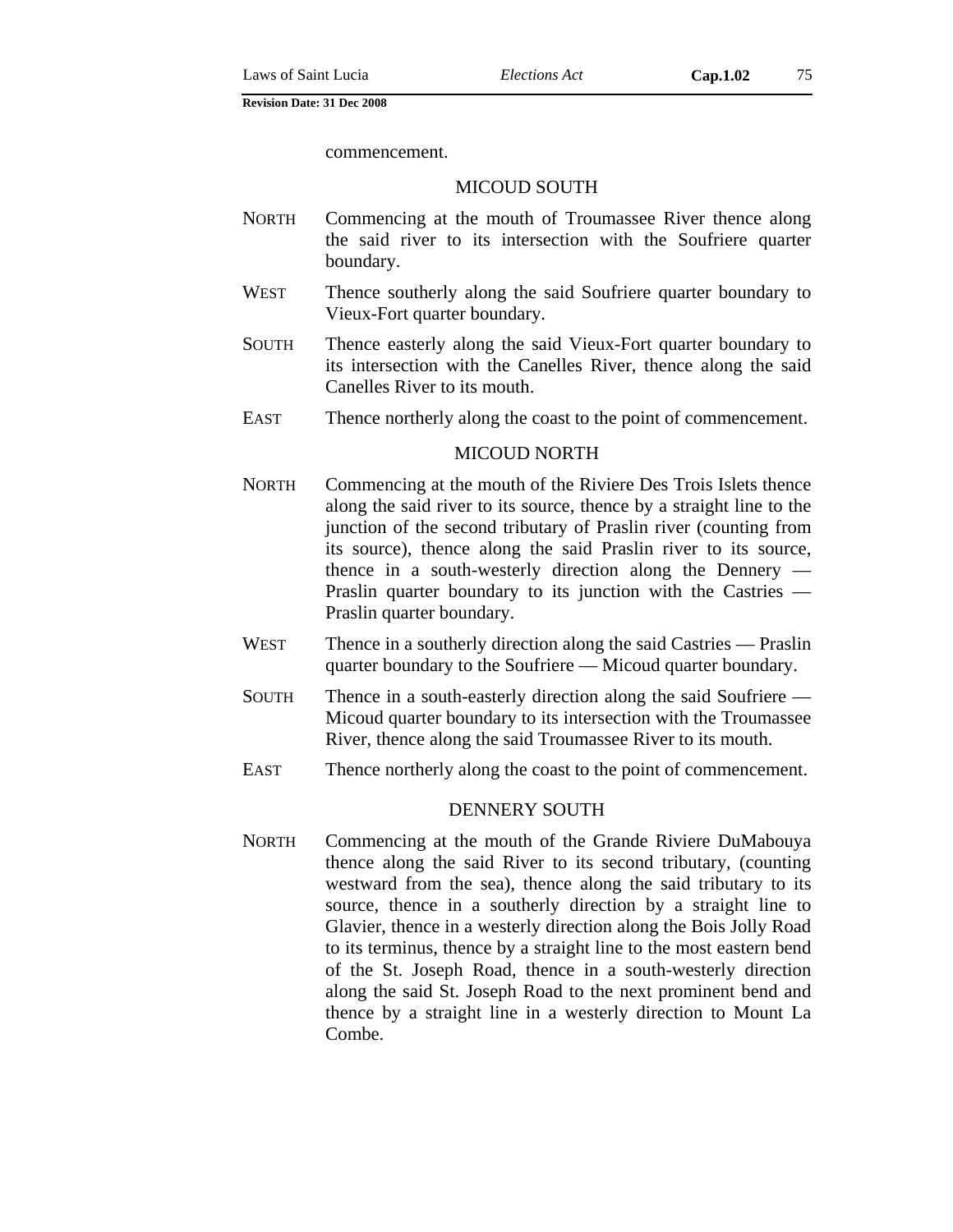| 76           | Cap.1.02                                                                                                                                                                                                                                                                                                                                                                                                                                                                                                                                                                                            | <b>Elections</b> Act       | Laws of Saint Lucia                                                                                                                                                                                                                                                         |
|--------------|-----------------------------------------------------------------------------------------------------------------------------------------------------------------------------------------------------------------------------------------------------------------------------------------------------------------------------------------------------------------------------------------------------------------------------------------------------------------------------------------------------------------------------------------------------------------------------------------------------|----------------------------|-----------------------------------------------------------------------------------------------------------------------------------------------------------------------------------------------------------------------------------------------------------------------------|
|              |                                                                                                                                                                                                                                                                                                                                                                                                                                                                                                                                                                                                     |                            | <b>Revision Date: 31 Dec 2008</b>                                                                                                                                                                                                                                           |
| <b>WEST</b>  | Thence along Barre de l'Isle Ridge in a southerly direction to<br>the junction of the Dennery — Praslin quarter boundary.                                                                                                                                                                                                                                                                                                                                                                                                                                                                           |                            |                                                                                                                                                                                                                                                                             |
| <b>SOUTH</b> | Islets to its mouth.                                                                                                                                                                                                                                                                                                                                                                                                                                                                                                                                                                                |                            | Thence along the said quarter boundary to the source of the<br>Praslin River thence along the said Praslin River to the junction<br>of its second tributary, thence by a straight line to the source of<br>Riviere des Trois Islets thence along the said Riviere des Trois |
| <b>EAST</b>  | commencement.                                                                                                                                                                                                                                                                                                                                                                                                                                                                                                                                                                                       |                            | Thence in a northerly direction along the coast to the point of                                                                                                                                                                                                             |
|              |                                                                                                                                                                                                                                                                                                                                                                                                                                                                                                                                                                                                     | <b>DENNERY NORTH</b>       |                                                                                                                                                                                                                                                                             |
| <b>NORTH</b> | Commencing at a point on the mouth of the Louvet River thence<br>along the Louvet River and the Dennery $-$ Dauphin quarter<br>boundary to Piton Flore.                                                                                                                                                                                                                                                                                                                                                                                                                                             |                            |                                                                                                                                                                                                                                                                             |
| <b>WEST</b>  | to Mount La Combe.                                                                                                                                                                                                                                                                                                                                                                                                                                                                                                                                                                                  |                            | Thence in a southerly direction along the Barre De L'Isle Ridge                                                                                                                                                                                                             |
| <b>SOUTH</b> | Thence by a straight line in an easterly direction to the most<br>western bend of the St. Joseph Road, thence in a north-easterly<br>direction along the St. Joseph Road to the next prominent bend<br>thence in an easterly direction along a straight line to the<br>terminus of the Bois Jolly Road, thence along Bois Jolly Road to<br>Glavier, thence by a straight line in a northerly direction to the<br>source of the second tributary of the Grande Riviere du<br>Mabouya (counting westward from the sea) thence along the<br>said tributary and Grande Riviere du Mabouya to its mouth. |                            |                                                                                                                                                                                                                                                                             |
| <b>EAST</b>  | commencement.                                                                                                                                                                                                                                                                                                                                                                                                                                                                                                                                                                                       |                            | Thence in a northerly direction along the coast to the point of                                                                                                                                                                                                             |
|              |                                                                                                                                                                                                                                                                                                                                                                                                                                                                                                                                                                                                     | <b>CASTRIES SOUTH EAST</b> |                                                                                                                                                                                                                                                                             |
| <b>NORTH</b> |                                                                                                                                                                                                                                                                                                                                                                                                                                                                                                                                                                                                     |                            | Commencing at the junction of the Fond Cannie, Fond Assor<br>and Babonneau roads thence in a south-westerly direction along                                                                                                                                                 |

the eastern side of Fond Cannie Road thence in a westerly direction along the southern side of the Guesneau Road and Victoria Road thence in a north-westerly direction along the western side of Roberts Road to the southern side of Red Tape Lane, thence in a westerly direction along the said Red Tape Lane to Combomere Road and thence in a north-easterly direction along the said road to its junction with the East Coast Road.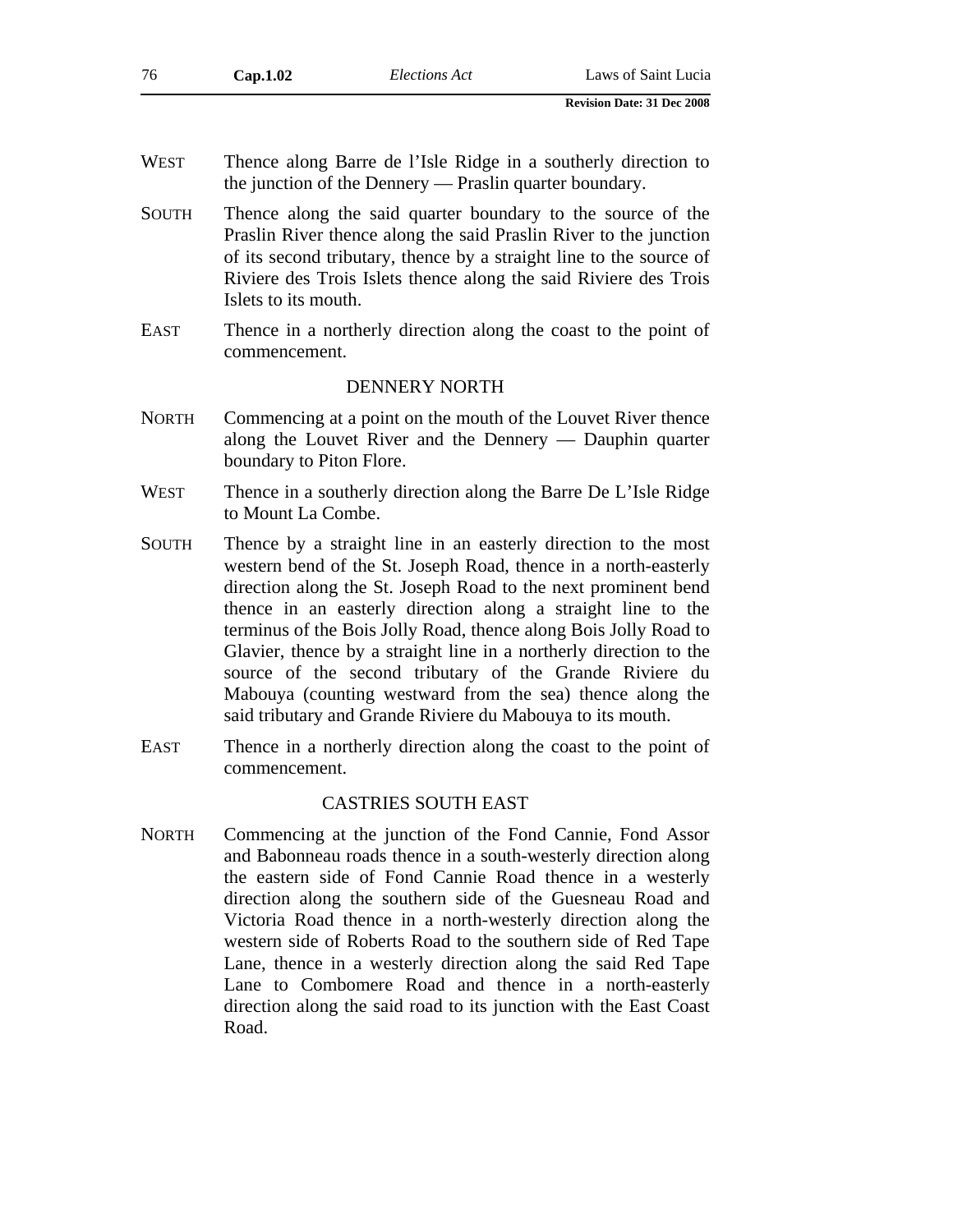- WEST Thence in a southerly direction along the said road and the Culde-Sac—Roseau road to the Roseau River Bridge and thence in a south-easterly and southerly direction along the right bank of the Roseau River to its intersection with the Castries/Soufriere quarter boundary.
- SOUTH Thence in a south-easterly direction along the Castries/Soufriere quarter boundary to the most southern limit of the Castries quarter.
- EAST Thence in a northerly direction along the Castries/Dennery quarter boundary or Barre de L'Isle Ridge to Piton Flore and thence in a north-westerly direction along a straight line to the point of commencement.

# **SCHEDULE 2**

(Section 53)

## POLICE ELECTORS

- **1.** The Chief Elections Officer shall supply to the Commissioner of Police so many copies as he or she thinks necessary of each Register of Police electors.
- **2.** So soon as may be after the ballot papers are printed, the Chief Elections Officer shall supply to the Commissioner of Police a sufficient number of such ballot papers to enable every elector whose name appears upon any Register of Police electors to vote at the election of a member for the electoral district to which such Register of Police electors relates if such elector is in Saint Lucia upon the day next but 2 before polling day.
- **3.** When the Chief Elections Officer supplies any ballot papers to the Commissioner of Police he or she shall also supply an equal number of envelopes addressed to the returning officer for the electoral district to which the ballot paper relate and bearing thereon the words "Police Elector".
- **4.**
- (a) The Commissioner of Police shall appoint so many officers (in this Schedule referred to as "police electoral officers") for such police stations as he or she may think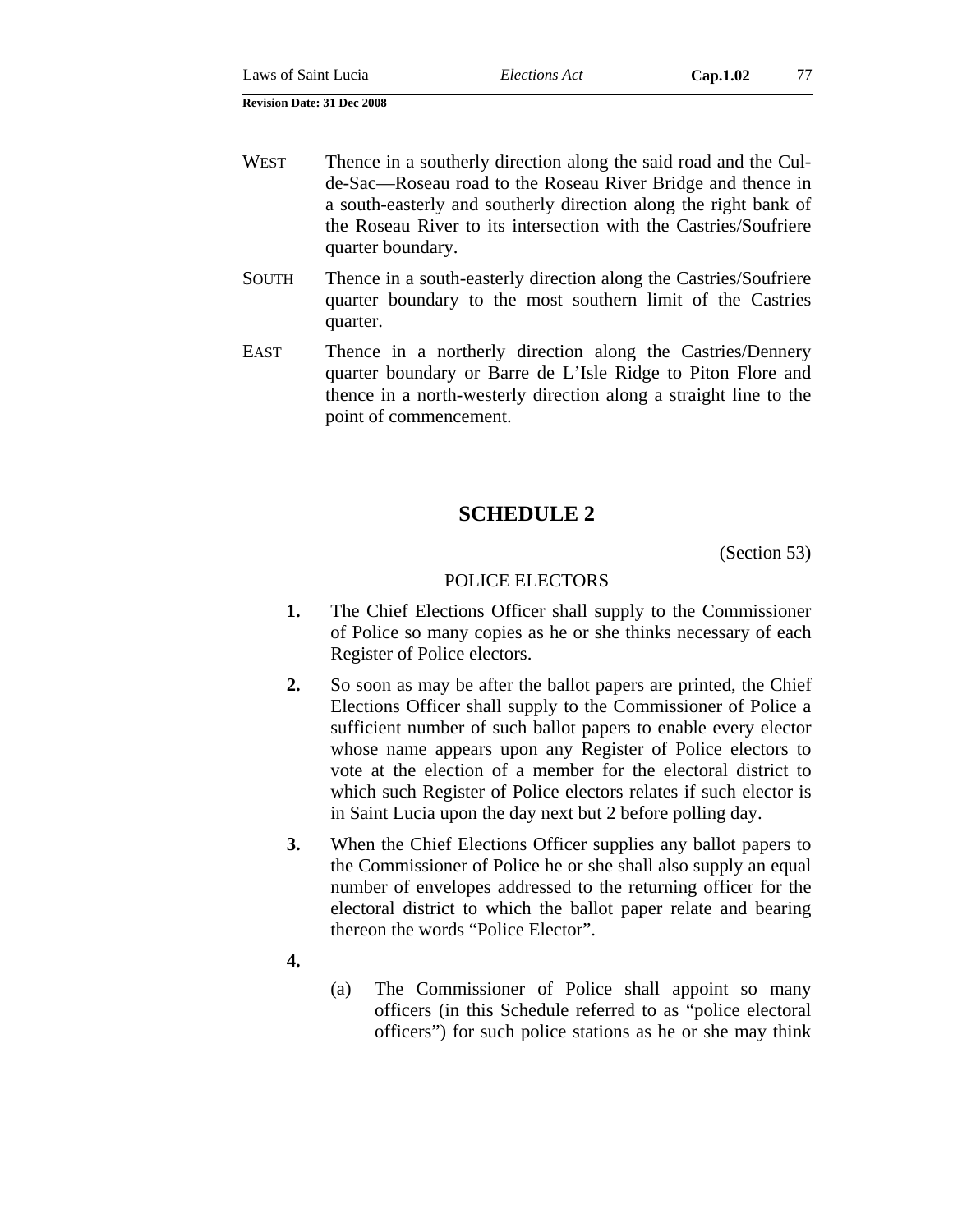necessary to ensure that all police electors who may be in Saint Lucia on the day referred to in Rule 2 of this Schedule shall have the opportunity of voting.

- (b) He or she shall take the oath similar to the oath of presiding officers as set out in Form 4 in Schedule 3.
- **5.** Every police electoral officer shall be supplied with a copy of the Register of Police electors for each electoral district and with such ballot papers and such envelopes addressed to the returning officer for each electoral district as may be necessary to enable every elector who is entitled to vote in accordance with this Schedule and who is attached to or stationed at a police station within the unit or area in respect of which the police electoral officer is appointed so to vote.
- **6.**

**7.** 

- (1) On the day next but 2 before polling day, every police electoral officer at the police station to which he or she is appointed on application between the hours of 6:30 a.m. and 6:00 p.m. by any elector whose name appears upon the Register of Police electors and who is attached to or stationed at a police station within the unit or area for which the police electoral officer was appointed, shall—
	- (a) select from the ballot papers and envelopes supplied to him or her a ballot paper and an envelope appropriate to the electoral district from the Register of police electors in which appears the name of the applicant;
	- (b) detach the ballot paper so selected from its counterfoil;
	- (c) hand the ballot paper and the envelope to the applicant;
	- (d) write against the name of the applicant upon the Register of Police electors the word "voted".
- (2) Every candidate for the electoral district in which the police station referred to in subparagraph (1) is situated may appoint an agent to be present thereat and such agent shall be entitled to witness the taking of the poll.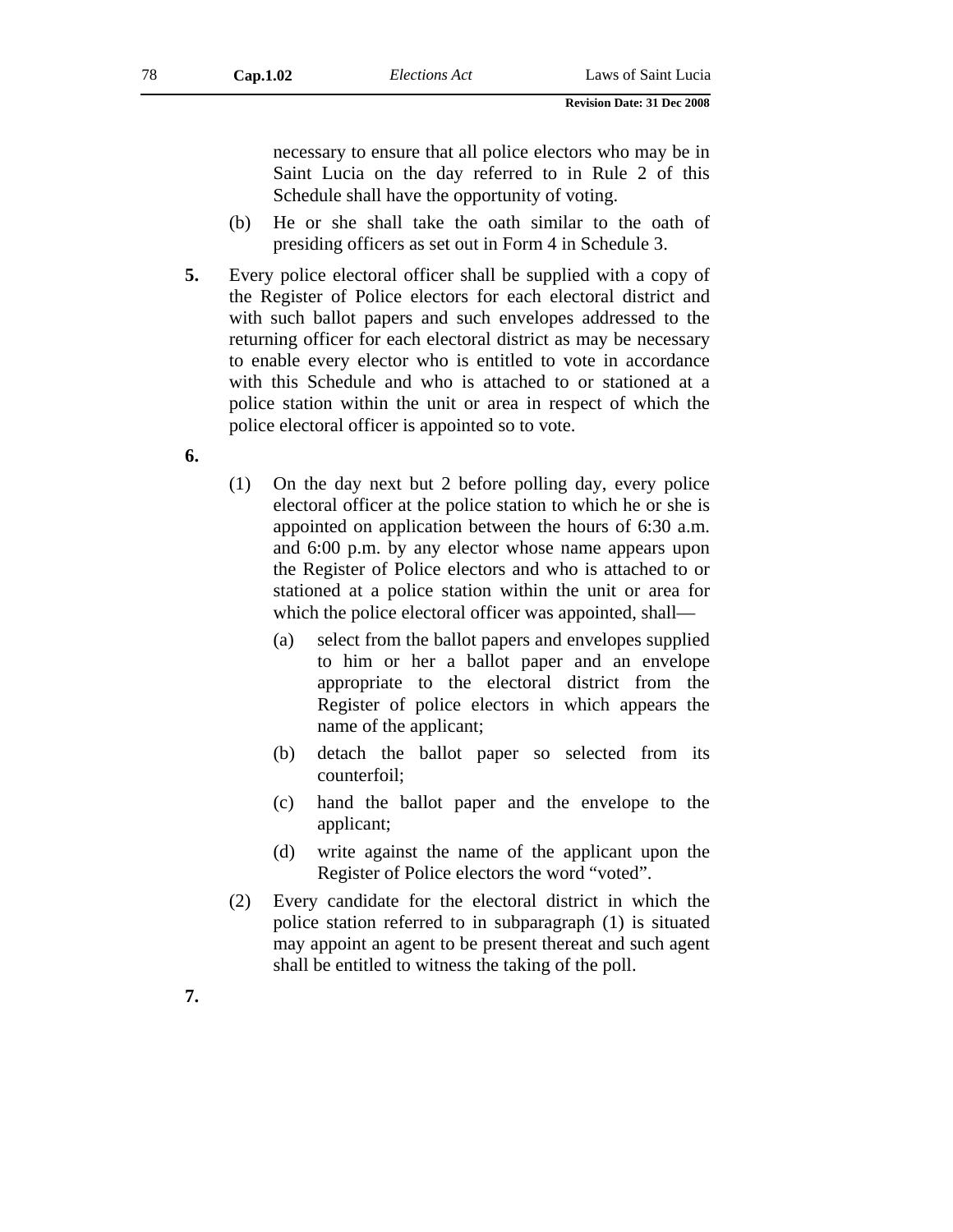- (1) Upon receiving any ballot paper in accordance with Rule 6 of this Schedule, the applicant for such ballot shall within the precints of the police station—
	- (a) mark a cross with a black lead pencil against the name of the candidate for whom he or she desires to vote;
	- (b) place the ballot paper in the envelope delivered to him or her;
	- (c) securely fasten the flap of such envelope;
	- (d) place such envelope in the ballot box.
- (2) An elector who votes in accordance with paragraph (1) of this rule shall not permit the police electoral officer or any other person to see for whom he or she votes.
- (3) At the conclusion of the poll the police electoral officer shall place in the ballot box all the counterfoils relating to ballot papers issued by him or her and all Registers of police electors marked by him or her in accordance with rule 6(d) of this Schedule.
- (4) The ballot box shall then be locked and sealed with the seal of the police electoral officer and the key put in the envelope provided by the Chief Elections Officer and the envelope shall be sealed by him or her. When this has been done every police electoral officer shall on the same day deliver personally to the Chief Elections Officer the ballot box for the unit area in respect of which he or she was appointed police electoral officer.
- **8.** On the day next but one before polling day every police electoral officer shall deliver personally to the Chief Elections Officer the ballot box for the unit or area in respect of which he or she was appointed police electoral officer.
- **9.**
- (1) The Chief Elections Officer shall open the ballot boxes referred to in this Schedule and shall make up all the envelopes contained in any such ballot boxes addressed to the returning officer for any one electoral district into a parcel.
- (2) The Chief Elections Officer shall place in each parcel made up in accordance with paragraph (1) of this rule all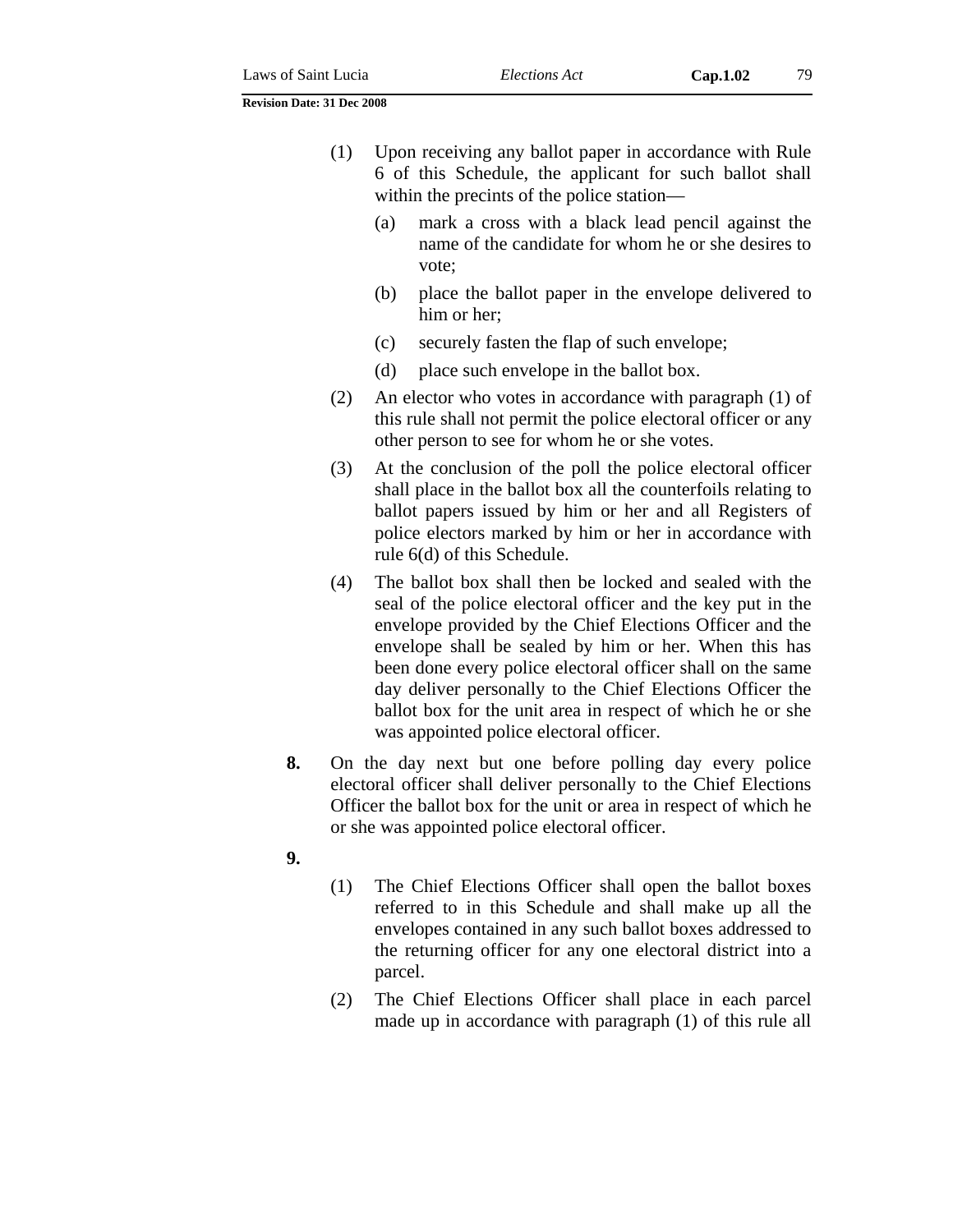the counterfoils relating to the ballot papers contained in such parcel and all the Registers of police electors contained in such ballot boxes relating to the electoral district to which the parcel relates.

- (3) The Chief Elections Officer shall not open any envelope contained in any ballot box.
- **10.** Upon polling day the Chief Elections Officer shall cause to be delivered to the returning officer for each electoral district the parcel referred to in rule 9 of this Schedule relating to such electoral district.
- **11.** Upon receipt of the parcel referred to in rule 9 of this Schedule the returning officer shall proceed to the nearest polling station and there, in full view of the presiding officer and of such of the candidates or of their agents as may be present, open the parcel and remove therefrom the envelopes and remove from such envelopes the ballot papers. He or she shall then count the ballot papers and counterfoils without permitting any person to see for whom any such ballot papers have been marked. The returning officer shall then place all such ballot papers in the ballot box and shall make and sign a note upon the statement of the poll of the number of ballot papers so placed by him or her in the ballot box and the number of counterfoils relating to those ballot papers found by him or her in the parcel.

# **SCHEDULE 3**

FORM 1 (Section 36)

# THE ELECTIONS ACT

### **WRIT OF ELECTION**

His/Her Excellency The Governor General of Saint Lucia

To the Returning Officer..................................................................................

........................of the..............................................Electoral District.

WHEREAS by section 36(1) of the Elections Act it is provided that for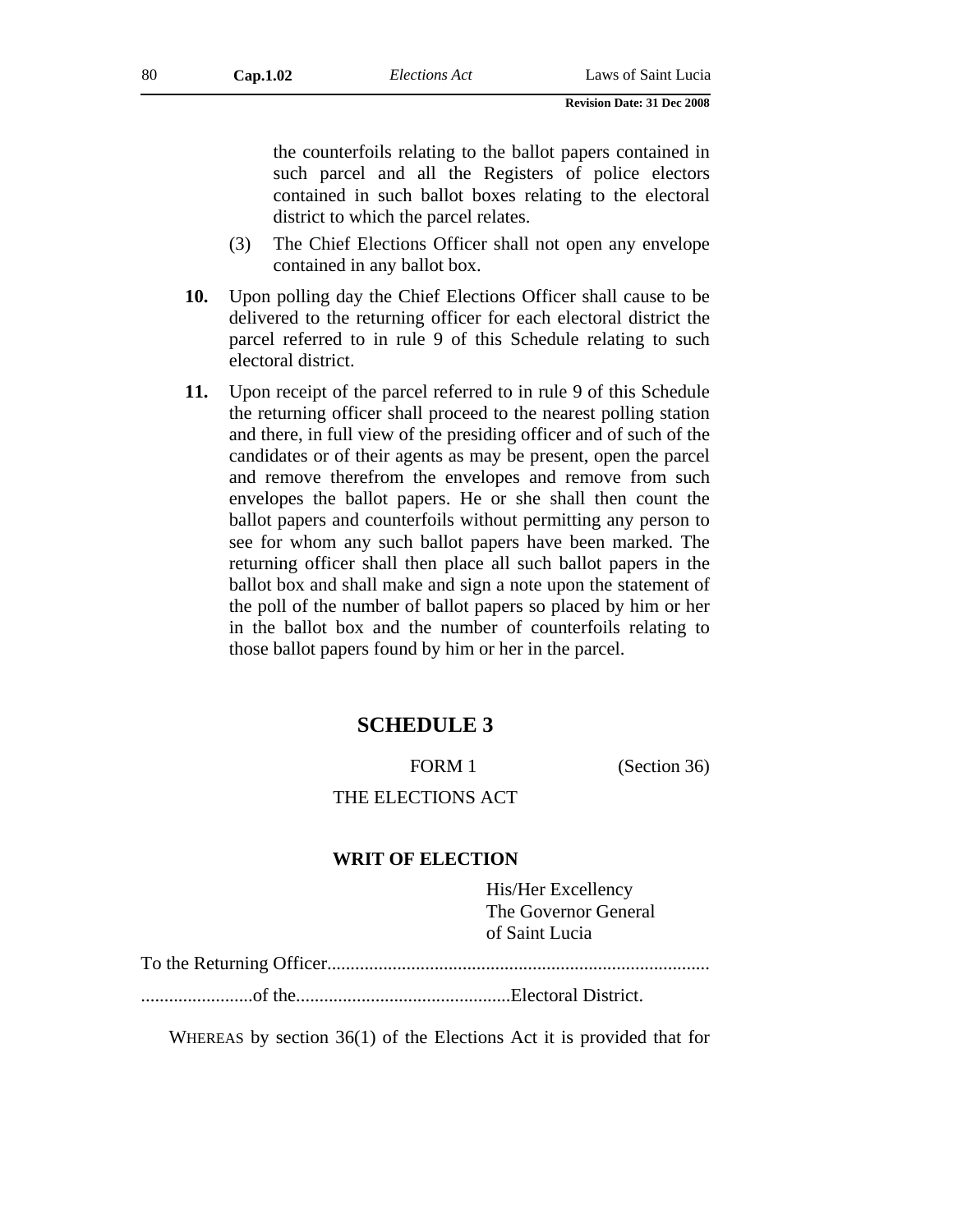Laws of Saint Lucia *Elections Act* **Cap.1.02** 81

**Revision Date: 31 Dec 2008** 

the purposes of every general election of members of the House of Assembly, and for the purposes of the election of members to fill vacancies in the House caused by death, resignation, or otherwise, the Governor General shall issue writs under the Public Seal, addressed to the returning officers of the respective electoral districts for which members are to be returned.

\*And Whereas I think it expedient that writs should be issued for the election of members to serve in the House of Assembly;

†And Whereas the seat of the Elected Member for the............................. Electoral District has become vacant in consequence of

Now, therefore, I....................................Governor General as aforesaid, do hereby require that, notice of the time and place fixed for the nomination of candidates having been first duly given as required by law, you do on the............................day of....................................at....................................in the said Electoral District, cause election to be made according to law of a member to serve in the House of Assembly of the State for the said Electoral District, and that, if necessary, you do cause a poll to be taken on the..........................................day of.................................... 20...........and that you do cause the name of such member when so elected to be certified to me not later than the.......................................day of.......................................

Given under my Hand and the Public Seal of the State of Saint Lucia this ....................................day of....................................

> \* *To be included in a writ for a general election* † *To be included in a writ for a by-election*

FORM 2 (Section 29(2))

### THE ELECTIONS ACT

## **OATH OF RETURNING OFFICER**

I, ....................................having been appointed returning officer for the....................................electoral district, do swear that I will faithfully perform all the duties of such returning officer in accordance with the Elections Act, and of any statutory instruments made thereunder to the best of my ability.

Sworn before me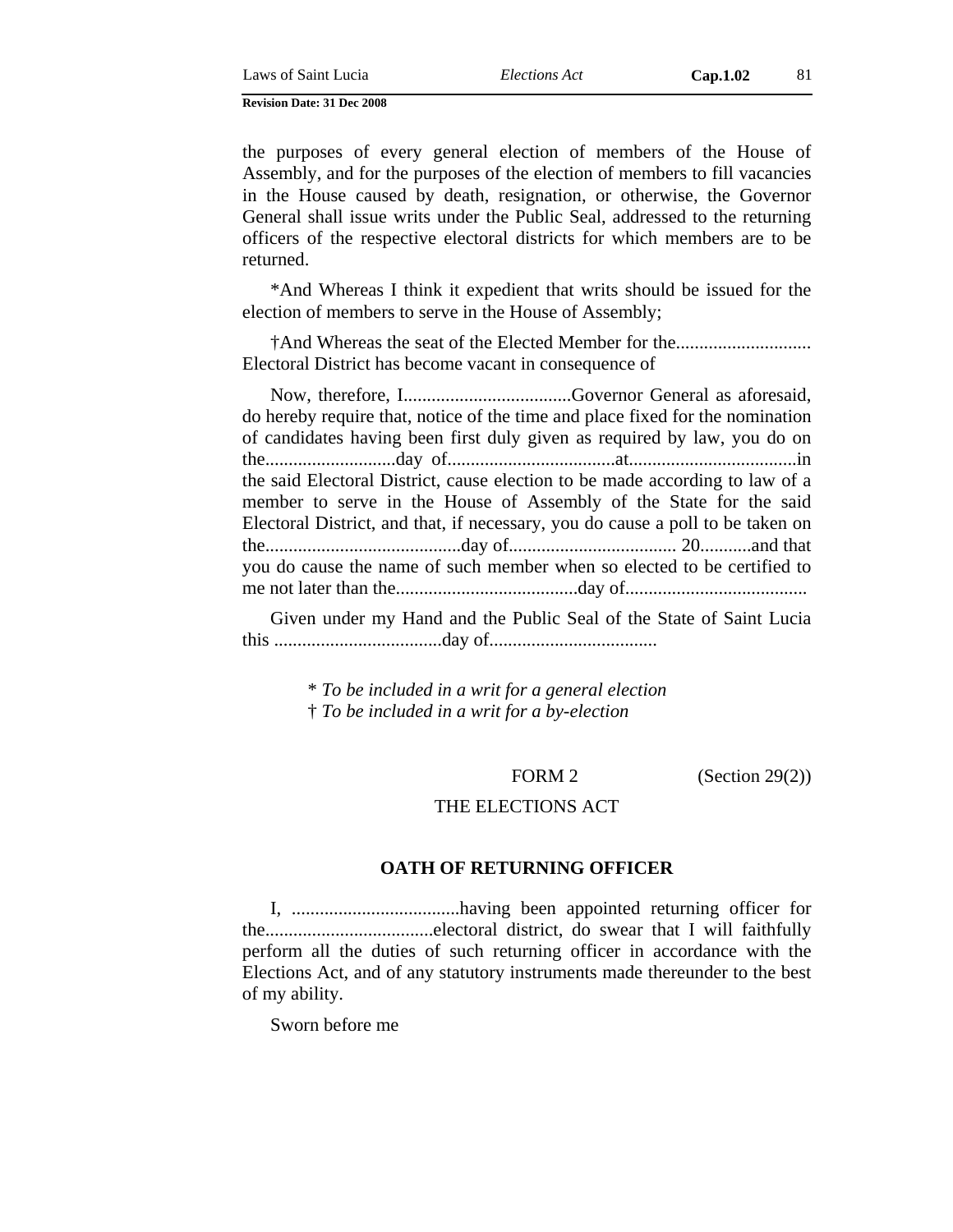..................................................... *Returning Officer*

..................................................... *Justice of the Peace (or* 

*as the case may be)*

Date....................................

FORM 3 (Section 30(2))

## THE ELECTIONS ACT

## **APPOINTMENT AND OATH OF AN ELECTION CLERK**

## **Appointment**

| TAKE NOTICE that We hereby appoint you to be election clerk for the |  |  |  |
|---------------------------------------------------------------------|--|--|--|

............................................................................... electoral district.

Given under my hand at ................................ this .................................... day of ........................................ in the year 20.............

...........................................................

*Electoral Commission*

#### **Oath**

I, ................................................................................... the undersigned, having been appointed election clerk for the .............................................. electoral district, do swear that I will act faithfully in the capacity of election clerk and also of that of returning officer, if required to act as such in accordance with the Elections Act and of any rules made thereunder, without partiality, fear, favour or affection to the best of my ability.

...........................................................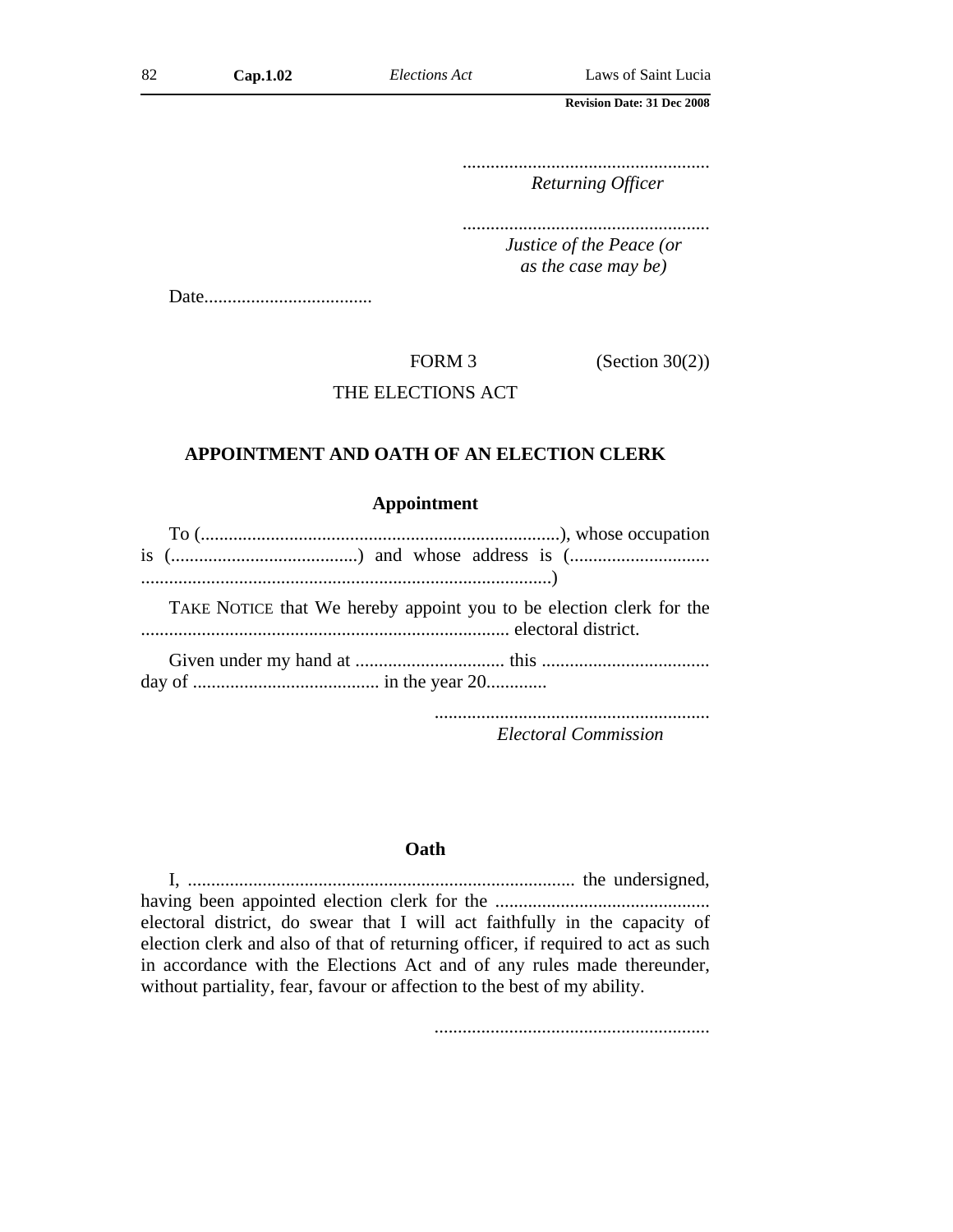*Election Clerk*

Sworn before me this ........................ day of ........................... 20............

........................................................... *Justice of the Peace* (or as the case may be)

FORM 4  $(Section 32(2))$ 

## THE ELECTIONS ACT

## **OATH OF A PRESIDING OFFICER**

I, ................................................................................................................ the undersigned, appointed presiding officer for polling station No .............. of the .................................................... electoral district swear that I will act faithfully in my said capacity of Presiding Officer according to law, without partiality, fear, favour or affection, and that I will keep secret the names of the candidates for whom any of the voters in the abovementioned polling station marks his or her ballot paper in my presence at this election.

So Help Me God.

........................................................... *Presiding Officer*

Sworn before me at ................................... this ............................... day of ............................................... 20............

> ........................................................... *Returning Officer*

> > (as the case may be)

FORM 5 (Section 33(2))

## THE ELECTIONS ACT

### **OATH OF A POLL CLERK**

I, ................................................................................................................ the undersigned, appointed as Poll Clerk for polling station No.....................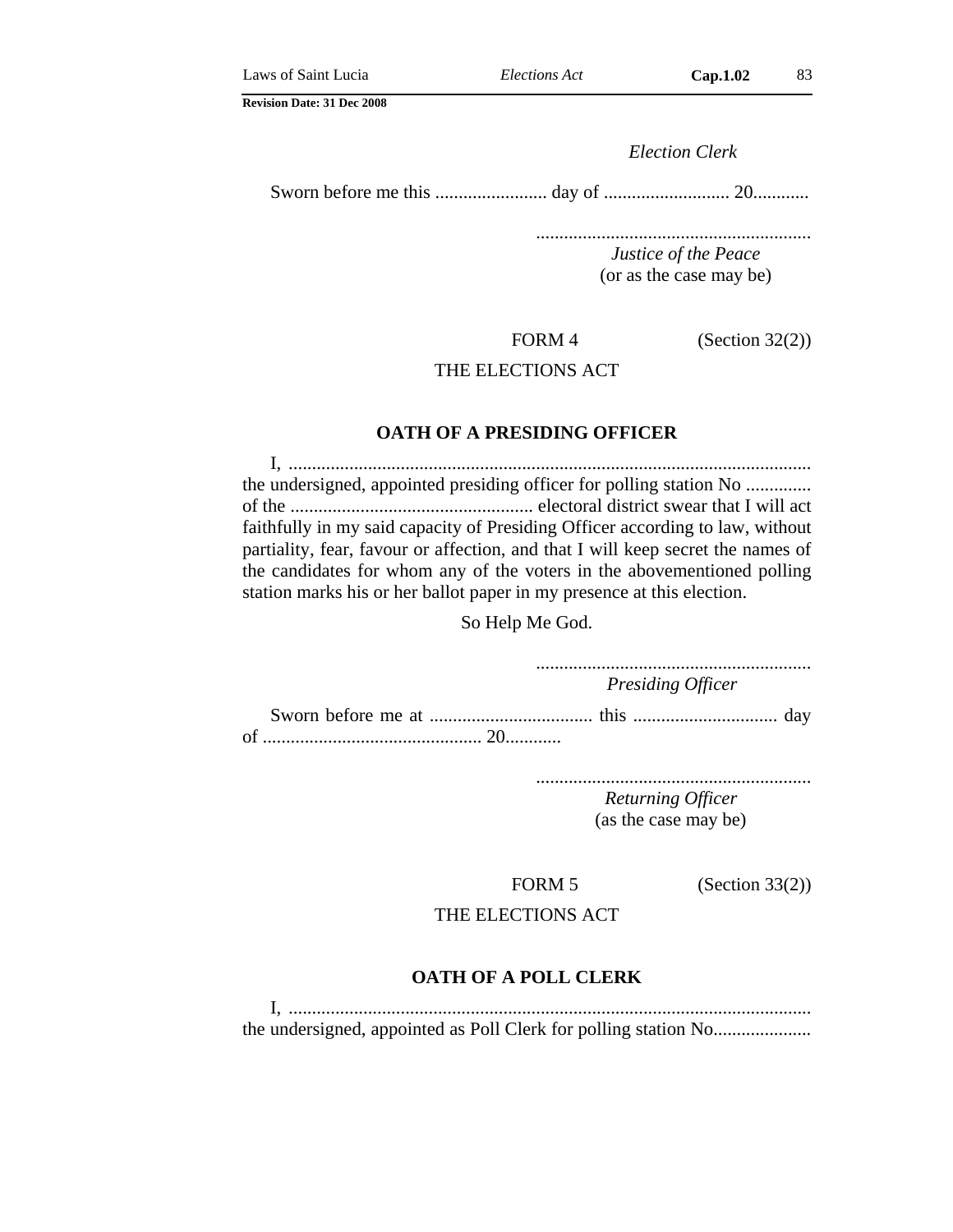of the ......................................................... electoral district swear that I will act faithfully in my capacity of Poll Clerk and also that of Presiding Officer if required to act as such, according to law, without partiality, fear, favour or affection, and that I will keep secret the names of the candidates for whom any voter in the above-mentioned polling station marks his or her ballot paper in my presence at this election.

So Help Me God.

........................................................... *Poll Clerk*

Sworn before me at ..................................... this ............................... day of ..............................................., 20...........

...........................................................

*Presiding Officer* (as the case may be)

FORM 6 (Section 37)

## THE ELECTIONS ACT

Notice of Election of a Member of the Electoral District of...................... ......................................................................................................................... His Excellency the Governor General having issued His Writ for the Election of a member of the House of Assembly for the ................................

electoral district the Returning Officer of the said district will on the ............................... day of ................................................... 20........... now next ensuing between the hours of 9:00 a.m. and noon at ............................... proceed to the nomination, and if there is no opposition, to the election of a member for the ............................... electoral district.

Forms of nomination papers may be obtained at the office of ..................... ....................................................at ................................................... between the hours of ............................... and ............................... daily except on Wednesday when the office is closed at ............................... p.m. (Sunday also excepted).

Every nomination paper must be signed by any 6 or more electors qualified to vote in the .......................................... electoral district and be handed to the Returning Officer between the said hours of 9:00 a.m. and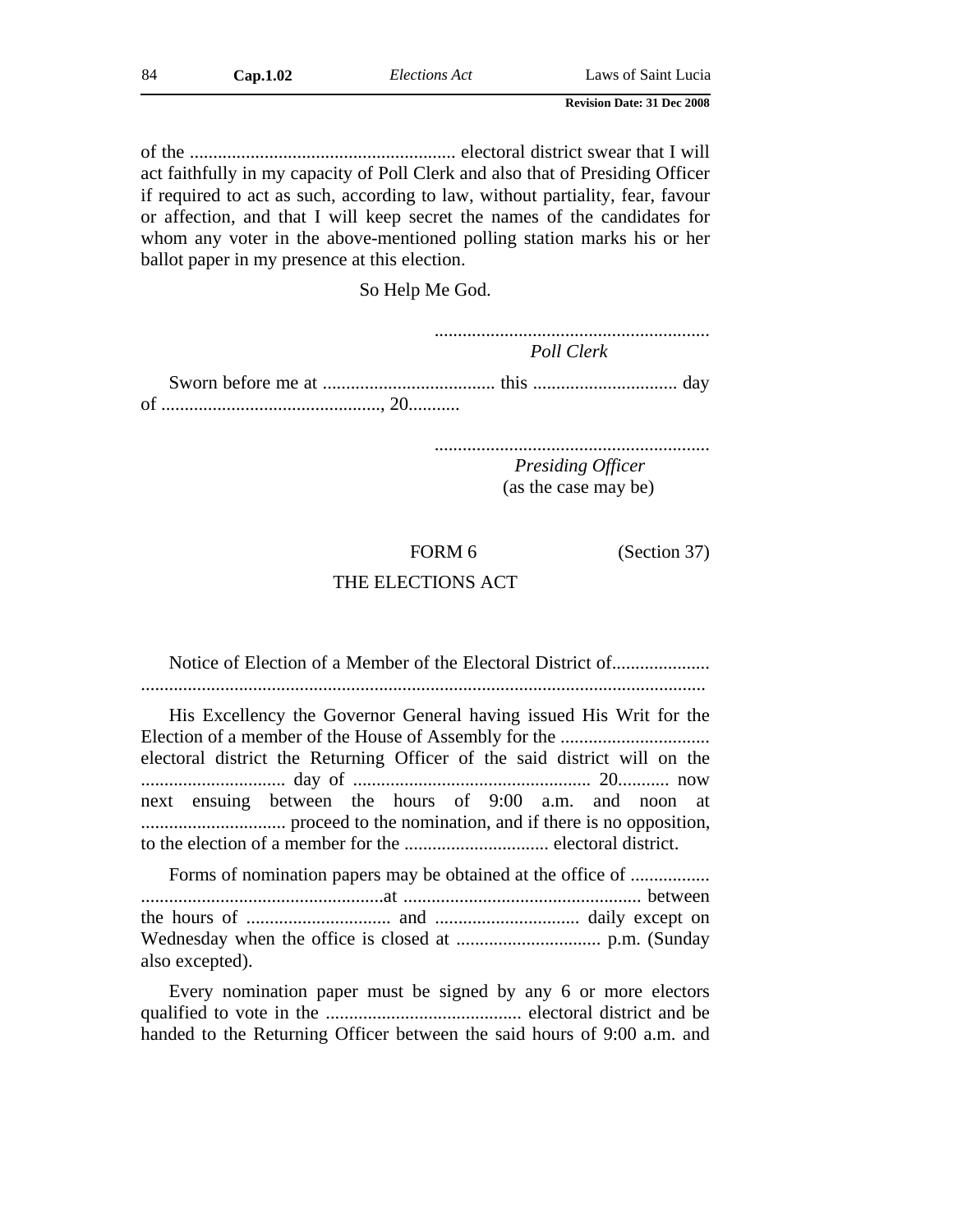noon.

No nomination paper shall be valid or acted upon by the Returning Officer unless it is accompanied by —

(a) the consent in writing of the person therein nominated, and (b) a deposit of \$250 in cash.

In the event of election being contested the poll will take place between the hours of 6:30 a.m. and 6:00 p.m. ....................................... and the counting of votes will take place thereafter at ............................ on ............................. at the hour of ............................... and at such places as may hereafter be appointed.

The office of the Returning Officer for the ............................... Electoral District is situate at ............................................................

...........................................................

*Returning Officer for the* .............................. Electoral District

Date ........................................... ...........................................................

FORM 7 (Section 39 $(2)(a)$ )

THE ELECTIONS ACT

## **NOMINATION PAPER**

We, the undersigned electors for the .......................................... electoral district do hereby nominate the following person as a proper person to serve as a member of the House of Assembly for the said ...................................... electoral district and we certify that to the best of our belief he or she is qualified for election as a member of the House of Assembly under the Constitution and this Act.

| Surname | <b>Other Names</b> | Address | Occupation | Signature |
|---------|--------------------|---------|------------|-----------|
|         |                    |         |            |           |

..................................................... ..................................................... .....................................................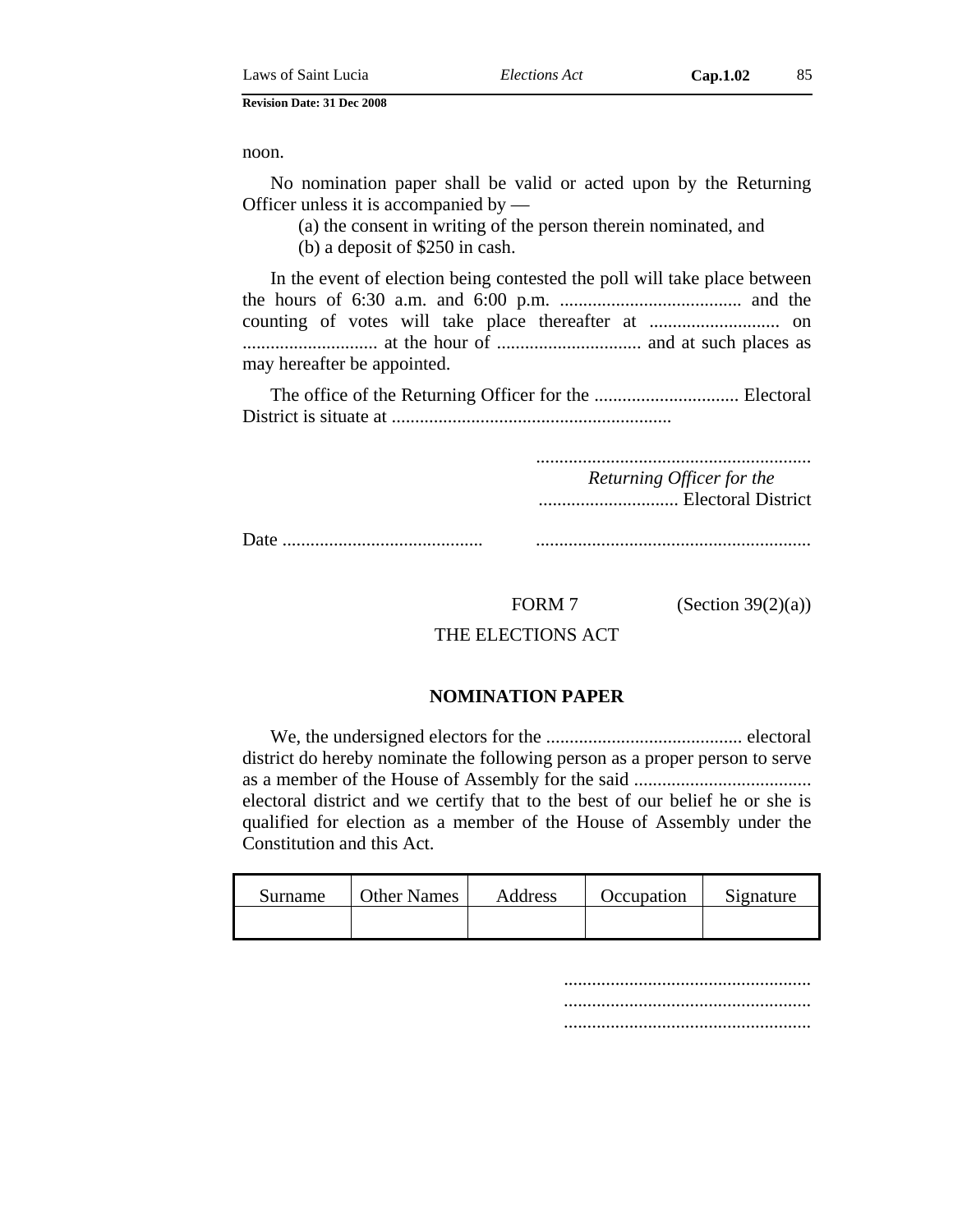| 86 | Cap.1.02 | Elections Act | Laws of Saint Lucia                                                |
|----|----------|---------------|--------------------------------------------------------------------|
|    |          |               | <b>Revision Date: 31 Dec 2008</b>                                  |
|    |          | Signature     |                                                                    |
|    |          |               |                                                                    |
|    |          |               |                                                                    |
|    |          |               |                                                                    |
|    |          |               |                                                                    |
|    |          |               |                                                                    |
|    |          |               | nominated in the foregoing nomination paper hereby consent to such |
|    |          |               | nomination as candidate for election as a member of the House of   |
|    |          |               |                                                                    |

| Signature of Witness | Signature of Candidate |
|----------------------|------------------------|

my address for serving of process and papers under the Elections Act—

FORM 8 (Section 39(7))

# THE ELECTIONS ACT

# **STATUTORY DECLARATION OF A PERSON NOMINATED AS A CANDIDATE FOR ELECTION AS A MEMBER OF THE HOUSE OF ASSEMBLY**

| nominated as a candidate for election as a member of the House of |
|-------------------------------------------------------------------|
|                                                                   |

I, ................................................................................................................ of ..................................................................................................................... in the ............................................................. of ............................................. do solemnly and sincerely declare that —

- (a) I am a citizen of Saint Lucia;
	-
- (b) I am not below the age of 21;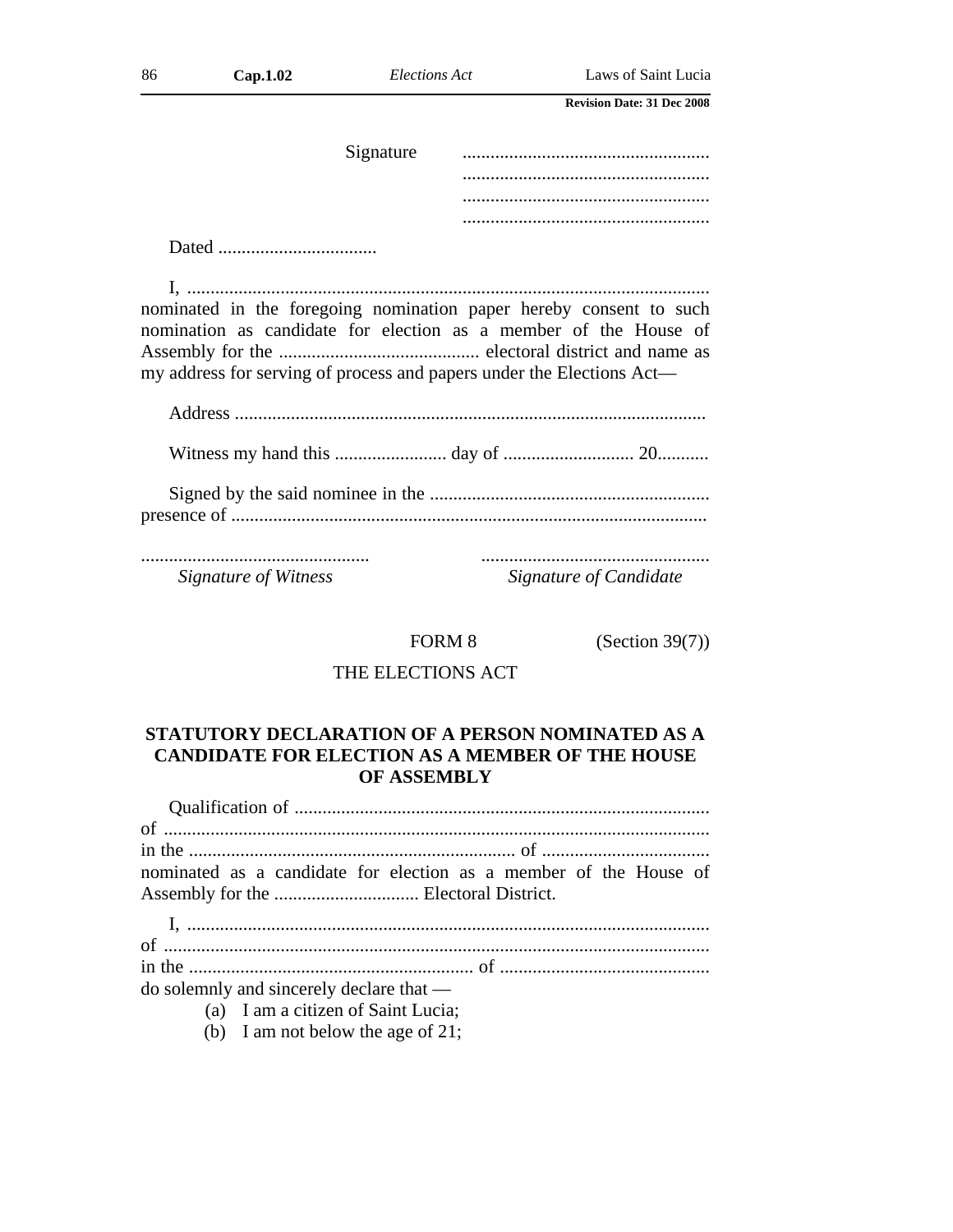$\left( c \right)$  I was —

- (i) born in Saint Lucia and am domiciled and resident there at the date of my nomination for election; or
- (ii) born outside Saint Lucia but have resided in Saint Lucia for a period of 12 months immediately preceding the date of my nomination for election;
- (d) I am able to speak and read the English language with a degree of proficiency sufficient to enable me to take an active part in the proceedings of the House of Assembly;
- (e) I am not by virtue of my own under any acknowledgement of allegiance, obedience or adherence to a foreign power or state;
- (f) I am not a minister of religion;
- (g) I am not a person certified to be insane or otherwise adjudged to be of unsound mind under any law in force in any part of the Commonwealth;
- (h) I do not hold, nor am I acting in any public office;
- (i) I am not under sentence of death imposed on me by a court in any part of the Commonwealth nor am I serving a sentence of imprisonment (by whatever named called) exceeding 12 months imposed on me by such a court or substituted by competent authority for some other sentence imposed on me by such a court, nor am I under such a sentence of imprisonment the execution of which has been suspended;
- (j) I am not disqualified for membership of the House of Assembly by any law enacted by the Parliament of Saint Lucia by reason of my having any interest in any such Government contract as may be prescribed by any law;
- (k) I have not been adjudged or otherwise declared bankrupt under any law in force in any part of the Commonwealth and have not been discharged;
- (l) I am not disqualified for membership of the House of Assembly by virtue of any law enacted by the Parliament of Saint Lucia relating to offences connected with elections;
- (m) I am not disqualified for election by any law enacted by the Parliament of Saint Lucia by reason of my holding or acting in any office the functions of which involve —
	- (i) any responsibility for, or in connection with, the conduct of any election; or
	- (ii) any responsibility for the compilation or revision of any electoral register.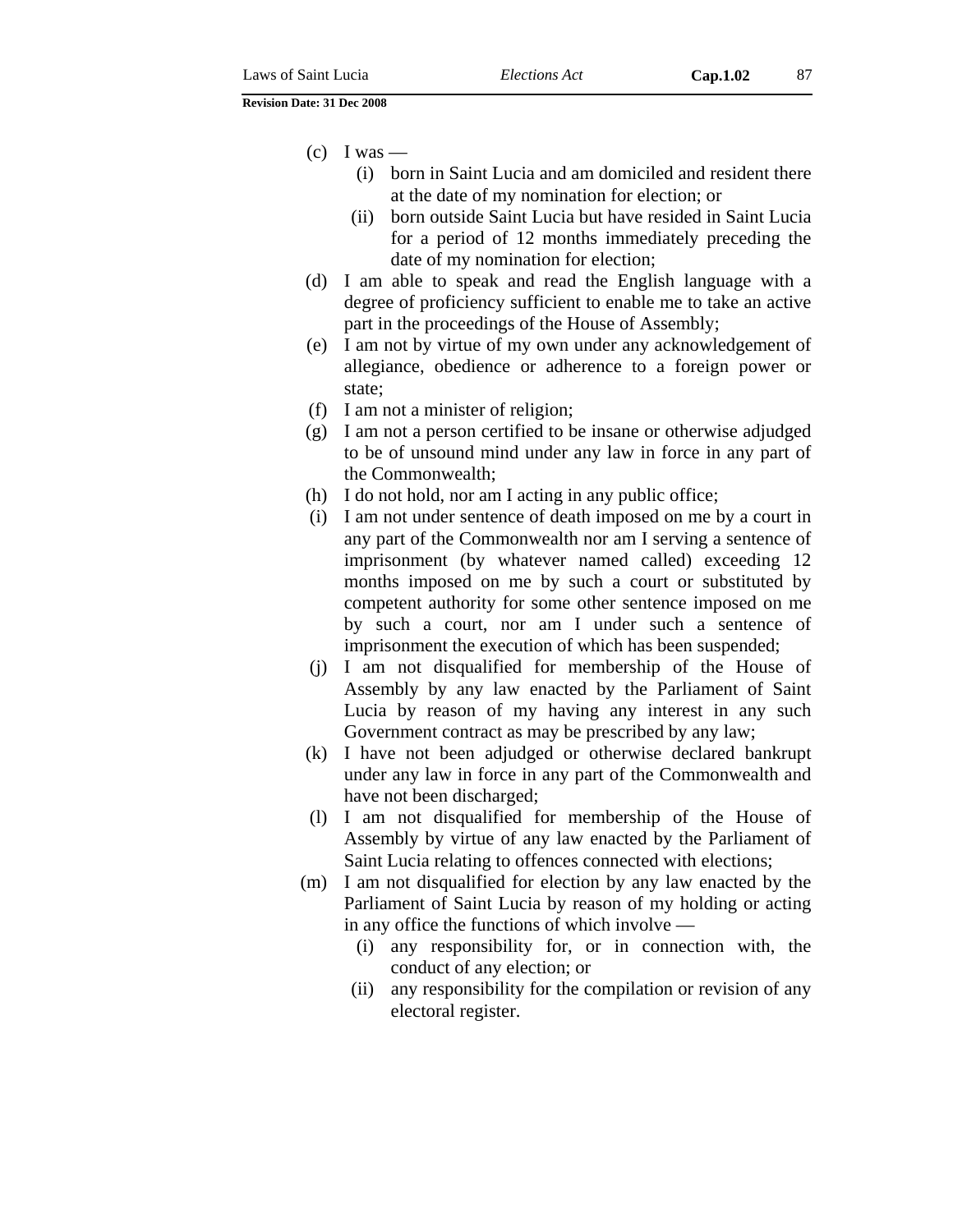| 88 | Cap.1.02 | Elections Act | Laws of Saint Lucia               |
|----|----------|---------------|-----------------------------------|
|    |          |               | <b>Revision Date: 31 Dec 2008</b> |

I make this declaration conscientiously believing the same to be true and according to the Statutory Declaration Act and I am aware that if there is any statement in this Declaration which is false in fact which I know or believe to be false or do not believe to be true, I am liable to imprisonment. (Signed) ...................................................

Declared before me this ..................... day of ........................... 20........... (Signed) ...................................................

### FORM 8A (Section 39(7))

## THE ELECTIONS ACT

# **STATUTORY DECLARATION OF AGENT OF A PERSON NOMINATED AS A CANDIDATE FOR ELECTION AS A MEMBER OF THE HOUSE OF ASSEMBLY**

|                                     | nominated as a candidate for election as a member of the House of |  |  |  |
|-------------------------------------|-------------------------------------------------------------------|--|--|--|
|                                     |                                                                   |  |  |  |
|                                     |                                                                   |  |  |  |
|                                     |                                                                   |  |  |  |
|                                     |                                                                   |  |  |  |
|                                     |                                                                   |  |  |  |
|                                     |                                                                   |  |  |  |
|                                     | (a) is a citizen of Saint Lucia;                                  |  |  |  |
|                                     | (b) is not under 21 years of age;                                 |  |  |  |
|                                     | $(c)$ was born —                                                  |  |  |  |
|                                     | in Saint Lucia and is domiciled and resident there at the<br>(i)  |  |  |  |
|                                     | date of his or her nomination for election; or                    |  |  |  |
|                                     | outside Saint Lucia but has resided in Saint Lucia for a<br>(ii)  |  |  |  |
|                                     | period of 12 months immediately preceding the date of             |  |  |  |
| his or her nomination for election; |                                                                   |  |  |  |
| (d)                                 | is able to speak and read the English language with a degree      |  |  |  |
|                                     | of proficiency sufficient to enable him or her to take an active  |  |  |  |
|                                     | part in the proceedings of the House of Assembly;                 |  |  |  |
|                                     |                                                                   |  |  |  |
| (e)                                 | is not by virtue of his or her own act under any                  |  |  |  |
|                                     | acknowledgement of allegiance, obedience, or adherence to a       |  |  |  |
|                                     | foreign power or state;                                           |  |  |  |

(f) is not a minister of religion;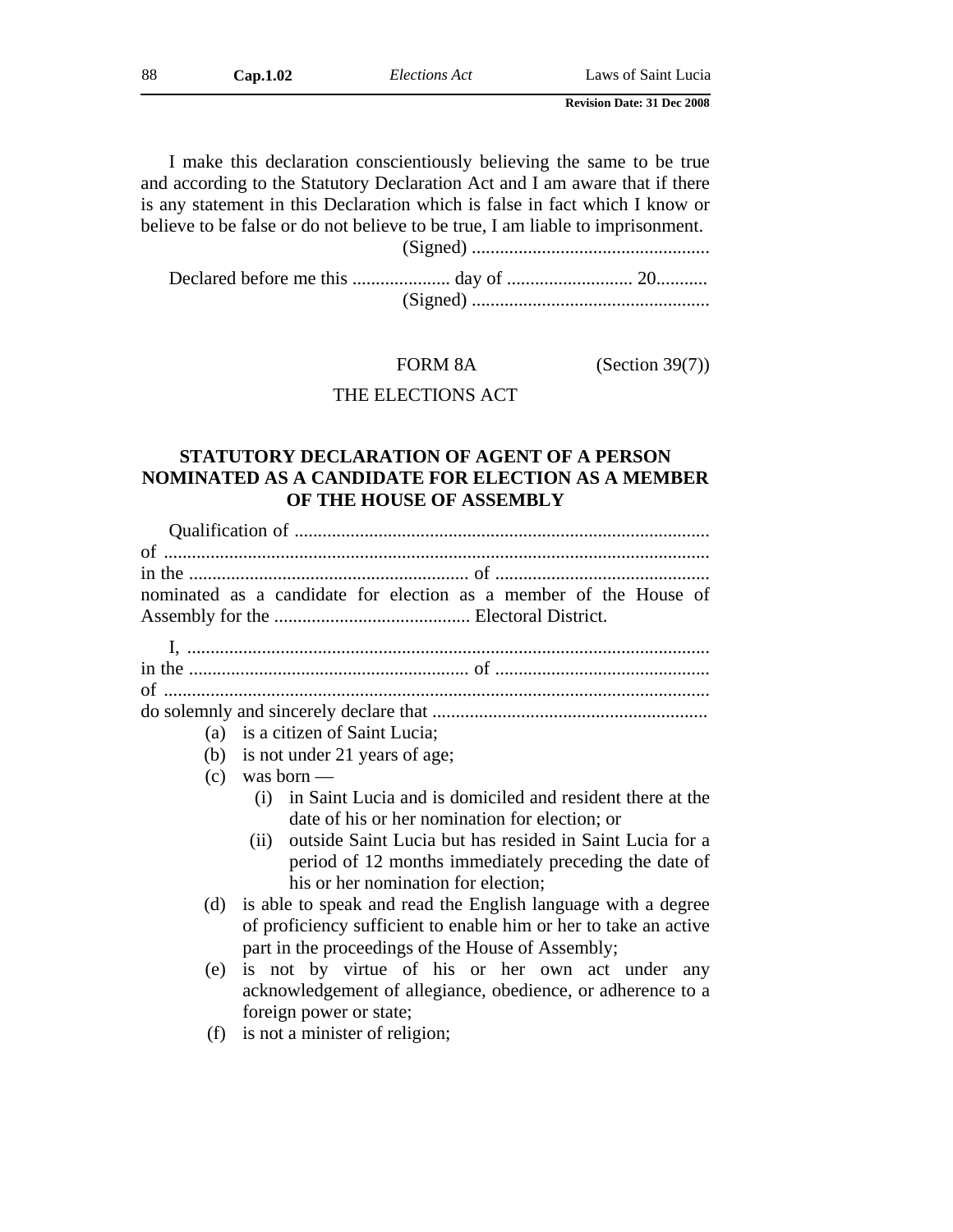- (g) is not an undischarged bankrupt having been adjudged or otherwise declared bankrupt under any law in force in any part of the Commonwealth;
- (h) is not a person certified to be insane or otherwise adjudged to be of unsound mind under any law in force in Saint Lucia;
- (i) is not under sentence of death imposed on him or her by a court in any part of the Commonwealth or is serving a sentence of imprisonment (by whatever name called) exceeding 12 months imposed upon him or her by such a court or substituted by competent authority for some other sentence of imprisonment the execution of which has been suspended;
- (j) is not disqualified for membership of the House of Assembly by any law enacted by the Parliament of Saint Lucia by reason of his or her having any such interest in any such Government contract as may be prescribed by law;
- (k) is not disqualified for membership of the House of Assembly by virtue of any law enacted by the Parliament of Saint Lucia relating to offences connected with elections;
- (l) does not hold, nor is he or she acting in any public office;
- (m) is not disqualified for election by any law enacted by the Parliament of Saint Lucia by reason of his or her holding or acting in any office the functions of which involves—
	- (i) any responsibliity for, or in connection with, the conduct of any election; or
	- (ii) any responsibliity for the compilation or revision of any electoral register.

I make this Declaration conscientiously believing the same to be true and according to the Statutory Declarations Act and I am aware that if there is any statement in this Declaration which is false in fact which I know or believe to be false or do not believe to be true, I am liable to imprisonment.

> (Signed) ............................................ *Agent for*

Declared before me this .......................... day of ..................... 20...........

## (Signed)

FORM 9 (Section 41)

### THE ELECTIONS ACT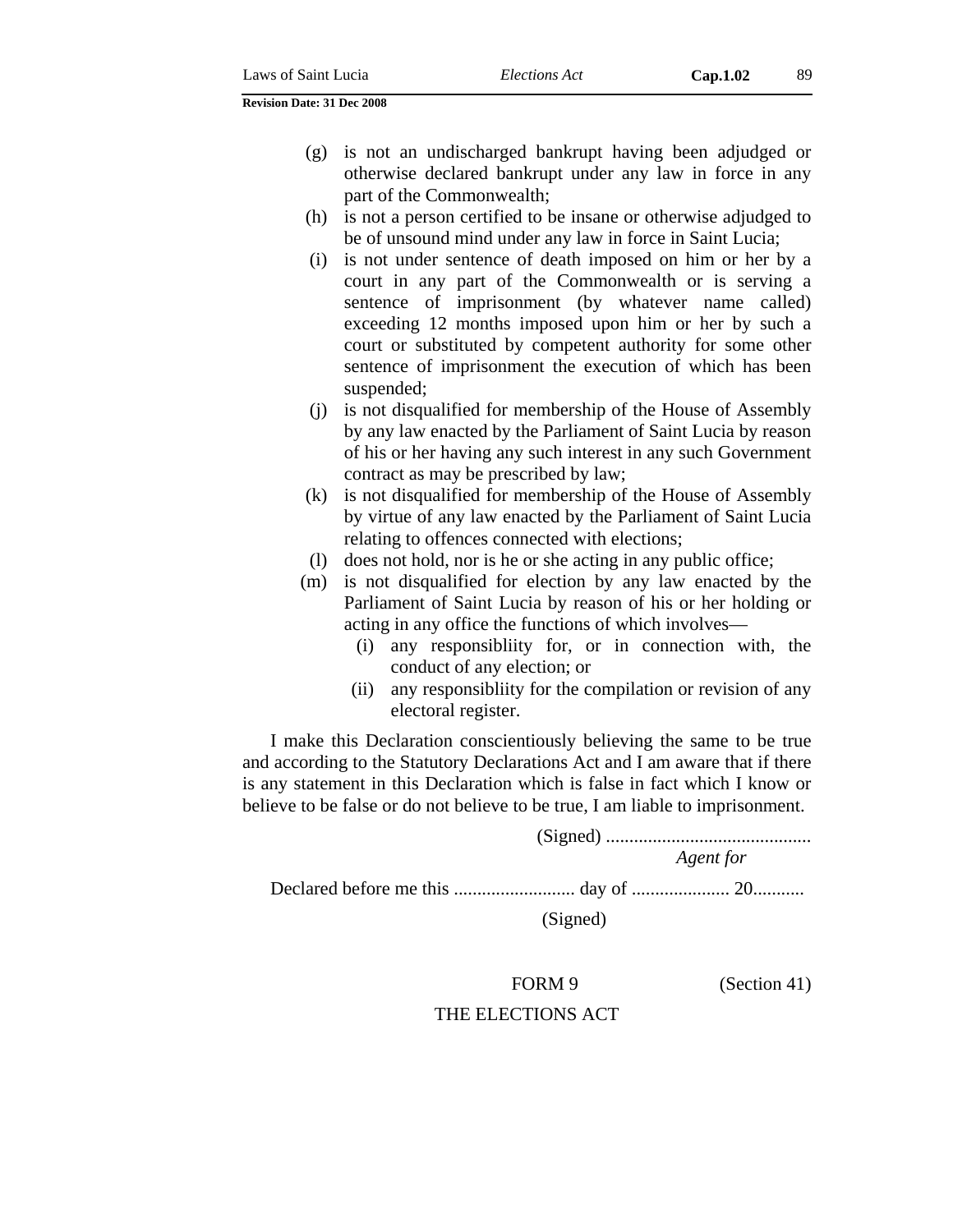# **RETURN OF UNCONTESTED ELECTION**

| ( <i>Insert name, address and occupation of member</i> )                                 |                   |  |
|------------------------------------------------------------------------------------------|-------------------|--|
| (elected as stated on the nomination paper)<br>no other candidate having been nominated. |                   |  |
|                                                                                          |                   |  |
|                                                                                          | Returning Officer |  |

To The Chief Elections Officer

FORM 10 (Section 42(2))

# THE ELECTIONS ACT

## **NOTICE OF GRANT OF POLL**

The ...................................................................... Electoral District

NOTICE is hereby given to the electors of the Electoral District aforesaid that a Poll will be taken for the election now pending for the said electoral district and that such Poll will commence on the ................... day of .................. 20......... at the hour of 6:30 in the forenoon and kept open till the hour of 6 in the afternoon in the following Polling Stations established in the various Polling Divisions comprised in the said electoral district

| And that the candidates in the above electoral district are as follows— |  |
|-------------------------------------------------------------------------|--|
| Candidates                                                              |  |
|                                                                         |  |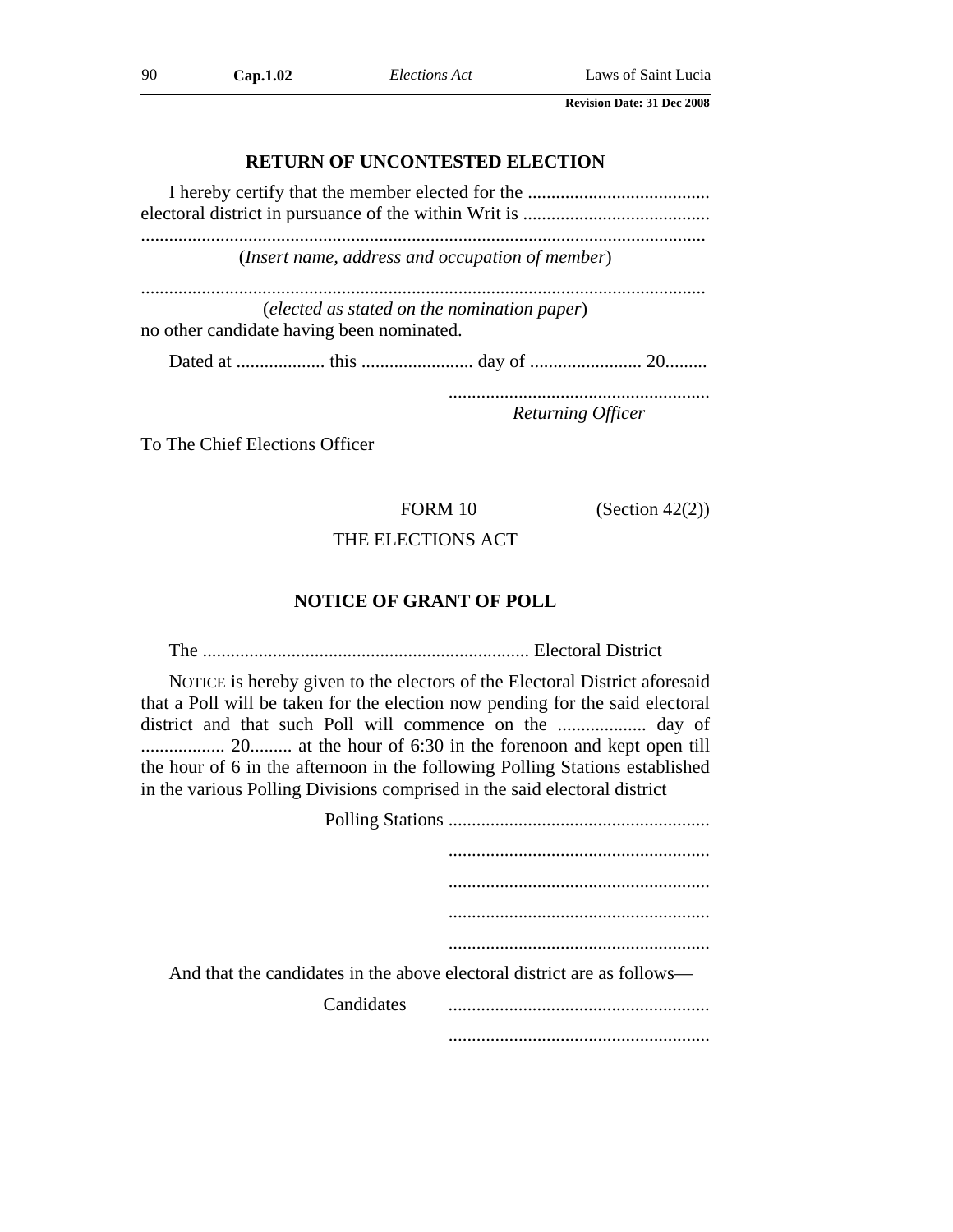........................................................ ........................................................

........................................................

And that the number of votes given to the several candidates will be finally counted on the ..................... day of ....................... 20....... in the ........................ of which all persons are hereby required to take notice and govern themselves accordingly.

Given under my hand at ........................ this .......................... day of ...................... 20..........

> .................................. *Returning Officer*

FORM 11 (Section 44(2))

## THE ELECTIONS ACT

### **RETURN WHERE CANDIDATES WITHDRAW OR DIE**

I hereby certify that the member for the .................................... electoral

district in pursuance of the within Writ is .......................................................

......................................................................................................................... (*Insert name, address and occupation of member elected*)

......................................................................................................................... (*as stated on the nomination paper*) the other or all other candidates having withdrawn or died.

Dated at .................... this ..................... day of ........................, 20..........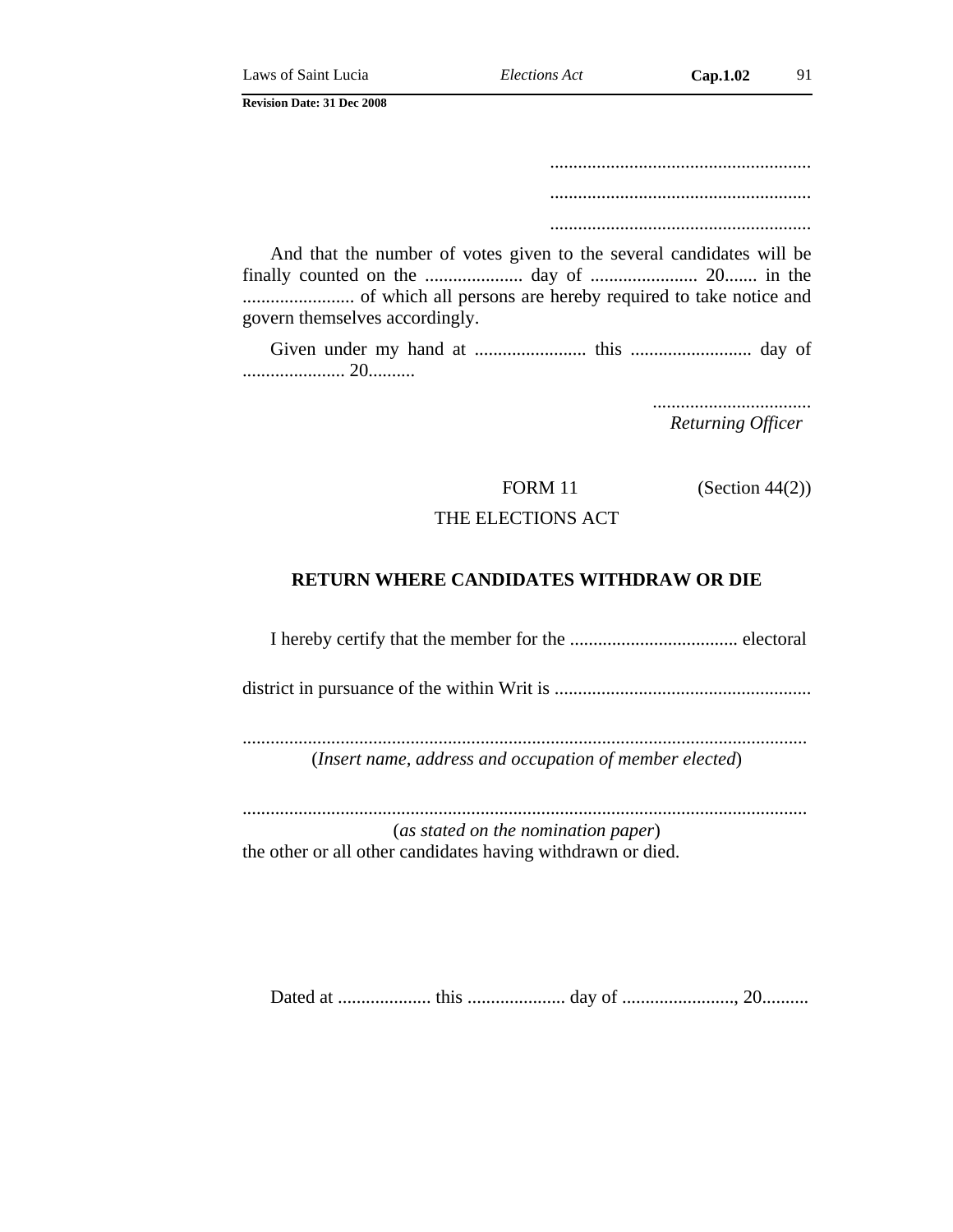..................................

*Returning Officer*

To The Chief Elections Officer

FORM 12 (Section 45(2))

THE ELECTIONS ACT

# **BALLOT PAPER**

| 6700 | GENERAL ELECTION                                          |                                            |  |
|------|-----------------------------------------------------------|--------------------------------------------|--|
|      | 6700                                                      | Electoral District                         |  |
|      |                                                           |                                            |  |
|      | Polling Day                                               | Space for initials of<br>Presiding Officer |  |
|      | -Do not fold beyond this line-                            |                                            |  |
|      | 1.<br>Babulah, Conrad D.<br>72, Chancery Lane<br>Engineer | Symbol                                     |  |
|      | 2.<br>Ocean, Francis<br>891, Haynes Street                | Symbol                                     |  |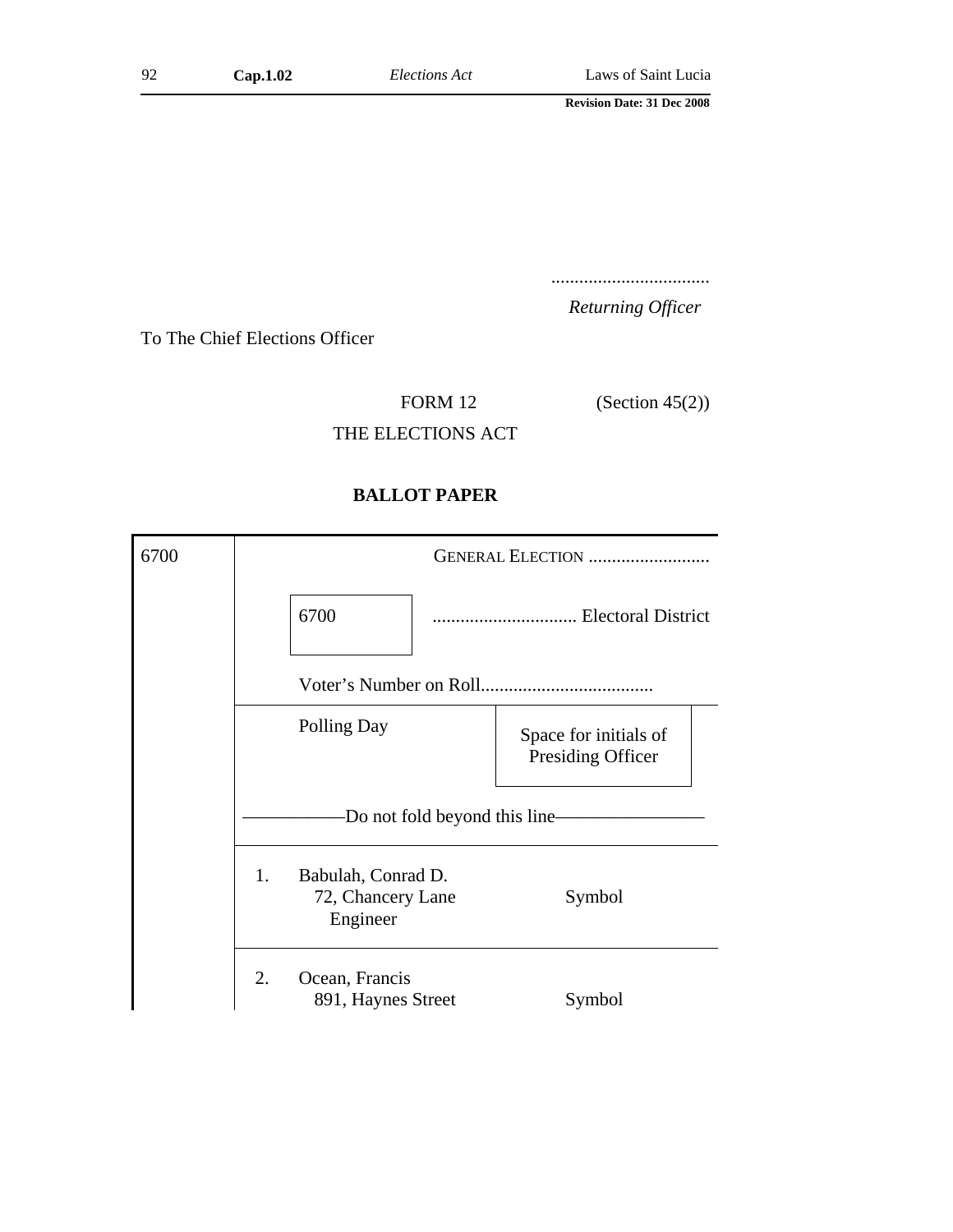|    | Merchant                                                         |        |
|----|------------------------------------------------------------------|--------|
| 3. | Ronson, Emmanuel<br>475, Marli Street<br><b>Insurance Broker</b> | Symbol |
|    |                                                                  |        |

FORM 13 (Section  $47(1)(a)(iv)$ )

### THE ELECTIONS ACT

#### **DIRECTION TO ELECTORS**

1. Each elector may vote only at one polling station and for only one candidate.

2. The elector will go into one of the compartments and with a black lead pencil there provided place a cross within the space containing the name of the candidate for whom he or she votes, thus X.

3. The elector shall then fold the ballot paper so that the initials of the presiding officer can be seen without opening the ballot paper. He or she shall then place the ballot paper so folded in the ballot box after having shown the initials to the presiding officer. The elector shall then quit the polling station.

4. If an elector inadvertently spoils a ballot paper he or she may return it to the Presiding Officer who on being satisfied of the fact will give him or her another.

5. If an elector votes for more than one candidate or places any mark on the ballot paper by which he or she can afterwards be identified his or her vote will be void and will not be counted.

6. In the following form of ballot paper given for illustration the candidates are Conrad D. Babulah, Francis Ocean and Emmanuel Ronson, and the elector has marked his or her ballot paper in favour of Francis Ocean.

Polling Day............................... Space for initials of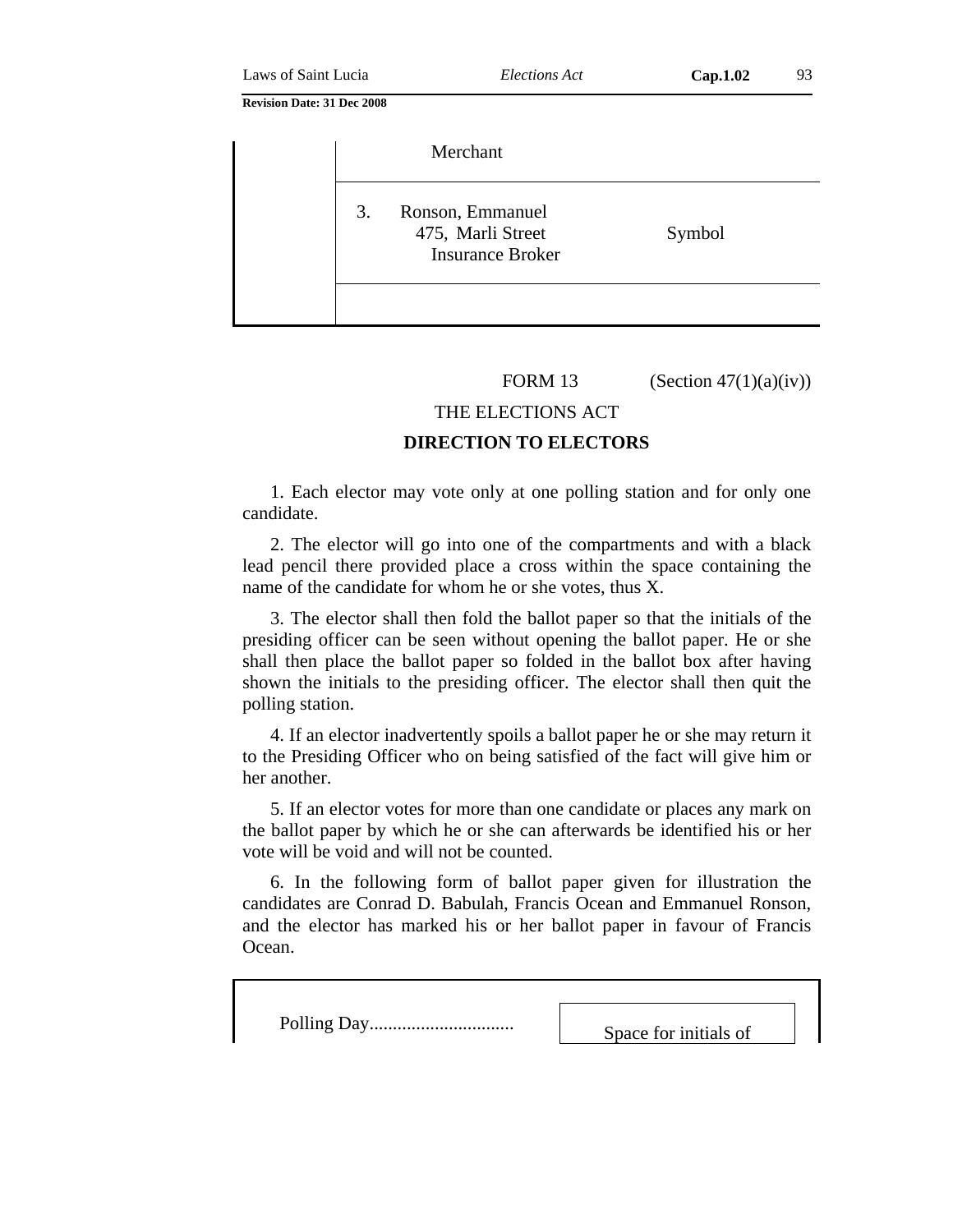|                                |                                                                  | Presiding Officer |  |  |  |
|--------------------------------|------------------------------------------------------------------|-------------------|--|--|--|
| -Do not fold beyond this line- |                                                                  |                   |  |  |  |
|                                |                                                                  |                   |  |  |  |
|                                |                                                                  |                   |  |  |  |
| 1.                             | Babulah, Conrad D.<br>72, Chancery Lane<br>Engineer              | Symbol            |  |  |  |
| 2.                             | Ocean, Francis<br>891, Haynes Street<br>Merchant                 | Symbol<br>X       |  |  |  |
| 3.                             | Ronson, Emmanuel<br>475, Marli Street<br><b>Insurance Broker</b> | Symbol            |  |  |  |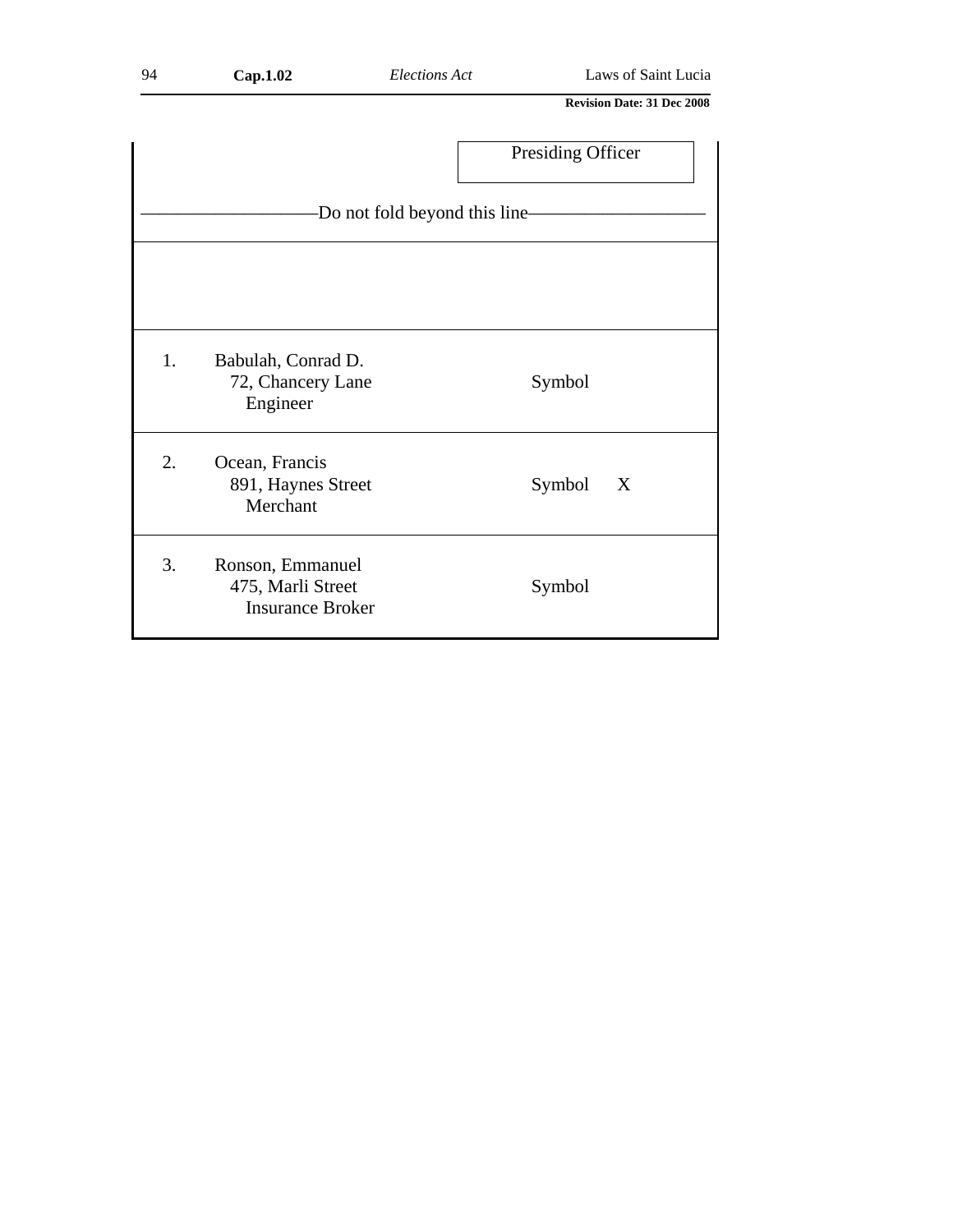[*Insert page 1 Elections Act, Cap.1.02 landscape pages*]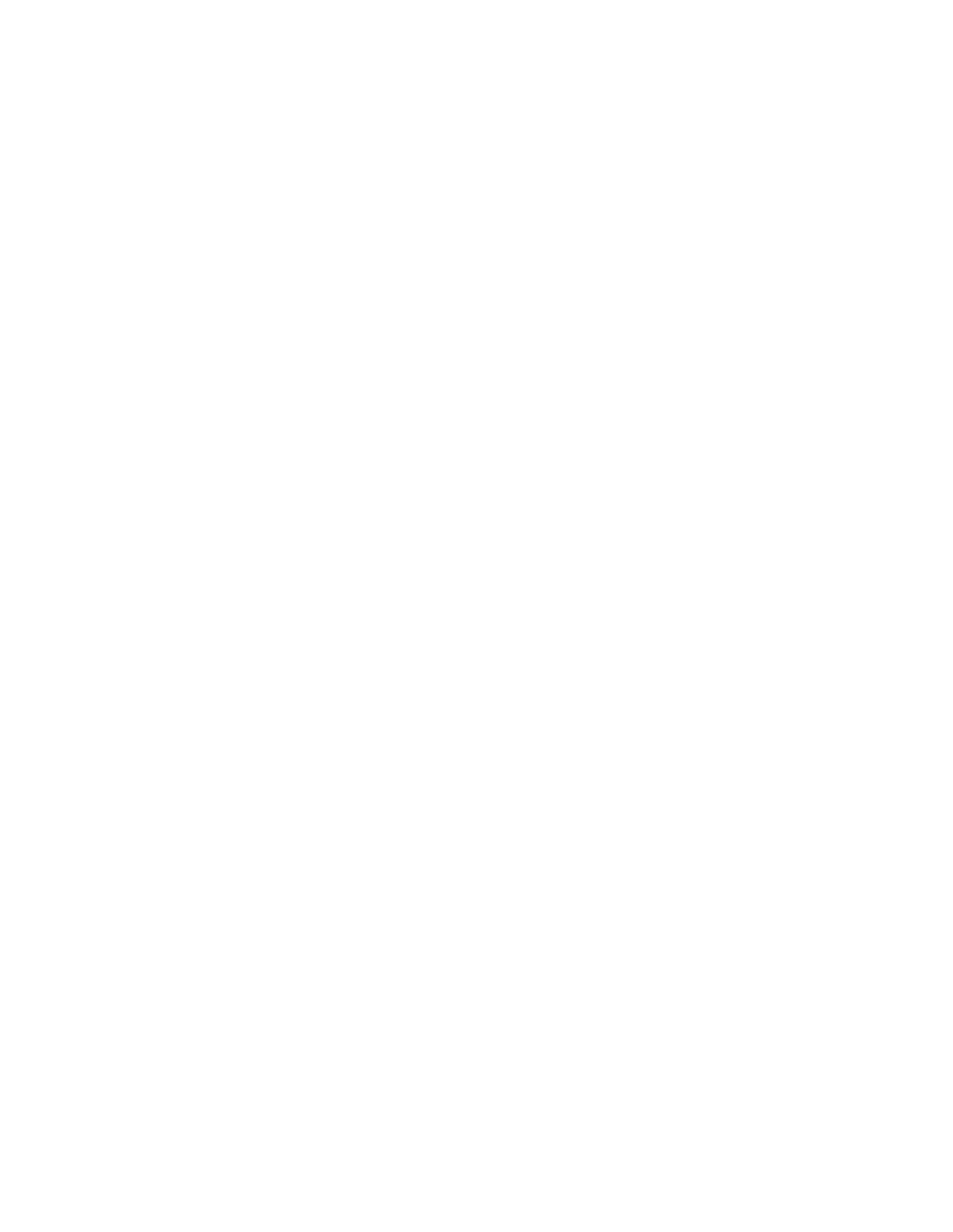FORM 15 (Section 58(1))

## THE ELECTIONS ACT

## **APPOINTMENT OF AGENT**

I, ................................................................................................................ nominated to serve as a member of the House of Assembly for the ..................................... electoral district do hereby appoint ........................... ......................................................................................................................... whose address is ............................................................................................. and whose occupation is ........................................................... as my agent.

\*for the purpose of the proceedings at Polling Station No................

†(to attend the final count of votes by the returning officer).

....................................................... *Candidate*

\**For agent at polling station* †*For agent at final count*

FORM 16 (Section  $60(1)$ )

## THE ELECTIONS ACT

## **Oath of Identity of an Elector receiving a Ballot Paper after another has voted in his or her name.**

I swear that I am .......................................................................................

(*Name as on list of electors*)

of .....................................................................................................................

(*Address as on list of electors*)

whose name is entered on the list of electors now shown to me.

So Help me God

FORM 17 (Section 60(3))

THE ELECTIONS ACT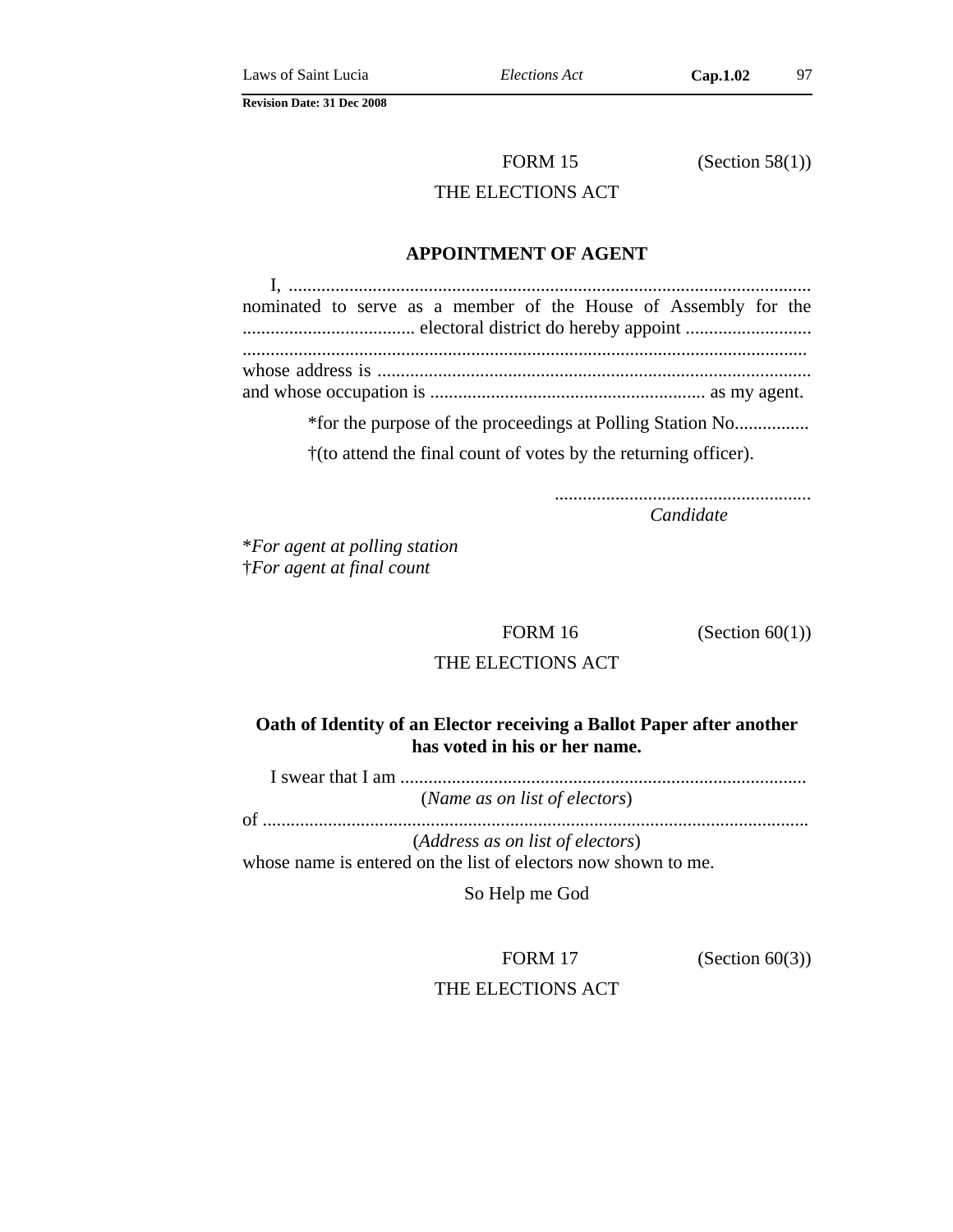## **OATH OF INCAPACITATED ELECTOR**

I swear that I am incapable of voting without assistance by reason of physical incapacity.

So Help me God

FORM 18  $(Section 60(4))$ 

## THE ELECTIONS ACT

## **OATH OF BLIND ELECTOR**

I ................................................................................................................. swear that I am incapable of voting without assistance by reason of my inability to see.

So Help me God

FORM 19 (Section 60(5))

## THE ELECTIONS ACT

### **OATH OF FRIEND OF BLIND ELECTOR**

I swear that I will keep secret the name of the candidate for whom I mark the ballot paper of the blind elector on whose behalf I act, and that I have not already acted as the friend of a blind elector for the purpose of marking his or her ballot paper at this election.

So Help me God

FORM 20 (Section 61(1))

## THE ELECTIONS ACT

## **Oath that the Elector is the Person Intended to be Referred to in the List of Electors**

I swear that I am qualified to vote at this election of a member to serve in the House of Assembly and am not disqualified from voting thereat and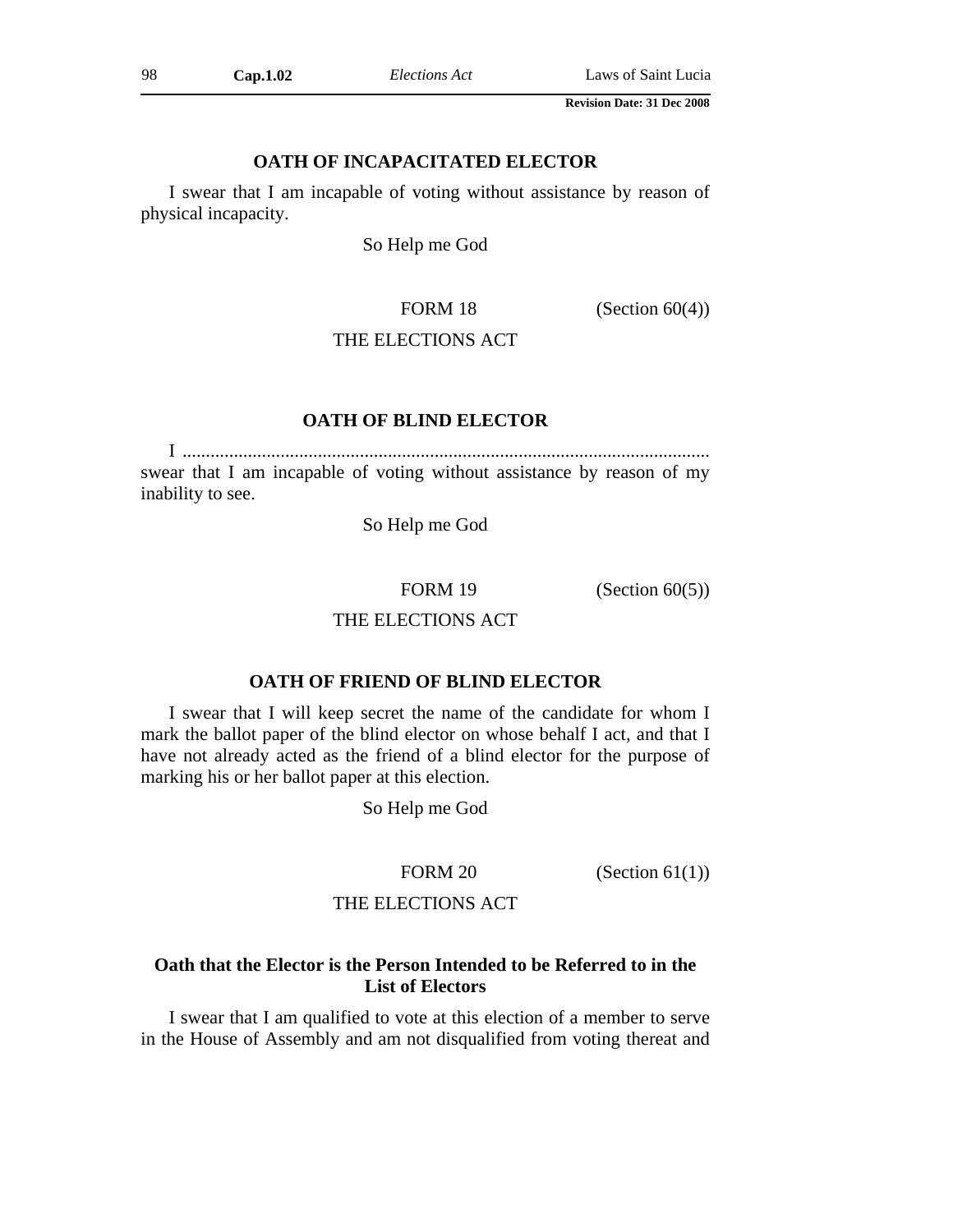that I verily believe that I am the person intended to be referred to by the entry, in the List of Electors used at this Polling Station, of the name ......................................................................................................................... whose occupation is given as ........................................................ and whose address is given as ..............................................

So Help me God

FORM 21 (Section 61(2))

### THE ELECTIONS ACT

#### **OATH OF QUALIFICATION**

I swear that —

(1) I am a citizen of Saint Lucia;

(2) I have resided in the electoral district of .......................................... for a period of at least 2 months prior to my registration as an elector.

(3) I am not within any of the classes of persons who lack qualification or are disqualified by reason of crime or mental incapacity.

(4) I am not under 18 years of age.

(5) I am not disqualified by any law in force in Saint Lucia relating to offences connected with elections.

(6) I am not the returning officer for this electoral district.

So Help me God

FORM 22 (Section  $62(2)$ )

## THE ELECTIONS ACT

## **OATH OF AGENT OF A CANDIDATE**

I, ..................................................................................... the undersigned, agent for ........................................................... one of the candidates at the election of a member of the House of Assembly held on this day in the ............................................... electoral district do swear that I will keep secret the names of the Candidates for whom any elector voting at this polling station marks his or her ballot paper in my presence at this election.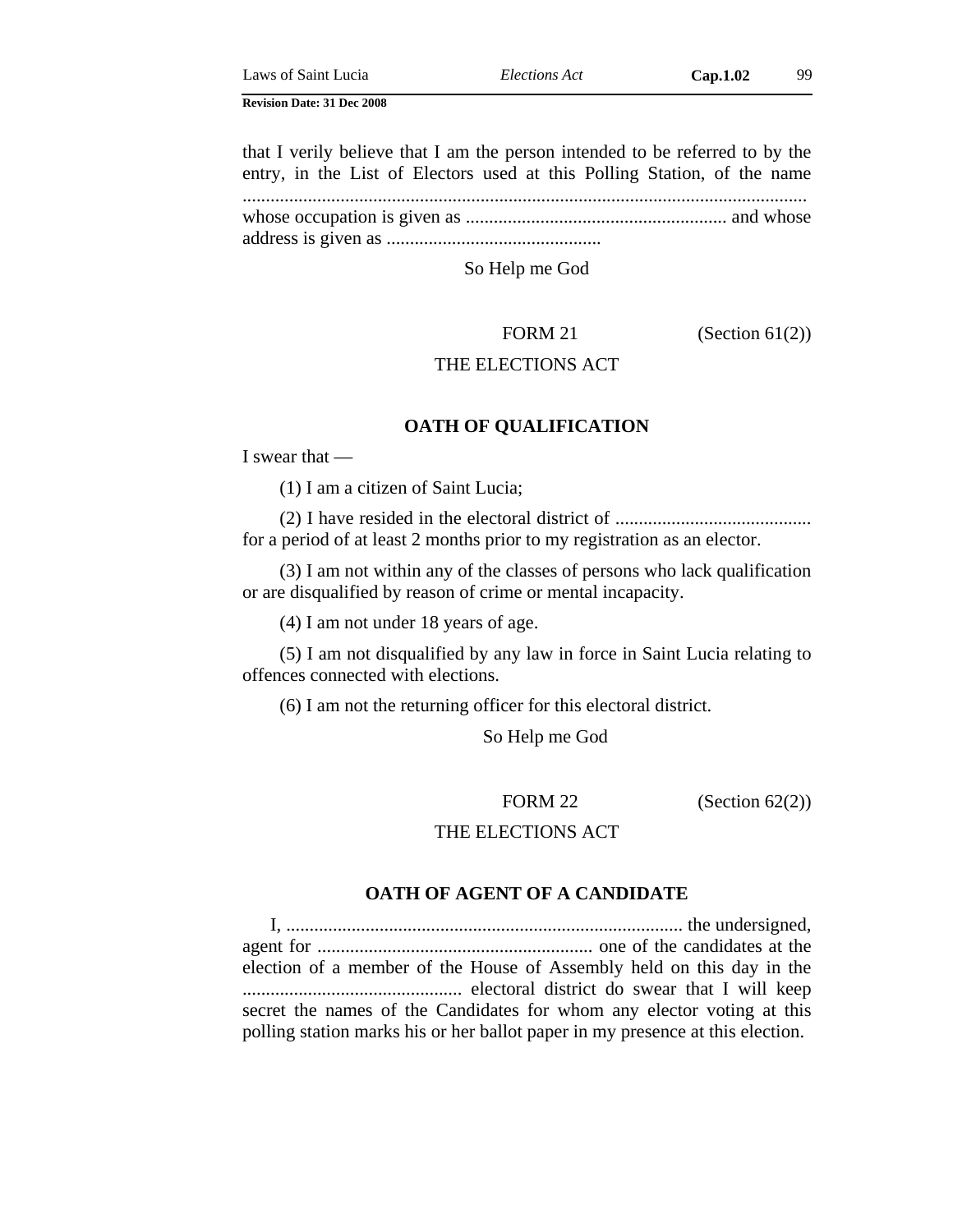So Help me God

.................................................. *Signature of Agent* Sworn before me at .................... this ................... of ................. 20......... ....................................................................... *Returning Officer for the* .......................................... Electoral District or Justice of the Peace or Presiding Officer for the polling division No .................................................... of the ........................................ Electoral District

## FORM 23 (Section 63(8))

#### THE ELECTIONS ACT

#### **OATH OF PRESIDING OFFICER AFTER CLOSING THE POLL**

I, ..................................................................................... the undersigned, presiding officer for polling station no ............ of the ................................... electoral district do swear that to the best of my knowledge and belief this Poll Book kept for the said polling station under my direction has been so kept correctly and that the total number of votes recorded there is ............................................. and that it contains a true and exact record of the votes given at the said polling station as the said votes were taken thereat; that I have faithfully performed all duties required of me by law.

............................................... *Presiding Officer* Sworn before me at ........................................... this ............................... day of ............................... 20............

...............................................

*Poll Clerk* (or as the case may be)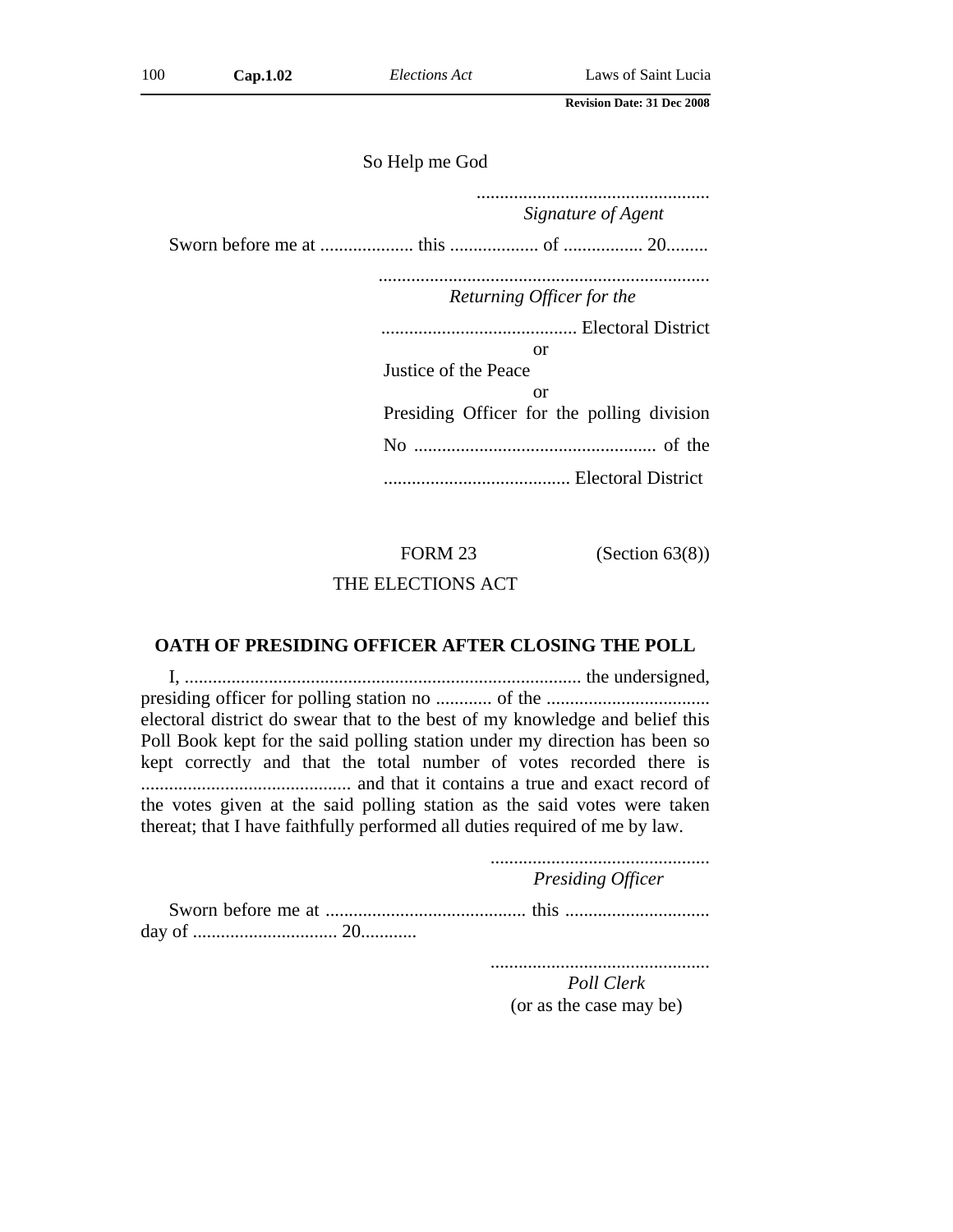FORM 24 (Section 63(8))

## THE ELECTIONS ACT

#### **OATH OF THE POLL CLERK AFTER CLOSING THE POLL**

I, ..................................................................................... the undersigned, Poll Clerk for polling station no .................... of the ..................................... electoral district do swear that this Poll Book for the said polling station kept under the direction of ...................................... who has acted as presiding officer thereat has been so kept by me under his or her direction as aforesaid correctly and to the best of my skill and judgment; that the total number of votes recorded therein is ............................... and that to the best of my knowledge and belief it contains a true and exact record of the votes given at the above-mentioned polling station as the said votes were taken thereat by the said presiding officer and that I have faithfully performed all other duties as Poll Clerk according to law.

> ............................................... *Poll Clerk*

Sworn before me at ............................... this ............................... day of ............................... 20..........

...............................................

*Presiding Officer* (or as the case may be)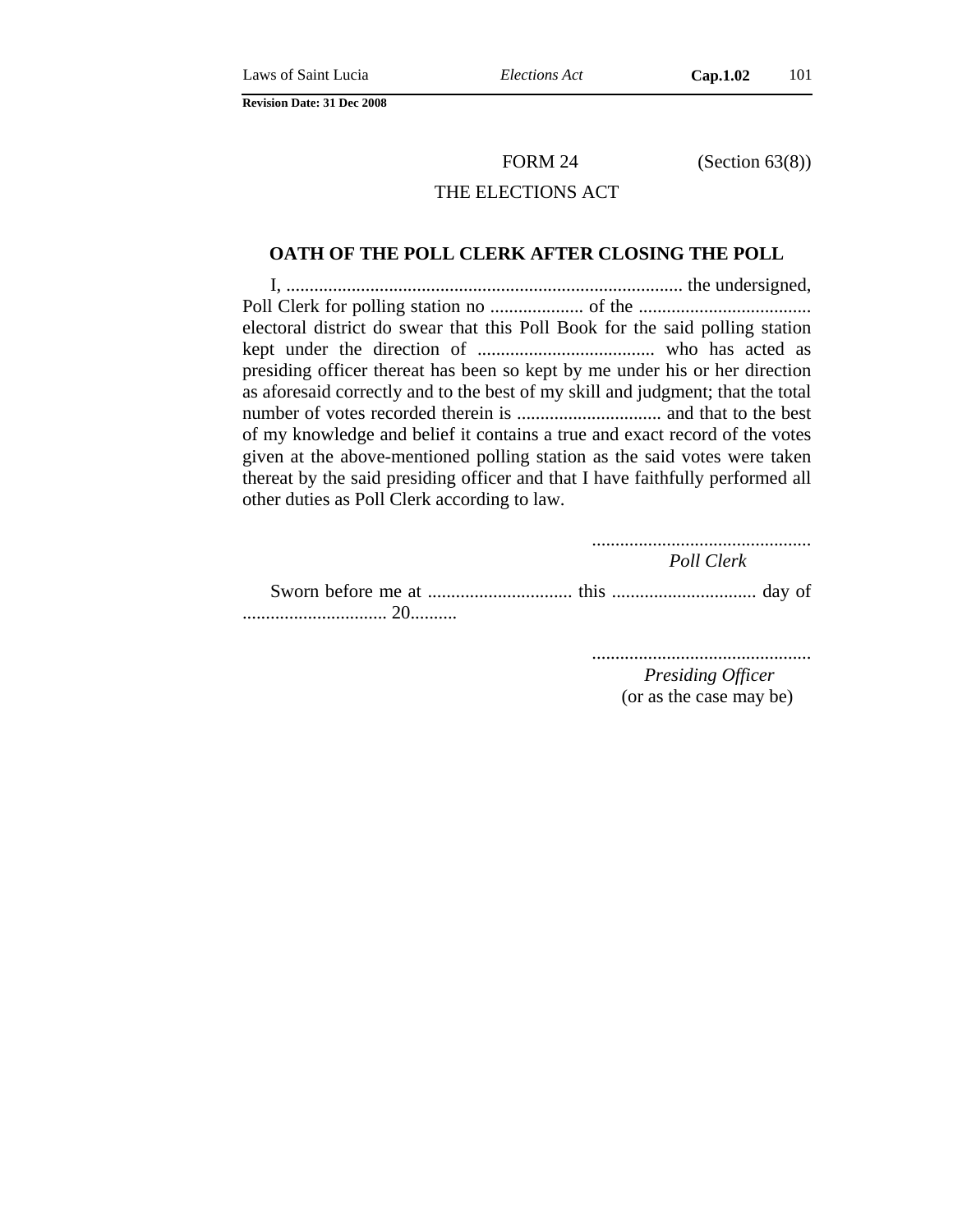FORM 25 (Section 63(9))

## THE ELECTIONS ACT

#### **STATEMENT OF THE POLL AFTER COUNTING THE BALLOTS**

| Electoral District.                                            |     |     |     |     |     | Polling Station No |
|----------------------------------------------------------------|-----|-----|-----|-----|-----|--------------------|
| Number of ballot papers received from the<br>returning officer |     |     |     |     |     |                    |
| Number of ballot papers cast for                               |     |     |     |     |     |                    |
| ,,                                                             | , , | ,,  |     | , , | ,,  |                    |
| ,,                                                             | , , | ,,  | ,,  | , , | ,,  |                    |
| , ,                                                            | , , | , , | , , | , , | ,,  |                    |
| , ,                                                            | , , | , , | , , | , , | , , |                    |
| ,,                                                             | ,,  | ,,  | ,,  | ,,  | ,,  |                    |
| Number of rejected ballot papers                               |     |     |     |     |     |                    |

| Total number of ballot papers found in box                  |  |
|-------------------------------------------------------------|--|
| Number of unused ballot papers undetached<br>from the books |  |
| Number of spoiled ballot papers                             |  |
| Total                                                       |  |

Number of names on official list of electors used at the poll ......................

I hereby certify that the above statement is correct.

Dated at .......................... this ........................... day of ............................... 20........

................................................

*Presiding Officer*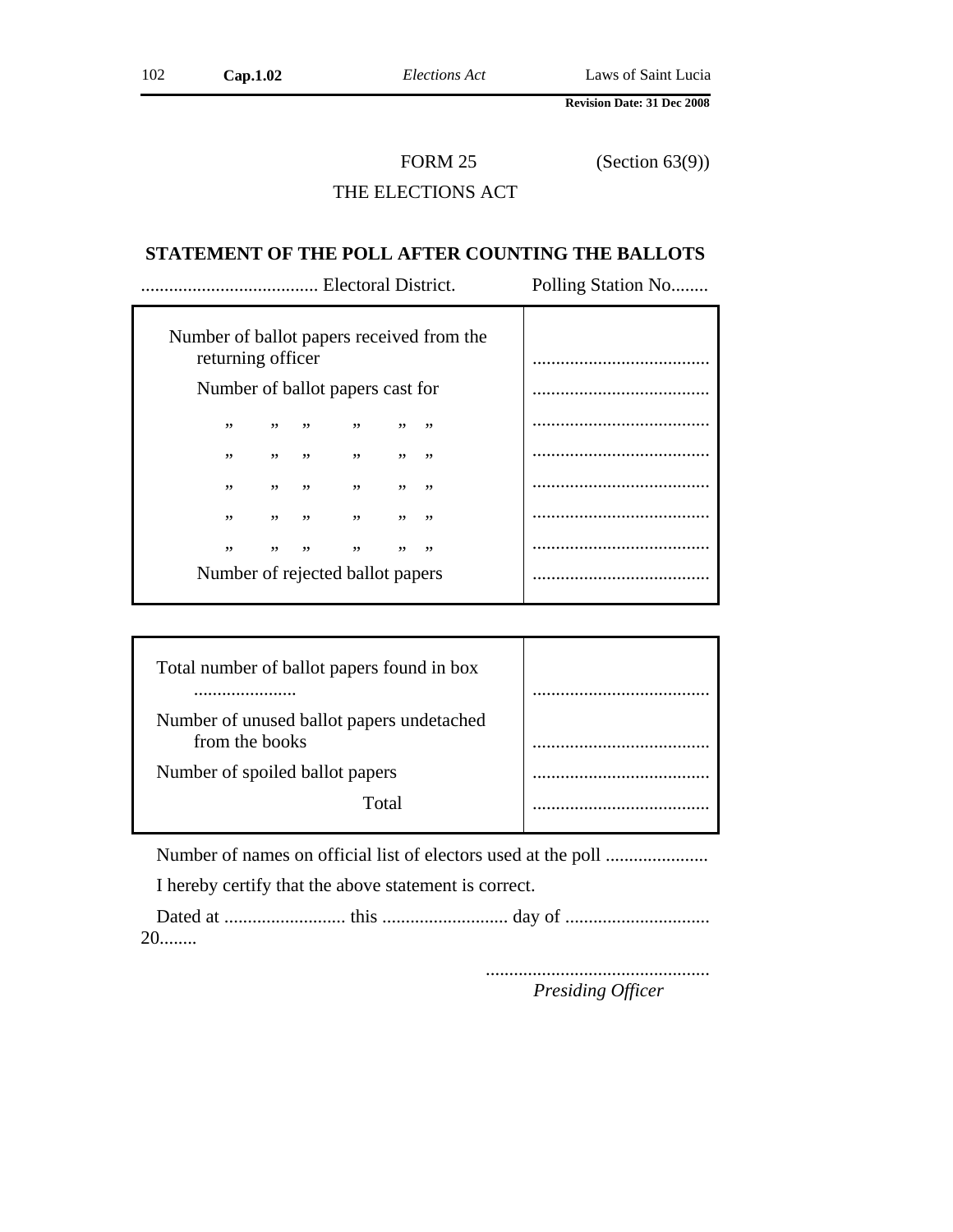FORM 26 (Section 63(10))

## THE ELECTIONS ACT

#### **OATH OF MESSENGER SENT TO COLLECT BALLOT BOXES**

I, ............................................................................. messenger appointed by ............................... returning officer for the ............................... electoral district do swear that the several boxes to the number of ............................... which were used at polling stations nos ............... of this electoral district on polling day now delivered by me to ............................... were handed to me by ............................... that they have not been opened by me or any other person and that they are in the same state as they were in when they came into my possession.

.................................................

*Signature*

Sworn before me at ..................... this .................... day of ...................... 20...........

> ................................................. *Returning Officer* (or as the case may be)

FORM 27 (Section  $68(1)(a)$ )

THE ELECTIONS ACT

## **RETURN AFTER POLL HAS BEEN TAKEN**

I hereby certify that the member for the ............................... electoral district in pursuance of the within Writ as having received the majority of votes lawfully given is .................................................................................... ......................................................................................................................... (*Name, address and occupation as stated in nomination paper*.)

Dated at ......................... this .......................... day of ............................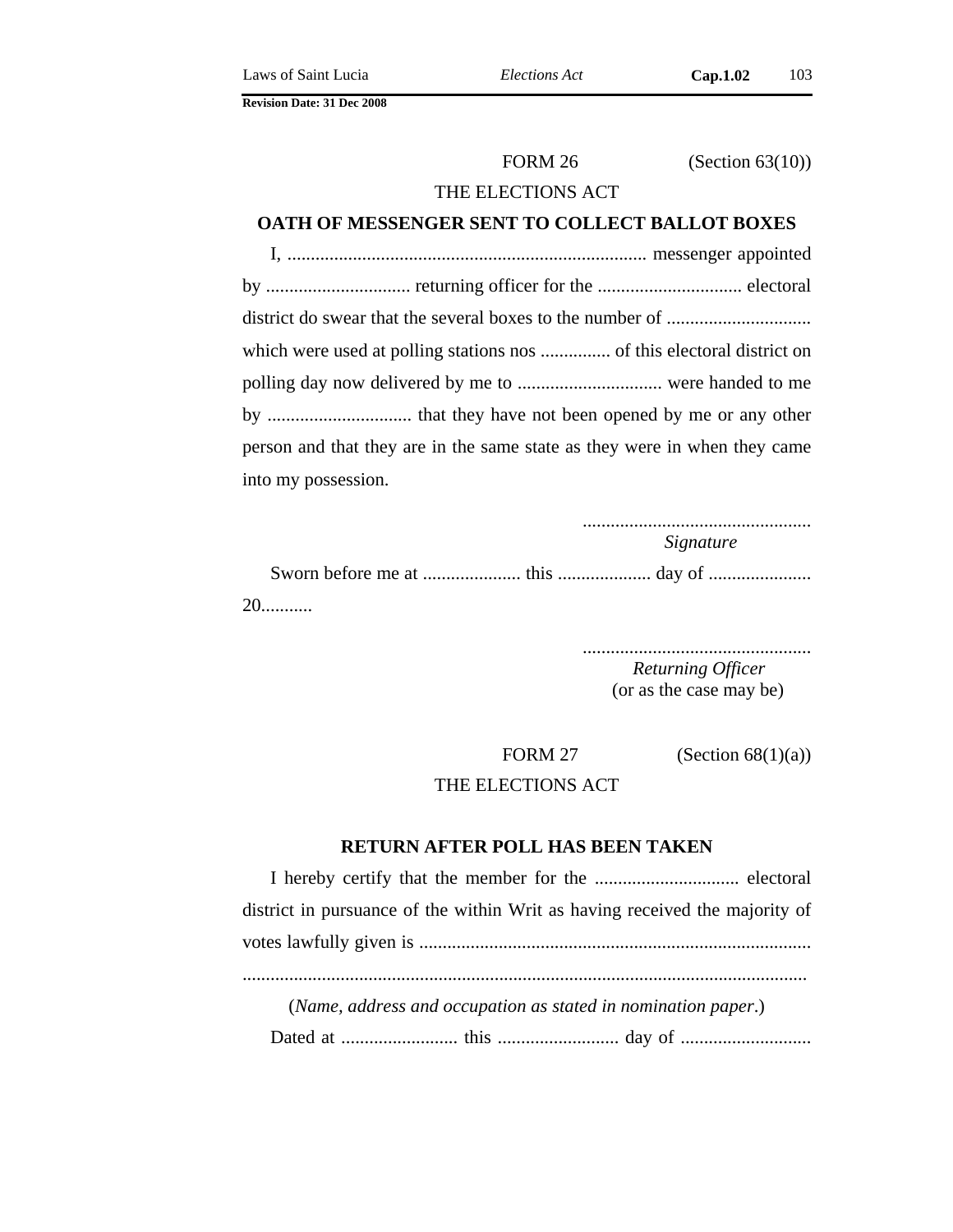20............

................................................. *Returning Officer*

FORM 28 (Section  $68(1)(h)$ )

# THE ELECTIONS ACT

## **OATH OF RETURNING OFFICER AFTER FINAL COUNT**

I hereby swear that I have received all the ballot boxes ...................... in number for the .............................................. electoral district; that I have personally counted all the votes cast therein for each candidate which number as follows

| (Name of candidate) | (No. of votes) |  |  |
|---------------------|----------------|--|--|
|                     |                |  |  |
|                     |                |  |  |
|                     |                |  |  |
|                     |                |  |  |
|                     |                |  |  |

and that I have faithfully performed all duties required of me by law.

........................................................ *Returning Officer*

Sworn before me at .................... this ................ day of ........................... 20..........

> ................................................. *Justice of the Peace*

(or as the case may be)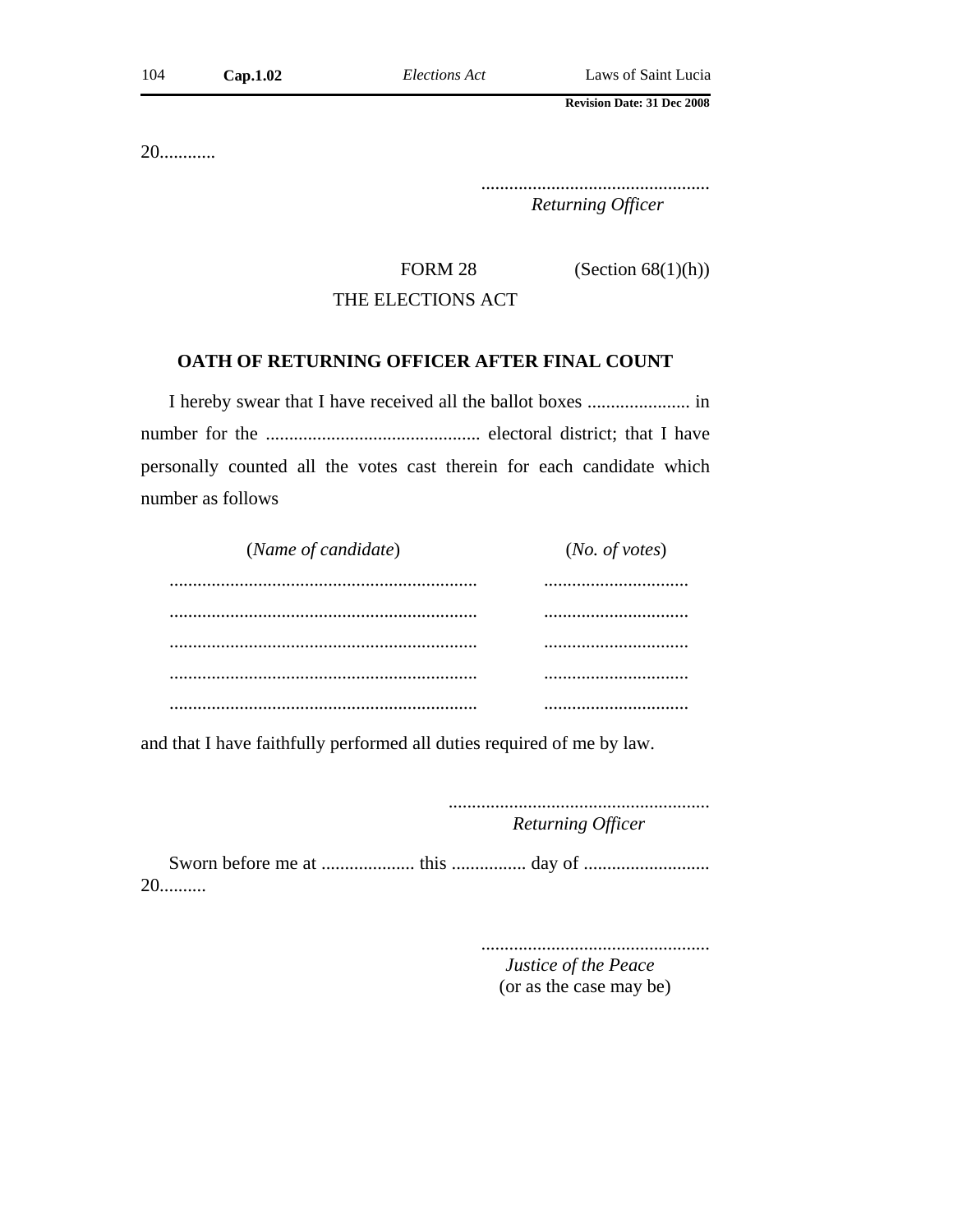# **SCHEDULE 4**

|               |          | (Section $45(4)$ ) |
|---------------|----------|--------------------|
| <b>Bottle</b> | Key      |                    |
| Cock          | Knife    |                    |
| Cow           | Saw      |                    |
| Gate          | Scale    |                    |
| Hammer        | Shoe     |                    |
| Hand          | Spoon    |                    |
| Head          | Star     |                    |
| Heart         | Torch    |                    |
| House         | Umbrella |                    |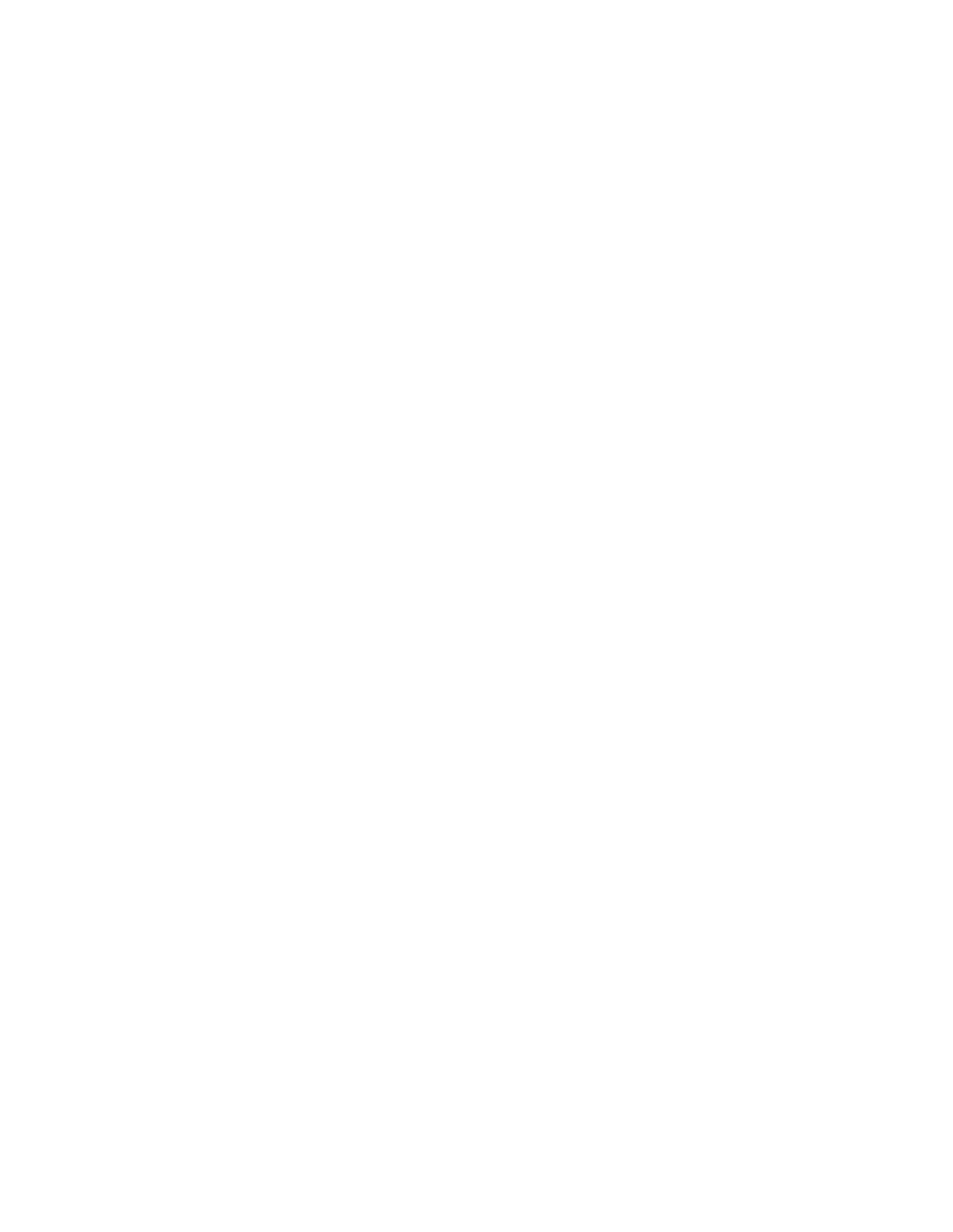# **HOUSE OF ASSEMBLY (ELECTION PETITION) RULES – SECTION 89(2)**

#### **(Statutory Instrument 4/1948)**

Commencement [21 February 1948]

## **1. SHORT TITLE**

These Rules may be cited as the House of Assembly (Election Petition) Rules.

#### **2. DEFINITIONS**

In these Rules, unless the context otherwise requires, the following expressions shall have the meanings assigned to them—

"**Act**" means the Elections Act;

"**Court**" means the High Court;

- "**Court of Appeal**" means the Court of Appeal of the Eastern Caribbean Supreme Court;
- "**electoral district**" means an electoral district as constituted by, and defined under, the Constitution of Saint Lucia;
- "**judge**" means a judge of the Court and includes the Chief Justice, any puisne judge and any acting Chief Justice or acting puisne judge;
- "**petition**" means an election petition presented to the Court under the Elections Act;
- "**petitioner**" means a person who presents a petition to the Court;
- "**Registrar**" means the Registrar of the High Court;
- "**respondent**" means a person against whom a petition is presented to the Court;
- "**returning officer**" means the returning officer for an electoral district appointed by the Governor General under the Elections Act;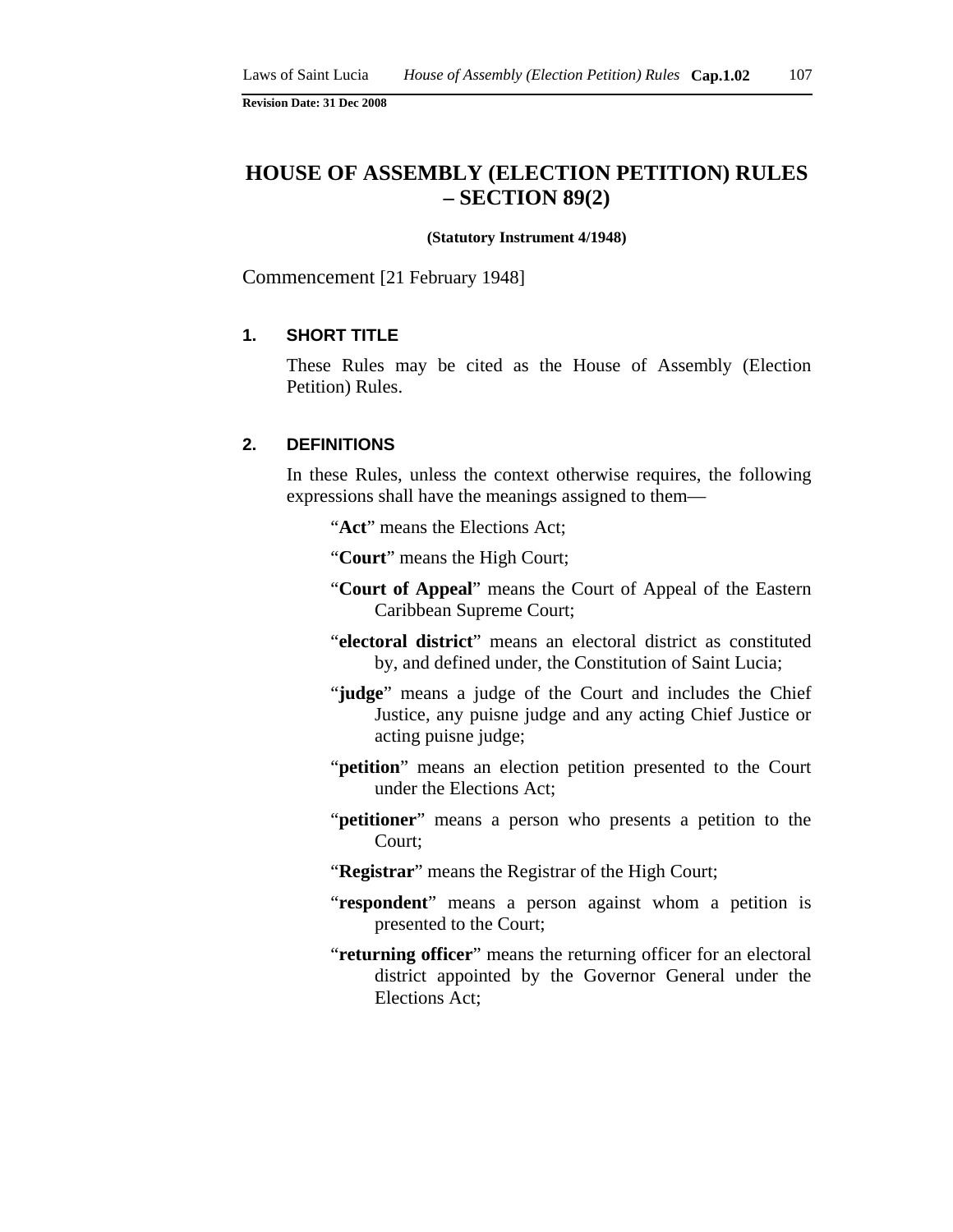"**writ**" means the writ of election issued by the Governor General for the election of a member to the House of Assembly under the Act.

#### *The Petition*

## **3. THE PETITION**

- (1) A petition shall be in writing and signed by the petitioner.
- (2) The following rules shall apply to a petition—
	- (a) It shall state the right of the petitioner to petition within section 88 of the Act;
	- (b) It shall state the holding and result of the election, and shall briefly state the facts and grounds relied on to sustain the prayer;
	- (c) It shall be divided into consecutively numbered paragraphs each of which, as nearly as may be, shall be confined to a distinct portion of the subject;
	- (d) It shall conclude with a prayer, as for instance, that some specified person should be declared duly returned or elected, or that the election should be declared void, or that a return may be enforced.

#### **4. EVIDENCE NOT TO BE STATED**

- (1) Evidence shall not be stated in the petition, but the Court or judge may, on summons, order such particulars as may be necessary to prevent surprise and unnecessary expense, and to ensure a fair and effectual trial in the same way as in ordinary proceedings in the Court, and upon such terms as to costs and otherwise as may be ordered.
- (2) In any case in which the Court or a judge orders that particulars of any allegation made in a petition be delivered to the respondent, it or he or she may fix the time within which such particulars shall be delivered and may also order that the petitioner at the trial of the petition may be precluded from going into any case in respect of which such particulars have not been duly delivered, unless it is otherwise ordered.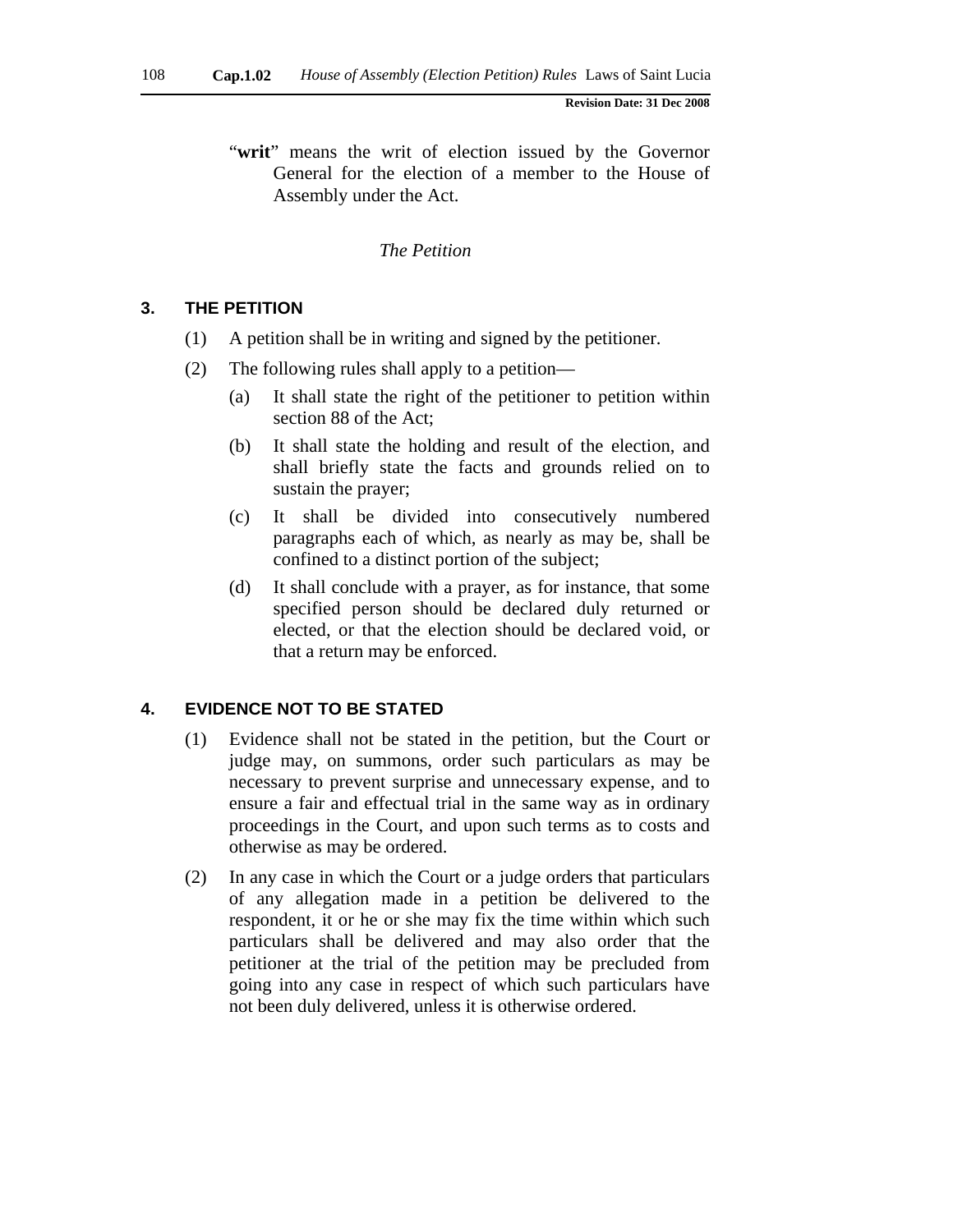#### **5. PETITIONER TO GIVE ADDRESS FOR SERVICE**

The petitioner shall in his or her petition give the name and address of an attorney-at-law whom he or she authorises to act on his or her behalf, or state that he or she acts for himself or herself, and in either case give an address for service within one mile of the office of the Registrar.

#### **6. HOW PRESENTED**

- (1) The presentation of a petition shall be made by delivering it to the Registrar.
- (2) A petition shall be presented within 21 days after the writ relating to the member whose return or election is complained of has been returned to the Governor General in accordance with section 89 of the Act.

However—

- (a) if the petition complains of the return or election on the ground of a corrupt practice, and specifically alleges a payment of money or some other act to have been made or done by the member, or on his or her account or with his or her privity since the return of the writ in pursuance or furtherance of that corrupt practice, the petition, so far as respects that corrupt practice, shall be presented within 28 days after the date of such payment or act;
- (b) if the petition complains of the return or the election on the ground of an illegal practice, and specifically alleges a payment of money or some other act to have been made or done by the member on his or her account or with his or her privity since the return of the writ in pursuance or in furtherance of that illegal practice, the petition, so far as respects that illegal practice, shall be presented within 28 days after the date of such payment or act.

## **7. PUBLICATION OF PETITION**

(1) On presentation of the petition, the Registrar shall cause the same to be inserted in the Gazette and in a newspaper published in Saint Lucia.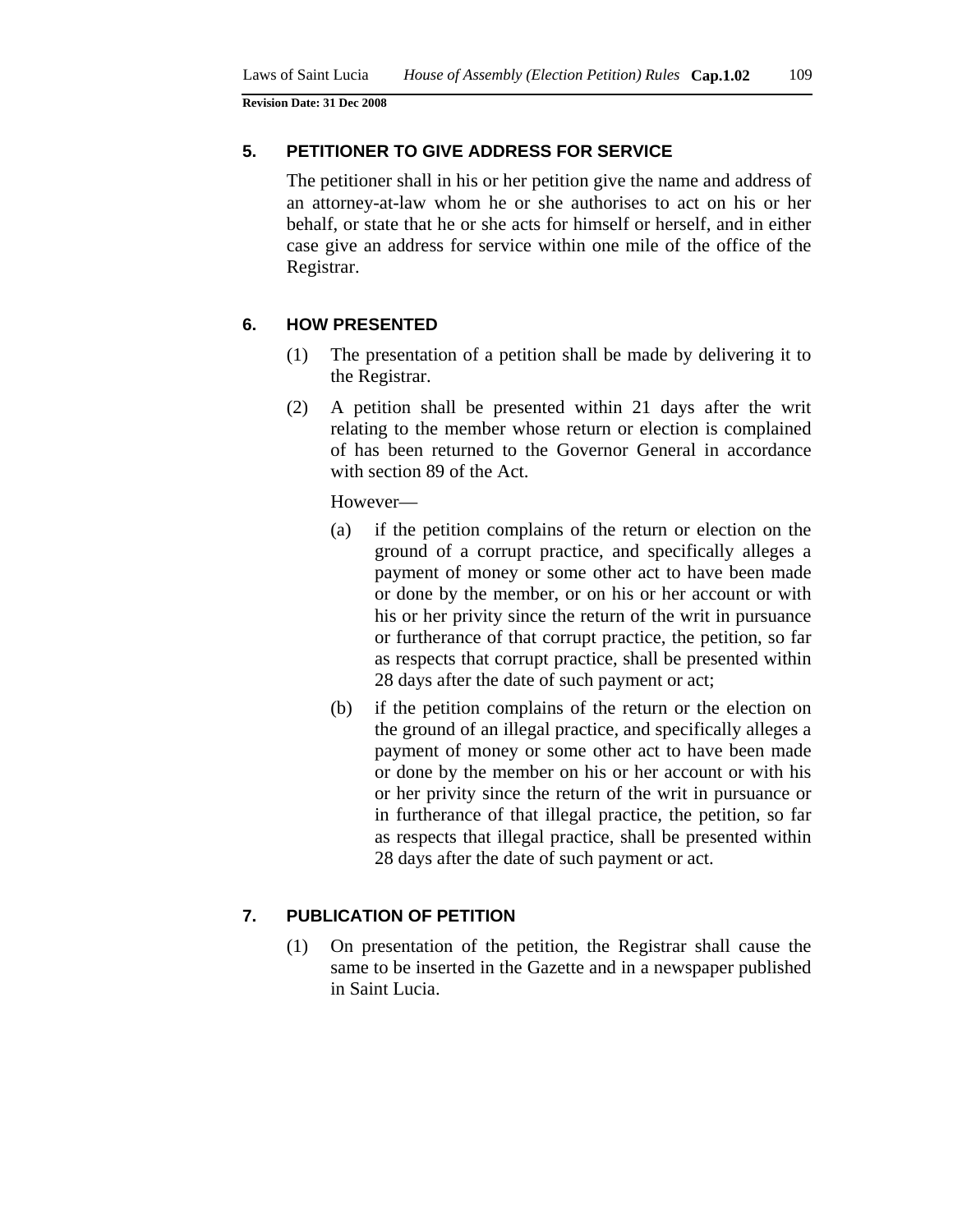(2) The costs of publication of the petition and of any other matter required to be published by the Registrar under these Rules shall be paid to the Registrar by the petitioner or other person moving in the matter in the first instance before such publication, and shall form part of the general costs of the petition.

## **8. SERVICE OF PETITION**

- (1) A petition shall be served upon the respondent by delivering a notice of the presentation of the petition together with a copy thereof to him or her personally within 10 days after the presentation of the petition, but a judge may, on the application of the petitioner made by summons not later than 14 days after the petition is presented and supported by affidavit showing what has been done, on being satisfied that all reasonable effort has been made to effect personal service and cause the matter to come to the knowledge of the respondent, order that what has been done shall be considered sufficient service, subject to any conditions which he or she may think fit to impose.
- (2) In case of evasion of service the posting of a notice in the office of the Registrar that the petition has been presented, stating the petitioner, the prayer and the nature of the proposed security, shall be deemed equivalent to personal service, if so ordered, by the judge.
- (3) A respondent shall, within 10 days after service on him or her of notice of the petition, lodge with the Registrar and serve on the petitioner a statement of the facts required by rule 5 of these Rules to be stated by a petitioner in the petition, and he or she shall state the said facts in any summons taken out by him or her for the purpose of objecting to the security given by the petitioner or otherwise.

*Security for Costs and Objection thereto* 

#### **9. SECURITY FOR COSTS**

(1) When making the presentation of the petition, or within 3 days thereafter, the petitioner shall give security in the sum of \$480 for the payment of all costs, charges and expenses that may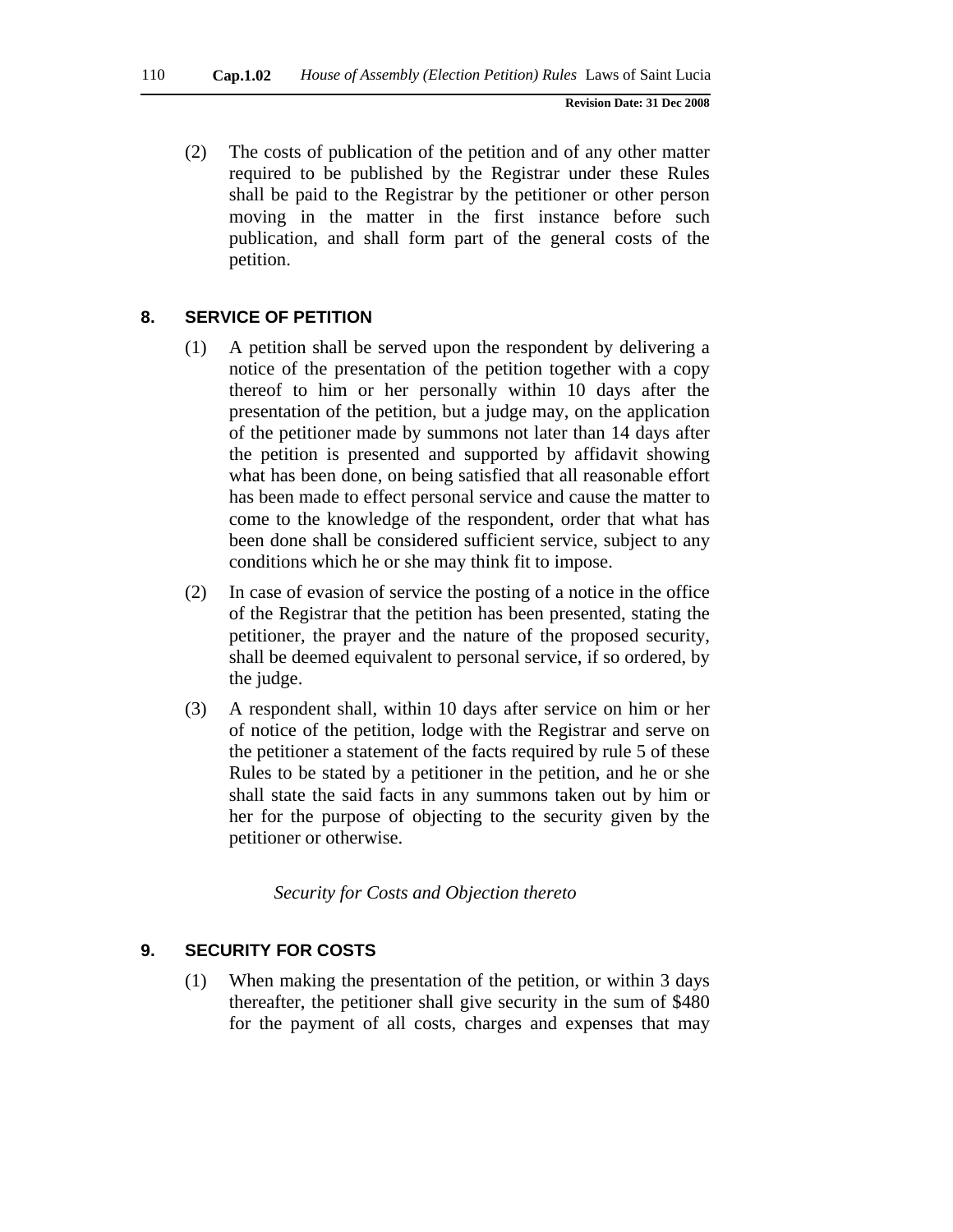become payable by him or her to any party to the proceedings or to any person summoned as a witness on his or her behalf.

- (2) The security may be given wholly or partly by deposit of money with the Director of Finance and Planning or by delivering to the Registrar a recognizance taken and acknowledged by the petitioner and by any number of sureties not exceeding 3 before a justice of the peace or other person authorised to administer oaths in favour of Our Sovereign Lord The King.
- (3) Within 3 days after the giving of security as required by this rule, notice of the nature of the security given shall be served by the petitioner on the respondent.
- (4) When the security is given wholly or partly by recognizance, it shall be lawful for the respondent within 10 days from the date of service on him or her of the notice to object to the recognizance on the ground that one or more of the sureties is insufficient, or that a surety is dead, or that he or she cannot be found or ascertained for want of sufficient description in the recognizance, or that a person named in the recognizance has not duly acknowledged the same.
- (5) Any objection to the security shall be made by summons before a judge supported by affidavit of the facts relied on, but the judge may require evidence of witnesses on personal examination, if he or she thinks fit so to require.
- (6) The summons shall be made upon not less than 4 days notice to the petitioner and the costs thereof shall be in the discretion of the judge who may decide which party shall pay them.
- (7) The costs of hearing and deciding any objection upon the ground of insufficiency of a surety or sureties shall be paid by the petitioner, unless at the time of leaving the recognizance with the Registrar there be also left with him or her an affidavit sworn by each surety before a justice of the peace, or other person duly authorised to administer oaths, that he or she is possessed of immovable property of the value of double the amount for which he or she is bound by the recognizance, after satisfying all other debts and liabilities due to other persons.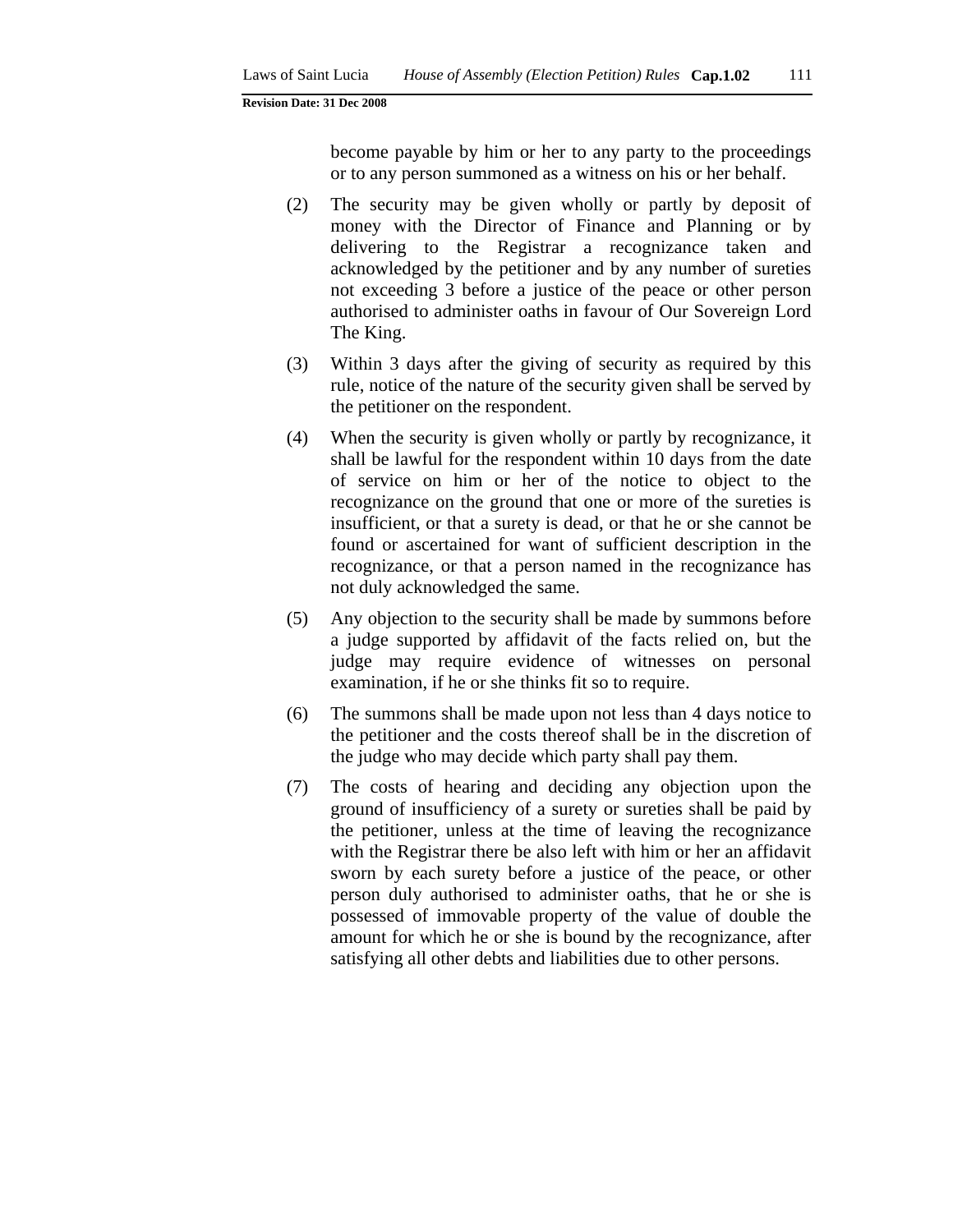#### **10. REMOVAL OF OBJECTION WHERE SECURITY DECLARED INSUFFICIENT**

- (1) If by order made upon such summons the security be declared insufficient and the objection is allowed, it shall be lawful for the petitioner, within such time not exceeding 10 days as may be ordered by the judge before whom the summons is heard, to remove the objection by a deposit with the Director of Finance and Planning of such sum of money as the judge may direct for the purpose of making the security sufficient.
- (2) If the petitioner does not remove the objection by deposit of the sum of money so directed to be deposited within the period fixed by the order of the judge, no further proceedings shall be taken on the petition which shall thereafter stand dismissed.

#### **11. WHEN PETITION AT ISSUE**

If by order made upon such summons the security be declared sufficient, or if no objection is made to the sufficiency of the security within the time limited by these Rules for making objection thereto, the petition shall be at issue.

#### **12. AMENDMENT OF PETITION**

A petition which has been presented questioning a return or election other than upon an allegation of a corrupt practice or an illegal practice may, for the purpose of questioning the return or election upon an allegation of a corrupt practice or an illegal practice, be amended with the leave of the Court to be applied for on summons in the time within which a petition questioning the return upon the allegation of that corrupt practice or illegal practice can be presented under rule  $6(2)(a)$  and  $6(2)(b)$  of these Rules.

#### **13. WITHDRAWAL OF PETITION**

- (1) A petition shall not be withdrawn without the leave of the Court or a judge upon application made by summons.
- (2) No such application shall be made for the withdrawal of a petition until the petitioner has given notice of his or her intention to the Registrar and the respondent, and the Registrar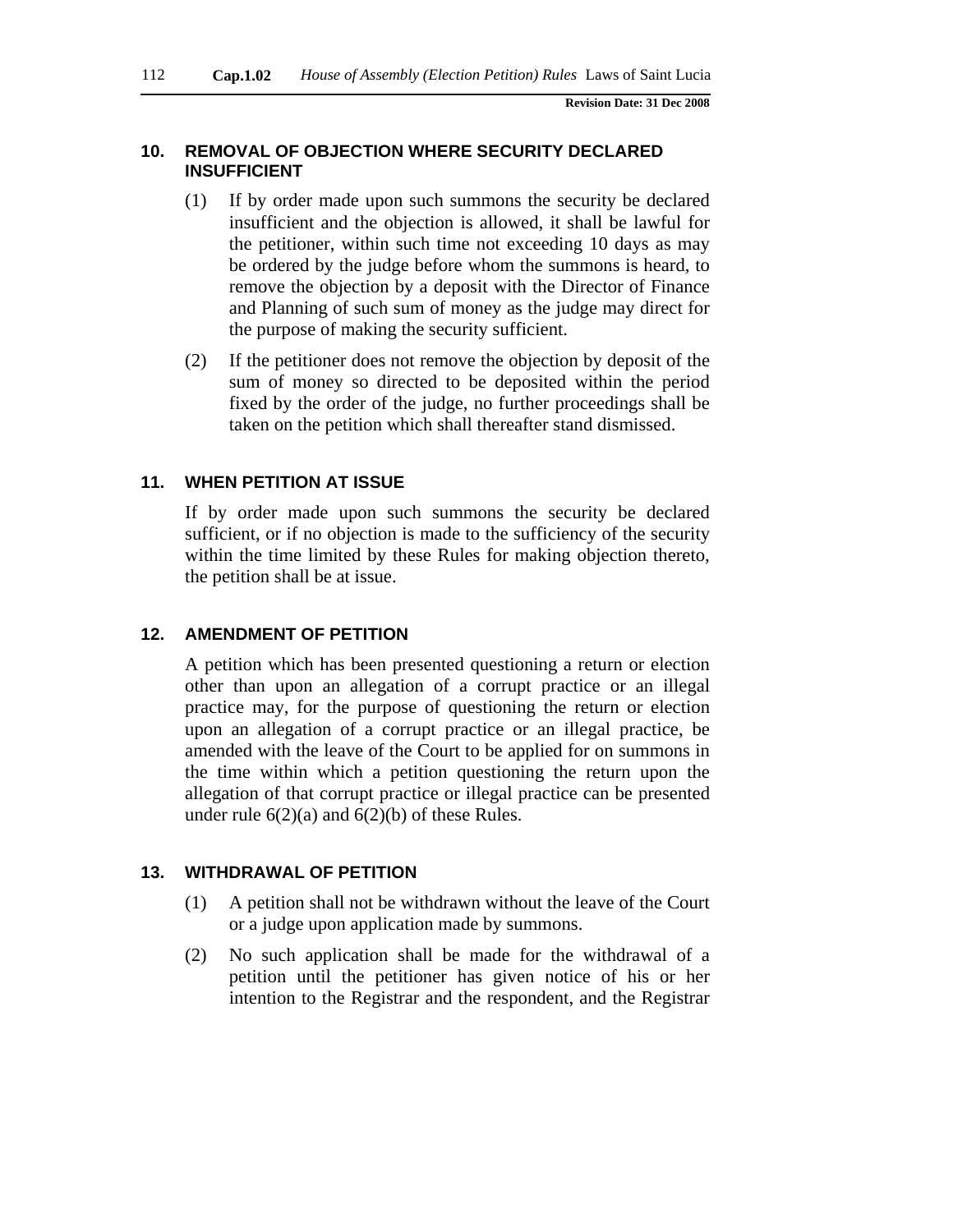shall cause the same to be inserted in the Gazette and a newspaper published in Saint Lucia.

- (3) Where there are more petitioners than one no application to withdraw a petition shall be made except with the consent of all the petitioners.
- (4) Before leave for the withdrawal of a petition is granted, there shall be produced affidavits by the parties to the petition and their Attorneys-at-law, and by the election agents of the parties who were candidates at the election to the effect stated in the next succeeding paragraph of this rule, but the Court may on cause shown dispense with the affidavit of any particular person if on special grounds it appears to the Court just so to do.
- (5) Each affidavit shall state that to the best of the deponent's knowledge and belief, no agreement or terms of any kind whatsoever has or have been made, and no undertaking has been entered into, in relation to the withdrawal of the petition; but if any lawful agreement has been made with respect to the withdrawal of the petition the affidavit shall set forth that agreement, and shall make the foregoing statement subject to what appears from the affidavit.
- (6) The affidavits of the applicant and his or her attorney-at-law shall further state the ground on which the petition is sought to be withdrawn.
- (7) It is not lawful for any person to make any agreement or terms, or to enter into any undertaking, in relation to or for the withdrawal of a petition in consideration of any payment, or in consideration that the seat shall at any time be vacated, or in consideration of the withdrawal of any other petition, and every person acting in contravention of this provision is liable on conviction to a fine not exceeding \$48.
- (8) Any person who might have been a petitioner in respect of the election to which the petition relates may, within 5 days after the publication by the Registrar of a copy of the notice of application for leave to withdraw the petition, apply to the Court or a judge to be substituted as a petitioner for the petitioner so desirous of withdrawing the petition, and the Court or judge may at the hearing of the application, if it or he or she thinks fit, substitute as a petitioner any such applicant.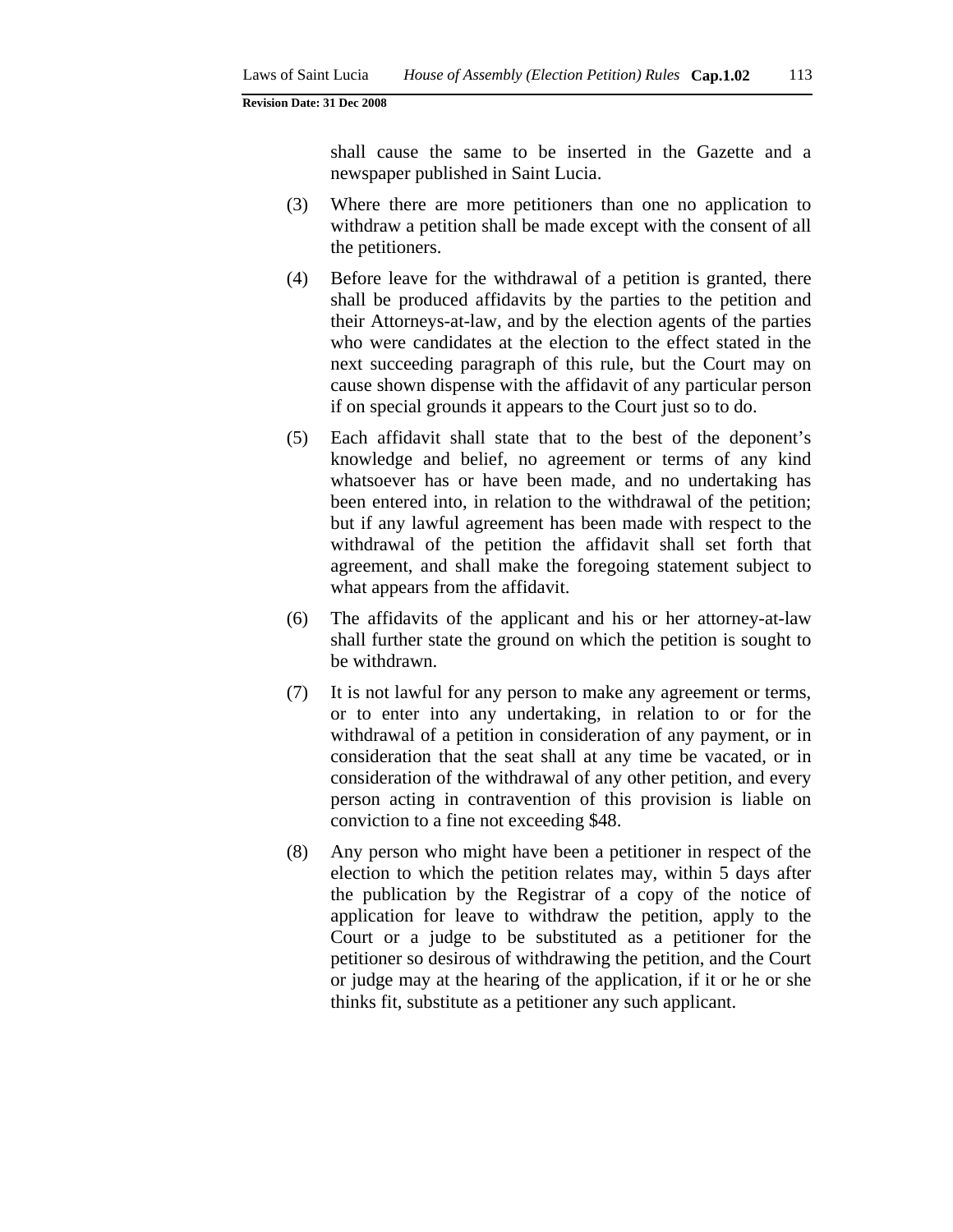- (9) Where in the opinion of the Court or a judge the proposed withdrawal of a petition is induced by any corrupt bargain or consideration or is the result of any agreement, terms or undertaking prohibited by this rule, it or he or she may by order direct that the security given on behalf of the original petitioner shall remain as security for any costs that may be incurred by the substituted petitioner.
- (10) If no such order is made with respect to the security given on behalf of the original petitioner, security to the same amount as would be required in the case of an original petitioner, and subject to the like conditions, shall be given on behalf of the substituted petitioner within 5 days after the order of substitution and before he or she takes any step in the proceedings.
- (11) Subject as aforesaid, a substituted petitioner shall stand in the same position, as nearly as may be, and be subject to the same liabilities as the original petitioner.
- (12) If a petition is withdrawn the petitioner is liable to pay the costs of the respondent.

*Miscellaneous Matters Affecting the Petition* 

#### **14. ABATEMENT OF PETITION**

- (1) A petition is abated by the death of a sole petitioner or the survivor of several petitioners.
- (2) The abatement of a petition shall not affect the liability of the petitioner's legal personal representative to pay the costs previously incurred.
- (3) On the abatement of a petition notice of such abatement shall be given by any party or person interested in the petition to the Registrar who shall cause the same to be inserted in the Gazette and in a newspaper published in Saint Lucia.
- (4) Within one month after publication of the notice any person who might have been a petitioner in respect of the election to which the petition relates may apply by summons to the Court or a judge to be substituted as a petitioner.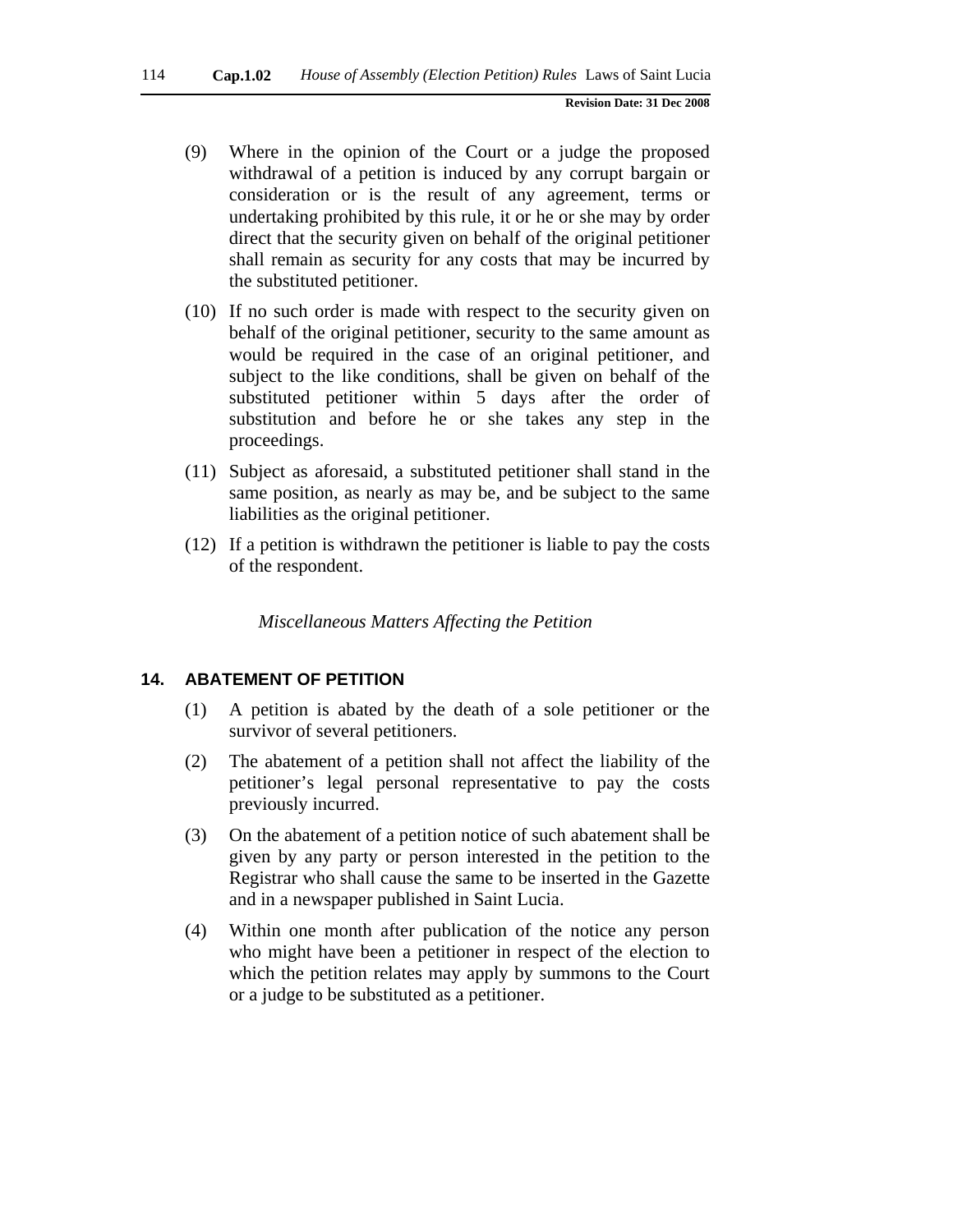(5) The Court or a judge may, if it or he or she thinks fit, substitute as a petitioner any such applicant on whose behalf security to the same amount as is required in the case of an original petition is given, and such security shall be subject to the same objection as the security given in an original petition.

#### **15. ADMISSION IN CERTAIN CASES OF VOTERS TO BE RESPONDENT**

- (1) If before the trial of a petition either of the following events happens, that is to say—
	- (a) the respondent dies; or
	- (b) the respondent gives notice to the Registrar and to the petitioner that he or she does not intend to oppose the petition,

then, in the first case, any person entitled to be a petitioner in respect of the election to which the petition relates may, and in the second case the Registrar shall, give notice by publication in the Gazette, and in a newspaper published in Saint Lucia of such event having taken place, and within 21 days after publication of the notice in the Gazette, any such person may apply by summons to the Court or a judge to be admitted as a respondent to oppose the petition, and such person shall be admitted accordingly either with the respondent, if there be a respondent, or in place of the respondent.

(2) Any number of such persons not exceeding 3 may be so admitted.

#### **16. RESPONDENT NOT OPPOSING NOT TO APPEAR AS PARTY**

A respondent who has given the prescribed notice that he or she does not intend to oppose the petition shall not appear or act as a party against such petition in any proceedings thereon.

## **17. SEVERAL PETITIONS AS TO THE SAME ELECTION**

Where more petitions than one relating to the same election or return are presented, all such petitions shall be dealt with as one petition, in such manner and on such terms as a judge may direct.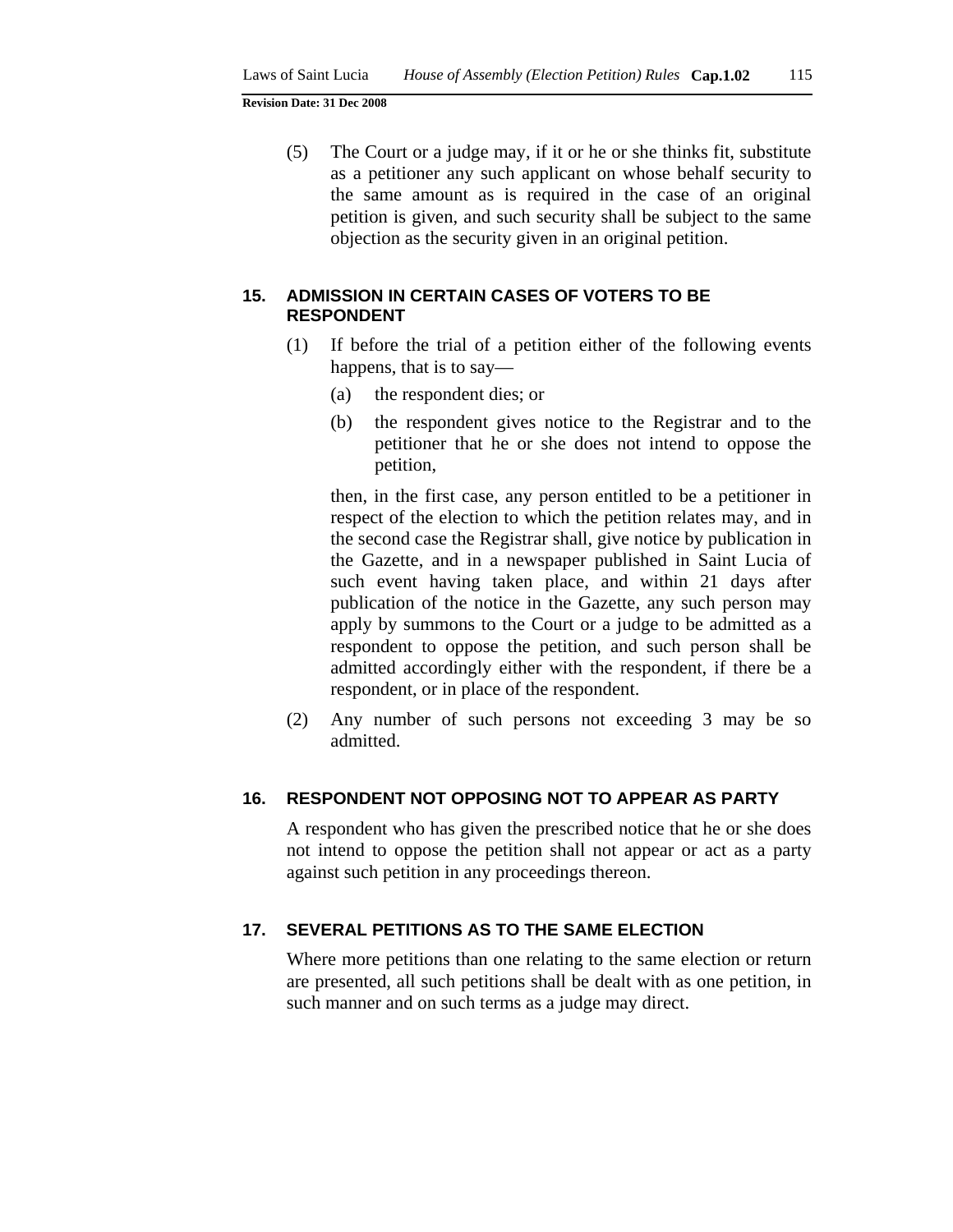#### **18. NOTICE OF RECRIMINATION WHEN PETITION COMPLAINS OF UNDUE RETURN AND CLAIMS SEAT**

- (1) When a petition complains of an undue return and claims the seat for some person other than the person returned, it shall be lawful for the respondent, within 10 days after the service of the notice of the petition as aforesaid, to give notice in writing to the petitioner that he or she intends to complain of the election of the person on whose behalf the seat is claimed undue.
- (2) The grounds on which a respondent intends to complain of the election of a person on whose behalf the seat is claimed undue shall be set out in the notice and the rules applicable to a petition and the particulars of charges made therein shall apply to every such notice.

## **19. RETURNING OFFICER IF COMPLAINED OF TO BE RESPONDENT**

Where a petition complains of the conduct of a returning officer, such returning officer shall for the purposes of these Rules, except the substitution of respondents in his or her place, be deemed to be a respondent.

#### **20. PETITION COMPLAINING OF NO RETURN**

A petition complaining of no return may be presented to the Court, and shall be deemed to be an election petition, and the Court may make such order thereon as it thinks expedient for compelling a return to be made, or may allow such petition to be heard by the judge in manner herein provided with regard to petitions.

*Trial of the Petition and the Costs thereof* 

#### **21. MODE OF TRIAL OF PETITIONS**

The following provisions shall apply to the trial of a petition—

(1) the trial shall take place at such time as the judge may appoint, not being less than 7 days after notice of trial has been given to the parties and published in the Gazette and in a newspaper published in Saint Lucia;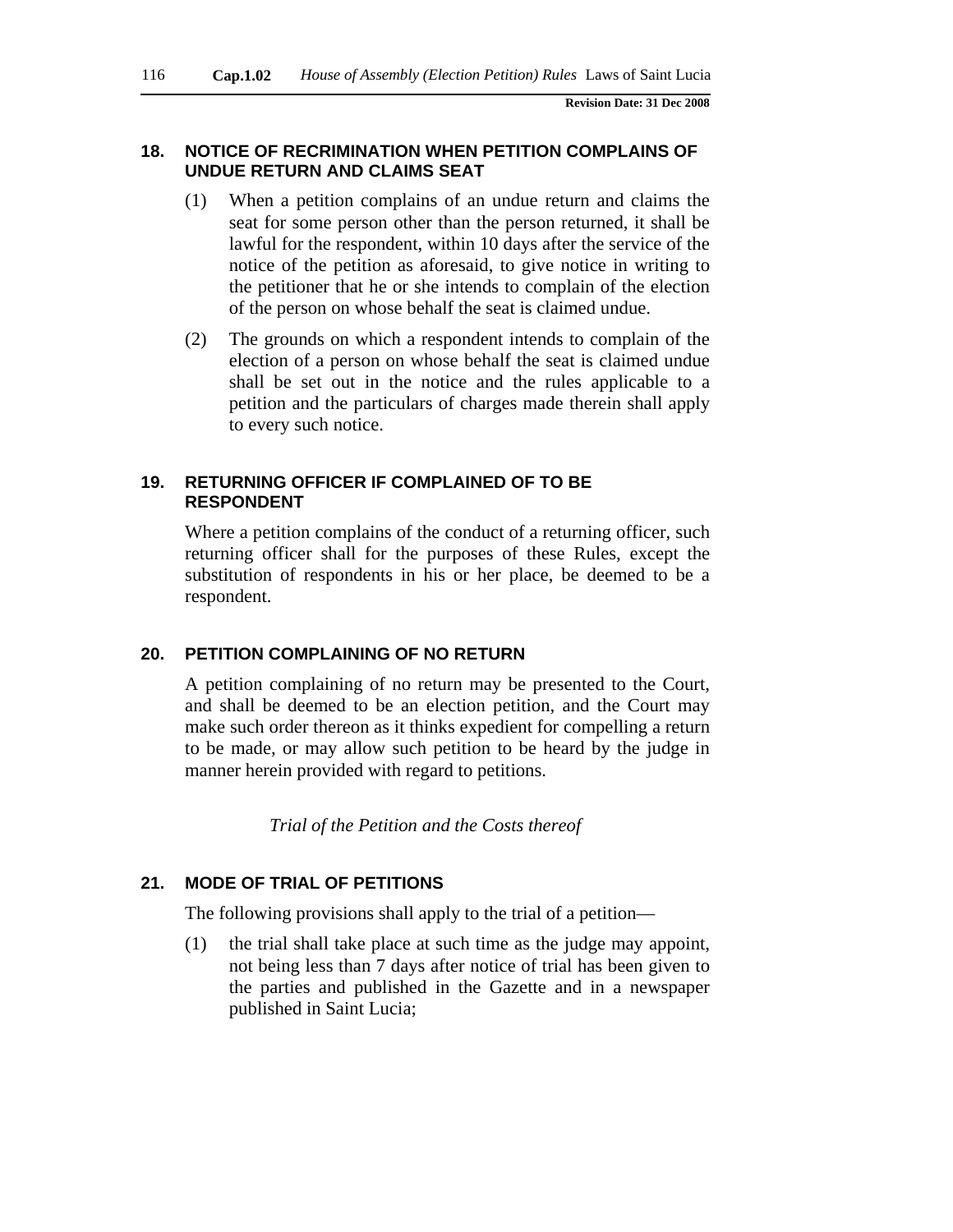- (2) the judge may adjourn the trial from time to time, but the trial of every petition so far as practicable, consistently with the interests of justice in respect of such trial, shall be continued *de die in diem* on lawful days until its conclusion;
- (3) the judge may make a special report to the Governor General upon any matter arising in the course of the trial, an account of which in his or her judgment ought to be submitted;
- (4) where it appears to the Court or a judge, on application by summons of either party or without such application, that the case raised by the petition can be conveniently stated as a special case, it or he or she may direct the same to be stated by the petitioner and the respondent accordingly, and any such special case shall, as far as may be, be heard before the Court, and the decision of the Court thereon shall be the decision on the petition;
- (5) in case of the petitioner and the respondent differing on the stating of the special case, the Court or a judge may refer the same to some qualified person to be settled;
- (6) the Court shall certify to the Governor General its determination in reference to such special case.

## **22. POWER TO RESERVE QUESTION OF LAW FOR COURT OF APPEAL**

If it appears to the judge on the hearing of any election petition or any special case that any question of law requires further consideration by the Court of Appeal, it shall be lawful for the judge to postpone the hearing or the granting of any certificate to the Governor General until the determination of such question by the Court of Appeal and for this purpose to reserve any question of law for the determination of the Court of Appeal.

## **23. EVIDENCE OF CORRUPT PRACTICE RECEIVABLE BEFORE PROOF OF AGENCY**

On the trial of a petition, unless the judge otherwise directs, any charge of a corrupt practice may be gone into, and evidence in relation thereto received, before any proof has been given of agency on the part of any candidate in respect of such corrupt practice.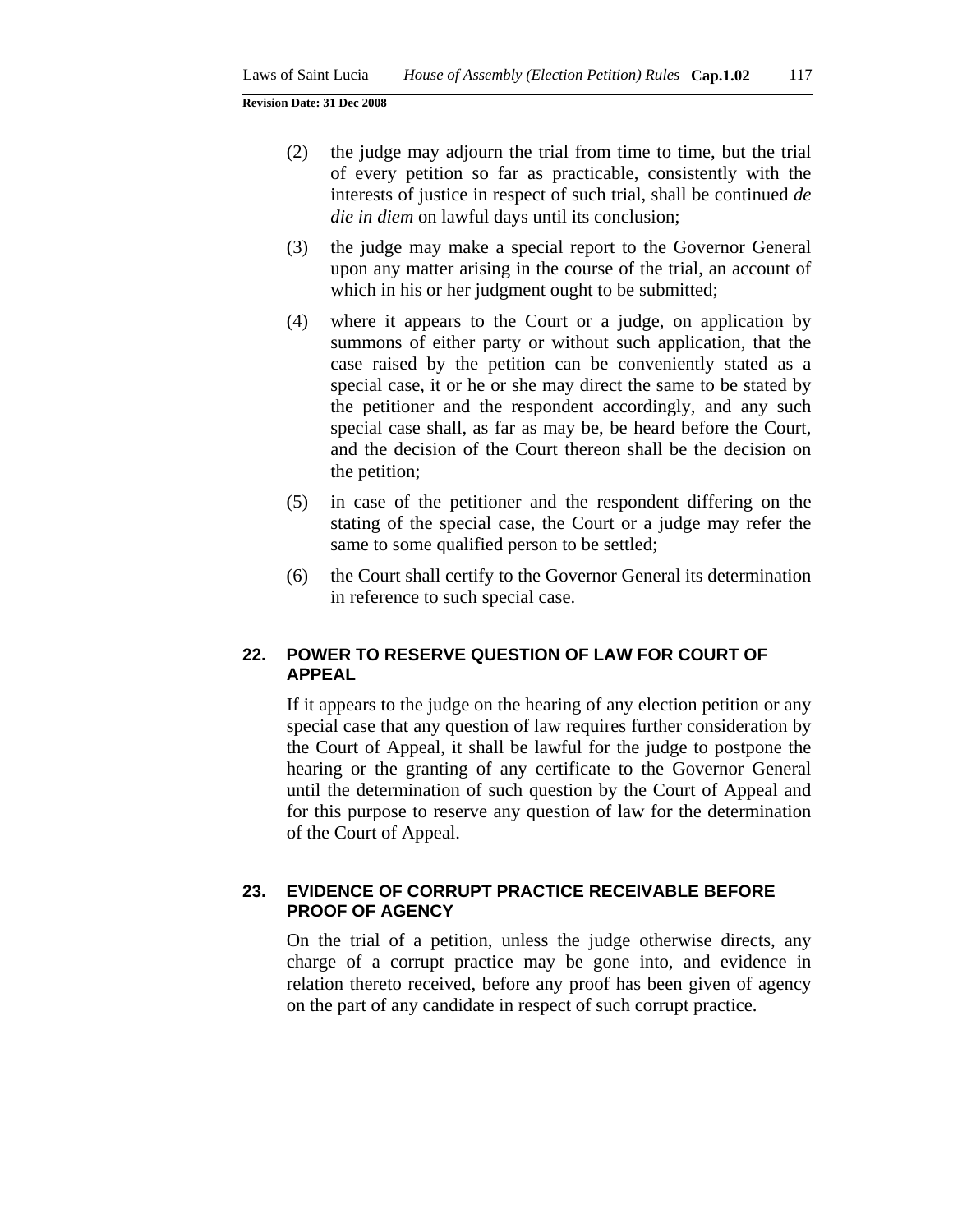## **24. EXPENSES OF WITNESSES**

- (1) The reasonable expenses incurred by any person in appearing to give evidence at the trial of a petition, if allowed to such person by order of the judge, shall be payable in the first instance by the party who summonses or calls him or her and the amount thereof shall be ascertained and certified by the Registrar. Such expenses may be included in the costs of the petition and shall be paid by the party directed to pay those costs.
- (2) The expenses of a witness called and examined by the judge shall be deemed to be costs of the petition and shall be paid as directed by the order of the judge.

## **25. GENERAL COSTS OF PETITION**

- (1) All costs, charges and expenses of and incidental to the presentation of a petition, or of any proceedings consequent thereon shall be in the discretion of the Court or judge and shall be defrayed by the parties to the petition in such manner and in such proportions as the Court or judge may determine, regard being had to the disallowance of any costs, charges or expenses which may, in the opinion of the Court or judge, have been caused by vexatious conduct, unfounded allegations, or unfounded objections on the part of either the petitioner or the respondent, and regard also being had to the discouragement of any needless expense by throwing the burden of defraying the same on the parties by whom it has been caused, whether such parties are or are not on the whole successful.
- (2) The amount of such costs may be fixed by the Court or judge or may be directed to be taxed, and in the latter case they shall be taxed by the Registrar in accordance with scale of fees and disbursements contained in Schedule 1 to these Rules and paid by the party ordered to pay the same.
- (3) Where the petitioner is ordered to pay any such costs and he or she fails to pay the same within 14 days from the date of the order of the court or judge, the Director of Finance and Planning shall pay such costs out of any money deposited with him or her as security under these Rules and execution may be issued against the petitioner and the sureties jointly and severally for any balance not covered by the deposit, or where security has been given by recognizance, the Registrar shall,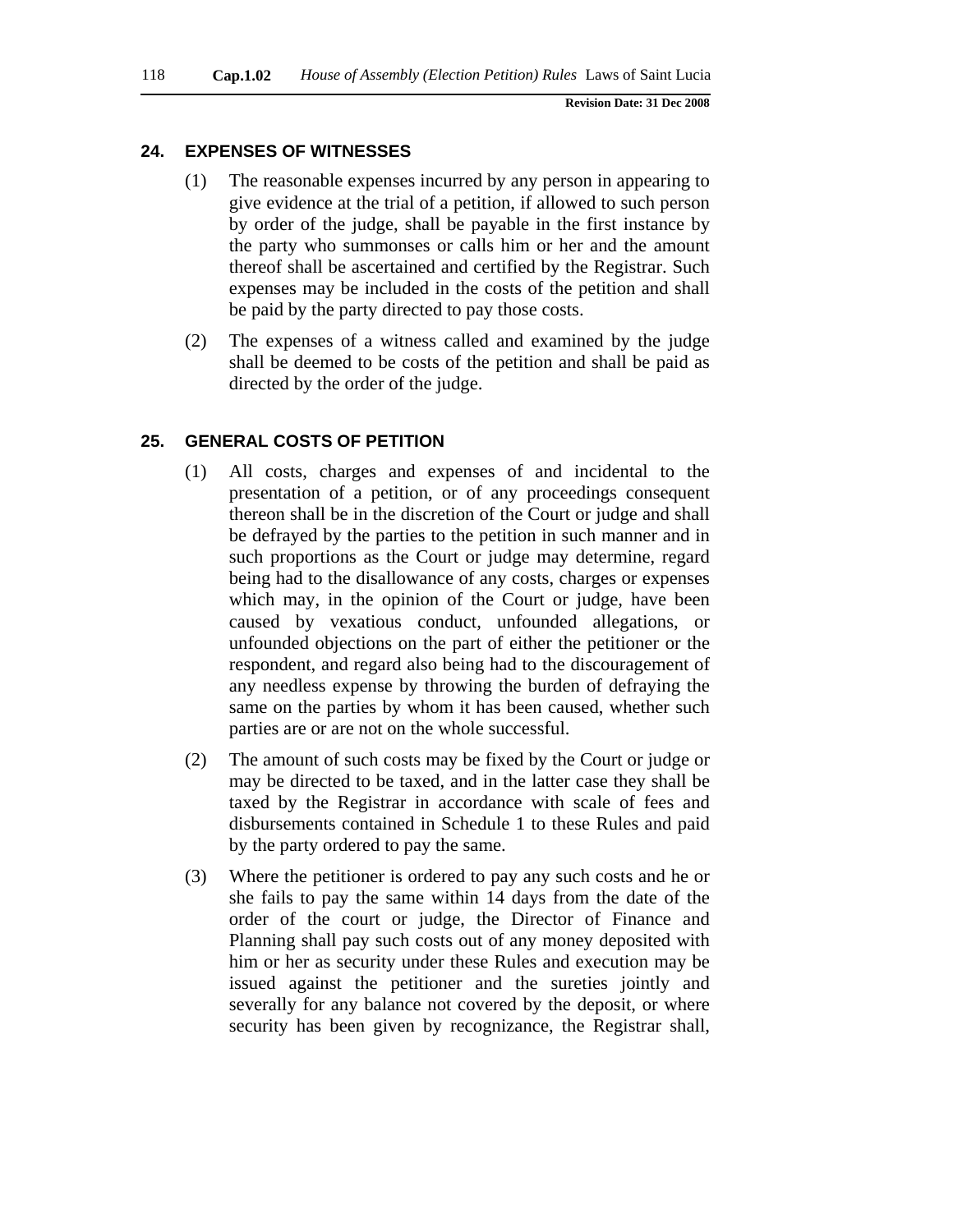upon an affidavit of the respondent stating the amount of the costs directed to be paid by the petitioner and that neither the petitioner nor any of the sureties has paid them within 14 days after the order to pay the same, certify such recognizance to be forfeited and execution shall issue out of the Court thereupon for the recovery of the amount of the costs ordered to be paid against the petitioner and the sureties jointly and severally to the extent of the amount for which they are bound by the recognizance, the petitioner however being always liable to pay the full amount of the costs.

- (4) If the security given by the petitioner be in the form of money deposited with the Director of Finance and Planning, the petitioner shall be entitled to a refund of any portion thereof exceeding the amount of the costs ordered to be paid by him or her.
- (5) If a respondent who is ordered to pay any costs to the petitioner fails to do so within 14 days from the date of the order directing such payment, execution shall be issued out of the Court for the recovery of the amount of such costs.
- (6) Execution shall be levied in accordance with the law governing executions in civil actions in the Court.

#### **26. FORMS AND MATTERS NOT PROVIDED FOR**

- (1) In proceedings regulated by these Rules the forms contained in Schedule 2, or forms to the like effect, shall be used as the documents described by the headings thereof.
- (2) In any matter not provided for by these Rules the practice and procedure of the Court in a civil action shall apply and have effect and the judge may in any such case direct what the procedure shall be.

## **27. INTERPRETATION ACT APPLIED**

The Interpretation Act applies for the purpose of the interpretation of these Rules in like manner as it applies for the purpose of interpreting an Act.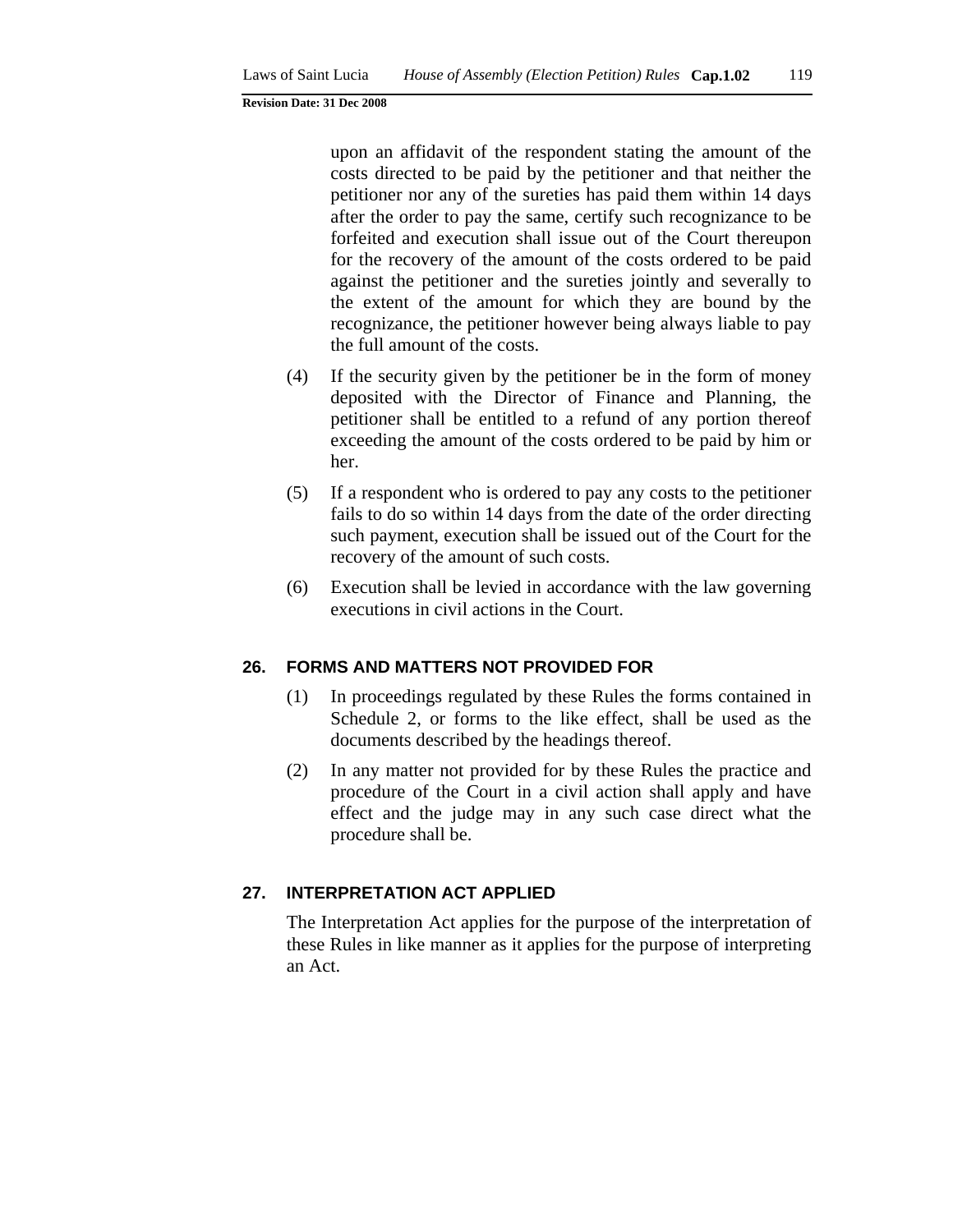## **SCHEDULE 1**

(Rule 25(2))

## **PART 1 DISBURSEMENTS PAYABLE IN THE REGISTRY**

| On filing in the Registry any recognizance giving security, or any<br>summons, affidavit, notice of withdrawal of petition or other |      |
|-------------------------------------------------------------------------------------------------------------------------------------|------|
|                                                                                                                                     |      |
| For sealing any order made by the Court or judge<br>Any service rendered by the Registrar under these Rules not                     | 2 40 |
|                                                                                                                                     |      |

## **PART 2 COUNSEL'S FEES COSTS AND WITNESSES EXPENSES**

The rules and regulations of the Court governing the fees of counsel and remuneration of witnesses in a civil action shall, as far as may be practicable, apply to the costs of a petition and proceedings consequent thereon.

# **SCHEDULE 2**

(1)

PETITION. (Rule 26(1))

In the Eastern Caribbean Supreme Court (Saint Lucia). and THE ELECTIONS ACT Election for (state the electoral district) held on the

day of 20 .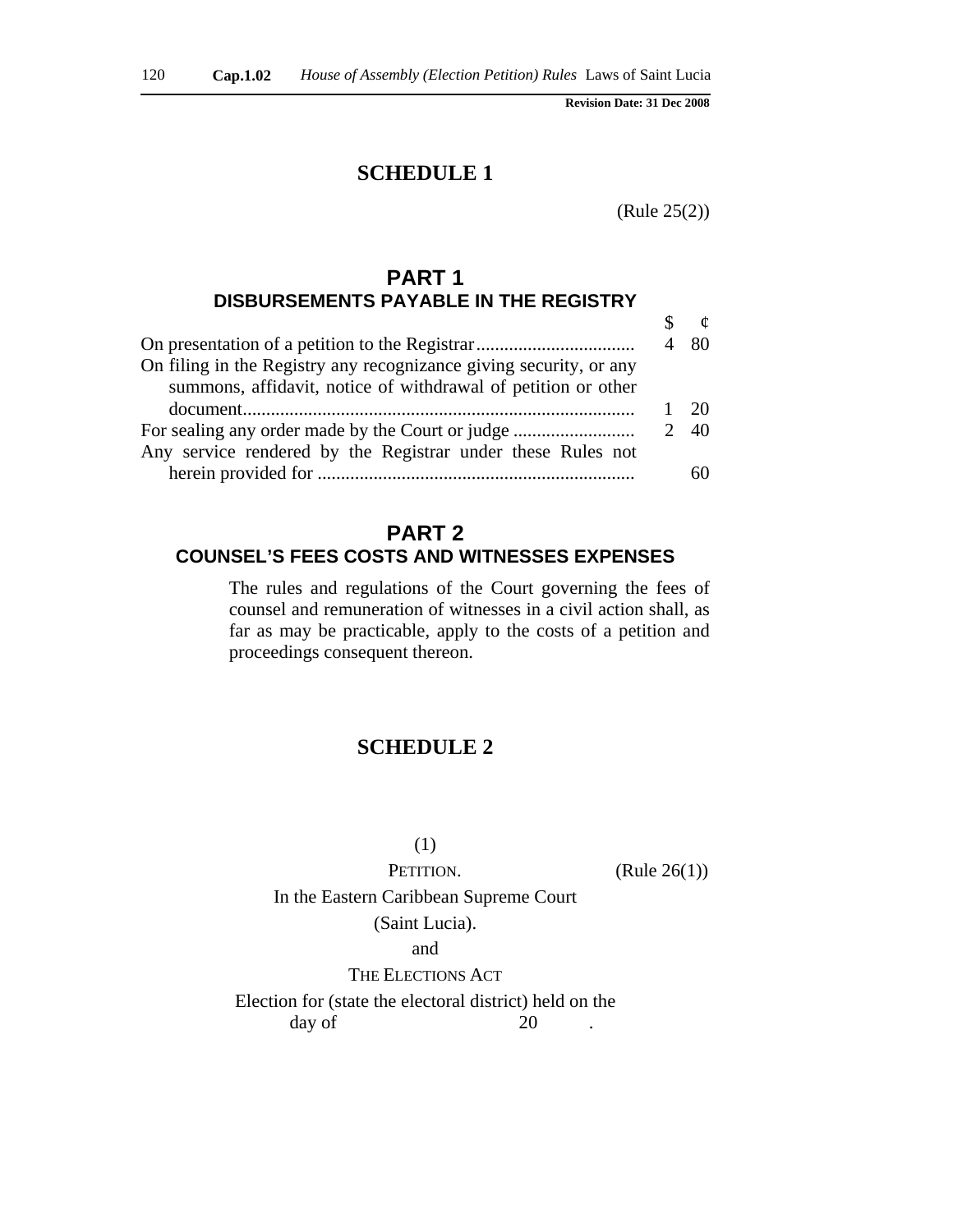**BETWEEN** 

| and                     |                                          |
|-------------------------|------------------------------------------|
|                         |                                          |
| The petition of A.B. of | (or of A.B. of                           |
|                         | and C.D. of ) (as the case may be) whose |

name is subscribed.

1. Your petitioner A.B. is a person who voted (*or* had a right to vote *as the case may be*) at the above election (*or* claims to have had a right to be returned at the above election, *or* was a candidate at the above election); and your petitioner C.D. (here state in like manner the right of each petitioner).

2. Your petitioner states that the election was held on the day of 20 when E.F., G.H. and I.J. were candidates, and the returning officer has returned E.F. as being duly elected.

3. Your petitioner says that (here state in specific paragraphs the facts and grounds on which the petitioner relies).

WHEREFORE your petitioner prays that it might be determined that the said E.F. was not duly elected or returned, and that the election was void (*or* that the said G.H. was duly elected and ought to have been returned, *or as the case may be*).

Dated this day of 20

*Petitioner*.

(2)

(Rule 8(1))

SUMMONS FOR SUBSTITUTED SERVICE. (Title as in the case of the Petition).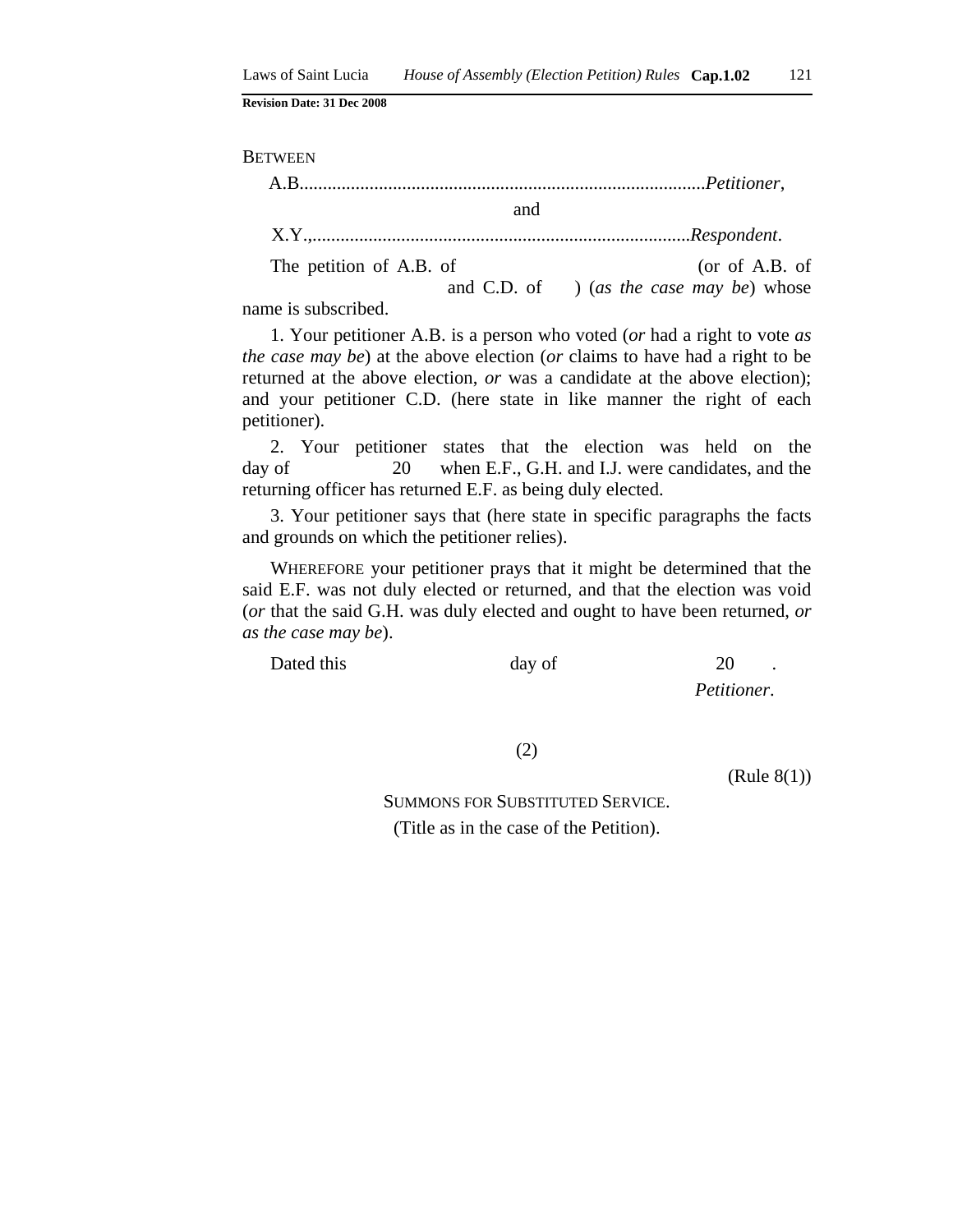Let all parties concerned attend the judge in chambers at Saint Lucia in Castries on the day of 20 at a.m./p.m. on the hearing of an application on the part of the petitioner for an order that what has been done by the petitioner to effect personal service of the petition and cause the matter to come to the knowledge of the respondent shall be considered sufficient service of the petition, subject to any conditions which the judge may think fit to impose (or for an order that the posting of notice in the office of the Registrar that the petition has been presented stating the petitioner, the prayer and the nature of the proposed security shall be equivalent to personal service).

And that the costs of this application be costs of the Petition.

Dated the day of 20

*Petitioner*

or

*Petitioner's Attorney-at-law*.

#### (3)

# RECOGNIZANCE GIVING SECURITY FOR COSTS UNDER RULE 9. (Rule 9(2))

(Title as in the case of the Petition).

BE IT REMEMBERED that on the day of in the year of Our Lord 20 before me (name and description) came A.B. of (name and description as above) and acknowledged himself or herself (or severally acknowledged themselves) to owe to Our Sovereign Lord the King the sum of (in words) dollars (or the following sums) (that is to say) the said C.D., the sum of (in words) dollars, the said E.F., the sum of (in words) dollars, and the said G.H., the sum of (in words) dollars to be levied on his or her (or their respective) goods and chattels, lands and tenements to the use of Our said Lord the King, His heirs and successors.

The condition of this recognizance is that if (here insert the names of all the petitioners, and if more than one, add, *or any of them*) shall well and truly pay all costs, charges and expenses in respect of the election petition signed by him or her (*or* them) relating to the (here insert the name of the electoral district) which shall become payable by the said petitioner under the House of Assembly (Election Petitions) Rules to any person, then this recognizance to be void, otherwise to stand in full force.

*Petitioner and Sureties*.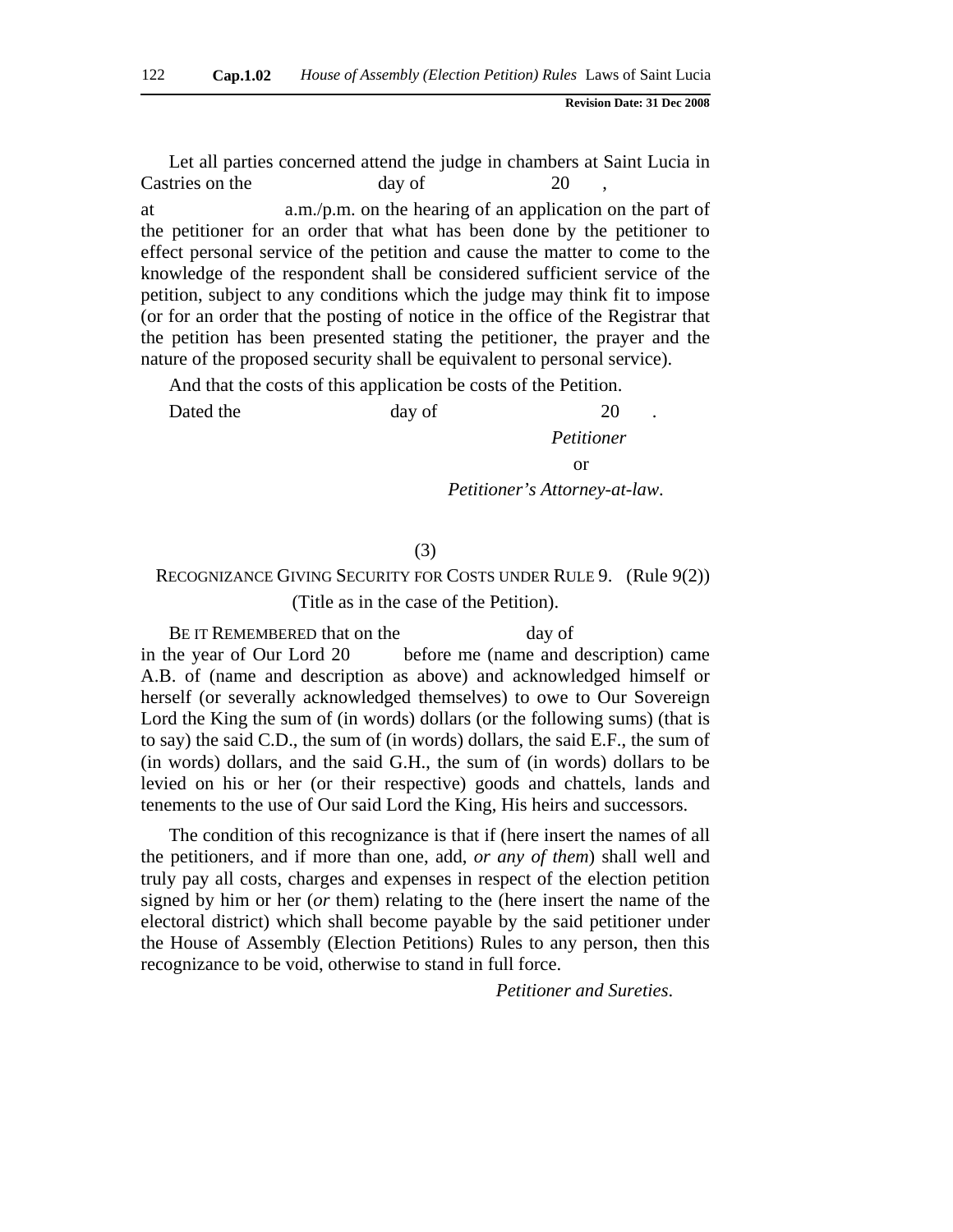Taken and acknowledged by the abovenamed (names of petitioner and sureties) on the day of 20 before me.

> *A Justice of the Peace, or Person Authorised to Administer Oaths*.

(4)

#### (RULES 8(1), 9(3))

## NOTICE OF PRESENTATION OF PETITION AND OF THE NATURE OF THE SECURITY.

#### (Title as in the case of the Petition)

TAKE NOTICE that a petition complaining of (state the grounds of complaint briefly) and praying that (state briefly the prayer of the petition) was presented to the Court on the day of 20 and that security for the cost, charges and expenses thereof has been given (state the nature of the security given i.e. whether by deposit of money or by recognizance and the names and the description of the sureties and the amounts for which each surety has bound himself or herself).

Dated the day of 20 To (Name of Respondent) (Address)

*Petitioner*.

(5)

(Rule 9(3))

#### SUMMONS.

#### (Title as in the case of the Petition)

LET ALL PARTIES CONCERNED attend the judge in chambers at Saint Lucia in Castries on the day of 20 on the hearing of an objection to the recognizance on the part of the respondent on the ground that the surety is insufficient (*or* that he or she cannot be found or ascertained for want of sufficient description in the recognizance, *or* that the surety named in the

Dated the day of 20

recognizance has not duly acknowledged the same, *as the case may be*).

This Summons is taken out by of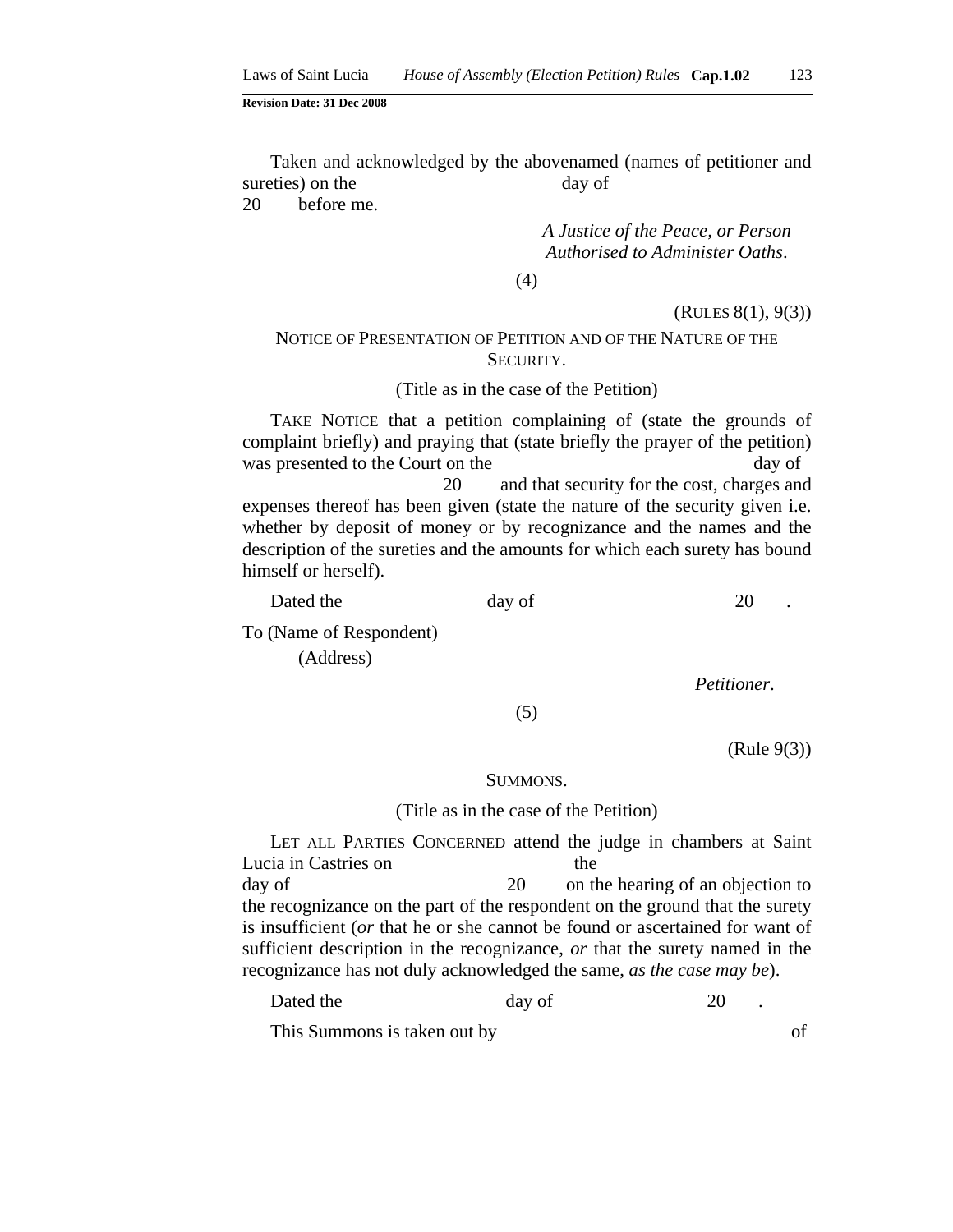Attorney-at-law for

(*or* personally, *as the case may be*).

To The Petitioner.

(6)

## (Rules 10(1), 11)

## ORDER UPON A SUMMONS.

#### (Title as in the case of the Petition).

| Approved.      | Before Mr. Justice                                |                                                                                                                                                                                                                                                                                                                                                                                     |    |                          |
|----------------|---------------------------------------------------|-------------------------------------------------------------------------------------------------------------------------------------------------------------------------------------------------------------------------------------------------------------------------------------------------------------------------------------------------------------------------------------|----|--------------------------|
|                | The                                               | day of                                                                                                                                                                                                                                                                                                                                                                              |    | 20                       |
| $P.J.$ (date). | herein made by summons on the                     | UPON objection to the security given by the petitioner<br>day of                                                                                                                                                                                                                                                                                                                    |    | 20                       |
|                | AND UPON reading the affidavit of<br>day of       |                                                                                                                                                                                                                                                                                                                                                                                     | 20 | dated the<br>and hearing |
|                |                                                   | the evidence of witnesses personally examined, (if such evidence was<br>required), and counsel on behalf of the parties. It is Declared that the<br>security given by the petitioner in the abovementioned petition is<br>insufficient and IT IS ORDERED that the objection be allowed but that the<br>petitioner be at liberty to remove the objection thereto by deposit with the |    |                          |
|                | Director of Finance and Planning of the sum of \$ |                                                                                                                                                                                                                                                                                                                                                                                     |    | within                   |
|                |                                                   | days from this day (the period is not to exceed 10 days) (In case the security<br>is declared sufficient this order shall read — It Is Declared that the security<br>given by the petitioner in the abovementioned petition is sufficient and IT Is                                                                                                                                 |    |                          |

By the Judge.

*Registrar*.

#### (7)

ORDERED that the objection be disallowed And that the costs of this objection be paid by the petitioner (*or* the respondent, *as the case may be*).

## SUMMONS FOR PARTICULARS. (Rule 4)

#### (Title as in the case of the Petition).

LET ALL PARTIES CONCERNED attend the judge in chambers at Saint Lucia in Castries on the day of 20 at a.m./p.m. on the hearing of an application on the part of the respondent that the petitioner do,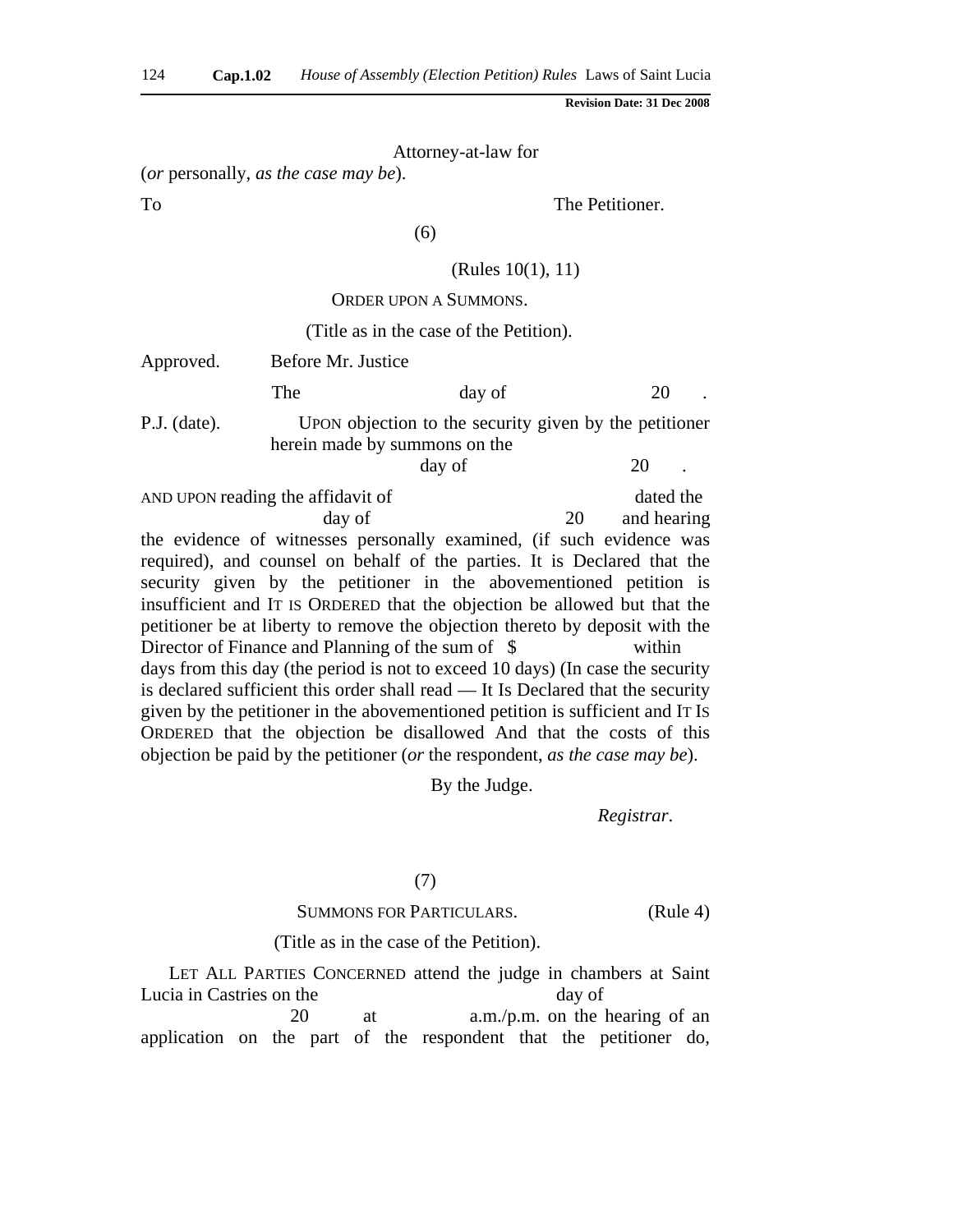days before the day appointed for the trial of this petition deliver to the respondent or his or her attorney-at-law particulars in writing of the names of all persons alleged in the paragraph of the petition to have been bribed, and by whom, with the address, and number, if any, on the register, and if none, the occupation of each of the same respectively, the time or times when, and the place or places where, each act of bribery is alleged to have been committed, and the amount and nature thereof.

[*The above form may be adapted to allegations of treating, undue influence, personation, etc.*]

AND that it may be ordered that the petitioner be precluded at the trial of the petition from going into any case in respect of which the aforesaid particulars have not been duly delivered, unless it is otherwise ordered.

Dated this day of 20

*Respondent*.

To

The Petitioner and to his or her attorney-at-law.

#### (8)

#### PARTICULARS DELIVERED. (Rule 4)

(Title as in the case of the Petition).

The following are the particulars delivered by the petitioner to the respondent the day of 20

| No. in<br>partic-<br>ulars. | Name<br>of<br>person<br>bribed | Address. | No. on<br>registe<br>r or<br>occu-<br>pation | Name<br>of<br>person<br>bribing. | Address | Time<br>when<br>bribed. | Place<br>where<br>bribed. | Amount<br>and<br>chara-<br>cter of<br>bribe. |
|-----------------------------|--------------------------------|----------|----------------------------------------------|----------------------------------|---------|-------------------------|---------------------------|----------------------------------------------|
|-----------------------------|--------------------------------|----------|----------------------------------------------|----------------------------------|---------|-------------------------|---------------------------|----------------------------------------------|

BRIBERY.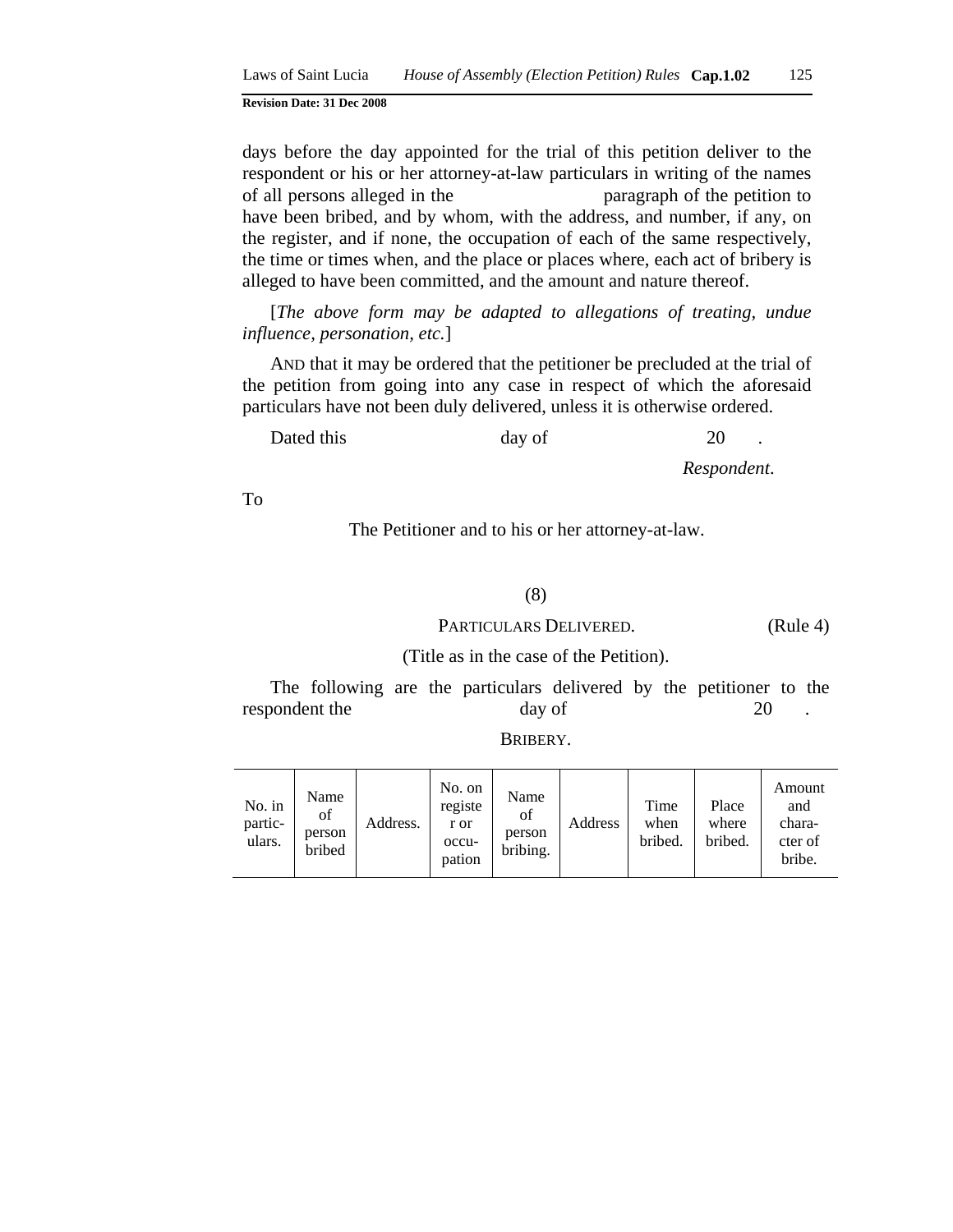#### (9)

## SUMMONS TO AMEND PETITION. (Rule 12)

(Title as in the case of the Petition).

LET ALL PARTIES CONCERNED attend the judge in chambers at Saint Lucia in the city of Castries on the day of 20 at a.m./p.m. on the hearing of an application on the part of the petitioner that he or she may be at liberty to amend the petition by (here state the amendment required).

Dated the day of 20

*Petitioner* or *Attorney-at-law*.

To

The Respondent and his or her attorney-at-law.

(10)

(Rule 13(2))

## NOTICE TO REGISTRAR AND RESPONDENT OF APPLICATION FOR LEAVE TO WITHDRAW A PETITION.

(Title as in the case of the Petition).

1. The petitioner proposes to apply to withdraw ……………………………………………………………….. petition upon the following grounds—

[*Here state the grounds*].

2. He or she accordingly prays that a day may be appointed for hearing the application.

| Dated the | day of | 20 |
|-----------|--------|----|
|-----------|--------|----|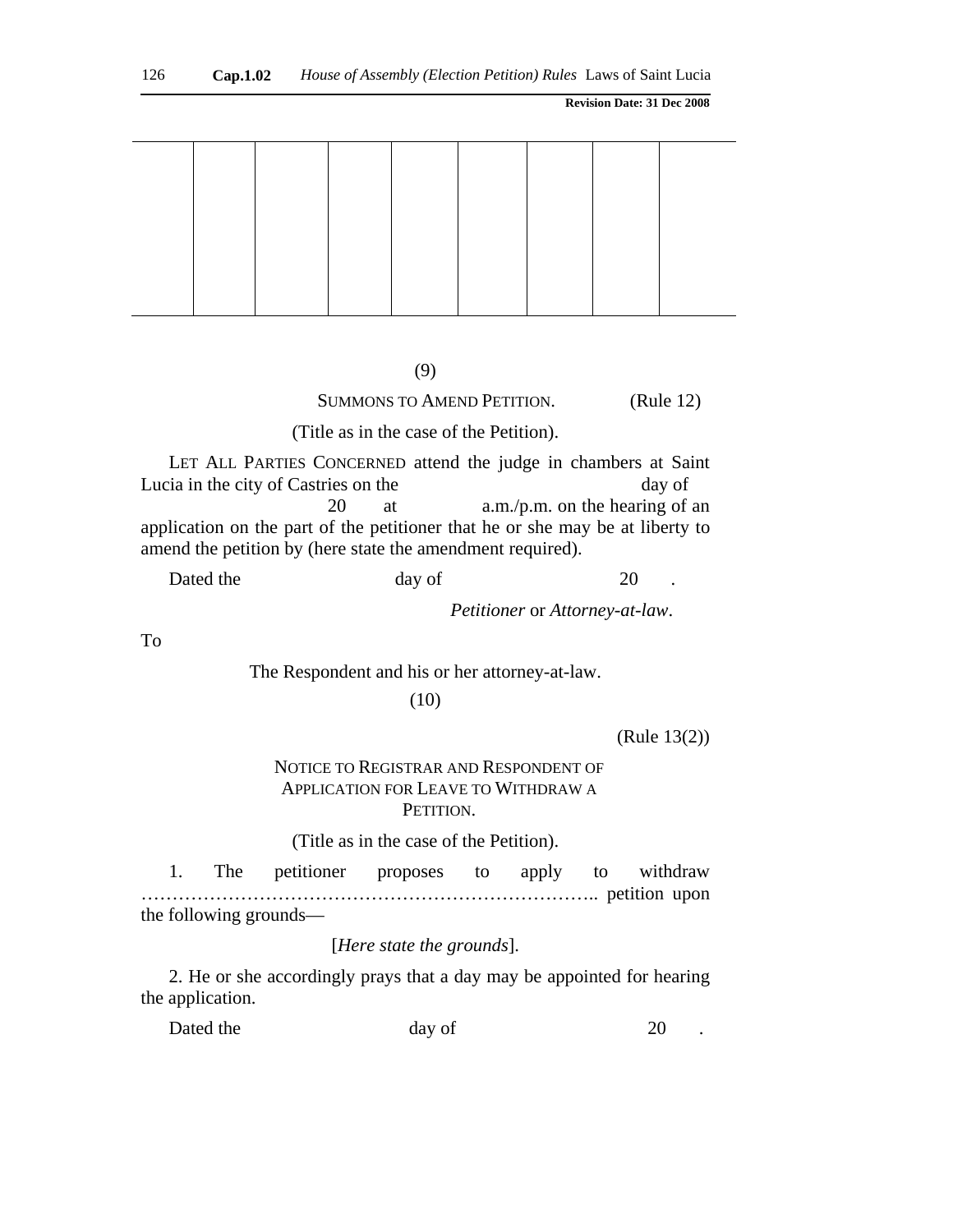*Petitioner*.

To The Registrar.

(11)

(Rules 13(2) and 13(8))

## NOTICE TO PUBLIC OF APPLICATION FOR LEAVE TO WITHDRAW PETITION.

(Title as in the case of the Petition).

NOTICE IS HEREBY GIVEN that the above petitioner has on the day of 20 lodged at the High Court Registry notice of an application to withdraw the petition of which notice the following is a copy—

[Here set out a copy of the notice to Registrar and respondent]

And take notice that by the rule made by the Chief Justice any person who might have been a petitioner in respect of the said election may, within 5 days after the publication by the Registrar of this notice, give notice in writing of his or her intention on the hearing to apply for leave to be substituted as a petitioner.

Dated the day of 20

*Registrar*.

#### (12)

#### SUMMONS FOR LEAVE TO WITHDRAW PETITION. (Rule 13(1)).

#### (Title as in the case of the Petition).

LET ALL PARTIES CONCERNED attend the judge in chambers at Saint Lucia in the city of Castries on the day of 20 at a.m./p.m. on the hearing of an application on the part of the petitioner that he or she be at liberty to withdraw the above petition on the affidavits of the parties to the petition, their attorneys-at-law and election agents filed herein.

Notice of the petitioner's intention to withdraw the petition has been given to the Registrar and the respondent on the day of 20 , and the Registrar has caused a copy of the said notice to be published in the Gazette and in a newspaper in Saint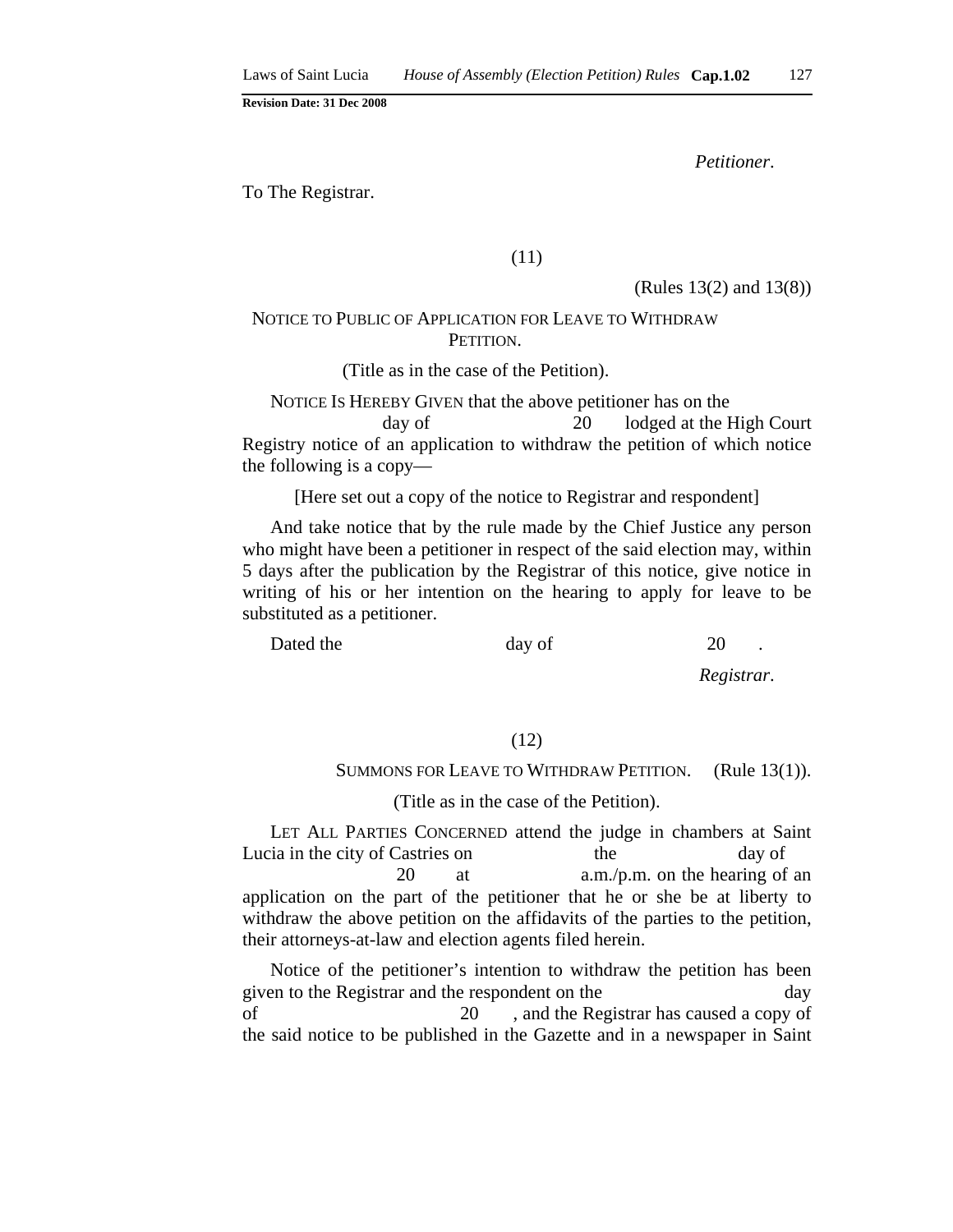Lucia.

Dated the day of 20

*Petitioner*.

To

The Registrar and the Respondent and his or her attorney-at-law.

#### (13)

#### NOTICE OF ABATEMENT OF PETITION. (Rule 14(3))

#### (Title as in the case of the Petition).

TAKE NOTICE that the petitioner (*or* the survivor of the several petitioners) in the above petition died on the day of 20 at in the of and that

consequently the said petition was abated by such death.

| Dated the<br>20<br>day of |  |
|---------------------------|--|
|---------------------------|--|

Sgd.

*A party or person interested in the petition*.

#### (14)

#### SUMMONS FOR SUBSTITUTION OF A PETITIONER IN PLACE OF A DECEASED PETITIONER. (Rule 14(4))

(Title as in the case of the Petition).

LET ALL PARTIES CONCERNED attend the judge in chambers at Saint Lucia in the city of Castries on the day of 20 at a.m./p.m. on the hearing of an application on the part of a person who contract the part of a person who contract a person who might have been a petitioner in respect of the election to which the petition relates, for an order that he or she the said be substituted as a petitioner.

Security in accordance with these Rules has been given as proved by the affidavit of the applicant in support of this application.

| Dated the<br>day of |  |
|---------------------|--|
|---------------------|--|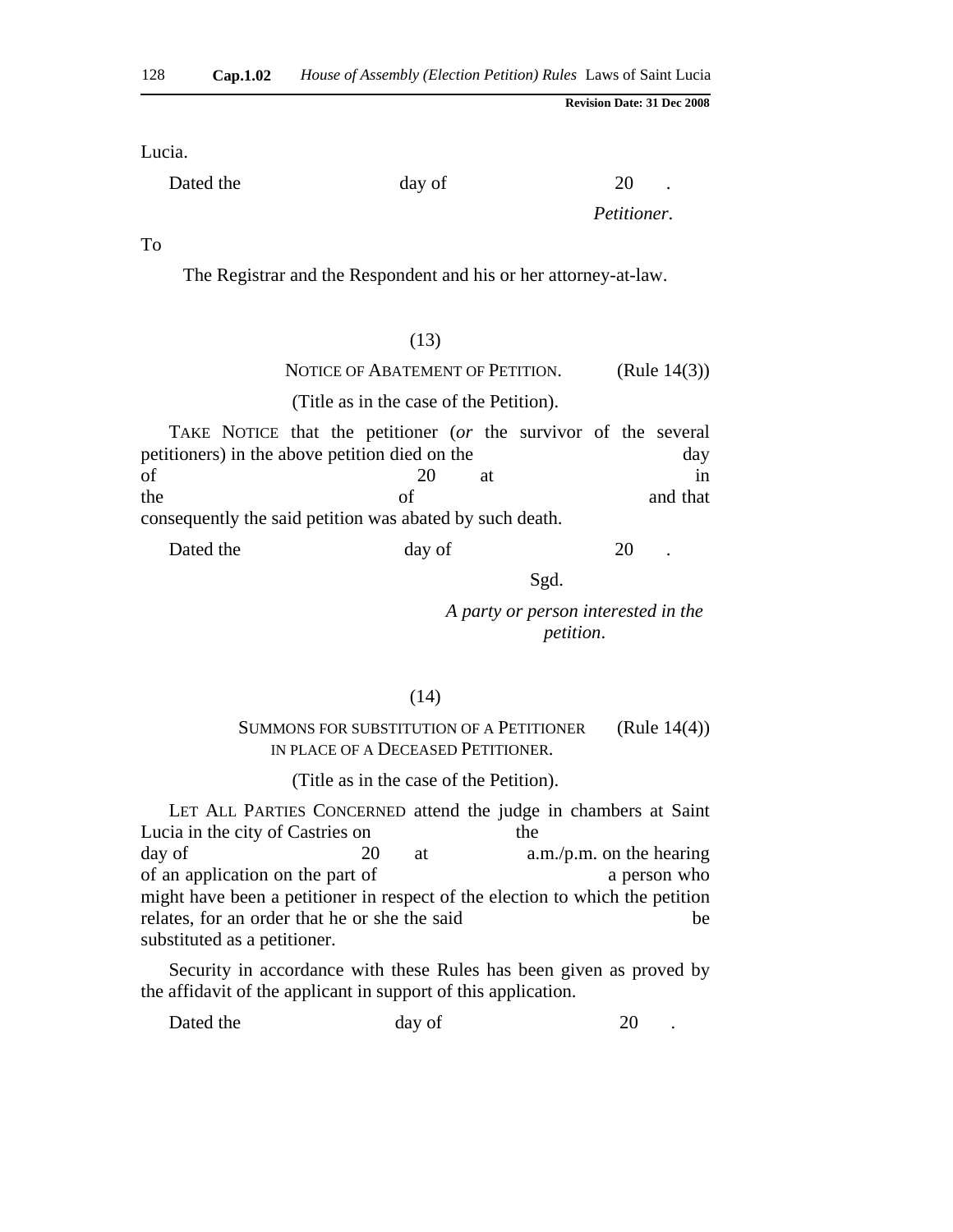Sgd.

*Applicant to be substituted a petitioner*.

#### (15)

(Rule 15(1))

## NOTICE TO BE PUBLISHED OF DEATH OF THE RESPONDENT.

(Title as in the case of the Petition).

| <b>TAKE NOTICE that</b> |        |        | the respondent |
|-------------------------|--------|--------|----------------|
| died on the             |        | day of |                |
| at                      | in the |        | οf             |

Sgd.

*A person entitled to be a petitioner in respect of the election questioned*.

(16)

(Rule 15(1))

## NOTICE TO BE PUBLISHED BY RESPONDENT OF INTENTION NOT TO OPPOSE THE PETITION.

(Title as in the case of the Petition).

TAKE NOTICE that I the undersigned respondent do not intend to oppose the above petition.

*Respondent*.

To

The Registrar and the Petitioner.

(17)

(Rule 15(1))

 SUMMONS TO BE ADMITTED A RESPONDENT TO OPPOSE THE PETITION.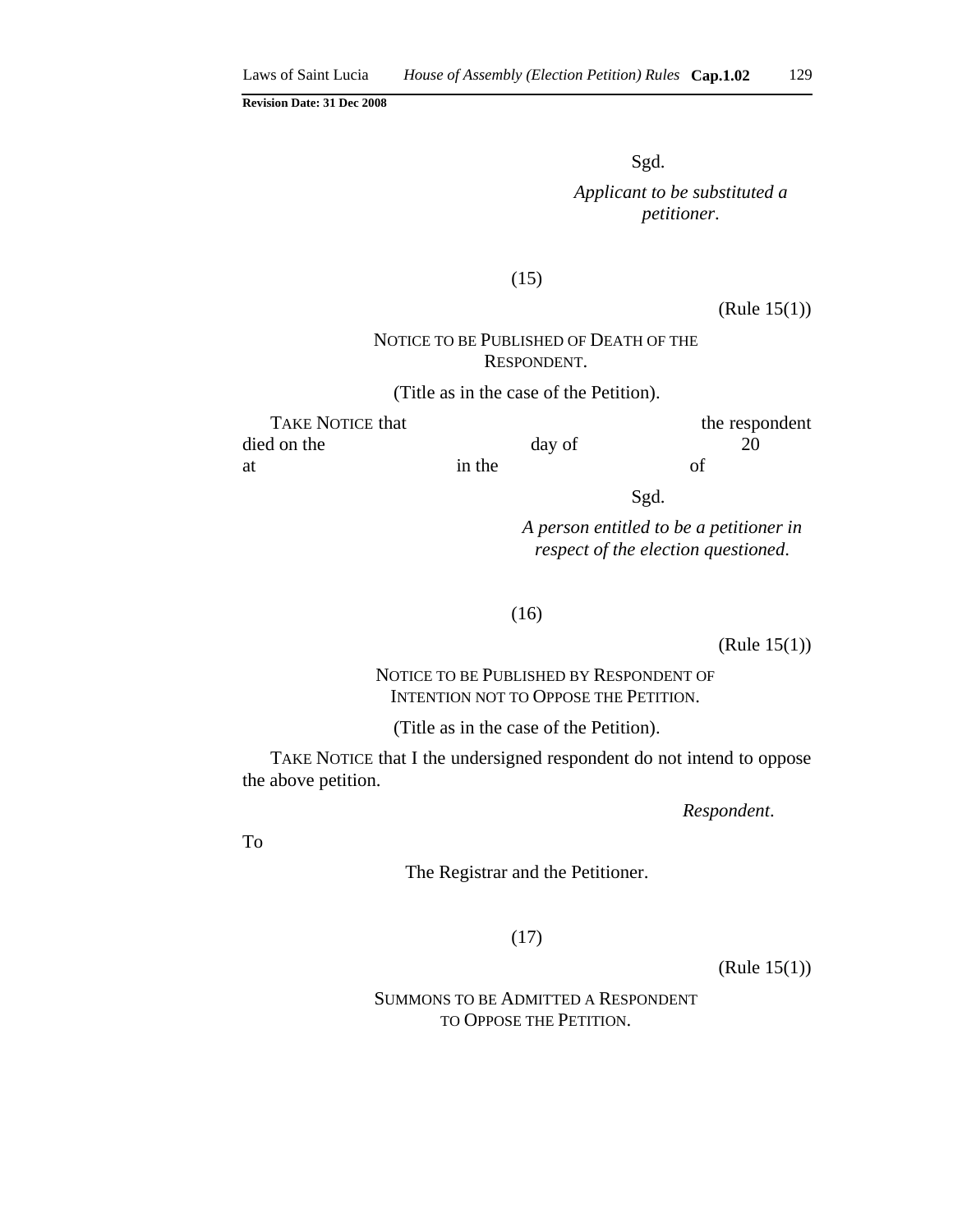#### (Title as in the case of the Petition).

LET ALL PARTIES CONCERNED attend the judge in chambers at Saint Lucia in the city of Castries on the day of 20 at a.m./p.m. on the hearing of an application on the part of the undersigned to be admitted as a respondent to oppose the petition in place of who died on the day of 20 .

Sgd.

*Applicant*.

(18) (Rule 18).

#### NOTICE OF RECRIMINATORY GROUNDS

(Title as in the case of the Petition).

TAKE NOTICE that I the respondent in the abovementioned petition intend to complain of the election of  $\blacksquare$ , the person on whose behalf the seat is claimed undue and that the following are the grounds on which I intend to rely in support of that complaint—

(Here set out the grounds which the respondent intends to complain of).

*Respondent* or *his or her Attorney-at-law*

To

The Petitioner and his or her Attorney-at-law.

(19)  $(Rule 21(a)).$ 

#### NOTICE OF TRIAL

#### (Title as in the case of the Petition).

TAKE NOTICE that the above petition (or petitions) will be tried in the High Court at Saint Lucia in Castries on

the day of 20 commencing at a.m./p.m. and on such other subsequent days as may be needful.

*Registrar*.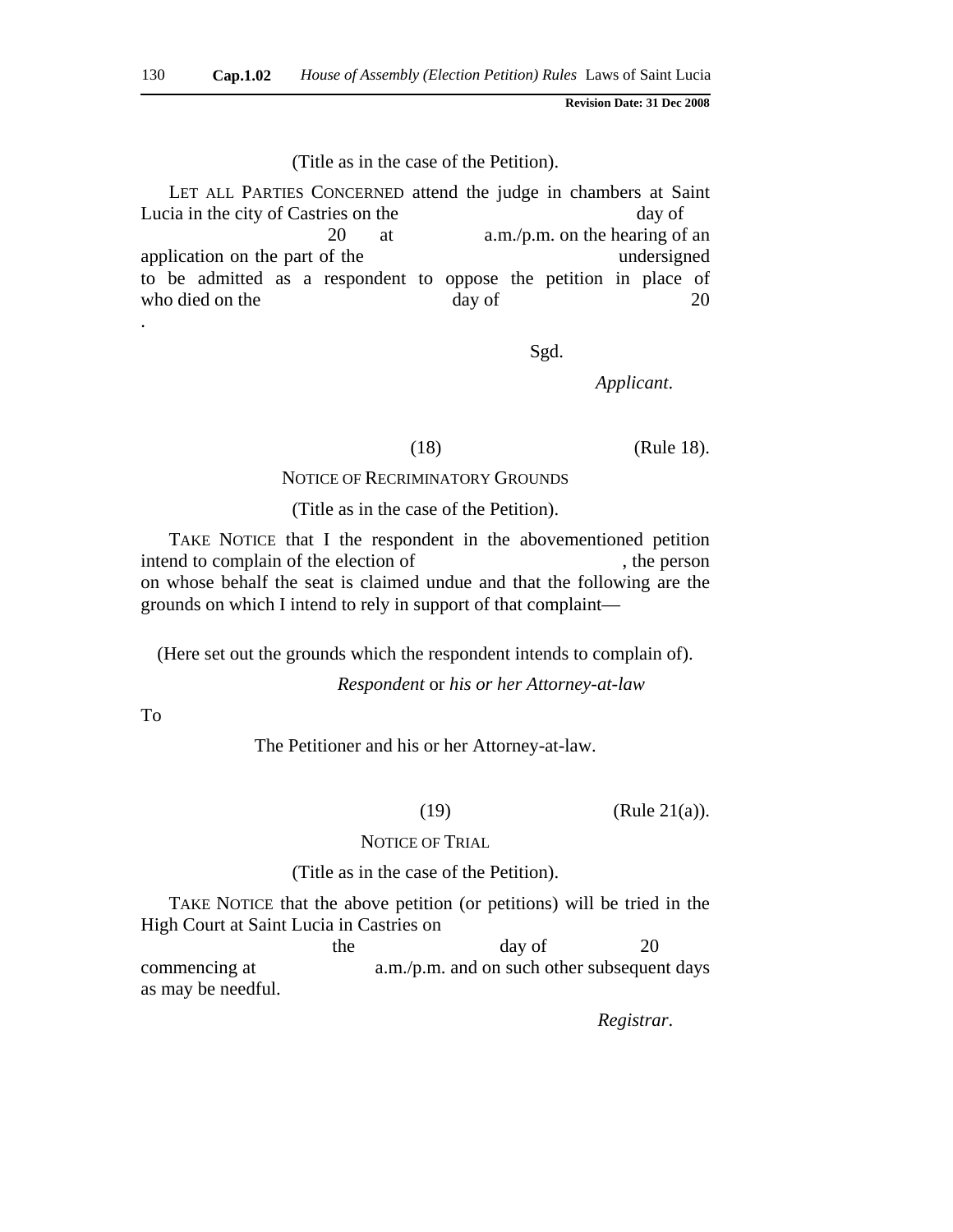To

## The Petitioner and the Respondent and their Attorneys-at-law.

 $(Rule 21(d)).$ 

#### SUMMONS TO TURN PETITION INTO SPECIAL CASE.

#### (Title as in the case of the Petition).

LET ALL PARTIES CONCERNED attend the judge in chambers at Saint Lucia in the city of Castries on the the state of  $\alpha$ day of 20 at a.m./p.m. on the hearing of an application on the part of the petitioner (*or* respondent) that the case raised by the petitioner be stated as a special case, and that in the event of the parties differing the same be referred to to settle, and that the costs of this application be costs in the petition.

*Petitioner* or *his or her Attorney-atlaw*.

To

The Respondent and his or her Attorney-at-law or the Petitioner or his or her Attorney-at-law or

> *Respondent* or *his or her Attorney-at-law*.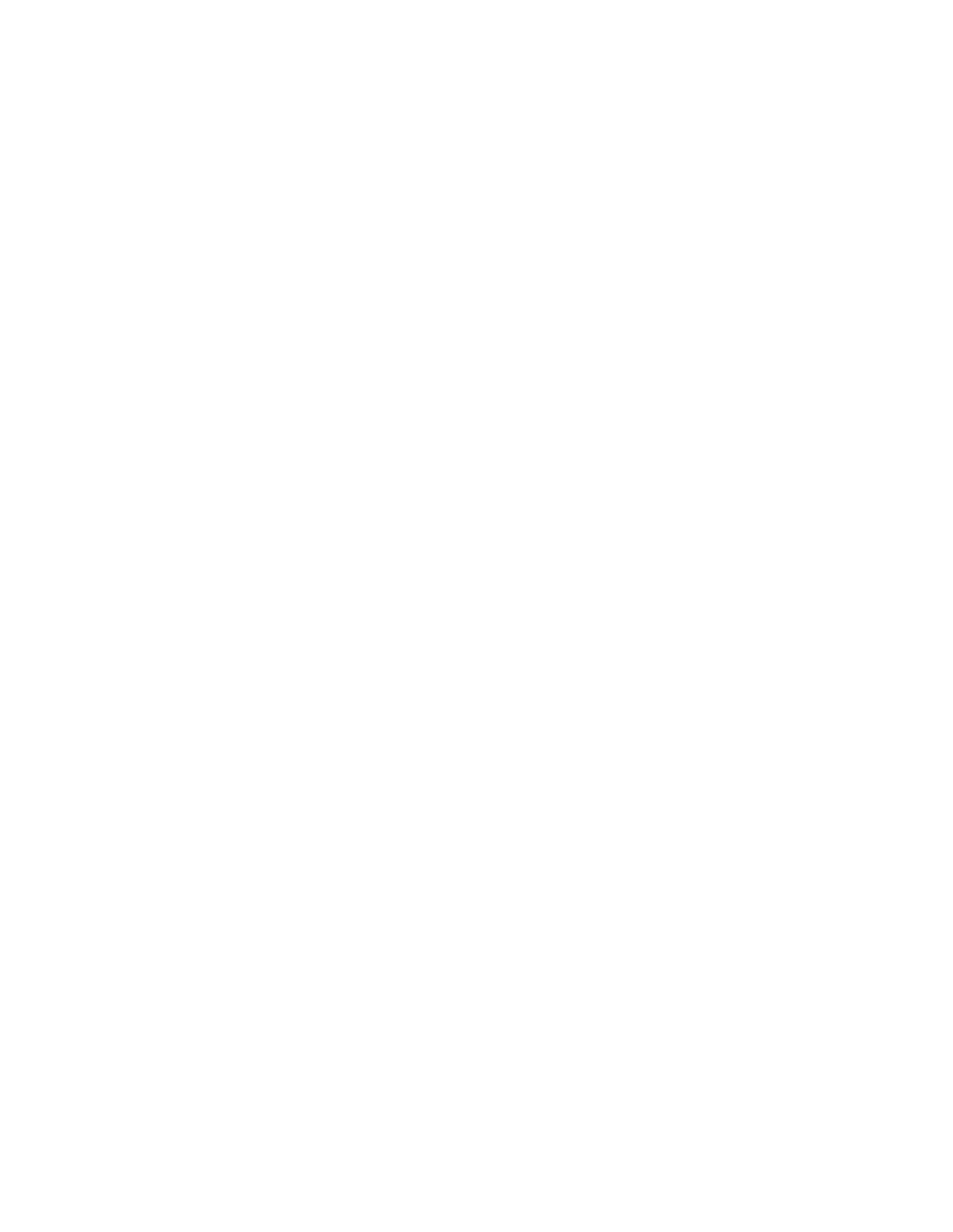# **ELECTIONS REGULATIONS**

## **ARRANGEMENT OF REGULATIONS**

## **Regulation**

| 1.<br>2.          |                                                                                  |     |
|-------------------|----------------------------------------------------------------------------------|-----|
| PART <sub>1</sub> |                                                                                  | 135 |
|                   | <b>REGISTRATION</b>                                                              | 135 |
| 3.                |                                                                                  |     |
| 4.                |                                                                                  |     |
| 5.                |                                                                                  |     |
| 6.                | Registration officer to be supplied with registration documents  136             |     |
| 7.                |                                                                                  |     |
| 8.                | Enumerator to be supplied with registration documents 137                        |     |
| 9.                |                                                                                  |     |
| 10.               |                                                                                  |     |
| 11.               |                                                                                  |     |
| 12.               |                                                                                  |     |
| 13.               |                                                                                  |     |
| 14.               |                                                                                  |     |
| 15.               | Names of persons refused registration to be sent to Chief Registration           |     |
|                   |                                                                                  |     |
| 16.               | Applications referred by enumerators to be considered by registration            |     |
|                   |                                                                                  |     |
| 17.               |                                                                                  |     |
| 18.               |                                                                                  |     |
| 19.               | Delivery of documents by enumerators to registration officer  144                |     |
| 20.               | Registration officer to complete extracts of master registration record card 144 |     |
| 21.               |                                                                                  |     |
| 22.               |                                                                                  |     |
| 23.               |                                                                                  |     |
| 24.               |                                                                                  |     |
| 25.               |                                                                                  |     |
| 26.               |                                                                                  |     |
| 27.               |                                                                                  |     |
| 28.               |                                                                                  |     |
| 29.               |                                                                                  |     |
| 30.               |                                                                                  |     |
| 31.               |                                                                                  |     |
| 32.               |                                                                                  |     |
| 33.               |                                                                                  |     |
| 34.               |                                                                                  |     |
| 35.               |                                                                                  |     |
| 36.               |                                                                                  |     |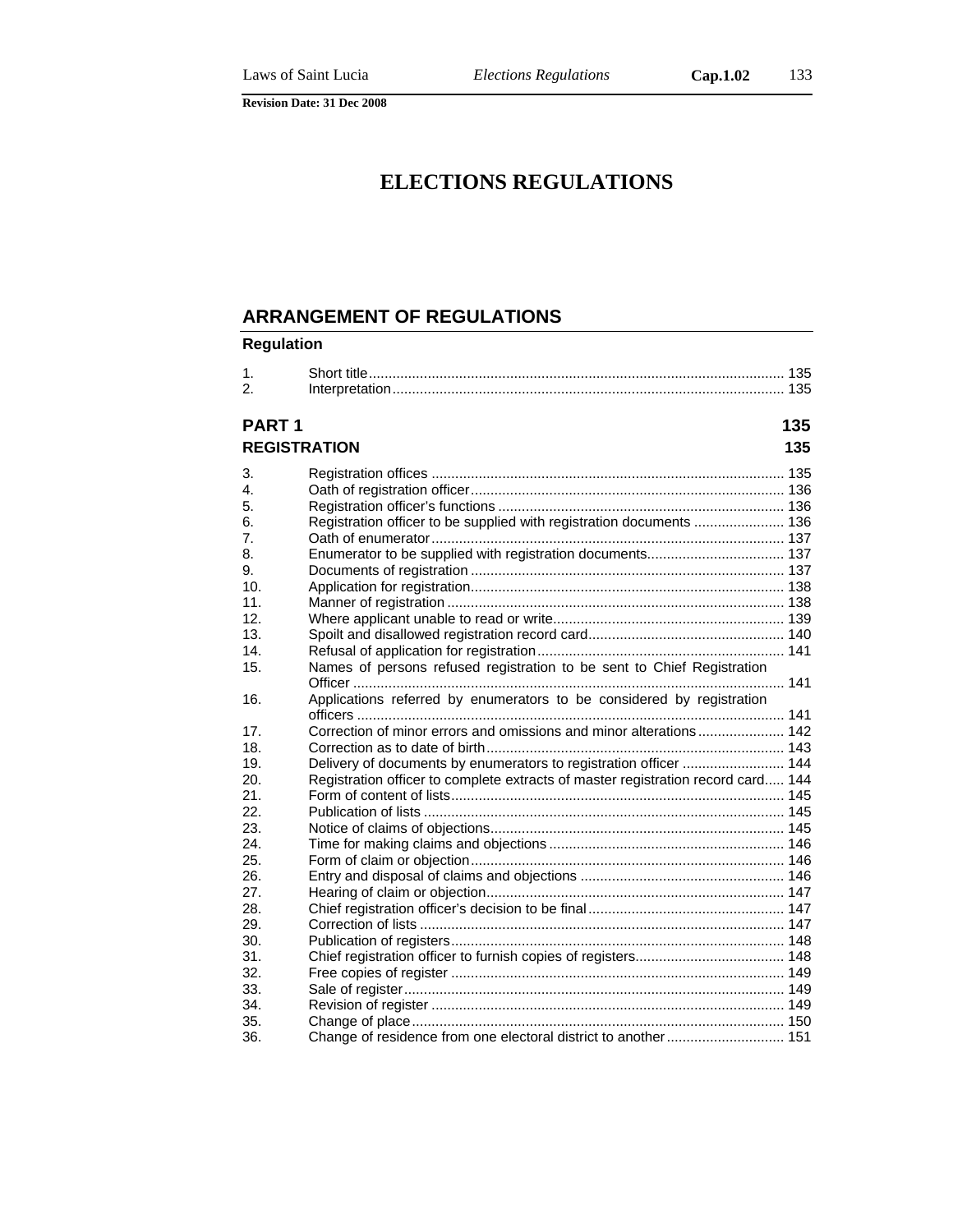| 37.<br>38.     |     |
|----------------|-----|
| <b>PART 2</b>  | 153 |
| <b>GENERAL</b> | 153 |
| 39.            |     |
| 40.            |     |
| 41.            |     |
| 42.            |     |
| 43.            |     |
| 44.            |     |
| 45.            |     |
| 46.            |     |
| 47.            |     |
| 48.            |     |
| 49.            |     |
| 50.            |     |
| 51.            |     |
| 52.            |     |
| 53.            |     |
| 54.            |     |
| 55.            |     |
| 56.            |     |
| 57.            |     |

## **SCHEDULE** 163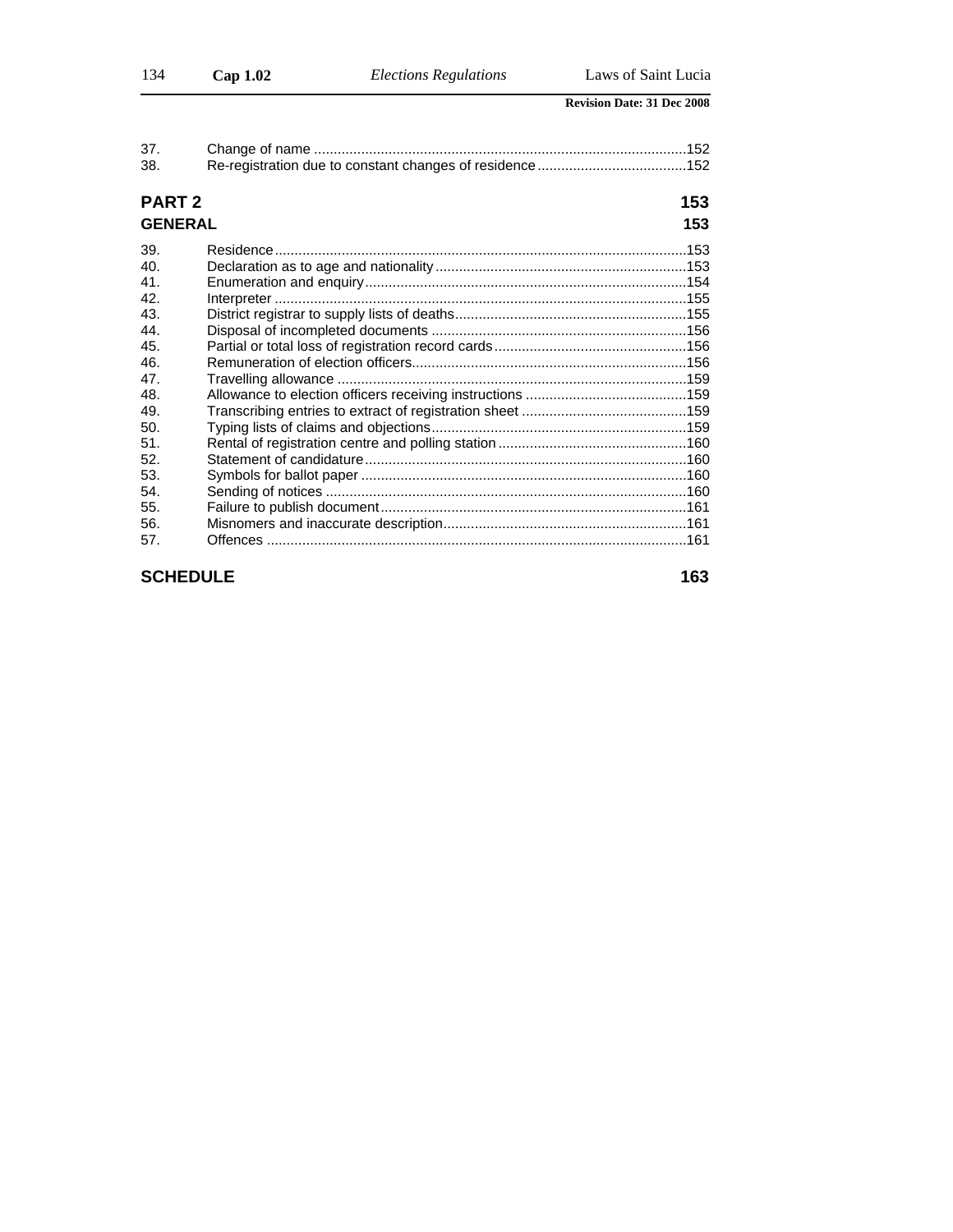## **ELECTIONS REGULATIONS – SECTION 94 AND 95**

**(S.I. 32 & 41/1978, 30/1980, 15/1982, 87/1995, 156/2005, 155 & 173/2006 & Act 5 of 2004)** 

Commencement [16 August 1978]

## **1. SHORT TITLE**

These Regulations may be cited as the Elections Regulations.

#### **2. INTERPRETATION**

In these Regulations unless the context otherwise requires—

"**Act**" means the Elections Act;

- "**christian name**" includes a first or forename;
- "list" means a preliminary list, a supplementary list or a revised list prepared under the Act;
- "Master Registration Card" means the original of a registration record card;
- "**Minister**" means the Minister responsible for matters relating to the election of members of the House of Assembly as provided by section 62 of the Constitution of Saint Lucia;
- "**Polling Station Card**" means the duplicate of a registration record card;

"**registration officer**" includes an assistant registration officer;

- "**Registration Record Card**" means the record of registration of a person registered under these Regulations;
- "**Schedule**" means the Schedule to these Regulations.

## **PART 1 REGISTRATION**

#### **3. REGISTRATION OFFICES**

On such dates as the Minister shall direct in writing the Chief Registration Officer shall cause to be established for each electoral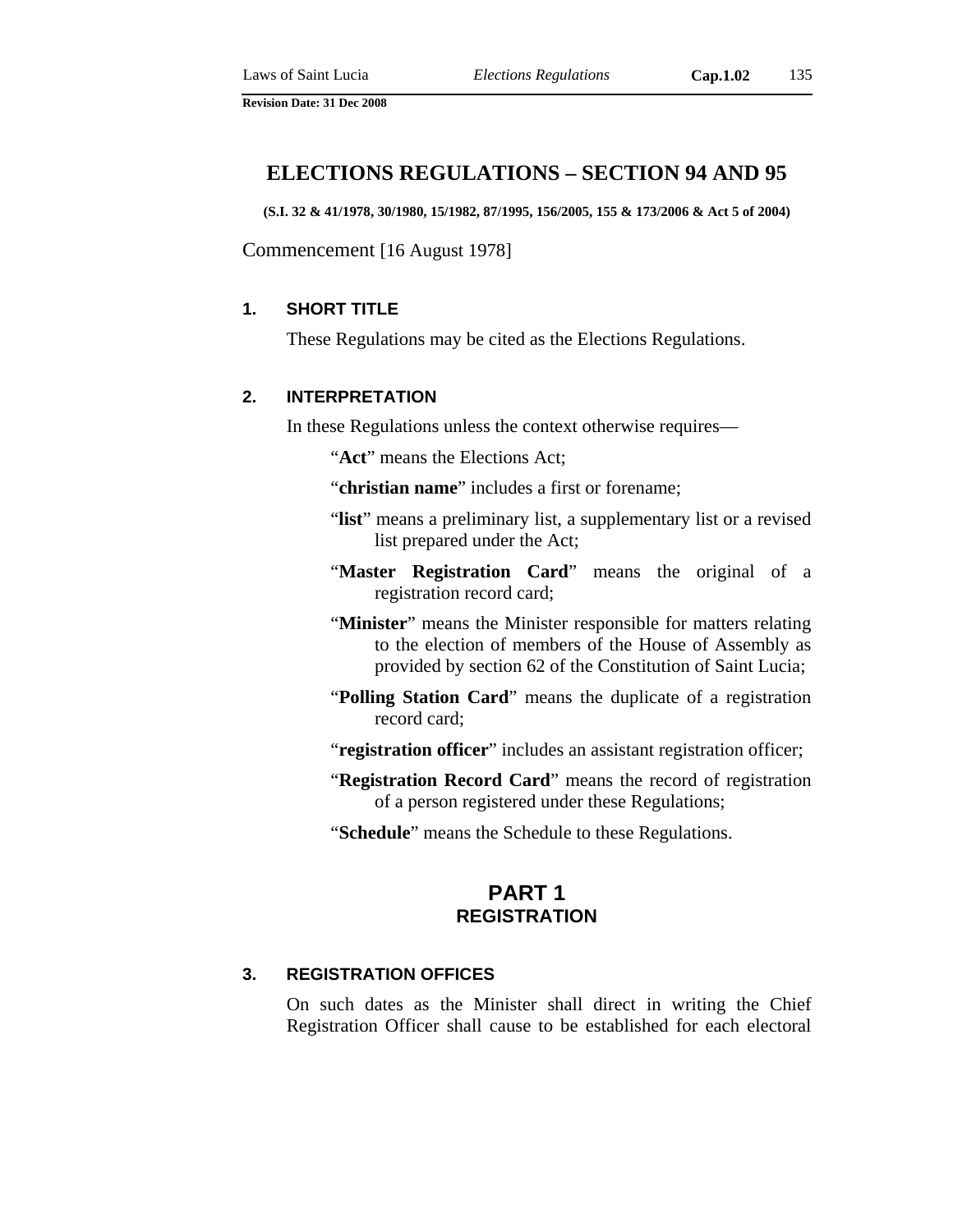district a registration office together with such registration centres as he or she considers necessary which shall be under the control and direction of the registration officer for the electoral district.

#### **4. OATH OF REGISTRATION OFFICER**

Every registration officer shall, on his or her appointment, take and subscribe an oath in the form set out as Form 1 in the Schedule and shall transmit such oath to the Chief Registration Officer.

## **5. REGISTRATION OFFICER'S FUNCTIONS**

- (1) Every registration officer shall immediately after his or her appointment affix at his or her office and on 2 public buildings in each polling division in the electoral district to which he or she has been appointed or if there are no public buildings in that district, on 2 other buildings, having first obtained permission from the occupants, a copy of the registration notice in the form set out as Form 2 in the Schedule.
- (2) The registration officer shall use the registration office and centres for the registration of electors under the Act and shall be assisted in the performance of his or her duties by such number of enumerators and photographers as the Chief Registration Officer shall assign to him or her.
- (3) The registration office and centres referred to in sub-regulation (1) shall be open during such times as shall be fixed by the Chief Registration Officer who shall cause to be published in the Gazette and one newspaper circulating in the State the location of such office and centres and the time when they shall be open.

#### **6. REGISTRATION OFFICER TO BE SUPPLIED WITH REGISTRATION DOCUMENTS**

The Chief Registration Officer shall supply each registration officer with—

- (a) a sufficient number of registration record cards and identification cards;
- (b) such number of registration record inventory forms which shall be in duplicate in the form as set out as Form 3 in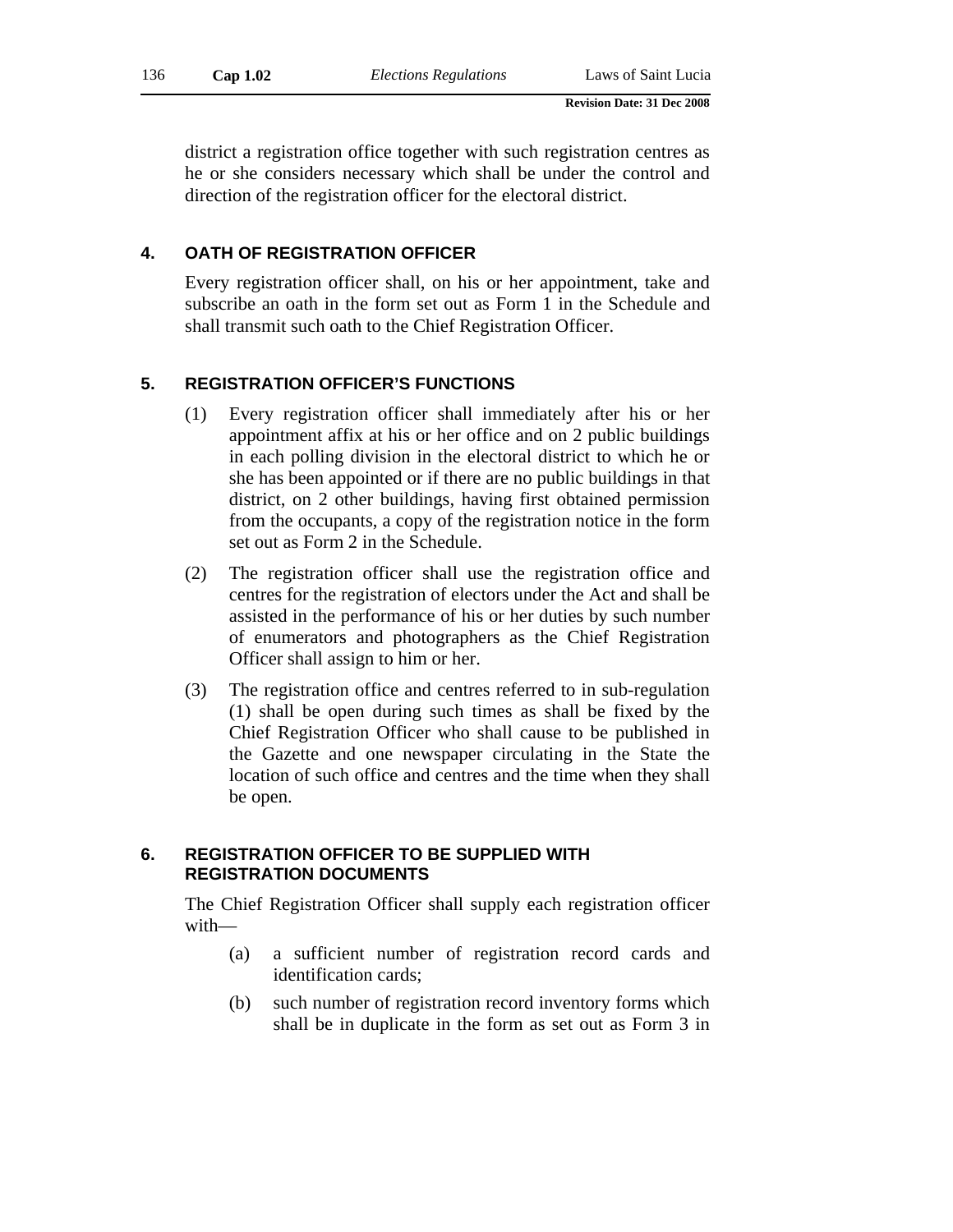the Schedule, sufficient for entries to be made in respect of every registration record card supplied;

- (c) a sufficient number of "extract of master registration cards" commensurate with the number of registration record cards supplied;
- (d) such other documents and materials as may be necessary to enable the registration officer to perform his or her functions under these Regulations.

## **7. OATH OF ENUMERATOR**

Every enumerator shall on his or her appointment take an oath in the form set out as Form 4 in the Schedule and deliver such oath to the registration officer for transmission to the Chief Registration Officer.

## **8. ENUMERATOR TO BE SUPPLIED WITH REGISTRATION DOCUMENTS**

- (1) The registration officer shall supply each enumerator with such number of registration record cards, identification cards and such other documents and materials as may be necessary to enable the enumerator to perform his or her functions under these Regulations.
- (2) Every enumerator shall keep in safe custody all registration record cards, identification cards and other documents supplied to him or her and shall not permit any unauthorised person to have access to any of them.
- (3) Where it is necessary for any registration record cards, identification cards and other documents to be kept overnight, they shall be kept in containers provided for the purpose by the Chief Registration Officer and such containers may be kept at any convenient police station.

## **9. DOCUMENTS OF REGISTRATION**

The record of registration of persons registered of a registration centre under these Regulations shall be—

(a) a printed card in duplicate the original of which shall contain the heading "Master Registration Card" and on the duplicate the heading "Polling Station Card" with a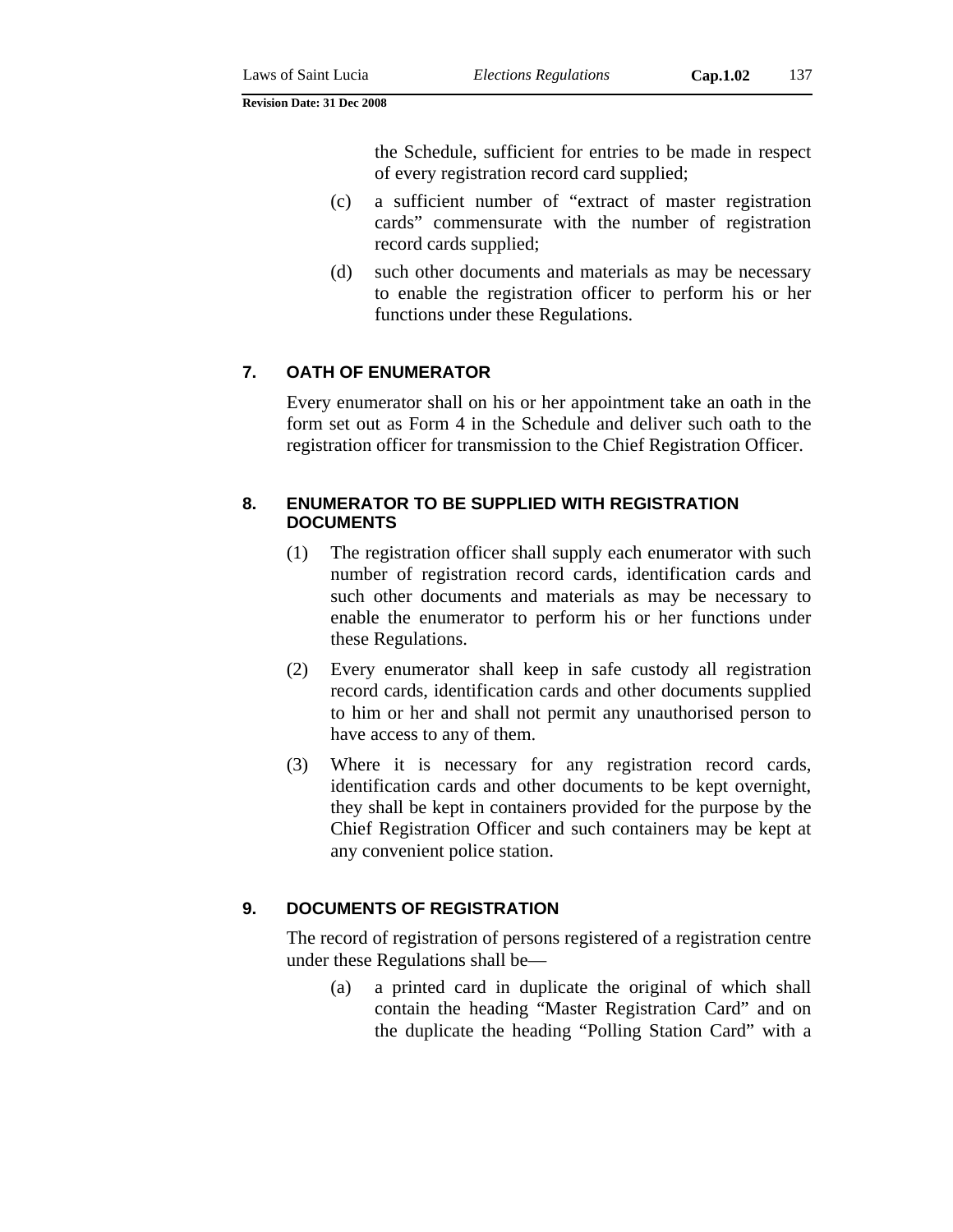registration number and with the particulars set out as Form 5 in the Schedule;

(b) an identification card in the form set out as Form 6 in the Schedule.

*(Amended by S.I. 41/1978)* 

## **10. APPLICATION FOR REGISTRATION**

- (1) An elector qualified for registration in an electoral district shall tender to the registration officer or enumerator at a registration office or centre for the said electoral district an application for registration in the form set out as Form 7 in the Schedule.
- (2) If by reason of illiteracy or physical disability, an applicant is unable to fill out an application form, the registration officer or enumerator shall assist the applicant by entering on his or her behalf the particulars required on the application form and the applicant shall make his or her mark thereon which shall be witnessed by the registration officer or enumerator.

#### **11. MANNER OF REGISTRATION**

- (1) On receipt of an application for registration the registration officer or enumerator shall inquire from the applicant whether he or she is already a registered elector and if so proceed to complete the requirements for registration of the elector in the manner and form provided under these Regulations.
- (2) Where an applicant for registration has not been previously registered the registration officer or enumerator shall obtain from the applicant all the particulars required under these Regulations and if satisfied that the applicant is entitled to be registered as an elector he or she shall record the same in accordance with these Regulations and shall request the applicant to present himself or herself to an official photographer at the registration office or centre.
- (3) A photograph taken for the purpose of registering an elector may be—
	- (a) with or without negatives;
	- (b) in the form known as a Polaroid photograph;
	- (c) in colour or black and white.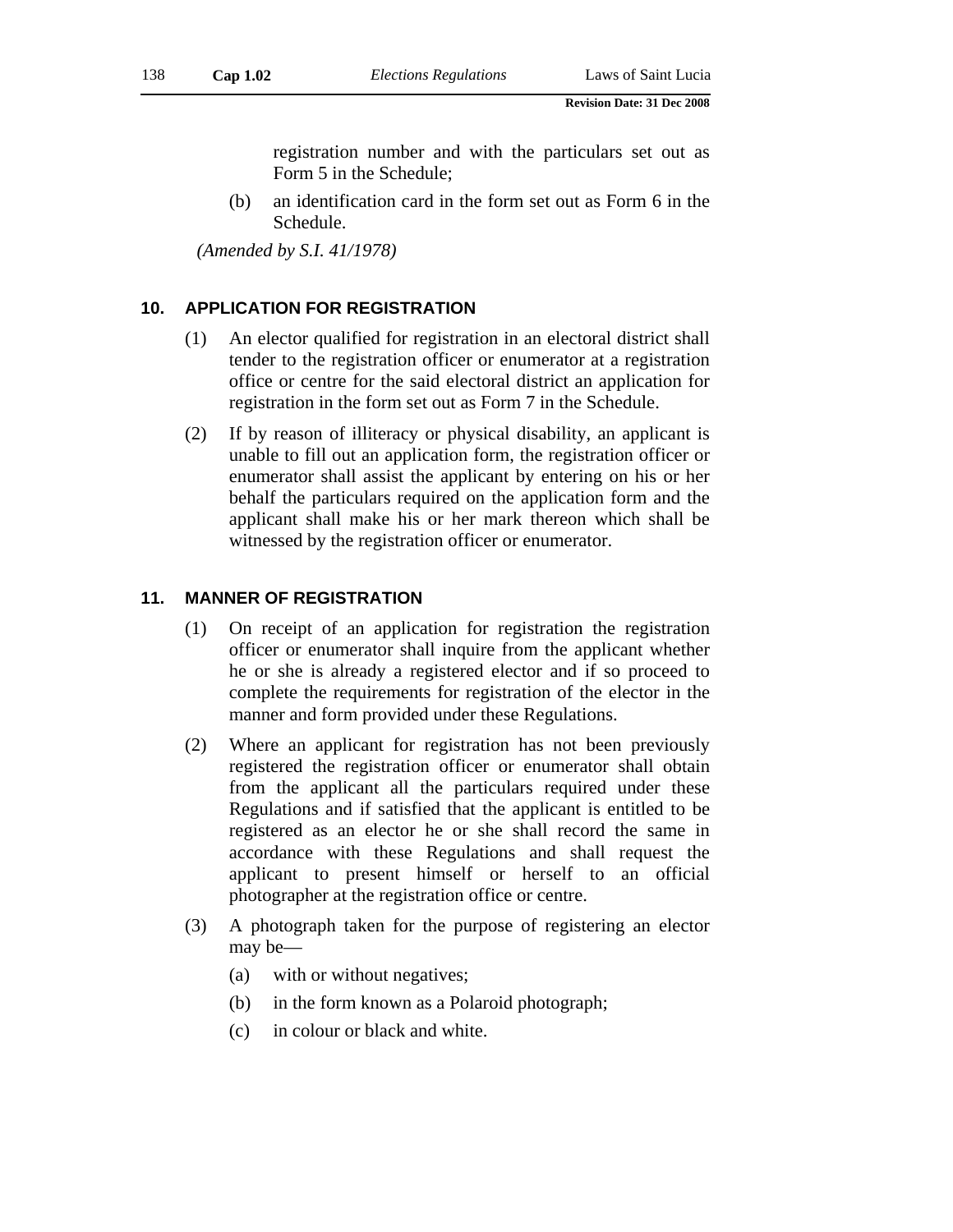- (4) On receipt of the applicant's photograph from the official photographer, the registration officer or enumerator shall cause the photograph to be affixed in the space provided on the identification card and after entering the particulars required thereon request the applicant to sign his or her name in the space provided on the identification card. If the applicant is unable to sign his or her name, the registration officer shall insert in the said space, the words "finger-printed". He or she shall then laminate the identification card and issue the same to the applicant as his or her completed identification card.
- (5) The signature of the Chief Registration Officer may be impressed upon an identification card by a registration officer or enumerator by means of a stamp.
- (6) A copy of the elector's photograph shall also be affixed in the space provided on the "Master Registration Card" and on the "Polling Station Card".
- (7) The registration officer or enumerator shall—
	- (a) record in ink on the Master Registration Card and by means of carbon, on the Polling Station Card all the particulars required to be stated thereon;
	- (b) require the applicant, unless he or she is unable to do so by reason of illiteracy or physical disability to read the Master Registration Card and sign that card in ink and by means of carbon, the Polling Station Card; and
	- (c) himself or herself sign in ink the Master Registration Card and by means of carbon, the Polling Station Card.

#### **12. WHERE APPLICANT UNABLE TO READ OR WRITE**

- (1) Where a person who is being registered is unable to read or write the registration officer or enumerator shall, subject to subregulation (2) read over to him or her the contents of his or her registration record card.
- (2) Before reading over the contents of a registration record card, the registration officer shall inform the person who is being registered, that the contents thereof will, should he or she so desire, be read over to him or her in the presence of a witness of his or her own choice there present.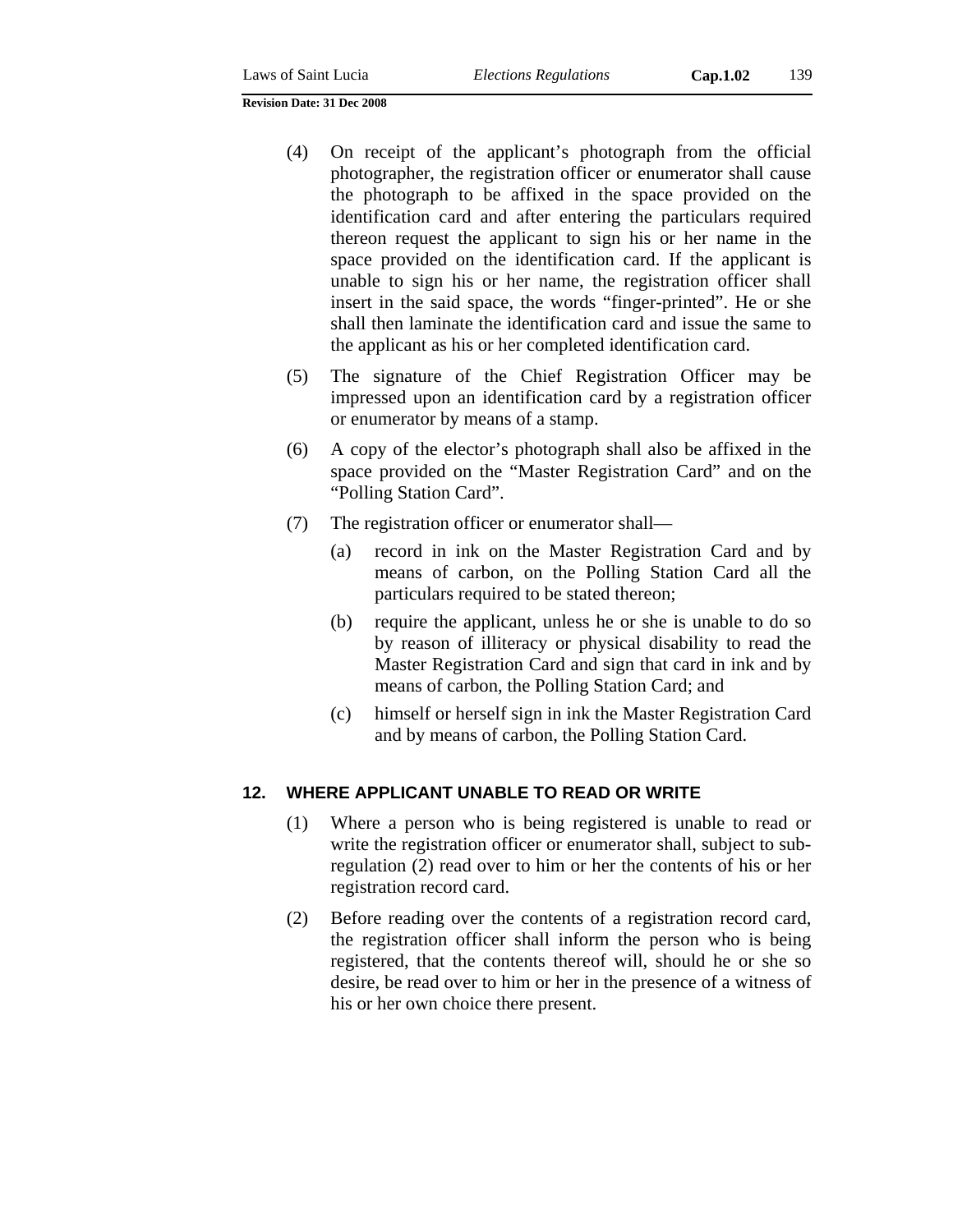- (3) If the person being registered informs the registration officer or enumerator that he or she wishes the said contents to be read over to him or her in the presence of a witness of his or her own choice there present the registration officer or enumerator shall read over the said contents to such person in the presence of such witness as is there and then produced by such person or by the registration officer or enumerator with the consent of such person.
- (4) Where a person who is being registered is unable to sign his or her name because of illiteracy or physical disability he or she shall subject to subregulation (5) make a mark or impression in ink on the Master Registration Card and on the Polling Station Card which impression may be made in the following ways—
	- (a) with his or her right thumb; or
	- (b) with his or her left thumb should he or she not have a right thumb; or
	- (c) with any other finger should he or she not have any thumb.
- (5) Where such person has no finger on either hand, the Master Registration Record Card and the Polling Station Card may be signed for and on behalf of the applicant by a person of his or her choice there present in the presence of a registration officer or enumerator.
- (6) Where an impression is made under subregulation (4) with a finger other than the right thumb the registration officer or enumerator shall make a note of the finger with which it is made upon the Master Record Registration Card and the Polling Station Card of the person who made such impression.

#### **13. SPOILT AND DISALLOWED REGISTRATION RECORD CARD**

- (1) A registration officer or enumerator on being satisfied that a registration record card cannot conveniently be used or that he or she is unable to complete such card, shall cancel it by writing the word "spoiled" upon the registration record card.
- (2) A registration record card that has not been completed because of the disallowance of a registration shall be cancelled by the registration officer or enumerator by marking upon it the word "disallowed".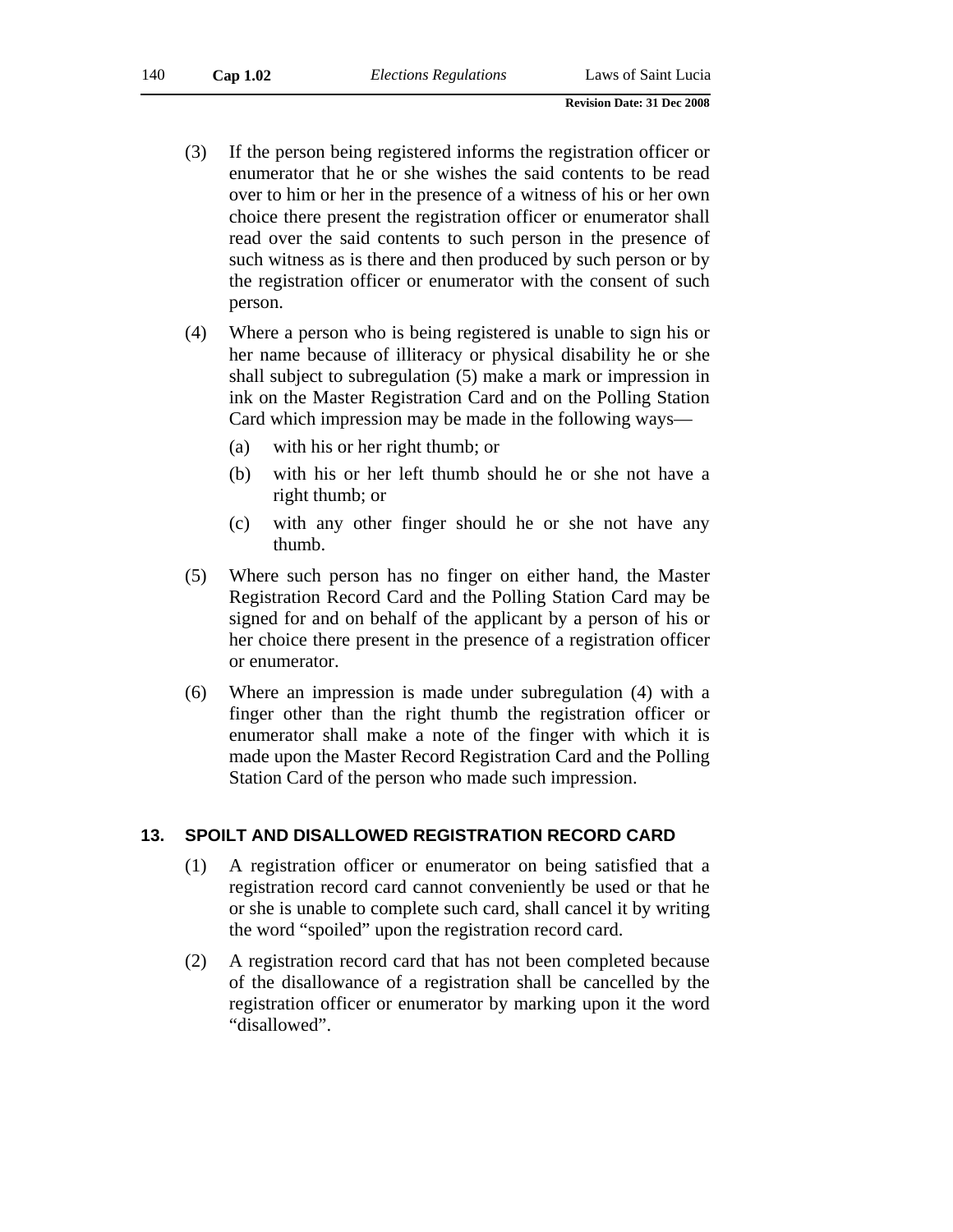(3) When a registration record card has been cancelled under subregulation (1) or (2), the registration officer or enumerator shall record such cancellation upon the Inventory form in respect of such registration record card.

## **14. REFUSAL OF APPLICATION FOR REGISTRATION**

Where a registration officer or enumerator is not satisfied that an applicant is qualified to be registered as an elector, he or she shall—

- (a) issue to the applicant the original of the notice of refusal in the form set out as Form 8 in the Schedule;
- (b) inform the applicant that he or she may appear before the registration officer for the electoral district or the Chief Registration Officer when directed by notice in writing to do so, if he or she wishes to justify his or her claim; and
- (c) transmit to the Chief Registration Officer a copy of the notice of refusal issued to the applicant under paragraph (a).

## **15. NAMES OF PERSONS REFUSED REGISTRATION TO BE SENT TO CHIEF REGISTRATION OFFICER**

The names of persons whose application for registration have been refused by a registration officer or enumerator shall be listed in a form supplied by the Chief Registration Officer to registration officers and the lists shall be forwarded by the registration officer to the Chief Registration Officer.

## **16. APPLICATIONS REFERRED BY ENUMERATORS TO BE CONSIDERED BY REGISTRATION OFFICERS**

- (1) The registration officer for an electoral district shall consider all applications for registration as electors made to them by persons in the district who have been previously refused by enumerators.
- (2) The registration officer shall give notice to a person who claims that his or her registration has been refused by an enumerator in the form as set out as Form 9 in the Schedule. The notice shall be given by registered post or by hand not less than 2 clear days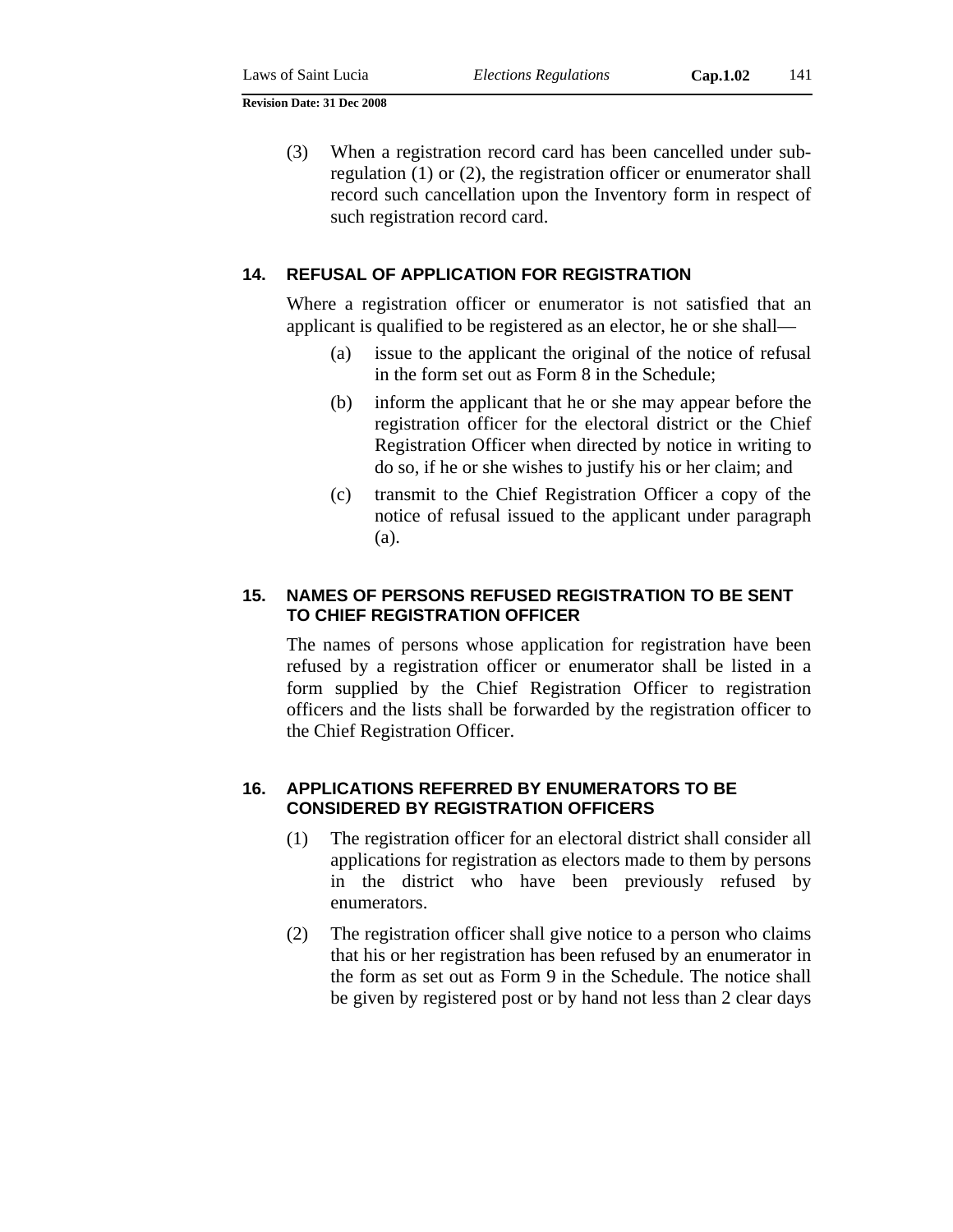before the application is to be heard and shall state the time and place at which the application shall be heard.

- (3) The applicant shall appear in person at the office of the registration officer.
- (4) The registration officer shall permit the applicant and witnesses to be heard, and the registration officer may summon such witnesses and may order the production of such documents which he or she may consider necessary.
- (5) The registration officer may require that the evidence given by any person shall be upon oath.
- (6) The registration officer shall make a decision on the application confirming or reversing the enumerator's decision.
- (7) Where the registration officer has refused an application for registration or has confirmed an enumerator's decision refusing an application for registration, the applicant or the registration officer may refer the matter to the Chief Registration Officer.
- (8) The registration officer shall make and keep a record of all evidence taken and all documents produced during the hearing of an application under this regulation and shall transmit to the Chief Registration Officer all records and documents produced together with his or her decision in respect of the application and his or her reasons therefor.
- (9) The Chief Registration Officer shall make a decision which shall be final upon any application for registration and may vary or confirm any decision upon an application made by a registration officer.
- (10) If the Chief Registration Officer disallows any application for registration he or she shall issue to the applicant a notice of refusal in the form set out as Form 8 in the Schedule and keep a duplicate copy of such notice together with the records and other documents submitted to him or her by the registration officer relative to the application.

## **17. CORRECTION OF MINOR ERRORS AND OMISSIONS AND MINOR ALTERATIONS**

(1) A clerical error or omission in a registration record card or any other error caused by the inadvertence of a registration officer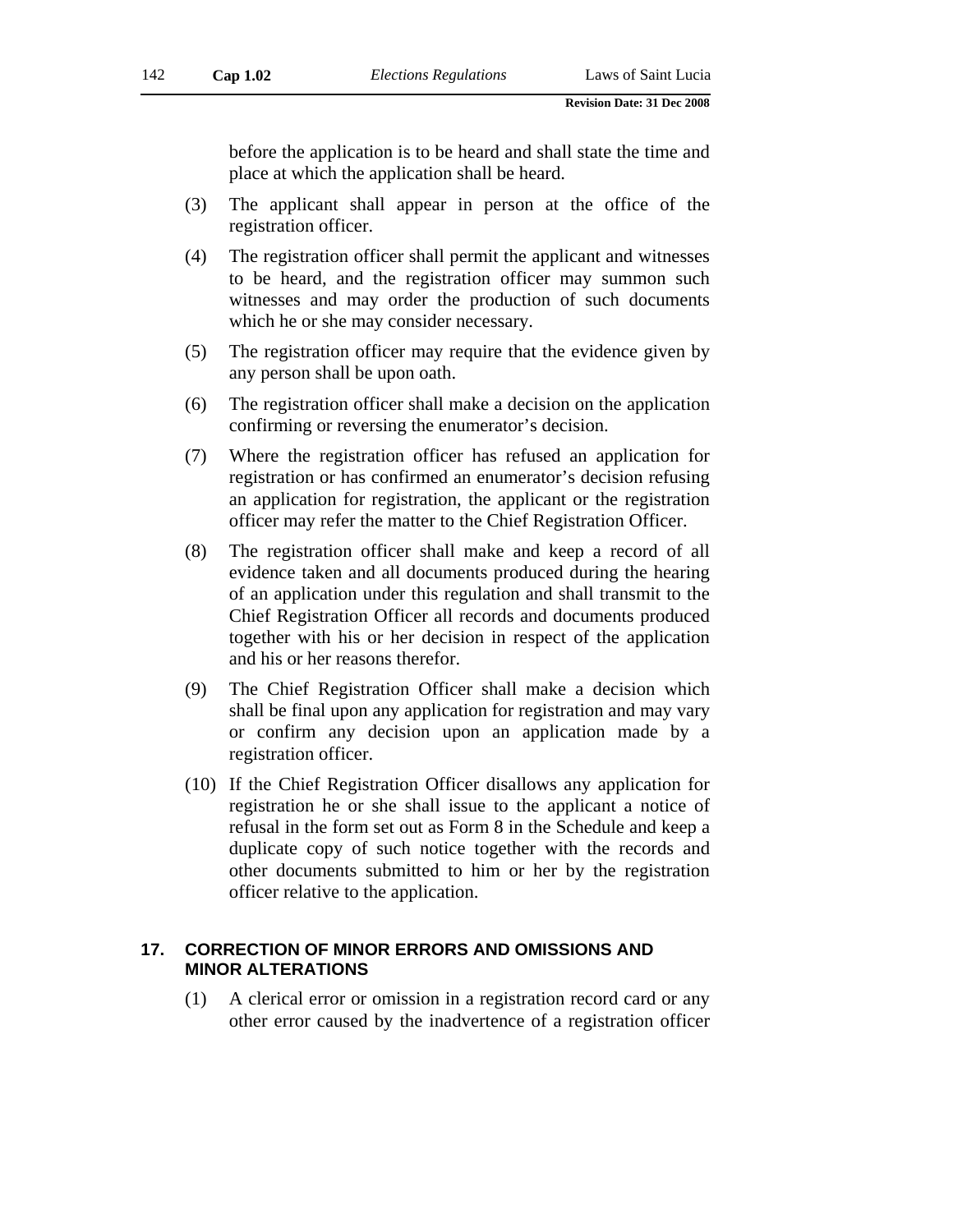or enumerator, may be corrected or inserted either by the enumerator who registered the person or to whom such registration record card relates or if the enumerator is for any reason unavailable for the purpose by the registration officer appointed for the electoral district.

- (2) Where the description of the address of a registered person has been altered by lawful authority the Chief Registration Officer shall make the appropriate alterations on the registration record card of such person.
- (3) A correction, insertion or alteration, made under this regulation shall be initialled by the enumerator, registration officer or Chief Registration Officer as the case may be.
- (4) Where the correction, insertion or alteration is made by a person other than the Chief Registration Officer, such person shall inform the Chief Registration Officer of any correction, insertion or alteration made under this regulation, and the Chief Registration Officer shall, where he or she is so informed, or where he or she as Chief Registration Officer has himself or herself made the change, make or cause to be made the requisite changes in the appropriate registration record card.

## **18. CORRECTION AS TO DATE OF BIRTH**

- (1) Where a person at the time that he or she is seeking registration gives as the date of his or her birth a date which he or she subsequently discovers to be inaccurate, he or she shall notify the Chief Registration Officer who may subject to subregulation (2) alter the date on the registration record card relating to such person.
- (2) Before an alteration described in sub-regulation (1) is made the Chief Registration Officer shall—
	- (a) require a birth certificate with an affidavit attached thereto deposing that the date mentioned in the certificate relates to the birth of the applicant or where a birth certificate is unobtainable an affidavit deposing to the true date of the birth of the applicant;
	- (b) check the information supplied on the master registration record card.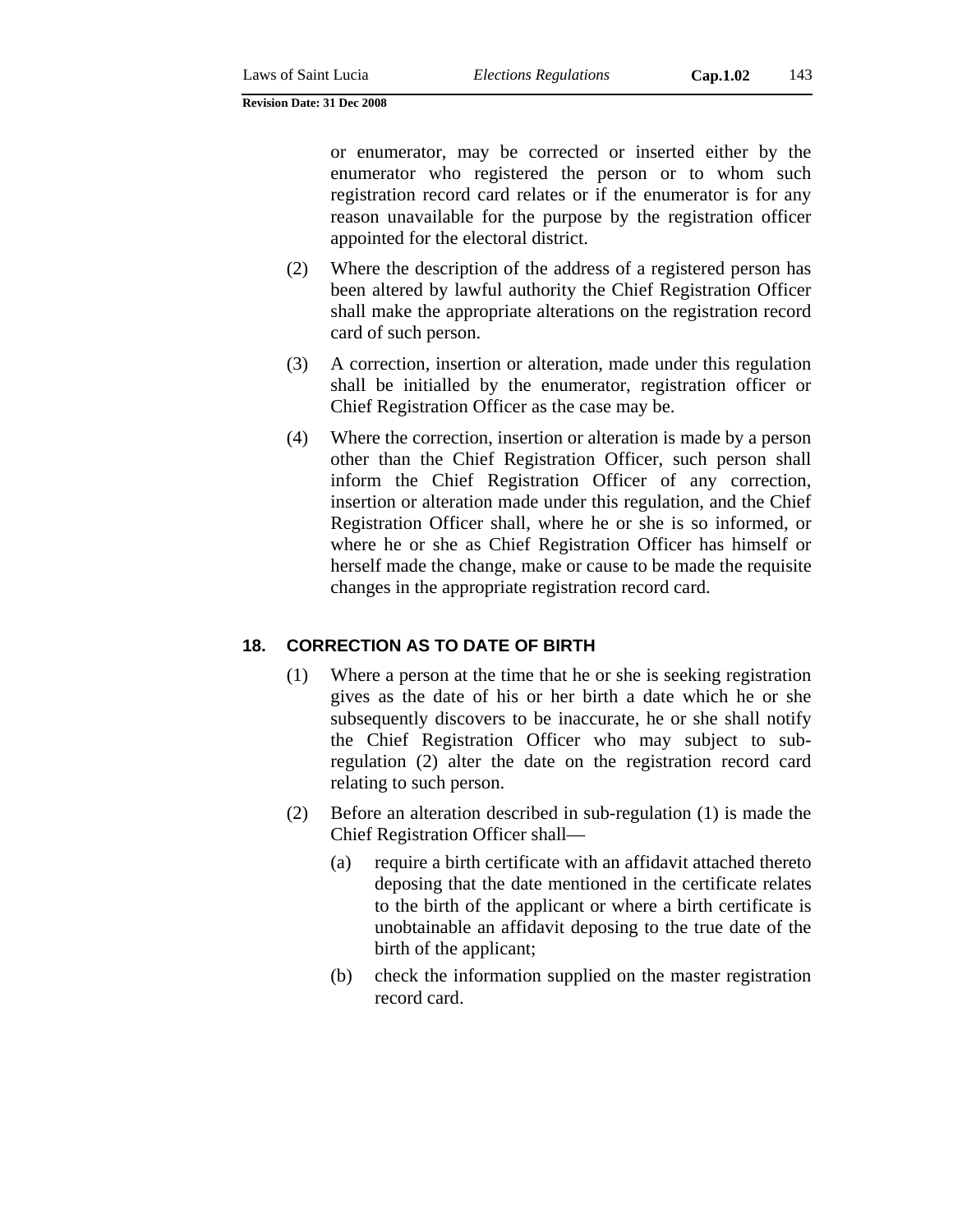- (3) Where an affidavit is required under subregulation  $(2)(a)$  no fee or stamp duty as required by any enactment providing for the payment of such fee or stamp duty shall be payable therefor.
- (4) The Chief Registration Officer shall make or cause to be made the requisite change in the appropriate registration record card relating to such person.

## **19. DELIVERY OF DOCUMENTS BY ENUMERATORS TO REGISTRATION OFFICER**

Every enumerator shall deliver to the registration officer of the electoral district the completed master registration record card, the polling station card, and such other documents and materials which were supplied to him or her for the performance of his or her duties.

## **20. REGISTRATION OFFICER TO COMPLETE EXTRACTS OF MASTER REGISTRATION RECORD CARD**

- (1) On receipt of the completed master registration record card, polling station cards and other documents and materials the registration officer shall from the information supplied on the master registration record card and Polling Station card make up and complete in triplicate the extract of the Master registration record as supplied to him or her by the Chief Registration Officer in the form of a list of all the persons appearing on the Master registration record card and polling station card.
- (2) The registration officer shall retain the triplicate copy of the extract of the Master Registration record card and deliver to the Chief Registration Officer—
	- (a) the master registration record card;
	- (b) the Polling station card;
	- (c) the Registration record Inventory forms;
	- (d) the original and duplicate of the extract of the master registration record card;
	- (e) all other unused cards, inventory forms, documents, and other materials delivered to him or her by the enumerator;
	- (f) two copies of each elector's photograph in the envelope provided for the purpose.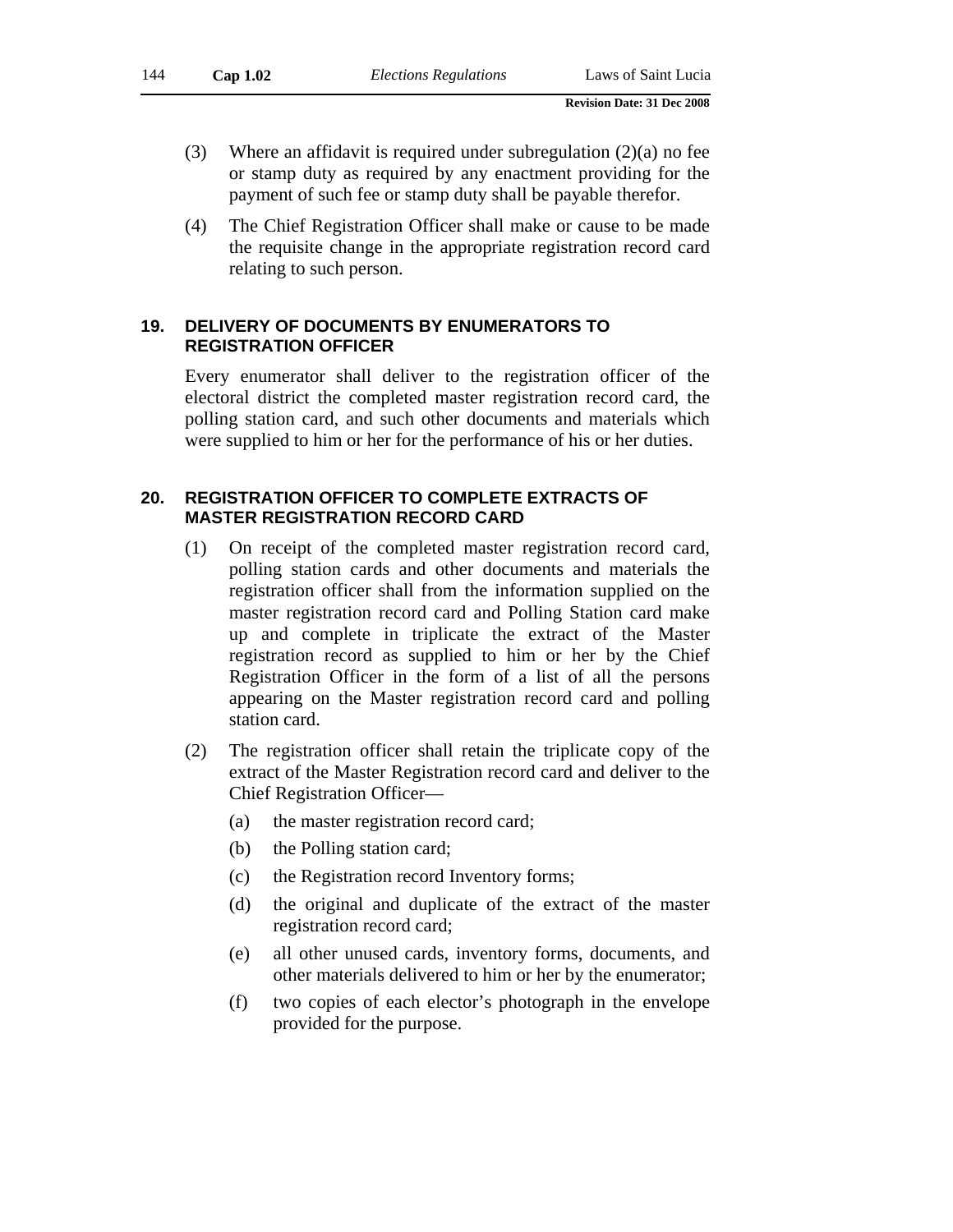## **21. FORM OF CONTENT OF LISTS**

- (1) Each list of electors shall be formed in separate parts for each polling division within the electoral district to which such list relates.
- (2) There shall be assigned to each polling division and to the part of the list which relates to that polling division a separate letter or letters and such letter or letters shall be deemed to form part of an elector's number on that list.
- (3) Subject to subregulation (4), the names in each part shall be arranged in alphabetical order which shall be numbered so far as is reasonably practicable consisting of separate series or numbers for each polling division or in such other manner as may be considered expedient.
- (4) There shall be inserted opposite to each name in every list the occupation (if any) and address of the person whose name appears therein.

## **22. PUBLICATION OF LISTS**

The Chief Registration Officer shall publish the list of electors for each electoral district by—

- (a) making copies thereof available for inspection at the office of the registration officer for the electoral district; and
- (b) making copies thereof available for inspection at any specified public place in the electoral district to which the lists relate;
- (c) publishing in at least one daily newspaper notices specifying the places where every list of electors for each electoral district is available for inspection;
- (d) causing copies of these notices to be posted in public places in each polling division to which any list relates.

## **23. NOTICE OF CLAIMS OF OBJECTIONS**

(1) The Chief Registration Officer shall at the time of publishing any preliminary or supplementary list of electors for an electoral district append thereto a notice stating that claims or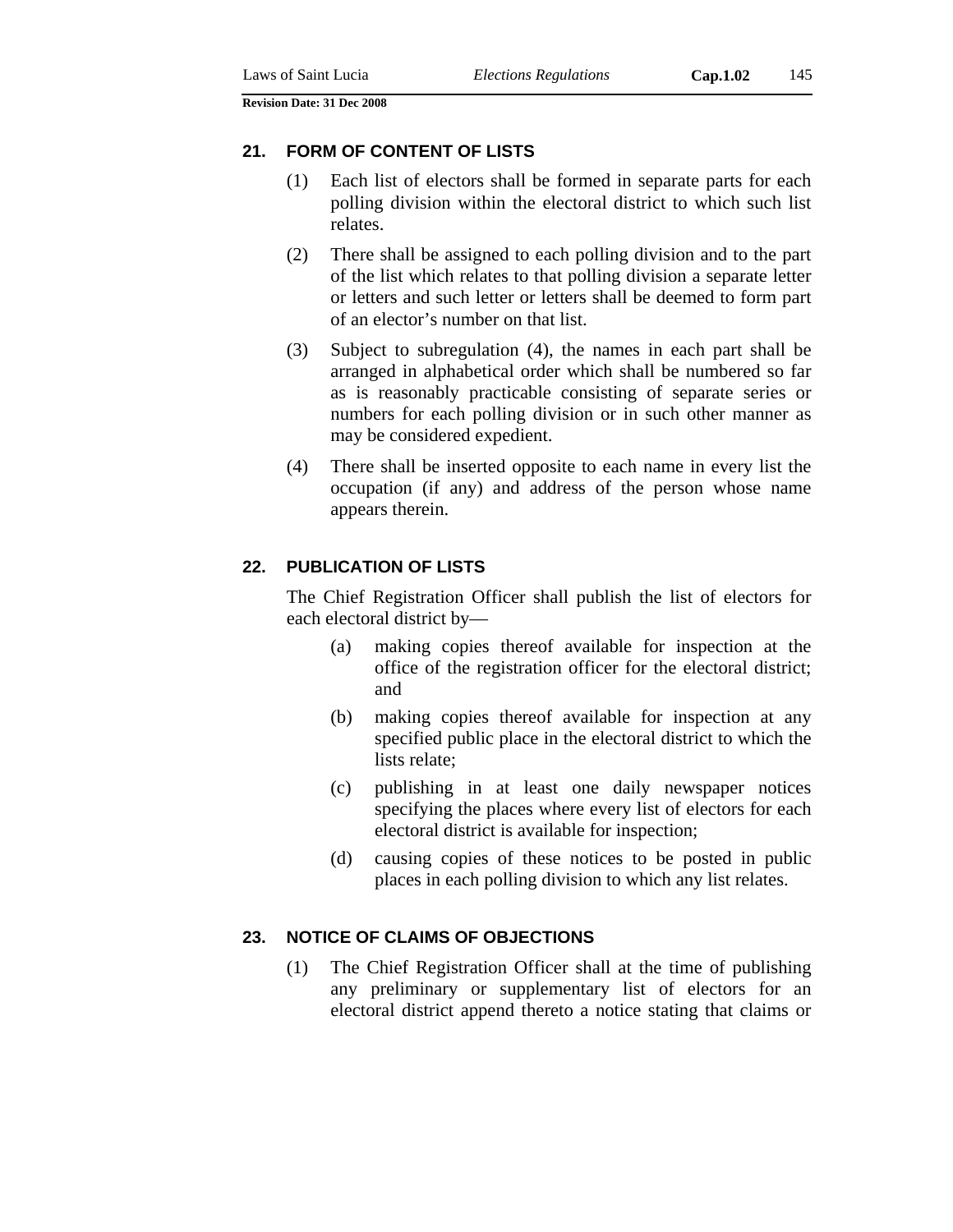objections may be made to the inclusion of any person's name in any such list.

- (2) The date to be fixed as the last date for the receipt of the claims and objections in respect of the list referred to in subregulation (1) shall not be later than the sixtieth day after publication of the list. *(Substituted by S.I. 156/2005 and 155 of 2006)*
- (3) Claims or objections in respect of any such list shall be made at the office of the registration officer for the electoral district and shall be dealt with in the manner provided under these Regulations.

#### **24. TIME FOR MAKING CLAIMS AND OBJECTIONS**

A claim or objection in respect of any preliminary or supplementary list of electors which is delivered to the registration officer at any time after the last date for the receipt of such claim or objection shall be disregarded.

### **25. FORM OF CLAIM OR OBJECTION**

- (1) A claim or objection shall be in the form set out as Form 7 or 10 respectively in the Schedule; shall specify the claim or objection and give full particulars in support thereof.
- (2) Claims and objections shall be made available for inspection at the office of the registration officer until their determination as provided under these Regulations.

# **26. ENTRY AND DISPOSAL OF CLAIMS AND OBJECTIONS**

- (1) If the registration officer is of the opinion—
	- (a) that the particulars given in a claim or objection are insufficient, he or she may ask for further information and take no further action until such information is supplied. However, should such further information not be received by the registration officer by the last date for the receipt of claims and objections specified in the notice referred to in these Regulations no further action need be taken in respect of it;
	- (b) that a claim may be allowed without the claim being referred to the Chief Registration Officer, he or she may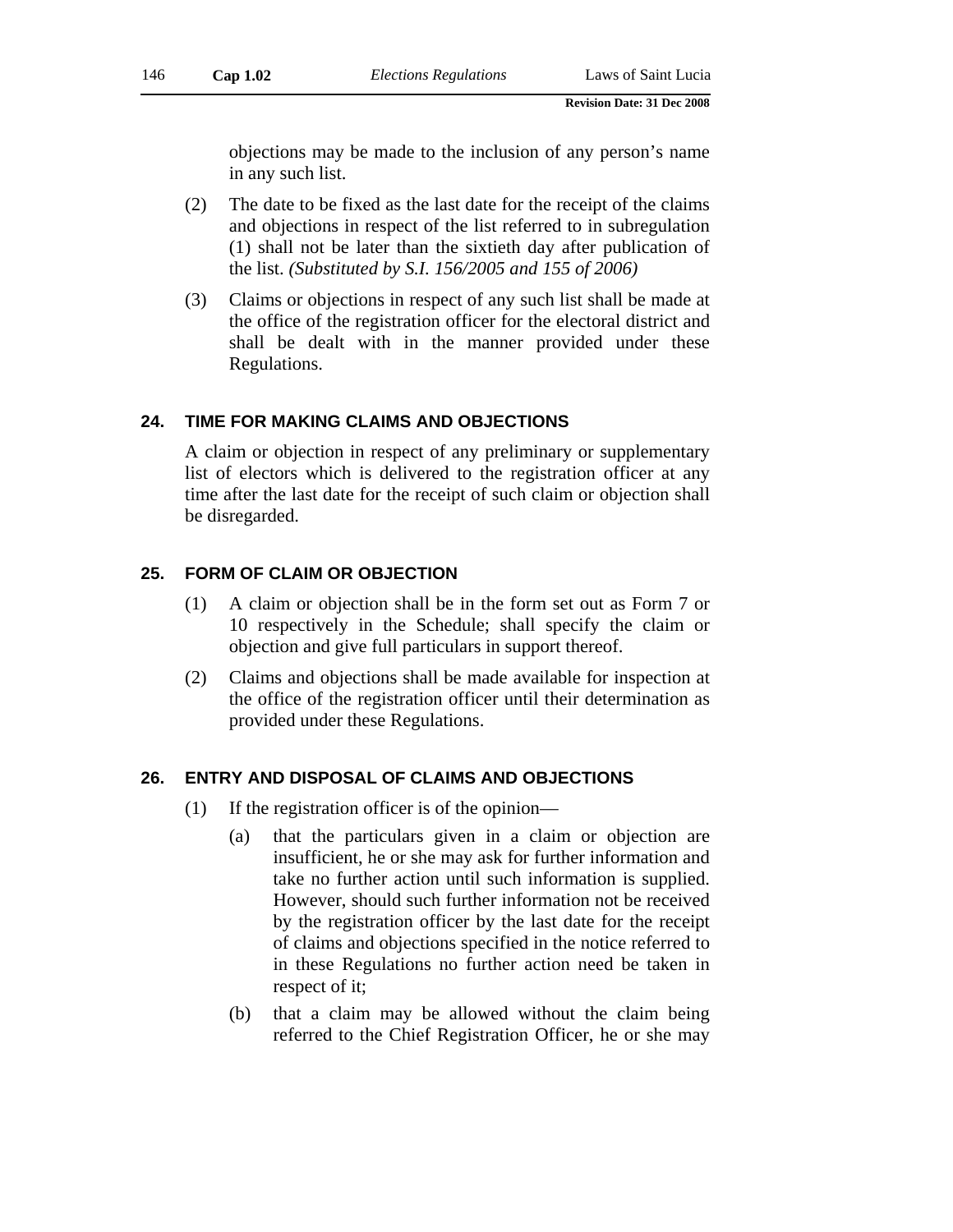allow the claim provided that no objection is made thereto, and shall so inform the person making the claim;

- (c) that a claim or objection cannot be allowed because the particulars given in a claim or objection do not entitle the claimant or objector to succeed, he or she shall refer the matter to the Chief Registration Officer and send a notice in the Form set out as Form 11 in the Schedule, in the case of a claim to the person making the claim, and in the case of an objector to the person objected to, stating the time and place at which the Chief Registration Officer proposes to hear the claim or objection; and the notice sent to a person objected to shall also state the name and address of the objector and the grounds of objection.
- (2) The time fixed for the hearing of a claim or objection shall not be earlier than the third day after the date of notice referred to in subregulation  $(1)(c)$  hereof.
- (3) The registration officer shall make lists of claims and objections available for inspection at his or her address until they are finally disposed of, together with the times and places at which the registration officer proposes to hear any claim or objection.

## **27. HEARING OF CLAIM OR OBJECTION**

- (1) On the hearing of a claim or objection, the claimant or objector, and the person objected to, and any other person who appears to the registration officer to be interested shall appear and be heard.
- (2) The right to appear and be heard includes the right to make written representations.

#### **28. CHIEF REGISTRATION OFFICER'S DECISION TO BE FINAL**

A person whose claim for registration has been refused or whose objection to the registration of an elector has been overruled by a registration officer may appeal to the Chief Registration Officer whose decision shall be final.

#### **29. CORRECTION OF LISTS**

(1) An alteration to any list which is required—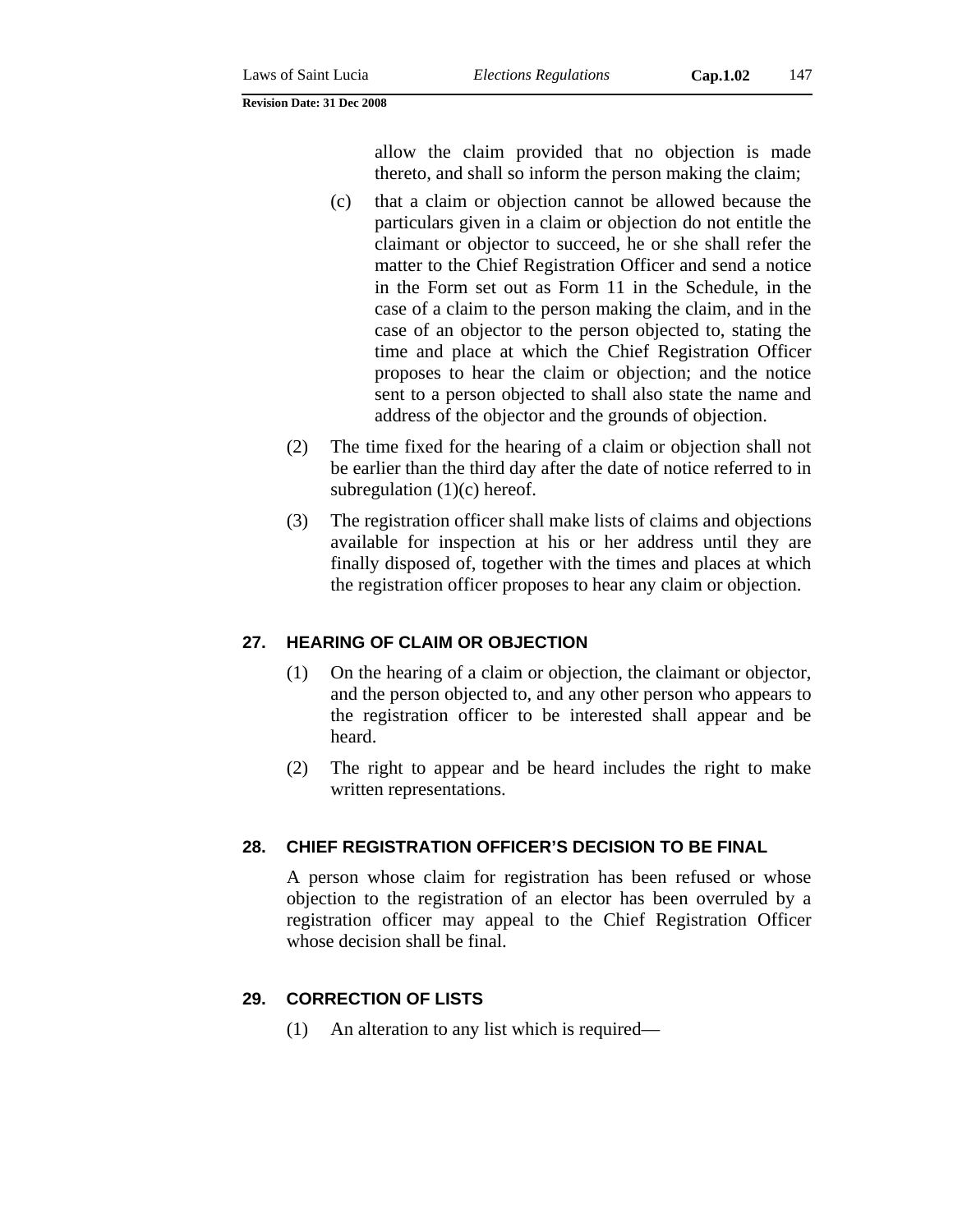- (a) to carry out the registration officer's decision with respect to any claim or objection;
- (b) to carry out the Chief Registration Officer's decision with respect to any claim or objection;
- (c) to correct any clerical error;
- (d) to correct any misnomer, or inaccurate description of any person, his or her occupation or address,

shall be made by the Chief Registration Officer.

(2) Where it appears that it is necessary to make any alteration (other than an alteration under Regulations to any list or register) in order to ensure that no person shall be incorrectly registered or registered more than once in any electoral district or registered when not qualified, the Chief Registration Officer shall send the person affected by the alteration a notice stating the proposed alteration and shall give him or her an opportunity within 7 days from the date of such notice of stating, his or her objection to the alteration and, if necessary of appearing before him or her and of being heard in accordance with these Regulations.

#### **30. PUBLICATION OF REGISTERS**

The Chief Registration Officer shall publish the register of electors for each electoral district by making copies available for inspection at his or her address and at the address of the registration officer for the electoral district to which it relates and by making copies available for inspection as soon as practicable at specified public places in the electoral district to which it relates.

## **31. CHIEF REGISTRATION OFFICER TO FURNISH COPIES OF REGISTERS**

- (1) Copies of the Register shall on publication be forwarded by the Chief Registration Officer to the Minister, the Central Library and other public libraries.
- (2) The Librarian of the Central Library and the person in charge of a public library shall place the registers in a conspicuous place therein and shall take such action as they think fit for the purpose of preserving the condition of the registers.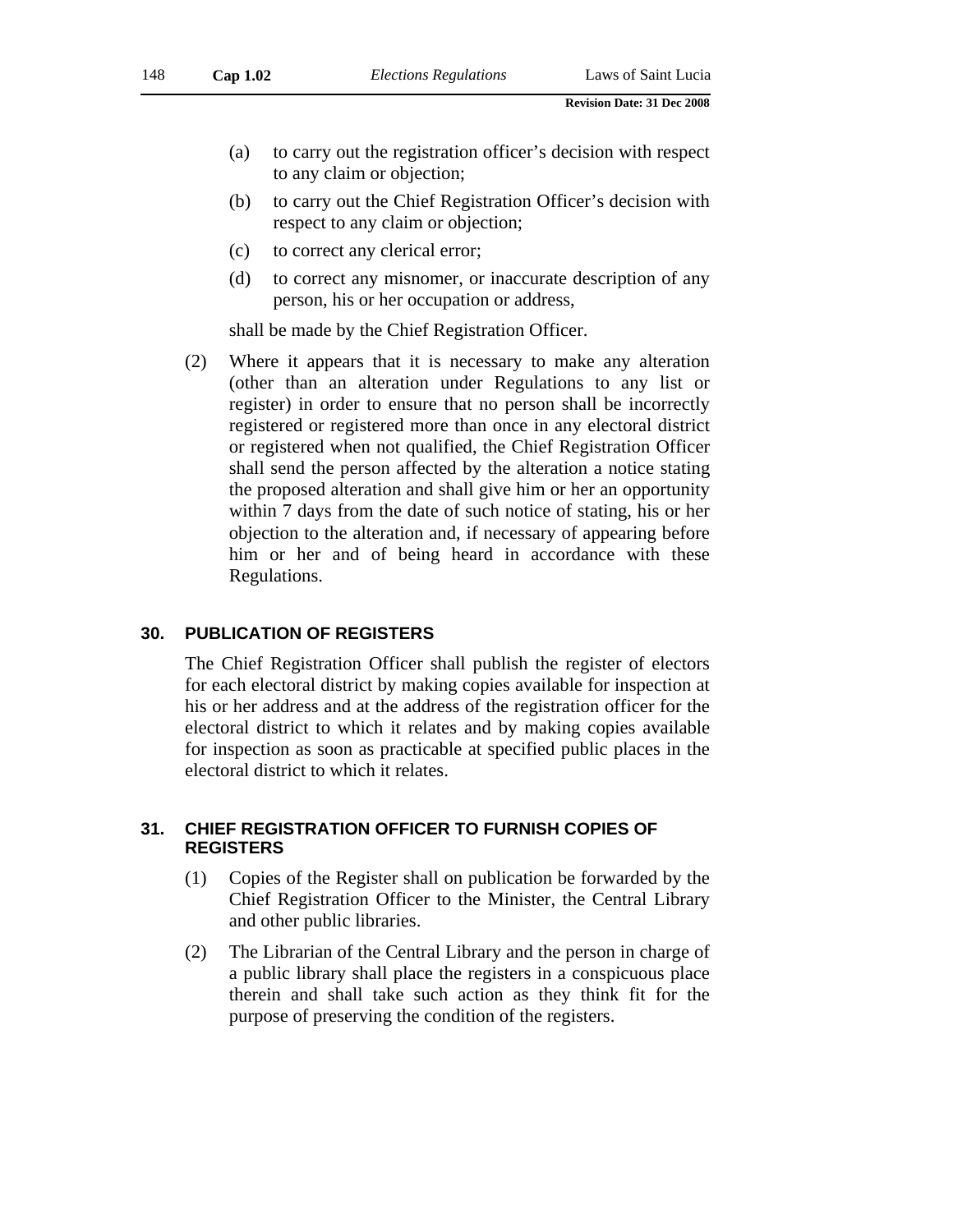#### **32. FREE COPIES OF REGISTER**

The Chief Registration Officer shall on request supply without fee such number of copies of any register as are in the opinion of the Chief Registration Officer necessary for each candidate at an election in an electoral district.

### **33. SALE OF REGISTER**

The Chief Registration Officer shall supply to any person copies of any part or parts of the register so long as there are sufficient copies available, allowing for the number which he or she considers may be required for official purposes including the purposes of any election, on payment of a fee of one dollar for each part of the register relating to any polling division.

### **34. REVISION OF REGISTER**

- (1) For the purpose of the annual revision of the register of electors for each electoral district the Chief Registration Officer shall not later than 30 April and 31 October, publish for each electoral district a biannual supplementary list containing—
	- (a) the names of all persons who have been registered as electors in each electoral district since the publication of the last register or last biannual revised list of electors;
	- (b) the names of all electors who because of a change of address have applied in the prescribed form for an alteration in registration either from one electoral district to another or within an electoral district.
- (2) The Chief Registration Officer shall after allowing such time as shall be prescribed for claims or objections to the inclusion of any name on any biannual supplementary list make all necessary corrections therein in accordance with the Act and shall not later than the 30th of June and the 31st of December publish such list as the biannual revised list for each electoral district.
- (3) Not later than 31 January in each subsequent year, the Chief Registration Officer shall cause to be revised the register of electors for each electoral district by—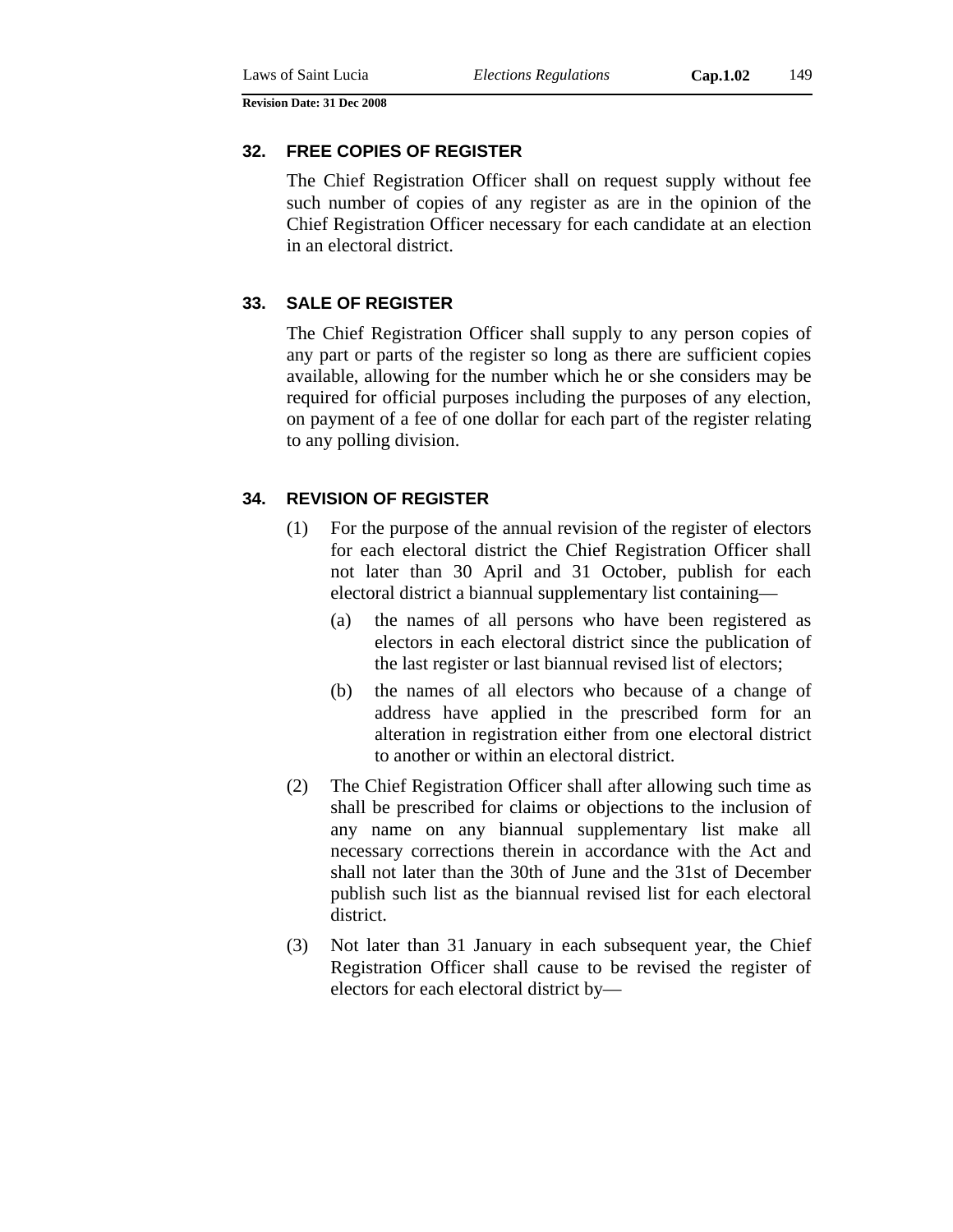- (a) adding therein the names of all persons whose names have been published as electors during the preceding year on a biannual revised list of electors;
- (b) deleting therefrom the names of all persons who have ceased to be entitled to registration as electors;
- (c) making such other alterations in the Register as are provided under the Act.
- (4) Not later than 31 March in each subsequent year, the Chief Registration Officer shall—
	- (a) publish the register of electors for each electoral district as revised under this regulation;
	- (b) cause the register of police electors for each electoral district to be revised by—
		- (i) adding therein the names of every police elector qualified for registration since the preparation of the last register of police electors;
		- (ii) deleting therefrom the names of all police electors who have ceased to be so qualified.

#### **35. CHANGE OF PLACE**

- (1) A person whose name appears on any list or register of electors and who has changed his or her place of residence from one polling division to another polling division in the same electoral district or from one address to another in the same polling division shall give notice to the Chief Registration Officer of such change in the form set out as Form 12 in the Schedule.
- (2) Upon receipt of the notice mentioned in subregulation (1), the Chief Registration Officer shall, if he or she is satisfied as to the identity of the person giving the notice and as to the correctness of the other particulars contained therein make or cause to be made such correction in the registration record card of such person.
- (3) When a person has given notice under subregulation (1) and the Chief Registration Officer is not satisfied as to the matters mentioned in subregulation (2), he or she shall make or cause an enquiry to be made in connection therewith and if after such enquiry he or she is then satisfied he or she shall make or cause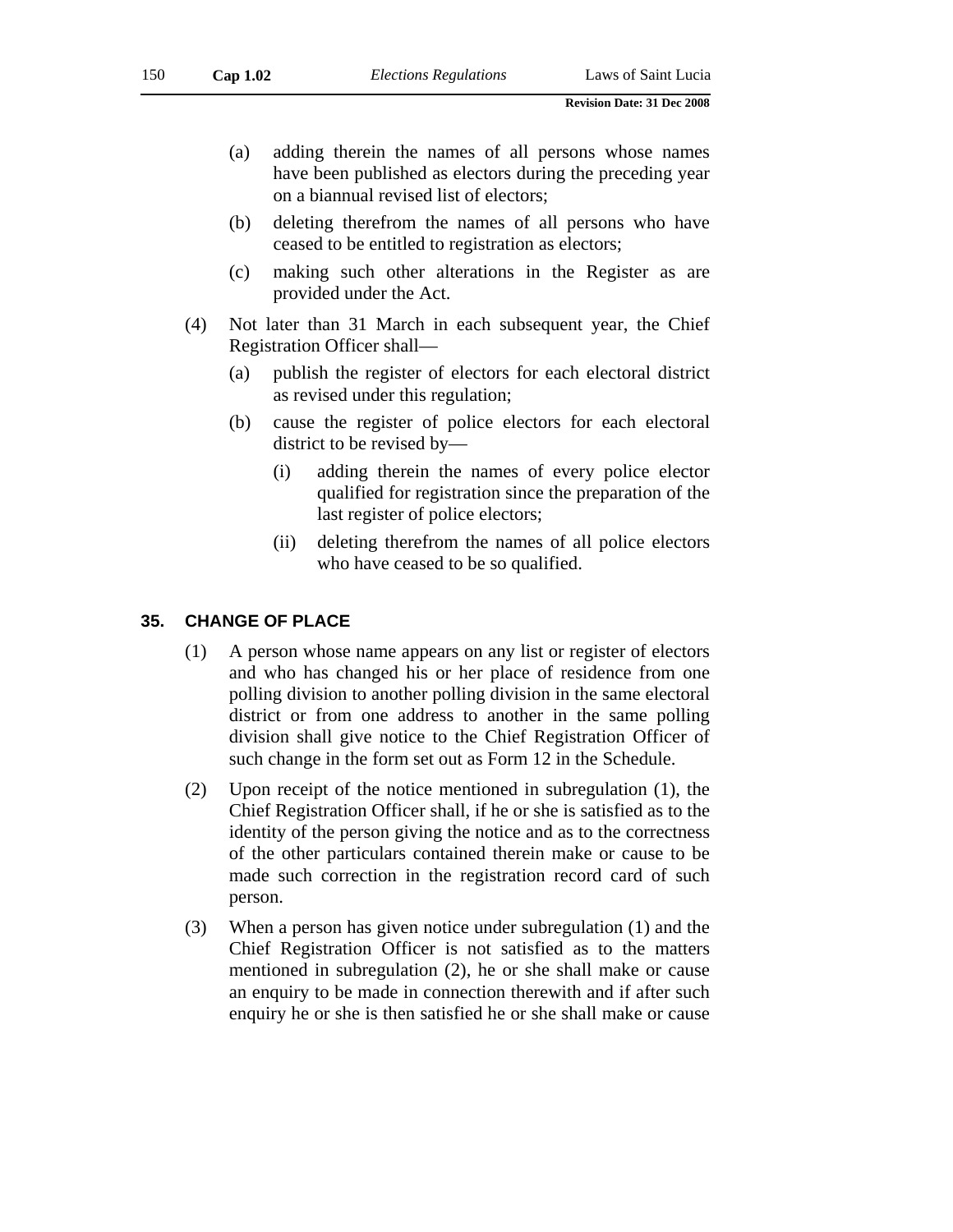to be made such corrections on the registration record card of such person; otherwise no correction shall be made.

- (4) The Chief Registration Officer shall after causing a registration card to be corrected in accordance with sub-regulation (2) or (3) shall—
	- (a) where the person has changed his or her address from one polling division to another polling division in the same electoral district transfer or cause to be transferred the registration record card of such person to the file stack where the other registration record cards of electors who reside in the same polling division in which such person resides are kept;
	- (b) make the necessary change of address in the appropriate list or register according to the time when the notice was received and the list or register in which the change is to be published.

#### **36. CHANGE OF RESIDENCE FROM ONE ELECTORAL DISTRICT TO ANOTHER**

Where a person whose name appears on any list or register of electors changes his or her residence from one electoral district to another electoral district he or she shall notify the Chief Registration Officer in writing in the form set out as Form 12 in the Schedule and if the Chief Registration Officer is satisfied that the person is ordinarily resident in that other electoral district—

- (a) correct or cause the registration record to be corrected to show the new address and insert the date of the change of address on the corrected registration record card as an amendment to the date originally recorded on the registration record card of such person;
- (b) transfer or cause to be transferred the registration record card of such person to the file stack where the other registration record cards of electors who reside in that other electoral district are kept;
- (c) make the necessary change of address in the appropriate list or register according to the time in which the notice was received and the list or register in which the change is to be published.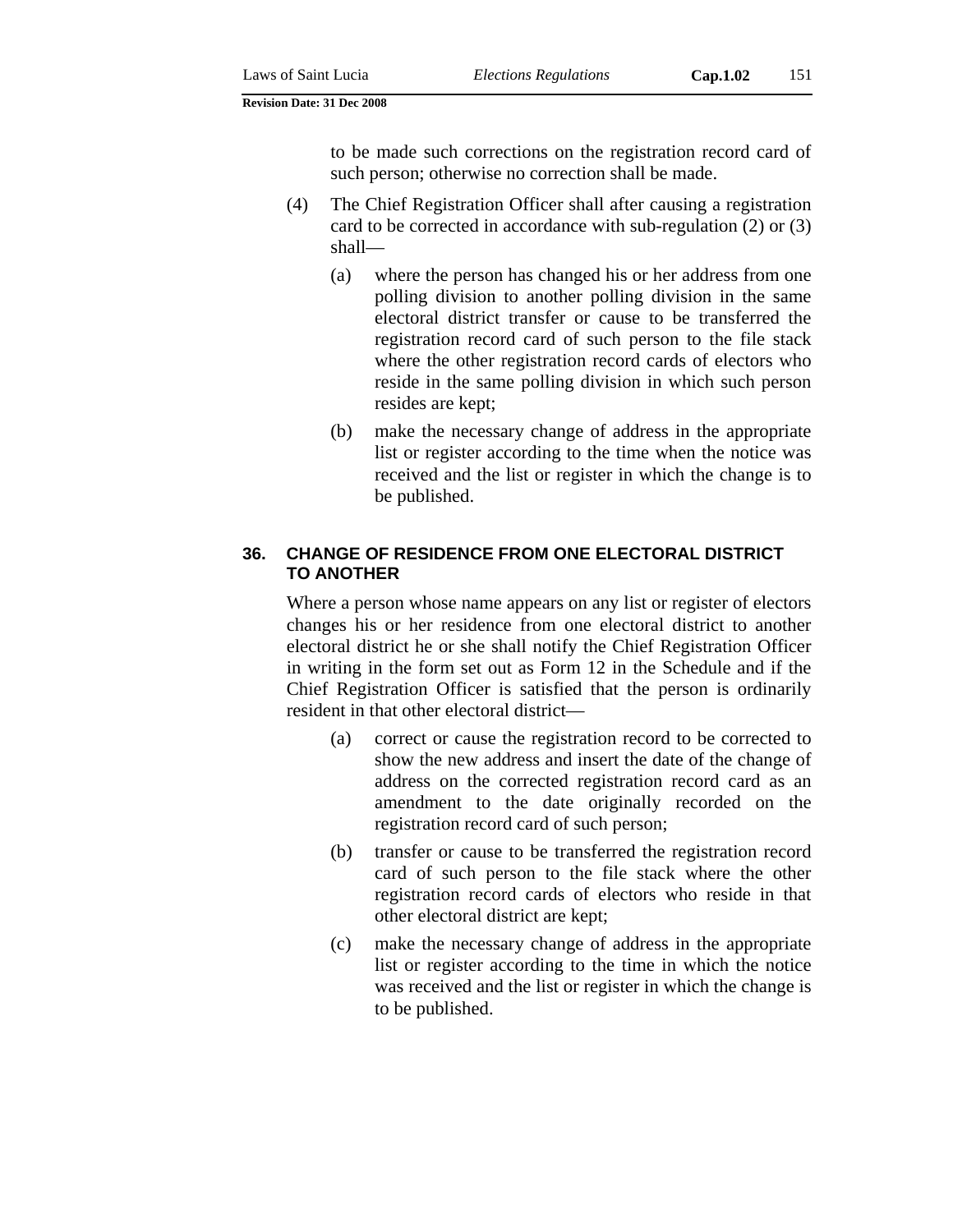#### **37. CHANGE OF NAME**

- (1) Where a person whose name appears on any list or register of electors changes his or her name he or she shall—
	- (a) give notice to the Chief Registration Officer in the form set out as Form 13 in the Schedule;
	- (b) produce to the Chief Registration Officer satisfactory evidence of such change.
- (2) If the Chief Registration Officer is not satisfied as to the identity of the person giving the notice or his or her change of name he or she shall enquire or cause an enquiry to be made in connection therewith.
- (3) If upon receipt of the notice under sub-regulation (1) or after the enquiry made under subregulation (2) the Chief Registration Officer is satisfied as to the identity of such person and his or her change of name, he or she shall register or cause such person to be re-registered in the manner set out in these Regulations for the registration of persons qualified to be registered.

## **38. RE-REGISTRATION DUE TO CONSTANT CHANGES OF RESIDENCE**

Where a registered person has changed his or her place of residence from one polling division to another polling division in the same electoral district or from one electoral district to another electoral district on such number of occasions as to render the registration record card relating to such person incapable of accommodating any further changes, the Chief Registration Officer shall, if he or she is satisfied that no further entries can conveniently be made thereon, after notifying such person, register such person in the manner set out in these Regulations for the registration of persons qualified to be registered.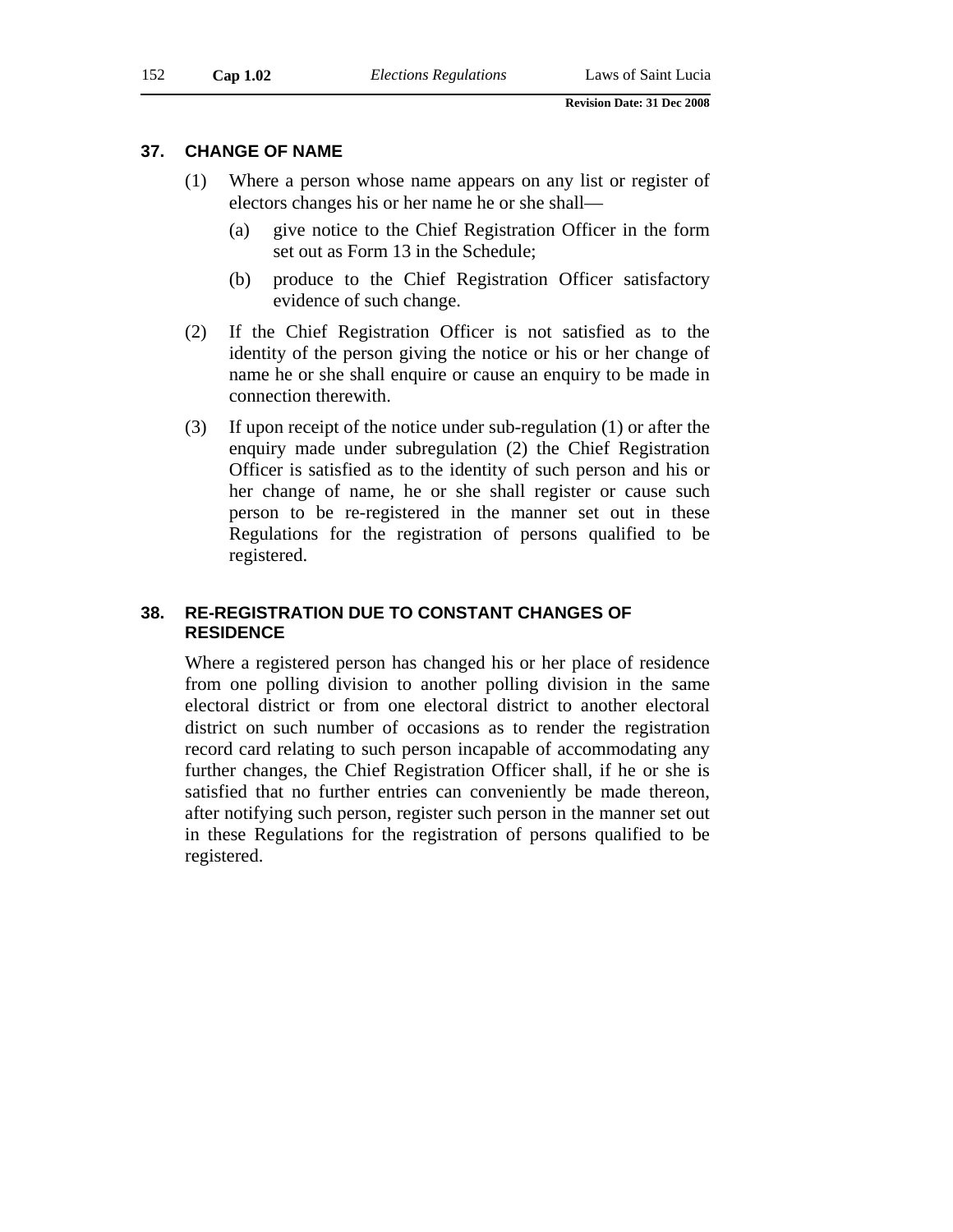# **PART 2 GENERAL**

#### **39. RESIDENCE**

- (1) For the purpose of registration under the Act a person shall be deemed to reside in the polling division in which he or she was ordinarily resident on the qualifying date.
- (2) The place of residence of a person shall be that place which he or she has always been, or which he or she has adopted as his or her place of habitation or home to which place when away therefrom, he or she intends to return.
- (3) When a person normally sleeps in one place and has his or her meals or is employed in another place, the place of residence is where the person sleeps.
- (4) A person's place of residence is where his or her family is; or if he or she is living apart from his or her family, with the intent to remain so apart in another place, the place of residence of such person is such other place.
- (5) Temporary absence from a place of residence does not cause a loss or change of residence.
- (6) Any person who has more than one place of residence may elect in respect of which place he or she desires to be registered.
- (7) A person shall not for the purpose of these Regulations be deemed to be resident in any polling division to which he or she comes for the purpose of engaging temporarily in any employment of a seasonal character.
- (8) Subject to this regulation the question as to whether a person is or was resident at any place at any material period shall be determined by reference to all the facts of the case.

#### **40. DECLARATION AS TO AGE AND NATIONALITY**

(1) For the purpose of the discharge of their functions under the Act an enumerator, a registration officer or the Chief Registration Officer may, in relation to a person claiming to be registered or against whose inclusion in any preliminary or revised list an objection has been made, if he or she thinks necessary—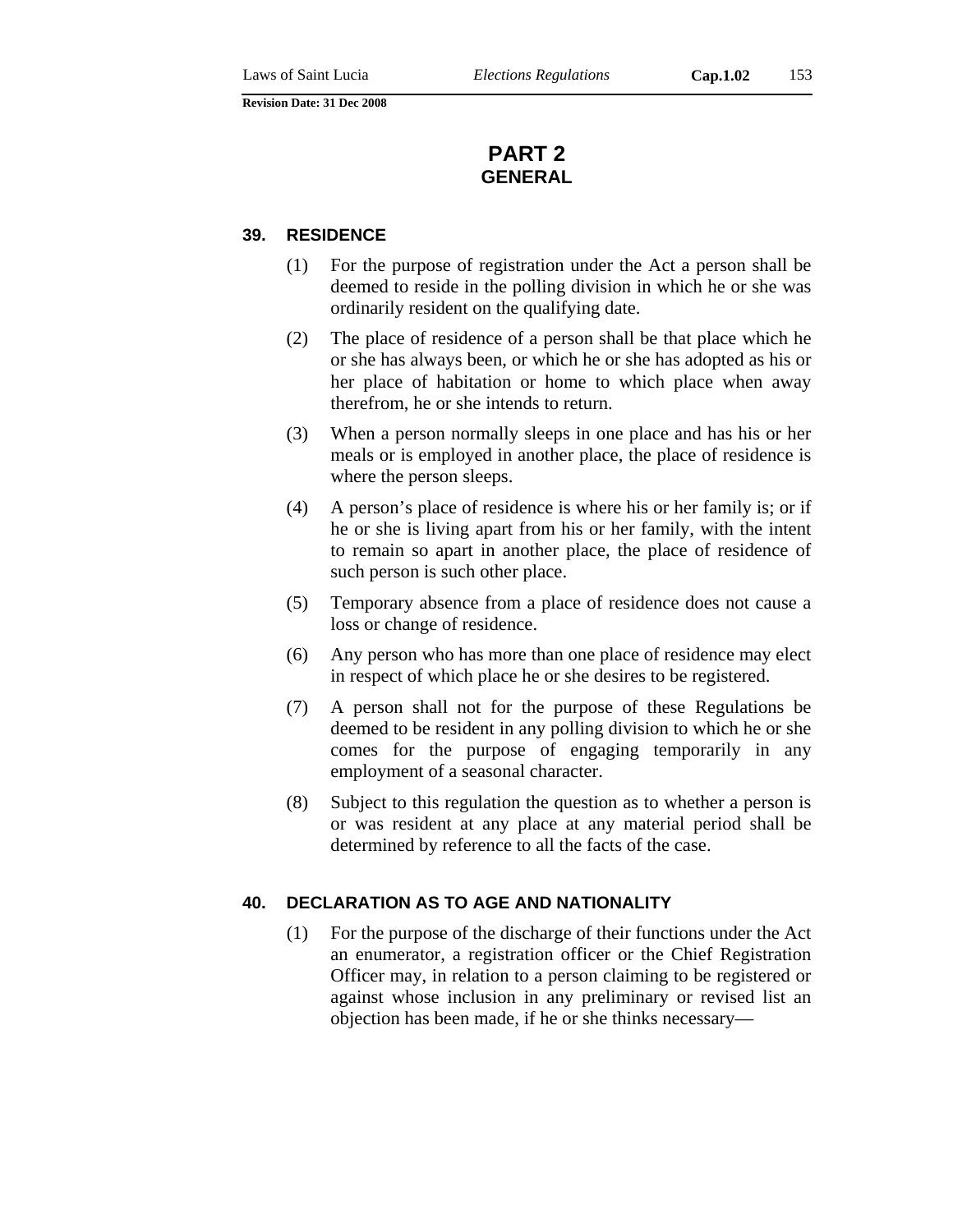- (a) require that person either to produce a birth certificate or to make a statutory declaration as to the date of his or her birth;
- (b) require that person either to produce a certificate of naturalisation or a document showing that he or she has become a Commonwealth citizen by nature of registration, or to make a statutory declaration that he or she was a Commonwealth citizen on the qualifying date.
- (2) Where a declaration is so required no stamp duty as provided by any enactment making provision for the payment of stamp duty shall be payable therein.

#### **41. ENUMERATION AND ENQUIRY**

- (1) Despite regulations 10, 11 and 12 the Chief Registration Officer shall, through enumerators appointed under these Regulations cause a house to house enumeration in each electoral district to be made for the purpose of ensuring that all persons qualified as electors are duly registered.
- (2) For the purposes of this regulation an enumerator may be appointed in respect of one or more polling divisions.
- (3) Each enumerator shall, for the purpose of registering electors in the polling division in an electoral district to which he or she has been appointed, proceed to ascertain the name, address, occupation and other requisite particulars of every person qualified as an elector for the electoral district to which the polling station relates and for that purpose shall visit every household in that polling division.
- (4) An enumerator, after having obtained all the particulars from any person referred to in the preceding subregulation, shall record the same and shall, where he or she is satisfied that that person is qualified to be registered as an elector and has not been registered, issue to him or her a copy of the form set out as Form 15 in the Schedule.
- (5) The particulars of an enumeration made under this regulation shall be entered on Form 5 in the Schedule and the name of every elector so enumerated shall be included in the list or register of electors for that electoral district.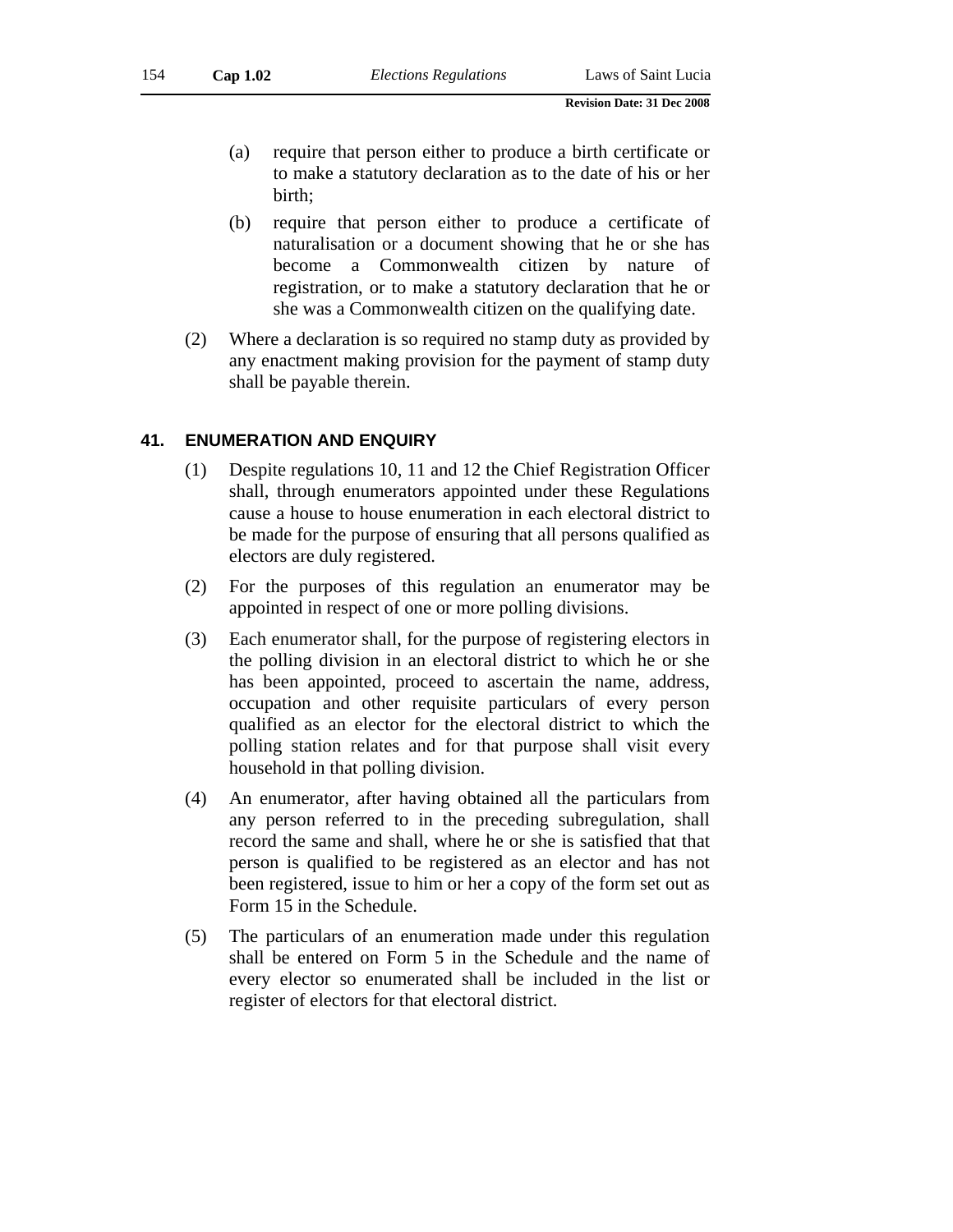- (6) An elector to whom a card in the form set out as Form 15 has been issued, shall proceed as soon as is practicable to a registration centre for the polling division to which he or she is attached for the purpose of obtaining an identification card.
- (7) Where it appears by an enumeration made under this regulation that an elector registered at a registration centre was registered in an electoral district different from that in which he or she resides, the Chief Registration Officer shall so notify the elector and after giving such elector an opportunity to be heard if he or she so desires and if satisfied that the elector has not been correctly registered as to his or her place of residence, make the appropriate correction in the registration record of that elector.
- (8) An enumerator, a registration officer, or the Chief Registration Officer may require any householder or any person occupying any premises to give to such enumerator, registration Officer or the Chief Registration Officer as the case may be such information as lies within the power of such householder or person to give as is required for the purpose of performing his or her duties under these Regulations.

*(Substituted by S.I. 41/1978 and amended by Act 5 of 2004)* 

# **42. INTERPRETER**

- (1) Wherever an enumerator, a registration officer or the Chief Registration Officer in the performance of his or her duties under these Regulations does not understand the language spoken by any person he or she shall appoint an interpreter who shall be the means of communication between an enumerator, a registration officer or the Chief Registration Officer as the case may be, and such person.
- (2) An interpreter appointed under this regulation shall take an oath in the form set out as Form 14 in the Schedule.

## **43. DISTRICT REGISTRAR TO SUPPLY LISTS OF DEATHS**

(1) Every District Registrar shall, between the first and tenth days of each month, transmit to the Chief Registration Officer a list stating the names, addresses and occupation of persons of 18 years of age or over, whose death have occurred during the preceding month.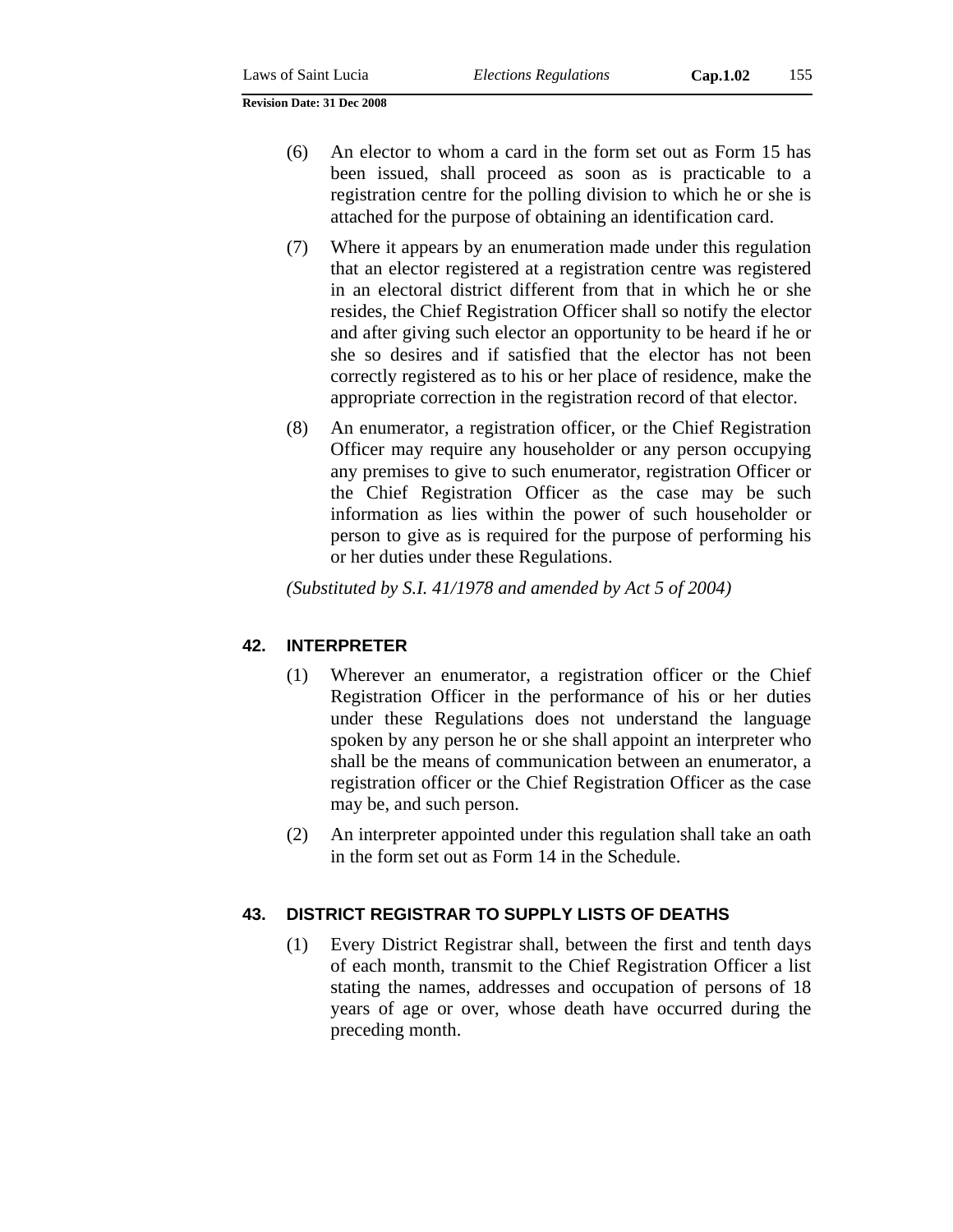(2) For the purpose of this regulation a District Registrar means any person whose duty it is to record or report any death under the Civil Status Act.

## **44. DISPOSAL OF INCOMPLETED DOCUMENTS**

- (1) All registration record cards which have been used but have not been completed and all registration record inventory forms, delivered by registration officers to the Chief Registration Officer shall be kept by him or her for a period of not less than one year.
- (2) The Chief Registration Officer shall, after the period referred to in subregulation (1) has elapsed, destroy such registration record cards and keep a record of the numbers of such cards destroyed.

## **45. PARTIAL OR TOTAL LOSS OF REGISTRATION RECORD CARDS**

- (1) If the completed registration card of an elector is lost, mutilated, defaced or destroyed such elector shall be required to register anew.
- (2) If only one copy of the registration record card of any elector is lost, mutilated, defaced or destroyed the Chief Registration Officer shall prepare a photostatic copy thereof from the remaining copy and that copy shall be deemed to replace the lost, mutilated, defaced or destroyed copy.
- (3) The Chief Registration Officer shall make and sign a certificate on the photostatic copy to the effect that it is a true and correct reproduction.

#### **46. REMUNERATION OF ELECTION OFFICERS**

(1) The Chief Elections Officer shall be paid a salary of \$17,380 per annum together with the cost-of-living allowance and a travelling allowance at the approved rate applicable to the public service except that he or she shall be paid at the rate of \$21,835 per annum from the date when the Governor General instructs him or her to prepare for the holding of elections and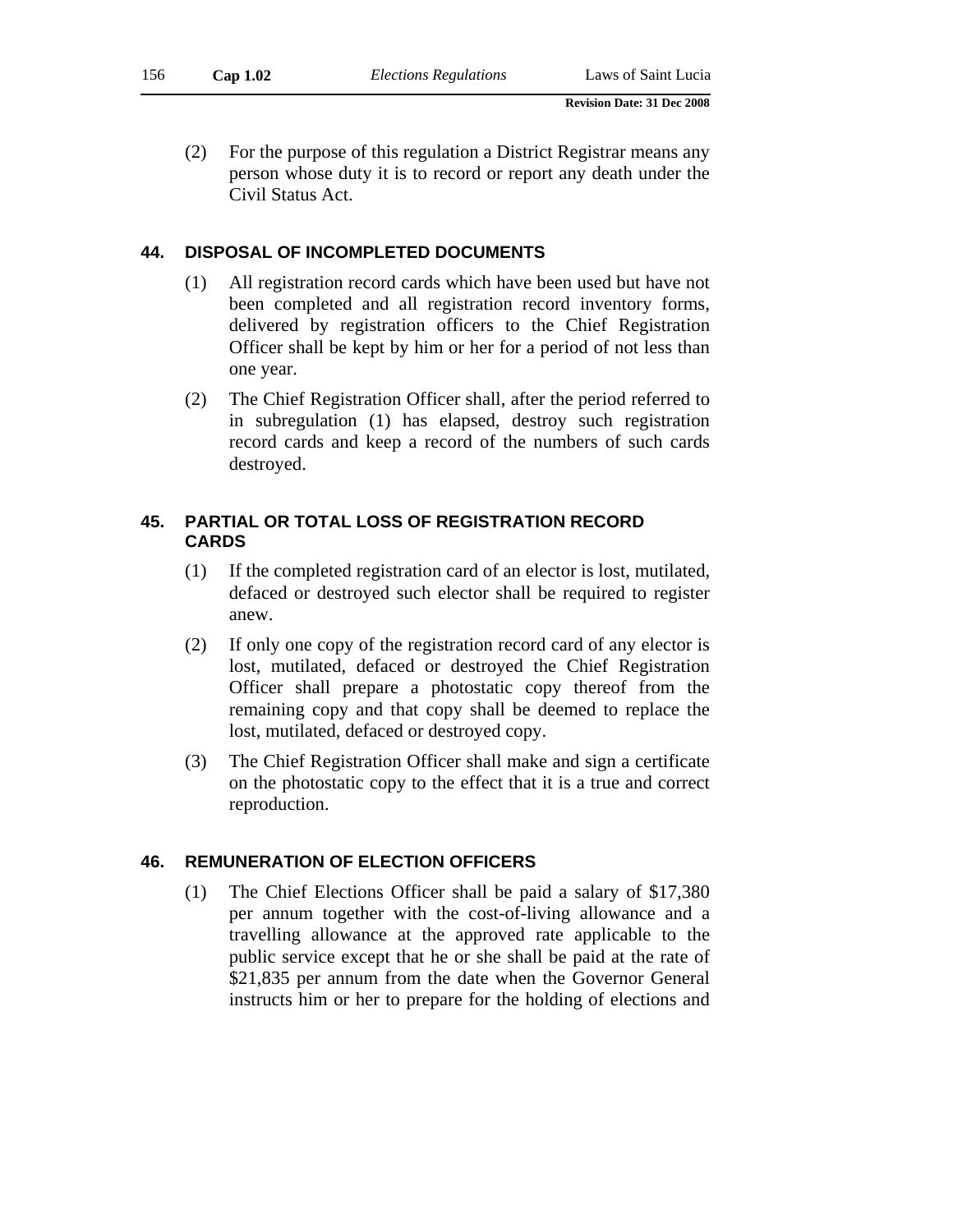until 2 months after the date of the return of the writ of election to the Governor General.

However, the above salaries are to be paid only when the officer is engaged full time in the post. Where the officer is required to discharge the duties of his or her substantive office in addition to the duties of Chief Elections Officer, he or she shall be paid 50% of the aforesaid salary.

- (2) The Electoral Commission may appoint a suitable person as Assistant Chief Elections Officer from time to time to assist the Chief Elections Officer in the discharge of his or her functions under the Elections Act and relevant statutory rules and regulations. Such person shall be paid at a rate to be determined by the Commission.
- (3) The remuneration indicated in this subregulation shall be paid to the following officers for their services in connection with the registration of voters or the holding of an election—
	- (a) Registration officer
		- (i) \$400 per week for the period of duty within the electoral district to which he or she is appointed, when an official photographer is in attendance at the Registration Centre, or
		- (ii) \$200 per week during any period other than the period referred to in subparagraph (i);

*(Substituted by S.I.156/2005)*

- (b) Assistant Registration Officer:
	- (i) \$100 per week for the period of duty at a registration centre when an official photographer is in attendance,
	- (ii) \$55 per week at any other time;
- (c) any Returning Officer of an electoral district where the election was contested: \$2,100;
- (d) any Returning Officer of an electoral district where the election was uncontested: \$1,200;
- (e) any Election Clerk of an electoral district where the election was contested: \$1,050;
- (f) any Election Clerk of an electoral district where the election was uncontested: \$675;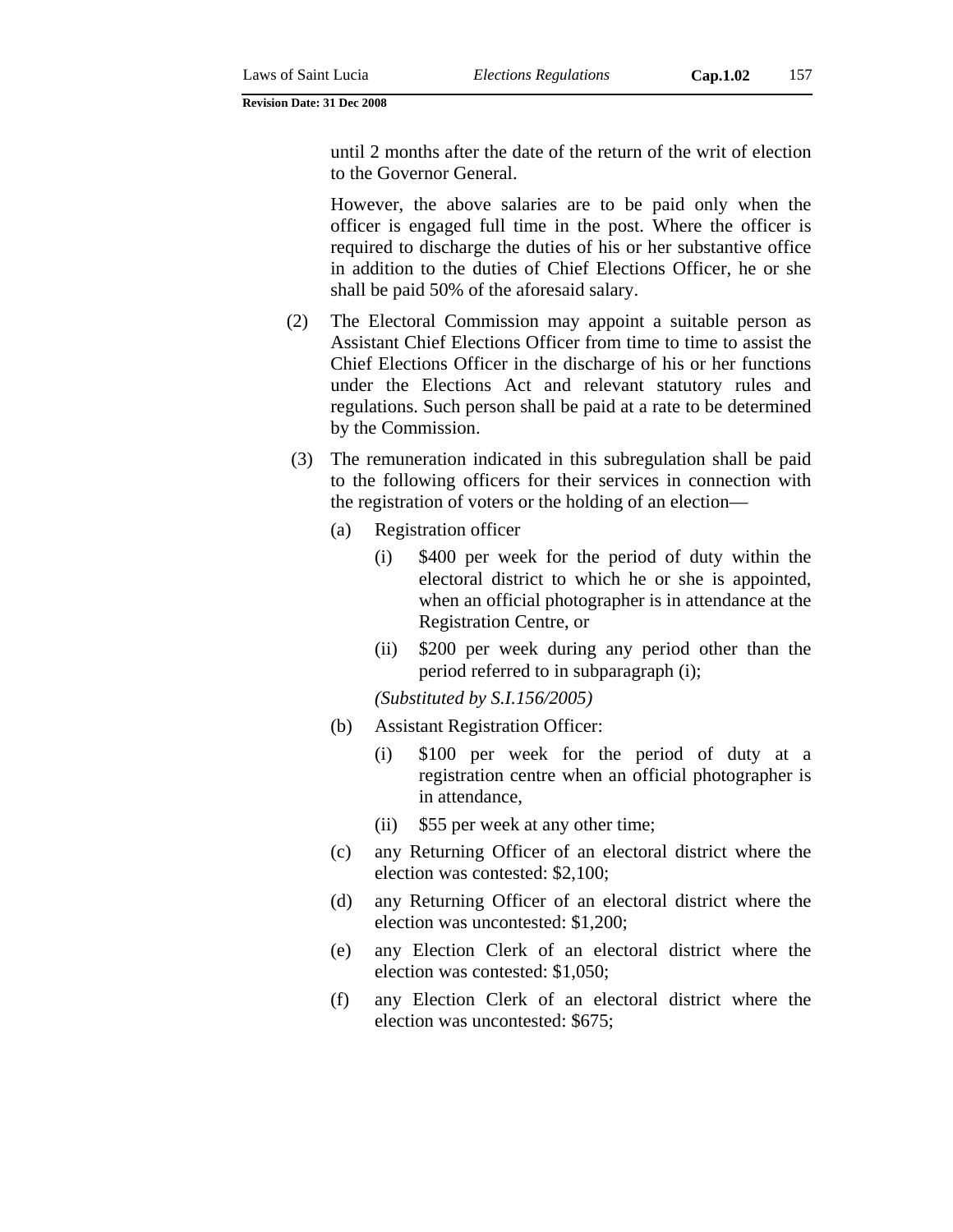- (g) any Assistant Election Clerk of an electoral district where the election was contested: \$675;
- (h) any Assistant Election Clerk of an electoral district where the election was uncontested: \$450;
- (i) any Presiding Officer: \$600;
- (j) any Poll Clerk: \$450;
- (k) any Assistant Poll Clerk: \$300;
- (l) enumerator: a basic wage of \$200 per month plus a rate of \$4 per verified elector when engaged in a house to house enumeration exercise; *(Substituted by S.I.156/2005)*
- (m) any Camera Operator: \$30 a day for attendance at a registration centre together with subsistence allowance at an approved rate when engaged in an out district;
- (n) any Typist: \$25 a day for attendance at a registration centre together with subsistence allowance at an approved rate when engaged in an out district;
- (o) Scrutineer: a basic wage of \$150 per month plus a rate of \$1.50 per verified elector when engaged in a house to house enumeration exercise;
- (p) Registration Centre staff \$55 per day together with a subsistence and relocation allowance at an approved rate when engaged in areas away from station;
- (q) Enumeration Co-ordinator: a basic allowance of \$1,200 per month during a house to house enumeration exercise.

*(Inserted by S.I. 87/1995 and amended by S.I.135/2001, 156/2005 and 173/2006 )* 

- (4) The rates specified in subregulation (3) shall not apply to persons already employed at the Elections Office. *(Inserted by S.I. 87/1995)*
- (5) The Chief Elections Officer shall be paid a duty allowance not exceeding \$40 per day when in attendance in office on any Saturday, Sunday or public holiday; and any assistant to the Chief Elections Officer shall be paid for similar attendance a duty allowance not exceeding \$20 per day. *(Substituted by S.I. 15/1982)*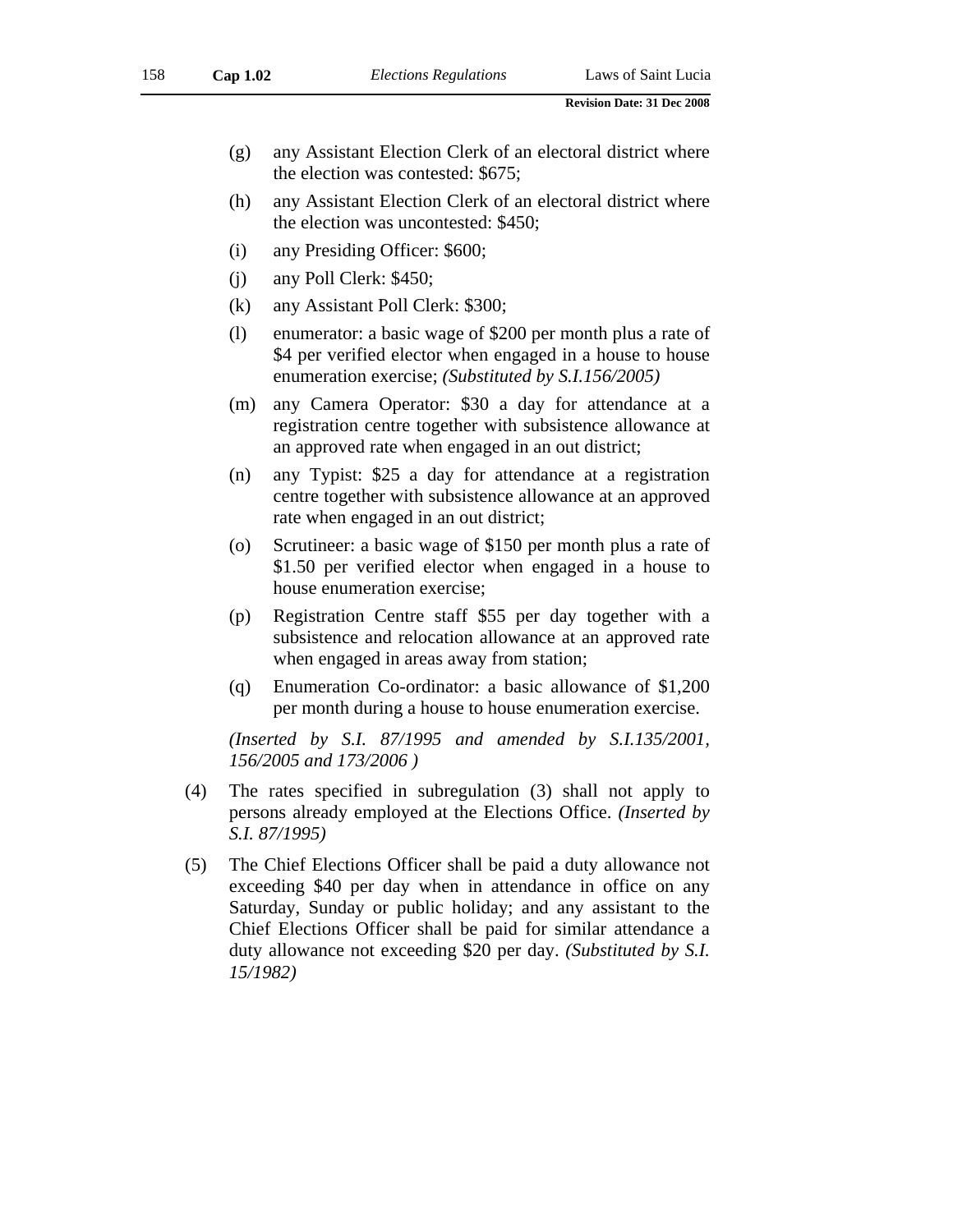#### **47. TRAVELLING ALLOWANCE**

An election officer who is required to travel on election duty, irrespective of the fact that he or she is in receipt of a basic travelling allowance, shall be paid a mileage at an approved Public Service rate. *(Substituted by S.I. 15/1982)* 

## **48. ALLOWANCE TO ELECTION OFFICERS RECEIVING INSTRUCTIONS**

- (1) An election officer who travels for the purpose of receiving instructions either from the Chief Elections Officer or from a returning officer shall be paid an allowance at the following rates—
	- (a)  $$20$  within a 5 mile radius of the place where instructions are received;
	- (b) \$25 outside the 5 mile radius and up to 15 miles from the place where instructions are received;
	- $\text{(c)}$  \$30 outside the 15 mile radius of the place where instructions are received;
	- (d) \$30 where instructions are received from the Chief Elections Officer or the Returning Officer for each instruction session received.
- (2) A returning officer shall not give instructions on more than one occasion without having first obtained the approval of the Chief Elections Officer.

*(Substituted by S.I. 15/1982 and amended by S.I. 173/2006)* 

## **49. TRANSCRIBING ENTRIES TO EXTRACT OF REGISTRATION SHEET**

A person appointed to transcribe entries from the Master Registration Card to the Extract of Registration Sheet shall be paid at the rate of \$0.20 for each entry. *(Amended by S.I. 30/1980)*

### **50. TYPING LISTS OF CLAIMS AND OBJECTIONS**

A typist appointed to type copies of the list of claims and objections shall be paid at the rate of \$0.20 for each one typed. *(Amended by S.I. 30/1980)*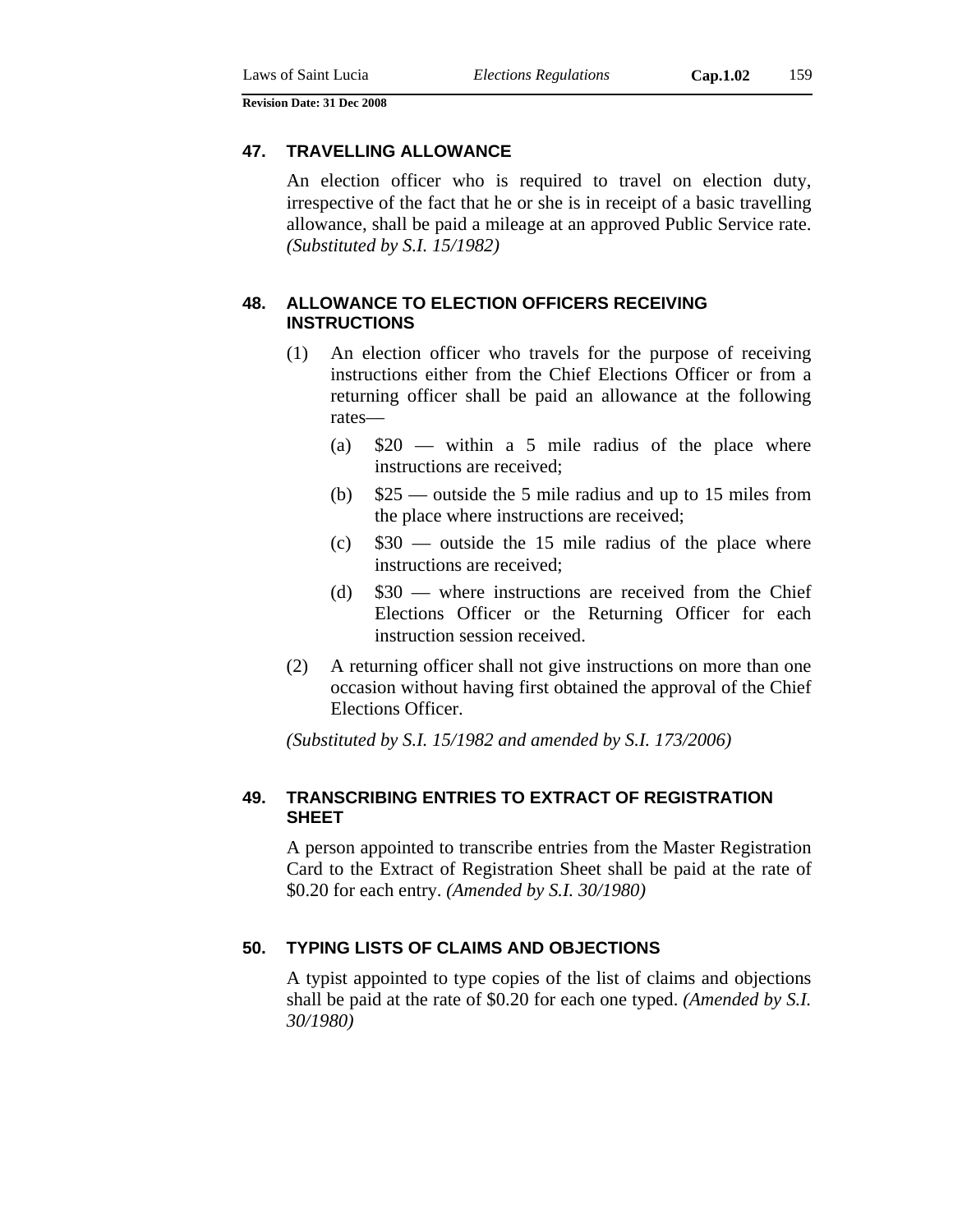## **51. RENTAL OF REGISTRATION CENTRE AND POLLING STATION**

For each polling station or registration centre rented for polling day or registration of electors there shall be paid a sum not exceeding \$150. *(Amended by S.I. 15/1982 and 173/2006)* 

### **52. STATEMENT OF CANDIDATURE**

- (1) The expression "political party" hereinafter appearing means any party, members of which contest an election.
- (2) Where candidates from the same political party contest an election the Secretary of the Party shall file with the Supervisor of Elections a certified joint statement made by such candidates according to the form prescribed in Appendix I to these Regulations.

### **53. SYMBOLS FOR BALLOT PAPER**

- (1) There shall be printed upon every ballot paper opposite to the name of each candidate, one of the symbols shown in Appendix IIA to these Regulations, which shall be allotted to each candidate in the manner hereinafter provided.
- (2) When the Supervisor of Elections is satisfied that a recognised political party has applied for a party symbol, he or she shall allocate a symbol shown in Appendix IIA to these Regulations to such party, and the official candidate of the party in each electoral district shall be entitled to have the party symbol printed opposite his or her name. The same symbol shall be allotted to every candidate from the same political party.
- (3) In the case of other candidates, the Supervisor of Elections shall allocate a symbol shown in Appendix IIB to these Regulations to each such candidate.

#### **54. SENDING OF NOTICES**

(1) Subject to this Act any notice which is required by this Act to be given to the Chief Registration Officer, or a registration officer shall be in writing and sent by post or delivered to the Chief Registration Officer, or, as the case may be, to the registration officer or to his or her address.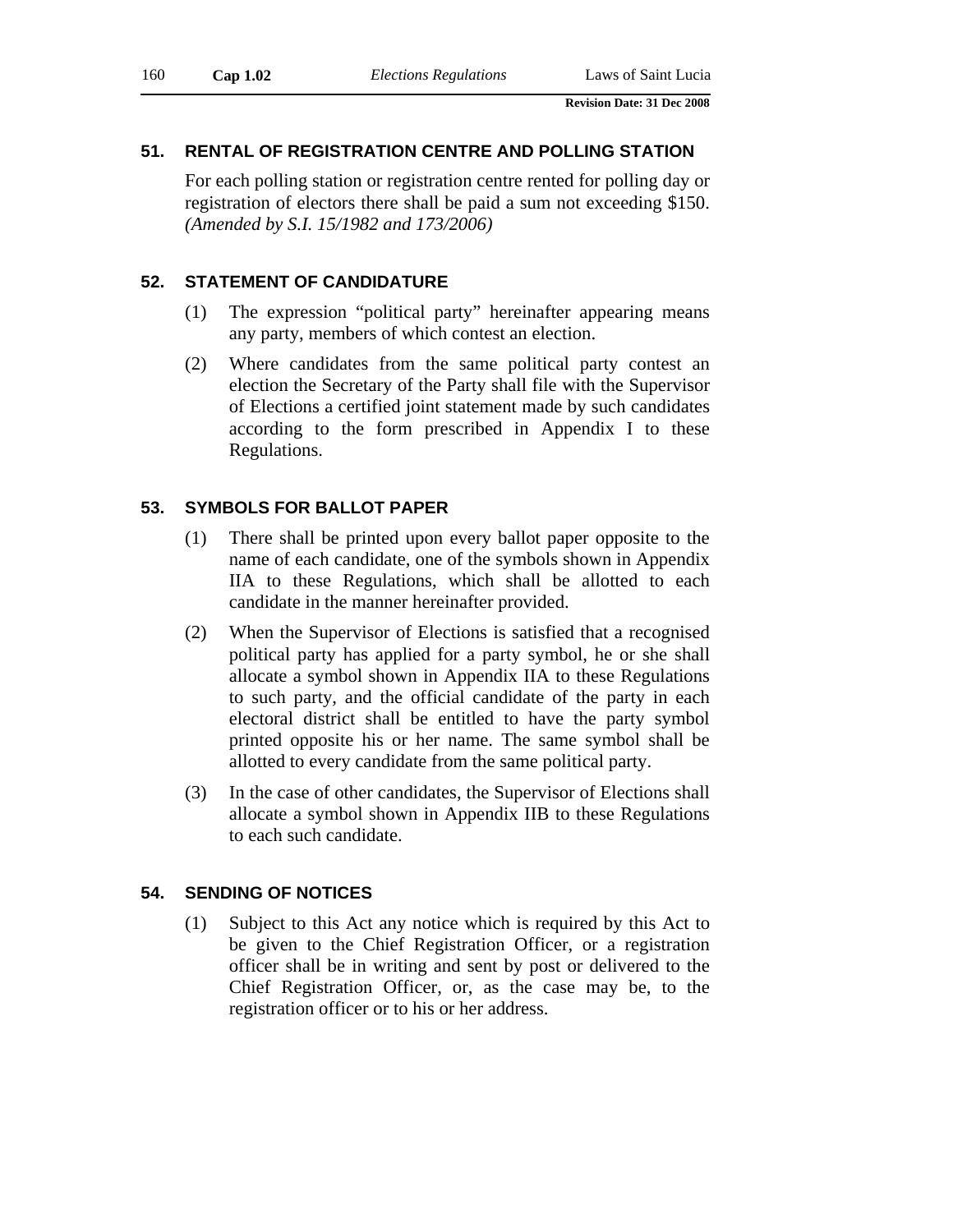(2) Where the Chief Registration Officer or a registration officer is required by the Act or these Regulations to notify any person, such notification shall be in writing and may be sent by post or delivered to or at the address furnished by that person for the purpose of such notifications, or if there is no such address, to the last known place of abode of that person.

## **55. FAILURE TO PUBLISH DOCUMENT**

Any failure to publish a document in accordance with the Act shall not invalidate the document but this provision shall not relieve the person responsible under these Regulations from any penalty for failure so to do.

#### **56. MISNOMERS AND INACCURATE DESCRIPTION**

A misnomer or an inaccurate description of any person or place in any register, list, list of claims or objections, or in any notice shall not prejudice the operation of that document with respect to that person or place in any register, list, list of claims or objections, in any case where the description of that person or place is such as to be commonly understood.

#### **57. OFFENCES**

- (1) A person commits an offence who—
	- (a) wilfully fails to give the information as it is in his or her power to give or gives information which he or she knows to be false or does not believe to be true;
	- (b) without lawful authority destroys, mutilates, defaces, removes or makes any alteration in—
		- (i) an unused, completed, uncompleted or cancelled registration record card,
		- (ii) a registration record inventory form,
		- (iii) a file of notice of refusal,
		- (iv) any other document published under these Regulations;
	- (c) assaults, obstructs or in any way interferes with a registration officer, an enumerator or a photographer in the execution of his or her duty under these Regulations;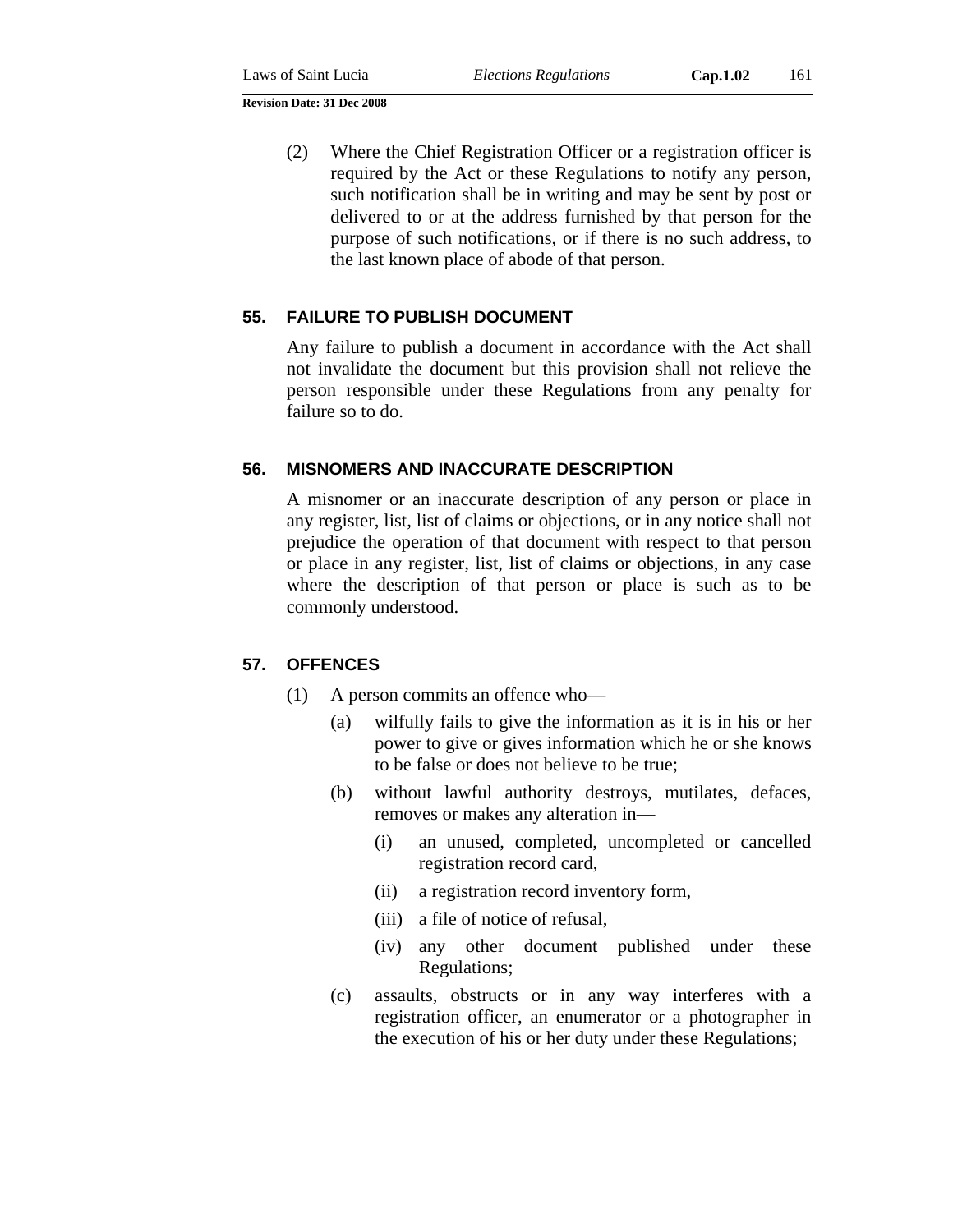- (d) having no lawful business to perform under these Regulations remains at a registration centre after having been required by a registration officer or enumerator to depart therefrom;
- (e) registers more than once as an elector for the same electoral district;
- (f) registers as an elector in more than one electoral district;
- (g) incites, aids, counsels or abets any other person to commit any of the offences contained in paragraphs (a) to (f) of this subregulation; or
- (h) on the hearing of an application in respect of any matter under these Regulations make any statement on oath which he or she knows to be false or does not believe to be true.

*(Amended by S.I. 41/1978)* 

(2) A person who commits an offence under these Regulations is liable on summary conviction to a fine of \$100 or to imprisonment for a period not exceeding 3 months or to both such fine and imprisonment.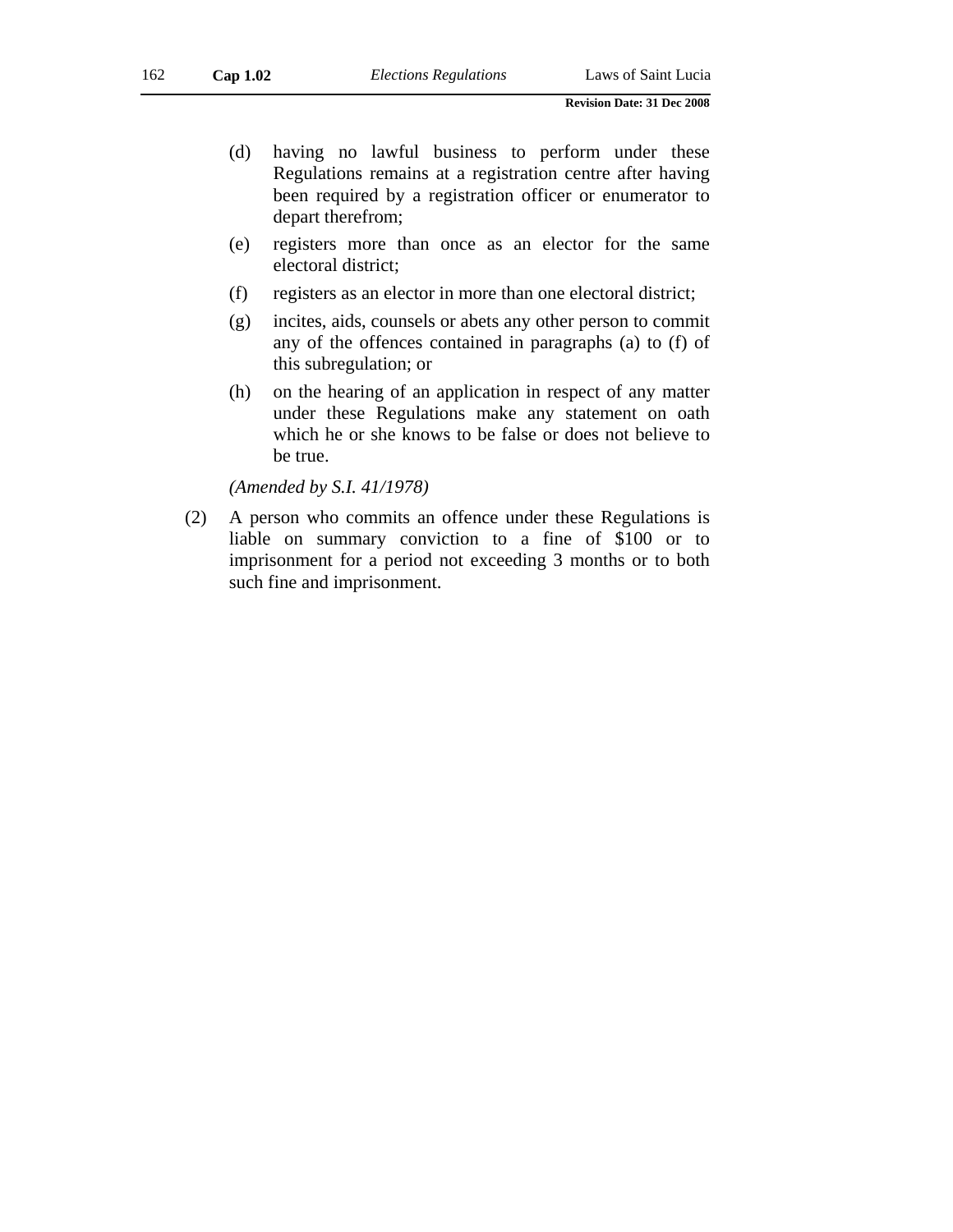# **SCHEDULE**

FORM 1 (Regulation 4)

# ELECTIONS ACT

#### **OATH OF REGISTRATION OFFICER**

I, ................................................................................................................ do swear that I will faithfully perform all the duties of Registration Officer of the ............................................. electoral district in accordance with the Elections Act and of all Regulations made thereunder to the best of my ability.

> ........................................................ *Registration Officer*

Sworn before me

........................................................

*Justice of the Peace* (or as the case may be)

Date ...............................

FORM 2 (Regulation 5(1))

## ELECTIONS ACT

#### **REGISTRATION NOTICE**

TAKE NOTICE THAT—

(b) the registration of all qualified electors in the aforesaid polling division shall commence on the ............................ day of ............................ 20......... at the registration office and centres listed hereunder and shall be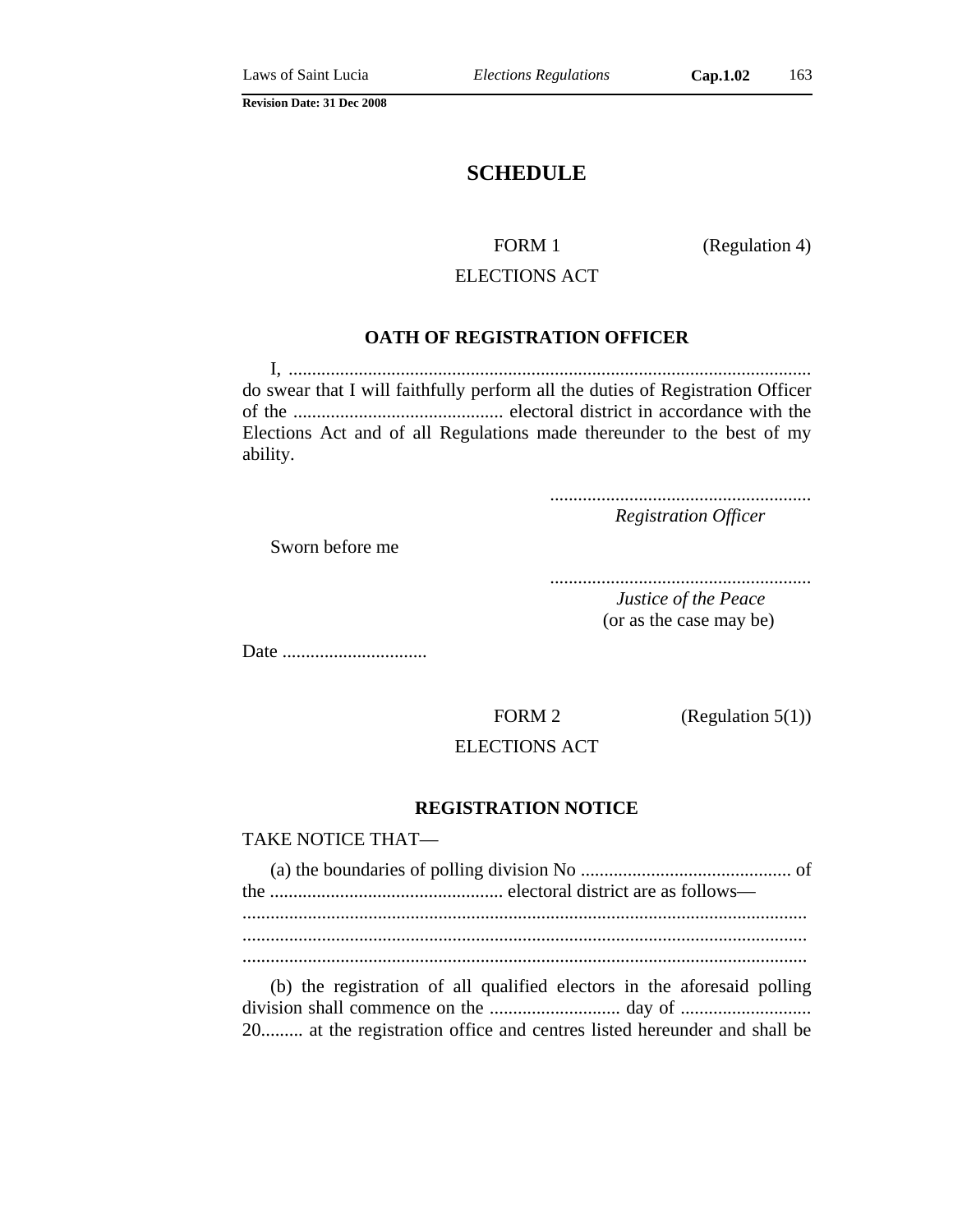| Location of Registration Office/Centre | Times open |
|----------------------------------------|------------|
|                                        |            |
|                                        |            |
|                                        |            |

(c) every person not disqualified on any of the grounds set out in the next paragraph of this notice is qualified to be registered as an elector in an electoral district if he or she—

- (i) is a person who belongs to Saint Lucia; or
- (ii) is a Commonwealth citizen (other than belonging to Saint Lucia) who has resided in Saint Lucia for a period of at least 5 years immediately before the qualifying date; and
- (iii) is not below the age of 18 years; and
- (iv) has resided in the aforesaid electoral district for a period of at least 2 months preceding the qualifying date.

(d) a person is not entitled to be registered as an elector in any electoral district who—

- (i) is an undischarged bankrupt;
- (ii) has, in any part of the Commonwealth been sentenced to death or penal servitude or to imprisonment for a term exceeding 12 months and has not either suffered the punishment to which he or she was sentenced or such other punishment as has been substituted therefor by competent authority or received a free pardon; or
- (iii) is a person adjudged to be of unsound mind under any law in force in the State.

(e) the preliminary list of qualified persons for the above polling division will be posted up in this polling division for a period of 12 days beginning on the day of 20

> ........................................................ *Registration Officer*

Date ...............................

FORM 3 (Regulation 6(b))

#### ELECTIONS ACT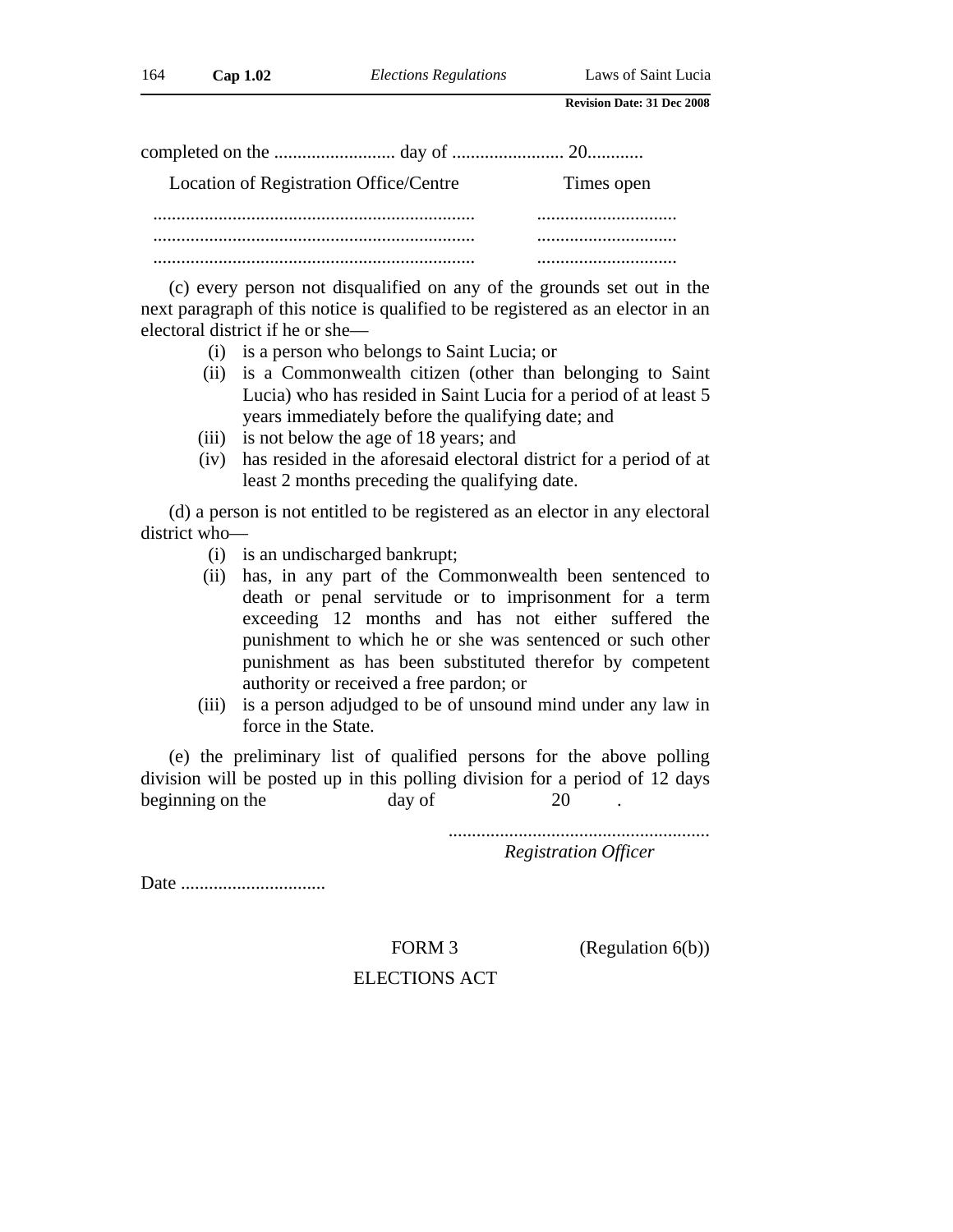#### **REGISTRATION RECORD INVENTORY FORM**

Electoral District .......................... Polling District ..........................

| Registration<br>No. | Name   | Address | How Disposed |
|---------------------|--------|---------|--------------|
|                     | <br>   |         | <br>.        |
|                     | .<br>. | .       | .<br>        |

.......................................................

*Enumerator/Registration Officer* 

FORM 4 (Regulation 7)

#### ELECTIONS ACT

## **OATH OF AN ENUMERATOR**

I, the undersigned ................................................. appointed enumerator for polling division No .................... in the ..................................... electoral district, do solemnly swear that I will act faithfully in my said capacity of enumerator, without partiality, fear, favour or affection, and in every respect according to law.

So Help Me God.

........................................................ *Enumerator*

## **CERTIFICATE OF THE ENUMERATOR HAVING TAKEN THE OATH OF OFFICE**

I, the undersigned, do hereby certify that on the ................................ day of .................................................. 20............ the enumerator above named made and subscribed before me the above oath.

In testimony whereof I have issued this certificate under my hand.

........................................................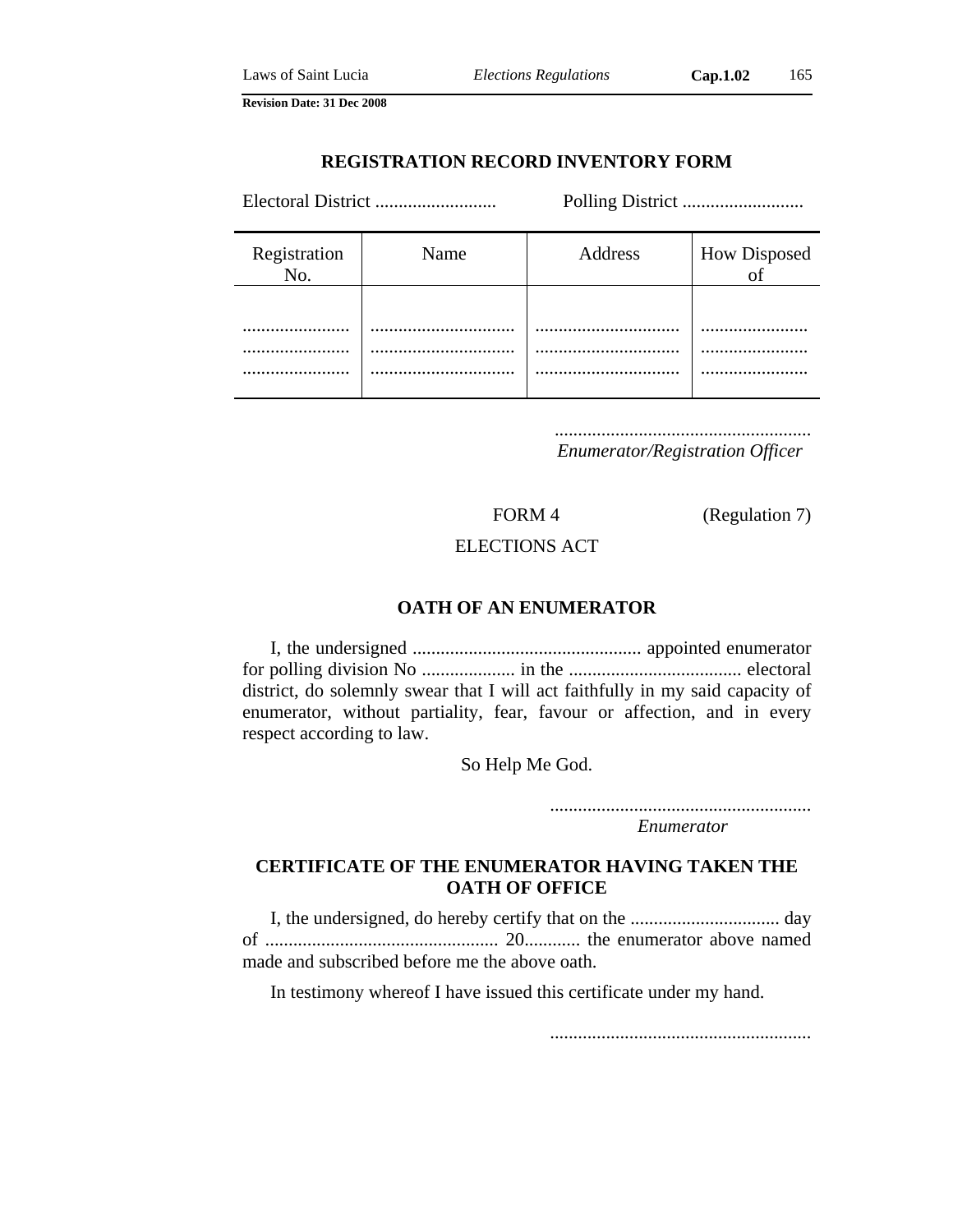# *Registration Officer (Justice of the Peace)*

FORM 5 (Regulation 9(a))

ST.L

# **Master Registration Card**

| Surname   |  | Christian |        | Middle |                  |
|-----------|--|-----------|--------|--------|------------------|
|           |  |           |        |        |                  |
|           |  |           |        |        |                  |
| Residence |  | District  | Parish |        | Occupation       |
|           |  |           |        |        |                  |
|           |  |           |        |        |                  |
|           |  |           |        |        |                  |
|           |  |           |        |        | $\sum_{i=1}^{n}$ |

| <b>Sex</b><br>Male<br>Female                                           | Age                                          | Date<br>of<br><b>Birth</b> | Place<br>of<br><b>Birth</b> | Electoral<br><b>District</b> | $P.D.*$                       | Saint<br>Lucian;<br>or<br>Cmmwlth<br>Citizen | Domiciled/<br>Resident<br>in the State |
|------------------------------------------------------------------------|----------------------------------------------|----------------------------|-----------------------------|------------------------------|-------------------------------|----------------------------------------------|----------------------------------------|
| Period of residence in<br>electoral district before<br>qualifying date |                                              |                            | Height                      |                              | Distinguishing Marks (if any) |                                              |                                        |
| Signature of Registrant                                                |                                              |                            |                             |                              |                               |                                              |                                        |
| Date                                                                   | Signature of Enumerator/Registration Officer |                            |                             |                              |                               |                                              |                                        |
|                                                                        |                                              |                            |                             |                              |                               |                                              |                                        |

\*P.D. Polling Division

*(Amended by S.I. 41/1978)* 

FORM 6 (Regulation 9(b))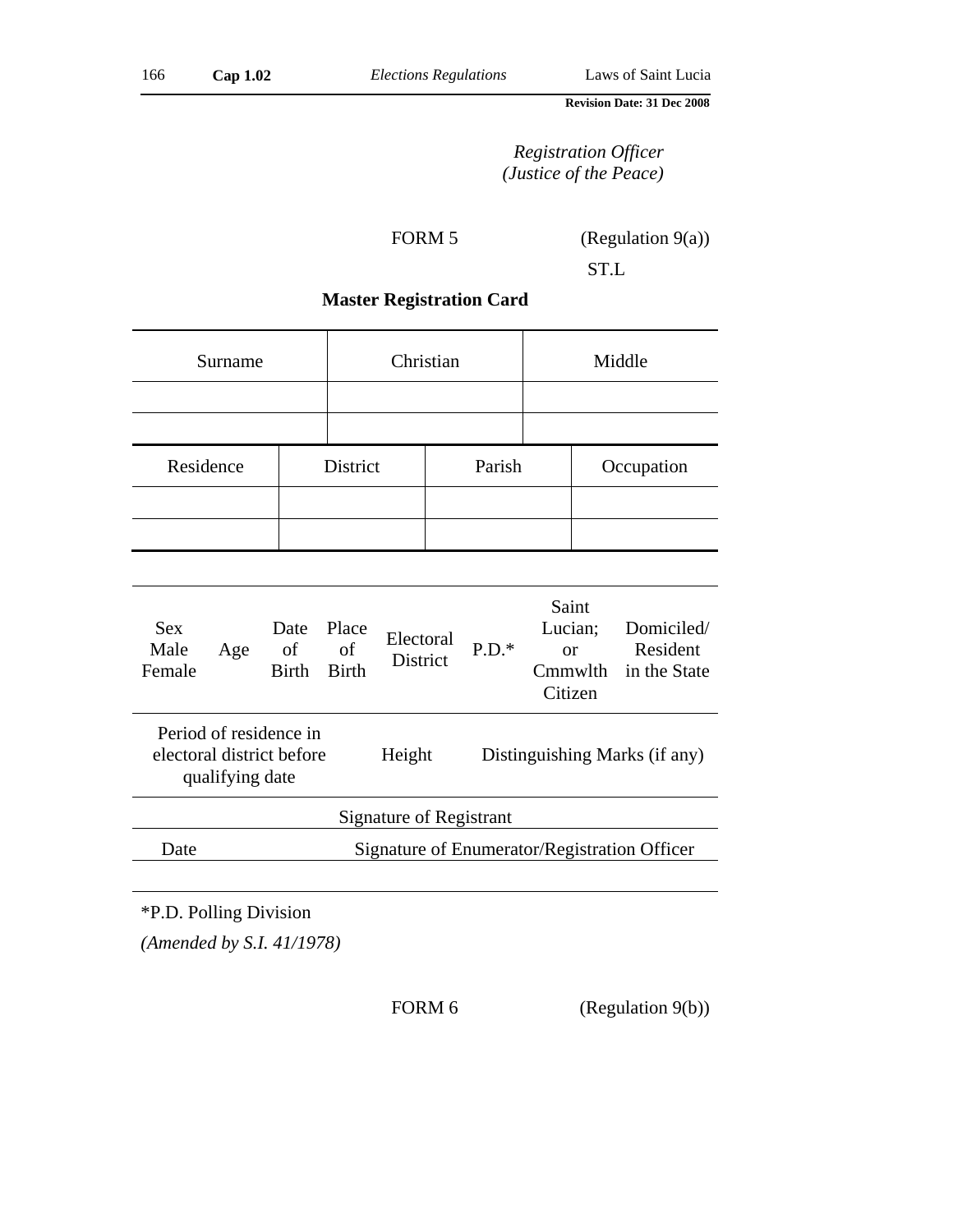| <b>PHOTOGRAPH</b> |                    |                              |                |                            | <b>SAINT LUCIA</b><br><b>Identification Card</b> |                                   |
|-------------------|--------------------|------------------------------|----------------|----------------------------|--------------------------------------------------|-----------------------------------|
|                   |                    | Name                         |                |                            |                                                  |                                   |
|                   |                    |                              | <b>Address</b> |                            |                                                  |                                   |
|                   |                    |                              | Nationality    |                            |                                                  |                                   |
|                   |                    |                              |                | <b>Registration Number</b> |                                                  | Soc. Sec. No.                     |
|                   |                    |                              | Signature      |                            |                                                  |                                   |
|                   |                    | Distingushing Marks (if any) |                |                            |                                                  |                                   |
| <b>Sex</b>        | Height<br>ft. ins. |                              | Date of Birth  | Issued on                  |                                                  | <b>Chief Registration Officer</b> |

## (*Reverse Side*)

Property of the Government of Saint Lucia To be produced on demand. If found, please deliver to the nearest Post Office.

FORM 7 (Regulation 10(1))

## ELECTIONS ACT

## **APPLICATION/CLAIM FOR REGISTRATION AS AN ELECTOR**

To the Registration Officer for the electoral district of ..................................

I, ................................................................................................................ (*Full name in Block Letters*)

of .....................................................................................................................

*(Address)* 

whose occupation is ............................................ do hereby apply/claim to be registered as an elector for the electoral district of .................................... certify that the particulars entered on this APPLICATION FORM are to the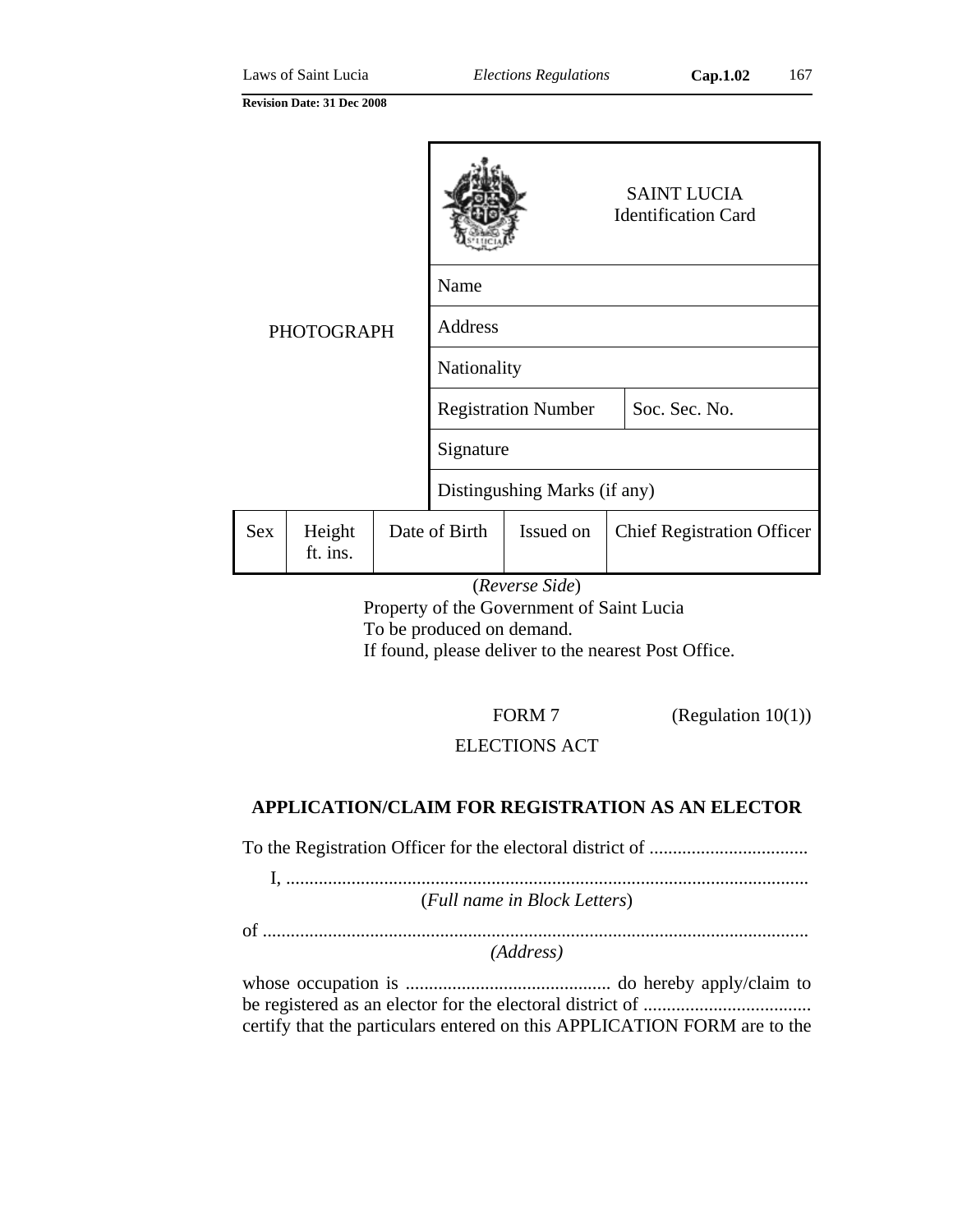best of my knowledge and belief true and correct in all respects; and declare that I am not subject to any legal incapacity.

> ................................................................. *Signature or mark of Applicant*

Dated ........................................

(The particulars on the reverse side of this Form must be filled out by or on behalf of the applicant).

The following particulars to be filled out in BLOCK LETTERS

| 1. |     | Applicant's name in full                                                                                                                  |  |
|----|-----|-------------------------------------------------------------------------------------------------------------------------------------------|--|
|    |     | (Surname first and style or title—<br>Mr. Mrs. or Miss)                                                                                   |  |
|    |     | Other names (if any)                                                                                                                      |  |
| 2. | (a) | Applicant's<br>address<br>on<br>qualifying date*                                                                                          |  |
|    |     | (Number and name of street or<br>road $-$ city, town, village or<br>place)                                                                |  |
|    | (b) | Period of residence in the<br>electoral district prior to the<br>qualifying date                                                          |  |
| 3. | (a) | Was applicant aged 18 or over<br>on the qualifying date <sup>*?</sup> (Yes<br>or No)                                                      |  |
|    | (b) | Applicant's date and place of<br>birth                                                                                                    |  |
| 4. |     | (a) Is applicant a person who<br>belongs to Saint Lucia*? (Yes<br>or No)                                                                  |  |
|    |     | If "yes" does applicant belong<br>to Saint Lucia by birth,<br>marriage,<br>descent,<br>naturalisation or<br>registration<br>(State which) |  |
|    | (b) | If a Commonwealth citizen                                                                                                                 |  |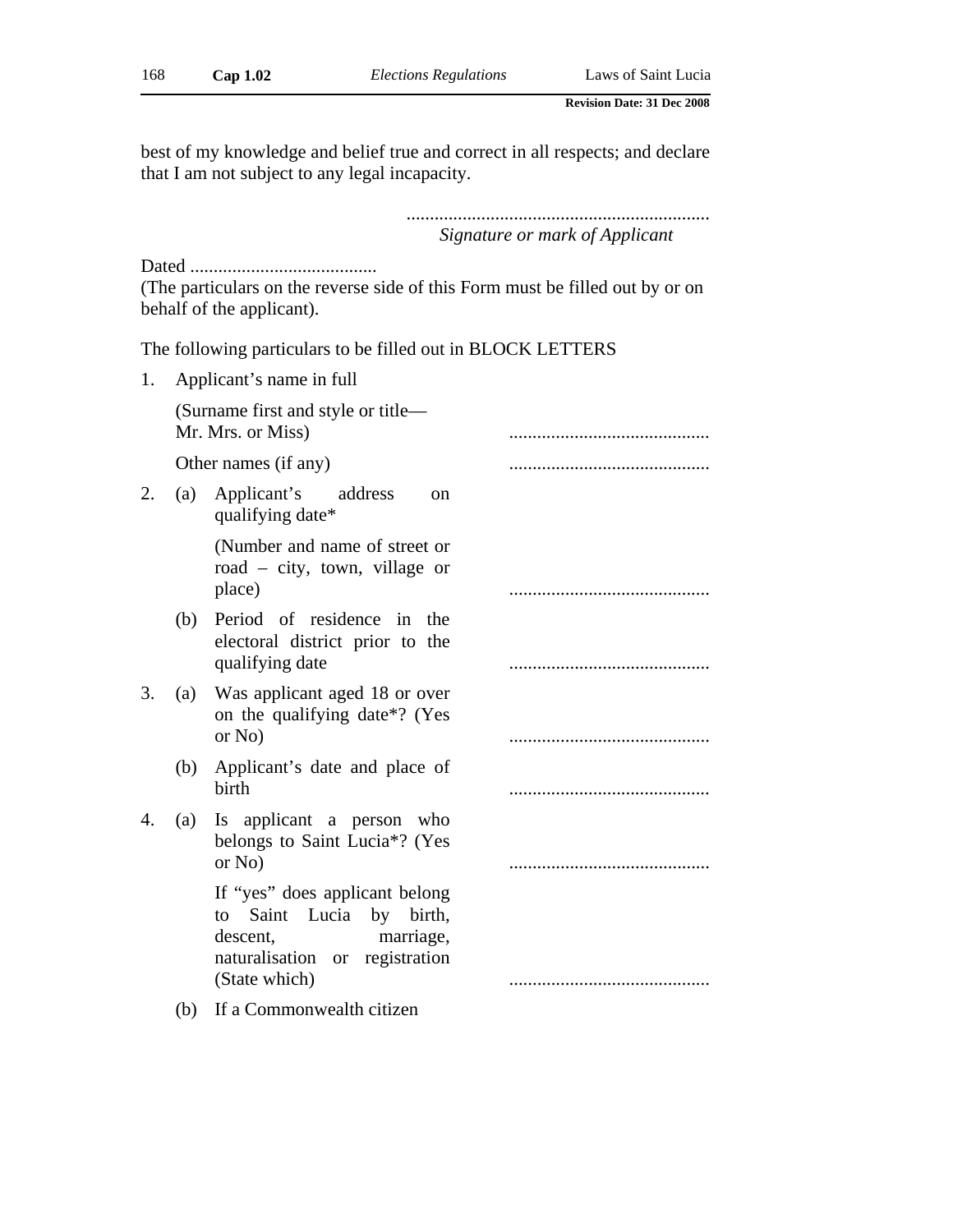| (i) of which part of the<br>Commonwealth is the<br>applicant a citizen? |  |
|-------------------------------------------------------------------------|--|
| (ii) period of residence in<br>Saint Lucia                              |  |
|                                                                         |  |

FORM 8 (Regulations  $14(a)$ ;  $16(11)$ ) ELECTIONS ACT

# **Notice of Refusal of Application for Registration or Objection**

|                                                                             | ( <i>Address</i> ) |
|-----------------------------------------------------------------------------|--------------------|
|                                                                             |                    |
| elector for the above electoral district has this day been refused by me on |                    |
|                                                                             |                    |
|                                                                             |                    |

.....................................................

\**Chief Registration Officer/ Enumerator* (*or as the case may be*)

\* *Delete words inapplicable*

FORM 9 (Regulation 16(2))

ELECTIONS ACT

## **NOTICE OF HEARING OF APPLICATION**

From The Registration Officer for the Electoral District of ..........................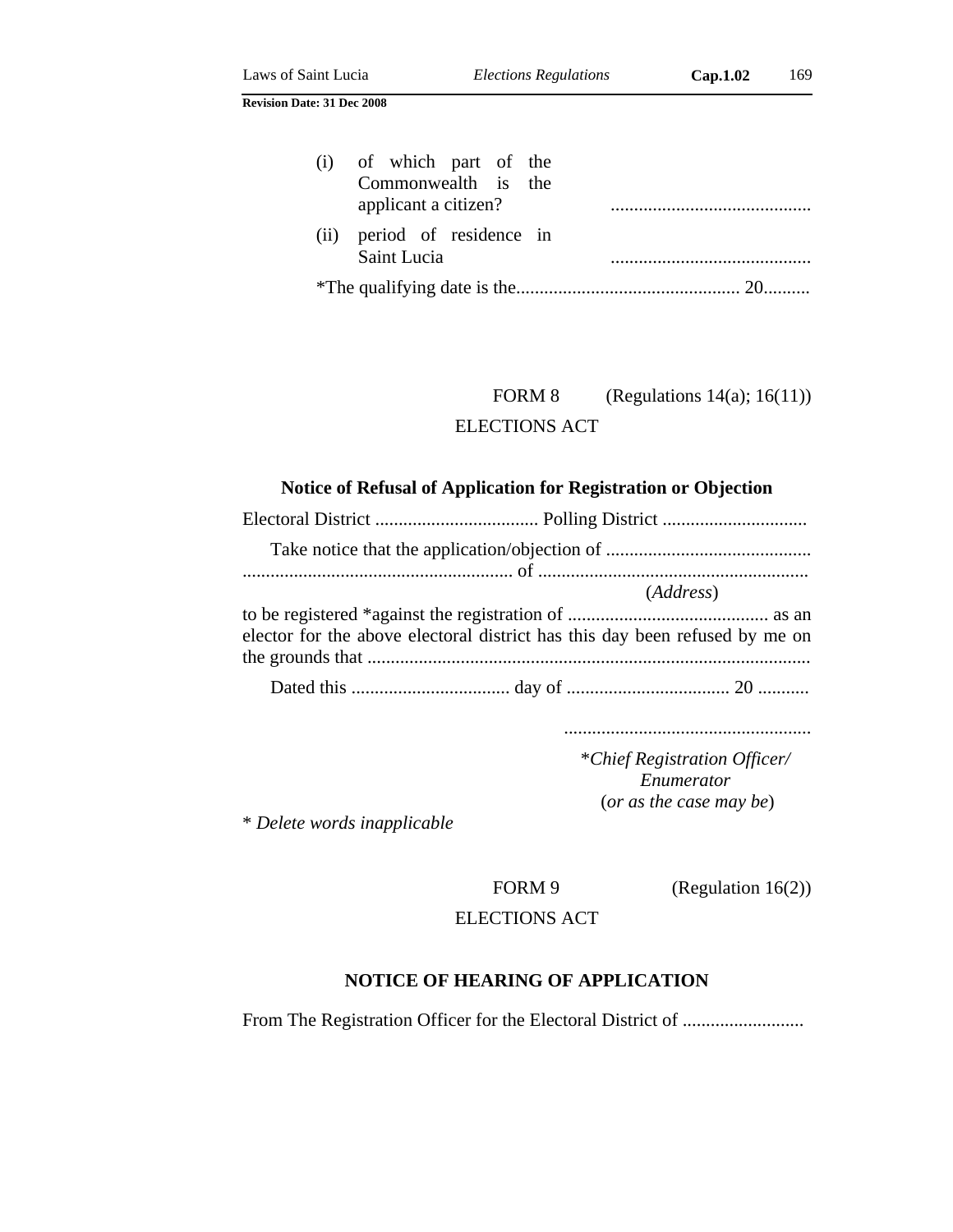|           |                                                                                 | (Address of office)         |
|-----------|---------------------------------------------------------------------------------|-----------------------------|
| <b>To</b> |                                                                                 |                             |
|           | (Name)                                                                          |                             |
|           |                                                                                 |                             |
|           | (Address)                                                                       |                             |
|           |                                                                                 |                             |
|           | propose to hear your application for registration as an elector at my office at |                             |
|           |                                                                                 |                             |
|           |                                                                                 |                             |
|           |                                                                                 |                             |
|           |                                                                                 | <b>Registration Officer</b> |

FORM 10 (Regulation 25(1))

ELECTIONS ACT

# **FORM OF OBJECTION**

| (Full name in BLOCK LETTERS)                                        |
|---------------------------------------------------------------------|
|                                                                     |
| ( <i>Address</i> )                                                  |
|                                                                     |
|                                                                     |
| <i>(insert number)</i>                                              |
|                                                                     |
| (name in BLOCK LETTERS of person objected to)                       |
|                                                                     |
| (address of person objected to)                                     |
|                                                                     |
| <i>(insert number)</i>                                              |
| in the *preliminary/supplementary list for that Electoral District. |

My reasons for objection are as follows—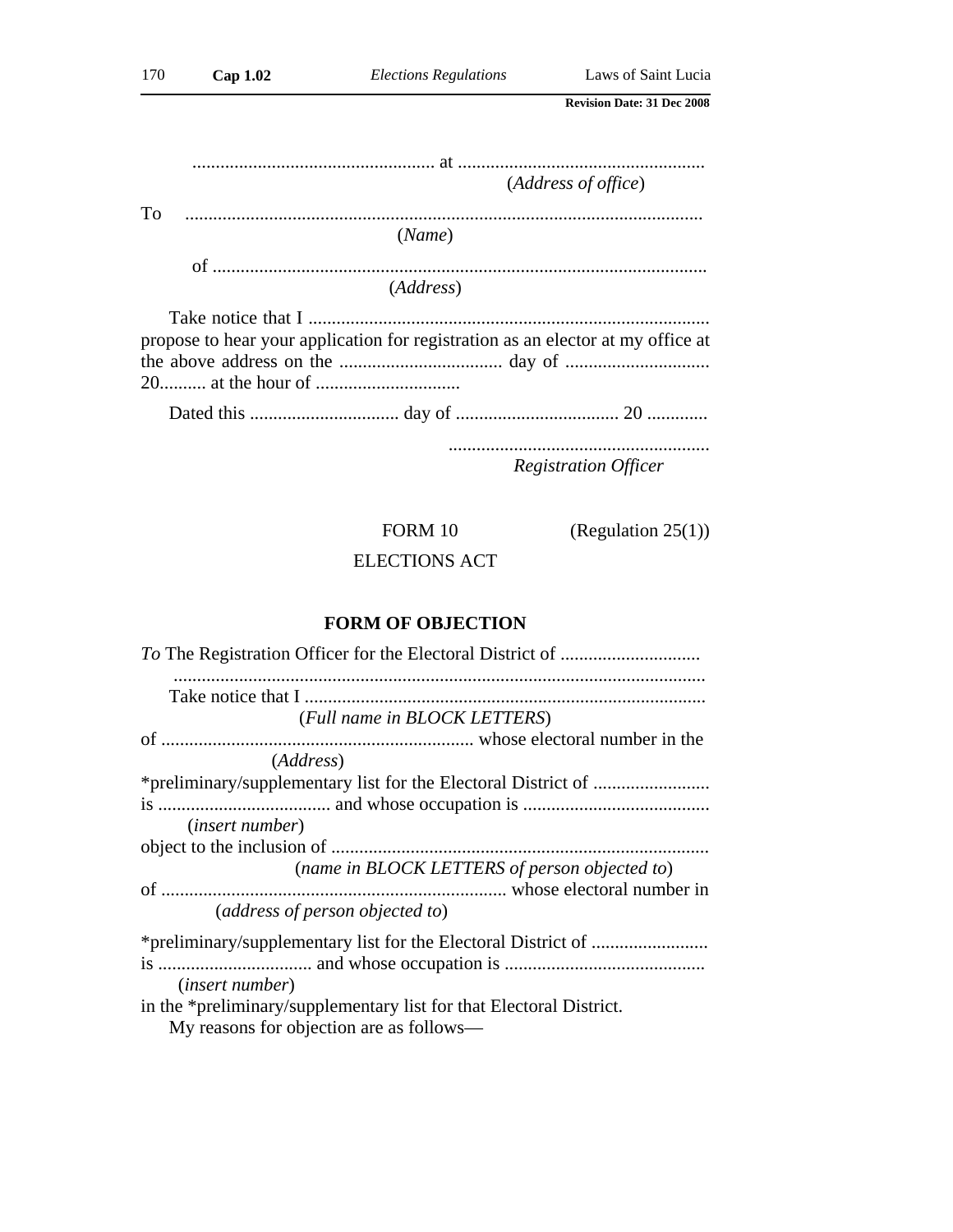*Signature or mark of Objector*

.......................................................

\* *Delete words inapplicable*

FORM 11  $(Regularian 26(1)(c))$ 

ELECTIONS ACT

#### **NOTICE OF HEARING OF CLAIM/OBJECTION**\*

*From* The Registration Officer for the Electoral District of .......................... .....................................at ..................................................................... (*Address of Office*) .............................................................................................................. (*Name*) of .......................................................................................................... (*Address*) Take notice that the Chief Registration Officer proposes to hear your \*claim to be registered/objection to the registration of .................................. (*insert the name of the person objected to*) as an elector for the Electoral District of ............................... at his or her office on the ............................... day of ............................... 20 .......... at the hour of ............................... The objection to registration has been made by ....................................... of .................................... on the following grounds— ......................................................................................................................... ......................................................................................................................... Dated this ............................... day of ............................... 20 ........... ........................................................ *Registration Officer* \* *Delete if inapplicable*

> FORM 12 (Regulations 35(1); 36) ELECTIONS ACT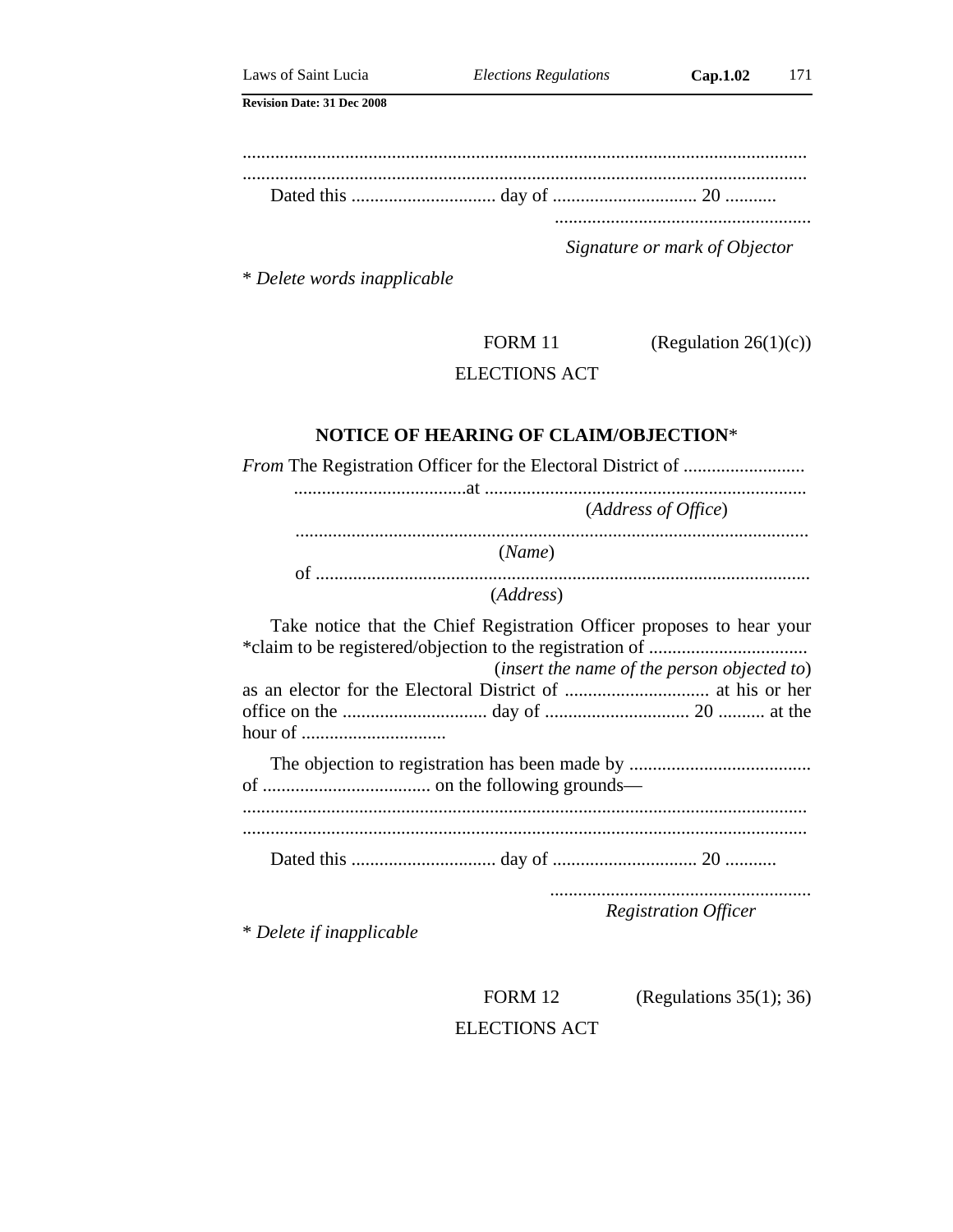#### **NOTICE OF CHANGE OF RESIDENCE**

*To* The Chief Registration Officer

| Take notice that I have changed my place of residence as follows—      |
|------------------------------------------------------------------------|
|                                                                        |
|                                                                        |
| (or change of place of Residence)                                      |
|                                                                        |
|                                                                        |
| (or change of place of Residence)                                      |
|                                                                        |
| (Full name in BLOCK LETTERS)                                           |
| and my electoral number on the *preliminary/supplementary list for the |
|                                                                        |
| (here insert the electoral number)                                     |
|                                                                        |
|                                                                        |
| Signature or mark of Applicant                                         |

\* *Delete if inapplicable*

FORM 13 (Regulation  $37(1)(a)$ )

## ELECTIONS ACT

#### **NOTICE OF CHANGE OF NAME**

*To* The Chief Registration Officer

Take notice that my name which now appears as—

........................................................................................................................ (*here insert the name on the \*preliminary/supplementary list in BLOCK LETTERS*)

in the \*preliminary/supplementary list of electors for the electoral district of ....................................... has been changed by \*deed poll/affidavit/marriage dated the ................. day of ................... to ..................................................... (*here insert the name as changed in BLOCK LETTERS*) My electoral number in the \*preliminary/supplementary list for that electoral district is ........................................................................................... (*here insert the electoral number*) Dated this ............................. day of .............................. 20..........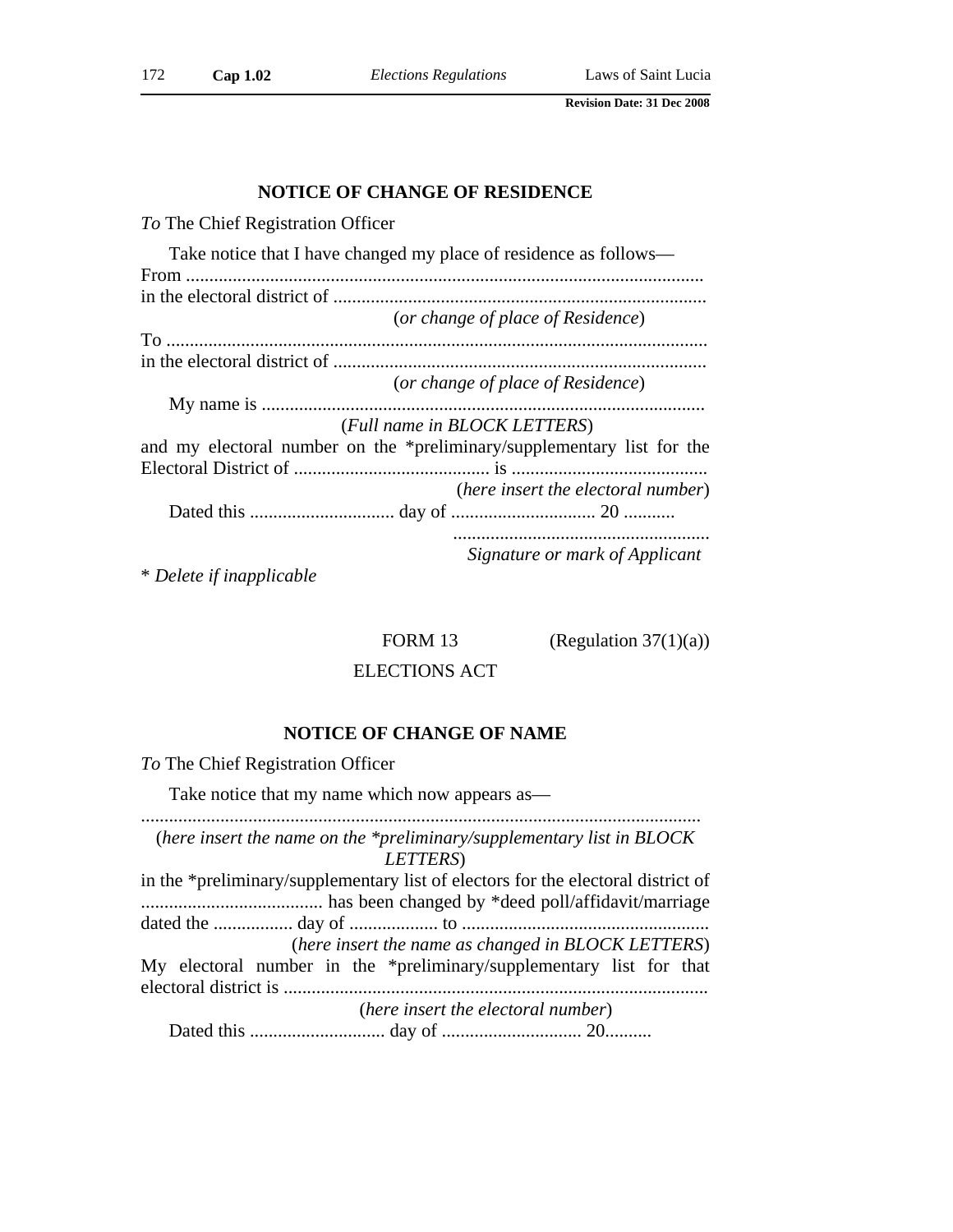.......................................................... *Signature or mark of Applicant*

\* *Delete if inapplicable*

FORM 14 (Regulation 42(2))

## ELECTIONS ACT

## **OATH OF INTERPRETER**

| swear that I will well and faithfully interpret and true explanation make to                                                                      |
|---------------------------------------------------------------------------------------------------------------------------------------------------|
| (here insert name of officer                                                                                                                      |
| (here insert name of person)<br>of all such matters and things as shall be required of me according to the<br>best of my skill and understanding. |
| $\mathcal{C}_{\alpha}$ halm ma $\mathcal{C}_{\alpha}$ d                                                                                           |

So help me God

.......................................................

*Signature*

Sworn before me at .................................... this ...................................... day of ............................... 20..........

.......................................................

....................................................... *Registration officer/Assistant Registration officer/Enumerator\* (as the case may be)*

\* *Delete if inapplicable*

(Regulation 41)

Form 15

St. L ........................... PHOTO APPLICATION St. L. ....................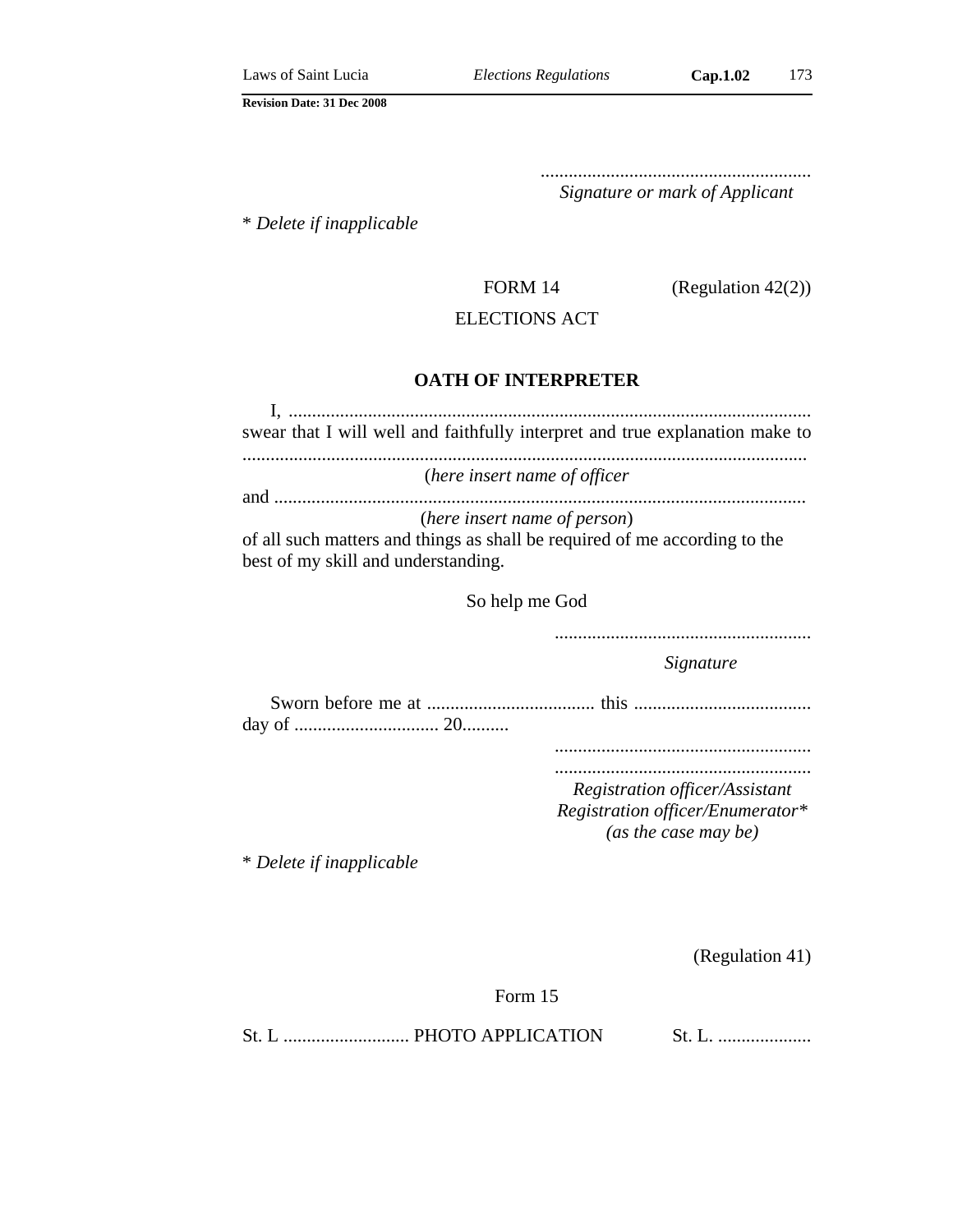...................................................................... *Name*

> Please take this application at your earliest convenience to your nearest Registration Centre in order to be photographed.

....................................................................... *Date Enumerator*

*(Substituted by S.I. 41/1978)* 

APPENDIX I (Regulation 52(2))

# ELECTIONS ACT

*To the Supervisor of Elections* 

We, the undersigned persons hereby give notice that we are members of the party called ............................................................................ and we are contesting the elections immediately forthcoming in the revelant electoral district appearing opposite our names.

| No. | Name of<br>Candidate | Address | Occupation | District | Electoral Signature of<br>Candidate |  |
|-----|----------------------|---------|------------|----------|-------------------------------------|--|
|     |                      |         |            |          |                                     |  |

I certify that the above statement is true and correct.

.............................................. *Secretary of Party*

Date ......................................

APPENDIX IIA (Regulation 53(2))





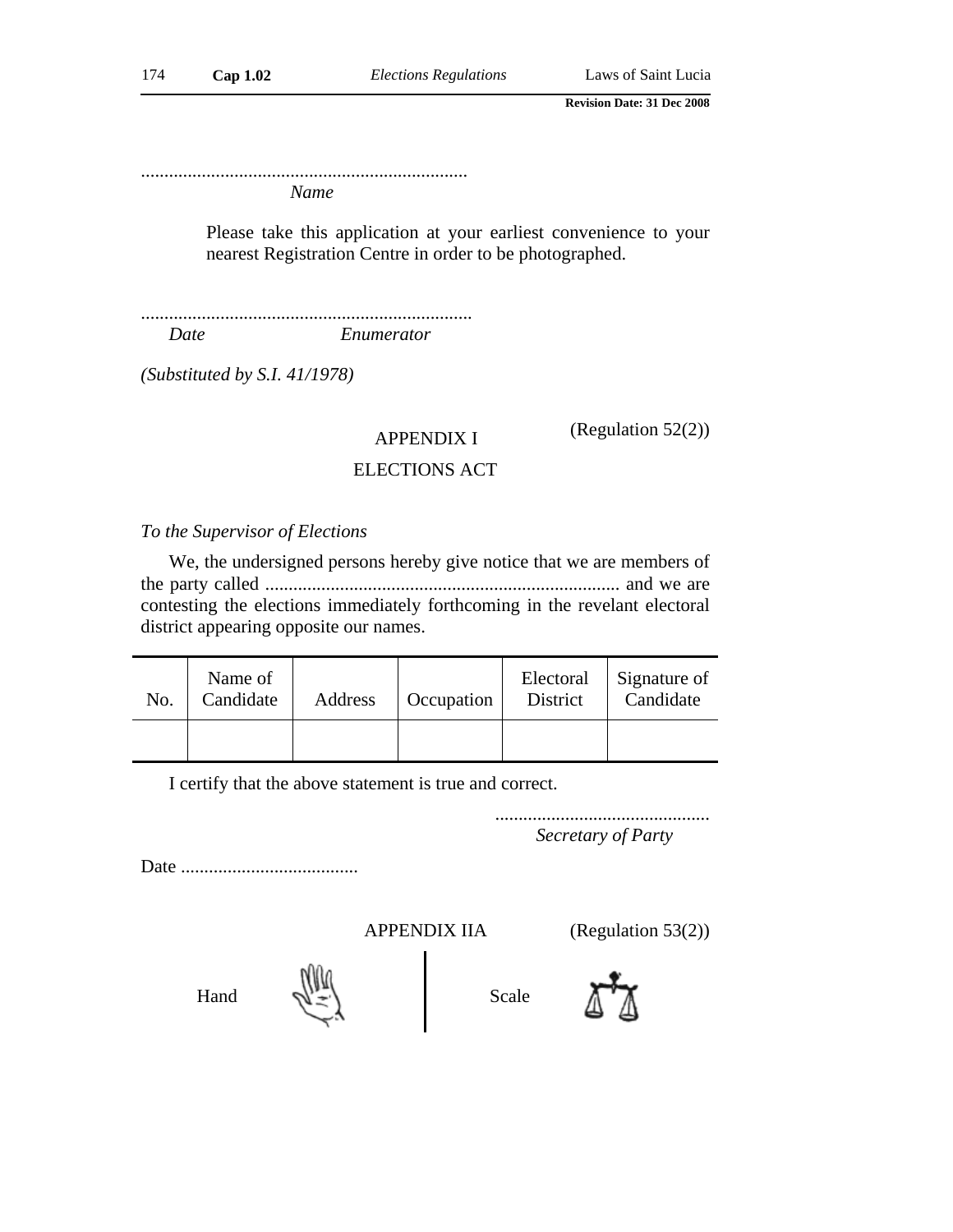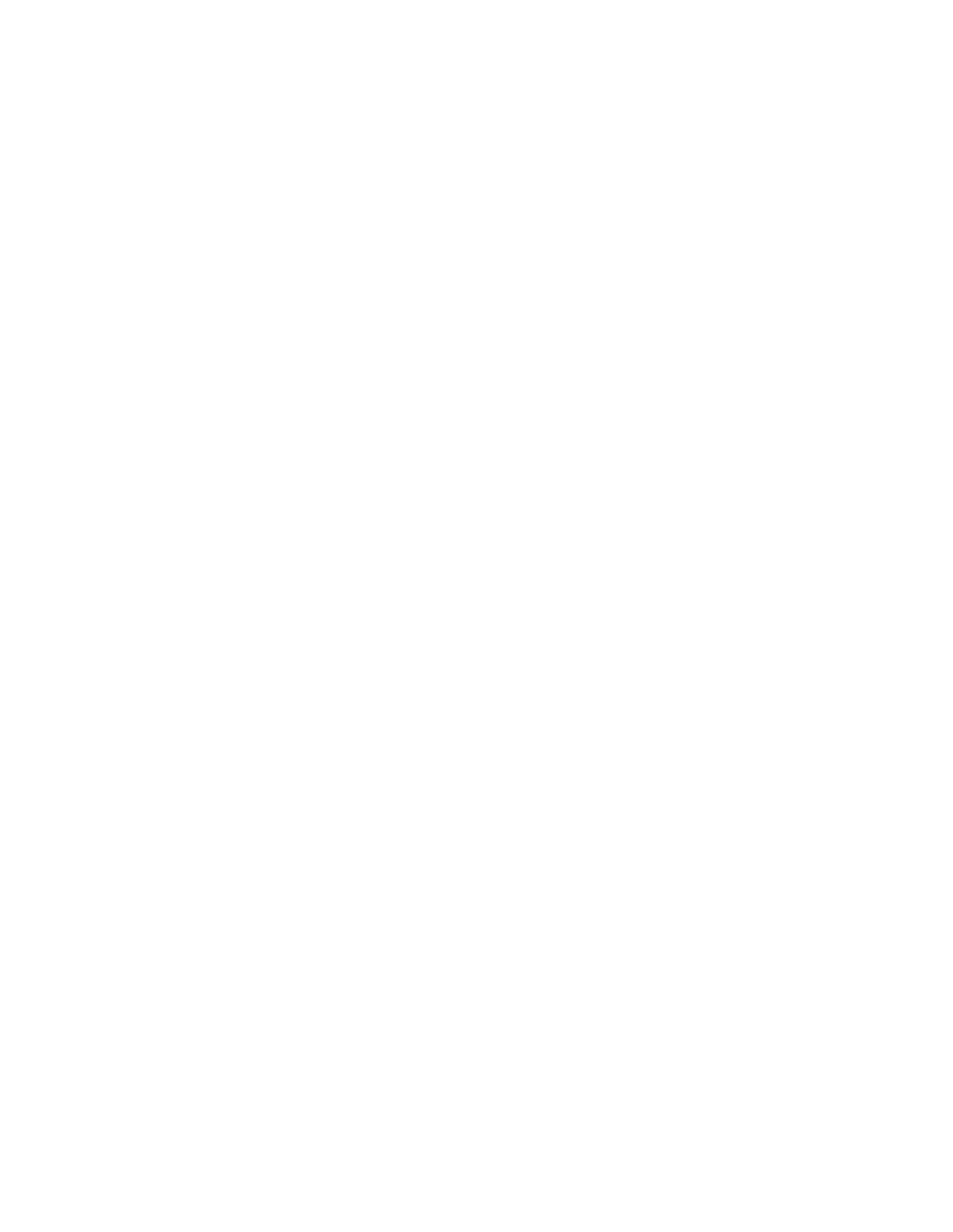#### **(Statutory Instrument 8/2004 and 11/2005)**

Commencement [23 February 2004]

## **1. SHORT TITLE**

These Regulations may be cited as the Elections (Fees) Regulations.

### **2. INTERPRETATION**

In these Regulations—

"**principal Act**" means the Elections Act.

## **3. FEES**

- (a) The fees under section 94(d) of the principal Act for voter identification cards are prescribed in Part 1 of the Schedule.
- (b) The fees under section 11 of the principal Act for the issue of composite identification cards are prescribed in Part 2 of the Schedule.
- (c) The fees under section 33 of the Elections Regulations for voters list are prescribed in Part 3 of the Schedule.

#### **4. EXEMPTIONS**

- (1) Despite regulation 3(a), the following persons are exempted from the payment of the replacement cost for Identification Cards—
	- (a) a person who provides evidence that his or her name appears on the Government's Public Assistance Record;
	- (b) a person with a disability who shows evidence or who, in the opinion of the Chief Elections Officer, has a *bona fide* claim that he or she cannot engage in gainful employment because of the disability;
	- (c) a person who is 70 years old or older;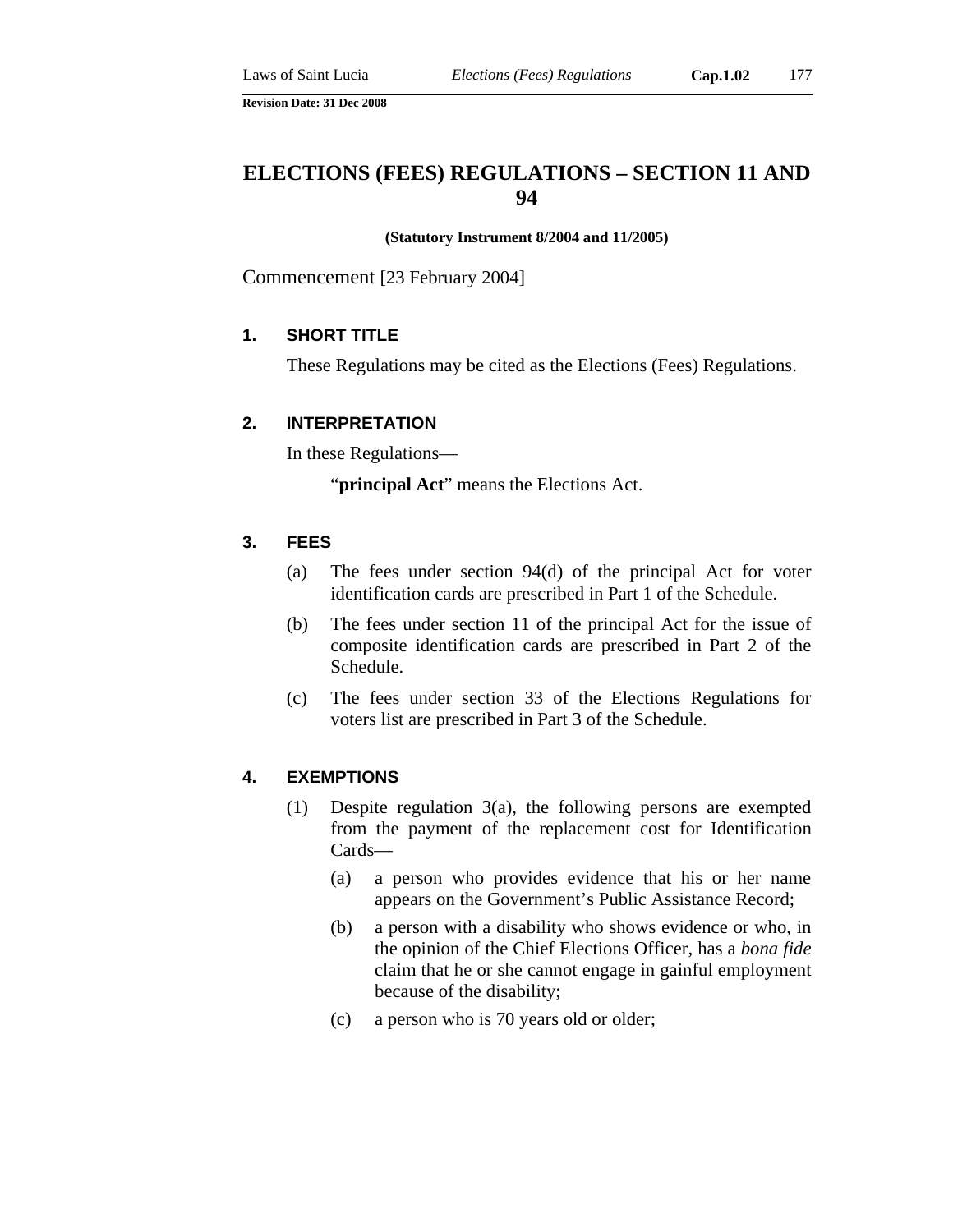- (d) a person between 60 to 70 years old may be exempted at the discretion of the Chief Elections Officer;
- (e) a person who provides evidence that his or her Identification Card is defaced, mutilated, lost or destroyed as a result of fire, natural disaster or theft.
- (2) The Chief Elections Officer shall produce a list of names of all persons whom he or she has exempted from payment of the fees in regulation 3(a) and shall provide a copy of such list to the Electoral Commission.

*(Substituted by S.I.11/2005)* 

# **SCHEDULE**

### **Part 1**

|                                                                      | Fee EC\$                                                                                             |  |  |  |  |  |  |  |  |  |
|----------------------------------------------------------------------|------------------------------------------------------------------------------------------------------|--|--|--|--|--|--|--|--|--|
| Replacement cost for lost<br>voter identification cards              | \$100 per card                                                                                       |  |  |  |  |  |  |  |  |  |
| Replacement cost for defaced<br>or mutilated identification<br>cards | \$10 per card                                                                                        |  |  |  |  |  |  |  |  |  |
| Part 2                                                               |                                                                                                      |  |  |  |  |  |  |  |  |  |
|                                                                      | Fee EC\$                                                                                             |  |  |  |  |  |  |  |  |  |
| Laminated cards                                                      | \$15 per card                                                                                        |  |  |  |  |  |  |  |  |  |
| <b>PVC</b> Plastic cards                                             | \$30 per card                                                                                        |  |  |  |  |  |  |  |  |  |
| Part 3                                                               |                                                                                                      |  |  |  |  |  |  |  |  |  |
|                                                                      | Fee EC\$                                                                                             |  |  |  |  |  |  |  |  |  |
| Hard copy of the voters lists                                        | \$5 per polling station                                                                              |  |  |  |  |  |  |  |  |  |
| Electronic copy of the voter<br>lists cd rom                         | \$200 per list with all electoral<br>districts                                                       |  |  |  |  |  |  |  |  |  |
|                                                                      | <b>Voters Identification Cards:</b><br><b>Identification Cards (Others):</b><br><b>Voters Lists:</b> |  |  |  |  |  |  |  |  |  |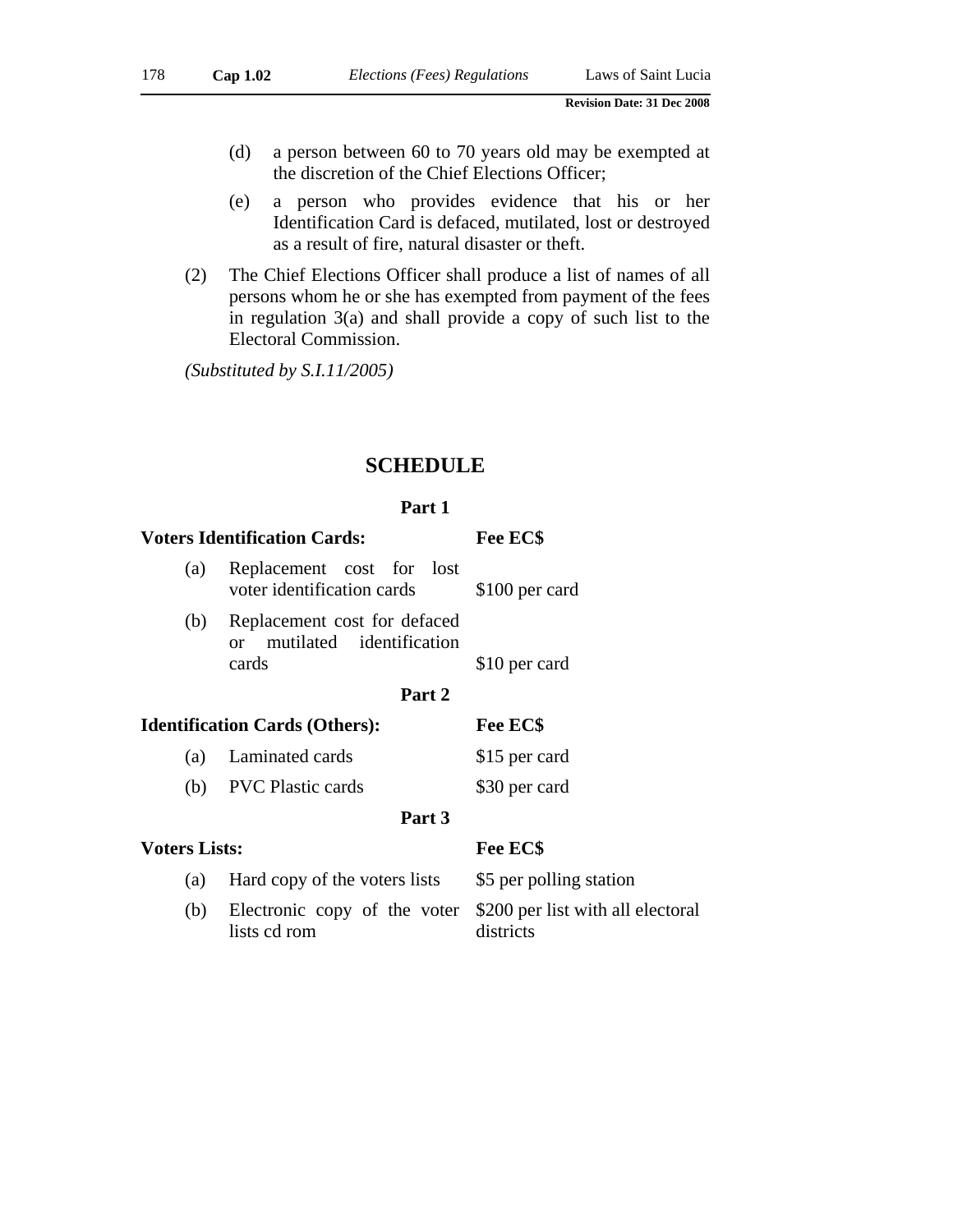# **ELECTIONS (ENUMERATION AND SCRUTINEER) REGULATIONS - 94**

#### **(Statutory Instrument 157/2005)**

Commencement [14 November 2005]

## **1. CITATION**

These Regulations may be cited as the House of Assembly Elections (Enumeration and Scrutineer) Regulations.

## **2. ASSIGNMENT TO POLLING DIVISION**

The Chief Elections Officer—

- (a) shall assign one or more polling divisions to each enumerator; and
- (b) may assign an enumerator as a co-ordinator to co-ordinate the activities of the house-to-house enumeration exercise in one or more electoral districts during house-to-house enumeration exercises.

## **3. ENQUIRY**

- (1) Subject to subregulation (2), an enumerator shall carry out a house-to-house enquiry in each polling division assigned to him or her under regulation 2.
- (2) An enumerator may be accompanied by a scrutineer when carrying out a house-to-house enquiry under subregulation (1).

## **4. IDENTITY BADGE**

In conducting a house-to-house enquiry the enumerator and scrutineer shall prominently display his or her identity badge provided to him or her by the Chief Elections Officer.

## **5. NOTICE TO SCRUTINEERS**

Each enumerator shall—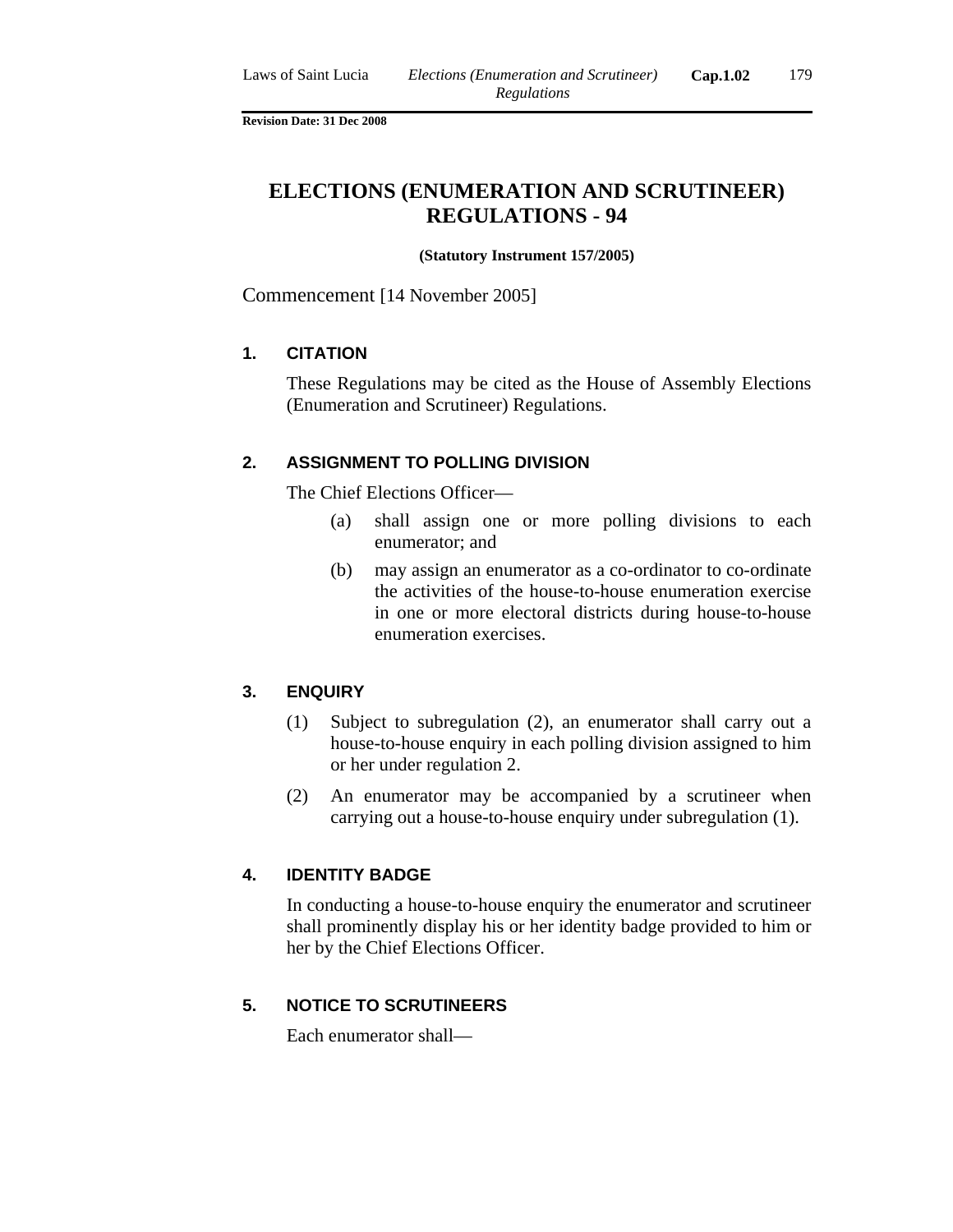- (a) in writing notify the scrutineer when the enumerator proposes to conduct a house-to-house enquiry in any polling division at least 2 days prior to the enquiry; and
- (b) keep the scrutineer informed of other notices issued by the enumerator during the course of the enquiry.

## **6. NOTICE OF OBJECTION**

- (1) The scrutineer may in the form prescribed in regulation 25 of the Elections Regulations submit to the Chief Elections Officer an objection to the registration of a person enumerated and shall give reasons for an objection.
- (2) The Chief Elections Officer shall on receipt of a notice of objection comply with regulations 26 to 29 of the Elections Regulations.

### **7. CERTIFICATE OF ENUMERATION**

- (1) Subject to subregulation (2), the enumerator shall issue a certificate of enumeration, in the form prescribed in the schedule, to each elector verified or registered during a houseto-house enquiry.
- (2) A certificate of enumeration shall be signed by the enumerator and any scrutineer who observed the house-to-house enquiry.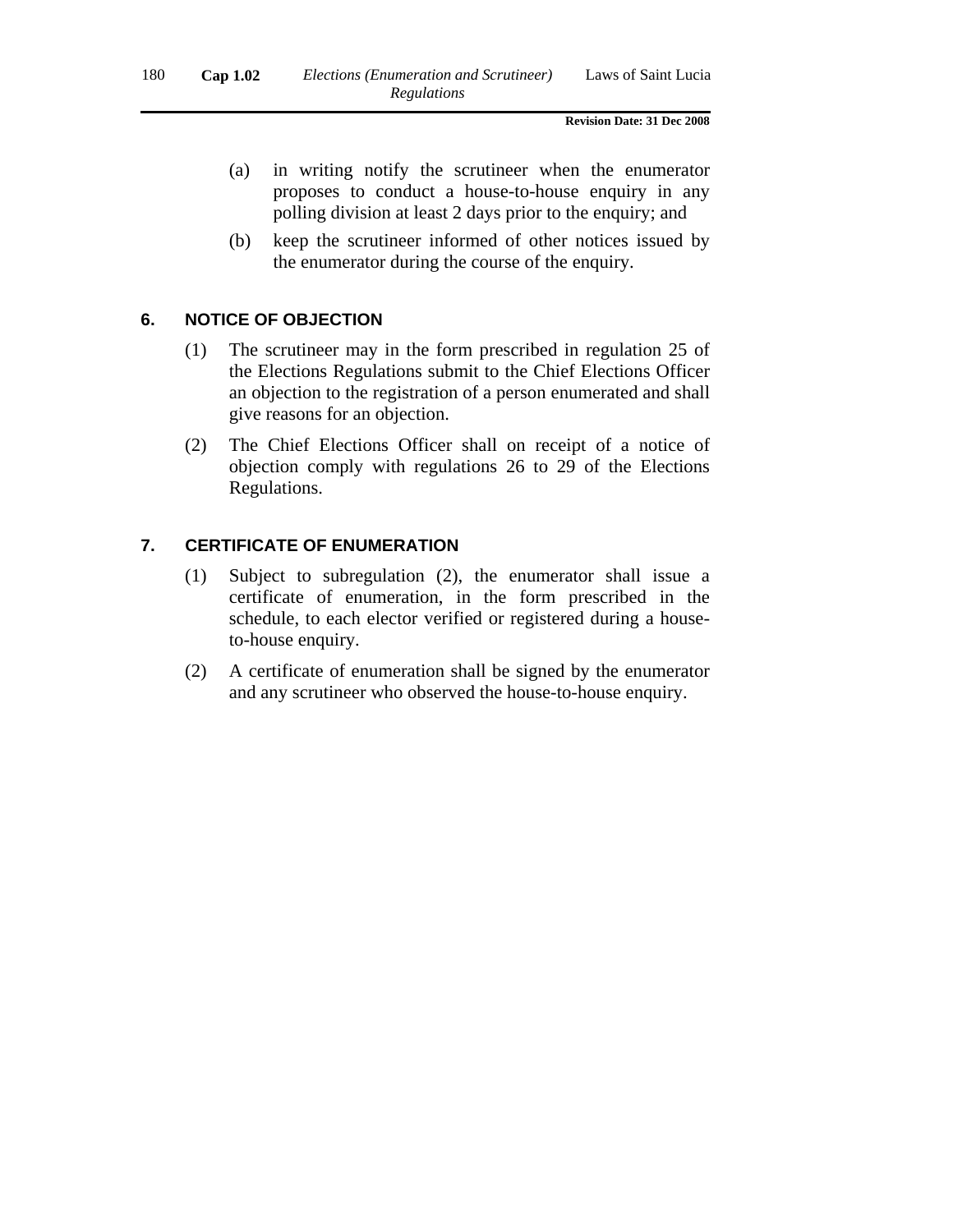



*[Form continued on next page]*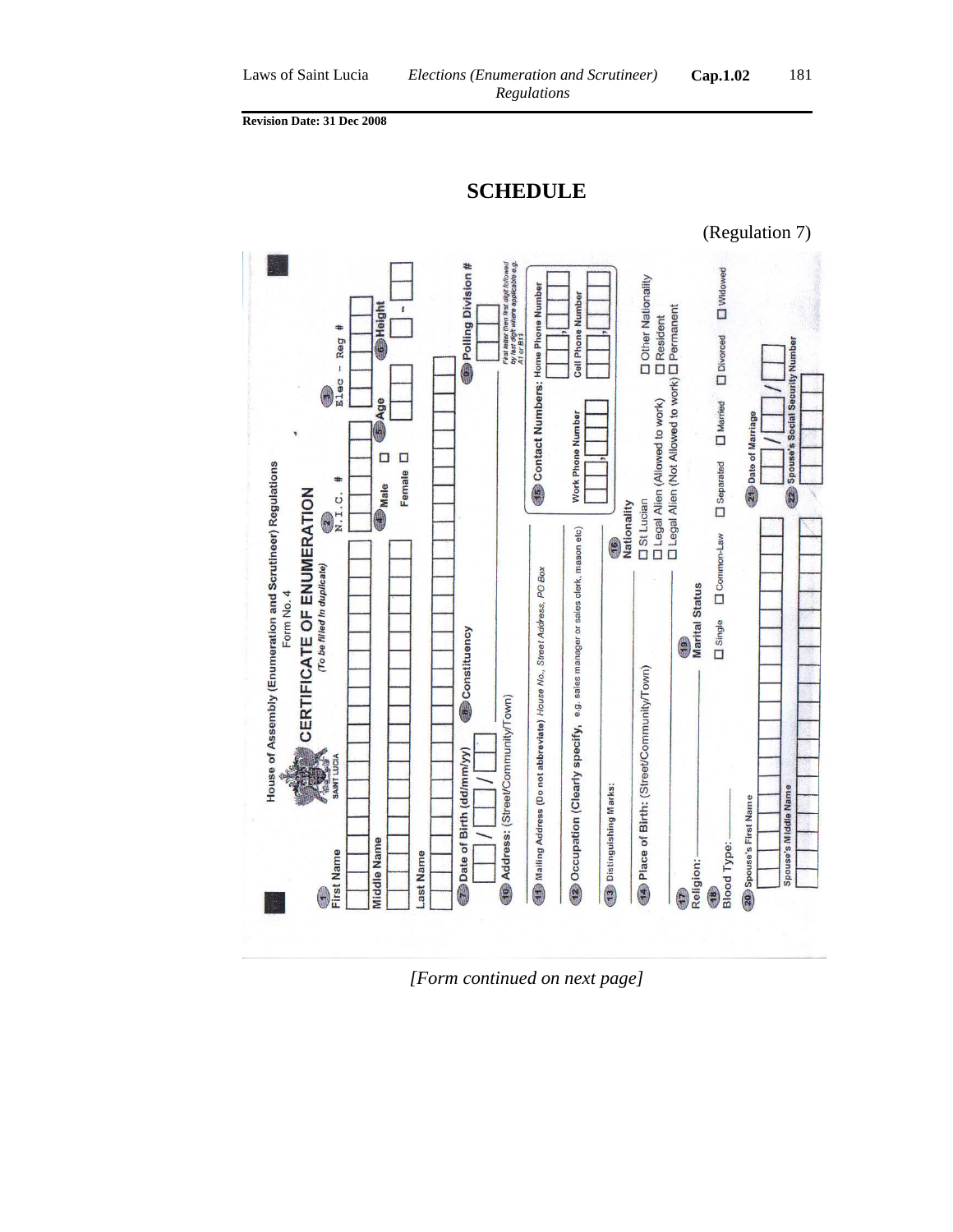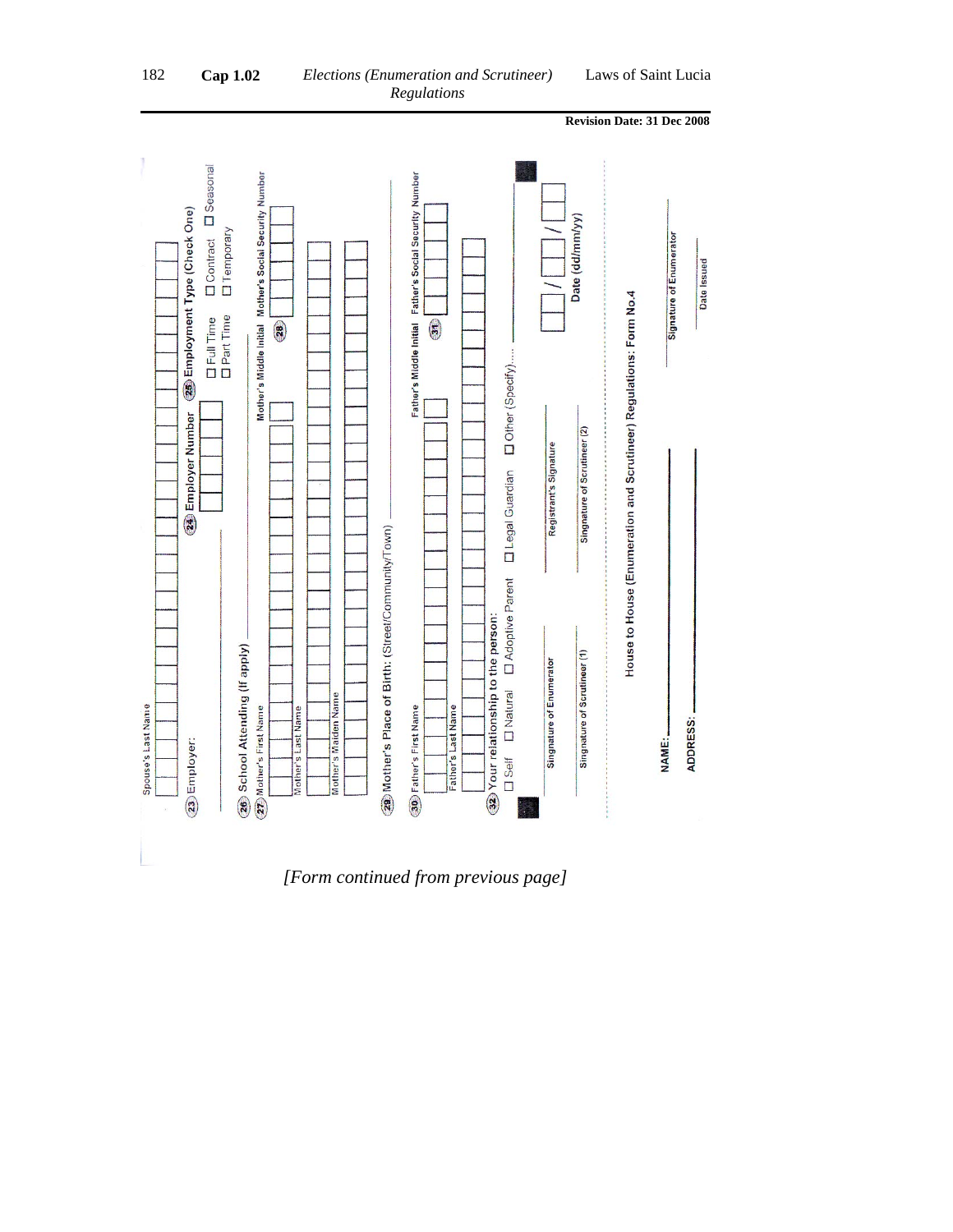# **ELECTIONS (IDENTIFICATION CARDS) REGULATIONS – SECTION 94**

#### **(Statutory Instrument 36/2006)**

Commencement [15 May 2006]

## **1. CITATION**

These Regulations may be cited as the Elections (Identification Cards) Regulations.

#### **2. IDENTIFICATION CARDS**

Subject to regulations 3 to 7, identification cards pursuant to section 9 of the Elections Act shall be in the form prescribed in the Schedule.

#### **3. NON-FILM SYSTEM**

Identification cards may be produced using a fully integrated nonfilm system based on computerized photo identification system to be used for the photo capture, creation and production of a secure identification card.

## **4. POLYVINYL CHLORIDE CARD**

An identification card may be produced from polyvinyl chloride or similar material considered appropriate by the Chief Elections Officer.

### **5. ELECTRONIC SIGNATURE AND FINGER PRINT**

An identification card may carry an electronically produced signature and fingerprint of the card holder and the signature of the Chief Registration Officer.

## **6. MACHINE READABLE INFORMATION**

An identification card shall carry machine readable information by using a magnetic stripe and a barcode or both.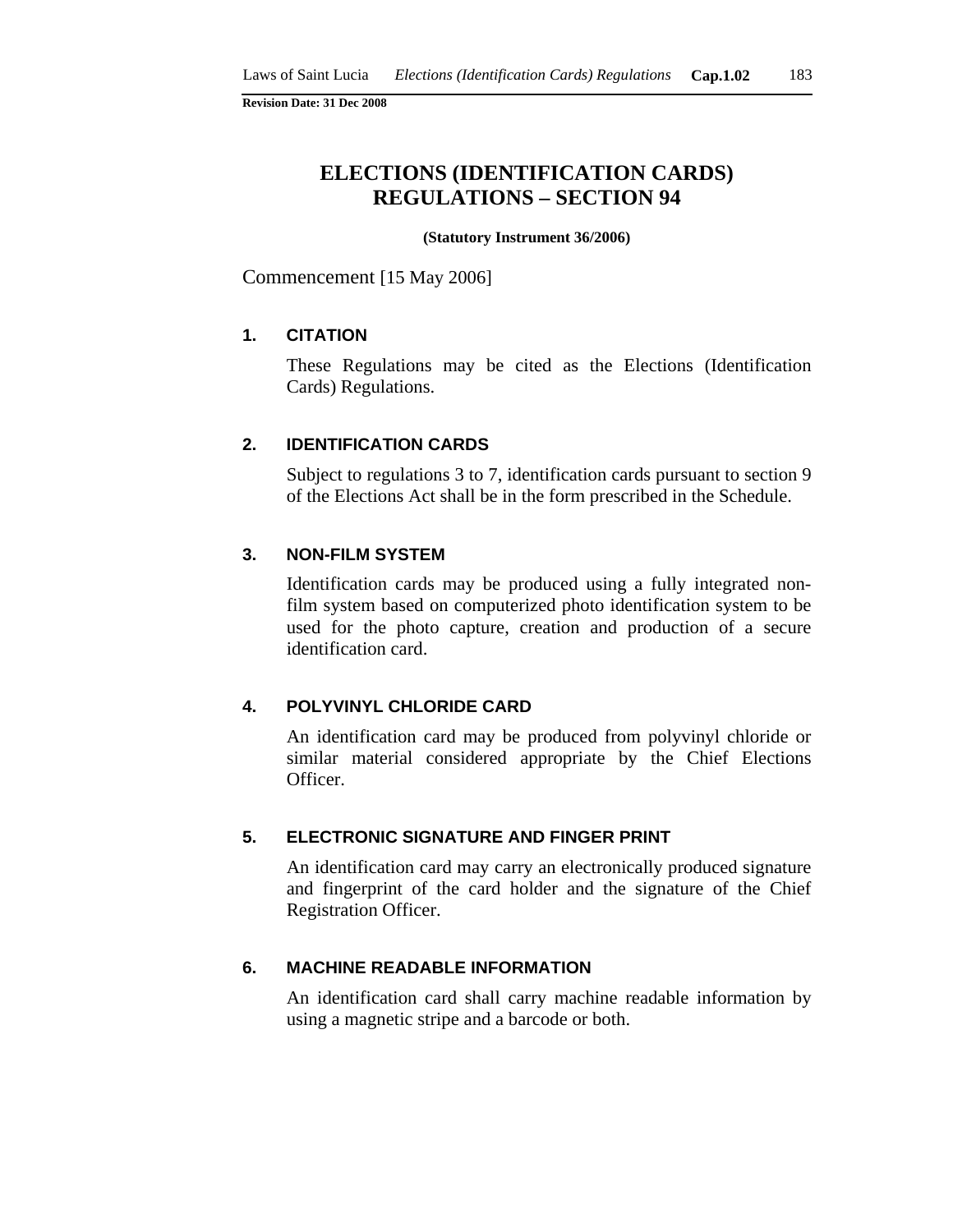### **7. SECURITY**

An identification card shall carry specific security measures established within the system and on the card to prevent unauthorized use or production of the card.

## **8. VALIDITY OF IDENTIFICATION CARDS**

- (1) An identification card issued by the Electoral Department is valid for such period to be determined by the Commission.
- (2) The Commission may extend the expiry date of an identification card for any period it considers appropriate.

## **SCHEDULE**

(Regulation 2)

|            |                                | <b>KE SAINT LUCIA</b> NATIONAL ID CARD |                |
|------------|--------------------------------|----------------------------------------|----------------|
|            | Name                           |                                        | ID Card Number |
| Photograph | Sex<br><b>CONTROL</b>          | Date of Birth                          |                |
| Of         | Nationality                    | Place of Birth                         |                |
| Holder     | Date of Issue<br>2010년 10월 10월 | Date of Expiry                         |                |

## IDENTIFICATION CARD FRONT SIDE

## IDENTIFICATION CARD REVERSE SIDE